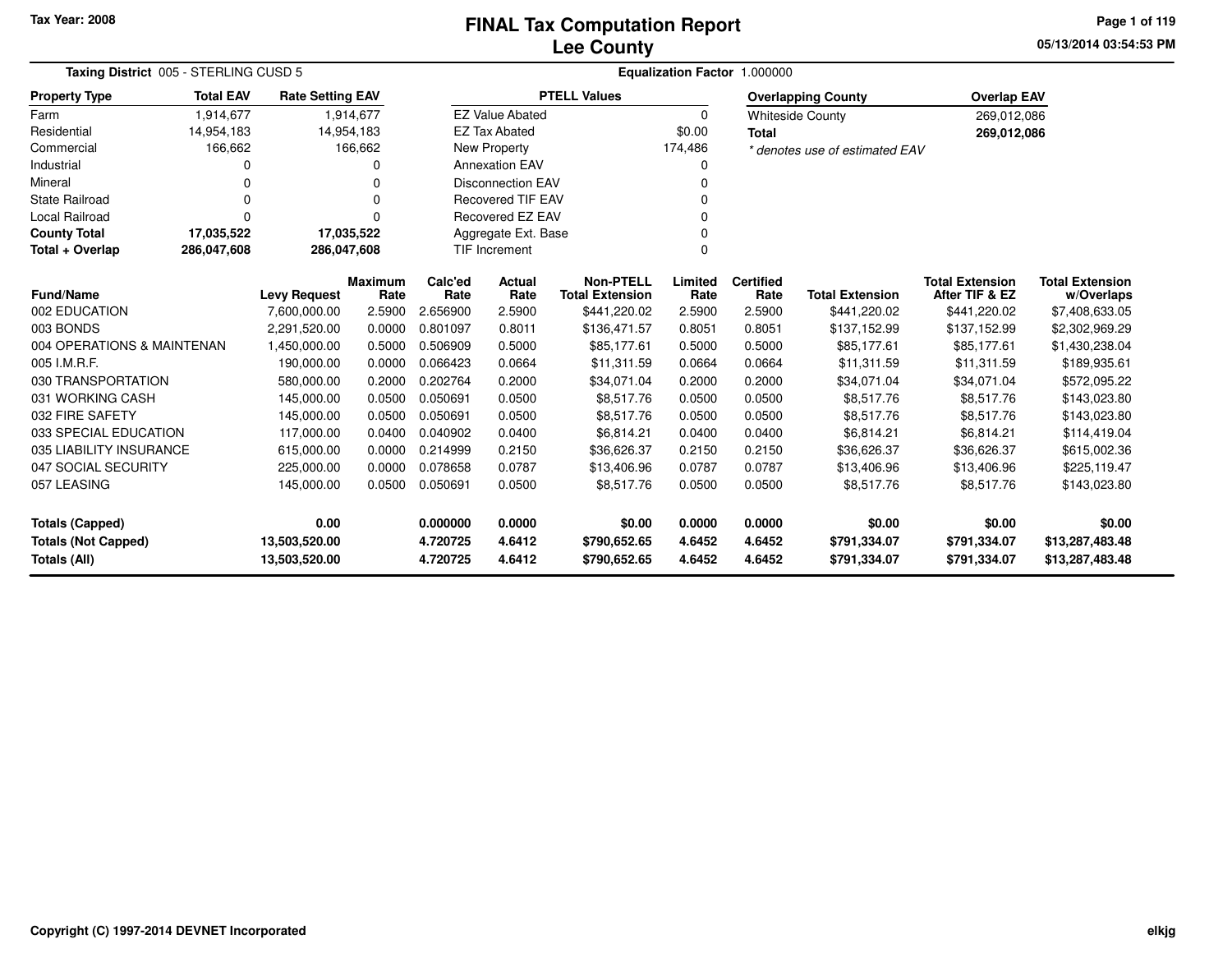### **Lee CountyFINAL Tax Computation Report**

**05/13/2014 03:54:53 PM**

**Page 2 of 119**

| Taxing District 008 - NELSON PGSD 8            |                  |                         |                  | Equalization Factor 1.000000 |                          |                           |                  |                  |                           |                           |                           |  |
|------------------------------------------------|------------------|-------------------------|------------------|------------------------------|--------------------------|---------------------------|------------------|------------------|---------------------------|---------------------------|---------------------------|--|
| <b>Property Type</b>                           | <b>Total EAV</b> | <b>Rate Setting EAV</b> |                  |                              |                          | <b>PTELL Values</b>       |                  |                  |                           |                           |                           |  |
| Farm                                           | 1,307,599        |                         | 1,307,599        |                              | <b>EZ Value Abated</b>   |                           | $\Omega$         |                  |                           |                           |                           |  |
| Residential                                    | 3,652,165        |                         | 3,652,165        |                              | <b>EZ Tax Abated</b>     |                           | \$0.00           |                  |                           |                           |                           |  |
| Commercial                                     | 358,349          |                         | 358,349          |                              | New Property             |                           | 5,146            |                  |                           |                           |                           |  |
| Industrial                                     | 3,801,418        |                         | 3,801,418        |                              | <b>Annexation EAV</b>    |                           |                  |                  |                           |                           |                           |  |
| Mineral                                        | $\Omega$         |                         | $\Omega$         |                              | <b>Disconnection EAV</b> |                           |                  |                  |                           |                           |                           |  |
| State Railroad                                 | 1,208,672        |                         | 1,208,672        |                              | <b>Recovered TIF EAV</b> |                           |                  |                  |                           |                           |                           |  |
| Local Railroad                                 | $\Omega$         |                         | 0                |                              | Recovered EZ EAV         |                           |                  |                  |                           |                           |                           |  |
| <b>County Total</b>                            | 10,328,203       | 10,328,203              |                  |                              | Aggregate Ext. Base      |                           | 284,019          |                  |                           |                           |                           |  |
| Total + Overlap                                | 10,328,203       | 10,328,203              |                  |                              | TIF Increment            |                           |                  |                  |                           |                           |                           |  |
|                                                |                  |                         | <b>Maximum</b>   | Calc'ed                      | <b>Actual</b>            | <b>Non-PTELL</b>          | Limited          | <b>Certified</b> |                           | <b>Total Extension</b>    | <b>Total Extension</b>    |  |
| <b>Fund/Name</b>                               |                  | <b>Levy Request</b>     | Rate             | Rate                         | Rate                     | <b>Total Extension</b>    | Rate             | Rate             | <b>Total Extension</b>    | After TIF & EZ            | w/Overlaps                |  |
| 002 EDUCATION                                  |                  | 200,000.00              | 3.5000           | .936445                      | 1.9364                   | \$199,995.32              | 1.9365           | 1.9365           | \$200,005.65              | \$200,005.65              | \$200,005.65              |  |
| 003 BONDS & INTEREST                           |                  | 14.041.00               | 0.0000           | 0.135948                     | 0.1359                   | \$14,036.03               | 0.1366           | 0.1366           | \$14,108.33               | \$14,108.33               | \$14,108.33               |  |
| 004 OPERATIONS & MAINTENAN                     |                  | 43,000.00               | 0.5500           | 0.416336                     | 0.4163                   | \$42,996.31               | 0.4163           | 0.4163           | \$42,996.31               | \$42,996.31               | \$42,996.31               |  |
| 005 I.M.R.F.                                   |                  | 0.00                    | 0.0000           | 0.000000                     | 0.0000                   | \$0.00                    | 0.0000           | 0.0000           | \$0.00                    | \$0.00                    | \$0.00                    |  |
| 030 TRANSPORTATION                             |                  | 13,000.00               | 0.0000           | 0.125869<br>0.050106         | 0.1259                   | \$13,003.21               | 0.1259           | 0.1259           | \$13,003.21               | \$13,003.21               | \$13,003.21               |  |
| 031 WORKING CASH<br>032 FIRE SAFETY            |                  | 5,175.00                | 0.0500           | 0.038729                     | 0.0500                   | \$5,164.10                | 0.0500           | 0.0500           | \$5,164.10                | \$5,164.10                | \$5,164.10                |  |
|                                                |                  | 4,000.00                | 0.1000           |                              | 0.0387                   | \$3,997.01                | 0.0387           | 0.0387           | \$3,997.01                | \$3,997.01                | \$3,997.01                |  |
| 033 SPECIAL EDUCATION                          |                  | 2,500.00                | 0.4000           | 0.024206                     | 0.0242                   | \$2,499.43                | 0.0242           | 0.0242           | \$2,499.43                | \$2,499.43                | \$2,499.43                |  |
| 035 LIABILITY INSURANCE<br>047 SOCIAL SECURITY |                  | 23,000.00<br>2,375.00   | 0.0000<br>0.0000 | 0.222691<br>0.022995         | 0.2227<br>0.0230         | \$23,000.91<br>\$2,375.49 | 0.1994<br>0.0230 | 0.1994<br>0.0230 | \$20,594.44<br>\$2,375.49 | \$20,594.44<br>\$2,375.49 | \$20,594.44<br>\$2,375.49 |  |
| 057 LEASING                                    |                  |                         |                  | 0.050057                     |                          |                           |                  |                  |                           |                           |                           |  |
|                                                |                  | 5,170.00                | 0.1000           |                              | 0.0501                   | \$5,174.43                | 0.0501           | 0.0501           | \$5,174.43                | \$5,174.43                | \$5,174.43                |  |
| <b>Totals (Capped)</b>                         |                  | 298,220.00              |                  | 2.887434                     | 2.8873                   | \$298,206.21              | 2.8641           | 2.8641           | \$295,810.07              | \$295,810.07              | \$295,810.07              |  |
| <b>Totals (Not Capped)</b>                     |                  | 14,041.00               |                  | 0.135948                     | 0.1359                   | \$14,036.03               | 0.1366           | 0.1366           | \$14,108.33               | \$14,108.33               | \$14,108.33               |  |
| Totals (All)                                   |                  | 312,261.00              |                  | 3.023382                     | 3.0232                   | \$312,242.24              | 3.0007           | 3.0007           | \$309,918.40              | \$309,918.40              | \$309,918.40              |  |

-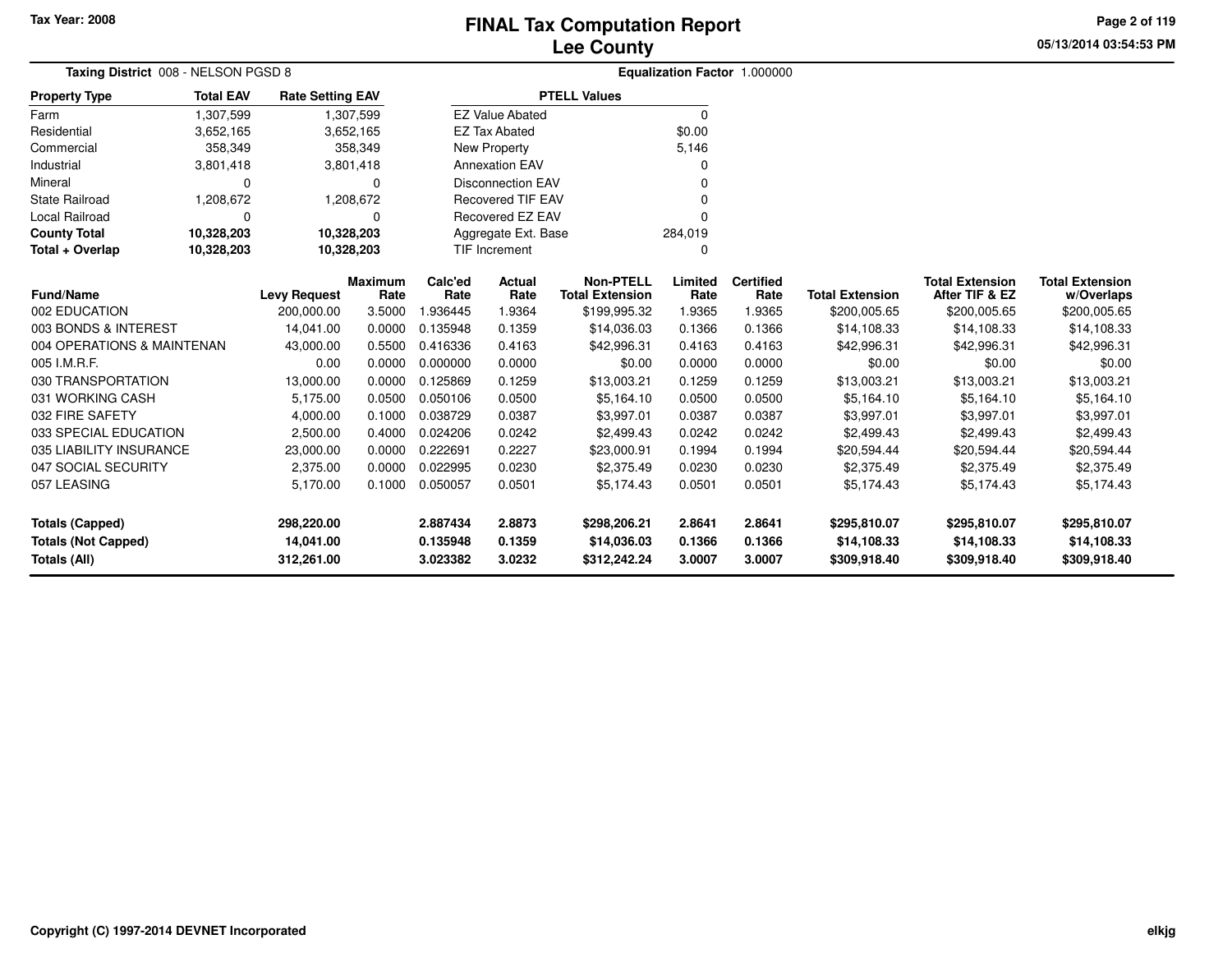**05/13/2014 03:54:53 PMPage 3 of 119**

| Taxing District 009 - EARLVILLE CUSD 9                                                        | Equalization Factor 1.000000                                                          |                     |          |          |                          |                        |          |                        |                                |                                         |                |  |  |
|-----------------------------------------------------------------------------------------------|---------------------------------------------------------------------------------------|---------------------|----------|----------|--------------------------|------------------------|----------|------------------------|--------------------------------|-----------------------------------------|----------------|--|--|
| <b>Property Type</b>                                                                          | <b>Total EAV</b><br><b>Rate Setting EAV</b><br>343,042<br>343,042<br>89,138<br>89,138 |                     |          |          |                          | <b>PTELL Values</b>    |          |                        | <b>Overlapping County</b>      | <b>Overlap EAV</b>                      |                |  |  |
| Farm                                                                                          |                                                                                       |                     |          |          | <b>EZ Value Abated</b>   |                        | $\Omega$ | DeKalb County          |                                | 1,383,827                               |                |  |  |
| Residential                                                                                   |                                                                                       |                     |          |          | <b>EZ Tax Abated</b>     |                        | \$0.00   | <b>LaSalle County</b>  |                                | *51,878,284                             |                |  |  |
| Commercial                                                                                    | 0                                                                                     |                     | O        |          | New Property             |                        | 0        | <b>Total</b>           |                                | 53,262,111                              |                |  |  |
| Industrial                                                                                    | 0                                                                                     |                     | $\Omega$ |          | <b>Annexation EAV</b>    |                        |          |                        | * denotes use of estimated EAV |                                         |                |  |  |
| Mineral                                                                                       | 0                                                                                     |                     | 0        |          | <b>Disconnection EAV</b> |                        |          |                        |                                |                                         |                |  |  |
| <b>State Railroad</b>                                                                         | 0                                                                                     |                     | $\Omega$ |          | <b>Recovered TIF EAV</b> |                        |          |                        |                                |                                         |                |  |  |
| <b>Local Railroad</b>                                                                         | 0                                                                                     |                     | $\Omega$ |          | Recovered EZ EAV         |                        | ŋ        |                        |                                |                                         |                |  |  |
| <b>County Total</b>                                                                           | 432,180                                                                               |                     | 432,180  |          | Aggregate Ext. Base      |                        |          |                        |                                |                                         |                |  |  |
| Total + Overlap                                                                               | 53,694,291                                                                            | 53,694,291          |          |          | <b>TIF Increment</b>     |                        | $\Omega$ |                        |                                |                                         |                |  |  |
| <b>Non-PTELL</b><br>Limited<br><b>Certified</b><br><b>Maximum</b><br>Calc'ed<br><b>Actual</b> |                                                                                       |                     |          |          |                          |                        |          | <b>Total Extension</b> | <b>Total Extension</b>         |                                         |                |  |  |
| <b>Fund/Name</b>                                                                              |                                                                                       | <b>Levy Request</b> | Rate     | Rate     | Rate                     | <b>Total Extension</b> | Rate     | Rate                   | <b>Total Extension</b>         | After TIF & EZ                          | w/Overlaps     |  |  |
| 002 EDUCATION                                                                                 |                                                                                       | 1,457,717.00        | 2.6000   | 2.714845 | 2.6000                   | \$11,236.68            | 2.6000   | 2.6000                 | \$11,236.68                    |                                         | \$1,396,051.57 |  |  |
| 003 BONDS                                                                                     |                                                                                       | 528,694.00          | 0.0000   | 0.984637 | 0.9846                   | \$4,255.24             | 0.9895   | 0.9895                 | \$4,276.42                     | \$11,236.68<br>\$4,276.42<br>\$3,046.87 |                |  |  |
| 004 OPERATIONS & MAINTENAN                                                                    |                                                                                       | 395,266.00          | 0.7050   | 0.736142 | 0.7050                   | \$3,046.87             | 0.7050   | 0.7050                 | \$3,046.87                     | \$531,305.01<br>\$378,544.75            |                |  |  |
| 005 I.M.R.F.                                                                                  |                                                                                       | 28,033.00           | 0.0000   | 0.052209 | 0.0522                   | \$225.60               | 0.0522   | 0.0522                 | \$225.60                       | \$225.60                                | \$28,028.42    |  |  |
| 030 TRANSPORTATION                                                                            |                                                                                       | 112,132.00          | 0.2000   | 0.208834 | 0.2000                   | \$864.36               | 0.2000   | 0.2000                 | \$864.36                       | \$864.36                                | \$107,388.58   |  |  |
| 031 WORKING CASH                                                                              |                                                                                       | 28,033.00           | 0.0500   | 0.052209 | 0.0500                   | \$216.09               | 0.0500   | 0.0500                 | \$216.09                       | \$216.09                                | \$26,847.15    |  |  |
| 032 FIRE SAFETY                                                                               |                                                                                       | 28,033.00           | 0.0500   | 0.052209 | 0.0500                   | \$216.09               | 0.0500   | 0.0500                 | \$216.09                       | \$216.09                                | \$26,847.15    |  |  |
| 033 SPECIAL EDUCATION                                                                         |                                                                                       | 22,426.00           | 0.0400   | 0.041766 | 0.0400                   | \$172.87               | 0.0400   | 0.0400                 | \$172.87                       | \$172.87                                | \$21,477.72    |  |  |
| 035 LIABILITY INSURANCE                                                                       |                                                                                       | 0.00                | 0.0000   | 0.000000 | 0.0000                   | \$0.00                 | 0.0000   | 0.0000                 | \$0.00                         | \$0.00                                  | \$0.00         |  |  |
| 047 SOCIAL SECURITY                                                                           |                                                                                       | 16,820.00           | 0.0000   | 0.031326 | 0.0313                   | \$135.27               | 0.0313   | 0.0313                 | \$135.27                       | \$135.27                                | \$16,806.31    |  |  |
| 057 LEASING<br>0.0500<br>0.052209<br>0.0500<br>28,033.00                                      |                                                                                       |                     |          | \$216.09 | 0.0500                   | 0.0500                 | \$216.09 | \$216.09               | \$26,847.15                    |                                         |                |  |  |
| 0.00<br><b>Totals (Capped)</b>                                                                |                                                                                       |                     |          | 0.000000 | 0.0000                   | \$0.00                 | 0.0000   | 0.0000                 | \$0.00                         | \$0.00                                  | \$0.00         |  |  |
| <b>Totals (Not Capped)</b><br>2,645,187.00                                                    |                                                                                       |                     |          | 4.926386 | 4.7631                   | \$20,585.16            | 4.7680   | 4.7680                 | \$20,606.34                    | \$20,606.34                             | \$2,560,143.81 |  |  |
| Totals (All)                                                                                  |                                                                                       | 2,645,187.00        |          | 4.926386 | 4.7631                   | \$20,585.16            | 4.7680   | 4.7680                 | \$20,606.34                    | \$20,606.34                             | \$2,560,143.81 |  |  |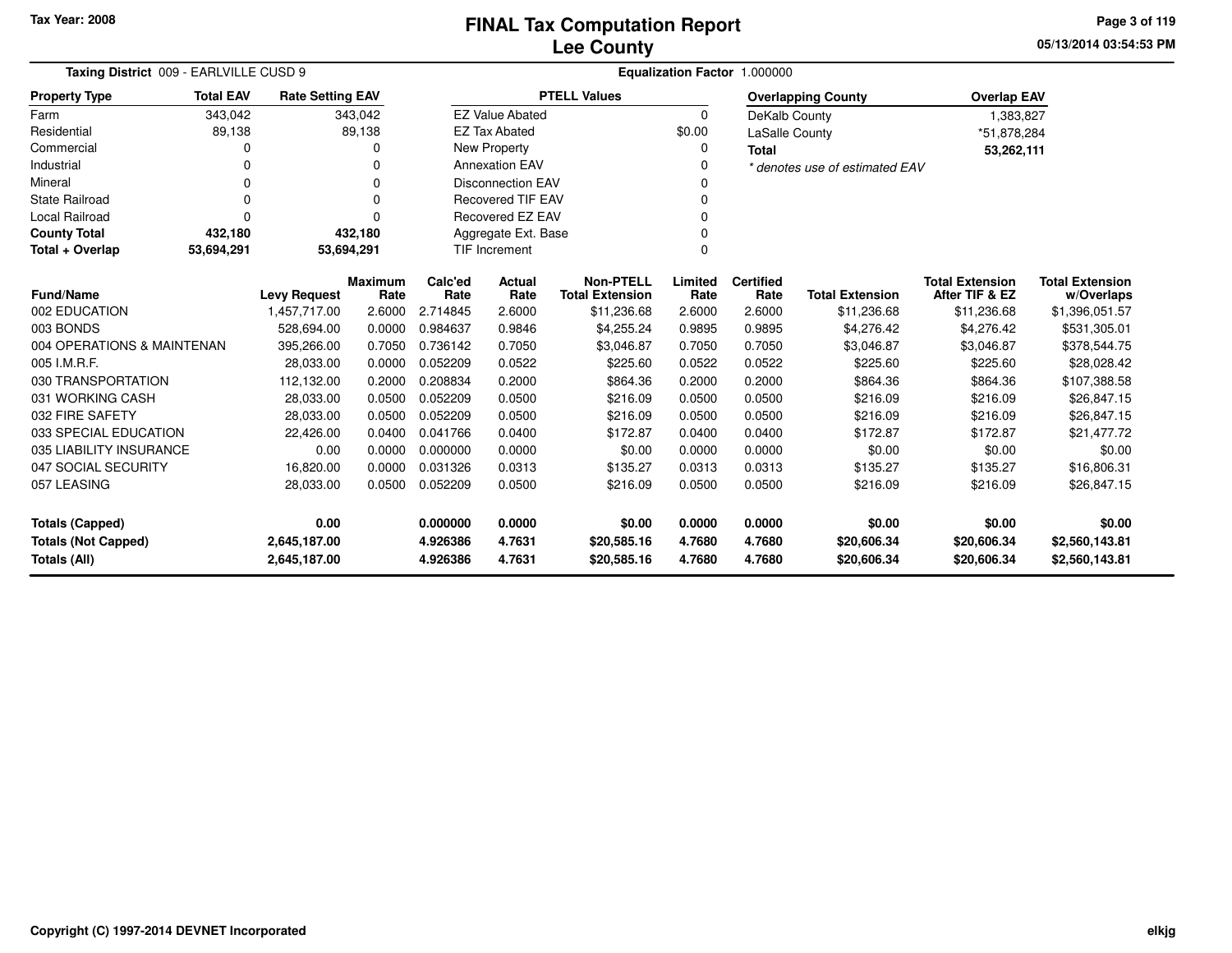**05/13/2014 03:54:53 PMPage 4 of 119**

| Taxing District 017 - OHIO CCGSD 17 |                                                                                             |                     |                        | Equalization Factor 1.000000 |                          |                                            |                 |                          |                                |                                          |                                      |  |  |  |
|-------------------------------------|---------------------------------------------------------------------------------------------|---------------------|------------------------|------------------------------|--------------------------|--------------------------------------------|-----------------|--------------------------|--------------------------------|------------------------------------------|--------------------------------------|--|--|--|
| <b>Property Type</b>                | <b>Total EAV</b><br><b>Rate Setting EAV</b><br>2,546,499<br>2,546,499<br>471,307<br>471,307 |                     |                        |                              |                          | <b>PTELL Values</b>                        |                 |                          | <b>Overlapping County</b>      | <b>Overlap EAV</b>                       |                                      |  |  |  |
| Farm                                |                                                                                             |                     |                        |                              | <b>EZ Value Abated</b>   |                                            | 0               | <b>Bureau County</b>     |                                | *8,723,346                               |                                      |  |  |  |
| Residential                         |                                                                                             |                     |                        |                              | <b>EZ Tax Abated</b>     |                                            | \$0.00          | <b>Total</b>             |                                | 8,723,346                                |                                      |  |  |  |
| Commercial                          | 0                                                                                           |                     | 0                      |                              | New Property             |                                            | 19,765          |                          | * denotes use of estimated EAV |                                          |                                      |  |  |  |
| Industrial                          | 3,058                                                                                       |                     | 3,058                  |                              | <b>Annexation EAV</b>    |                                            | 4,821           |                          |                                |                                          |                                      |  |  |  |
| Mineral                             | 0                                                                                           |                     | 0                      |                              | <b>Disconnection EAV</b> |                                            | 25,900          |                          |                                |                                          |                                      |  |  |  |
| <b>State Railroad</b>               | 0                                                                                           |                     | 0                      |                              | <b>Recovered TIF EAV</b> |                                            | 0               |                          |                                |                                          |                                      |  |  |  |
| Local Railroad                      | 0                                                                                           |                     | 0                      |                              | Recovered EZ EAV         |                                            |                 |                          |                                |                                          |                                      |  |  |  |
| <b>County Total</b>                 | 3,020,864                                                                                   |                     | 3,020,864              |                              | Aggregate Ext. Base<br>0 |                                            |                 |                          |                                |                                          |                                      |  |  |  |
| Total + Overlap                     | 11,744,210                                                                                  |                     | 11,744,210             |                              | TIF Increment            |                                            | $\Omega$        |                          |                                |                                          |                                      |  |  |  |
| <b>Fund/Name</b>                    |                                                                                             | <b>Levy Request</b> | <b>Maximum</b><br>Rate | Calc'ed<br>Rate              | <b>Actual</b><br>Rate    | <b>Non-PTELL</b><br><b>Total Extension</b> | Limited<br>Rate | <b>Certified</b><br>Rate | <b>Total Extension</b>         | <b>Total Extension</b><br>After TIF & EZ | <b>Total Extension</b><br>w/Overlaps |  |  |  |
| 002 EDUCATION                       |                                                                                             | 286,020.00          | 2.2700                 | 2.435413                     | 2.2700                   | \$68,573.61                                | 2.2700          | 2.2700                   | \$68,573.61                    | \$68,573.61                              | \$266,593.57                         |  |  |  |
| 003 BONDS                           |                                                                                             | 0.00                | 0.0000                 | 0.000000                     | 0.0000                   | \$0.00                                     | 0.0000          | 0.0000                   | \$0.00                         | \$0.00                                   | \$0.00                               |  |  |  |
| 004 OPERATIONS & MAINTENAN          |                                                                                             | 46,620.00           | 0.3700                 | 0.396962                     | 0.3700                   | \$11,177.20                                | 0.3700          | 0.3700                   | \$11,177.20                    | \$11,177.20                              | \$43,453.58                          |  |  |  |
| 005 I.M.R.F.                        |                                                                                             | 16,000.00           | 0.0000                 | 0.136237                     | 0.1270                   | \$3,836.50                                 | 0.1270          | 0.1270                   | \$3,836.50                     | \$3,836.50                               | \$14,915.15                          |  |  |  |
| 030 TRANSPORTATION                  |                                                                                             | 18,900.00           | 0.1500                 | 0.160930                     | 0.1500                   | \$4,531.30                                 | 0.1500          | 0.1500                   | \$4,531.30                     | \$4,531.30                               | \$17,616.32                          |  |  |  |
| 031 WORKING CASH                    |                                                                                             | 6,300.00            | 0.0500                 | 0.053644                     | 0.0500                   | \$1,510.43                                 | 0.0500          | 0.0500                   | \$1,510.43                     | \$1,510.43                               | \$5,872.11                           |  |  |  |
| 032 FIRE SAFETY                     |                                                                                             | 6,300.00            | 0.0500                 | 0.053644                     | 0.0500                   | \$1,510.43                                 | 0.0500          | 0.0500                   | \$1,510.43                     | \$1,510.43                               | \$5,872.11                           |  |  |  |
| 033 SPECIAL EDUCATION               |                                                                                             | 2,520.00            | 0.0200                 | 0.021457                     | 0.0200                   | \$604.17                                   | 0.0200          | 0.0200                   | \$604.17                       | \$604.17                                 | \$2,348.84                           |  |  |  |
| 035 LIABILITY INSURANCE             |                                                                                             | 60,480.00           | 0.0000                 | 0.514977                     | 0.4800                   | \$14,500.15                                | 0.4800          | 0.4800                   | \$14,500.15                    | \$14,500.15                              | \$56,372.21                          |  |  |  |
| 047 SOCIAL SECURITY                 |                                                                                             | 24,400.00           | 0.0000                 | 0.207762                     | 0.1950                   | \$5,890.68                                 | 0.1950          | 0.1950                   | \$5,890.68                     | \$5,890.68                               | \$22,901.21                          |  |  |  |
| 057 LEASING                         |                                                                                             | 6,300.00            | 0.0500                 | 0.053644                     | 0.0500                   | \$1,510.43                                 | 0.0500          | 0.0500                   | \$1,510.43                     | \$1,510.43                               | \$5,872.11                           |  |  |  |
| <b>Totals (Capped)</b>              |                                                                                             | 0.00                |                        | 0.000000                     | 0.0000                   | \$0.00                                     | 0.0000          | 0.0000                   | \$0.00                         | \$0.00                                   | \$0.00                               |  |  |  |
| <b>Totals (Not Capped)</b>          |                                                                                             | 473,840.00          |                        | 4.034670                     | 3.7620                   | \$113,644.90                               | 3.7620          | 3.7620                   | \$113,644.90                   | \$113,644.90                             | \$441,817.21                         |  |  |  |
| Totals (All)                        |                                                                                             | 473,840.00          |                        | 4.034670                     | 3.7620                   | \$113,644.90                               | 3.7620          | 3.7620                   | \$113,644.90                   | \$113,644.90                             | \$441,817.21                         |  |  |  |

۰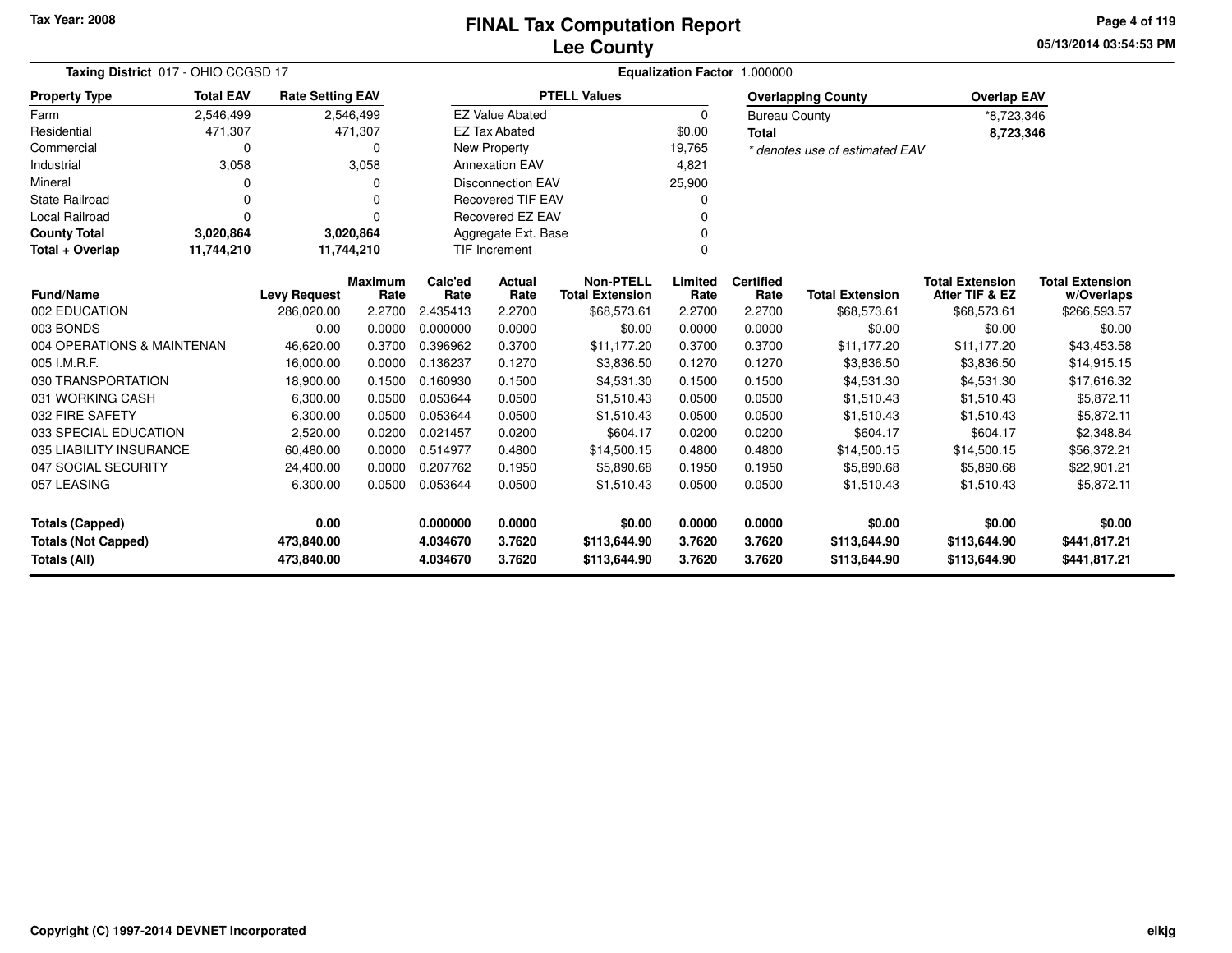**05/13/2014 03:54:53 PMPage 5 of 119**

| Taxing District 145 - MONTMORENCY CCGSD 145 |                  | Equalization Factor 1.000000 |                        |                 |                          |                                            |                 |                          |                                |                                          |                                      |
|---------------------------------------------|------------------|------------------------------|------------------------|-----------------|--------------------------|--------------------------------------------|-----------------|--------------------------|--------------------------------|------------------------------------------|--------------------------------------|
| <b>Property Type</b>                        | <b>Total EAV</b> | <b>Rate Setting EAV</b>      |                        |                 |                          | <b>PTELL Values</b>                        |                 |                          | <b>Overlapping County</b>      | <b>Overlap EAV</b>                       |                                      |
| Farm                                        | 698,369          |                              | 698,369                |                 | <b>EZ Value Abated</b>   |                                            | $\Omega$        |                          | <b>Whiteside County</b>        | 36,873,412                               |                                      |
| Residential                                 | 230,443          |                              | 230,443                |                 | <b>EZ Tax Abated</b>     |                                            | \$0.00          | <b>Total</b>             |                                | 36,873,412                               |                                      |
| Commercial                                  | 98,097           |                              | 98,097                 |                 | <b>New Property</b>      |                                            |                 |                          | * denotes use of estimated EAV |                                          |                                      |
| Industrial                                  | 18,053           |                              | 18,053                 |                 | <b>Annexation EAV</b>    |                                            |                 |                          |                                |                                          |                                      |
| Mineral                                     | $\Omega$         |                              | 0                      |                 | <b>Disconnection EAV</b> |                                            |                 |                          |                                |                                          |                                      |
| <b>State Railroad</b>                       | 217,921          |                              | 217,921                |                 | <b>Recovered TIF EAV</b> |                                            |                 |                          |                                |                                          |                                      |
| Local Railroad                              | $\Omega$         |                              | 0                      |                 | <b>Recovered EZ EAV</b>  |                                            |                 |                          |                                |                                          |                                      |
| <b>County Total</b>                         | 1,262,883        |                              | 1,262,883              |                 | Aggregate Ext. Base      |                                            |                 |                          |                                |                                          |                                      |
| Total + Overlap                             | 38,136,295       | 38,136,295                   |                        |                 | TIF Increment            |                                            | $\Omega$        |                          |                                |                                          |                                      |
| <b>Fund/Name</b>                            |                  | <b>Levy Request</b>          | <b>Maximum</b><br>Rate | Calc'ed<br>Rate | <b>Actual</b><br>Rate    | <b>Non-PTELL</b><br><b>Total Extension</b> | Limited<br>Rate | <b>Certified</b><br>Rate | <b>Total Extension</b>         | <b>Total Extension</b><br>After TIF & EZ | <b>Total Extension</b><br>w/Overlaps |
| 002 EDUCATION                               |                  | 700,946.00                   | 1.8200                 | 1.838002        | 1.8200                   | \$22,984.47                                | 1.8200          | 1.8200                   | \$22,984.47                    | \$22,984.47                              | \$694,080.57                         |
| 003 BONDS                                   |                  | 93,965.00                    | 0.0000                 | 0.246393        | 0.2464                   | \$3,111.74                                 | 0.2476          | 0.2476                   | \$3,126.90                     | \$3,126.90                               | \$94,425.47                          |
| 004 OPERATIONS & MAINTENAN                  |                  | 96,319.00                    | 0.2500                 | 0.252565        | 0.2500                   | \$3,157.21                                 | 0.2500          | 0.2500                   | \$3,157.21                     | \$3,157.21                               | \$95,340.74                          |
| 005 I.M.R.F.                                |                  | 15,000.00                    | 0.0000                 | 0.039333        | 0.0393                   | \$496.31                                   | 0.0393          | 0.0393                   | \$496.31                       | \$496.31                                 | \$14,987.56                          |
| 030 TRANSPORTATION                          |                  | 46,248.00                    | 0.1200                 | 0.121270        | 0.1200                   | \$1,515.46                                 | 0.1200          | 0.1200                   | \$1,515.46                     | \$1,515.46                               | \$45,763.55                          |
| 031 WORKING CASH                            |                  | 19,264.00                    | 0.0500                 | 0.050514        | 0.0500                   | \$631.44                                   | 0.0500          | 0.0500                   | \$631.44                       | \$631.44                                 | \$19,068.15                          |
| 032 FIRE SAFETY                             |                  | 19,264.00                    | 0.0500                 | 0.050514        | 0.0500                   | \$631.44                                   | 0.0500          | 0.0500                   | \$631.44                       | \$631.44                                 | \$19,068.15                          |
| 033 SPECIAL EDUCATION                       |                  | 7,720.00                     | 0.0200                 | 0.020243        | 0.0200                   | \$252.58                                   | 0.0200          | 0.0200                   | \$252.58                       | \$252.58                                 | \$7,627.26                           |
| 035 LIABILITY INSURANCE                     |                  | 156,000.00                   | 0.0000                 | 0.409059        | 0.4091                   | \$5,166.45                                 | 0.4091          | 0.4091                   | \$5,166.45                     | \$5,166.45                               | \$156,015.58                         |
| 047 SOCIAL SECURITY                         |                  | 29,861.00                    | 0.0000                 | 0.078301        | 0.0783                   | \$988.84                                   | 0.0783          | 0.0783                   | \$988.84                       | \$988.84                                 | \$29,860.72                          |
| 057 LEASING                                 |                  | 13,264.00                    | 0.0500                 | 0.034781        | 0.0348                   | \$439.48                                   | 0.0348          | 0.0348                   | \$439.48                       | \$439.48                                 | \$13,271.43                          |
| <b>Totals (Capped)</b>                      |                  | 0.00                         |                        | 0.000000        | 0.0000                   | \$0.00                                     | 0.0000          | 0.0000                   | \$0.00                         | \$0.00                                   | \$0.00                               |
| <b>Totals (Not Capped)</b>                  |                  | 1,197,851.00                 |                        | 3.140975        | 3.1179                   | \$39,375.42                                | 3.1191          | 3.1191                   | \$39,390.58                    | \$39,390.58                              | \$1,189,509.18                       |
| Totals (All)                                |                  | 1,197,851.00                 |                        | 3.140975        | 3.1179                   | \$39,375.42                                | 3.1191          | 3.1191                   | \$39,390.58                    | \$39,390.58                              | \$1,189,509.18                       |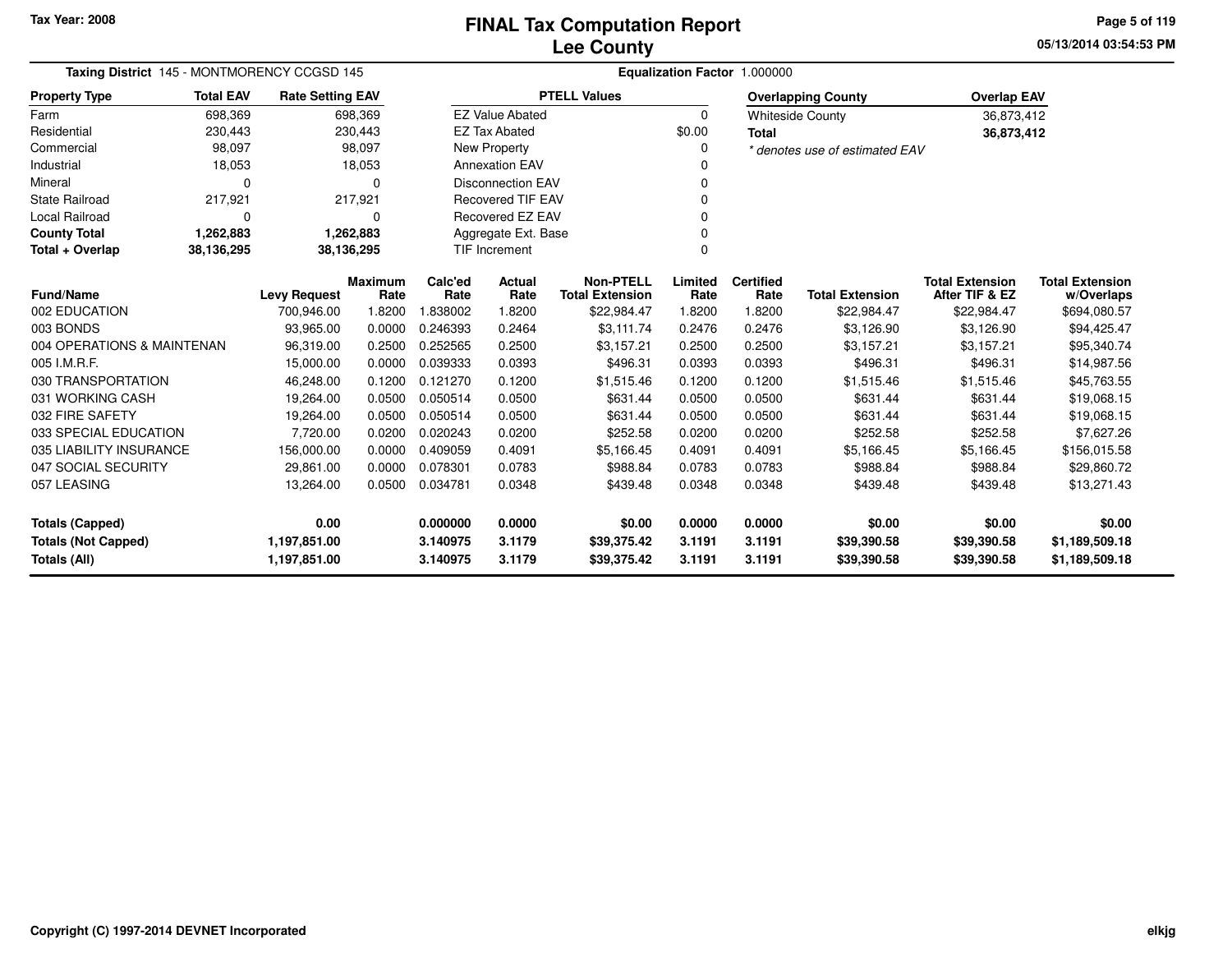**05/13/2014 03:54:53 PM Page 6 of 119**

| Taxing District 161 - CRESTON CCGSD 161 |                  |                                   |                |                  |                          |                                      | Equalization Factor 1.000000 |                  |                                      |                              |                            |
|-----------------------------------------|------------------|-----------------------------------|----------------|------------------|--------------------------|--------------------------------------|------------------------------|------------------|--------------------------------------|------------------------------|----------------------------|
| <b>Property Type</b>                    | <b>Total EAV</b> | <b>Rate Setting EAV</b>           |                |                  |                          | <b>PTELL Values</b>                  |                              |                  | <b>Overlapping County</b>            | <b>Overlap EAV</b>           |                            |
| Farm                                    | 103,356          |                                   | 103,356        |                  | <b>EZ Value Abated</b>   |                                      | $\Omega$                     | DeKalb County    |                                      | 2,048,169                    |                            |
| Residential                             | 0                |                                   | 0              |                  | <b>EZ Tax Abated</b>     |                                      | \$0.00                       | Ogle County      |                                      | 22,846,722                   |                            |
| Commercial                              | 0                |                                   | $\Omega$       |                  | New Property             |                                      | 0                            | <b>Total</b>     |                                      | 24,894,891                   |                            |
| Industrial                              | 0                |                                   | $\Omega$       |                  | <b>Annexation EAV</b>    |                                      | 0                            |                  | * denotes use of estimated EAV       |                              |                            |
| Mineral                                 | 0                |                                   | $\Omega$       |                  | <b>Disconnection EAV</b> |                                      | 0                            |                  |                                      |                              |                            |
| <b>State Railroad</b>                   | 0                |                                   | $\Omega$       |                  | <b>Recovered TIF EAV</b> |                                      |                              |                  |                                      |                              |                            |
| <b>Local Railroad</b>                   | 0                |                                   | $\Omega$       |                  | Recovered EZ EAV         |                                      | 0                            |                  |                                      |                              |                            |
| <b>County Total</b>                     | 103,356          |                                   | 103,356        |                  | Aggregate Ext. Base      |                                      |                              |                  |                                      |                              |                            |
| Total + Overlap                         | 24,998,247       | 24,998,247                        |                |                  | <b>TIF Increment</b>     |                                      | 0                            |                  |                                      |                              |                            |
|                                         |                  |                                   | <b>Maximum</b> | Calc'ed          | Actual                   | <b>Non-PTELL</b>                     | Limited                      | <b>Certified</b> |                                      | <b>Total Extension</b>       | <b>Total Extension</b>     |
| <b>Fund/Name</b><br>002 EDUCATION       |                  | <b>Levy Request</b><br>598,000.00 | Rate<br>2.3800 | Rate<br>2.392168 | Rate<br>2.3800           | <b>Total Extension</b><br>\$2,459.87 | Rate<br>2.3800               | Rate<br>2.3800   | <b>Total Extension</b><br>\$2,459.87 | After TIF & EZ<br>\$2,459.87 | w/Overlaps<br>\$594,958.28 |
| 003 BONDS                               |                  | 0.00                              | 0.0000         | 0.000000         | 0.0000                   | \$0.00                               | 0.0000                       | 0.0000           | \$0.00                               | \$0.00                       | \$0.00                     |
| 004 OPERATIONS & MAINTENAN              |                  | 63,200.00                         | 0.2500         | 0.252818         | 0.2500                   | \$258.39                             | 0.2500                       | 0.2500           | \$258.39                             | \$258.39                     | \$62,495.62                |
| 005 I.M.R.F.                            |                  | 17,564.00                         | 0.0000         | 0.070261         | 0.0703                   | \$72.66                              | 0.0703                       | 0.0703           | \$72.66                              | \$72.66                      | \$17,573.77                |
| 030 TRANSPORTATION                      |                  | 30,500.00                         | 0.1200         | 0.122009         | 0.1200                   | \$124.03                             | 0.1200                       | 0.1200           | \$124.03                             | \$124.03                     | \$29,997.90                |
| 031 WORKING CASH                        |                  | 12,545.00                         | 0.0500         | 0.050184         | 0.0500                   | \$51.68                              | 0.0500                       | 0.0500           | \$51.68                              | \$51.68                      | \$12,499.12                |
| 033 SPECIAL EDUCATION                   |                  | 5,018.00                          | 0.0400         | 0.020073         | 0.0201                   | \$20.77                              | 0.0201                       | 0.0201           | \$20.77                              | \$20.77                      | \$5,024.65                 |
| 035 LIABILITY INSURANCE                 |                  | 37,637.00                         | 0.0000         | 0.150559         | 0.1506                   | \$155.65                             | 0.1506                       | 0.1506           | \$155.65                             | \$155.65                     | \$37,647.36                |
| 047 SOCIAL SECURITY                     |                  |                                   | 0.0000         | 0.070261         | 0.0703                   | \$72.66                              | 0.0703                       | 0.0703           | \$72.66                              | \$72.66                      | \$17,573.77                |
| 057 LEASING                             |                  | 17,564.00<br>12,545.00            | 0.0500         | 0.050184         | 0.0500                   | \$51.68                              | 0.0500                       | 0.0500           | \$51.68                              | \$51.68                      | \$12,499.12                |
|                                         |                  |                                   |                |                  |                          |                                      |                              |                  |                                      |                              |                            |
| 0.00<br><b>Totals (Capped)</b>          |                  |                                   | 0.000000       | 0.0000           | \$0.00                   | 0.0000                               | 0.0000                       | \$0.00           | \$0.00                               | \$0.00                       |                            |
| <b>Totals (Not Capped)</b>              |                  | 794,573.00                        |                | 3.178517         | 3.1613                   | \$3,267.39                           | 3.1613                       | 3.1613           | \$3,267.39                           | \$3,267.39                   | \$790,269.59               |
| Totals (All)                            |                  | 794,573.00                        |                | 3.178517         | 3.1613                   | \$3,267.39                           | 3.1613                       | 3.1613           | \$3,267.39                           | \$3,267.39                   | \$790,269.59               |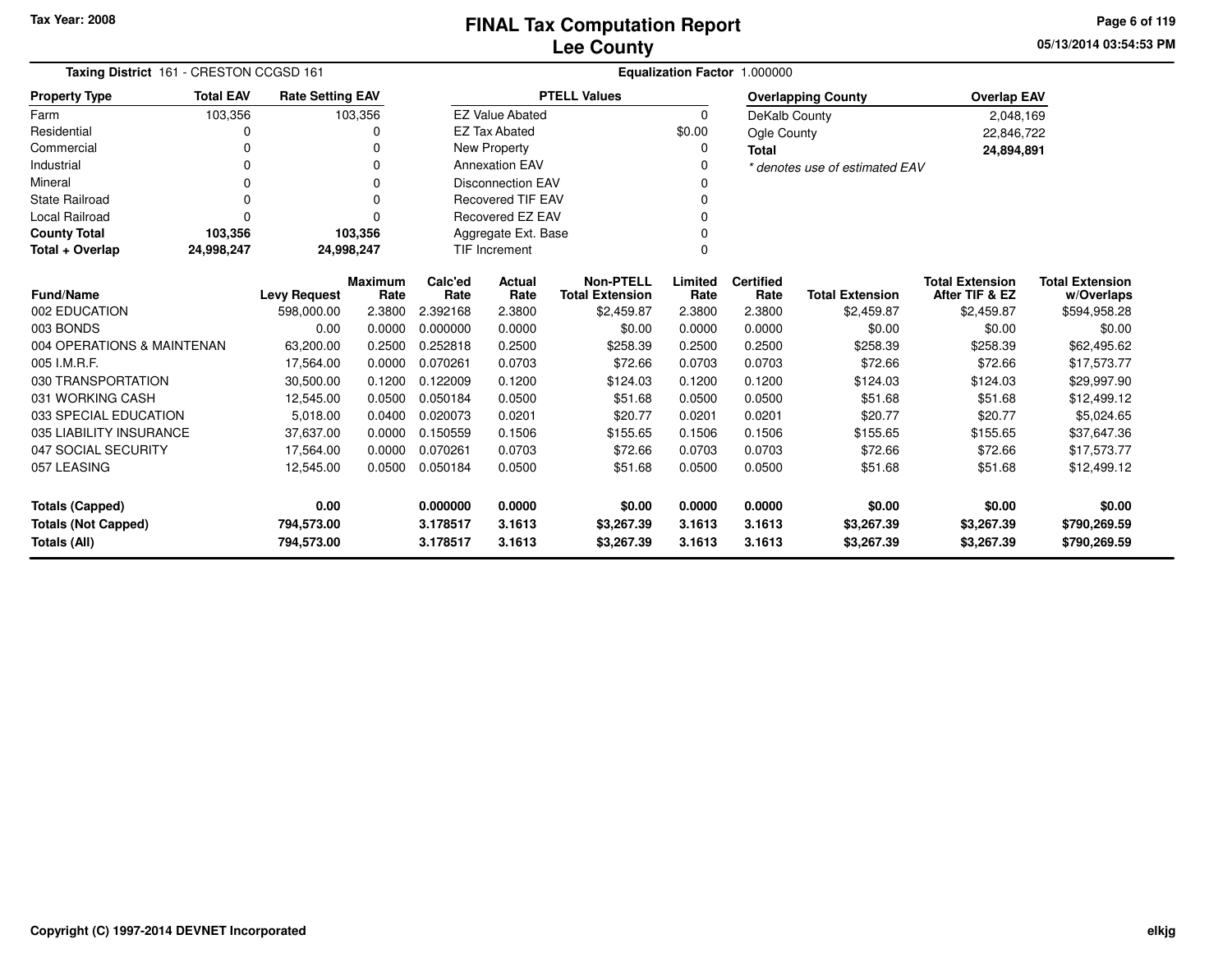#### **Lee CountyFINAL Tax Computation Report**

**05/13/2014 03:54:53 PM Page 7 of 119**

| Taxing District 170 - DIXON PSUD 170       |                                                                                                      |                                |                        | Equalization Factor 1.000000 |                          |                                            |                  |                          |                                    |                                          |                                      |  |  |
|--------------------------------------------|------------------------------------------------------------------------------------------------------|--------------------------------|------------------------|------------------------------|--------------------------|--------------------------------------------|------------------|--------------------------|------------------------------------|------------------------------------------|--------------------------------------|--|--|
| <b>Property Type</b>                       | <b>Total EAV</b><br><b>Rate Setting EAV</b><br>19,066,475<br>200,464,838<br>52,697,202<br>40,172,742 |                                |                        |                              |                          | <b>PTELL Values</b>                        |                  |                          | <b>Overlapping County</b>          | <b>Overlap EAV</b>                       |                                      |  |  |
| Farm                                       |                                                                                                      | 19,012,842                     |                        |                              | <b>EZ Value Abated</b>   |                                            | 7,085,950        | Ogle County              |                                    | 38,860,814                               |                                      |  |  |
| Residential                                |                                                                                                      | 199,869,188                    |                        |                              | <b>EZ Tax Abated</b>     |                                            | \$318,456.77     | <b>Total</b>             |                                    | 38,860,814                               |                                      |  |  |
| Commercial                                 |                                                                                                      | 46,184,702                     |                        |                              | <b>New Property</b>      |                                            | 12,989,043       |                          | * denotes use of estimated EAV     |                                          |                                      |  |  |
| Industrial                                 |                                                                                                      | 35,329,770                     |                        |                              | <b>Annexation EAV</b>    |                                            |                  |                          |                                    |                                          |                                      |  |  |
| Mineral                                    | O                                                                                                    |                                | U                      |                              | <b>Disconnection EAV</b> |                                            |                  |                          |                                    |                                          |                                      |  |  |
| <b>State Railroad</b>                      | 1,338,094                                                                                            |                                | 1,338,094              |                              | <b>Recovered TIF EAV</b> |                                            |                  |                          |                                    |                                          |                                      |  |  |
| Local Railroad                             | 1,090                                                                                                |                                | 1,090                  |                              | Recovered EZ EAV         |                                            | 2,202,643        |                          |                                    |                                          |                                      |  |  |
| <b>County Total</b>                        | 313,740,441                                                                                          | 301,735,686                    |                        |                              | Aggregate Ext. Base      |                                            | O                |                          |                                    |                                          |                                      |  |  |
| Total + Overlap                            | 352,601,255                                                                                          | 340,596,500                    |                        |                              | <b>TIF Increment</b>     |                                            | 4,918,805        |                          |                                    |                                          |                                      |  |  |
| Fund/Name                                  |                                                                                                      | <b>Levy Request</b>            | <b>Maximum</b><br>Rate | Calc'ed<br>Rate              | <b>Actual</b><br>Rate    | <b>Non-PTELL</b><br><b>Total Extension</b> | Limited<br>Rate  | <b>Certified</b><br>Rate | <b>Total Extension</b>             | <b>Total Extension</b><br>After TIF & EZ | <b>Total Extension</b><br>w/Overlaps |  |  |
| 002 EDUCATION                              |                                                                                                      | 10,642,636.00                  | 2.9500                 | 3.124705                     | 2.9500                   | \$8,901,202.74                             | 2.9500           | 2.9500                   | \$9,255,343.01                     | \$8,901,202.74                           | \$10,047,596.75                      |  |  |
| 003 BONDS                                  |                                                                                                      | 944,499.00                     | 0.0000                 | 0.277307                     | 0.2773                   | \$836,713.06                               | 0.2787           | 0.2787                   | \$874,394.61                       | \$840,937.36                             | \$949,242.45                         |  |  |
| 004 OPERATIONS & MAINTENAN                 |                                                                                                      | 1,803,837.00                   | 0.5000                 | 0.529611                     | 0.5000                   | \$1,508,678.43                             | 0.5000           | 0.5000                   | \$1,568,702.21                     | \$1,508,678.43                           | \$1,702,982.50                       |  |  |
| 005 I.M.R.F.                               |                                                                                                      | 54,675.00                      | 0.0000                 | 0.016053                     | 0.0161                   | \$48,579.45                                | 0.0161           | 0.0161                   | \$50,512.21                        | \$48,579.45                              | \$54,836.04                          |  |  |
| 030 TRANSPORTATION                         |                                                                                                      | 721,535.00                     | 0.2000                 | 0.211845                     | 0.2000                   | \$603,471.37                               | 0.2000           | 0.2000                   | \$627,480.88                       | \$603,471.37                             | \$681,193.00                         |  |  |
| 031 WORKING CASH                           |                                                                                                      | 180,384.00                     | 0.0500                 | 0.052961                     | 0.0500                   | \$150,867.84                               | 0.0500           | 0.0500                   | \$156,870.22                       | \$150,867.84                             | \$170,298.25                         |  |  |
| 032 FIRE SAFETY                            |                                                                                                      | 180,384.00                     | 0.0500                 | 0.052961                     | 0.0500                   | \$150,867.84                               | 0.0500           | 0.0500                   | \$156,870.22                       | \$150,867.84                             | \$170,298.25                         |  |  |
| 033 SPECIAL EDUCATION                      |                                                                                                      | 144,307.00                     | 0.0400                 | 0.042369                     | 0.0400                   | \$120,694.27                               | 0.0400           | 0.0400                   | \$125,496.18                       | \$120,694.27                             | \$136,238.60                         |  |  |
| 035 LIABILITY INSURANCE                    |                                                                                                      | 725,780.00                     | 0.0000                 | 0.213091                     | 0.2131                   | \$642,998.75                               | 0.2131           | 0.2131                   | \$668,580.88                       | \$642,998.75                             | \$725,811.14                         |  |  |
| 047 SOCIAL SECURITY                        |                                                                                                      | 498,325.00                     | 0.0000                 | 0.146310                     | 0.1463                   | \$441,439.31                               | 0.1463           | 0.1463                   | \$459,002.27                       | \$441,439.31                             | \$498,292.68                         |  |  |
| 057 LEASING                                |                                                                                                      | 180,384.00                     | 0.0500                 | 0.052961                     | 0.0500                   | \$150,867.84                               | 0.0500           | 0.0500                   | \$156,870.22                       | \$150,867.84                             | \$170,298.25                         |  |  |
| <b>Totals (Capped)</b>                     |                                                                                                      | 0.00                           |                        | 0.000000                     | 0.0000                   | \$0.00                                     | 0.0000           | 0.0000                   | \$0.00                             | \$0.00                                   | \$0.00                               |  |  |
| <b>Totals (Not Capped)</b><br>Totals (All) |                                                                                                      | 16,076,746.00<br>16,076,746.00 |                        | 4.720174<br>4.720174         | 4.4928<br>4.4928         | \$13,556,380.90<br>\$13,556,380.90         | 4.4942<br>4.4942 | 4.4942<br>4.4942         | \$14,100,122.91<br>\$14,100,122.91 | \$13,560,605.20<br>\$13,560,605.20       | \$15,307,087.91<br>\$15,307,087.91   |  |  |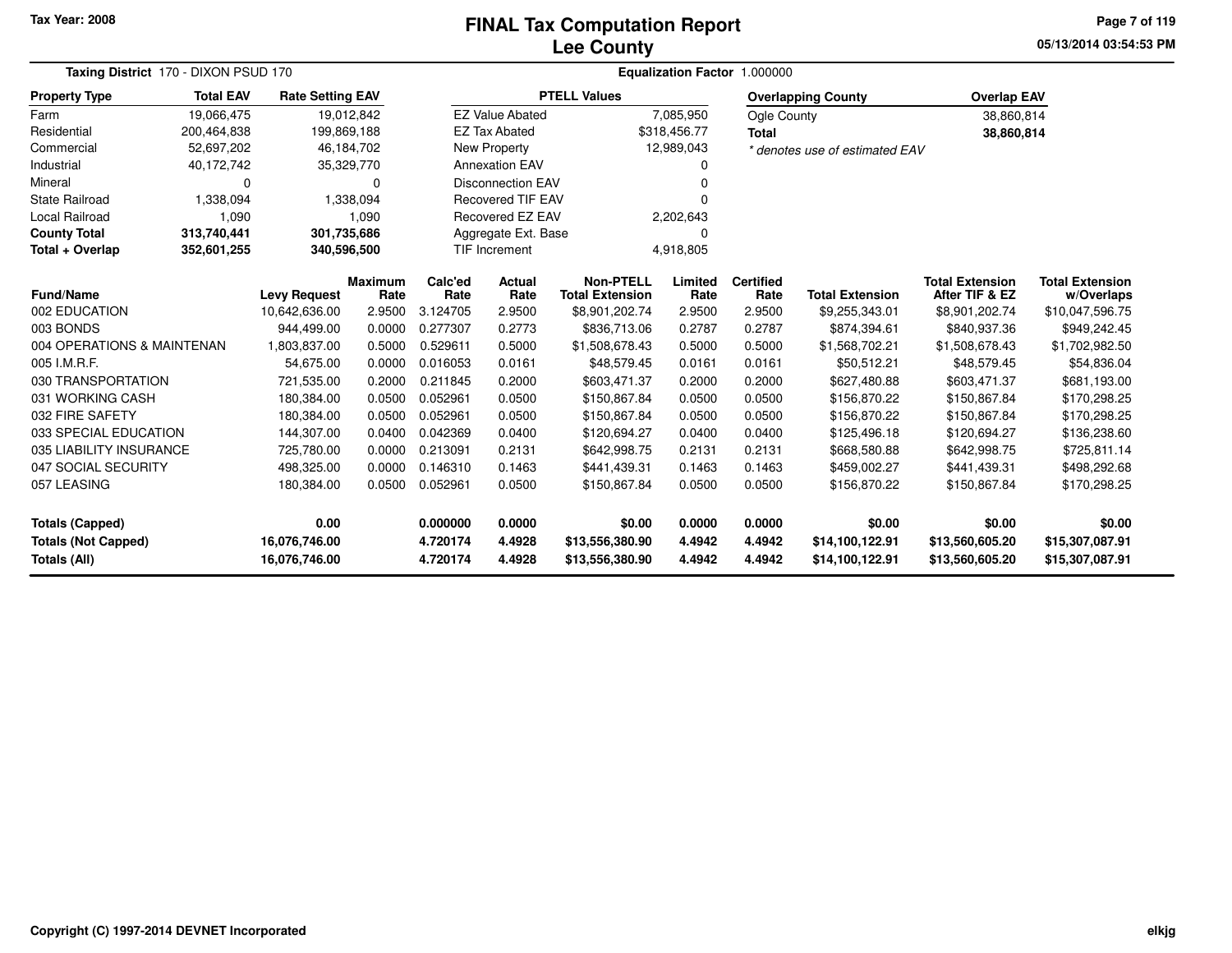**05/13/2014 03:54:53 PM Page 8 of 119**

|                                                                                                                        | Taxing District 212 - ROCHELLE THSD 212                                                             |                     |                        |                              | Equalization Factor 1.000000 |                                            |                                                                                                                 |                              |                                  |                                          |                                      |  |  |  |
|------------------------------------------------------------------------------------------------------------------------|-----------------------------------------------------------------------------------------------------|---------------------|------------------------|------------------------------|------------------------------|--------------------------------------------|-----------------------------------------------------------------------------------------------------------------|------------------------------|----------------------------------|------------------------------------------|--------------------------------------|--|--|--|
| <b>Property Type</b>                                                                                                   | <b>Total EAV</b><br><b>Rate Setting EAV</b><br>11,596,696<br>11,596,696<br>10,056,173<br>10,056,173 |                     |                        |                              |                              | <b>PTELL Values</b>                        |                                                                                                                 |                              | <b>Overlapping County</b>        | <b>Overlap EAV</b>                       |                                      |  |  |  |
| Farm                                                                                                                   |                                                                                                     |                     |                        |                              | <b>EZ Value Abated</b>       |                                            | 0                                                                                                               | DeKalb County                |                                  | 10,555,729                               |                                      |  |  |  |
| Residential                                                                                                            |                                                                                                     |                     |                        |                              | <b>EZ Tax Abated</b>         |                                            | \$0.00                                                                                                          | Ogle County                  |                                  | 329,338,384                              |                                      |  |  |  |
| Commercial                                                                                                             | 1,416,848                                                                                           |                     | 1,416,848              |                              | <b>New Property</b>          |                                            | 221,130                                                                                                         | <b>Total</b>                 |                                  | 339,894,113                              |                                      |  |  |  |
| Industrial                                                                                                             | 62,441                                                                                              |                     | 62,441                 |                              | <b>Annexation EAV</b>        |                                            | 0                                                                                                               |                              | * denotes use of estimated EAV   |                                          |                                      |  |  |  |
| Mineral                                                                                                                | 0                                                                                                   |                     | $\Omega$               |                              | <b>Disconnection EAV</b>     |                                            | 38,943                                                                                                          |                              |                                  |                                          |                                      |  |  |  |
| <b>State Railroad</b>                                                                                                  | 432,914                                                                                             |                     | 432,914                |                              | <b>Recovered TIF EAV</b>     |                                            |                                                                                                                 |                              |                                  |                                          |                                      |  |  |  |
| Local Railroad                                                                                                         | 0                                                                                                   |                     | $\Omega$               |                              | Recovered EZ EAV             |                                            |                                                                                                                 |                              |                                  |                                          |                                      |  |  |  |
| <b>County Total</b>                                                                                                    | 23,565,072                                                                                          |                     | 23,565,072             |                              | Aggregate Ext. Base          |                                            |                                                                                                                 |                              |                                  |                                          |                                      |  |  |  |
| Total + Overlap                                                                                                        | 363,459,185                                                                                         | 363,459,185         |                        |                              | <b>TIF Increment</b>         |                                            | 0                                                                                                               |                              |                                  |                                          |                                      |  |  |  |
| <b>Fund/Name</b>                                                                                                       |                                                                                                     | <b>Levy Request</b> | <b>Maximum</b><br>Rate | Calc'ed<br>Rate              | Actual<br>Rate               | <b>Non-PTELL</b><br><b>Total Extension</b> | Limited<br>Rate                                                                                                 | <b>Certified</b><br>Rate     | <b>Total Extension</b>           | <b>Total Extension</b><br>After TIF & EZ | <b>Total Extension</b><br>w/Overlaps |  |  |  |
| 002 EDUCATION                                                                                                          |                                                                                                     | 4,777,130.00        | 1.3000                 | 1.314351                     | 1.3000                       | \$306,345.94                               | 1.3000                                                                                                          | 1.3000                       | \$306,345.94                     | \$306,345.94                             | \$4,724,969.41                       |  |  |  |
| 003 BONDS                                                                                                              |                                                                                                     | 1,191,551.00        | 0.0000                 | 0.327836                     | 0.3278                       |                                            |                                                                                                                 |                              |                                  |                                          | \$1,197,234.56                       |  |  |  |
| 004 OPERATIONS & MAINTENAN                                                                                             |                                                                                                     | 918,679.00          | 0.2500                 | 0.252760                     | 0.2500                       |                                            | \$77,246.31<br>0.3294<br>0.3294<br>\$77,623.35<br>\$77,623.35<br>0.2500<br>\$58,912.68<br>0.2500<br>\$58,912.68 |                              |                                  | \$58,912.68                              | \$908,647.96                         |  |  |  |
| 005 I.M.R.F.                                                                                                           |                                                                                                     | 165,362.00          | 0.0000                 | 0.045497                     | 0.0455                       | \$10,722.11                                | 0.0455                                                                                                          | 0.0455                       | \$10,722.11                      | \$10,722.11                              | \$165,373.93                         |  |  |  |
| 030 TRANSPORTATION                                                                                                     |                                                                                                     | 440,966.00          | 0.1200                 | 0.121325                     | 0.1200                       | \$28,278.09                                | 0.1200                                                                                                          | 0.1200                       | \$28,278.09                      | \$28,278.09                              | \$436,151.02                         |  |  |  |
| 031 WORKING CASH                                                                                                       |                                                                                                     | 183,736.00          | 0.0500                 | 0.050552                     | 0.0500                       | \$11,782.54                                | 0.0500                                                                                                          | 0.0500                       | \$11,782.54                      | \$11,782.54                              | \$181,729.59                         |  |  |  |
| 032 FIRE SAFETY                                                                                                        |                                                                                                     | 36,747.00           | 0.0500                 | 0.010110                     | 0.0101                       | \$2,380.07                                 | 0.0101                                                                                                          | 0.0101                       | \$2,380.07                       | \$2,380.07                               | \$36,709.38                          |  |  |  |
| 033 SPECIAL EDUCATION                                                                                                  |                                                                                                     | 73,494.00           | 0.0200                 | 0.020221                     | 0.0200                       | \$4,713.01                                 | 0.0200                                                                                                          | 0.0200                       | \$4,713.01                       | \$4,713.01                               | \$72,691.84                          |  |  |  |
| 035 LIABILITY INSURANCE                                                                                                |                                                                                                     | 1,102,415.00        | 0.0000                 | 0.303312                     | 0.3033                       | \$71,472.86                                | 0.3033                                                                                                          | 0.3033                       | \$71,472.86                      | \$71,472.86                              | \$1,102,371.71                       |  |  |  |
| 047 SOCIAL SECURITY                                                                                                    |                                                                                                     | 202,200.00          | 0.0000                 | 0.055632                     | 0.0556                       | \$13,102.18                                | 0.0556                                                                                                          | 0.0556                       | \$13,102.18                      | \$13,102.18                              | \$202,083.31                         |  |  |  |
| 057 LEASING<br>183,736.00                                                                                              |                                                                                                     |                     | 0.0500                 | 0.050552                     | 0.0500                       | \$11,782.54                                | 0.0500                                                                                                          | 0.0500                       | \$11,782.54                      | \$11,782.54                              | \$181,729.59                         |  |  |  |
| 0.00<br><b>Totals (Capped)</b>                                                                                         |                                                                                                     |                     |                        | 0.000000                     | 0.0000                       | \$0.00                                     | 0.0000                                                                                                          | 0.0000                       | \$0.00                           | \$0.00                                   | \$0.00                               |  |  |  |
| <b>Totals (Not Capped)</b><br>2.5323<br>9,276,016.00<br>2.552148<br>2.5323<br>Totals (All)<br>9,276,016.00<br>2.552148 |                                                                                                     |                     |                        | \$596,738.33<br>\$596,738.33 | 2.5339<br>2.5339             | 2.5339<br>2.5339                           | \$597,115.37<br>\$597,115.37                                                                                    | \$597,115.37<br>\$597,115.37 | \$9,209,692.30<br>\$9,209,692.30 |                                          |                                      |  |  |  |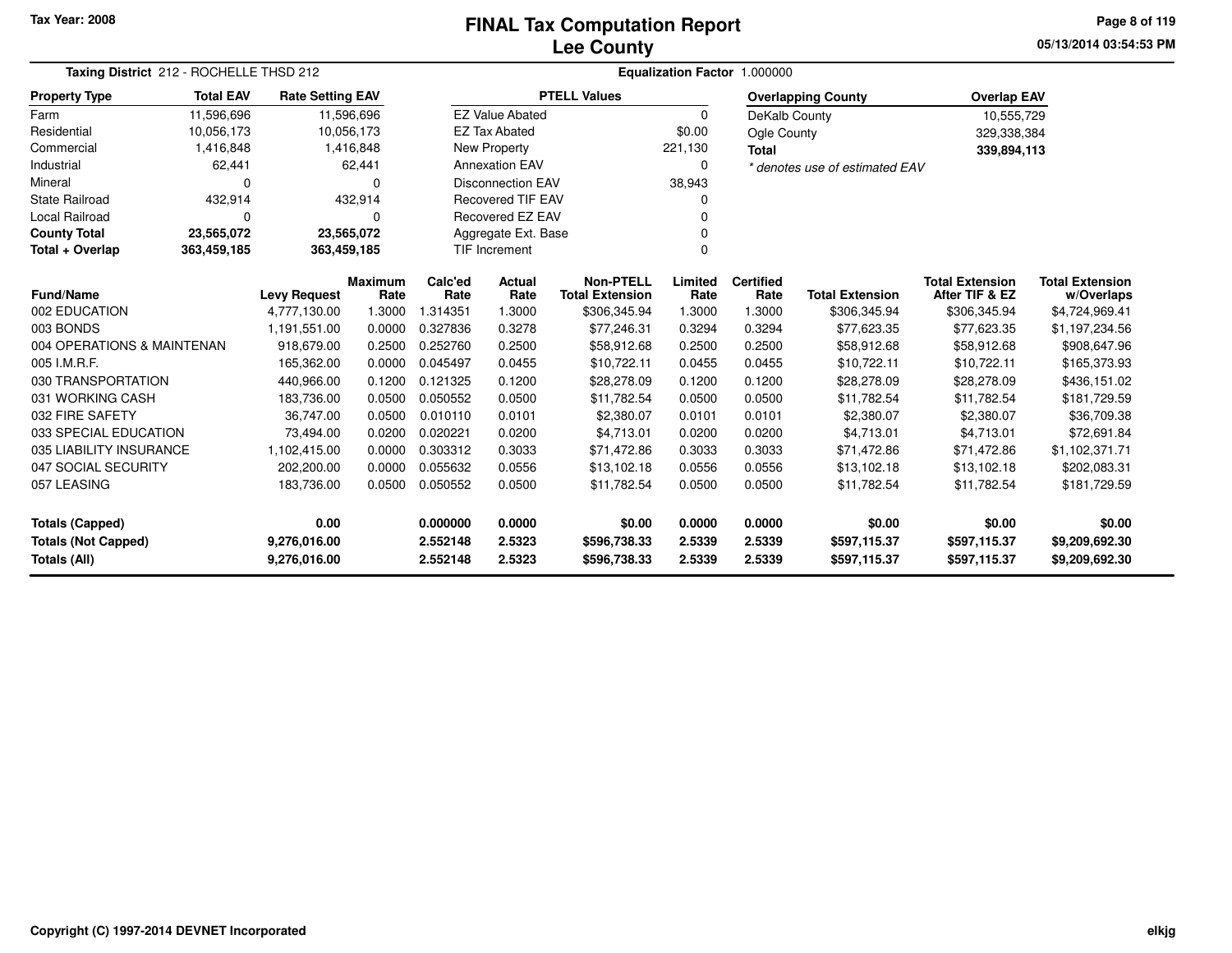**05/13/2014 03:54:53 PM Page 9 of 119**

|                                                                          | Taxing District 220 - STEWARD ESD 220<br><b>Rate Setting EAV</b> |            |                                                                                                                                                                                                                                                                                                                 |          |                          | Equalization Factor 1.000000 |          |                  |                                |                        |                                      |  |  |  |  |
|--------------------------------------------------------------------------|------------------------------------------------------------------|------------|-----------------------------------------------------------------------------------------------------------------------------------------------------------------------------------------------------------------------------------------------------------------------------------------------------------------|----------|--------------------------|------------------------------|----------|------------------|--------------------------------|------------------------|--------------------------------------|--|--|--|--|
| <b>Property Type</b>                                                     | <b>Total EAV</b><br>10,079,553<br>9,575,755<br>1,416,848         |            |                                                                                                                                                                                                                                                                                                                 |          |                          | <b>PTELL Values</b>          |          |                  | <b>Overlapping County</b>      | <b>Overlap EAV</b>     |                                      |  |  |  |  |
| Farm                                                                     |                                                                  | 10,079,553 |                                                                                                                                                                                                                                                                                                                 |          | <b>EZ Value Abated</b>   |                              | $\Omega$ | DeKalb County    |                                | 63,286                 |                                      |  |  |  |  |
| Residential                                                              |                                                                  |            | 9,575,755                                                                                                                                                                                                                                                                                                       |          | <b>EZ Tax Abated</b>     |                              | \$0.00   | <b>Total</b>     |                                | 63,286                 |                                      |  |  |  |  |
| Commercial                                                               |                                                                  |            | 1,416,848                                                                                                                                                                                                                                                                                                       |          | <b>New Property</b>      |                              | 210,131  |                  | * denotes use of estimated EAV |                        |                                      |  |  |  |  |
| Industrial                                                               | 62,441                                                           |            | 62,441                                                                                                                                                                                                                                                                                                          |          | <b>Annexation EAV</b>    |                              | 0        |                  |                                |                        |                                      |  |  |  |  |
| Mineral                                                                  | $\Omega$                                                         |            | n                                                                                                                                                                                                                                                                                                               |          | <b>Disconnection EAV</b> |                              | 38,943   |                  |                                |                        |                                      |  |  |  |  |
| <b>State Railroad</b>                                                    | 432,914                                                          |            | 432,914                                                                                                                                                                                                                                                                                                         |          | <b>Recovered TIF EAV</b> |                              |          |                  |                                |                        |                                      |  |  |  |  |
| <b>Local Railroad</b>                                                    | $\mathbf 0$                                                      |            | $\Omega$                                                                                                                                                                                                                                                                                                        |          | Recovered EZ EAV         |                              | ŋ        |                  |                                |                        |                                      |  |  |  |  |
| <b>County Total</b>                                                      | 21,567,511                                                       | 21,567,511 |                                                                                                                                                                                                                                                                                                                 |          | Aggregate Ext. Base      | 595,800                      |          |                  |                                |                        |                                      |  |  |  |  |
| <b>TIF Increment</b><br>Total + Overlap<br>21,630,797<br>21,630,797<br>0 |                                                                  |            |                                                                                                                                                                                                                                                                                                                 |          |                          |                              |          |                  |                                |                        |                                      |  |  |  |  |
| <b>Fund/Name</b>                                                         |                                                                  |            |                                                                                                                                                                                                                                                                                                                 | Calc'ed  | Actual                   | <b>Non-PTELL</b>             | Limited  | <b>Certified</b> |                                | <b>Total Extension</b> | <b>Total Extension</b><br>w/Overlaps |  |  |  |  |
| 002 EDUCATION                                                            |                                                                  | 391,428.00 |                                                                                                                                                                                                                                                                                                                 | 1.809587 | 1.8096                   |                              |          | 1.8096           | \$390,285.68                   |                        | \$391,430.90                         |  |  |  |  |
| 003 BONDS                                                                |                                                                  | 131,623.00 | 0.0000                                                                                                                                                                                                                                                                                                          | 0.608498 | 0.6085                   | \$131,238.30                 | 0.6115   | 0.6115           | \$131,885.33                   | \$131,885.33           | \$132,272.32                         |  |  |  |  |
| 004 OPERATIONS & MAINTENAN                                               |                                                                  | 63,573.00  | 0.5500                                                                                                                                                                                                                                                                                                          | 0.293900 | 0.2939                   | \$63,386.91                  | 0.2939   | 0.2939           | \$63,386.91                    | \$63,386.91            | \$63,572.91                          |  |  |  |  |
| 005 I.M.R.F.                                                             |                                                                  | 1,150.00   | 0.0000                                                                                                                                                                                                                                                                                                          | 0.005317 | 0.0053                   | \$1,143.08                   | 0.0053   | 0.0053           | \$1,143.08                     | \$1,143.08             | \$1,146.43                           |  |  |  |  |
| 030 TRANSPORTATION                                                       |                                                                  | 24,412.00  | 0.0000                                                                                                                                                                                                                                                                                                          | 0.112858 | 0.1129                   | \$24,349.72                  | 0.1129   | 0.1129           | \$24,349.72                    | \$24,349.72            | \$24,421.17                          |  |  |  |  |
| 031 WORKING CASH                                                         |                                                                  | 10,130.00  | 0.0500                                                                                                                                                                                                                                                                                                          | 0.046831 | 0.0468                   | \$10,093.60                  | 0.0468   | 0.0468           | \$10,093.60                    | \$10,093.60            | \$10,123.21                          |  |  |  |  |
| 032 FIRE SAFETY                                                          |                                                                  | 10,082.00  | 0.1000                                                                                                                                                                                                                                                                                                          | 0.046610 | 0.0466                   | \$10,050.46                  | 0.0466   | 0.0466           | \$10,050.46                    | \$10,050.46            | \$10,079.95                          |  |  |  |  |
| 033 SPECIAL EDUCATION                                                    |                                                                  | 4,195.00   | 0.4000                                                                                                                                                                                                                                                                                                          | 0.019394 | 0.0194                   | \$4,184.10                   | 0.0194   | 0.0194           | \$4.184.10                     | \$4,184.10             | \$4,196.37                           |  |  |  |  |
| 035 LIABILITY INSURANCE                                                  |                                                                  | 105,075.00 | 0.0000                                                                                                                                                                                                                                                                                                          | 0.485766 | 0.4858                   | \$104,774.97                 | 0.4858   | 0.4858           | \$104,774.97                   | \$104,774.97           | \$105,082.41                         |  |  |  |  |
| 047 SOCIAL SECURITY                                                      |                                                                  | 2,300.00   | 0.0000                                                                                                                                                                                                                                                                                                          | 0.010633 | 0.0106                   | \$2,286.16                   | 0.0106   | 0.0106           | \$2,286.16                     | \$2,286.16             | \$2,292.86                           |  |  |  |  |
| 057 LEASING<br>10,495.00                                                 |                                                                  |            | 0.1000                                                                                                                                                                                                                                                                                                          | 0.048519 | 0.0485                   | \$10,460.24                  | 0.0485   | 0.0485           | \$10,460.24                    | \$10,460.24            | \$10,490.94                          |  |  |  |  |
| <b>Totals (Capped)</b>                                                   |                                                                  | 622,840.00 |                                                                                                                                                                                                                                                                                                                 | 2.879415 | 2.8794                   | \$621,014.92                 | 2.8794   | 2.8794           | \$621,014.92                   | \$621,014.92           | \$622,837.15                         |  |  |  |  |
| <b>Totals (Not Capped)</b>                                               |                                                                  |            |                                                                                                                                                                                                                                                                                                                 | 0.608498 | 0.6085                   | \$131,238.30                 | 0.6115   | 0.6115           | \$131,885.33                   | \$131,885.33           | \$132,272.32                         |  |  |  |  |
| Totals (All)                                                             |                                                                  | 754,463.00 | <b>Maximum</b><br>After TIF & EZ<br><b>Levy Request</b><br>Rate<br><b>Total Extension</b><br>Rate<br>Rate<br><b>Total Extension</b><br>Rate<br>Rate<br>3.5000<br>\$390,285.68<br>1.8096<br>\$390,285.68<br>131,623.00<br>3.4909<br>3.487913<br>3.4879<br>3.4909<br>\$752,253.22<br>\$752,900.25<br>\$752,900.25 |          | \$755,109.47             |                              |          |                  |                                |                        |                                      |  |  |  |  |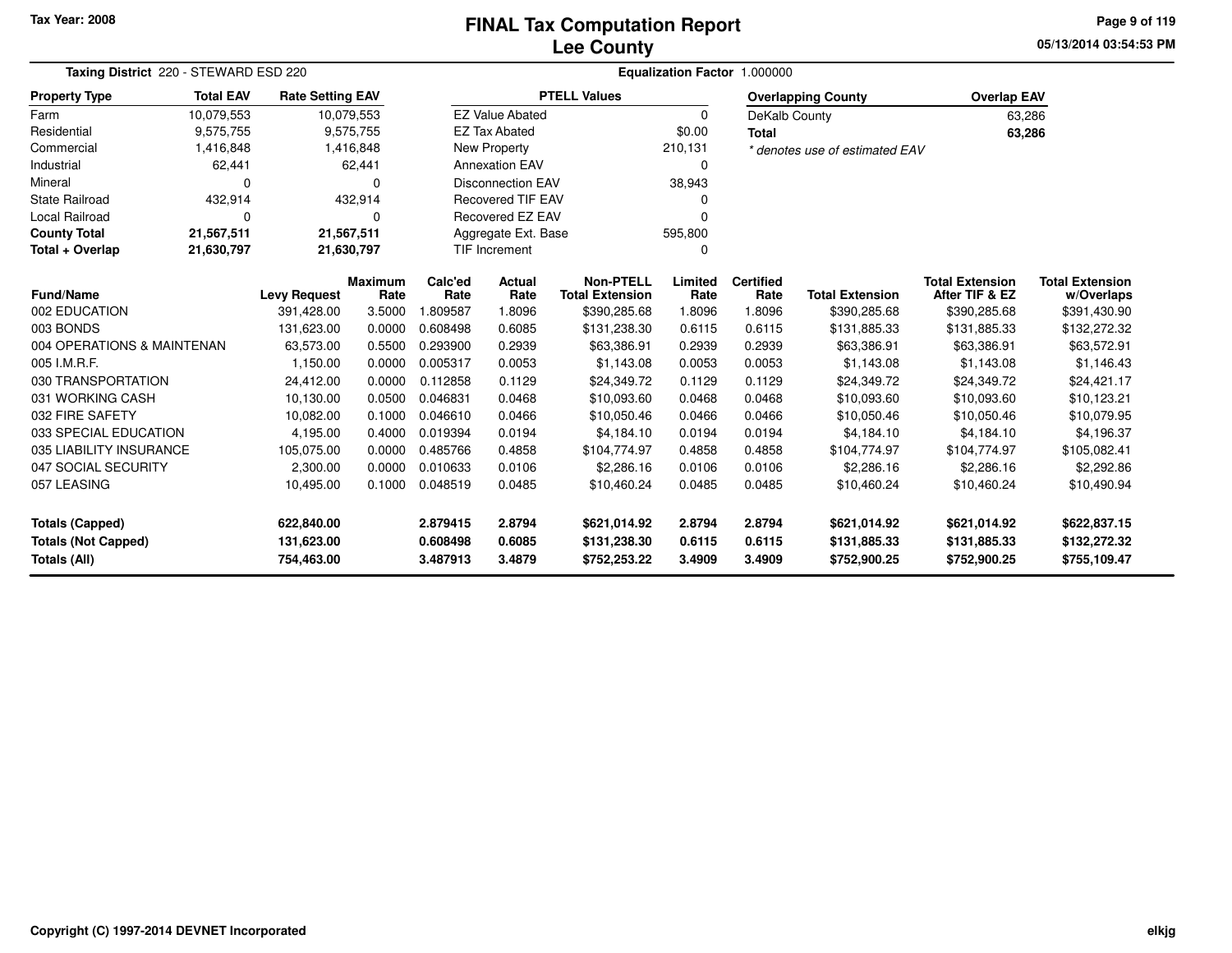#### **Lee CountyFINAL Tax Computation Report**

**05/13/2014 03:54:53 PMPage 10 of 119**

| Taxing District 222 - POLO CUSD 222 |                                                                             |              |          |          |                          |                        |          | Equalization Factor 1.000000 |                                |                        |                        |
|-------------------------------------|-----------------------------------------------------------------------------|--------------|----------|----------|--------------------------|------------------------|----------|------------------------------|--------------------------------|------------------------|------------------------|
| <b>Property Type</b>                | <b>Total EAV</b><br><b>Rate Setting EAV</b><br>745,264<br>745,264<br>23,076 |              |          |          |                          | <b>PTELL Values</b>    |          |                              | <b>Overlapping County</b>      | <b>Overlap EAV</b>     |                        |
| Farm                                |                                                                             |              |          |          | <b>EZ Value Abated</b>   |                        | $\Omega$ | Ogle County                  |                                | 67,218,409             |                        |
| Residential                         |                                                                             |              | 23,076   |          | <b>EZ Tax Abated</b>     |                        | \$0.00   |                              | <b>Whiteside County</b>        | 639,753                |                        |
| Commercial                          | 23,745                                                                      |              | 23,745   |          | <b>New Property</b>      |                        | 66,667   | <b>Total</b>                 |                                | 67,858,162             |                        |
| Industrial                          | 1,831                                                                       |              | 1,831    |          | <b>Annexation EAV</b>    |                        | 0        |                              | * denotes use of estimated EAV |                        |                        |
| Mineral                             | O                                                                           |              | 0        |          | <b>Disconnection EAV</b> |                        |          |                              |                                |                        |                        |
| <b>State Railroad</b>               | $\Omega$                                                                    |              | 0        |          | <b>Recovered TIF EAV</b> |                        |          |                              |                                |                        |                        |
| Local Railroad                      | $\Omega$                                                                    |              | 0        |          | Recovered EZ EAV         |                        |          |                              |                                |                        |                        |
| <b>County Total</b>                 | 793,916                                                                     |              | 793,916  |          | Aggregate Ext. Base      |                        |          |                              |                                |                        |                        |
| Total + Overlap                     | 68,652,078                                                                  | 68,652,078   |          |          | <b>TIF Increment</b>     |                        | $\Omega$ |                              |                                |                        |                        |
|                                     | <b>Maximum</b><br><b>Fund/Name</b><br><b>Levy Request</b>                   |              |          |          |                          | <b>Non-PTELL</b>       | Limited  | <b>Certified</b>             |                                | <b>Total Extension</b> | <b>Total Extension</b> |
|                                     |                                                                             |              | Rate     | Rate     | Rate                     | <b>Total Extension</b> | Rate     | Rate                         | <b>Total Extension</b>         | After TIF & EZ         | w/Overlaps             |
| 002 EDUCATION                       |                                                                             | 1,725,000.00 | 2.5000   | 2.512670 | 2.5000                   | \$19,847.90            | 2.5000   | 2.5000                       | \$19,847.90                    | \$19,847.90            | \$1,716,301.95         |
| 003 BONDS                           |                                                                             | 390,000.00   | 0.0000   | 0.568082 | 0.5681                   | \$4,510.24             | 0.5709   | 0.5709                       | \$4,532.47                     | \$4,532.47             | \$391,934.71           |
| 004 OPERATIONS & MAINTENAN          |                                                                             | 345,000.00   | 0.5000   | 0.502534 | 0.5000                   | \$3,969.58             | 0.5000   | 0.5000                       | \$3,969.58                     | \$3,969.58             | \$343,260.39           |
| 005 I.M.R.F.                        |                                                                             | 75,000.00    | 0.0000   | 0.109247 | 0.1092                   | \$866.96               | 0.1092   | 0.1092                       | \$866.96                       | \$866.96               | \$74,968.07            |
| 030 TRANSPORTATION                  |                                                                             | 138,000.00   | 0.2000   | 0.201014 | 0.2000                   | \$1,587.83             | 0.2000   | 0.2000                       | \$1,587.83                     | \$1,587.83             | \$137,304.16           |
| 031 WORKING CASH                    |                                                                             | 34,500.00    | 0.0500   | 0.050253 | 0.0500                   | \$396.96               | 0.0500   | 0.0500                       | \$396.96                       | \$396.96               | \$34,326.04            |
| 032 FIRE SAFETY                     |                                                                             | 34,500.00    | 0.0500   | 0.050253 | 0.0500                   | \$396.96               | 0.0500   | 0.0500                       | \$396.96                       | \$396.96               | \$34,326.04            |
| 033 SPECIAL EDUCATION               |                                                                             | 27,600.00    | 0.0400   | 0.040203 | 0.0400                   | \$317.57               | 0.0400   | 0.0400                       | \$317.57                       | \$317.57               | \$27,460.83            |
| 035 LIABILITY INSURANCE             |                                                                             | 310,000.00   | 0.0000   | 0.451552 | 0.4516                   | \$3,585.32             | 0.4516   | 0.4516                       | \$3,585.32                     | \$3,585.32             | \$310,032.78           |
| 047 SOCIAL SECURITY                 |                                                                             | 75,000.00    | 0.0000   | 0.109247 | 0.1092                   | \$866.96               | 0.1092   | 0.1092                       | \$866.96                       | \$866.96               | \$74,968.07            |
| 057 LEASING<br>34,500.00<br>0.0500  |                                                                             |              | 0.050253 | 0.0500   | \$396.96                 | 0.0500                 | 0.0500   | \$396.96                     | \$396.96                       | \$34,326.04            |                        |
| 0.00<br>Totals (Capped)             |                                                                             |              |          | 0.000000 | 0.0000                   | \$0.00                 | 0.0000   | 0.0000                       | \$0.00                         | \$0.00                 | \$0.00                 |
| <b>Totals (Not Capped)</b>          |                                                                             | 3,189,100.00 |          | 4.645308 | 4.6281                   | \$36,743.24            | 4.6309   | 4.6309                       | \$36,765.47                    | \$36,765.47            | \$3,179,209.08         |
| Totals (All)                        |                                                                             | 3,189,100.00 |          | 4.645308 | 4.6281                   | \$36,743.24            | 4.6309   | 4.6309                       | \$36,765.47                    | \$36,765.47            | \$3,179,209.08         |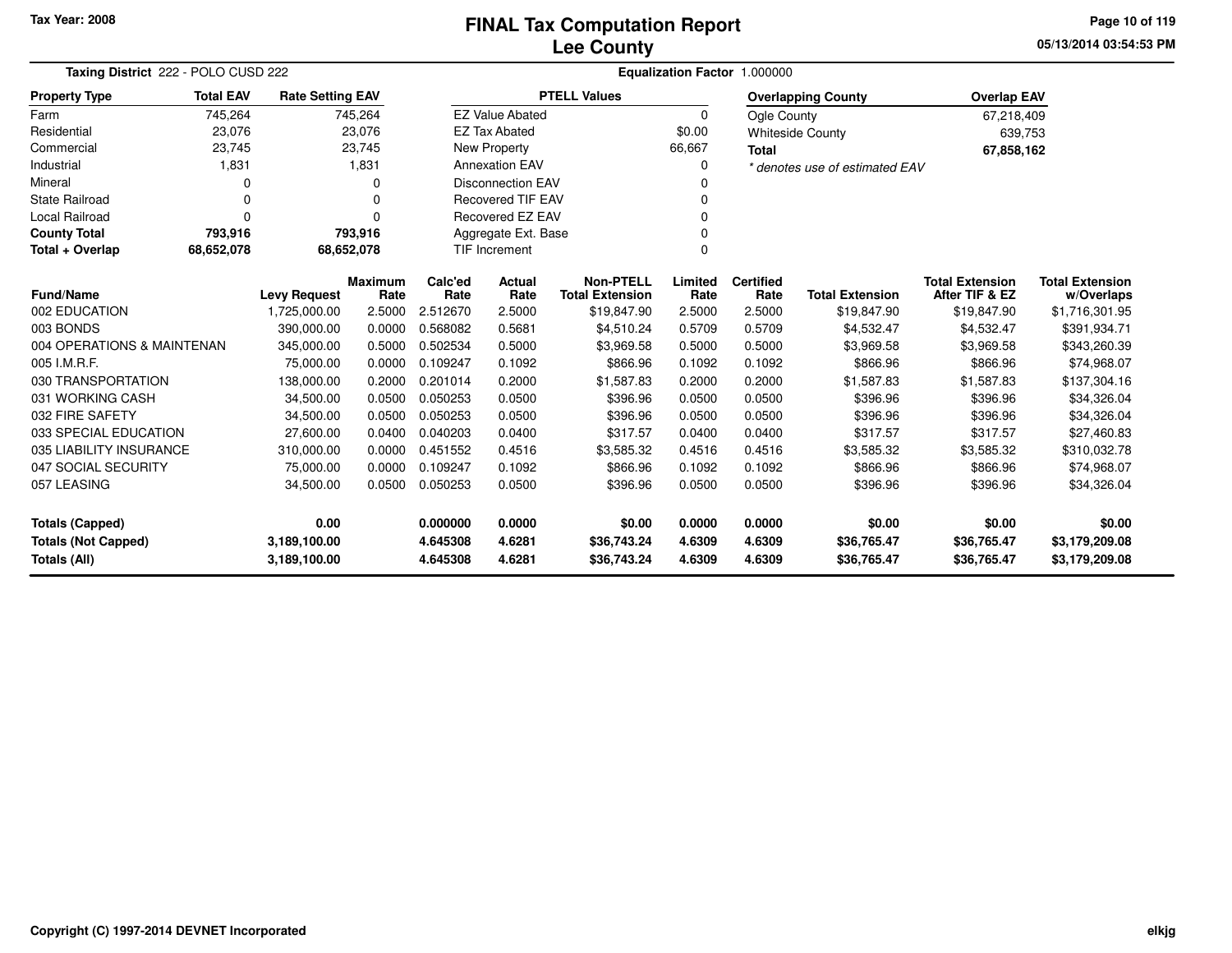**05/13/2014 03:54:53 PM Page 11 of 119**

| Taxing District 231 - ROCHELLE ESD 231                                     |                  |                         |                        | Equalization Factor 1.000000 |                          |                                            |                 |                          |                                |                                          |                                      |  |  |  |
|----------------------------------------------------------------------------|------------------|-------------------------|------------------------|------------------------------|--------------------------|--------------------------------------------|-----------------|--------------------------|--------------------------------|------------------------------------------|--------------------------------------|--|--|--|
| <b>Property Type</b>                                                       | <b>Total EAV</b> | <b>Rate Setting EAV</b> |                        |                              |                          | <b>PTELL Values</b>                        |                 |                          | <b>Overlapping County</b>      | <b>Overlap EAV</b>                       |                                      |  |  |  |
| Farm                                                                       | 1,413,787        |                         | 1,413,787              |                              | <b>EZ Value Abated</b>   |                                            | $\Omega$        | Ogle County              |                                | 266,999,787                              |                                      |  |  |  |
| Residential                                                                | 480,418          |                         | 480,418                |                              | <b>EZ Tax Abated</b>     |                                            | \$0.00          | <b>Total</b>             |                                | 266,999,787                              |                                      |  |  |  |
| Commercial                                                                 |                  |                         |                        |                              | New Property             |                                            | 10,999          |                          | * denotes use of estimated EAV |                                          |                                      |  |  |  |
| Industrial                                                                 |                  |                         | n                      |                              | <b>Annexation EAV</b>    |                                            | O               |                          |                                |                                          |                                      |  |  |  |
| Mineral                                                                    |                  |                         | 0                      |                              | <b>Disconnection EAV</b> |                                            |                 |                          |                                |                                          |                                      |  |  |  |
| <b>State Railroad</b>                                                      |                  |                         | $\Omega$               |                              | <b>Recovered TIF EAV</b> |                                            | $\Omega$        |                          |                                |                                          |                                      |  |  |  |
| Local Railroad                                                             |                  |                         | $\Omega$               |                              | Recovered EZ EAV         |                                            |                 |                          |                                |                                          |                                      |  |  |  |
| <b>County Total</b>                                                        | 1,894,205        |                         | 1,894,205              |                              | Aggregate Ext. Base      |                                            | $\Omega$        |                          |                                |                                          |                                      |  |  |  |
| TIF Increment<br>$\Omega$<br>Total + Overlap<br>268,893,992<br>268,893,992 |                  |                         |                        |                              |                          |                                            |                 |                          |                                |                                          |                                      |  |  |  |
| <b>Fund/Name</b>                                                           |                  | <b>Levy Request</b>     | <b>Maximum</b><br>Rate | Calc'ed<br>Rate              | Actual<br>Rate           | <b>Non-PTELL</b><br><b>Total Extension</b> | Limited<br>Rate | <b>Certified</b><br>Rate | <b>Total Extension</b>         | <b>Total Extension</b><br>After TIF & EZ | <b>Total Extension</b><br>w/Overlaps |  |  |  |
| 002 EDUCATION                                                              |                  | 4,801,967.00            | 1.7600                 | 1.785822                     | 1.7600                   | \$33,338.01                                | 1.7600          | 1.7600                   | \$33,338.01                    | \$33,338.01                              | \$4,732,534.26                       |  |  |  |
| 003 BONDS                                                                  |                  | 673,840.00              | 0.0000                 | 0.250597                     | 0.2506                   | \$4,746.88                                 | 0.2519          | 0.2519                   | \$4,771.50                     | \$4,771.50                               | \$677,343.97                         |  |  |  |
| 004 OPERATIONS & MAINTENAN                                                 |                  | 1,282,343.00            | 0.4700                 | 0.476895                     | 0.4700                   | \$8,902.76                                 | 0.4700          | 0.4700                   | \$8,902.76                     | \$8,902.76                               | \$1,263,801.76                       |  |  |  |
| 005 IMRF                                                                   |                  | 135,000.00              | 0.0000                 | 0.050206                     | 0.0502                   | \$950.89                                   | 0.0502          | 0.0502                   | \$950.89                       | \$950.89                                 | \$134,984.78                         |  |  |  |
| 030 TRANSPORTATION                                                         |                  | 320,771.00              | 0.1200                 | 0.119293                     | 0.1193                   | \$2,259.79                                 | 0.1193          | 0.1193                   | \$2,259.79                     | \$2,259.79                               | \$320,790.53                         |  |  |  |
| 031 WORKING CASH                                                           |                  | 0.00                    | 0.0500                 | 0.000000                     | 0.0000                   | \$0.00                                     | 0.0000          | 0.0000                   | \$0.00                         | \$0.00                                   | \$0.00                               |  |  |  |
| 032 FIRE SAFETY                                                            |                  | 0.00                    | 0.0500                 | 0.000000                     | 0.0000                   | \$0.00                                     | 0.0000          | 0.0000                   | \$0.00                         | \$0.00                                   | \$0.00                               |  |  |  |
| 033 SPECIAL EDUCATION                                                      |                  | 54,568.00               | 0.0200                 | 0.020294                     | 0.0200                   | \$378.84                                   | 0.0200          | 0.0200                   | \$378.84                       | \$378.84                                 | \$53,778.80                          |  |  |  |
| 035 LIABILITY INSURANCE                                                    |                  | 504,857.00              | 0.0000                 | 0.187753                     | 0.1878                   | \$3,557.32                                 | 0.1878          | 0.1878                   | \$3,557.32                     | \$3,557.32                               | \$504,982.92                         |  |  |  |
| 047 SOCIAL SECURITY                                                        |                  | 179,406.00              | 0.0000                 | 0.066720                     | 0.0667                   | \$1,263.43                                 | 0.0667          | 0.0667                   | \$1,263.43                     | \$1,263.43                               | \$179,352.29                         |  |  |  |
| 057 LEASING                                                                |                  | 136,420.00              | 0.0500                 | 0.050734                     | 0.0500                   | \$947.10                                   | 0.0500          | 0.0500                   | \$947.10                       | \$947.10                                 | \$134,447.00                         |  |  |  |
| <b>Totals (Capped)</b>                                                     |                  | 0.00                    |                        | 0.000000                     | 0.0000                   | \$0.00                                     | 0.0000          | 0.0000                   | \$0.00                         | \$0.00                                   | \$0.00                               |  |  |  |
| <b>Totals (Not Capped)</b>                                                 |                  | 8,089,172.00            |                        | 3.008314                     | 2.9746                   | \$56,345.02                                | 2.9759          | 2.9759                   | \$56,369.64                    | \$56,369.64                              | \$8,002,016.31                       |  |  |  |
| Totals (All)                                                               |                  | 8,089,172.00            |                        | 3.008314                     | 2.9746                   | \$56,345.02                                | 2.9759          | 2.9759                   | \$56,369.64                    | \$56,369.64                              | \$8,002,016.31                       |  |  |  |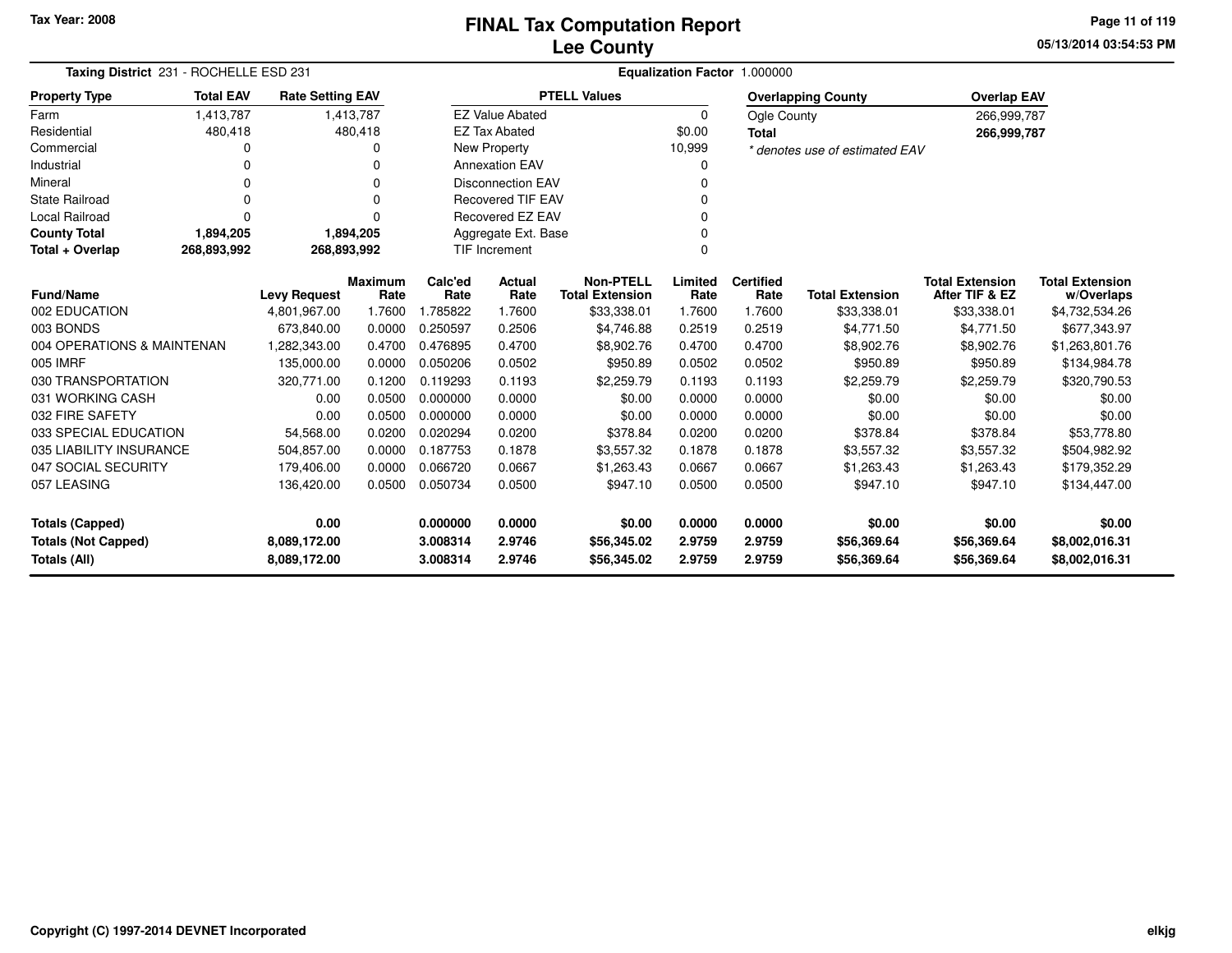# **Lee CountyFINAL Tax Computation Report**

**05/13/2014 03:54:53 PM Page 12 of 119**

| Taxing District 271 - PAW PAW CUSD 271 | Equalization Factor 1.000000                                            |                     |                        |                          |                                  |                                            |                 |                          |                                |                                          |                                      |
|----------------------------------------|-------------------------------------------------------------------------|---------------------|------------------------|--------------------------|----------------------------------|--------------------------------------------|-----------------|--------------------------|--------------------------------|------------------------------------------|--------------------------------------|
| <b>Property Type</b>                   | <b>Total EAV</b><br><b>Rate Setting EAV</b><br>14,445,341<br>23,545,605 |                     |                        |                          |                                  | <b>PTELL Values</b>                        |                 |                          | <b>Overlapping County</b>      | <b>Overlap EAV</b>                       |                                      |
| Farm                                   |                                                                         |                     | 14,444,569             |                          | <b>EZ Value Abated</b>           |                                            | $\mathbf 0$     | DeKalb County            |                                | 903,210                                  |                                      |
| Residential                            |                                                                         |                     | 19,985,935             |                          | <b>EZ Tax Abated</b>             |                                            | \$0.00          | <b>Total</b>             |                                | 903,210                                  |                                      |
| Commercial                             | 1,667,708                                                               |                     | 1,434,798              |                          | New Property                     |                                            | 319,731         |                          | * denotes use of estimated EAV |                                          |                                      |
| Industrial                             | 5,443,873                                                               |                     | 5,443,873              |                          | <b>Annexation EAV</b>            |                                            | 38,943          |                          |                                |                                          |                                      |
| Mineral                                | 0                                                                       |                     | 0                      |                          | <b>Disconnection EAV</b>         |                                            | 0               |                          |                                |                                          |                                      |
| <b>State Railroad</b>                  | $\Omega$                                                                |                     | ŋ                      | <b>Recovered TIF EAV</b> |                                  |                                            |                 |                          |                                |                                          |                                      |
| <b>Local Railroad</b>                  | $\Omega$                                                                |                     |                        |                          | <b>Recovered EZ EAV</b>          |                                            |                 |                          |                                |                                          |                                      |
| <b>County Total</b>                    | 45,102,527                                                              |                     | 41,309,175             |                          | Aggregate Ext. Base<br>1,768,379 |                                            |                 |                          |                                |                                          |                                      |
| Total + Overlap                        | 46,005,737<br>42,212,385                                                |                     |                        |                          | <b>TIF Increment</b>             |                                            | 3,793,352       |                          |                                |                                          |                                      |
| <b>Fund/Name</b>                       |                                                                         | <b>Levy Request</b> | <b>Maximum</b><br>Rate | Calc'ed<br>Rate          | Actual<br>Rate                   | <b>Non-PTELL</b><br><b>Total Extension</b> | Limited<br>Rate | <b>Certified</b><br>Rate | <b>Total Extension</b>         | <b>Total Extension</b><br>After TIF & EZ | <b>Total Extension</b><br>w/Overlaps |
| 002 EDUCATION                          |                                                                         | 1,300,129.00        | 4.0000                 | 3.079971                 | 3.0800                           | \$1,272,322.59                             | 3.0800          | 3.0800                   | \$1,389,157.83                 | \$1,272,322.59                           | \$1,300,141.46                       |
| 003 BONDS                              |                                                                         | 412,000.00          | 0.0000                 | 0.976017                 | 0.9760                           | \$403,177.55                               | 0.9809          | 0.9809                   | \$442,410.69                   | \$405,201.70                             | \$414,061.28                         |
| 004 OPERATIONS & MAINTENAN             |                                                                         | 280,016.00          | 1.1000                 | 0.663350                 | 0.6634                           | \$274,045.07                               | 0.6634          | 0.6634                   | \$299,210.16                   | \$274,045.07                             | \$280,036.96                         |
| 005 I.M.R.F.                           |                                                                         | 13,000.00           | 0.0000                 | 0.030797                 | 0.0308                           | \$12,723.23                                | 0.0308          | 0.0308                   | \$13,891.58                    | \$12,723,23                              | \$13,001.41                          |
| 030 TRANSPORTATION                     |                                                                         | 84,282.00           | 0.0000                 | 0.199662                 | 0.1997                           | \$82,494.42                                | 0.1997          | 0.1997                   | \$90,069.75                    | \$82,494.42                              | \$84,298.13                          |
| 031 WORKING CASH                       |                                                                         | 19,831.00           | 0.0500                 | 0.046979                 | 0.0470                           | \$19,415.31                                | 0.0470          | 0.0470                   | \$21,198.19                    | \$19,415.31                              | \$19,839.82                          |
| 032 FIRE SAFETY                        |                                                                         | 2,000.00            | 0.1000                 | 0.004738                 | 0.0047                           | \$1,941.53                                 | 0.0047          | 0.0047                   | \$2,119.82                     | \$1,941.53                               | \$1,983.98                           |
| 033 SPECIAL EDUCATION                  |                                                                         | 15,865.00           | 0.8000                 | 0.037584                 | 0.0376                           | \$15,532.25                                | 0.0376          | 0.0376                   | \$16,958.55                    | \$15,532.25                              | \$15,871.86                          |
| 035 LIABILITY INSURANCE                |                                                                         | 100,500.00          | 0.0000                 | 0.238082                 | 0.2381                           | \$98,357.15                                | 0.1461          | 0.1461                   | \$65,894.79                    | \$60,352.70                              | \$61,672.29                          |
| 047 SOCIAL SECURITY                    |                                                                         | 60,000.00           | 0.0000                 | 0.142138                 | 0.1421                           | \$58,700.34                                | 0.1421          | 0.1421                   | \$64,090.69                    | \$58,700.34                              | \$59,983.80                          |
| 057 LEASING                            |                                                                         | 19,831.00           | 0.1000                 | 0.046979                 | 0.0470                           | \$19,415.31                                | 0.0470          | 0.0470                   | \$21,198.19                    | \$19,415.31                              | \$19,839.82                          |
| <b>Totals (Capped)</b>                 |                                                                         | 1,895,454.00        |                        | 4.490280                 | 4.4904                           | \$1,854,947.20                             | 4.3984          | 4.3984                   | \$1,983,789.55                 | \$1,816,942.75                           | \$1,856,669.53                       |
| <b>Totals (Not Capped)</b>             |                                                                         | 412,000.00          |                        | 0.976017                 | 0.9760                           | \$403,177.55                               | 0.9809          | 0.9809                   | \$442,410.69                   | \$405,201.70                             | \$414,061.28                         |
| Totals (All)                           |                                                                         | 2,307,454.00        |                        | 5.466297                 | 5.4664                           | \$2,258,124.75                             | 5.3793          | 5.3793                   | \$2,426,200.24                 | \$2,222,144.45                           | \$2,270,730.81                       |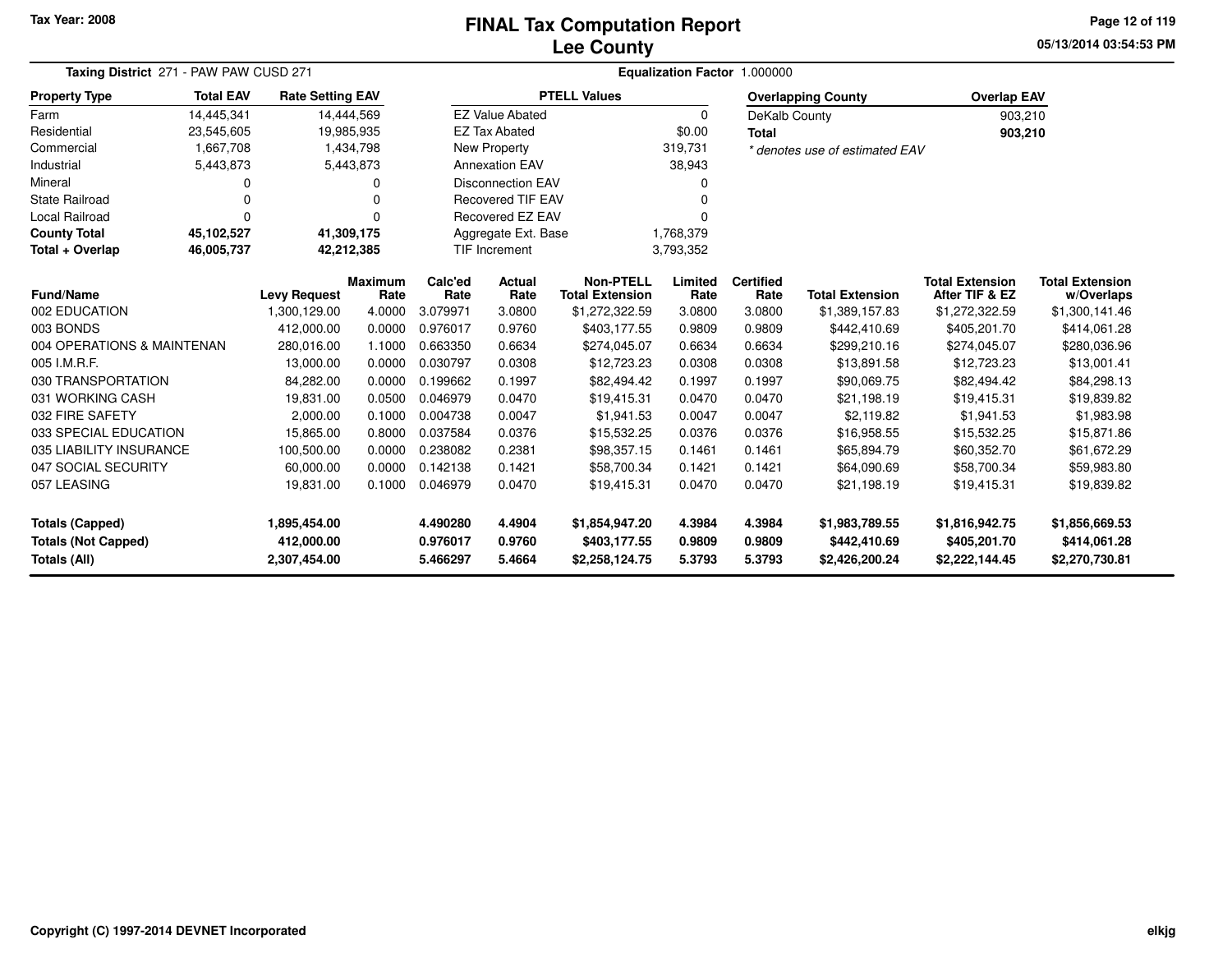## **Lee CountyFINAL Tax Computation Report**

**05/13/2014 03:54:53 PM Page 13 of 119**

| Taxing District 272 - AMBOY CUSD 272 |                  | Equalization Factor 1.000000 |                        |                      |                          |                                            |                 |                          |                        |                                          |                                      |
|--------------------------------------|------------------|------------------------------|------------------------|----------------------|--------------------------|--------------------------------------------|-----------------|--------------------------|------------------------|------------------------------------------|--------------------------------------|
| <b>Property Type</b>                 | <b>Total EAV</b> | <b>Rate Setting EAV</b>      |                        |                      |                          | <b>PTELL Values</b>                        |                 |                          |                        |                                          |                                      |
| Farm                                 | 33,277,058       | 33,276,656                   |                        |                      | <b>EZ Value Abated</b>   |                                            | 285,128         |                          |                        |                                          |                                      |
| Residential                          | 58,504,045       | 58,504,045                   |                        | <b>EZ Tax Abated</b> |                          |                                            | \$13,069.40     |                          |                        |                                          |                                      |
| Commercial                           | 12,307,659       | 12,153,582                   |                        |                      | New Property             |                                            | 5,484,085       |                          |                        |                                          |                                      |
| Industrial                           | 10,044,543       |                              | 9,913,492              |                      | <b>Annexation EAV</b>    |                                            | 25,900          |                          |                        |                                          |                                      |
| Mineral                              | 0                |                              | 0                      |                      | <b>Disconnection EAV</b> |                                            | 4,821           |                          |                        |                                          |                                      |
| <b>State Railroad</b>                | 7,569            |                              | 7,569                  |                      | <b>Recovered TIF EAV</b> |                                            | $\Omega$        |                          |                        |                                          |                                      |
| <b>Local Railroad</b>                | 3,610            |                              | 3,610                  |                      | Recovered EZ EAV         |                                            | 142,535         |                          |                        |                                          |                                      |
| <b>County Total</b>                  | 114,144,484      | 113,858,954                  |                        |                      | Aggregate Ext. Base      |                                            | 4,655,319       |                          |                        |                                          |                                      |
| Total + Overlap                      | 114,144,484      | 113,858,954                  |                        |                      | <b>TIF Increment</b>     | 402                                        |                 |                          |                        |                                          |                                      |
| <b>Fund/Name</b>                     |                  | <b>Levy Request</b>          | <b>Maximum</b><br>Rate | Calc'ed<br>Rate      | Actual<br>Rate           | <b>Non-PTELL</b><br><b>Total Extension</b> | Limited<br>Rate | <b>Certified</b><br>Rate | <b>Total Extension</b> | <b>Total Extension</b><br>After TIF & EZ | <b>Total Extension</b><br>w/Overlaps |
| 002 EDUCATION                        |                  | 3,231,133.00                 | 4.0000                 | 2.837838             | 2.8378                   | \$3,231,089.40                             | 2.8378          | 2.8378                   | \$3,239,192.17         | \$3,231,089.40                           | \$3,231,089.40                       |
| 003 BONDS                            |                  | 156,192.00                   | 0.0000                 | 0.137180             | 0.1372                   | \$156,214.48                               | 0.1379          | 0.1379                   | \$157,405.24           | \$157,011.50                             | \$157,011.50                         |
| 004 OPERATIONS & MAINTENAN           |                  | 883.814.00                   | 0.7500                 | 0.776236             | 0.7500                   | \$853,942.16                               | 0.7500          | 0.7500                   | \$856,083.63           | \$853,942.16                             | \$853,942.16                         |
| 005 I.M.R.F.                         |                  | 121,960.00                   | 0.0000                 | 0.107115             | 0.1071                   | \$121,942.94                               | 0.1071          | 0.1071                   | \$122,248.74           | \$121,942.94                             | \$121,942.94                         |
| 030 TRANSPORTATION                   |                  | 237,193.00                   | 0.0000                 | 0.208322             | 0.2083                   | \$237,168.20                               | 0.2083          | 0.2083                   | \$237,762.96           | \$237,168.20                             | \$237,168.20                         |
| 031 WORKING CASH                     |                  | 58,921.00                    | 0.0500                 | 0.051749             | 0.0500                   | \$56,929.48                                | 0.0500          | 0.0500                   | \$57,072.24            | \$56,929.48                              | \$56,929.48                          |
| 032 FIRE SAFETY                      |                  | 58,921.00                    | 0.1000                 | 0.051749             | 0.0517                   | \$58,865.08                                | 0.0517          | 0.0517                   | \$59,012.70            | \$58,865.08                              | \$58,865.08                          |
| 033 SPECIAL EDUCATION                |                  | 47,137.00                    | 0.8000                 | 0.041400             | 0.0414                   | \$47,137.61                                | 0.0414          | 0.0414                   | \$47,255.82            | \$47,137.61                              | \$47,137.61                          |
| 035 LIABILITY INSURANCE              |                  | 279,825.00                   | 0.0000                 | 0.245765             | 0.2458                   | \$279,865.31                               | 0.2458          | 0.2458                   | \$280,567.14           | \$279,865.31                             | \$279,865.31                         |
| 047 SOCIAL SECURITY                  |                  | 116,152.00                   | 0.1024                 | 0.102014             | 0.1020                   | \$116,136.13                               | 0.1020          | 0.1020                   | \$116,427.37           | \$116,136.13                             | \$116,136.13                         |
| 057 LEASING                          |                  | 58,921.00                    | 0.1000                 | 0.051749             | 0.0517                   | \$58,865.08                                | 0.0517          | 0.0517                   | \$59,012.70            | \$58,865.08                              | \$58,865.08                          |
| <b>Totals (Capped)</b>               |                  | 5,093,977.00                 |                        | 4.473937             | 4.4458                   | \$5,061,941.39                             | 4.4458          | 4.4458                   | \$5,074,635.47         | \$5,061,941.39                           | \$5,061,941.39                       |
| <b>Totals (Not Capped)</b>           |                  | 156,192.00                   |                        | 0.137180             | 0.1372                   | \$156,214.48                               | 0.1379          | 0.1379                   | \$157,405.24           | \$157,011.50                             | \$157,011.50                         |
| Totals (All)                         |                  | 5,250,169.00                 |                        | 4.611117             | 4.5830                   | \$5,218,155.87                             | 4.5837          | 4.5837                   | \$5,232,040.71         | \$5,218,952.89                           | \$5,218,952.89                       |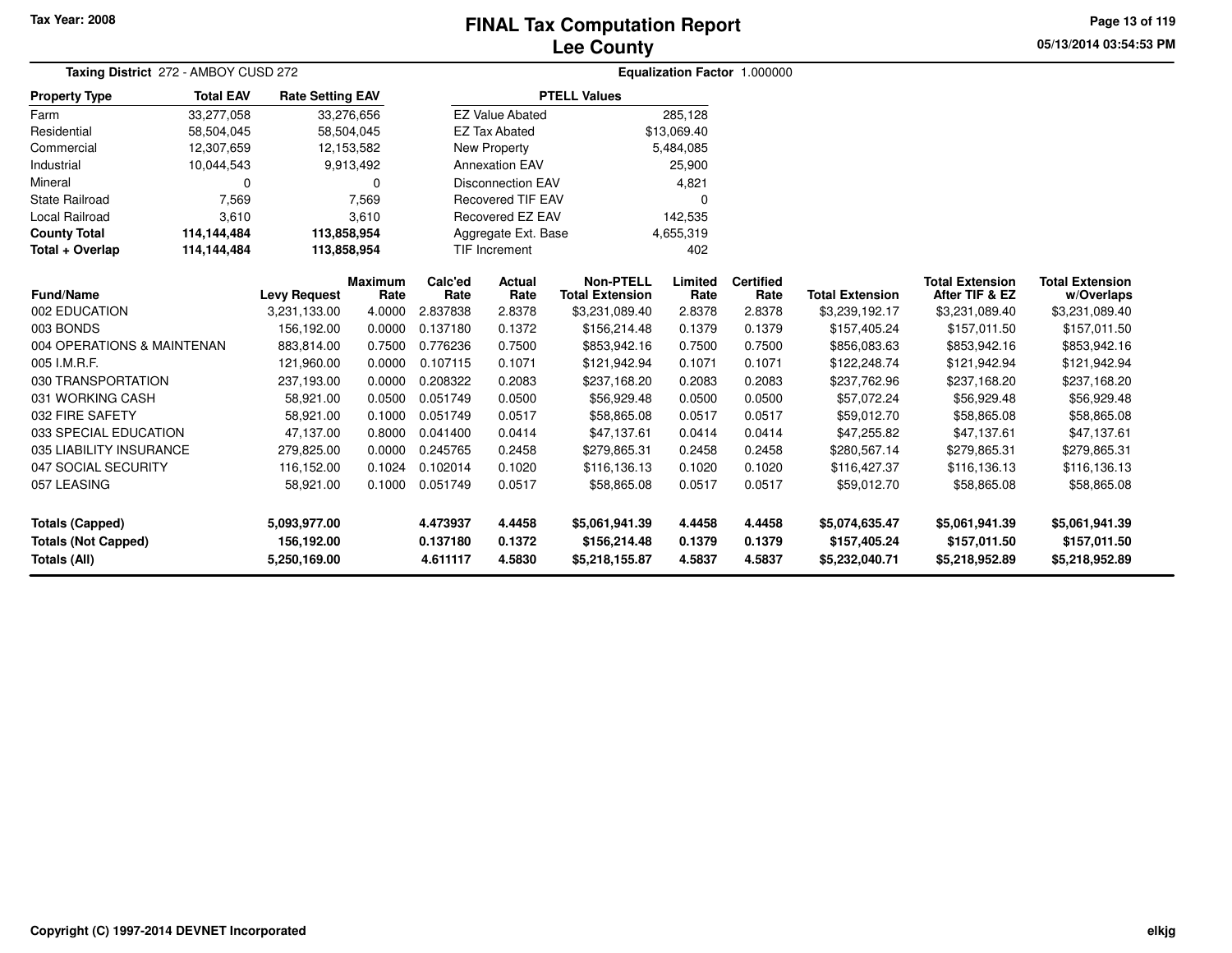**05/13/2014 03:54:53 PMPage 14 of 119**

| Taxing District 275 - ASHTON-FRNKLIN CNTR CUSD 275 |                  |                         |                        |                 | Equalization Factor 1.000000 |                                            |                 |                          |                                |                                          |                                      |  |  |
|----------------------------------------------------|------------------|-------------------------|------------------------|-----------------|------------------------------|--------------------------------------------|-----------------|--------------------------|--------------------------------|------------------------------------------|--------------------------------------|--|--|
| <b>Property Type</b>                               | <b>Total EAV</b> | <b>Rate Setting EAV</b> |                        |                 |                              | <b>PTELL Values</b>                        |                 |                          | <b>Overlapping County</b>      | <b>Overlap EAV</b>                       |                                      |  |  |
| Farm                                               | 26,608,948       | 26,608,948              |                        |                 | <b>EZ Value Abated</b>       |                                            | 801,575         | Ogle County              |                                | 8,210,440                                |                                      |  |  |
| Residential                                        | 32,001,102       | 31,984,997              |                        |                 | <b>EZ Tax Abated</b>         |                                            | \$42,140.42     | <b>Total</b>             |                                | 8,210,440                                |                                      |  |  |
| Commercial                                         | 7,770,007        |                         | 7,711,492              |                 | New Property                 |                                            | 764,973         |                          | * denotes use of estimated EAV |                                          |                                      |  |  |
| Industrial                                         | 5,610,437        |                         | 4,883,482              |                 | <b>Annexation EAV</b>        |                                            | 0               |                          |                                |                                          |                                      |  |  |
| Mineral                                            | 0                |                         | 0                      |                 | <b>Disconnection EAV</b>     |                                            | $\Omega$        |                          |                                |                                          |                                      |  |  |
| <b>State Railroad</b>                              | 1,163,975        |                         | 1,163,975              |                 | <b>Recovered TIF EAV</b>     |                                            | $\Omega$        |                          |                                |                                          |                                      |  |  |
| <b>Local Railroad</b>                              | 0                |                         | 0                      |                 | Recovered EZ EAV             |                                            | 242,036         |                          |                                |                                          |                                      |  |  |
| <b>County Total</b>                                | 73,154,469       | 72,352,894              |                        |                 | Aggregate Ext. Base          |                                            |                 |                          |                                |                                          |                                      |  |  |
| Total + Overlap                                    | 81,364,909       | 80,563,334              |                        |                 | <b>TIF Increment</b>         |                                            | 0               |                          |                                |                                          |                                      |  |  |
| Fund/Name                                          |                  | <b>Levy Request</b>     | <b>Maximum</b><br>Rate | Calc'ed<br>Rate | Actual<br>Rate               | <b>Non-PTELL</b><br><b>Total Extension</b> | Limited<br>Rate | <b>Certified</b><br>Rate | <b>Total Extension</b>         | <b>Total Extension</b><br>After TIF & EZ | <b>Total Extension</b><br>w/Overlaps |  |  |
| 002 EDUCATION                                      |                  | 2,490,000.00            | 3.0000                 | 3.090736        | 3.0000                       | \$2,170,586.82                             | 3.0000          | 3.0000                   | \$2,194,634.07                 | \$2,170,586.82                           | \$2,416,900.02                       |  |  |
| 003 BONDS                                          |                  | 552,332.00              | 0.0000                 | 0.685587        | 0.6856                       | \$496,051.44                               | 0.6890          | 0.6890                   | \$504,034.29                   | \$498,511.44                             | \$555,081.37                         |  |  |
| 004 OPERATIONS & MAINTENAN                         |                  | 622,500.00              | 0.7500                 | 0.772684        | 0.7500                       | \$542,646.71                               | 0.7500          | 0.7500                   | \$548,658.52                   | \$542,646.71                             | \$604,225.01                         |  |  |
| 005 I.M.R.F.                                       |                  | 35,000.00               | 0.0000                 | 0.043444        | 0.0434                       | \$31,401.16                                | 0.0434          | 0.0434                   | \$31,749.04                    | \$31,401.16                              | \$34,964.49                          |  |  |
| 030 TRANSPORTATION                                 |                  | 166,000.00              | 0.2000                 | 0.206049        | 0.2000                       | \$144,705.79                               | 0.2000          | 0.2000                   | \$146,308.94                   | \$144,705.79                             | \$161,126.67                         |  |  |
| 031 WORKING CASH                                   |                  | 41,500.00               | 0.0500                 | 0.051512        | 0.0500                       | \$36,176.45                                | 0.0500          | 0.0500                   | \$36,577.23                    | \$36,176.45                              | \$40,281.67                          |  |  |
| 032 FIRE SAFETY                                    |                  | 41,500.00               | 0.0500                 | 0.051512        | 0.0500                       | \$36,176.45                                | 0.0500          | 0.0500                   | \$36,577.23                    | \$36,176.45                              | \$40,281.67                          |  |  |
| 033 SPECIAL EDUCATION                              |                  | 33,200.00               | 0.0400                 | 0.041210        | 0.0400                       | \$28,941.16                                | 0.0400          | 0.0400                   | \$29.261.79                    | \$28,941.16                              | \$32,225.33                          |  |  |
| 035 LIABILITY INSURANCE                            |                  | 240,002.00              | 0.0000                 | 0.297905        | 0.2979                       | \$215,539.27                               | 0.2979          | 0.2979                   | \$217,927.16                   | \$215,539.27                             | \$239,998.17                         |  |  |
| 047 SOCIAL SECURITY                                |                  | 70,000.00               | 0.0000                 | 0.086888        | 0.0869                       | \$62,874.66                                | 0.0869          | 0.0869                   | \$63,571.23                    | \$62,874.66                              | \$70,009.54                          |  |  |
| 057 LEASING                                        |                  | 41,500.00               | 0.0500                 | 0.051512        | 0.0500                       | \$36,176.45                                | 0.0500          | 0.0500                   | \$36,577.23                    | \$36,176.45                              | \$40,281.67                          |  |  |
| <b>Totals (Capped)</b>                             | 0.00             |                         | 0.000000               | 0.0000          | \$0.00                       | 0.0000                                     | 0.0000          | \$0.00                   | \$0.00                         | \$0.00                                   |                                      |  |  |
| <b>Totals (Not Capped)</b>                         |                  | 4,333,534.00            |                        | 5.379039        | 5.2538                       | \$3,801,276.36                             | 5.2572          | 5.2572                   | \$3,845,876.73                 | \$3,803,736.36                           | \$4,235,375.61                       |  |  |
| Totals (All)                                       |                  | 4,333,534.00            |                        | 5.379039        | 5.2538                       | \$3,801,276.36                             | 5.2572          | 5.2572                   | \$3,845,876.73                 | \$3,803,736.36                           | \$4,235,375.61                       |  |  |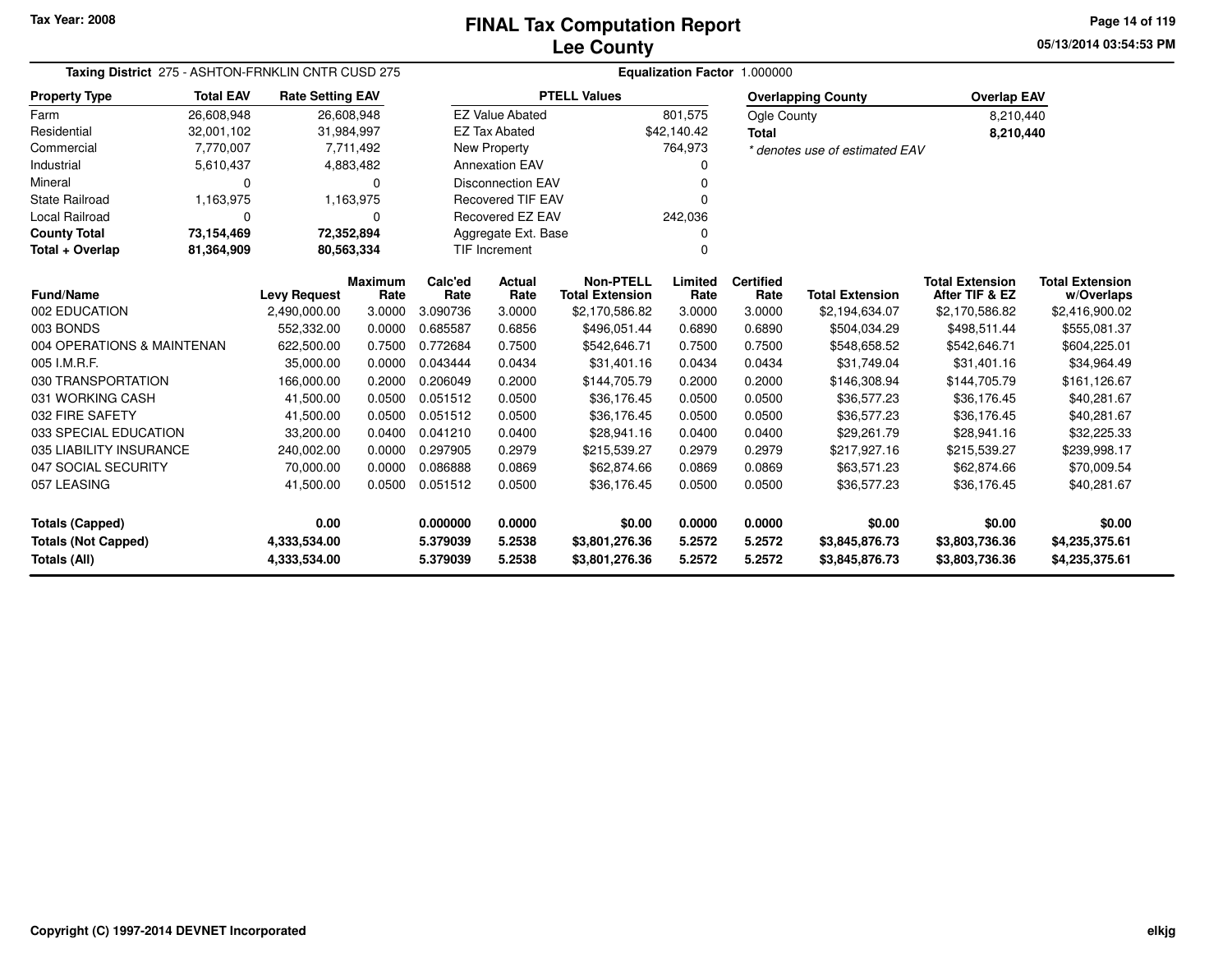# **Lee CountyFINAL Tax Computation Report**

**05/13/2014 03:54:53 PM Page 15 of 119**

|                                            | Taxing District 280 - MENDOTA THSD 280             |                         |                |          |                          | Equalization Factor 1.000000 |           |                       |                                |                        |                        |  |  |  |  |
|--------------------------------------------|----------------------------------------------------|-------------------------|----------------|----------|--------------------------|------------------------------|-----------|-----------------------|--------------------------------|------------------------|------------------------|--|--|--|--|
| <b>Property Type</b>                       | <b>Total EAV</b>                                   | <b>Rate Setting EAV</b> |                |          |                          | <b>PTELL Values</b>          |           |                       | <b>Overlapping County</b>      | <b>Overlap EAV</b>     |                        |  |  |  |  |
| Farm                                       | 14,045,688                                         | 14,045,688              |                |          | <b>EZ Value Abated</b>   |                              | $\Omega$  | <b>Bureau County</b>  |                                | *4,935,875             |                        |  |  |  |  |
| Residential                                | 11,595,996                                         | 11,595,996              |                |          | <b>EZ Tax Abated</b>     |                              | \$0.00    | <b>LaSalle County</b> |                                | *145,726,888           |                        |  |  |  |  |
| Commercial                                 | 1,107,712                                          |                         | 1,107,712      |          | New Property             |                              | 1,673,349 | <b>Total</b>          |                                | 150,662,763            |                        |  |  |  |  |
| Industrial                                 | 1,793,619                                          |                         | 1,793,619      |          | <b>Annexation EAV</b>    |                              | 0         |                       | * denotes use of estimated EAV |                        |                        |  |  |  |  |
| Mineral                                    | 0                                                  |                         | 0              |          | <b>Disconnection EAV</b> |                              | 0         |                       |                                |                        |                        |  |  |  |  |
| State Railroad                             | $\Omega$                                           |                         | $\Omega$       |          | <b>Recovered TIF EAV</b> |                              |           |                       |                                |                        |                        |  |  |  |  |
| Local Railroad                             | 11,055                                             |                         | 11,055         |          | Recovered EZ EAV         | 0                            |           |                       |                                |                        |                        |  |  |  |  |
| <b>County Total</b>                        | 28,554,070                                         | 28,554,070              |                |          | Aggregate Ext. Base      |                              |           |                       |                                |                        |                        |  |  |  |  |
| Total + Overlap                            | <b>TIF Increment</b><br>179,216,833<br>179,216,833 |                         |                |          |                          | $\Omega$                     |           |                       |                                |                        |                        |  |  |  |  |
| <b>Fund/Name</b><br><b>Levy Request</b>    |                                                    |                         | <b>Maximum</b> | Calc'ed  | Actual                   | <b>Non-PTELL</b>             | Limited   | <b>Certified</b>      |                                | <b>Total Extension</b> | <b>Total Extension</b> |  |  |  |  |
|                                            |                                                    |                         | Rate           | Rate     | Rate                     | <b>Total Extension</b>       | Rate      | Rate                  | <b>Total Extension</b>         | After TIF & EZ         | w/Overlaps             |  |  |  |  |
| 002 EDUCATION                              |                                                    | 2,616,168.00            | 1.3700         | 1.459778 | 1.3700                   | \$391,190.76                 | 1.3700    | 1.3700                | \$391,190.76                   | \$391,190.76           | \$2,455,270.61         |  |  |  |  |
| 003 BONDS                                  |                                                    | 1,164,731.00            | 0.0000         | 0.649900 | 0.6499                   | \$185,572.90                 | 0.6531    | 0.6531                | \$186,486.63                   | \$186,486.63           | \$1,170,465.14         |  |  |  |  |
| 004 OPERATIONS & MAINTENAN                 |                                                    | 477,404.00              | 0.2500         | 0.266384 | 0.2500                   | \$71,385.18                  | 0.2500    | 0.2500                | \$71,385.18                    | \$71,385.18            | \$448,042.08           |  |  |  |  |
| 005 I.M.R.F.                               |                                                    | 35,000.00               | 0.0000         | 0.019529 | 0.0195                   | \$5,568.04                   | 0.0195    | 0.0195                | \$5,568.04                     | \$5,568.04             | \$34,947.28            |  |  |  |  |
| 030 TRANSPORTATION                         |                                                    | 229,153.00              | 0.1200         | 0.127864 | 0.1200                   | \$34,264.88                  | 0.1200    | 0.1200                | \$34,264.88                    | \$34,264.88            | \$215,060.20           |  |  |  |  |
| 031 WORKING CASH                           |                                                    | 95,480.00               | 0.0500         | 0.053276 | 0.0500                   | \$14,277.04                  | 0.0500    | 0.0500                | \$14,277.04                    | \$14,277.04            | \$89,608.42            |  |  |  |  |
| 032 FIRE SAFETY                            |                                                    | 0.00                    | 0.0500         | 0.000000 | 0.0000                   | \$0.00                       | 0.0000    | 0.0000                | \$0.00                         | \$0.00                 | \$0.00                 |  |  |  |  |
| 033 SPECIAL EDUCATION                      |                                                    | 38,192.00               | 0.0200         | 0.021311 | 0.0200                   | \$5,710.81                   | 0.0200    | 0.0200                | \$5,710.81                     | \$5,710.81             | \$35,843.37            |  |  |  |  |
| 035 LIABILITY INSURANCE                    |                                                    | 181,000.00              | 0.0000         | 0.100995 | 0.1010                   | \$28,839.61                  | 0.1010    | 0.1010                | \$28,839.61                    | \$28,839.61            | \$181,009.00           |  |  |  |  |
| 047 SOCIAL SECURITY                        |                                                    | 35,000.00               | 0.0000         | 0.019529 | 0.0195                   | \$5,568.04                   | 0.0195    | 0.0195                | \$5,568.04                     | \$5,568.04             | \$34,947.28            |  |  |  |  |
| 057 LEASING                                |                                                    | 57,288.00               | 0.0500         | 0.031966 | 0.0320                   | \$9,137.30                   | 0.0320    | 0.0320                | \$9,137.30                     | \$9,137.30             | \$57,349.39            |  |  |  |  |
| 0.00<br><b>Totals (Capped)</b>             |                                                    |                         |                | 0.000000 | 0.0000                   | \$0.00                       | 0.0000    | 0.0000                | \$0.00                         | \$0.00                 | \$0.00                 |  |  |  |  |
| <b>Totals (Not Capped)</b><br>4,929,416.00 |                                                    |                         |                | 2.750532 | 2.6319                   | \$751,514.56                 | 2.6351    | 2.6351                | \$752,428.29                   | \$752,428.29           | \$4,722,542.77         |  |  |  |  |
| Totals (All)                               |                                                    | 4,929,416.00            |                | 2.750532 | 2.6319                   | \$751,514.56                 | 2.6351    | 2.6351                | \$752,428.29                   | \$752,428.29           | \$4,722,542.77         |  |  |  |  |

 $\overline{\phantom{0}}$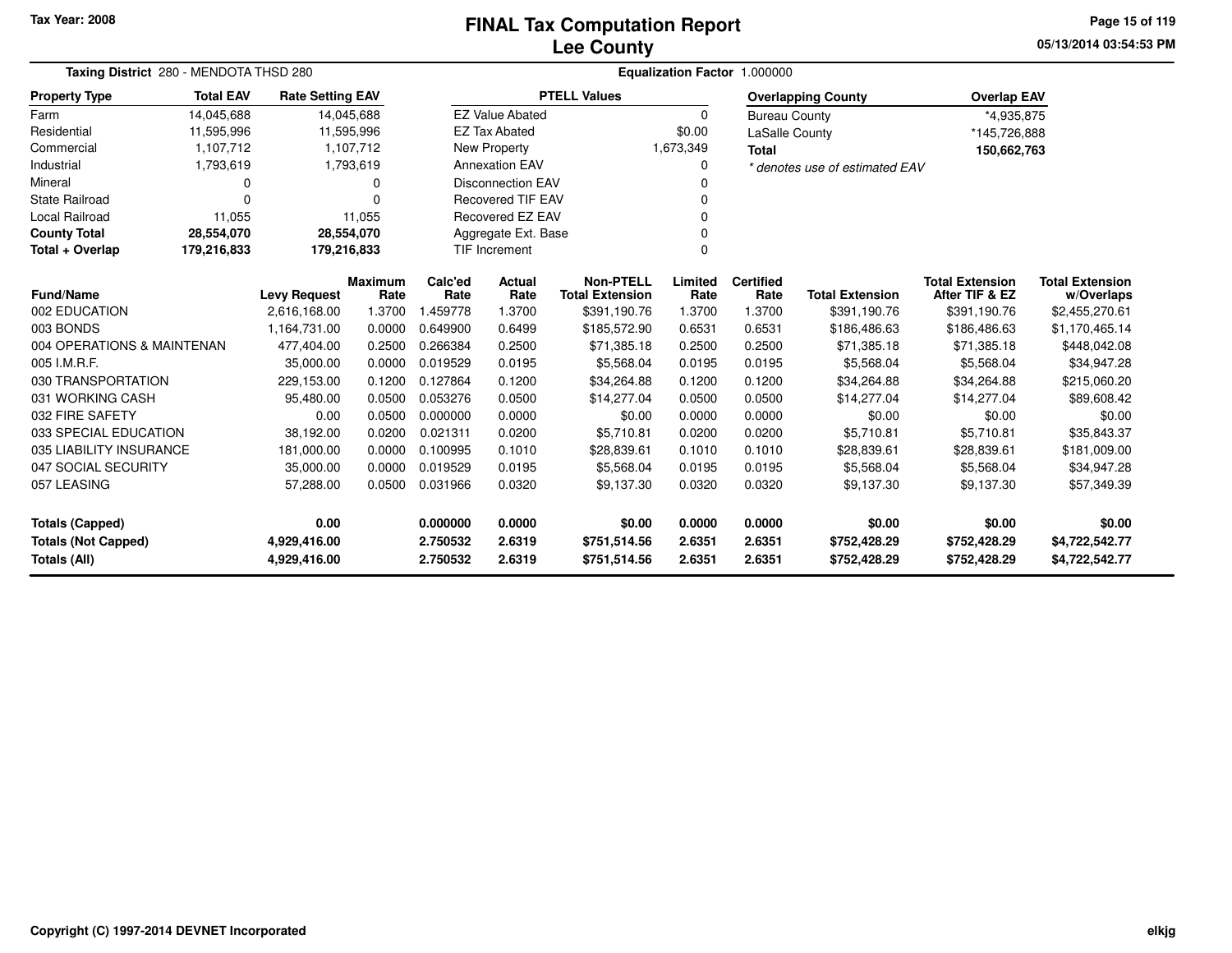# **Lee CountyFINAL Tax Computation Report**

**05/13/2014 03:54:53 PM Page 16 of 119**

|                                            | Taxing District 289 - MENDOTA CCGSD 289 |                                     |                |                 |                           |                                            |                 | <b>Equalization Factor 1.000000</b> |                                |                                          |                              |
|--------------------------------------------|-----------------------------------------|-------------------------------------|----------------|-----------------|---------------------------|--------------------------------------------|-----------------|-------------------------------------|--------------------------------|------------------------------------------|------------------------------|
| <b>Property Type</b>                       | <b>Total EAV</b>                        | <b>Rate Setting EAV</b>             |                |                 |                           | <b>PTELL Values</b>                        |                 |                                     | <b>Overlapping County</b>      | <b>Overlap EAV</b>                       |                              |
| Farm                                       | 14,045,688                              | 14,045,688                          |                |                 | <b>EZ Value Abated</b>    |                                            | 0               | <b>Bureau County</b>                |                                | *4,935,875                               |                              |
| Residential                                | 11,595,996                              | 11,595,996                          |                |                 | <b>EZ Tax Abated</b>      |                                            | \$0.00          | <b>LaSalle County</b>               |                                | *144,570,127                             |                              |
| Commercial                                 | 1,107,712                               |                                     | 1,107,712      |                 | New Property              |                                            | 1,673,349       | <b>Total</b>                        |                                | 149,506,002                              |                              |
| Industrial                                 | 1,793,619                               |                                     | 1,793,619      |                 | <b>Annexation EAV</b>     |                                            | 0               |                                     | * denotes use of estimated EAV |                                          |                              |
| Mineral                                    | 0                                       |                                     |                |                 | <b>Disconnection EAV</b>  |                                            | 0               |                                     |                                |                                          |                              |
| <b>State Railroad</b>                      | 0                                       |                                     | $\Omega$       |                 | <b>Recovered TIF EAV</b>  |                                            | 0               |                                     |                                |                                          |                              |
| <b>Local Railroad</b>                      | 11,055                                  |                                     | 11,055         |                 | <b>Recovered EZ EAV</b>   |                                            | 0               |                                     |                                |                                          |                              |
| <b>County Total</b>                        | 28,554,070                              | 28,554,070                          |                |                 | Aggregate Ext. Base       |                                            | 0               |                                     |                                |                                          |                              |
| Total + Overlap                            | 178,060,072                             | 178,060,072                         |                |                 | <b>TIF Increment</b><br>0 |                                            |                 |                                     |                                |                                          |                              |
| <b>Fund/Name</b>                           |                                         |                                     | <b>Maximum</b> | Calc'ed<br>Rate | <b>Actual</b><br>Rate     | <b>Non-PTELL</b><br><b>Total Extension</b> | Limited<br>Rate | <b>Certified</b><br>Rate            | <b>Total Extension</b>         | <b>Total Extension</b><br>After TIF & EZ | <b>Total Extension</b>       |
| 002 EDUCATION                              |                                         | <b>Levy Request</b><br>2,710,035.00 | Rate<br>1.4400 | 1.521978        | 1.4400                    | \$411,178.61                               | 1.4400          | 1.4400                              | \$411,178.61                   | \$411,178.61                             | w/Overlaps<br>\$2,564,065.04 |
| 003 BONDS                                  |                                         | 447,250.00                          | 0.0000         | 0.251179        | 0.2512                    | \$71,727.82                                | 0.2525          | 0.2525                              | \$72,099.03                    | \$72,099.03                              | \$449,601.68                 |
| 004 OPERATIONS & MAINTENAN                 |                                         | 470,492.00                          | 0.2500         | 0.264232        | 0.2500                    | \$71,385.18                                | 0.2500          | 0.2500                              |                                | \$71,385.18                              |                              |
| 005 I.M.R.F.                               |                                         | 125,000.00                          | 0.0000         | 0.070201        | 0.0702                    | \$20,044.96                                | 0.0702          | 0.0702                              | \$71,385.18<br>\$20,044.96     | \$20,044.96                              | \$445,150.18<br>\$124,998.17 |
| 030 TRANSPORTATION                         |                                         | 225,836.00                          | 0.1200         | 0.126831        | 0.1200                    | \$34,264.88                                | 0.1200          | 0.1200                              | \$34,264.88                    | \$34,264.88                              | \$213,672.09                 |
| 031 WORKING CASH                           |                                         | 94,098.00                           | 0.0500         | 0.052846        | 0.0500                    | \$14,277.04                                | 0.0500          | 0.0500                              | \$14,277.04                    | \$14,277.04                              | \$89,030.04                  |
| 032 FIRE SAFETY                            |                                         | 94,098.00                           | 0.0500         | 0.052846        | 0.0500                    | \$14,277.04                                | 0.0500          | 0.0500                              | \$14,277.04                    | \$14,277.04                              | \$89,030.04                  |
| 033 SPECIAL EDUCATION                      |                                         | 37,639.00                           | 0.0200         | 0.021138        | 0.0200                    | \$5,710.81                                 | 0.0200          | 0.0200                              | \$5,710.81                     | \$5,710.81                               | \$35,612.01                  |
| 035 LIABILITY INSURANCE                    |                                         | 65,000.00                           | 0.0000         | 0.036505        | 0.0365                    | \$10,422.24                                | 0.0365          | 0.0365                              | \$10,422.24                    | \$10,422.24                              | \$64,991.93                  |
| 047 SOCIAL SECURITY                        |                                         | 175,000.00                          | 0.0000         | 0.098281        | 0.0983                    | \$28,068.65                                | 0.0983          | 0.0983                              | \$28,068.65                    | \$28,068.65                              | \$175,033.05                 |
| 057 LEASING                                |                                         | 94,098.00                           | 0.0500         | 0.052846        | 0.0500                    | \$14,277.04                                | 0.0500          | 0.0500                              | \$14,277.04                    | \$14,277.04                              | \$89,030.04                  |
|                                            |                                         |                                     |                |                 |                           |                                            |                 |                                     |                                |                                          |                              |
| 0.00<br><b>Totals (Capped)</b>             |                                         |                                     |                | 0.000000        | 0.0000                    | \$0.00                                     | 0.0000          | 0.0000                              | \$0.00                         | \$0.00                                   | \$0.00                       |
| <b>Totals (Not Capped)</b><br>4,538,546.00 |                                         |                                     | 2.548883       | 2.4362          | \$695,634.27              | 2.4375                                     | 2.4375          | \$696,005.48                        | \$696,005.48                   | \$4,340,214.27                           |                              |
| Totals (All)                               |                                         | 4,538,546.00                        |                | 2.548883        | 2.4362                    | \$695,634.27                               | 2.4375          | 2.4375                              | \$696,005.48                   | \$696,005.48                             | \$4,340,214.27               |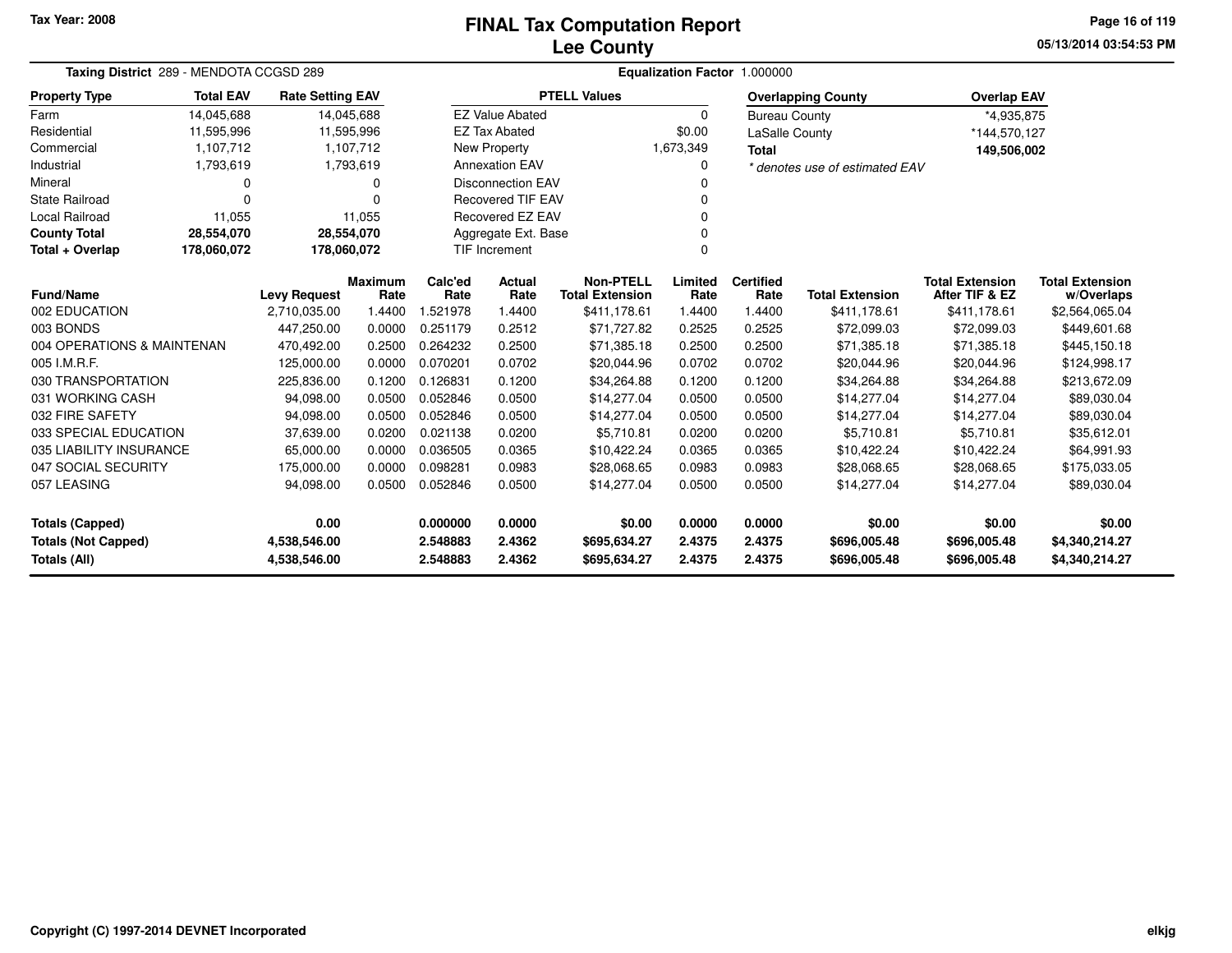### **Lee CountyFINAL Tax Computation Report**

**05/13/2014 03:54:53 PMPage 17 of 119**

|                            | Taxing District 301 - ROCK FALLS THSD 301 |                         |                |                  | Equalization Factor 1.000000 |                        |          |                  |                                |                        |                        |  |  |
|----------------------------|-------------------------------------------|-------------------------|----------------|------------------|------------------------------|------------------------|----------|------------------|--------------------------------|------------------------|------------------------|--|--|
| <b>Property Type</b>       | <b>Total EAV</b>                          | <b>Rate Setting EAV</b> |                |                  |                              | <b>PTELL Values</b>    |          |                  | <b>Overlapping County</b>      | <b>Overlap EAV</b>     |                        |  |  |
| Farm                       | 2,005,968                                 |                         | 2,005,968      |                  | <b>EZ Value Abated</b>       |                        | $\Omega$ |                  | <b>Whiteside County</b>        | 137,556,974            |                        |  |  |
| Residential                | 3,882,608                                 |                         | 3,882,608      |                  | <b>EZ Tax Abated</b>         |                        | \$0.00   | <b>Total</b>     |                                | 137,556,974            |                        |  |  |
| Commercial                 | 456,446                                   |                         | 456,446        |                  | New Property                 |                        | 5,146    |                  | * denotes use of estimated EAV |                        |                        |  |  |
| Industrial                 | 3,819,471                                 |                         | 3,819,471      |                  | <b>Annexation EAV</b>        |                        |          |                  |                                |                        |                        |  |  |
| Mineral                    | 0                                         |                         | $\Omega$       |                  | <b>Disconnection EAV</b>     |                        |          |                  |                                |                        |                        |  |  |
| <b>State Railroad</b>      | 1,426,593                                 |                         | 1,426,593      |                  | <b>Recovered TIF EAV</b>     |                        |          |                  |                                |                        |                        |  |  |
| <b>Local Railroad</b>      | 0                                         |                         | $\Omega$       | Recovered EZ EAV |                              |                        |          |                  |                                |                        |                        |  |  |
| <b>County Total</b>        | 11,591,086                                | 11,591,086              |                |                  | Aggregate Ext. Base          |                        |          |                  |                                |                        |                        |  |  |
| Total + Overlap            | 149,148,060<br>149,148,060                |                         |                |                  | <b>TIF Increment</b>         |                        | $\Omega$ |                  |                                |                        |                        |  |  |
|                            |                                           |                         | <b>Maximum</b> | Calc'ed          | <b>Actual</b>                | <b>Non-PTELL</b>       | Limited  | <b>Certified</b> |                                | <b>Total Extension</b> | <b>Total Extension</b> |  |  |
| <b>Fund/Name</b>           |                                           | <b>Levy Request</b>     | Rate           | Rate             | Rate                         | <b>Total Extension</b> | Rate     | Rate             | <b>Total Extension</b>         | After TIF & EZ         | w/Overlaps             |  |  |
| 002 EDUCATION              |                                           | 2,966,849.00            | 1.8600         | 1.989197         | 1.8600                       | \$215,594.20           | 1.8600   | 1.8600           | \$215,594.20                   | \$215,594.20           | \$2,774,153.92         |  |  |
| 003 BONDS                  |                                           | 708,198.00              | 0.0000         | 0.474829         | 0.4748                       | \$55,034.48            | 0.4772   | 0.4772           | \$55,312.66                    | \$55,312.66            | \$711,734.54           |  |  |
| 004 OPERATIONS & MAINTENAN |                                           | 398,770.00              | 0.2500         | 0.267365         | 0.2500                       | \$28,977.72            | 0.2500   | 0.2500           | \$28,977.72                    | \$28,977.72            | \$372,870.15           |  |  |
| 005 I.M.R.F.               |                                           | 147,545.00              | 0.0000         | 0.098925         | 0.0989                       | \$11,463.58            | 0.0989   | 0.0989           | \$11,463.58                    | \$11,463.58            | \$147,507.43           |  |  |
| 030 TRANSPORTATION         |                                           | 191,410.00              | 0.1200         | 0.128336         | 0.1200                       | \$13,909.30            | 0.1200   | 0.1200           | \$13,909.30                    | \$13,909.30            | \$178,977.67           |  |  |
| 031 WORKING CASH           |                                           | 79,754.00               | 0.0500         | 0.053473         | 0.0500                       | \$5,795.54             | 0.0500   | 0.0500           | \$5,795.54                     | \$5,795.54             | \$74,574.03            |  |  |
| 032 FIRE SAFETY            |                                           | 79,754.00               | 0.0500         | 0.053473         | 0.0500                       | \$5,795.54             | 0.0500   | 0.0500           | \$5,795.54                     | \$5,795.54             | \$74,574.03            |  |  |
| 033 SPECIAL EDUCATION      |                                           | 31,902.00               | 0.0200         | 0.021390         | 0.0200                       | \$2,318.22             | 0.0200   | 0.0200           | \$2,318.22                     | \$2,318.22             | \$29,829.61            |  |  |
| 035 LIABILITY INSURANCE    |                                           | 115,005.00              | 0.0000         | 0.077108         | 0.0771                       | \$8,936.73             | 0.0771   | 0.0771           | \$8,936.73                     | \$8,936.73             | \$114,993.15           |  |  |
| 047 SOCIAL SECURITY        |                                           | 140,048.00              | 0.0000         | 0.093899         | 0.0939                       | \$10,884.03            | 0.0939   | 0.0939           | \$10,884.03                    | \$10,884.03            | \$140,050.03           |  |  |
| 057 LEASING                |                                           | 79,754.00               | 0.0500         | 0.053473         | 0.0500                       | \$5,795.54             | 0.0500   | 0.0500           | \$5,795.54                     | \$5,795.54             | \$74,574.03            |  |  |
| <b>Totals (Capped)</b>     |                                           | 0.00                    |                | 0.000000         | 0.0000                       | \$0.00                 | 0.0000   | 0.0000           | \$0.00                         | \$0.00                 | \$0.00                 |  |  |
| <b>Totals (Not Capped)</b> |                                           | 4,938,989.00            |                | 3.311468         | 3.1447                       | \$364,504.88           | 3.1471   | 3.1471           | \$364,783.06                   | \$364,783.06           | \$4,693,838.59         |  |  |
| <b>Totals (All)</b>        |                                           | 4,938,989.00            |                | 3.311468         | 3.1447                       | \$364,504.88           | 3.1471   | 3.1471           | \$364,783.06                   | \$364,783.06           | \$4,693,838.59         |  |  |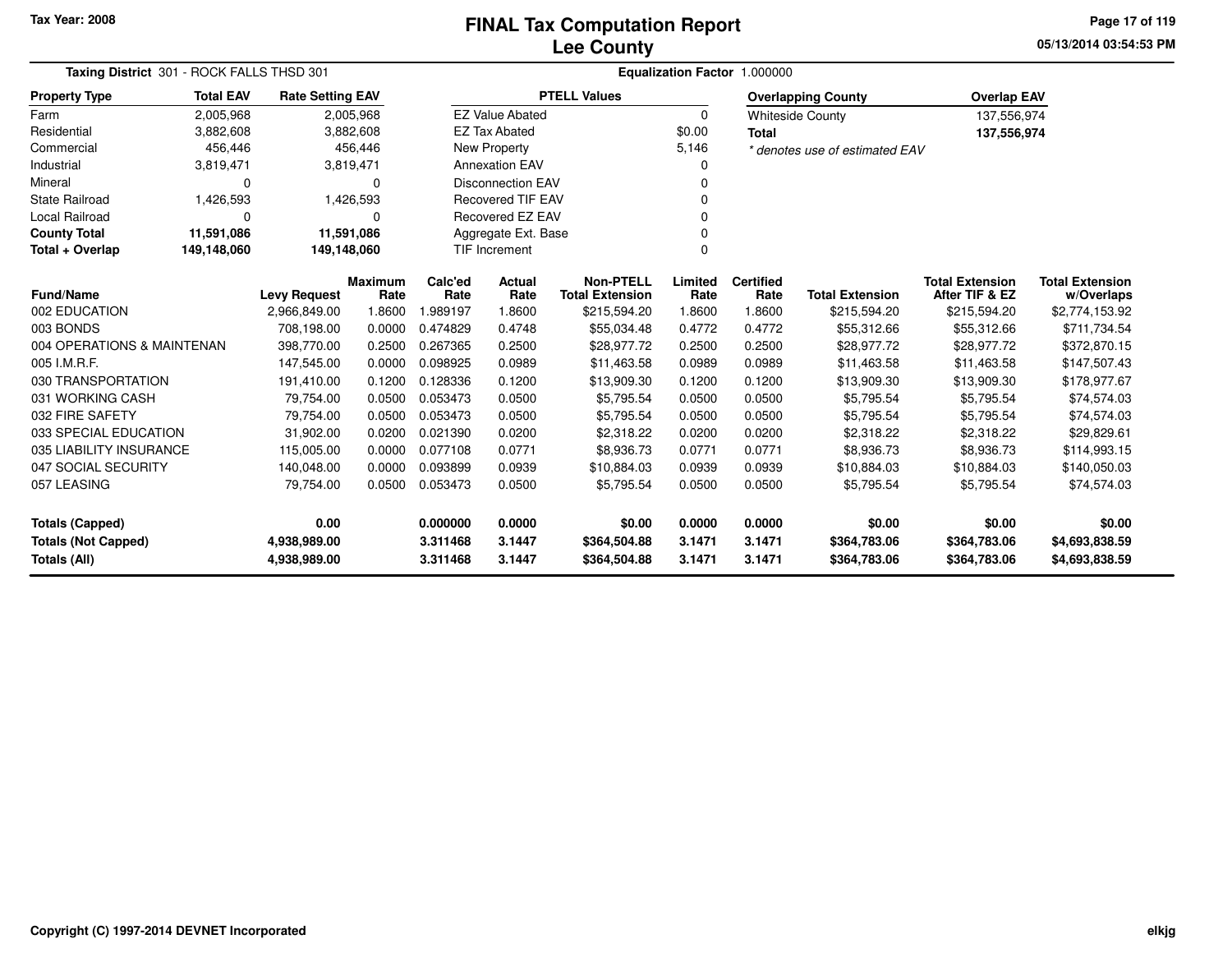**05/13/2014 03:54:53 PMPage 18 of 119**

| Taxing District 303 - LAMOILLE CUSD 303 | Equalization Factor 1.000000                                 |                         |                 |                               |                          |                                            |                 |                          |                                |                                          |                                      |
|-----------------------------------------|--------------------------------------------------------------|-------------------------|-----------------|-------------------------------|--------------------------|--------------------------------------------|-----------------|--------------------------|--------------------------------|------------------------------------------|--------------------------------------|
| <b>Property Type</b>                    | <b>Total EAV</b>                                             | <b>Rate Setting EAV</b> |                 |                               |                          | <b>PTELL Values</b>                        |                 |                          | <b>Overlapping County</b>      | <b>Overlap EAV</b>                       |                                      |
| Farm                                    | 594,377                                                      |                         | 594,377         |                               | <b>EZ Value Abated</b>   |                                            | 0               | <b>Bureau County</b>     |                                | *30,620,096                              |                                      |
| Residential                             | 68,196                                                       |                         | 68,196          |                               | <b>EZ Tax Abated</b>     |                                            | \$0.00          | <b>Total</b>             |                                | 30,620,096                               |                                      |
| Commercial                              | 0                                                            |                         |                 |                               | <b>New Property</b>      |                                            | 0               |                          | * denotes use of estimated EAV |                                          |                                      |
| Industrial                              |                                                              |                         |                 |                               | <b>Annexation EAV</b>    |                                            |                 |                          |                                |                                          |                                      |
| Mineral                                 | 0                                                            |                         | $\Omega$        | <b>Disconnection EAV</b><br>0 |                          |                                            |                 |                          |                                |                                          |                                      |
| <b>State Railroad</b>                   | 0                                                            |                         | 0               |                               | <b>Recovered TIF EAV</b> |                                            | $\Omega$        |                          |                                |                                          |                                      |
| <b>Local Railroad</b>                   | 0                                                            |                         | ŋ               |                               | <b>Recovered EZ EAV</b>  |                                            | 0               |                          |                                |                                          |                                      |
| <b>County Total</b>                     | 662,573                                                      |                         | 662,573         |                               | Aggregate Ext. Base      |                                            |                 |                          |                                |                                          |                                      |
| Total + Overlap                         | 31,282,669<br><b>TIF Increment</b><br>31,282,669<br>$\Omega$ |                         |                 |                               |                          |                                            |                 |                          |                                |                                          |                                      |
| <b>Fund/Name</b>                        |                                                              | <b>Levy Request</b>     | Maximum<br>Rate | Calc'ed<br>Rate               | <b>Actual</b><br>Rate    | <b>Non-PTELL</b><br><b>Total Extension</b> | Limited<br>Rate | <b>Certified</b><br>Rate | <b>Total Extension</b>         | <b>Total Extension</b><br>After TIF & EZ | <b>Total Extension</b><br>w/Overlaps |
| 002 EDUCATION                           |                                                              | 1,155,000.00            | 3.3000          | 3.692140                      | 3.3000                   | \$21,864.91                                | 3.3000          | 3.3000                   | \$21,864.91                    | \$21,864.91                              | \$1,032,328.08                       |
| 003 BONDS                               |                                                              | 201,140.00              | 0.0000          | 0.642976                      | 0.6430                   | \$4,260.34                                 | 0.6462          | 0.6462                   | \$4,281.55                     | \$4,281.55                               | \$202,148.61                         |
| 004 OPERATIONS & MAINTENAN              |                                                              | 245,000.00              | 0.7000          | 0.783181                      | 0.7000                   | \$4,638.01                                 | 0.7000          | 0.7000                   | \$4,638.01                     | \$4,638.01                               | \$218,978.68                         |
| 005 I.M.R.F.                            |                                                              | 30,000.00               | 0.0000          | 0.095900                      | 0.0959                   | \$635.41                                   | 0.0959          | 0.0959                   | \$635.41                       | \$635.41                                 | \$30,000.08                          |
| 030 TRANSPORTATION                      |                                                              | 70,000.00               | 0.2000          | 0.223766                      | 0.2000                   | \$1,325.15                                 | 0.2000          | 0.2000                   | \$1,325.15                     | \$1,325.15                               | \$62,565.34                          |
| 031 WORKING CASH                        |                                                              | 17,500.00               | 0.0500          | 0.055942                      | 0.0500                   | \$331.29                                   | 0.0500          | 0.0500                   | \$331.29                       | \$331.29                                 | \$15,641.33                          |
| 032 FIRE SAFETY                         |                                                              | 17,500.00               | 0.0500          | 0.055942                      | 0.0500                   | \$331.29                                   | 0.0500          | 0.0500                   | \$331.29                       | \$331.29                                 | \$15,641.33                          |
| 033 SPECIAL EDUCATION                   |                                                              | 14,000.00               | 0.0400          | 0.044753                      | 0.0400                   | \$265.03                                   | 0.0400          | 0.0400                   | \$265.03                       | \$265.03                                 | \$12,513.07                          |
| 035 LIABILITY INSURANCE                 |                                                              | 75,000.00               | 0.0000          | 0.239749                      | 0.2397                   | \$1,588.19                                 | 0.2397          | 0.2397                   | \$1,588.19                     | \$1,588.19                               | \$74,984.56                          |
| 047 SOCIAL SECURITY                     |                                                              | 65,000.00               | 0.0000          | 0.207783                      | 0.2078                   | \$1,376.83                                 | 0.2078          | 0.2078                   | \$1,376.83                     | \$1,376.83                               | \$65,005.39                          |
| 057 LEASING                             |                                                              | 17,500.00               | 0.0500          | 0.055942                      | 0.0500                   | \$331.29                                   | 0.0500          | 0.0500                   | \$331.29                       | \$331.29                                 | \$15,641.33                          |
| <b>Totals (Capped)</b>                  |                                                              | 0.00                    |                 | 0.000000                      | 0.0000                   | \$0.00                                     | 0.0000          | 0.0000                   | \$0.00                         | \$0.00                                   | \$0.00                               |
| <b>Totals (Not Capped)</b>              |                                                              | 1,907,640.00            |                 | 6.098074                      | 5.5764                   | \$36,947.74                                | 5.5796          | 5.5796                   | \$36,968.95                    | \$36,968.95                              | \$1,745,447.80                       |
| Totals (All)                            |                                                              | 1,907,640.00            |                 | 6.098074                      | 5.5764                   | \$36,947.74                                | 5.5796          | 5.5796                   | \$36,968.95                    | \$36,968.95                              | \$1,745,447.80                       |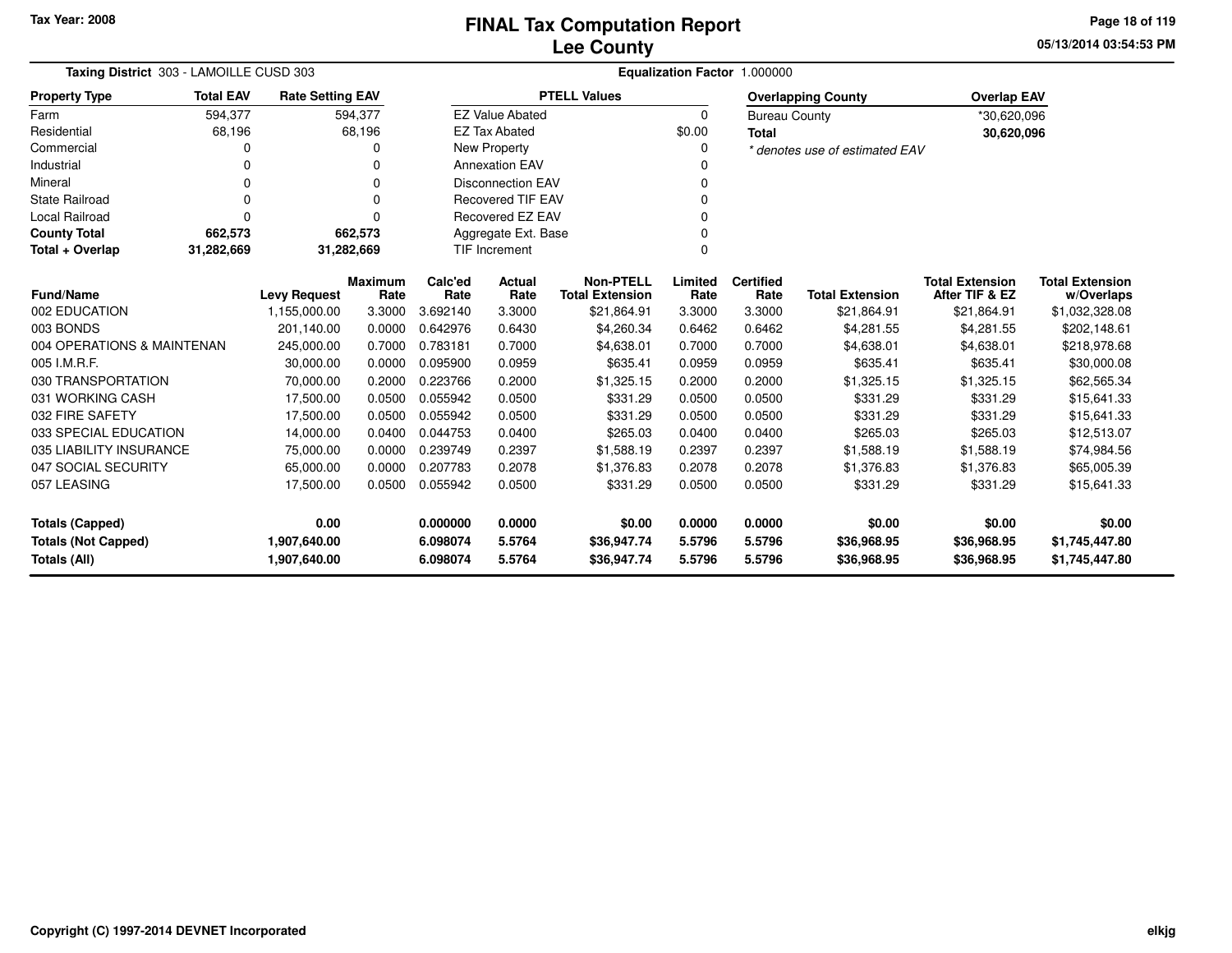**05/13/2014 03:54:53 PMPage 19 of 119**

|                                                           | Taxing District 340 - BUREAU VALLEY CUSD 340              |                         |           |          | Equalization Factor 1.000000 |                        |                |                      |                                |                        |                        |  |  |
|-----------------------------------------------------------|-----------------------------------------------------------|-------------------------|-----------|----------|------------------------------|------------------------|----------------|----------------------|--------------------------------|------------------------|------------------------|--|--|
| <b>Property Type</b>                                      | <b>Total EAV</b>                                          | <b>Rate Setting EAV</b> |           |          |                              | <b>PTELL Values</b>    |                |                      | <b>Overlapping County</b>      | <b>Overlap EAV</b>     |                        |  |  |
| Farm                                                      | 4,903,647                                                 |                         | 4,903,647 |          | <b>EZ Value Abated</b>       |                        | $\Omega$       | <b>Bureau County</b> |                                | *93,847,828            |                        |  |  |
| Residential                                               | 758,348                                                   |                         | 758,348   |          | <b>EZ Tax Abated</b>         |                        | \$0.00         |                      | <b>Whiteside County</b>        | 648,872                |                        |  |  |
| Commercial                                                | 0                                                         |                         | 0         |          | New Property                 |                        | 126,069        | <b>Total</b>         |                                | 94,496,700             |                        |  |  |
| Industrial                                                | 1,084                                                     |                         | 1,084     |          | <b>Annexation EAV</b>        |                        | 0              |                      | * denotes use of estimated EAV |                        |                        |  |  |
| Mineral                                                   | $\Omega$                                                  |                         | $\Omega$  |          | <b>Disconnection EAV</b>     |                        | 0              |                      |                                |                        |                        |  |  |
| <b>State Railroad</b>                                     | 94,615                                                    |                         | 94,615    |          | <b>Recovered TIF EAV</b>     |                        | 0              |                      |                                |                        |                        |  |  |
| <b>Local Railroad</b>                                     | 0                                                         |                         | 0         |          | Recovered EZ EAV             |                        | 0              |                      |                                |                        |                        |  |  |
| <b>County Total</b>                                       | 5,757,694                                                 |                         | 5,757,694 |          | Aggregate Ext. Base          |                        |                |                      |                                |                        |                        |  |  |
| Total + Overlap                                           | 100,254,394                                               | 100,254,394             |           |          | <b>TIF Increment</b>         |                        | $\Omega$       |                      |                                |                        |                        |  |  |
|                                                           | <b>Maximum</b><br><b>Fund/Name</b><br><b>Levy Request</b> |                         |           |          |                              | <b>Non-PTELL</b>       | Limited        | <b>Certified</b>     |                                | <b>Total Extension</b> | <b>Total Extension</b> |  |  |
|                                                           |                                                           |                         | Rate      | Rate     | Rate                         | <b>Total Extension</b> | Rate           | Rate                 | <b>Total Extension</b>         | After TIF & EZ         | w/Overlaps             |  |  |
| 002 EDUCATION                                             |                                                           | 2,997,500.00            | 2.7500    | 2.989894 | 2.7500                       | \$158,336.59           | 2.7500         | 2.7500               | \$158,336.59                   | \$158,336.59           | \$2,756,995.84         |  |  |
| 003 BONDS<br>1,172,024.00<br>0.0000<br>1.169050<br>1.1691 |                                                           | \$67,313.20             | 1.1749    | 1.1749   | \$67,647.15                  | \$67,647.15            | \$1,177,888.88 |                      |                                |                        |                        |  |  |
| 004 OPERATIONS & MAINTENAN                                |                                                           | 545,000.00              | 0.5000    | 0.543617 | 0.5000                       | \$28,788.47            | 0.5000         | 0.5000               | \$28,788.47                    | \$28,788.47            | \$501,271.97           |  |  |
| 005 I.M.R.F.                                              |                                                           | 202,000.00              | 0.0000    | 0.201487 | 0.2015                       | \$11,601.75            | 0.2015         | 0.2015               | \$11,601.75                    | \$11,601.75            | \$202,012.60           |  |  |
| 030 TRANSPORTATION                                        |                                                           | 272,500.00              | 0.2500    | 0.271809 | 0.2500                       | \$14,394.24            | 0.2500         | 0.2500               | \$14,394.24                    | \$14,394.24            | \$250,635.99           |  |  |
| 031 WORKING CASH                                          |                                                           | 54,500.00               | 0.0500    | 0.054362 | 0.0500                       | \$2,878.85             | 0.0500         | 0.0500               | \$2,878.85                     | \$2,878.85             | \$50,127.20            |  |  |
| 032 FIRE SAFETY                                           |                                                           | 54,500.00               | 0.0500    | 0.054362 | 0.0500                       | \$2,878.85             | 0.0500         | 0.0500               | \$2,878.85                     | \$2,878.85             | \$50,127.20            |  |  |
| 033 SPECIAL EDUCATION                                     |                                                           | 43,600.00               | 0.0400    | 0.043489 | 0.0400                       | \$2,303.08             | 0.0400         | 0.0400               | \$2,303.08                     | \$2,303.08             | \$40,101.76            |  |  |
| 035 LIABILITY INSURANCE                                   |                                                           | 150,000.00              | 0.0000    | 0.149619 | 0.1496                       | \$8,613.51             | 0.1496         | 0.1496               | \$8,613.51                     | \$8,613.51             | \$149,980.57           |  |  |
| 047 SOCIAL SECURITY                                       |                                                           | 160,000.00              | 0.0000    | 0.159594 | 0.1596                       | \$9,189.28             | 0.1596         | 0.1596               | \$9,189.28                     | \$9,189.28             | \$160,006.01           |  |  |
| 057 LEASING                                               |                                                           | 54,500.00               | 0.0500    | 0.054362 | 0.0500                       | \$2,878.85             | 0.0500         | 0.0500               | \$2,878.85                     | \$2,878.85             | \$50,127.20            |  |  |
| 0.00<br><b>Totals (Capped)</b>                            |                                                           |                         |           | 0.000000 | 0.0000                       | \$0.00                 | 0.0000         | 0.0000               | \$0.00                         | \$0.00                 | \$0.00                 |  |  |
| <b>Totals (Not Capped)</b><br>5,706,124.00                |                                                           |                         |           | 5.691645 | 5.3698                       | \$309,176.67           | 5.3756         | 5.3756               | \$309,510.62                   | \$309,510.62           | \$5,389,275.22         |  |  |
| Totals (All)                                              |                                                           | 5,706,124.00            |           | 5.691645 | 5.3698                       | \$309,176.67           | 5.3756         | 5.3756               | \$309,510.62                   | \$309,510.62           | \$5,389,275.22         |  |  |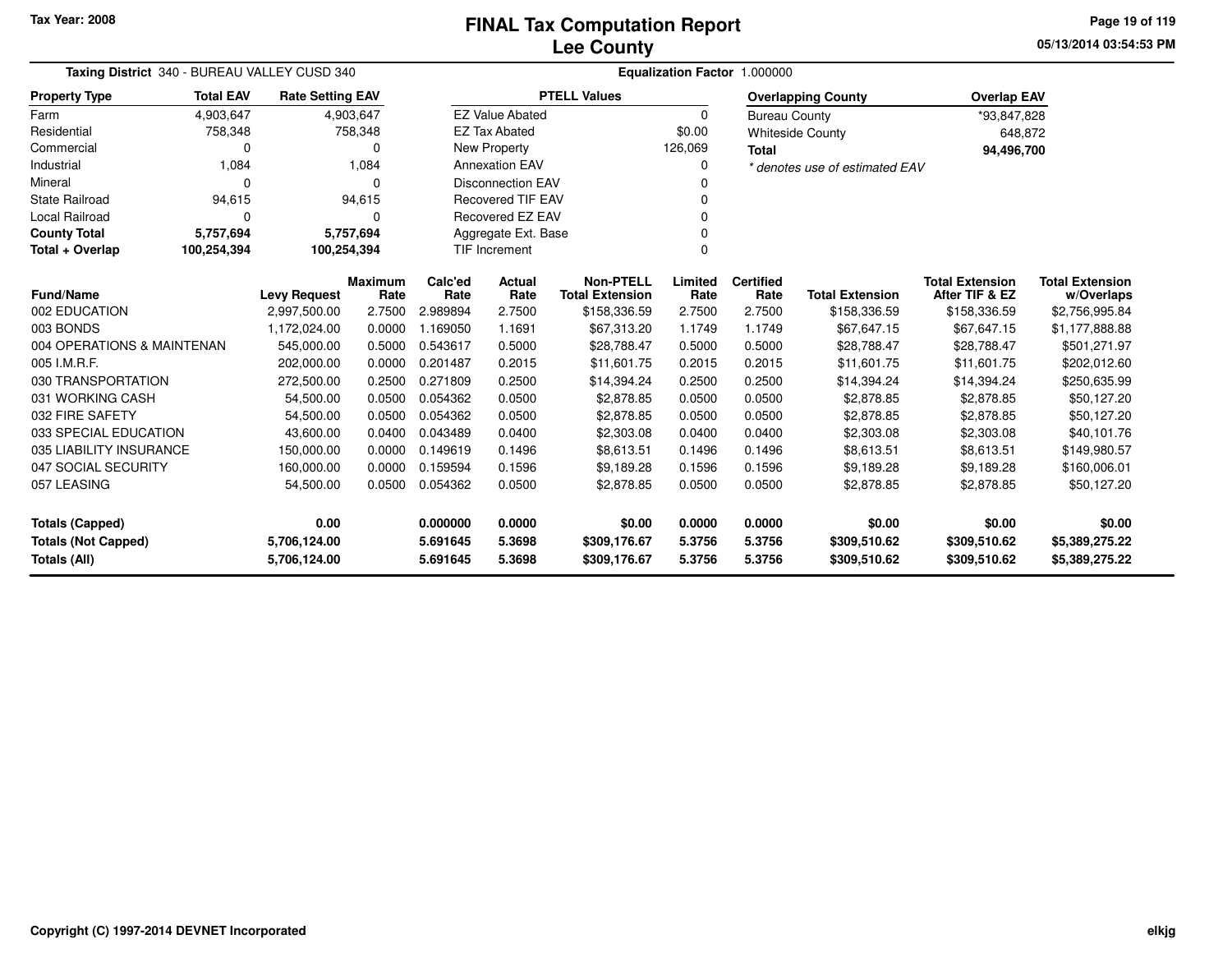**05/13/2014 03:54:53 PMPage 20 of 119**

|                            | Taxing District 425 - INDIAN CREEK CUSD 425 |                         |                        |                 | Equalization Factor 1.000000 |                                            |                 |                          |                                |                                          |                                      |  |  |
|----------------------------|---------------------------------------------|-------------------------|------------------------|-----------------|------------------------------|--------------------------------------------|-----------------|--------------------------|--------------------------------|------------------------------------------|--------------------------------------|--|--|
| <b>Property Type</b>       | <b>Total EAV</b>                            | <b>Rate Setting EAV</b> |                        |                 |                              | <b>PTELL Values</b>                        |                 |                          | <b>Overlapping County</b>      | <b>Overlap EAV</b>                       |                                      |  |  |
| Farm                       | 5,338,708                                   |                         | 5,338,708              |                 | <b>EZ Value Abated</b>       |                                            | $\Omega$        | DeKalb County            |                                | 124,230,456                              |                                      |  |  |
| Residential                | 8,116,617                                   |                         | 8,116,617              |                 | <b>EZ Tax Abated</b>         |                                            | \$0.00          | <b>LaSalle County</b>    |                                | $*9,990$                                 |                                      |  |  |
| Commercial                 | 807,043                                     |                         | 807,043                |                 | New Property                 |                                            | 20,314          | <b>Total</b>             |                                | 124,240,446                              |                                      |  |  |
| Industrial                 | 850                                         |                         | 850                    |                 | <b>Annexation EAV</b>        |                                            | 0               |                          | * denotes use of estimated EAV |                                          |                                      |  |  |
| Mineral                    | $\Omega$                                    |                         | $\Omega$               |                 | <b>Disconnection EAV</b>     |                                            |                 |                          |                                |                                          |                                      |  |  |
| <b>State Railroad</b>      | 180,424                                     |                         | 180,424                |                 | <b>Recovered TIF EAV</b>     |                                            |                 |                          |                                |                                          |                                      |  |  |
| <b>Local Railroad</b>      | 0                                           |                         | 0                      |                 | Recovered EZ EAV             |                                            | $\Omega$        |                          |                                |                                          |                                      |  |  |
| <b>County Total</b>        | 14,443,642                                  | 14,443,642              |                        |                 | Aggregate Ext. Base          |                                            | 5,697,740       |                          |                                |                                          |                                      |  |  |
| Total + Overlap            | 138,684,088                                 | 138,684,088             |                        |                 | TIF Increment                |                                            | 0               |                          |                                |                                          |                                      |  |  |
| <b>Fund/Name</b>           |                                             | <b>Levy Request</b>     | <b>Maximum</b><br>Rate | Calc'ed<br>Rate | Actual<br>Rate               | <b>Non-PTELL</b><br><b>Total Extension</b> | Limited<br>Rate | <b>Certified</b><br>Rate | <b>Total Extension</b>         | <b>Total Extension</b><br>After TIF & EZ | <b>Total Extension</b><br>w/Overlaps |  |  |
| 002 EDUCATION              |                                             | 4,500,000.00            | 4.0000                 | 3.244785        | 3.2448                       | \$468,667.30                               | 3.2117          | 3.2117                   | \$463,886.45                   | \$463,886.45                             | \$4,454,116.85                       |  |  |
| 003 BONDS                  |                                             | 488.811.00              | 0.0000                 | 0.352464        | 0.3525                       | \$50,913.84                                | 0.3543          | 0.3543                   | \$51.173.82                    | \$51.173.82                              | \$491,357.72                         |  |  |
| 004 OPERATIONS & MAINTENAN |                                             | 1,200,000.00            | 0.7500                 | 0.865276        | 0.7500                       | \$108,327.32                               | 0.7424          | 0.7424                   | \$107,229.60                   | \$107,229.60                             | \$1,029,590.67                       |  |  |
| 005 I.M.R.F.               |                                             | 75,000.00               | 0.0000                 | 0.054080        | 0.0541                       | \$7,814.01                                 | 0.0535          | 0.0535                   | \$7,727.35                     | \$7,727.35                               | \$74,195.99                          |  |  |
| 030 TRANSPORTATION         |                                             | 240,000.00              | 0.0000                 | 0.173055        | 0.1731                       | \$25,001.94                                | 0.1713          | 0.1713                   | \$24,741.96                    | \$24,741.96                              | \$237,565.84                         |  |  |
| 031 WORKING CASH           |                                             | 65,000.00               | 0.0500                 | 0.046869        | 0.0469                       | \$6,774.07                                 | 0.0464          | 0.0464                   | \$6,701.85                     | \$6,701.85                               | \$64,349.42                          |  |  |
| 032 FIRE SAFETY            |                                             | 65,000.00               | 0.1000                 | 0.046869        | 0.0469                       | \$6,774.07                                 | 0.0464          | 0.0464                   | \$6,701.85                     | \$6,701.85                               | \$64,349.42                          |  |  |
| 033 SPECIAL EDUCATION      |                                             | 0.00                    | 0.8000                 | 0.000000        | 0.0000                       | \$0.00                                     | 0.0000          | 0.0000                   | \$0.00                         | \$0.00                                   | \$0.00                               |  |  |
| 035 LIABILITY INSURANCE    |                                             | 0.00                    | 0.0000                 | 0.000000        | 0.0000                       | \$0.00                                     | 0.0000          | 0.0000                   | \$0.00                         | \$0.00                                   | \$0.00                               |  |  |
| 047 SOCIAL SECURITY        |                                             | 100,000.00              | 0.0000                 | 0.072106        | 0.0721                       | \$10,413.87                                | 0.0714          | 0.0714                   | \$10,312.76                    | \$10,312.76                              | \$99,020.44                          |  |  |
| 057 LEASING                |                                             | 0.00                    | 0.1000                 | 0.000000        | 0.0000                       | \$0.00                                     | 0.0000          | 0.0000                   | \$0.00                         | \$0.00                                   | \$0.00                               |  |  |
| <b>Totals (Capped)</b>     |                                             | 6,245,000.00            |                        | 4.503040        | 4.3879                       | \$633,772.58                               | 4.3431          | 4.3431                   | \$627,301.82                   | \$627,301.82                             | \$6,023,188.63                       |  |  |
| <b>Totals (Not Capped)</b> |                                             | 488,811.00              |                        | 0.352464        | 0.3525                       | \$50,913.84                                | 0.3543          | 0.3543                   | \$51,173.82                    | \$51,173.82                              | \$491,357.72                         |  |  |
| Totals (All)               |                                             | 6,733,811.00            |                        | 4.855504        | 4.7404                       | \$684,686.42                               | 4.6974          | 4.6974                   | \$678,475.64                   | \$678,475.64                             | \$6,514,546.35                       |  |  |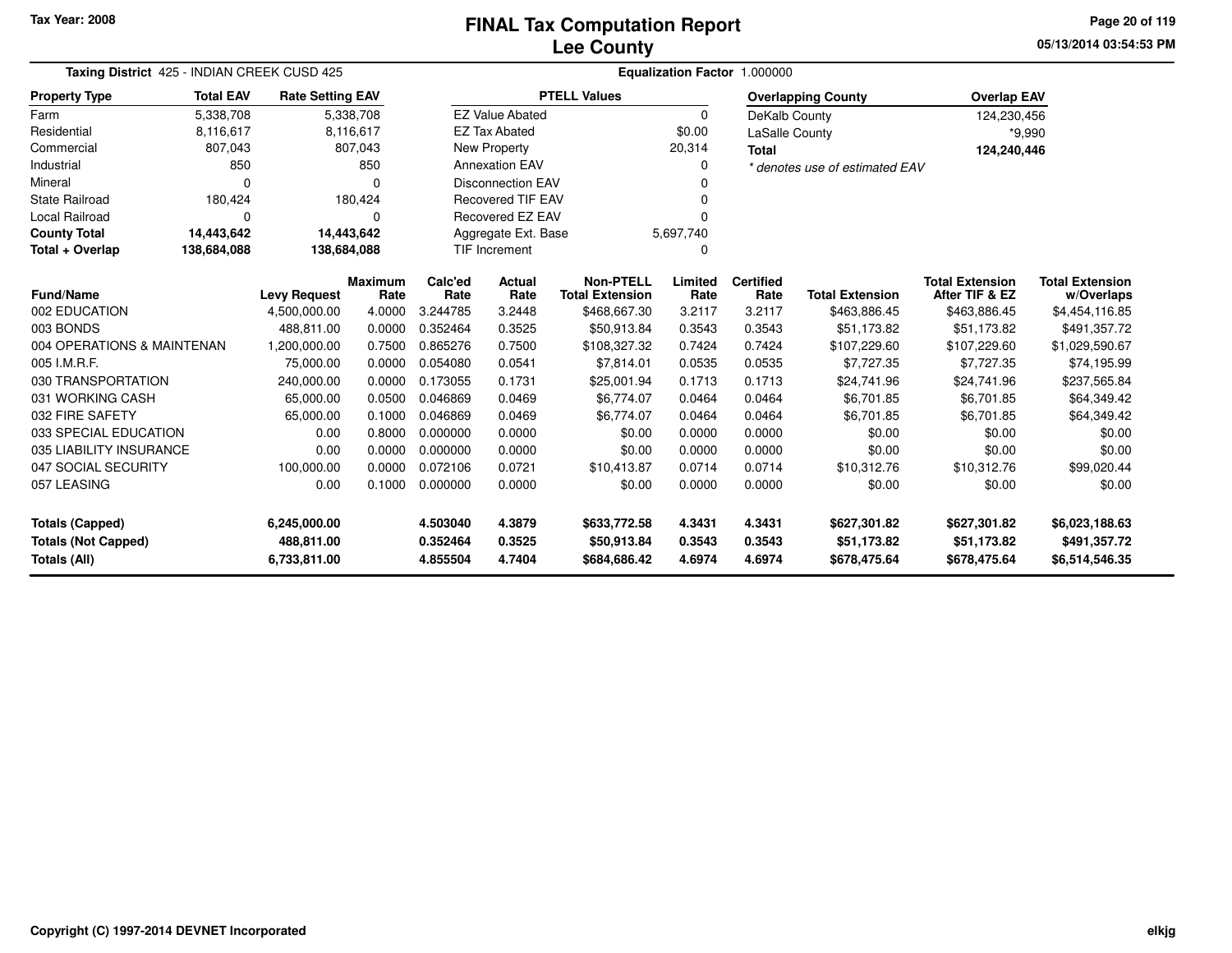**05/13/2014 03:54:53 PMPage 21 of 119**

| Taxing District 505 - OHIO HIGH CHSD 505 | Equalization Factor 1.000000                     |                         |                        |                 |                          |                                            |                 |                          |                                |                                          |                                      |
|------------------------------------------|--------------------------------------------------|-------------------------|------------------------|-----------------|--------------------------|--------------------------------------------|-----------------|--------------------------|--------------------------------|------------------------------------------|--------------------------------------|
| <b>Property Type</b>                     | <b>Total EAV</b>                                 | <b>Rate Setting EAV</b> |                        |                 |                          | <b>PTELL Values</b>                        |                 |                          | <b>Overlapping County</b>      | <b>Overlap EAV</b>                       |                                      |
| Farm                                     | 2,546,499                                        |                         | 2,546,499              |                 | <b>EZ Value Abated</b>   |                                            | $\Omega$        | <b>Bureau County</b>     |                                | *9.056.357                               |                                      |
| Residential                              | 471,307                                          |                         | 471,307                |                 | <b>EZ Tax Abated</b>     |                                            | \$0.00          | <b>Total</b>             |                                | 9,056,357                                |                                      |
| Commercial                               | 0                                                |                         | $\Omega$               |                 | <b>New Property</b>      |                                            | 19,765          |                          | * denotes use of estimated EAV |                                          |                                      |
| Industrial                               | 3,058                                            |                         | 3,058                  |                 | <b>Annexation EAV</b>    |                                            | 4,821           |                          |                                |                                          |                                      |
| Mineral                                  | O                                                |                         | <sup>0</sup>           |                 | <b>Disconnection EAV</b> |                                            | 25,900          |                          |                                |                                          |                                      |
| <b>State Railroad</b>                    | $\Omega$                                         |                         | $\Omega$               |                 | <b>Recovered TIF EAV</b> |                                            |                 |                          |                                |                                          |                                      |
| Local Railroad                           | $\Omega$                                         |                         | $\Omega$               |                 | Recovered EZ EAV         |                                            |                 |                          |                                |                                          |                                      |
| <b>County Total</b>                      | 3,020,864                                        | 3,020,864               |                        |                 | Aggregate Ext. Base      |                                            |                 |                          |                                |                                          |                                      |
| Total + Overlap                          | 12,077,221<br>12,077,221<br><b>TIF Increment</b> |                         |                        |                 |                          |                                            |                 |                          |                                |                                          |                                      |
| <b>Fund/Name</b>                         |                                                  | <b>Levy Request</b>     | <b>Maximum</b><br>Rate | Calc'ed<br>Rate | Actual<br>Rate           | <b>Non-PTELL</b><br><b>Total Extension</b> | Limited<br>Rate | <b>Certified</b><br>Rate | <b>Total Extension</b>         | <b>Total Extension</b><br>After TIF & EZ | <b>Total Extension</b><br>w/Overlaps |
| 002 EDUCATION                            |                                                  | 380,550.00              | 2.9500                 | 3.150973        | 2.9500                   | \$89,115.49                                | 2.9500          | 2.9500                   | \$89,115.49                    | \$89,115.49                              | \$356,278.02                         |
| 003 BONDS                                |                                                  | 0.00                    | 0.0000                 | 0.000000        | 0.0000                   | \$0.00                                     | 0.0000          | 0.0000                   | \$0.00                         | \$0.00                                   | \$0.00                               |
| 004 OPERATIONS & MAINTENAN               |                                                  | 47,730.00               | 0.3700                 | 0.395207        | 0.3700                   | \$11,177.20                                | 0.3700          | 0.3700                   | \$11,177.20                    | \$11,177.20                              | \$44,685.72                          |
| 005 I.M.R.F.                             |                                                  | 9,487.00                | 0.0000                 | 0.078553        | 0.0735                   | \$2,220.34                                 | 0.0735          | 0.0735                   | \$2,220.34                     | \$2,220.34                               | \$8,876,76                           |
| 030 TRANSPORTATION                       |                                                  | 15,480.00               | 0.1200                 | 0.128175        | 0.1200                   | \$3,625.04                                 | 0.1200          | 0.1200                   | \$3,625.04                     | \$3,625.04                               | \$14,492.67                          |
| 031 WORKING CASH                         |                                                  | 6,450.00                | 0.0500                 | 0.053406        | 0.0500                   | \$1,510.43                                 | 0.0500          | 0.0500                   | \$1,510.43                     | \$1,510.43                               | \$6,038.61                           |
| 032 FIRE SAFETY                          |                                                  | 6,450.00                | 0.0500                 | 0.053406        | 0.0500                   | \$1,510.43                                 | 0.0500          | 0.0500                   | \$1,510.43                     | \$1,510.43                               | \$6,038.61                           |
| 033 SPECIAL EDUCATION                    |                                                  | 2,580.00                | 0.0200                 | 0.021363        | 0.0200                   | \$604.17                                   | 0.0200          | 0.0200                   | \$604.17                       | \$604.17                                 | \$2,415.44                           |
| 035 LIABILITY INSURANCE                  |                                                  | 41,521.00               | 0.0000                 | 0.343796        | 0.3219                   | \$9,724.16                                 | 0.3219          | 0.3219                   | \$9,724.16                     | \$9,724.16                               | \$38,876.57                          |
| 047 SOCIAL SECURITY                      |                                                  | 14,657.00               | 0.0000                 | 0.121361        | 0.1136                   | \$3,431.70                                 | 0.1136          | 0.1136                   | \$3,431.70                     | \$3,431.70                               | \$13,719.72                          |
| 057 LEASING                              |                                                  | 6,450.00                | 0.0500                 | 0.053406        | 0.0500                   | \$1,510.43                                 | 0.0500          | 0.0500                   | \$1,510.43                     | \$1,510.43                               | \$6,038.61                           |
| <b>Totals (Capped)</b>                   |                                                  | 0.00                    |                        | 0.000000        | 0.0000                   | \$0.00                                     | 0.0000          | 0.0000                   | \$0.00                         | \$0.00                                   | \$0.00                               |
| <b>Totals (Not Capped)</b>               |                                                  | 531,355.00              |                        | 4.399646        | 4.1190                   | \$124,429.39                               | 4.1190          | 4.1190                   | \$124,429.39                   | \$124,429.39                             | \$497,460.73                         |
| Totals (All)                             |                                                  | 531,355.00              |                        | 4.399646        | 4.1190                   | \$124,429.39                               | 4.1190          | 4.1190                   | \$124,429.39                   | \$124,429.39                             | \$497,460.73                         |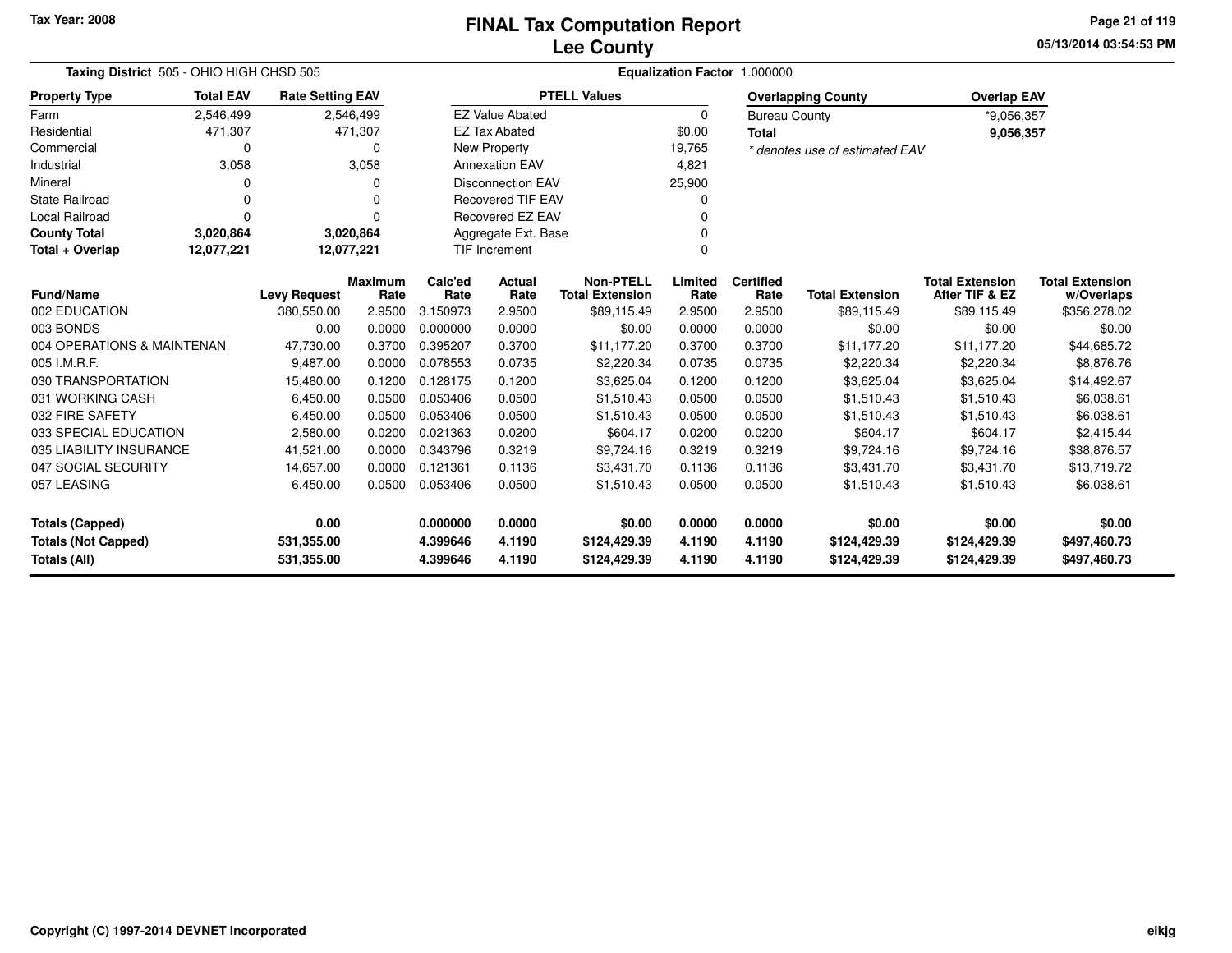# **Lee CountyFINAL Tax Computation Report**

**05/13/2014 03:54:53 PM Page 22 of 119**

| Taxing District 506 - SVCC SCHOOL DIST 506<br><b>Rate Setting EAV</b>                                                  |                                                                                                      |                     |                 |                                  |                          |                                            |                                  | Equalization Factor 1.000000     |                                  |                                          |                                      |  |  |
|------------------------------------------------------------------------------------------------------------------------|------------------------------------------------------------------------------------------------------|---------------------|-----------------|----------------------------------|--------------------------|--------------------------------------------|----------------------------------|----------------------------------|----------------------------------|------------------------------------------|--------------------------------------|--|--|
| <b>Property Type</b>                                                                                                   | <b>Total EAV</b>                                                                                     |                     |                 |                                  |                          | <b>PTELL Values</b>                        |                                  |                                  | <b>Overlapping County</b>        | <b>Overlap EAV</b>                       |                                      |  |  |
| Farm                                                                                                                   | 91,220,333                                                                                           |                     | 91,219,931      |                                  | <b>EZ Value Abated</b>   |                                            | $\Omega$                         | <b>Bureau County</b>             |                                  | *61,910,106                              |                                      |  |  |
| Residential                                                                                                            | 311,059,507                                                                                          |                     | 310,463,857     |                                  | <b>EZ Tax Abated</b>     |                                            | \$0.00                           | <b>Carroll County</b>            |                                  | *69,783,451                              |                                      |  |  |
| Commercial                                                                                                             | 73,421,721                                                                                           |                     | 69,098,566      |                                  | New Property             |                                            | 19,630,234                       | <b>Henry County</b>              |                                  | 2,145,344                                |                                      |  |  |
| Industrial                                                                                                             | 59,653,166                                                                                           |                     | 59,653,166      |                                  | <b>Annexation EAV</b>    |                                            | 0                                | Ogle County                      |                                  | 114,278,124                              |                                      |  |  |
| Mineral                                                                                                                | 0                                                                                                    |                     | $\Omega$        |                                  | <b>Disconnection EAV</b> |                                            |                                  |                                  | <b>Whiteside County</b>          | 684,775,450                              |                                      |  |  |
| <b>State Railroad</b>                                                                                                  | 4,030,846                                                                                            |                     | 4,030,846       |                                  | <b>Recovered TIF EAV</b> |                                            | ŋ                                | <b>Total</b>                     |                                  | 932,892,475                              |                                      |  |  |
| <b>Local Railroad</b>                                                                                                  | 4,700                                                                                                |                     | 4,700           |                                  | Recovered EZ EAV         |                                            |                                  |                                  | * denotes use of estimated EAV   |                                          |                                      |  |  |
| <b>County Total</b>                                                                                                    | 539,390,273                                                                                          |                     | 534,471,066     |                                  | Aggregate Ext. Base      |                                            |                                  |                                  |                                  |                                          |                                      |  |  |
| Total + Overlap                                                                                                        | 1,472,282,748                                                                                        | 1,467,363,541       |                 |                                  | TIF Increment            |                                            | 4,919,207                        |                                  |                                  |                                          |                                      |  |  |
| <b>Fund/Name</b>                                                                                                       |                                                                                                      | <b>Levy Request</b> | Maximum<br>Rate | Calc'ed<br>Rate                  | Actual<br>Rate           | <b>Non-PTELL</b><br><b>Total Extension</b> | Limited<br>Rate                  | <b>Certified</b><br>Rate         | <b>Total Extension</b>           | <b>Total Extension</b><br>After TIF & EZ | <b>Total Extension</b><br>w/Overlaps |  |  |
| 003 BONDS                                                                                                              |                                                                                                      | 1.354.715.00        | 0.0000          | 0.092323                         | 0.0923                   | \$493,316.79                               | 0.0928                           | 0.0928                           | \$500,554.17                     | \$495,989.15                             | \$1,361,713.37                       |  |  |
| 027 AUDIT                                                                                                              |                                                                                                      | 43.000.00           | 0.0050          | 0.002930                         | 0.0029                   | \$15,499.66                                | 0.0029                           | 0.0029                           | \$15,642.32                      | \$15,499.66                              | \$42,553.54                          |  |  |
| 035 LIABILITY INS                                                                                                      |                                                                                                      | 215,000.00          | 0.0000          | 0.014652                         | 0.0147                   | \$78,567.25                                | 0.0147                           | 0.0147                           | \$79,290.37                      | \$78,567.25                              | \$215,702.44                         |  |  |
| 047 SOCIAL SECURITY                                                                                                    |                                                                                                      | 140,000.00          | 0.0000          | 0.009541                         | 0.0095                   | \$50,774.75                                | 0.0095                           | 0.0095                           | \$51,242.08                      | \$50,774.75                              | \$139,399.54                         |  |  |
| <b>109 PRIOR YEAR ADJUSTMENT</b>                                                                                       |                                                                                                      | 0.00                | 0.0000          | 0.000300                         | 0.0003                   | \$1,603.41                                 | 0.0003                           | 0.0003                           | \$1,618.17                       | \$1,603.41                               | \$1,603.41                           |  |  |
| 136 OPERATIONS & MAINTENAN                                                                                             |                                                                                                      | 465,000.00          | 0.0300          | 0.031690                         | 0.0300                   | \$160,341.32                               | 0.0300                           | 0.0300                           | \$161.817.08                     | \$160,341.32                             | \$440,209.06                         |  |  |
| <b>141 FIRE SAFETY</b>                                                                                                 |                                                                                                      | 724,550.00          | 0.0500          | 0.049378                         | 0.0494                   | \$264.028.71                               | 0.0494                           | 0.0494                           | \$266,458.79                     | \$264,028.71                             | \$724,877.59                         |  |  |
| <b>159 EDUCATION</b>                                                                                                   | 0.257264<br>0.2450<br>3,775,000.00<br>0.2450<br>0.2450<br>0.2450<br>\$1,309,454.11<br>\$1,321,506.17 |                     | \$1,309,454.11  | \$3,595,040.68                   |                          |                                            |                                  |                                  |                                  |                                          |                                      |  |  |
| <b>Totals (Capped)</b>                                                                                                 |                                                                                                      | 0.00                |                 | 0.000000                         | 0.0000                   | \$0.00                                     | 0.0000                           | 0.0000                           | \$0.00                           | \$0.00                                   | \$0.00                               |  |  |
| <b>Totals (Not Capped)</b><br>0.4441<br>6,717,265.00<br>0.458078<br>0.458078<br>0.4441<br>Totals (All)<br>6,717,265.00 |                                                                                                      |                     |                 | \$2,373,586.00<br>\$2,373,586.00 | 0.4446<br>0.4446         | 0.4446<br>0.4446                           | \$2,398,129.15<br>\$2,398,129.15 | \$2,376,258.36<br>\$2,376,258.36 | \$6,521,099.63<br>\$6,521,099.63 |                                          |                                      |  |  |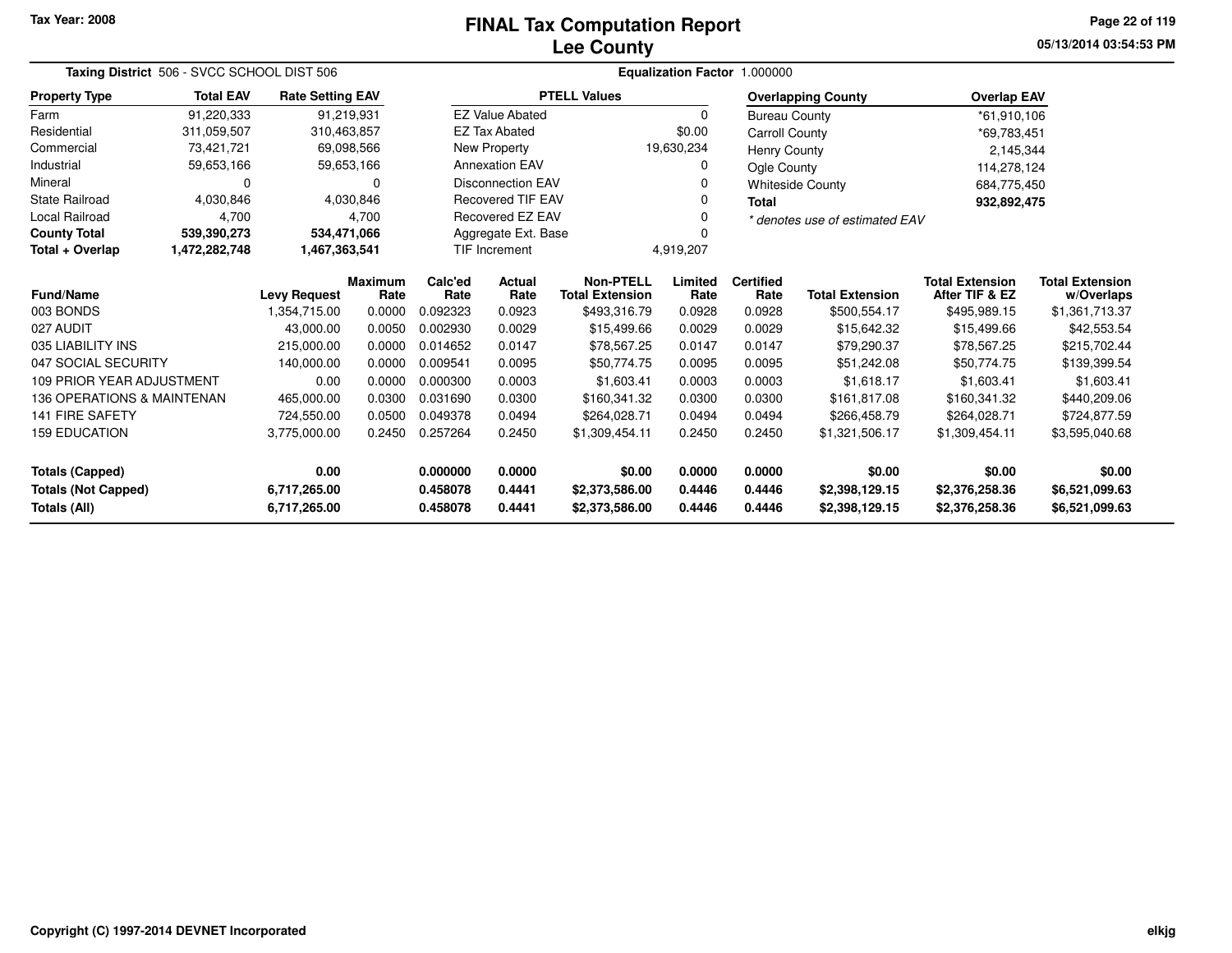# **Lee CountyFINAL Tax Computation Report**

**05/13/2014 03:54:53 PM Page 23 of 119**

| Taxing District 513 - IVCC SCHOOL DIST 513<br><b>Rate Setting EAV</b> |                                              |                                |                        |                      |                                                             |                                            |                  | Equalization Factor 1.000000 |                              |                                          |                                      |
|-----------------------------------------------------------------------|----------------------------------------------|--------------------------------|------------------------|----------------------|-------------------------------------------------------------|--------------------------------------------|------------------|------------------------------|------------------------------|------------------------------------------|--------------------------------------|
| <b>Property Type</b>                                                  | <b>Total EAV</b><br>14,963,985<br>11,753,330 |                                |                        |                      |                                                             | <b>PTELL Values</b>                        |                  |                              | <b>Overlapping County</b>    | <b>Overlap EAV</b>                       |                                      |
| Farm                                                                  |                                              |                                | 14,963,985             |                      | <b>EZ Value Abated</b>                                      |                                            | 0                | <b>Bureau County</b>         |                              | *453,925,329                             |                                      |
| Residential                                                           |                                              |                                | 11,753,330             |                      | <b>EZ Tax Abated</b>                                        |                                            | \$0.00           | DeKalb County                |                              | 1,383,827                                |                                      |
| Commercial                                                            | 1,107,712                                    |                                | 1,107,712              |                      | New Property                                                |                                            | 1,673,349        | <b>Grundy County</b>         |                              | 18,451,816                               |                                      |
| Industrial                                                            | 1,793,619                                    |                                | 1,793,619              |                      | <b>Annexation EAV</b>                                       |                                            | 0                | LaSalle County               |                              | *2,051,165,660                           |                                      |
| Mineral                                                               | 0                                            |                                | 0                      |                      | <b>Disconnection EAV</b><br>Livingston County               |                                            |                  | *47,739,707                  |                              |                                          |                                      |
| <b>State Railroad</b>                                                 | 0                                            |                                | O                      |                      | <b>Recovered TIF EAV</b>                                    | <b>Marshall County</b>                     |                  |                              | *72,814,947                  |                                          |                                      |
| <b>Local Railroad</b>                                                 | 11,055                                       |                                | 11,055                 |                      | Recovered EZ EAV                                            |                                            |                  | <b>Putnam County</b>         |                              | *170,004,418                             |                                      |
| <b>County Total</b>                                                   | 29,629,701                                   |                                | 29,629,701             |                      | Aggregate Ext. Base                                         |                                            |                  | <b>Total</b>                 |                              | 2,815,485,704                            |                                      |
| Total + Overlap                                                       | 2,845,115,405                                | 2,845,115,405                  |                        |                      | TIF Increment<br>$\Omega$<br>* denotes use of estimated EAV |                                            |                  |                              |                              |                                          |                                      |
| <b>Fund/Name</b>                                                      |                                              | <b>Levy Request</b>            | <b>Maximum</b><br>Rate | Calc'ed<br>Rate      | Actual<br>Rate                                              | <b>Non-PTELL</b><br><b>Total Extension</b> | Limited<br>Rate  | <b>Certified</b><br>Rate     | <b>Total Extension</b>       | <b>Total Extension</b><br>After TIF & EZ | <b>Total Extension</b><br>w/Overlaps |
| 003 BONDS                                                             |                                              | 1,270,000.00                   | 0.0000                 | 0.044638             | 0.0446                                                      | \$13,214.85                                | 0.0448           | 0.0448                       | \$13,274.11                  | \$13,274.11                              | \$1,274,611.70                       |
| 027 AUDIT                                                             |                                              | 29,000.00                      | 0.0050                 | 0.001019             | 0.0010                                                      | \$296.30                                   | 0.0010           | 0.0010                       | \$296.30                     | \$296.30                                 | \$28,451.15                          |
| 035 LIABILITY INS                                                     |                                              | 0.00                           | 0.0000                 | 0.000000             | 0.0000                                                      | \$0.00                                     | 0.0000           | 0.0000                       | \$0.00                       | \$0.00                                   | \$0.00                               |
| 047 SOCIAL SECURITY                                                   |                                              | 275,000.00                     | 0.0000                 | 0.009666             | 0.0097                                                      | \$2,874.08                                 | 0.0097           | 0.0097                       | \$2,874.08                   | \$2,874.08                               | \$275,976.19                         |
| 109A PRIOR YEAR ADJUSTMENT                                            |                                              | 0.00                           | 0.0000                 | 0.000000             | $-0.0047$                                                   | (\$1,392.60)                               | $-0.0047$        | $-0.0047$                    | (\$1,392.60)                 | (\$1,392.60)                             | (\$133,720.42)                       |
| 136 OPERATIONS & MAINTENAN                                            |                                              | 1,189,500.00                   | 0.0400                 | 0.041809             | 0.0400                                                      | \$11,851.88                                | 0.0400           | 0.0400                       | \$11,851.88                  | \$11,851.88                              | \$1,138,046.16                       |
| 141 FIRE SAFETY                                                       |                                              | 1,375,989.00                   | 0.0500                 | 0.048363             | 0.0484                                                      | \$14,340.78                                | 0.0484           | 0.0484                       | \$14,340.78                  | \$14,340.78                              | \$1,377,035.86                       |
| <b>149 ADDITIONAL TAX</b>                                             |                                              | 2,426,600.00                   | 0.0816                 | 0.085290             | 0.0816                                                      | \$24,177.84                                | 0.0816           | 0.0816                       | \$24,177.84                  | \$24,177.84                              | \$2,321,614.17                       |
| <b>159 EDUCATION</b>                                                  |                                              | 3,865,900.00                   | 0.1300                 | 0.135879             | 0.1300                                                      | \$38,518.61                                | 0.1300           | 0.1300                       | \$38,518.61                  | \$38,518.61                              | \$3,698,650.03                       |
| <b>Totals (Capped)</b>                                                |                                              | 0.00                           |                        | 0.000000             | 0.0000                                                      | \$0.00                                     | 0.0000           | 0.0000                       | \$0.00                       | \$0.00                                   | \$0.00                               |
| <b>Totals (Not Capped)</b><br>Totals (All)                            |                                              | 10,431,989.00<br>10,431,989.00 |                        | 0.366664<br>0.366664 | 0.3506<br>0.3506                                            | \$103,881.74<br>\$103,881.74               | 0.3508<br>0.3508 | 0.3508<br>0.3508             | \$103,941.00<br>\$103,941.00 | \$103,941.00<br>\$103,941.00             | \$9,980,664.84<br>\$9,980,664.84     |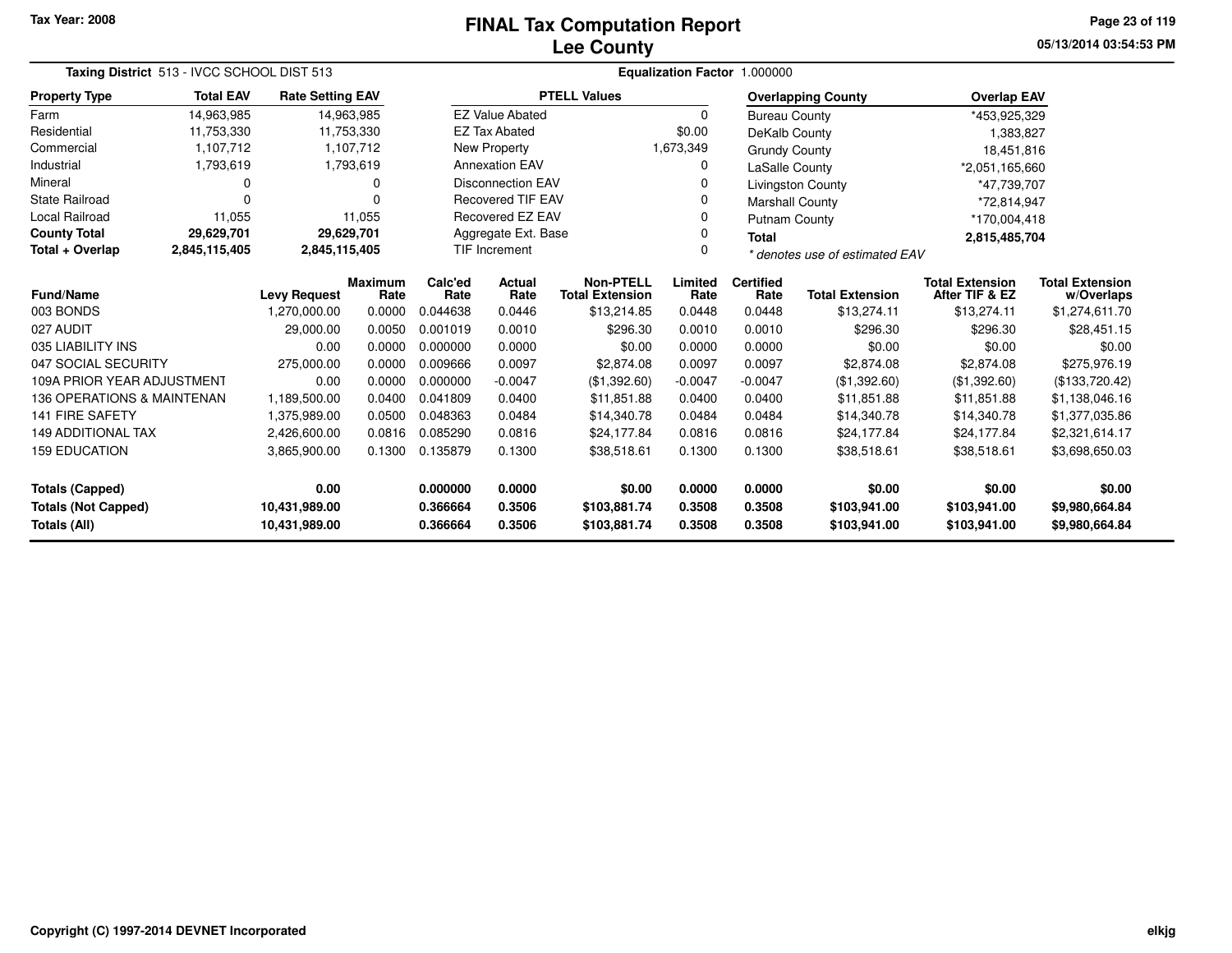# **Lee CountyFINAL Tax Computation Report**

**05/13/2014 03:54:53 PM Page 24 of 119**

| Taxing District 523 - KISHWAUKEE CC SD 523<br><b>Rate Setting EAV</b> |                  |                     |                        |                                              |                          |                                            |                 | Equalization Factor 1.000000 |                                |                                          |                                      |  |
|-----------------------------------------------------------------------|------------------|---------------------|------------------------|----------------------------------------------|--------------------------|--------------------------------------------|-----------------|------------------------------|--------------------------------|------------------------------------------|--------------------------------------|--|
| <b>Property Type</b>                                                  | <b>Total EAV</b> |                     |                        |                                              |                          | <b>PTELL Values</b>                        |                 |                              | <b>Overlapping County</b>      | <b>Overlap EAV</b>                       |                                      |  |
| Farm                                                                  | 31,248,070       |                     | 31,247,298             |                                              | <b>EZ Value Abated</b>   |                                            | $\Omega$        | Boone County                 |                                | 5,780,647                                |                                      |  |
| Residential                                                           | 41,718,395       |                     | 38,158,725             |                                              | <b>EZ Tax Abated</b>     |                                            | \$0.00          | DeKalb County                |                                | 1,819,818,129                            |                                      |  |
| Commercial                                                            | 3,891,599        |                     | 3,658,689              |                                              | New Property             |                                            | 561,175         | Kane County                  |                                | 8,588,530                                |                                      |  |
| Industrial                                                            | 5,507,164        |                     | 5,507,164              | <b>Annexation EAV</b><br>0<br>LaSalle County |                          |                                            |                 | $*9,990$                     |                                |                                          |                                      |  |
| Mineral                                                               | 0                |                     | 0                      |                                              | <b>Disconnection EAV</b> |                                            |                 | Ogle County                  |                                | 374,077,123                              |                                      |  |
| <b>State Railroad</b>                                                 | 613,338          |                     | 613,338                |                                              | <b>Recovered TIF EAV</b> |                                            |                 |                              | Winnebago County               | 597,413                                  |                                      |  |
| <b>Local Railroad</b>                                                 | $\Omega$         |                     | O                      |                                              | <b>Recovered EZ EAV</b>  |                                            | O               | <b>Total</b>                 |                                | 2,208,871,832                            |                                      |  |
| <b>County Total</b>                                                   | 82,978,566       |                     | 79,185,214             |                                              | Aggregate Ext. Base      |                                            |                 |                              | * denotes use of estimated EAV |                                          |                                      |  |
| Total + Overlap                                                       | 2,291,850,398    | 2,288,057,046       |                        |                                              | <b>TIF Increment</b>     |                                            | 3,793,352       |                              |                                |                                          |                                      |  |
| <b>Fund/Name</b>                                                      |                  | <b>Levy Request</b> | <b>Maximum</b><br>Rate | Calc'ed<br>Rate                              | Actual<br>Rate           | <b>Non-PTELL</b><br><b>Total Extension</b> | Limited<br>Rate | <b>Certified</b><br>Rate     | <b>Total Extension</b>         | <b>Total Extension</b><br>After TIF & EZ | <b>Total Extension</b><br>w/Overlaps |  |
| 003 BONDS                                                             |                  | 3,524,610.00        | 0.0000                 | 0.154044                                     | 0.1540                   | \$121,945.23                               | 0.1548          | 0.1548                       | \$128,450.82                   | \$122,578.71                             | \$3,541,912.31                       |  |
| 027 AUDIT                                                             |                  | 44,000.00           | 0.0050                 | 0.001923                                     | 0.0019                   | \$1,504.52                                 | 0.0019          | 0.0019                       | \$1,576.59                     | \$1,504.52                               | \$43,473.08                          |  |
| 035 LIABILITY INSURANCE                                               |                  | 699,000.00          | 0.0000                 | 0.030550                                     | 0.0305                   | \$24,151.49                                | 0.0305          | 0.0305                       | \$25,308.46                    | \$24,151.49                              | \$697,857.40                         |  |
| 047 SOCIAL SECURITY                                                   |                  | 199,000.00          | 0.0000                 | 0.008697                                     | 0.0087                   | \$6,889.11                                 | 0.0087          | 0.0087                       | \$7,219.14                     | \$6,889.11                               | \$199,060.96                         |  |
| 136 OPERATIONS & MAINTENAN                                            |                  | 1,787,706.00        | 0.0750                 | 0.078132                                     | 0.0750                   | \$59,388.91                                | 0.0750          | 0.0750                       | \$62,233.92                    | \$59,388.91                              | \$1,716,042.78                       |  |
| <b>141 FIRE SAFETY</b>                                                |                  | 0.00                | 0.0500                 | 0.000000                                     | 0.0000                   | \$0.00                                     | 0.0000          | 0.0000                       | \$0.00                         | \$0.00                                   | \$0.00                               |  |
| <b>159 EDUCATION</b>                                                  |                  | 6,554,922.00        | 0.2750                 | 0.286484                                     | 0.2750                   | \$217,759.34                               | 0.2750          | 0.2750                       | \$228,191.06                   | \$217,759.34                             | \$6,292,156.88                       |  |
| <b>Totals (Capped)</b>                                                |                  | 0.00                |                        | 0.000000                                     | 0.0000                   | \$0.00                                     | 0.0000          | 0.0000                       | \$0.00                         | \$0.00                                   | \$0.00                               |  |
| <b>Totals (Not Capped)</b>                                            |                  | 12,809,238.00       |                        | 0.559830                                     | 0.5451                   | \$431,638.60                               | 0.5459          | 0.5459                       | \$452,979.99                   | \$432,272.08                             | \$12,490,503.41                      |  |
| Totals (All)                                                          |                  | 12,809,238.00       |                        | 0.559830                                     | 0.5451                   | \$431,638.60                               | 0.5459          | 0.5459                       | \$452,979.99                   | \$432,272.08                             | \$12,490,503.41                      |  |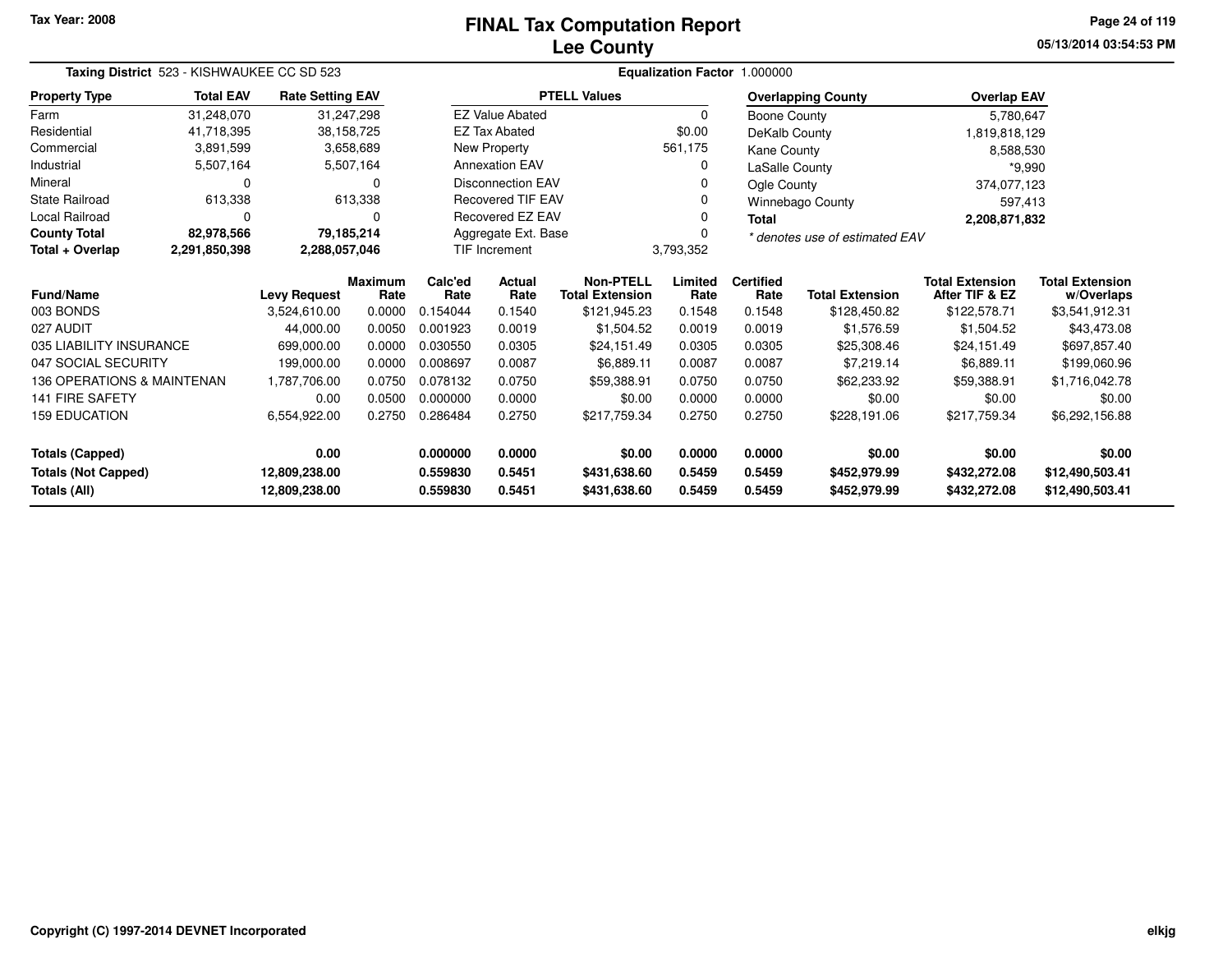## **Lee CountyFINAL Tax Computation Report**

**05/13/2014 03:54:53 PM Page 25 of 119**

| Taxing District 600 - LEE COUNTY                                            |                  |                                      |                 |                                  |                            |                                            |                            | Equalization Factor 1.000000 |                                            |                                            |                                            |  |
|-----------------------------------------------------------------------------|------------------|--------------------------------------|-----------------|----------------------------------|----------------------------|--------------------------------------------|----------------------------|------------------------------|--------------------------------------------|--------------------------------------------|--------------------------------------------|--|
| <b>Property Type</b>                                                        | <b>Total EAV</b> | <b>Rate Setting EAV</b>              |                 |                                  |                            | <b>PTELL Values</b>                        |                            |                              |                                            |                                            |                                            |  |
| Farm                                                                        | 137,432,388      | 137, 377, 581                        |                 |                                  | <b>EZ Value Abated</b>     |                                            | 8,172,653                  |                              |                                            |                                            |                                            |  |
| Residential                                                                 | 364,531,232      | 360,359,807                          |                 |                                  | <b>EZ Tax Abated</b>       |                                            | \$63,640.39                |                              |                                            |                                            |                                            |  |
| Commercial                                                                  | 78,421,032       |                                      | 71,463,030      |                                  | New Property               |                                            | 21,864,758                 |                              |                                            |                                            |                                            |  |
| Industrial                                                                  | 66,953,949       |                                      | 61,252,971      |                                  | <b>Annexation EAV</b>      |                                            | ŋ                          |                              |                                            |                                            |                                            |  |
| Mineral                                                                     | 0                |                                      | $\Omega$        |                                  | <b>Disconnection EAV</b>   |                                            |                            |                              |                                            |                                            |                                            |  |
| <b>State Railroad</b>                                                       | 4,644,184        |                                      | 4,644,184       |                                  | <b>Recovered TIF EAV</b>   |                                            | $\Omega$                   |                              |                                            |                                            |                                            |  |
| <b>Local Railroad</b>                                                       | 15,755           |                                      | 15,755          |                                  | Recovered EZ EAV           |                                            | 2.587.214                  |                              |                                            |                                            |                                            |  |
| <b>County Total</b>                                                         | 651,998,540      | 635,113,328                          |                 |                                  | Aggregate Ext. Base        |                                            | 4,710,053                  |                              |                                            |                                            |                                            |  |
| Total + Overlap                                                             | 651,998,540      | 635,113,328                          |                 |                                  | <b>TIF Increment</b>       |                                            | 8,712,559                  |                              |                                            |                                            |                                            |  |
| <b>Fund/Name</b>                                                            |                  | <b>Levy Request</b>                  | Maximum<br>Rate | Calc'ed<br>Rate                  | Actual<br>Rate             | <b>Non-PTELL</b><br><b>Total Extension</b> | Limited<br>Rate            | <b>Certified</b><br>Rate     | <b>Total Extension</b>                     | <b>Total Extension</b><br>After TIF & EZ   | <b>Total Extension</b><br>w/Overlaps       |  |
| 001 CORPORATE                                                               |                  | 1,400,000.00                         | 0.0000          | 0.220433                         | 0.2204                     | \$1,399,789.77                             | 0.2204                     | 0.2204                       | \$1,437,004.78                             | \$1,399,789.77                             | \$1,399,789.77                             |  |
| 005 I.M.R.F.                                                                |                  | 600,000.00                           | 0.0000          | 0.094471                         | 0.0945                     | \$600,182.09                               | 0.0945                     | 0.0945                       | \$616,138.62                               | \$600,182.09                               | \$600,182.09                               |  |
| 006 HIGHWAY                                                                 |                  | 610,000.00                           | 0.2000          | 0.096046                         | 0.0960                     | \$609,708.79                               | 0.0960                     | 0.0960                       | \$625,918.60                               | \$609,708.79                               | \$609,708.79                               |  |
| 008 BRIDGE                                                                  |                  | 230,000.00                           | 0.2500          | 0.036214                         | 0.0362                     | \$229,911.02                               | 0.0362                     | 0.0362                       | \$236,023.47                               | \$229,911.02                               | \$229,911.02                               |  |
| 020 TUBERCULOSIS SANATARIU                                                  |                  | 33,000.00                            | 0.0750          | 0.005196                         | 0.0052                     | \$33,025.89                                | 0.0052                     | 0.0052                       | \$33,903.92                                | \$33,025.89                                | \$33,025.89                                |  |
| 021 FEDERAL AID HIGHWAY MAT                                                 |                  | 286,390.00                           | 0.0500          | 0.045093                         | 0.0451                     | \$286,436.11                               | 0.0451                     | 0.0451                       | \$294,051.34                               | \$286,436.11                               | \$286,436.11                               |  |
| 022 COUNTY HEALTH DEPARTMI                                                  |                  | 556,097.00                           | 0.1000          | 0.087559                         | 0.0876                     | \$556,359.28                               | 0.0876                     | 0.0876                       | \$571,150.72                               | \$556,359.28                               | \$556,359.28                               |  |
| 035 LIABILITY INSURANCE                                                     |                  | 244,776.00                           | 0.0000          | 0.038541                         | 0.0385                     | \$244,518.63                               | 0.0385                     | 0.0385                       | \$251,019.44                               | \$244,518.63                               | \$244,518.63                               |  |
| 047 SOCIAL SECURITY                                                         |                  | 638,000.00                           | 0.0000          | 0.100455                         | 0.1005                     | \$638,288.89                               | 0.1005                     | 0.1005                       | \$655,258.53                               | \$638,288.89                               | \$638,288.89                               |  |
| 053 EXTENSION EDUCATION                                                     |                  | 137,860.00                           | 0.0500          | 0.021706                         | 0.0217                     | \$137,819.59                               | 0.0217                     | 0.0217                       | \$141,483.68                               | \$137,819.59                               | \$137,819.59                               |  |
| 055 VETERANS ASSISTANCE                                                     |                  | 75,000.00                            | 0.0400          | 0.011809                         | 0.0118                     | \$74,943.37                                | 0.0118                     | 0.0118                       | \$76,935.83                                | \$74,943.37                                | \$74,943.37                                |  |
| 142 SENIOR CITIZENS SOCIAL S                                                |                  | 134,434.00                           | 0.0250          | 0.021167                         | 0.0212                     | \$134,644.03                               | 0.0212                     | 0.0212                       | \$138,223.69                               | \$134,644.03                               | \$134,644.03                               |  |
| <b>Totals (Capped)</b><br><b>Totals (Not Capped)</b><br><b>Totals (All)</b> |                  | 4,945,557.00<br>0.00<br>4,945,557.00 |                 | 0.778690<br>0.000000<br>0.778690 | 0.7787<br>0.0000<br>0.7787 | \$4,945,627.46<br>\$0.00<br>\$4,945,627.46 | 0.7787<br>0.0000<br>0.7787 | 0.7787<br>0.0000<br>0.7787   | \$5,077,112.62<br>\$0.00<br>\$5,077,112.62 | \$4,945,627.46<br>\$0.00<br>\$4,945,627.46 | \$4,945,627.46<br>\$0.00<br>\$4,945,627.46 |  |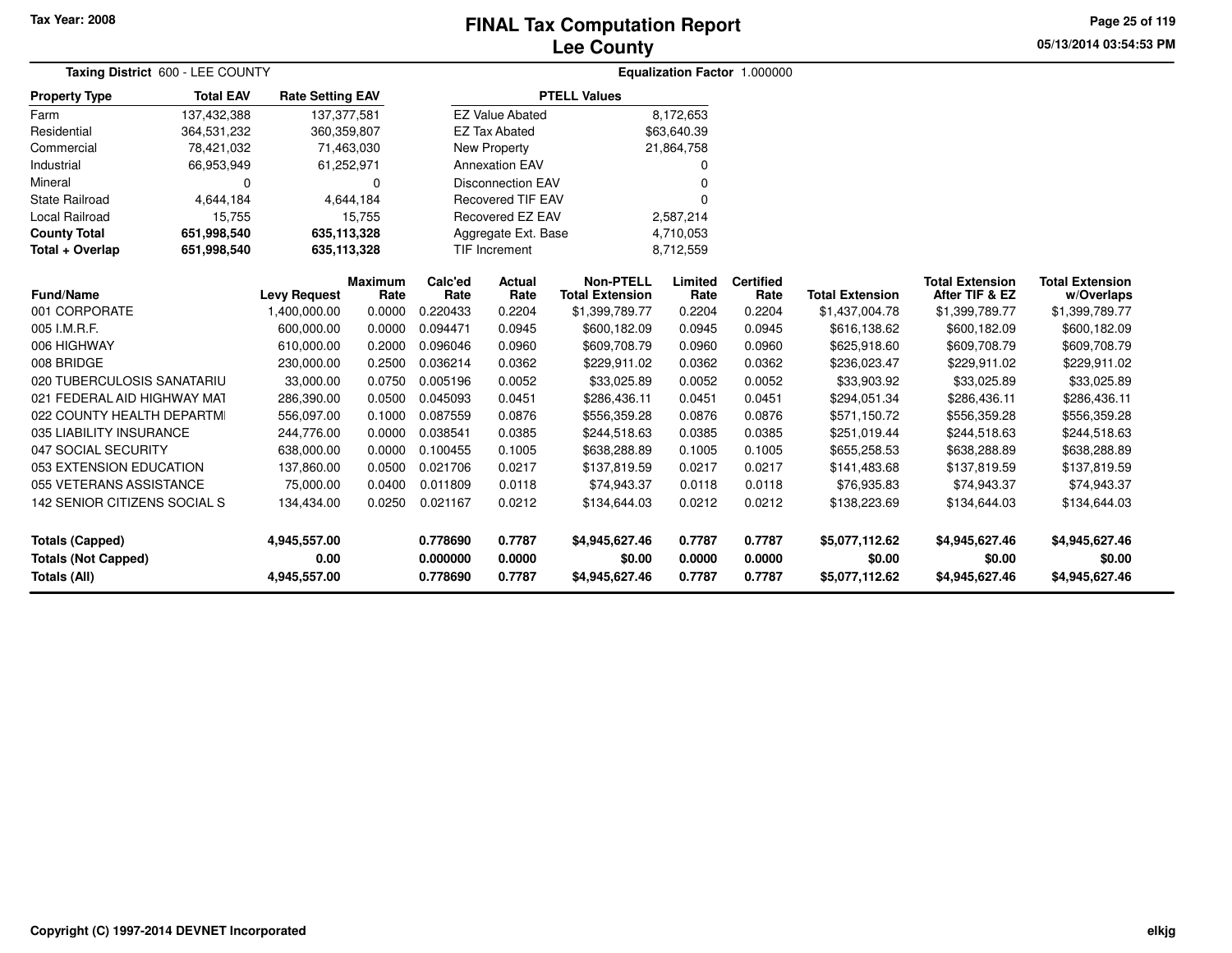# **Lee CountyFINAL Tax Computation Report**

**05/13/2014 03:54:53 PM Page 26 of 119**

| <b>Taxing District 601 - ALTO TOWNSHIP</b>                           |                  |                                  |                                  |                                  |                                 |                                                           |                            | Equalization Factor 1.000000       |                                       |                                                         |                                                     |
|----------------------------------------------------------------------|------------------|----------------------------------|----------------------------------|----------------------------------|---------------------------------|-----------------------------------------------------------|----------------------------|------------------------------------|---------------------------------------|---------------------------------------------------------|-----------------------------------------------------|
| <b>Property Type</b>                                                 | <b>Total EAV</b> | <b>Rate Setting EAV</b>          |                                  |                                  |                                 | <b>PTELL Values</b>                                       |                            |                                    |                                       |                                                         |                                                     |
| Farm                                                                 | 6,668,528        |                                  | 6,668,528                        |                                  | <b>EZ Value Abated</b>          |                                                           |                            |                                    |                                       |                                                         |                                                     |
| Residential                                                          | 8,581,365        |                                  | 8,581,365                        |                                  | <b>EZ Tax Abated</b>            |                                                           | \$0.00                     |                                    |                                       |                                                         |                                                     |
| Commercial                                                           | 1,193,705        |                                  | 1,193,705                        |                                  | New Property                    |                                                           | 148,402                    |                                    |                                       |                                                         |                                                     |
| Industrial                                                           | 62,362           |                                  | 62,362                           |                                  | <b>Annexation EAV</b>           |                                                           |                            |                                    |                                       |                                                         |                                                     |
| Mineral                                                              | 0                |                                  |                                  |                                  | <b>Disconnection EAV</b>        |                                                           |                            |                                    |                                       |                                                         |                                                     |
| <b>State Railroad</b>                                                | 583,786          |                                  | 583,786                          |                                  | <b>Recovered TIF EAV</b>        |                                                           |                            |                                    |                                       |                                                         |                                                     |
| Local Railroad                                                       | 0                |                                  | O                                |                                  | Recovered EZ EAV                |                                                           |                            |                                    |                                       |                                                         |                                                     |
| <b>County Total</b>                                                  | 17,089,746       |                                  | 17,089,746                       |                                  | Aggregate Ext. Base             |                                                           | 47,741                     |                                    |                                       |                                                         |                                                     |
| Total + Overlap                                                      | 17,089,746       |                                  | 17,089,746                       |                                  | TIF Increment                   |                                                           | 0                          |                                    |                                       |                                                         |                                                     |
| <b>Fund/Name</b><br>001 CORPORATE                                    |                  | <b>Levy Request</b><br>50,128.00 | <b>Maximum</b><br>Rate<br>0.4300 | Calc'ed<br>Rate<br>0.293322      | <b>Actual</b><br>Rate<br>0.2933 | <b>Non-PTELL</b><br><b>Total Extension</b><br>\$50,124.23 | Limited<br>Rate<br>0.2933  | <b>Certified</b><br>Rate<br>0.2933 | <b>Total Extension</b><br>\$50,124.23 | <b>Total Extension</b><br>After TIF & EZ<br>\$50,124.23 | <b>Total Extension</b><br>w/Overlaps<br>\$50,124.23 |
| <b>Totals (Capped)</b><br><b>Totals (Not Capped)</b><br>Totals (All) |                  | 50,128.00<br>0.00<br>50,128.00   |                                  | 0.293322<br>0.000000<br>0.293322 | 0.2933<br>0.0000<br>0.2933      | \$50,124.23<br>\$0.00<br>\$50,124.23                      | 0.2933<br>0.0000<br>0.2933 | 0.2933<br>0.0000<br>0.2933         | \$50,124.23<br>\$0.00<br>\$50,124.23  | \$50,124.23<br>\$0.00<br>\$50,124.23                    | \$50,124.23<br>\$0.00<br>\$50,124.23                |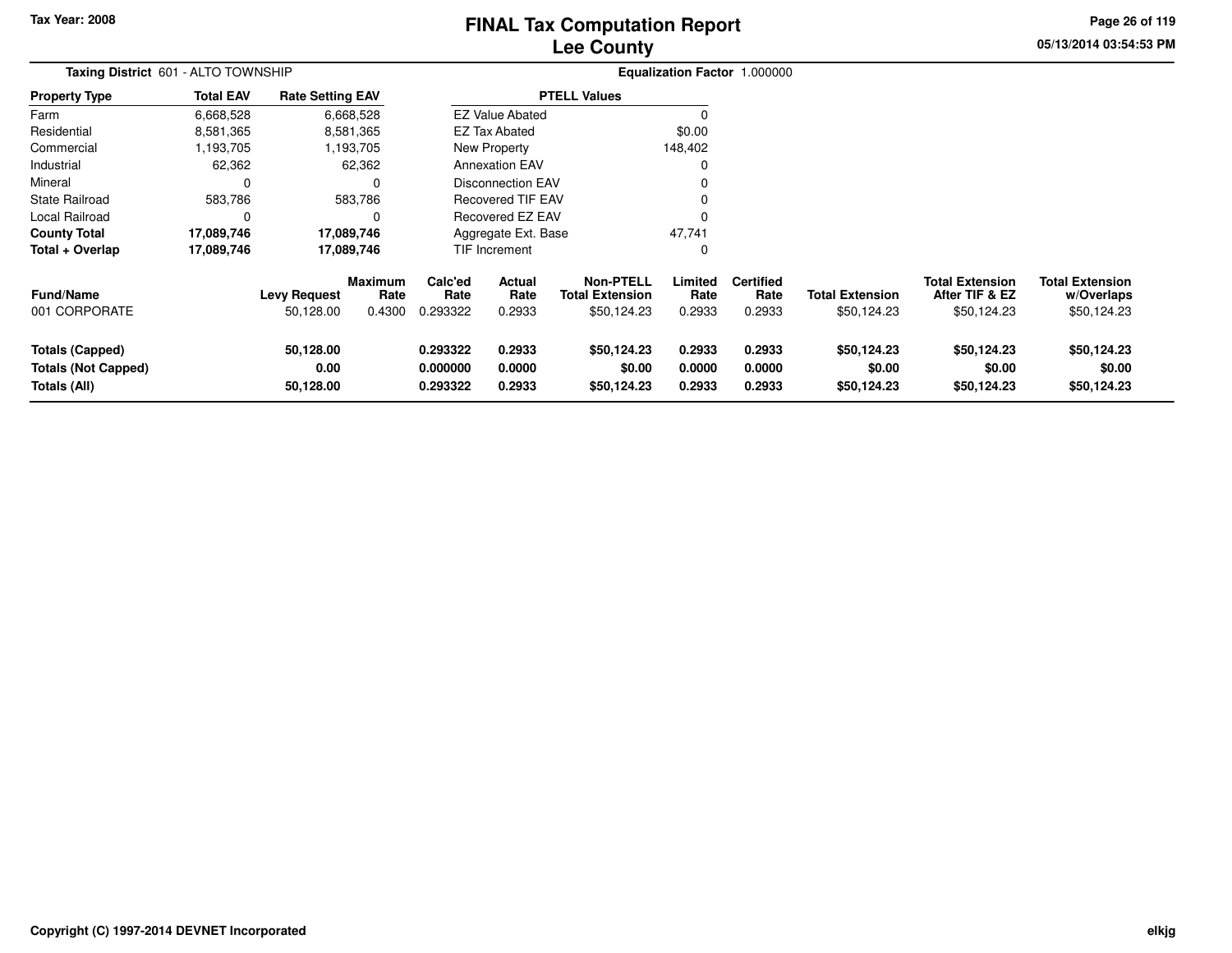# **Lee CountyFINAL Tax Computation Report**

**05/13/2014 03:54:53 PM Page 27 of 119**

| Taxing District 601RB - ALTO TWP ROAD/BRIDGE<br><b>Total EAV</b><br><b>Rate Setting EAV</b> |            |                     |                        |                 |                          |                                            |                 | Equalization Factor 1.000000 |                                 |                                          |                                      |
|---------------------------------------------------------------------------------------------|------------|---------------------|------------------------|-----------------|--------------------------|--------------------------------------------|-----------------|------------------------------|---------------------------------|------------------------------------------|--------------------------------------|
| <b>Property Type</b>                                                                        |            |                     |                        |                 |                          | <b>PTELL Values</b>                        |                 |                              | <b>Road and Bridge Transfer</b> |                                          |                                      |
| Farm                                                                                        | 6,668,528  |                     | 6,668,528              |                 | <b>EZ Value Abated</b>   |                                            | $\Omega$        | <b>Municipality</b>          |                                 | Fund                                     | <b>Amount Extended</b>               |
| Residential                                                                                 | 8,581,365  |                     | 8,581,365              |                 | EZ Tax Abated            |                                            | \$0.00          |                              |                                 |                                          |                                      |
| Commercial                                                                                  | 1,193,705  |                     | 1,193,705              |                 | New Property             |                                            | 148,402         |                              | 711 - VILLAGE OF STEWARD        | 007                                      | \$2,781.99                           |
| Industrial                                                                                  | 62,362     |                     | 62,362                 |                 | <b>Annexation EAV</b>    |                                            | 0               | <b>Total</b>                 |                                 |                                          | \$2,781.99                           |
| Mineral                                                                                     | 0          |                     | $\Omega$               |                 | Disconnection EAV        |                                            |                 |                              |                                 |                                          |                                      |
| <b>State Railroad</b>                                                                       | 583,786    |                     | 583,786                |                 | <b>Recovered TIF EAV</b> |                                            |                 |                              |                                 |                                          |                                      |
| Local Railroad                                                                              | 0          |                     | $\Omega$               |                 | <b>Recovered EZ EAV</b>  |                                            |                 |                              |                                 |                                          |                                      |
| <b>County Total</b>                                                                         | 17,089,746 | 17,089,746          |                        |                 | Aggregate Ext. Base      |                                            | 54,339          |                              |                                 |                                          |                                      |
| Total + Overlap                                                                             | 17,089,746 | 17,089,746          |                        |                 | TIF Increment            |                                            | 0               |                              |                                 |                                          |                                      |
| <b>Fund/Name</b>                                                                            |            | <b>Levy Request</b> | <b>Maximum</b><br>Rate | Calc'ed<br>Rate | <b>Actual</b><br>Rate    | <b>Non-PTELL</b><br><b>Total Extension</b> | Limited<br>Rate | <b>Certified</b><br>Rate     | <b>Total Extension</b>          | <b>Total Extension</b><br>After TIF & EZ | <b>Total Extension</b><br>w/Overlaps |
| 007 ROAD & BRIDGE                                                                           |            | 26,216.00           | 0.6600                 | 0.153402        | 0.1534                   | \$26,215.67                                | 0.1534          | 0.1534                       | \$26,215.67                     | \$26,215.67                              | \$26,215.67                          |
| 009 PERMANENT ROAD                                                                          |            | 25,274.00           | 0.2500                 | 0.147890        | 0.1479                   | \$25,275.73                                | 0.1479          | 0.1479                       | \$25,275.73                     | \$25,275.73                              | \$25,275.73                          |
| 010 EQUIPMENT & BUILDING                                                                    |            | 5,566.00            | 0.1000                 | 0.032569        | 0.0326                   | \$5,571.26                                 | 0.0326          | 0.0326                       | \$5,571.26                      | \$5,571.26                               | \$5,571.26                           |
| <b>Totals (Capped)</b>                                                                      |            | 57,056.00           |                        | 0.333861        | 0.3339                   | \$57,062.66                                | 0.3339          | 0.3339                       | \$57,062.66                     | \$57,062.66                              | \$57,062.66                          |
| <b>Totals (Not Capped)</b>                                                                  |            | 0.00                |                        | 0.000000        | 0.0000                   | \$0.00                                     | 0.0000          | 0.0000                       | \$0.00                          | \$0.00                                   | \$0.00                               |
| Totals (All)                                                                                |            | 57,056.00           |                        | 0.333861        | 0.3339                   | \$57,062.66                                | 0.3339          | 0.3339                       | \$57,062.66                     | \$57,062.66                              | \$57,062.66                          |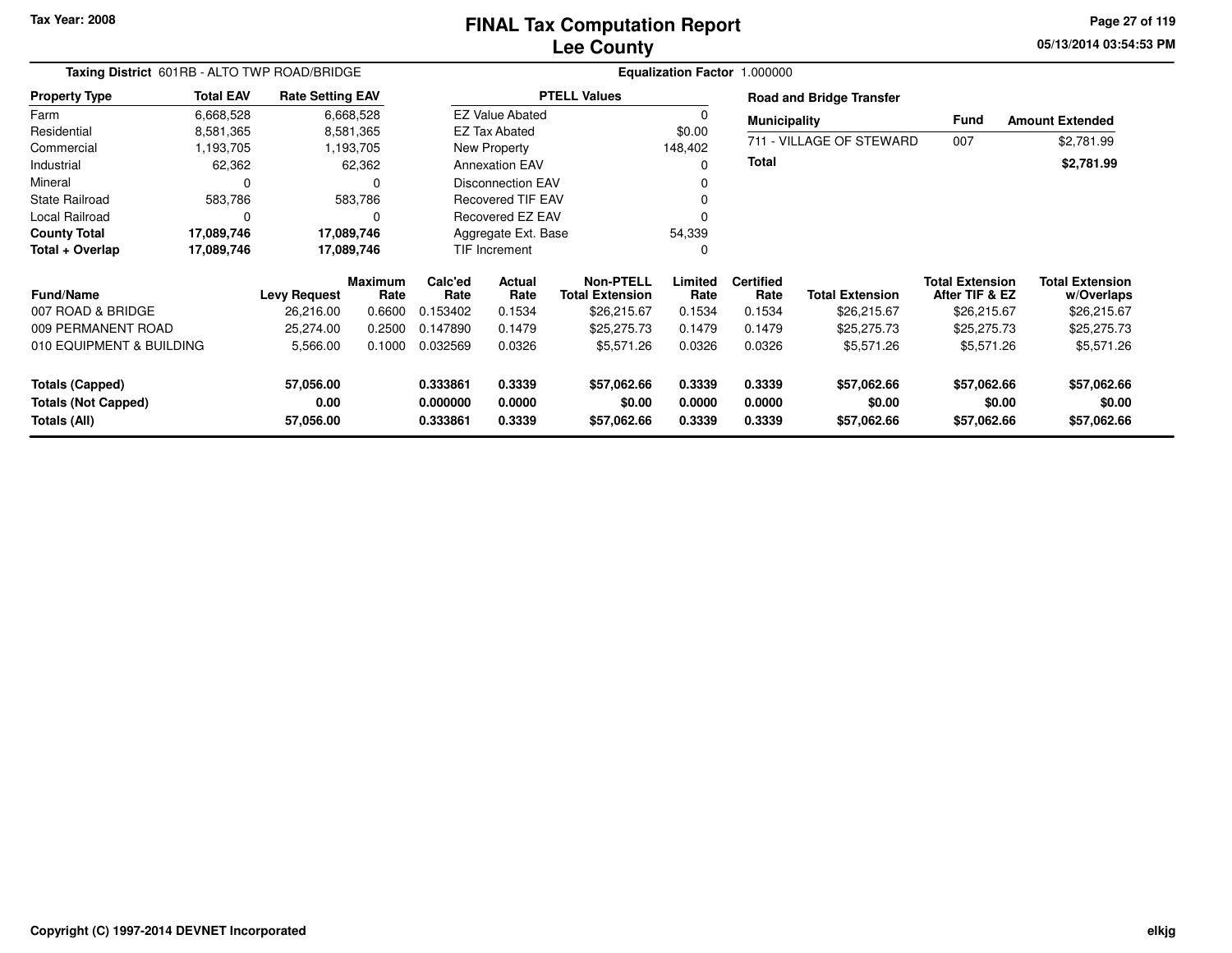# **Lee CountyFINAL Tax Computation Report**

**05/13/2014 03:54:53 PM Page 28 of 119**

| Taxing District 602 - AMBOY TOWNSHIP                                 |                  |                                |                        |                                  |                            |                                            |                            | Equalization Factor 1.000000 |                                      |                                          |                                      |
|----------------------------------------------------------------------|------------------|--------------------------------|------------------------|----------------------------------|----------------------------|--------------------------------------------|----------------------------|------------------------------|--------------------------------------|------------------------------------------|--------------------------------------|
| <b>Property Type</b>                                                 | <b>Total EAV</b> | <b>Rate Setting EAV</b>        |                        |                                  |                            | <b>PTELL Values</b>                        |                            |                              |                                      |                                          |                                      |
| Farm                                                                 | 5,426,785        |                                | 5,426,383              |                                  | <b>EZ Value Abated</b>     |                                            |                            |                              |                                      |                                          |                                      |
| Residential                                                          | 24,660,557       |                                | 24,660,557             |                                  | <b>EZ Tax Abated</b>       |                                            | \$0.00                     |                              |                                      |                                          |                                      |
| Commercial                                                           | 5,592,507        |                                | 5,592,507              |                                  | New Property               |                                            | 940,479                    |                              |                                      |                                          |                                      |
| Industrial                                                           | 6,263,599        |                                | 6,263,599              |                                  | <b>Annexation EAV</b>      |                                            |                            |                              |                                      |                                          |                                      |
| Mineral                                                              | $\Omega$         |                                | 0                      |                                  | <b>Disconnection EAV</b>   |                                            |                            |                              |                                      |                                          |                                      |
| <b>State Railroad</b>                                                | $\Omega$         |                                |                        |                                  | Recovered TIF EAV          |                                            |                            |                              |                                      |                                          |                                      |
| Local Railroad                                                       | 1,800            |                                | 1,800                  |                                  | <b>Recovered EZ EAV</b>    |                                            |                            |                              |                                      |                                          |                                      |
| <b>County Total</b>                                                  | 41,945,248       |                                | 41,944,846             |                                  | Aggregate Ext. Base        |                                            | 86,964                     |                              |                                      |                                          |                                      |
| Total + Overlap                                                      | 41,945,248       |                                | 41,944,846             |                                  | TIF Increment              |                                            | 402                        |                              |                                      |                                          |                                      |
| <b>Fund/Name</b>                                                     |                  | <b>Levy Request</b>            | <b>Maximum</b><br>Rate | Calc'ed<br>Rate                  | Actual<br>Rate             | <b>Non-PTELL</b><br><b>Total Extension</b> | Limited<br>Rate            | <b>Certified</b><br>Rate     | <b>Total Extension</b>               | <b>Total Extension</b><br>After TIF & EZ | <b>Total Extension</b><br>w/Overlaps |
| 001 CORPORATE                                                        |                  | 62,900.00                      | 0.2500                 | 0.149959                         | 0.1500                     | \$62,917.27                                | 0.1500                     | 0.1500                       | \$62,917.87                          | \$62,917.27                              | \$62,917.27                          |
| 054 GENERAL ASSISTANCE                                               |                  | 28,400.00                      | 0.1000                 | 0.067708                         | 0.0677                     | \$28,396.66                                | 0.0677                     | 0.0677                       | \$28,396.93                          | \$28,396.66                              | \$28,396.66                          |
| <b>Totals (Capped)</b><br><b>Totals (Not Capped)</b><br>Totals (All) |                  | 91,300.00<br>0.00<br>91,300.00 |                        | 0.217667<br>0.000000<br>0.217667 | 0.2177<br>0.0000<br>0.2177 | \$91,313.93<br>\$0.00<br>\$91,313.93       | 0.2177<br>0.0000<br>0.2177 | 0.2177<br>0.0000<br>0.2177   | \$91,314.80<br>\$0.00<br>\$91,314.80 | \$91,313.93<br>\$0.00<br>\$91,313.93     | \$91,313.93<br>\$0.00<br>\$91,313.93 |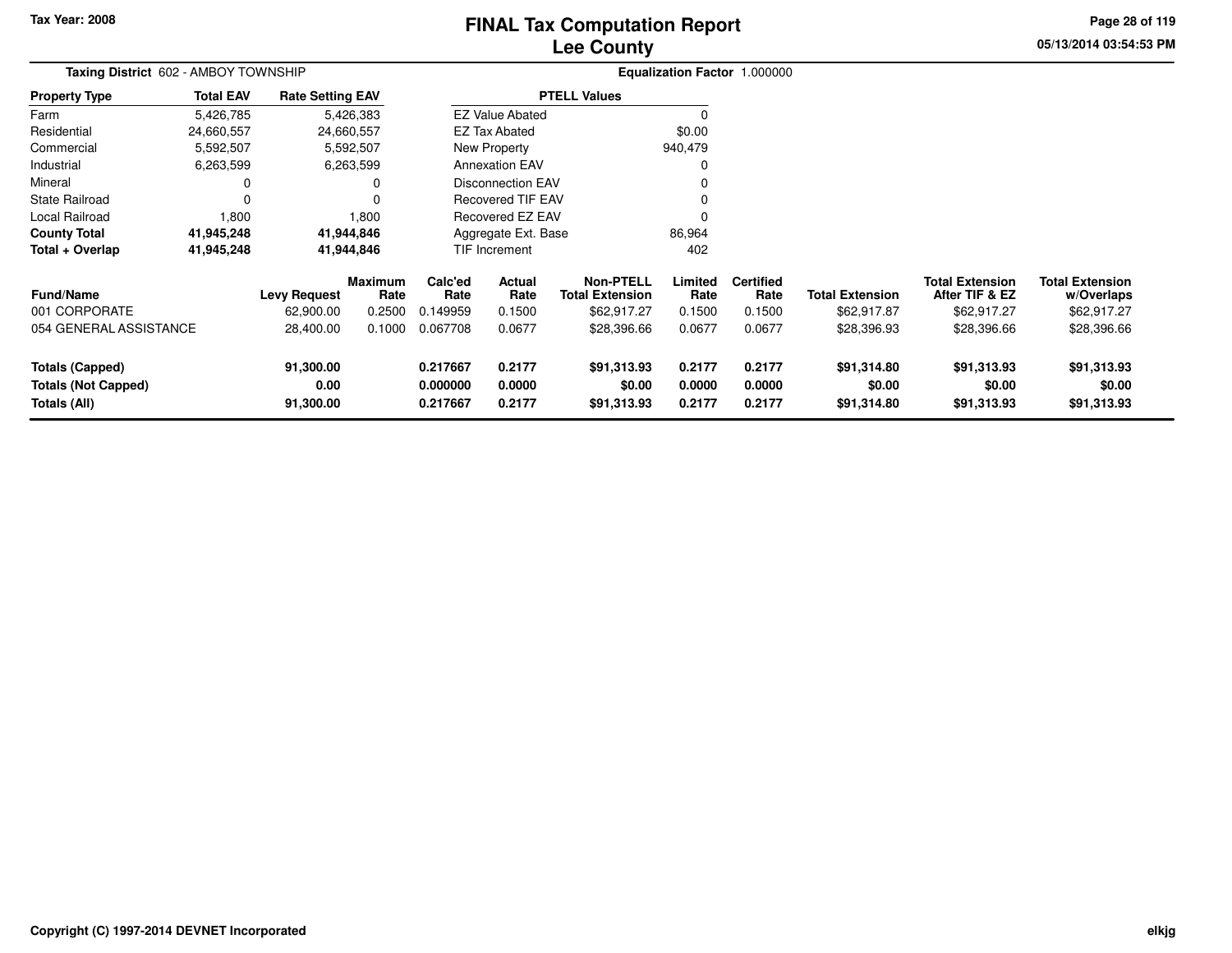## **Lee CountyFINAL Tax Computation Report**

**05/13/2014 03:54:53 PM Page 29 of 119**

| Taxing District 602RB - AMBOY TWP ROAD/BRIDGE<br><b>Total EAV</b><br><b>Rate Setting EAV</b> |            |                     |                        |                 |                          |                                     | Equalization Factor 1.000000 |                          |                                 |                                          |                                      |
|----------------------------------------------------------------------------------------------|------------|---------------------|------------------------|-----------------|--------------------------|-------------------------------------|------------------------------|--------------------------|---------------------------------|------------------------------------------|--------------------------------------|
| <b>Property Type</b>                                                                         |            |                     |                        |                 |                          | <b>PTELL Values</b>                 |                              |                          | <b>Road and Bridge Transfer</b> |                                          |                                      |
| Farm                                                                                         | 5,426,785  |                     | 5,426,383              |                 | <b>EZ Value Abated</b>   |                                     | $\Omega$                     | <b>Municipality</b>      |                                 | <b>Fund</b>                              | <b>Amount Extended</b>               |
| Residential                                                                                  | 24,660,557 | 24,660,557          |                        |                 | <b>EZ Tax Abated</b>     |                                     | \$0.00                       |                          |                                 |                                          |                                      |
| Commercial                                                                                   | 5,592,507  |                     | 5,592,507              |                 | New Property             |                                     | 940,479                      |                          | 701 - CITY OF AMBOY             | 007                                      | \$14,447.88                          |
| Industrial                                                                                   | 6,263,599  |                     | 6,263,599              |                 | <b>Annexation EAV</b>    |                                     | ŋ                            | <b>Total</b>             |                                 |                                          | \$14,447.88                          |
| Mineral                                                                                      | 0          |                     | O                      |                 | <b>Disconnection EAV</b> |                                     |                              |                          |                                 |                                          |                                      |
| <b>State Railroad</b>                                                                        | $\Omega$   |                     |                        |                 | <b>Recovered TIF EAV</b> |                                     |                              |                          |                                 |                                          |                                      |
| Local Railroad                                                                               | 1,800      |                     | 1,800                  |                 | Recovered EZ EAV         |                                     |                              |                          |                                 |                                          |                                      |
| <b>County Total</b>                                                                          | 41,945,248 | 41,944,846          |                        |                 | Aggregate Ext. Base      |                                     | 137,776                      |                          |                                 |                                          |                                      |
| Total + Overlap                                                                              | 41,945,248 | 41,944,846          |                        |                 | TIF Increment            |                                     | 402                          |                          |                                 |                                          |                                      |
| <b>Fund/Name</b>                                                                             |            | <b>Levy Request</b> | <b>Maximum</b><br>Rate | Calc'ed<br>Rate | Actual<br>Rate           | Non-PTELL<br><b>Total Extension</b> | Limited<br>Rate              | <b>Certified</b><br>Rate | <b>Total Extension</b>          | <b>Total Extension</b><br>After TIF & EZ | <b>Total Extension</b><br>w/Overlaps |
| 007 ROAD & BRIDGE                                                                            |            | 50,045.00           | 0.6600                 | 0.119311        | 0.1193                   | \$50,040.20                         | 0.1193                       | 0.1193                   | \$50,040.68                     | \$50,040.20                              | \$50,040.20                          |
| 008 BRIDGE JOINT W/COUNTY                                                                    |            | 10,033.00           | 0.2500                 | 0.023920        | 0.0239                   | \$10,024.82                         | 0.0239                       | 0.0239                   | \$10,024.91                     | \$10,024.82                              | \$10,024.82                          |
| 009 PERMANENT ROAD                                                                           |            | 68,240.00           | 0.2500                 | 0.162690        | 0.1627                   | \$68,244.26                         | 0.1627                       | 0.1627                   | \$68,244.92                     | \$68,244.26                              | \$68,244.26                          |
| 010 EQUIPMENT & BUILDING                                                                     |            | 9,924.00            | 0.1000                 | 0.023660        | 0.0237                   | \$9,940.93                          | 0.0237                       | 0.0237                   | \$9,941.02                      | \$9,940.93                               | \$9,940.93                           |
| 035 LIABILITY INSURANCE                                                                      |            | 6,404.00            | 0.0000                 | 0.015268        | 0.0153                   | \$6,417.56                          | 0.0153                       | 0.0153                   | \$6,417.62                      | \$6,417.56                               | \$6,417.56                           |
| <b>Totals (Capped)</b>                                                                       |            | 144,646.00          |                        | 0.344849        | 0.3449                   | \$144,667.77                        | 0.3449                       | 0.3449                   | \$144,669.15                    | \$144,667.77                             | \$144,667.77                         |
| <b>Totals (Not Capped)</b>                                                                   |            | 0.00                |                        | 0.000000        | 0.0000                   | \$0.00                              | 0.0000                       | 0.0000                   | \$0.00                          | \$0.00                                   | \$0.00                               |
| Totals (All)                                                                                 |            | 144,646.00          |                        | 0.344849        | 0.3449                   | \$144,667.77                        | 0.3449                       | 0.3449                   | \$144,669.15                    | \$144,667.77                             | \$144,667.77                         |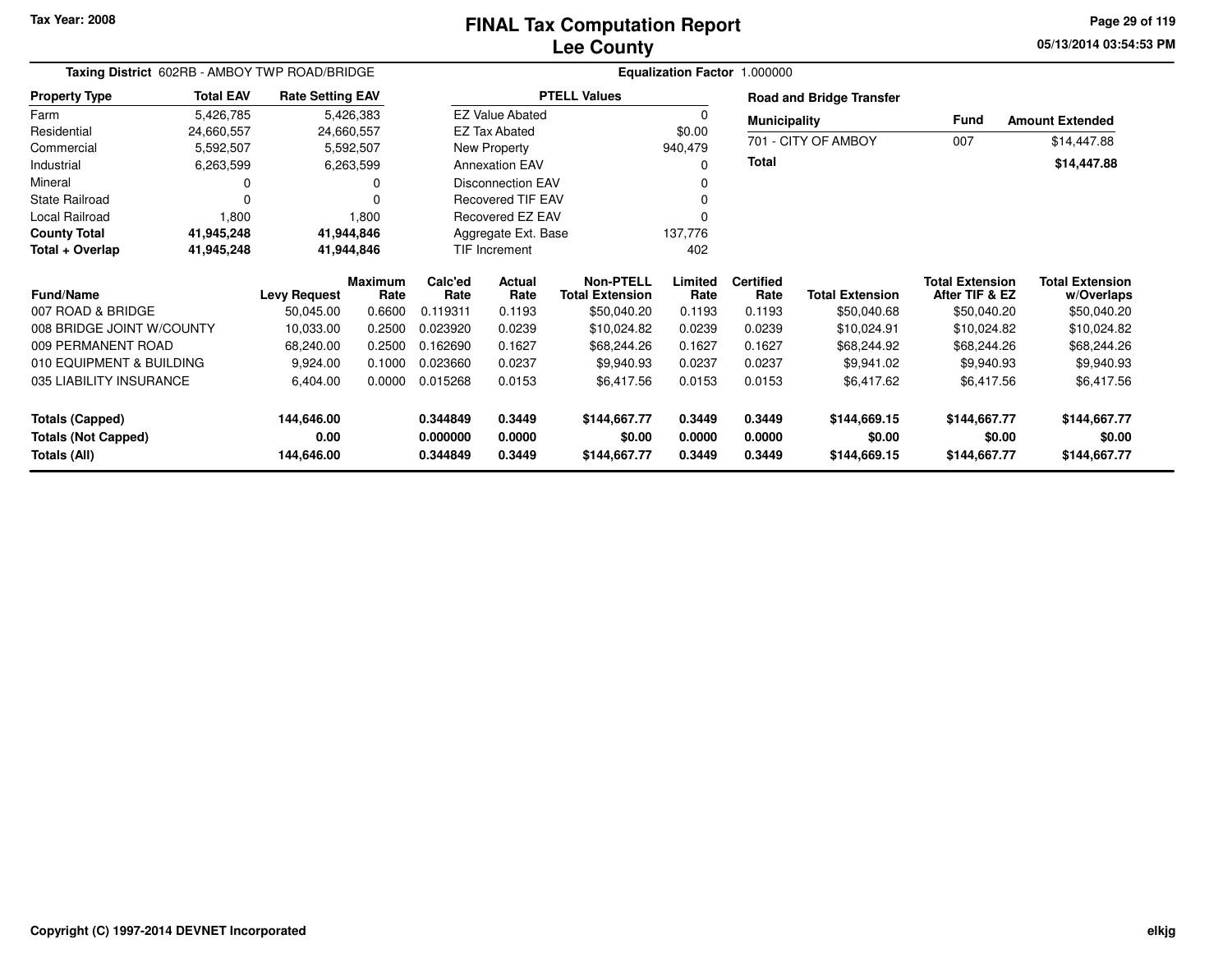# **Lee CountyFINAL Tax Computation Report**

**05/13/2014 03:54:53 PM Page 30 of 119**

| Taxing District 603 - ASHTON TOWNSHIP                         |                  |                                  |                                  |                                  |                            |                                                           |                            | Equalization Factor 1.000000       |                                       |                                                         |                                                     |
|---------------------------------------------------------------|------------------|----------------------------------|----------------------------------|----------------------------------|----------------------------|-----------------------------------------------------------|----------------------------|------------------------------------|---------------------------------------|---------------------------------------------------------|-----------------------------------------------------|
| <b>Property Type</b>                                          | <b>Total EAV</b> | <b>Rate Setting EAV</b>          |                                  |                                  |                            | <b>PTELL Values</b>                                       |                            |                                    |                                       |                                                         |                                                     |
| Farm                                                          | 3,317,868        |                                  | 3,317,868                        |                                  | <b>EZ Value Abated</b>     |                                                           |                            |                                    |                                       |                                                         |                                                     |
| Residential                                                   | 12,602,434       |                                  | 12,602,434                       |                                  | EZ Tax Abated              |                                                           | \$0.00                     |                                    |                                       |                                                         |                                                     |
| Commercial                                                    | 3,748,869        |                                  | 3,748,869                        |                                  | New Property               |                                                           | 276,366                    |                                    |                                       |                                                         |                                                     |
| Industrial                                                    | 5,609,994        |                                  | 5,609,994                        |                                  | <b>Annexation EAV</b>      |                                                           |                            |                                    |                                       |                                                         |                                                     |
| Mineral                                                       | 0                |                                  | 0                                |                                  | <b>Disconnection EAV</b>   |                                                           |                            |                                    |                                       |                                                         |                                                     |
| <b>State Railroad</b>                                         | 622,830          |                                  | 622,830                          |                                  | <b>Recovered TIF EAV</b>   |                                                           |                            |                                    |                                       |                                                         |                                                     |
| Local Railroad                                                | $\Omega$         |                                  | 0                                |                                  | Recovered EZ EAV           |                                                           |                            |                                    |                                       |                                                         |                                                     |
| <b>County Total</b>                                           | 25,901,995       | 25,901,995                       |                                  |                                  | Aggregate Ext. Base        |                                                           | 40,088                     |                                    |                                       |                                                         |                                                     |
| Total + Overlap                                               | 25,901,995       | 25,901,995                       |                                  |                                  | TIF Increment              |                                                           |                            |                                    |                                       |                                                         |                                                     |
| <b>Fund/Name</b><br>001 CORPORATE                             |                  | <b>Levy Request</b><br>35,885.00 | <b>Maximum</b><br>Rate<br>0.3400 | Calc'ed<br>Rate<br>0.138542      | Actual<br>Rate<br>0.1385   | <b>Non-PTELL</b><br><b>Total Extension</b><br>\$35,874.26 | Limited<br>Rate<br>0.1385  | <b>Certified</b><br>Rate<br>0.1385 | <b>Total Extension</b><br>\$35,874.26 | <b>Total Extension</b><br>After TIF & EZ<br>\$35,874.26 | <b>Total Extension</b><br>w/Overlaps<br>\$35,874.26 |
| 054 GENERAL ASSISTANCE                                        |                  | 6,200.00                         | 0.1000                           | 0.023936                         | 0.0239                     | \$6,190.58                                                | 0.0239                     | 0.0239                             | \$6,190.58                            | \$6,190.58                                              | \$6,190.58                                          |
| Totals (Capped)<br><b>Totals (Not Capped)</b><br>Totals (All) |                  | 42,085.00<br>0.00<br>42,085.00   |                                  | 0.162478<br>0.000000<br>0.162478 | 0.1624<br>0.0000<br>0.1624 | \$42,064.84<br>\$0.00<br>\$42,064.84                      | 0.1624<br>0.0000<br>0.1624 | 0.1624<br>0.0000<br>0.1624         | \$42,064.84<br>\$0.00<br>\$42,064.84  | \$42,064.84<br>\$0.00<br>\$42,064.84                    | \$42,064.84<br>\$0.00<br>\$42,064.84                |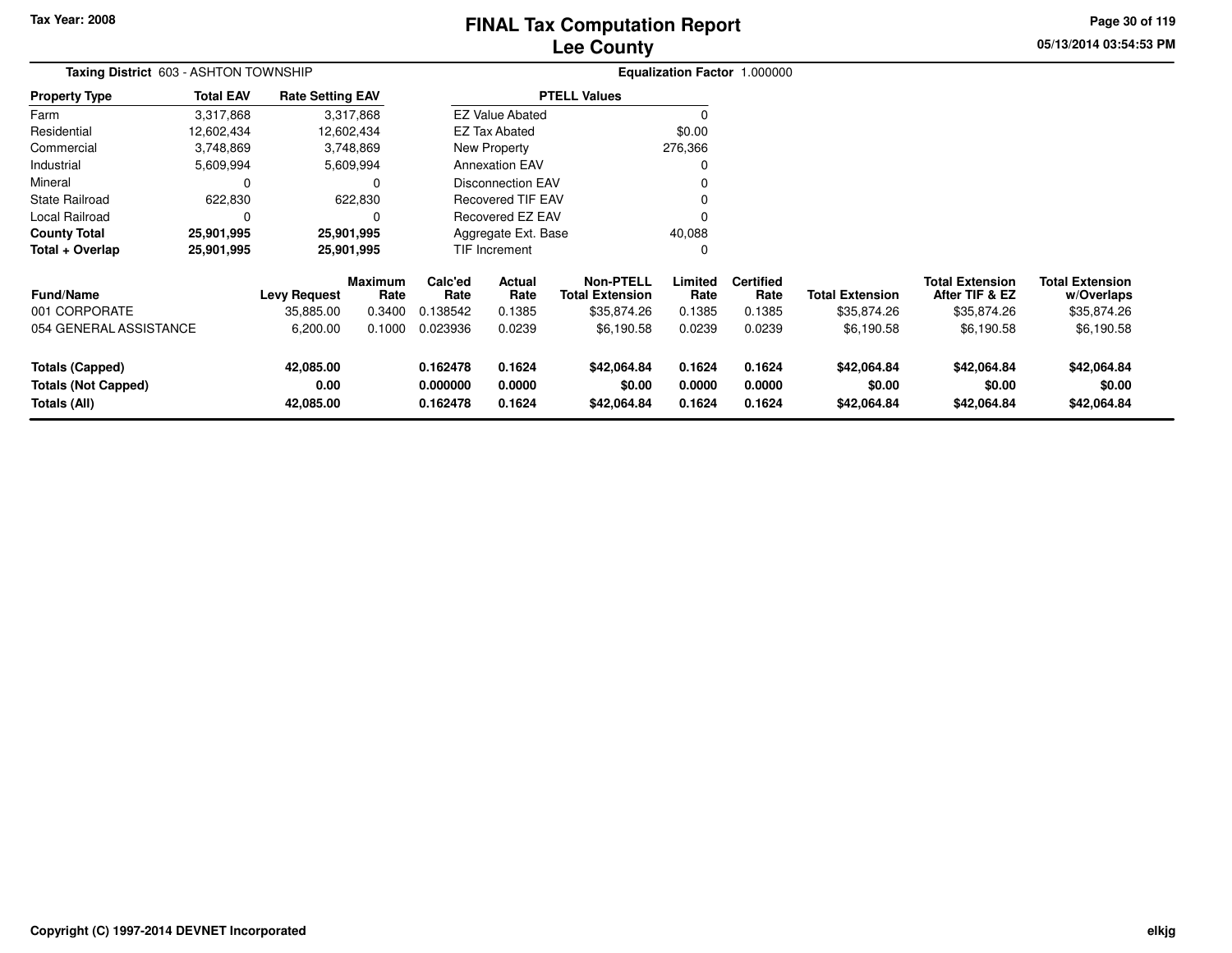### **Lee CountyFINAL Tax Computation Report**

**05/13/2014 03:54:53 PM Page 31 of 119**

| Taxing District 603RB - ASHTON TWP ROAD/BRIDGE |                  |                                  |                        |                      |                         |                                       |                  | Equalization Factor 1.000000 |                                 |                                          |                           |
|------------------------------------------------|------------------|----------------------------------|------------------------|----------------------|-------------------------|---------------------------------------|------------------|------------------------------|---------------------------------|------------------------------------------|---------------------------|
| <b>Property Type</b>                           | <b>Total EAV</b> | <b>Rate Setting EAV</b>          |                        |                      |                         | <b>PTELL Values</b>                   |                  |                              | <b>Road and Bridge Transfer</b> |                                          |                           |
| Farm                                           | 3,317,868        |                                  | 3,317,868              |                      | <b>EZ Value Abated</b>  |                                       |                  | <b>Municipality</b>          |                                 | Fund                                     | <b>Amount Extended</b>    |
| Residential                                    | 12,602,434       | 12,602,434                       |                        |                      | <b>EZ Tax Abated</b>    |                                       | \$0.00           |                              |                                 |                                          |                           |
| Commercial                                     | 3,748,869        |                                  | 3,748,869              |                      | New Property            |                                       | 276,366          |                              | 702 - VILLAGE OF ASHTON         | 007                                      | \$9,501.59                |
| Industrial                                     | 5,609,994        |                                  | 5,609,994              |                      | <b>Annexation EAV</b>   |                                       | 0                | <b>Total</b>                 |                                 |                                          | \$9,501.59                |
| Mineral                                        | 0                |                                  | $\Omega$               |                      | Disconnection EAV       |                                       | 0                |                              |                                 |                                          |                           |
| <b>State Railroad</b>                          | 622,830          |                                  | 622,830                |                      | Recovered TIF EAV       |                                       | 0                |                              |                                 |                                          |                           |
| Local Railroad                                 | $\Omega$         |                                  | O                      |                      | <b>Recovered EZ EAV</b> |                                       | 0                |                              |                                 |                                          |                           |
| <b>County Total</b>                            | 25,901,995       | 25,901,995                       |                        |                      | Aggregate Ext. Base     |                                       | 82,930           |                              |                                 |                                          |                           |
| Total + Overlap                                | 25,901,995       | 25,901,995                       |                        |                      | TIF Increment           |                                       | 0                |                              |                                 |                                          |                           |
| <b>Fund/Name</b>                               |                  |                                  | <b>Maximum</b><br>Rate | Calc'ed<br>Rate      | <b>Actual</b><br>Rate   | <b>Non-PTELL</b>                      | Limited<br>Rate  | <b>Certified</b><br>Rate     | <b>Total Extension</b>          | <b>Total Extension</b><br>After TIF & EZ | <b>Total Extension</b>    |
| 007 ROAD & BRIDGE                              |                  | <b>Levy Request</b><br>38,963.00 | 0.6600                 | 0.150425             | 0.1504                  | <b>Total Extension</b><br>\$38,956.60 | 0.1504           | 0.1504                       | \$38,956.60                     | \$38,956.60                              | w/Overlaps<br>\$38,956.60 |
| 008 BRIDGE JOINT W/COUNTY                      |                  |                                  |                        | 0.027913             |                         |                                       |                  | 0.0279                       |                                 |                                          |                           |
|                                                |                  | 7,230.00                         | 0.2500                 |                      | 0.0279                  | \$7,226.66                            | 0.0279           |                              | \$7,226.66                      | \$7,226.66                               | \$7,226.66                |
| 009 PERMANENT ROAD                             |                  | 33,389.00                        | 0.2500                 | 0.128905             | 0.1289                  | \$33,387.67                           | 0.1289           | 0.1289                       | \$33,387.67                     | \$33,387.67                              | \$33,387.67               |
| 010 EQUIPMENT & BUILDING                       |                  | 7,493.00                         | 0.1000                 | 0.028928             | 0.0289                  | \$7,485.68                            | 0.0289           | 0.0289                       | \$7,485.68                      | \$7,485.68                               | \$7,485.68                |
| <b>Totals (Capped)</b>                         |                  | 87,075.00                        |                        | 0.336171             | 0.3361                  | \$87,056.61                           | 0.3361           | 0.3361                       | \$87,056.61                     | \$87,056.61                              | \$87,056.61               |
| <b>Totals (Not Capped)</b><br>Totals (All)     |                  | 0.00<br>87,075.00                |                        | 0.000000<br>0.336171 | 0.0000<br>0.3361        | \$0.00<br>\$87,056.61                 | 0.0000<br>0.3361 | 0.0000<br>0.3361             | \$0.00<br>\$87,056.61           | \$0.00<br>\$87,056.61                    | \$0.00<br>\$87,056.61     |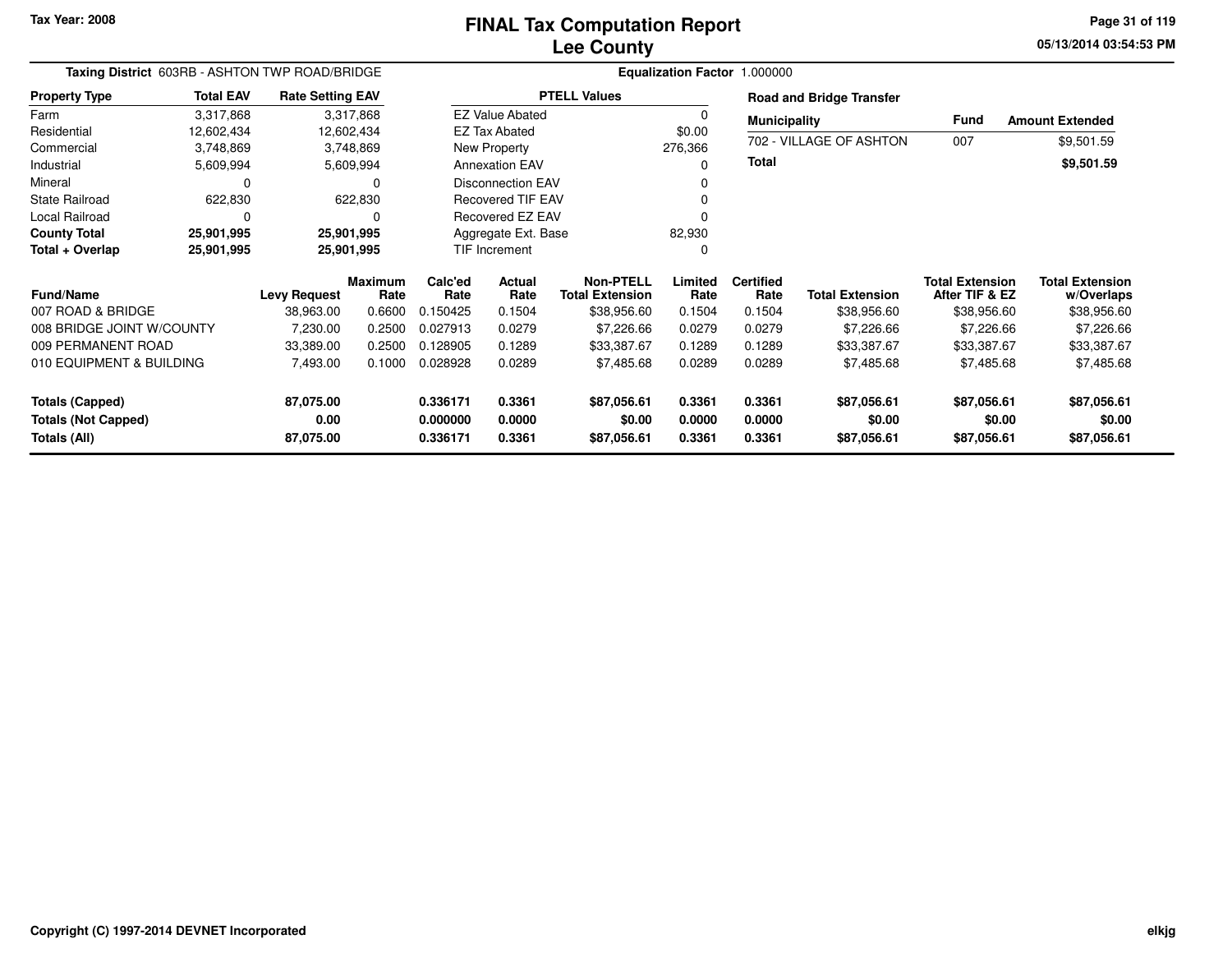**Totals (Not Capped)**

**Totals (All)**

# **Lee Count FINAL Tax Computation Report**

**0.253641 0.2515 \$28,061.09 0.2515 0.2515 \$28,061.09 \$28,061.09 \$28,061.09**

**0.000000 0.0000 \$0.00 0.0000 0.0000 \$0.00 \$0.00 \$0.00**

**0.253641 0.2515 \$28,061.09 0.2515 0.2515 \$28,061.09 \$28,061.09 \$28,061.09**

**05/13/2014 03:54:53 PMPage 32 of 119**

> **w/Overlaps** \$27,503.22

| lу                         | 05/13/201 |
|----------------------------|-----------|
| ialization Factor 1.000000 |           |

|                        | <b>Taxing District</b> 604 - BRADFORD TOWNSHIP |                         |                        |                 |                          |                                            |                 | <b>Equalization Factor 1.000000</b> |                        |                                          |                                      |
|------------------------|------------------------------------------------|-------------------------|------------------------|-----------------|--------------------------|--------------------------------------------|-----------------|-------------------------------------|------------------------|------------------------------------------|--------------------------------------|
| <b>Property Type</b>   | <b>Total EAV</b>                               | <b>Rate Setting EAV</b> |                        |                 |                          | <b>PTELL Values</b>                        |                 |                                     |                        |                                          |                                      |
| Farm                   | 8,955,661                                      |                         | 8,955,661              |                 | <b>EZ Value Abated</b>   |                                            |                 |                                     |                        |                                          |                                      |
| Residential            | 2,199,421                                      |                         | 2,199,421              |                 | <b>EZ Tax Abated</b>     |                                            | \$0.00          |                                     |                        |                                          |                                      |
| Commercial             | 2,412                                          |                         | 2,412                  |                 | New Property             |                                            | 141,660         |                                     |                        |                                          |                                      |
| Industrial             | 0                                              |                         | 0                      |                 | <b>Annexation EAV</b>    |                                            | 0               |                                     |                        |                                          |                                      |
| Mineral                | 0                                              |                         | 0                      |                 | Disconnection EAV        |                                            |                 |                                     |                        |                                          |                                      |
| <b>State Railroad</b>  | 0                                              |                         | 0                      |                 | <b>Recovered TIF EAV</b> |                                            | 0               |                                     |                        |                                          |                                      |
| Local Railroad         |                                                |                         |                        |                 | Recovered EZ EAV         |                                            | 0               |                                     |                        |                                          |                                      |
| <b>County Total</b>    | 11,157,494                                     |                         | 11, 157, 494           |                 | Aggregate Ext. Base      |                                            | 29,727          |                                     |                        |                                          |                                      |
| Total + Overlap        | 11,157,494                                     |                         | 11,157,494             |                 | <b>TIF Increment</b>     |                                            | 0               |                                     |                        |                                          |                                      |
| <b>Fund/Name</b>       |                                                | <b>Levy Request</b>     | <b>Maximum</b><br>Rate | Calc'ed<br>Rate | Actual<br>Rate           | <b>Non-PTELL</b><br><b>Total Extension</b> | Limited<br>Rate | <b>Certified</b><br>Rate            | <b>Total Extension</b> | <b>Total Extension</b><br>After TIF & EZ | <b>Total Extension</b><br>w/Overlaps |
| 001 CORPORATE          |                                                | 27,500.00               | 0.4500                 | 0.246471        | 0.2465                   | \$27,503.22                                | 0.2465          | 0.2465                              | \$27,503.22            | \$27,503.22                              | \$27,503.22                          |
| 027 AUDIT              |                                                | 800.00                  | 0.0050                 | 0.007170        | 0.0050                   | \$557.87                                   | 0.0050          | 0.0050                              | \$557.87               | \$557.87                                 | \$557.87                             |
| <b>Totals (Capped)</b> |                                                | 28.300.00               |                        | 0.253641        | 0.2515                   | \$28,061.09                                | 0.2515          | 0.2515                              | \$28,061.09            | \$28,061.09                              | \$28,061.09                          |

**28,300.00**

**0.00**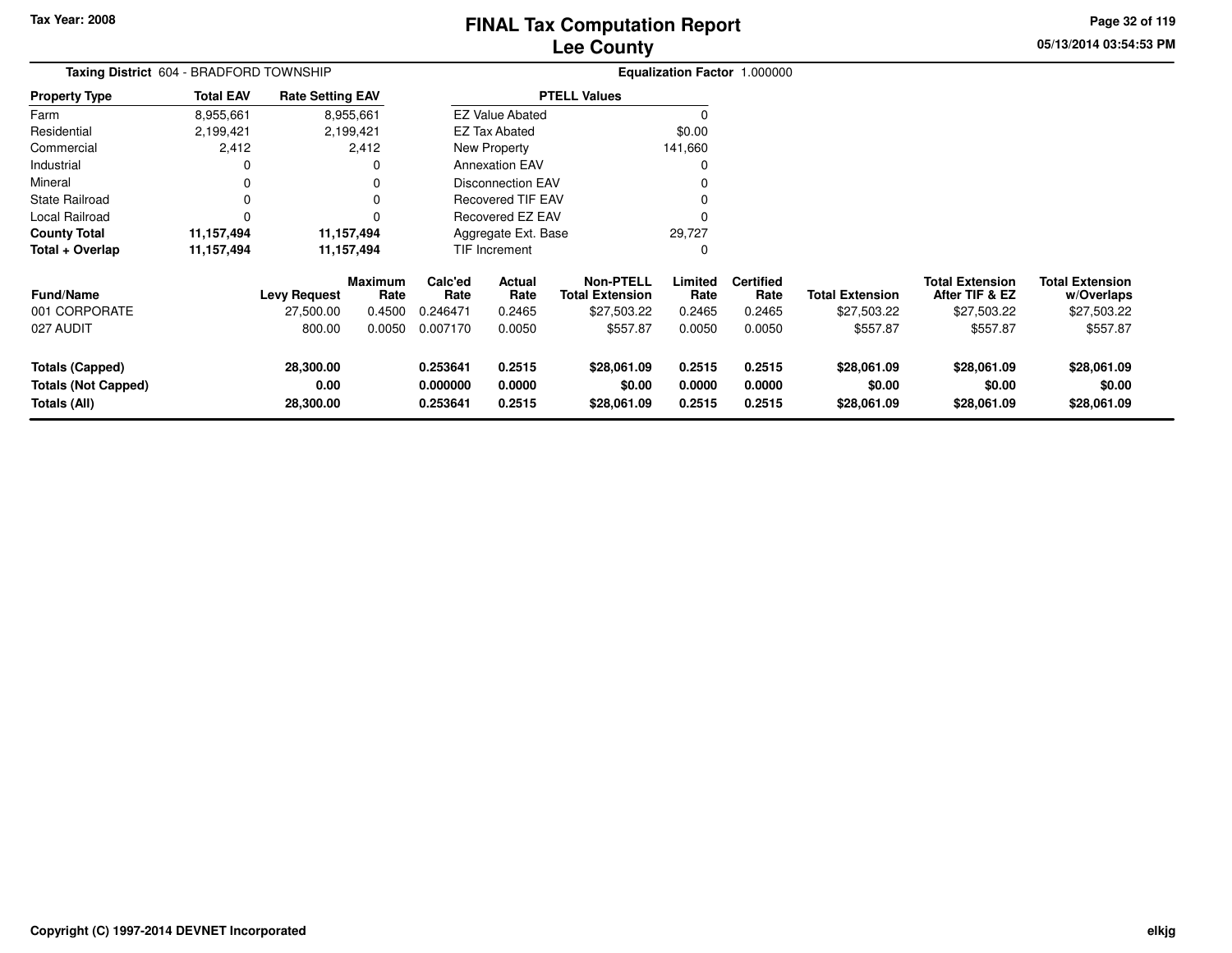**05/13/2014 03:54:53 PM Page 33 of 119**

| Taxing District 604RB - BRADFORD TWP ROAD/BRIDGE |                  |                         |                 |                 | Equalization Factor 1.000000 |                                            |                 |                          |                        |                                          |                                      |
|--------------------------------------------------|------------------|-------------------------|-----------------|-----------------|------------------------------|--------------------------------------------|-----------------|--------------------------|------------------------|------------------------------------------|--------------------------------------|
| Property Type                                    | <b>Total EAV</b> | <b>Rate Setting EAV</b> |                 |                 |                              | <b>PTELL Values</b>                        |                 |                          |                        |                                          |                                      |
| Farm                                             | 8,955,661        |                         | 8,955,661       |                 | <b>EZ Value Abated</b>       |                                            |                 |                          |                        |                                          |                                      |
| Residential                                      | 2,199,421        |                         | 2,199,421       |                 | <b>EZ Tax Abated</b>         |                                            | \$0.00          |                          |                        |                                          |                                      |
| Commercial                                       | 2,412            |                         | 2,412           |                 | New Property                 |                                            | 141,660         |                          |                        |                                          |                                      |
| Industrial                                       |                  |                         |                 |                 | <b>Annexation EAV</b>        |                                            |                 |                          |                        |                                          |                                      |
| Mineral                                          |                  |                         |                 |                 | <b>Disconnection EAV</b>     |                                            |                 |                          |                        |                                          |                                      |
| State Railroad                                   | 0                |                         |                 |                 | <b>Recovered TIF EAV</b>     |                                            |                 |                          |                        |                                          |                                      |
| Local Railroad                                   | 0                |                         |                 |                 | Recovered EZ EAV             |                                            |                 |                          |                        |                                          |                                      |
| <b>County Total</b>                              | 11,157,494       |                         | 11,157,494      |                 | Aggregate Ext. Base          |                                            | 42,629          |                          |                        |                                          |                                      |
| Total + Overlap                                  | 11,157,494       |                         | 11,157,494      |                 | <b>TIF Increment</b>         |                                            | O               |                          |                        |                                          |                                      |
| <b>Fund/Name</b>                                 |                  | <b>Levy Request</b>     | Maximum<br>Rate | Calc'ed<br>Rate | Actual<br>Rate               | <b>Non-PTELL</b><br><b>Total Extension</b> | Limited<br>Rate | <b>Certified</b><br>Rate | <b>Total Extension</b> | <b>Total Extension</b><br>After TIF & EZ | <b>Total Extension</b><br>w/Overlaps |
| 007 ROAD & BRIDGE                                |                  | 12,000.00               | 0.6600          | 0.107551        | 0.1076                       | \$12,005.46                                | 0.1076          | 0.1076                   | \$12,005.46            | \$12,005.46                              | \$12,005.46                          |
| 008 BRIDGE JOINT W/ COUNTY                       |                  | 8,400.00                | 0.2500          | 0.075286        | 0.0753                       | \$8,401.59                                 | 0.0753          | 0.0753                   | \$8,401.59             | \$8,401.59                               | \$8,401.59                           |
| 009 PERMANENT ROAD                               |                  | 11,770.00               | 0.2500          | 0.105490        | 0.1055                       | \$11,771.16                                | 0.1055          | 0.1055                   | \$11,771.16            | \$11,771.16                              | \$11,771.16                          |
| 010 EQUIPMENT & BUILDING                         |                  | 10,300.00               | 0.1000          | 0.092315        | 0.0923                       | \$10,298.37                                | 0.0923          | 0.0923                   | \$10,298.37            | \$10,298.37                              | \$10,298.37                          |
| 090 ROAD DAMAGE                                  |                  | 1,000.00                | 0.0330          | 0.008963        | 0.0090                       | \$1,004.17                                 | 0.0090          | 0.0090                   | \$1,004.17             | \$1,004.17                               | \$1,004.17                           |
| <b>Totals (Capped)</b>                           |                  | 43,470.00               |                 | 0.389605        | 0.3897                       | \$43,480.75                                | 0.3897          | 0.3897                   | \$43,480.75            | \$43,480.75                              | \$43,480.75                          |
| <b>Totals (Not Capped)</b>                       |                  | 0.00                    |                 | 0.000000        | 0.0000                       | \$0.00                                     | 0.0000          | 0.0000                   | \$0.00                 | \$0.00                                   | \$0.00                               |
| Totals (All)                                     |                  | 43,470.00               |                 | 0.389605        | 0.3897                       | \$43,480.75                                | 0.3897          | 0.3897                   | \$43,480.75            | \$43,480.75                              | \$43,480.75                          |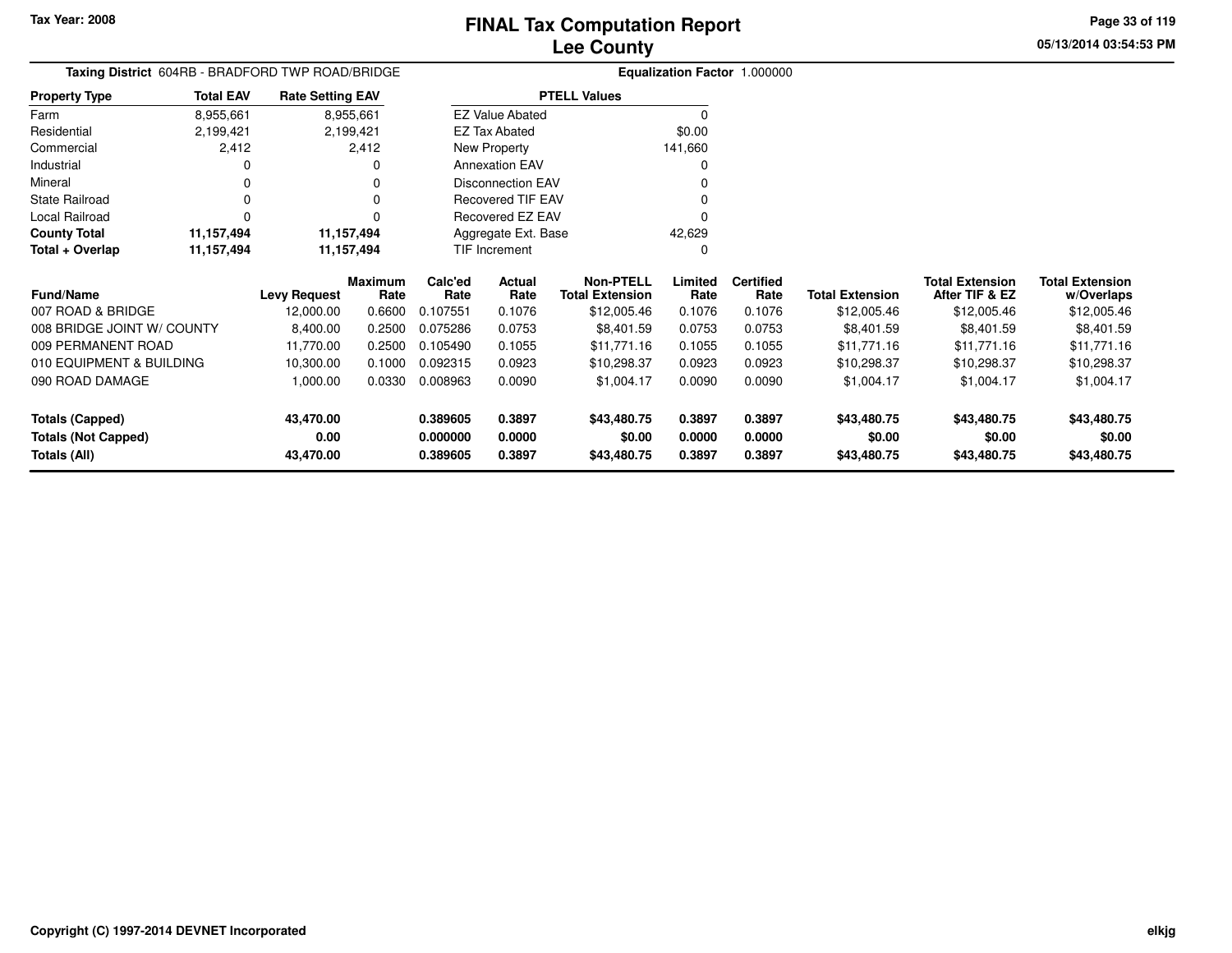# **Lee CountyFINAL Tax Computation Report**

**05/13/2014 03:54:53 PM Page 34 of 119**

| Taxing District 605 - BROOKLYN TOWNSHIP                              |                  |                                |                        |                                  |                            |                                            |                            | Equalization Factor 1.000000 |                                      |                                          |                                      |
|----------------------------------------------------------------------|------------------|--------------------------------|------------------------|----------------------------------|----------------------------|--------------------------------------------|----------------------------|------------------------------|--------------------------------------|------------------------------------------|--------------------------------------|
| <b>Property Type</b>                                                 | <b>Total EAV</b> | <b>Rate Setting EAV</b>        |                        |                                  |                            | <b>PTELL Values</b>                        |                            |                              |                                      |                                          |                                      |
| Farm                                                                 | 8,609,575        |                                | 8,609,575              |                                  | <b>EZ Value Abated</b>     |                                            | $\Omega$                   |                              |                                      |                                          |                                      |
| Residential                                                          | 8,156,648        |                                | 8,156,648              |                                  | <b>EZ Tax Abated</b>       |                                            | \$0.00                     |                              |                                      |                                          |                                      |
| Commercial                                                           | 593,506          |                                | 593,506                |                                  | New Property               |                                            | 1,544,125                  |                              |                                      |                                          |                                      |
| Industrial                                                           | 1,971,951        |                                | 1,971,951              |                                  | <b>Annexation EAV</b>      |                                            | 0                          |                              |                                      |                                          |                                      |
| Mineral                                                              | 0                |                                | 0                      |                                  | <b>Disconnection EAV</b>   |                                            |                            |                              |                                      |                                          |                                      |
| <b>State Railroad</b>                                                | 0                |                                |                        |                                  | <b>Recovered TIF EAV</b>   |                                            |                            |                              |                                      |                                          |                                      |
| Local Railroad                                                       | 2,965            |                                | 2,965                  |                                  | Recovered EZ EAV           |                                            | 0                          |                              |                                      |                                          |                                      |
| <b>County Total</b>                                                  | 19,334,645       |                                | 19,334,645             |                                  | Aggregate Ext. Base        |                                            | 47,337                     |                              |                                      |                                          |                                      |
| Total + Overlap                                                      | 19,334,645       |                                | 19,334,645             |                                  | <b>TIF Increment</b>       |                                            | 0                          |                              |                                      |                                          |                                      |
| <b>Fund/Name</b>                                                     |                  | <b>Levy Request</b>            | <b>Maximum</b><br>Rate | Calc'ed<br>Rate                  | Actual<br>Rate             | <b>Non-PTELL</b><br><b>Total Extension</b> | Limited<br>Rate            | <b>Certified</b><br>Rate     | <b>Total Extension</b>               | <b>Total Extension</b><br>After TIF & EZ | <b>Total Extension</b><br>w/Overlaps |
| 001 CORPORATE                                                        |                  | 54,000.00                      | 0.4300                 | 0.279291                         | 0.2793                     | \$54,001.66                                | 0.2762                     | 0.2762                       | \$53,402.29                          | \$53,402.29                              | \$53,402.29                          |
| 035 LIABILITY INSURANCE                                              |                  | 450.00                         | 0.0000                 | 0.002327                         | 0.0023                     | \$444.70                                   | 0.0008                     | 0.0008                       | \$154.68                             | \$154.68                                 | \$154.68                             |
| <b>Totals (Capped)</b><br><b>Totals (Not Capped)</b><br>Totals (All) |                  | 54,450.00<br>0.00<br>54,450.00 |                        | 0.281618<br>0.000000<br>0.281618 | 0.2816<br>0.0000<br>0.2816 | \$54,446.36<br>\$0.00<br>\$54,446.36       | 0.2770<br>0.0000<br>0.2770 | 0.2770<br>0.0000<br>0.2770   | \$53,556.97<br>\$0.00<br>\$53,556.97 | \$53,556.97<br>\$0.00<br>\$53,556.97     | \$53,556.97<br>\$0.00<br>\$53,556.97 |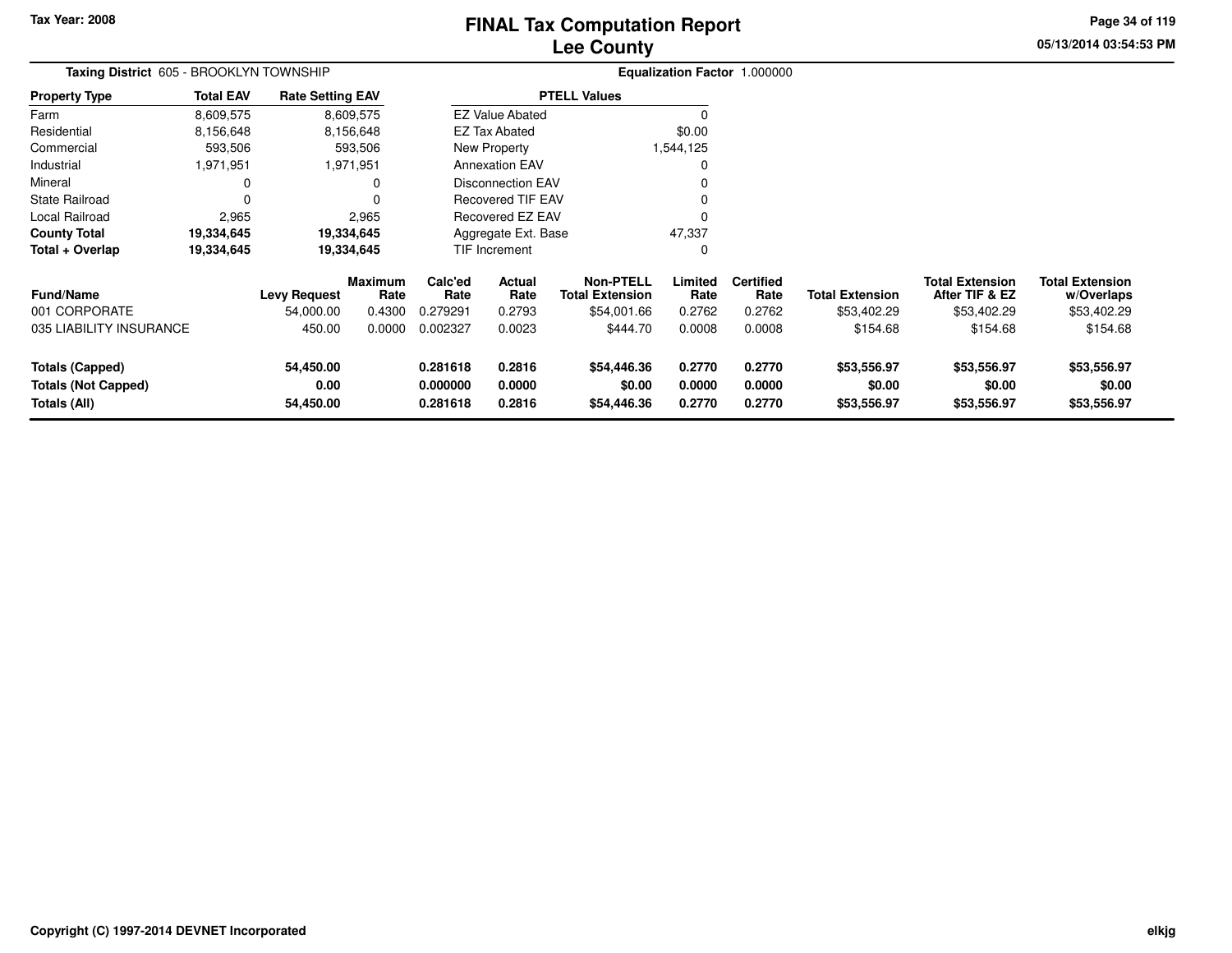**05/13/2014 03:54:53 PM Page 35 of 119**

|                            | Taxing District 605RB - BROOKLYN TWP ROAD/BRIDGE<br><b>Total EAV</b><br><b>Rate Setting EAV</b> |                     |                        |                 |                                       |                                            |                 | Equalization Factor 1.000000 |                                  |                                          |                                      |
|----------------------------|-------------------------------------------------------------------------------------------------|---------------------|------------------------|-----------------|---------------------------------------|--------------------------------------------|-----------------|------------------------------|----------------------------------|------------------------------------------|--------------------------------------|
| <b>Property Type</b>       |                                                                                                 |                     |                        |                 |                                       | <b>PTELL Values</b>                        |                 |                              | <b>Road and Bridge Transfer</b>  |                                          |                                      |
| Farm                       | 8,609,575                                                                                       |                     | 8,609,575              |                 | <b>EZ Value Abated</b>                |                                            | 0               | <b>Municipality</b>          |                                  | <b>Fund</b>                              | <b>Amount Extended</b>               |
| Residential                | 8,156,648                                                                                       |                     | 8,156,648              |                 | <b>EZ Tax Abated</b>                  |                                            | \$0.00          |                              | 703 - VILLAGE OF COMPTON         | 007                                      | \$2,813.93                           |
| Commercial<br>Industrial   | 593,506<br>1,971,951                                                                            |                     | 593,506<br>1,971,951   |                 | New Property<br><b>Annexation EAV</b> |                                            | 1,544,125<br>0  |                              | 713 - VILLAGE OF WEST BROOKL'007 |                                          | \$1,436.19                           |
| Mineral                    | 0                                                                                               |                     | O                      |                 | <b>Disconnection EAV</b>              |                                            | 0               | <b>Total</b>                 |                                  |                                          | \$4,250.12                           |
| <b>State Railroad</b>      | $\Omega$                                                                                        |                     |                        |                 | <b>Recovered TIF EAV</b>              |                                            | 0               |                              |                                  |                                          |                                      |
| <b>Local Railroad</b>      | 2,965                                                                                           |                     | 2,965                  |                 | Recovered EZ EAV                      |                                            | 0               |                              |                                  |                                          |                                      |
| <b>County Total</b>        | 19,334,645                                                                                      | 19,334,645          |                        |                 | Aggregate Ext. Base                   |                                            | 80,713          |                              |                                  |                                          |                                      |
| Total + Overlap            | 19,334,645                                                                                      |                     | 19,334,645             |                 | TIF Increment                         |                                            | 0               |                              |                                  |                                          |                                      |
| <b>Fund/Name</b>           |                                                                                                 | <b>Levy Request</b> | <b>Maximum</b><br>Rate | Calc'ed<br>Rate | Actual<br>Rate                        | <b>Non-PTELL</b><br><b>Total Extension</b> | Limited<br>Rate | <b>Certified</b><br>Rate     | <b>Total Extension</b>           | <b>Total Extension</b><br>After TIF & EZ | <b>Total Extension</b><br>w/Overlaps |
| 007 ROAD & BRIDGE          |                                                                                                 | 31,456.00           | 0.6600                 | 0.162692        | 0.1627                                | \$31,457.47                                | 0.1627          | 0.1627                       | \$31,457.47                      | \$31,457.47                              | \$31,457.47                          |
| 008 BRIDGE JOINT W/ COUNTY |                                                                                                 | 6,287.00            | 0.2500                 | 0.032517        | 0.0325                                | \$6,283.76                                 | 0.0325          | 0.0325                       | \$6,283.76                       | \$6,283.76                               | \$6,283.76                           |
| 009 PERMANENT ROAD         |                                                                                                 | 44,185.00           | 0.2500                 | 0.228528        | 0.2285                                | \$44,179.66                                | 0.2285          | 0.2285                       | \$44,179.66                      | \$44,179.66                              | \$44,179.66                          |
| 010 EQUIPMENT & BUILDING   |                                                                                                 | 7,024.00            | 0.1000                 | 0.036329        | 0.0363                                | \$7,018.48                                 | 0.0363          | 0.0363                       | \$7,018.48                       | \$7,018.48                               | \$7,018.48                           |
| 035 LIABILITY INS          |                                                                                                 | 3,667.00            | 0.0000                 | 0.018966        | 0.0190                                | \$3,673.58                                 | 0.0123          | 0.0123                       | \$2,378.16                       | \$2,378.16                               | \$2,378.16                           |
| <b>Totals (Capped)</b>     |                                                                                                 | 92,619.00           |                        | 0.479032        | 0.4790                                | \$92,612.95                                | 0.4723          | 0.4723                       | \$91,317.53                      | \$91,317.53                              | \$91,317.53                          |
| <b>Totals (Not Capped)</b> |                                                                                                 | 0.00                |                        | 0.000000        | 0.0000                                | \$0.00                                     | 0.0000          | 0.0000                       | \$0.00                           | \$0.00                                   | \$0.00                               |
| Totals (All)               |                                                                                                 | 92,619.00           |                        | 0.479032        | 0.4790                                | \$92,612.95                                | 0.4723          | 0.4723                       | \$91,317.53                      | \$91,317.53                              | \$91,317.53                          |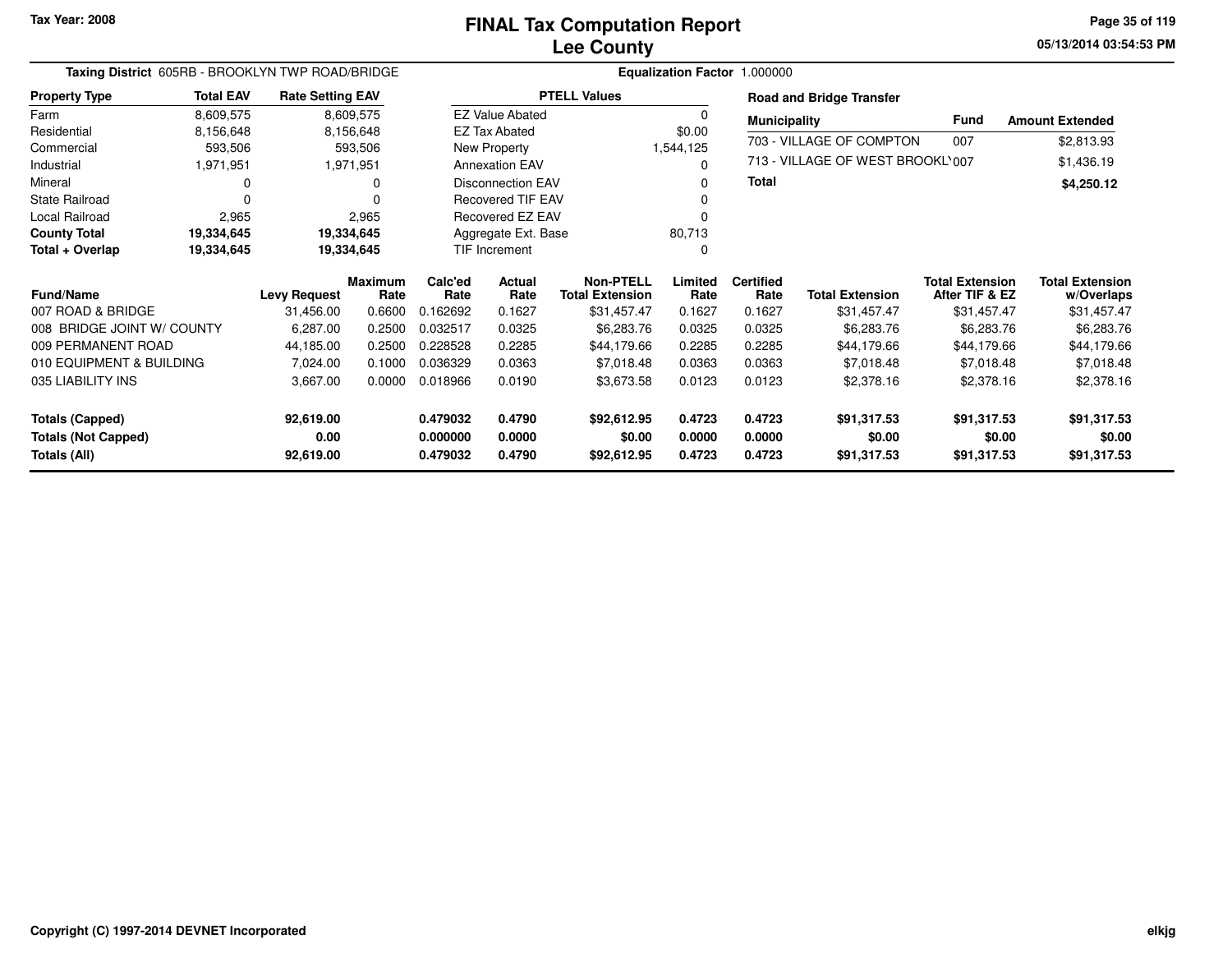**05/13/2014 03:54:53 PM Page 36 of 119**

| <b>Taxing District</b> 606 - FRANKLIN GROVE TOWNSHIP |                          |                         |                        | Equalization Factor 1.000000 |                          |                                            |                 |                          |                        |                                          |                                      |
|------------------------------------------------------|--------------------------|-------------------------|------------------------|------------------------------|--------------------------|--------------------------------------------|-----------------|--------------------------|------------------------|------------------------------------------|--------------------------------------|
| <b>Property Type</b>                                 | <b>Total EAV</b>         | <b>Rate Setting EAV</b> |                        | <b>PTELL Values</b>          |                          |                                            |                 |                          |                        |                                          |                                      |
| Farm                                                 | 6,338,837                | 6,338,837               |                        |                              | <b>EZ Value Abated</b>   |                                            | $\Omega$        |                          |                        |                                          |                                      |
| Residential                                          | 10,884,297<br>10,884,297 |                         |                        |                              | <b>EZ Tax Abated</b>     |                                            | \$0.00          |                          |                        |                                          |                                      |
| Commercial                                           | 2,942,883                | 2,942,883               |                        | New Property                 |                          |                                            | 120,624         |                          |                        |                                          |                                      |
| Industrial                                           |                          |                         |                        |                              | <b>Annexation EAV</b>    |                                            |                 |                          |                        |                                          |                                      |
| Mineral                                              |                          |                         |                        | <b>Disconnection EAV</b>     |                          |                                            |                 |                          |                        |                                          |                                      |
| <b>State Railroad</b>                                | 312,930                  | 312,930                 |                        |                              | <b>Recovered TIF EAV</b> |                                            |                 |                          |                        |                                          |                                      |
| Local Railroad                                       |                          | $\Omega$                |                        |                              | Recovered EZ EAV         |                                            |                 |                          |                        |                                          |                                      |
| <b>County Total</b>                                  | 20,478,947               | 20,478,947              |                        |                              | Aggregate Ext. Base      |                                            | 32,409          |                          |                        |                                          |                                      |
| Total + Overlap                                      | 20,478,947               | 20,478,947              |                        | TIF Increment                |                          | O                                          |                 |                          |                        |                                          |                                      |
| <b>Fund/Name</b>                                     |                          | <b>Levy Request</b>     | <b>Maximum</b><br>Rate | Calc'ed<br>Rate              | Actual<br>Rate           | <b>Non-PTELL</b><br><b>Total Extension</b> | Limited<br>Rate | <b>Certified</b><br>Rate | <b>Total Extension</b> | <b>Total Extension</b><br>After TIF & EZ | <b>Total Extension</b><br>w/Overlaps |
| 001 CORPORATE                                        |                          | 23,100.00               | 0.4000                 | 0.112799                     | 0.1128                   | \$23,100.25                                | 0.1125          | 0.1125                   | \$23,038.82            | \$23,038.82                              | \$23,038.82                          |
| 027 AUDIT                                            |                          | 744.00                  | 0.0050                 | 0.003633                     | 0.0036                   | \$737.24                                   | 0.0036          | 0.0036                   | \$737.24               | \$737.24                                 | \$737.24                             |
| 035 LIABILITY INSURANCE                              |                          | 3,145.00                | 0.0000                 | 0.015357                     | 0.0154                   | \$3,153.76                                 | 0.0154          | 0.0154                   | \$3,153.76             | \$3,153.76                               | \$3,153.76                           |
| 047 SOCIAL SECURITY                                  |                          | 744.00                  | 0.0000                 | 0.003633                     | 0.0036                   | \$737.24                                   | 0.0036          | 0.0036                   | \$737.24               | \$737.24                                 | \$737.24                             |
| 054 GENERAL ASSISTANCE                               |                          | 6,291.00                | 0.1000                 | 0.030719                     | 0.0307                   | \$6,287.04                                 | 0.0306          | 0.0306                   | \$6,266.56             | \$6,266.56                               | \$6,266.56                           |
| <b>Totals (Capped)</b>                               |                          | 34,024.00               |                        | 0.166141                     | 0.1661                   | \$34,015.53                                | 0.1657          | 0.1657                   | \$33,933.62            | \$33,933.62                              | \$33,933.62                          |
| <b>Totals (Not Capped)</b>                           |                          | 0.00                    |                        | 0.000000                     | 0.0000                   | \$0.00                                     | 0.0000          | 0.0000                   | \$0.00                 | \$0.00                                   | \$0.00                               |
| Totals (All)                                         |                          | 34,024.00               |                        | 0.166141                     | 0.1661                   | \$34,015.53                                | 0.1657          | 0.1657                   | \$33,933.62            | \$33,933.62                              | \$33,933.62                          |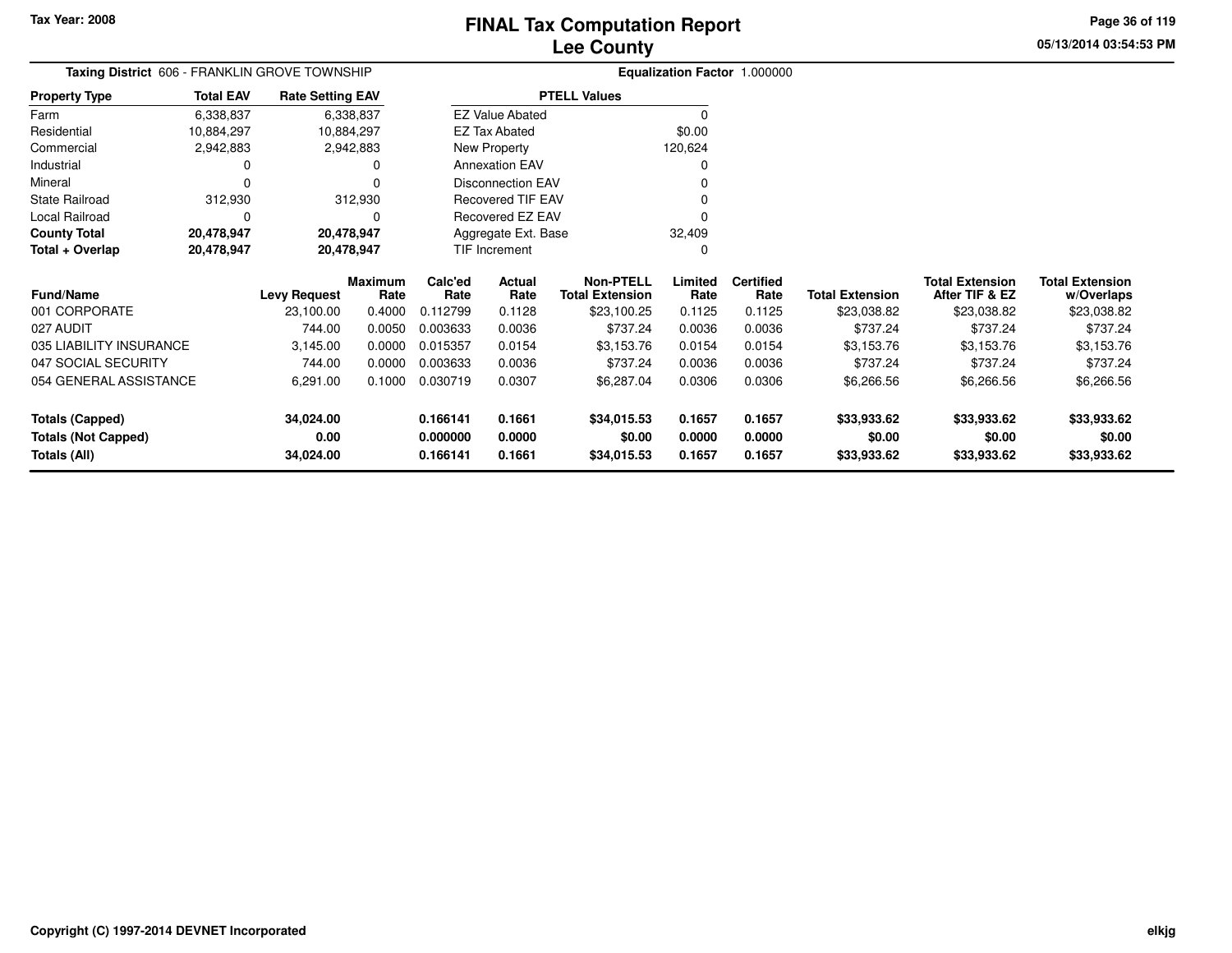**05/13/2014 03:54:53 PM Page 37 of 119**

| Taxing District 606RB - FRANKLIN GROVE ROAD/BRIDGE |                  |                         |                |          |                          |                        | Equalization Factor 1.000000 |                     |                                   |                        |                        |
|----------------------------------------------------|------------------|-------------------------|----------------|----------|--------------------------|------------------------|------------------------------|---------------------|-----------------------------------|------------------------|------------------------|
| <b>Property Type</b>                               | <b>Total EAV</b> | <b>Rate Setting EAV</b> |                |          |                          | <b>PTELL Values</b>    |                              |                     | <b>Road and Bridge Transfer</b>   |                        |                        |
| Farm                                               | 6,338,837        |                         | 6,338,837      |          | <b>EZ Value Abated</b>   |                        | 0                            | <b>Municipality</b> |                                   | <b>Fund</b>            | <b>Amount Extended</b> |
| Residential                                        | 10,884,297       |                         | 10,884,297     |          | <b>EZ Tax Abated</b>     |                        | \$0.00                       |                     | 706 - VILLAGE OF FRANKLIN GRO 007 |                        |                        |
| Commercial                                         | 2,942,883        |                         | 2,942,883      |          | New Property             |                        | 120,624                      |                     |                                   |                        | \$6,034.75             |
| Industrial                                         |                  |                         | o              |          | <b>Annexation EAV</b>    |                        | $\Omega$                     | <b>Total</b>        |                                   |                        | \$6,034.75             |
| Mineral                                            | O                |                         |                |          | Disconnection EAV<br>O   |                        |                              |                     |                                   |                        |                        |
| <b>State Railroad</b>                              | 312,930          |                         | 312,930        |          | <b>Recovered TIF EAV</b> |                        |                              |                     |                                   |                        |                        |
| <b>Local Railroad</b>                              | $\Omega$         |                         | 0              |          | Recovered EZ EAV         |                        | 0                            |                     |                                   |                        |                        |
| <b>County Total</b>                                | 20,478,947       |                         | 20,478,947     |          | Aggregate Ext. Base      |                        | 67,894                       |                     |                                   |                        |                        |
| Total + Overlap                                    | 20,478,947       |                         | 20,478,947     |          | <b>TIF Increment</b>     |                        |                              |                     |                                   |                        |                        |
|                                                    |                  |                         | <b>Maximum</b> | Calc'ed  | Actual                   | <b>Non-PTELL</b>       | Limited                      | <b>Certified</b>    |                                   | <b>Total Extension</b> | <b>Total Extension</b> |
| <b>Fund/Name</b>                                   |                  | <b>Levy Request</b>     | Rate           | Rate     | Rate                     | <b>Total Extension</b> | Rate                         | Rate                | <b>Total Extension</b>            | After TIF & EZ         | w/Overlaps             |
| 007 ROAD & BRIDGE                                  |                  | 24,528.00               | 0.6600         | 0.119772 | 0.1198                   | \$24,533.78            | 0.1198                       | 0.1198              | \$24,533.78                       | \$24,533.78            | \$24,533.78            |
| 008 BRIDGE JOINT W/ COUNTY                         |                  | 206.00                  | 0.2500         | 0.001006 | 0.0010                   | \$204.79               | 0.0010                       | 0.0010              | \$204.79                          | \$204.79               | \$204.79               |
| 009 PERMANENT ROAD                                 |                  | 36,285.00               | 0.2500         | 0.177182 | 0.1772                   | \$36,288.69            | 0.1772                       | 0.1772              | \$36,288.69                       | \$36,288.69            | \$36,288.69            |
| 010 EQUIPMENT & BUILDING                           |                  | 5,898.00                | 0.1000         | 0.028800 | 0.0288                   | \$5.897.94             | 0.0288                       | 0.0288              | \$5,897.94                        | \$5,897.94             | \$5,897.94             |
| 027 AUDIT                                          |                  | 1,516.00                | 0.0025         | 0.007403 | 0.0025                   | \$511.97               | 0.0025                       | 0.0025              | \$511.97                          | \$511.97               | \$511.97               |
| 035 LIABILITY INSURANCE                            |                  | 2.104.00                | 0.0000         | 0.010274 | 0.0103                   | \$2.109.33             | 0.0103                       | 0.0103              | \$2,109.33                        | \$2.109.33             | \$2,109.33             |
| 047 SOCIAL SECURITY                                |                  | 744.00                  | 0.0000         | 0.003633 | 0.0036                   | \$737.24               | 0.0036                       | 0.0036              | \$737.24                          | \$737.24               | \$737.24               |
|                                                    |                  |                         |                | 0.348070 | 0.3432                   |                        | 0.3432                       | 0.3432              |                                   |                        |                        |
| <b>Totals (Capped)</b>                             |                  | 71,281.00               |                |          |                          | \$70,283.74            |                              |                     | \$70,283.74                       | \$70,283.74            | \$70,283.74            |
| <b>Totals (Not Capped)</b>                         |                  | 0.00                    |                | 0.000000 | 0.0000                   | \$0.00                 | 0.0000                       | 0.0000              | \$0.00                            | \$0.00                 | \$0.00                 |
| Totals (All)                                       |                  | 71,281.00               |                | 0.348070 | 0.3432                   | \$70,283.74            | 0.3432                       | 0.3432              | \$70,283.74                       | \$70,283.74            | \$70,283.74            |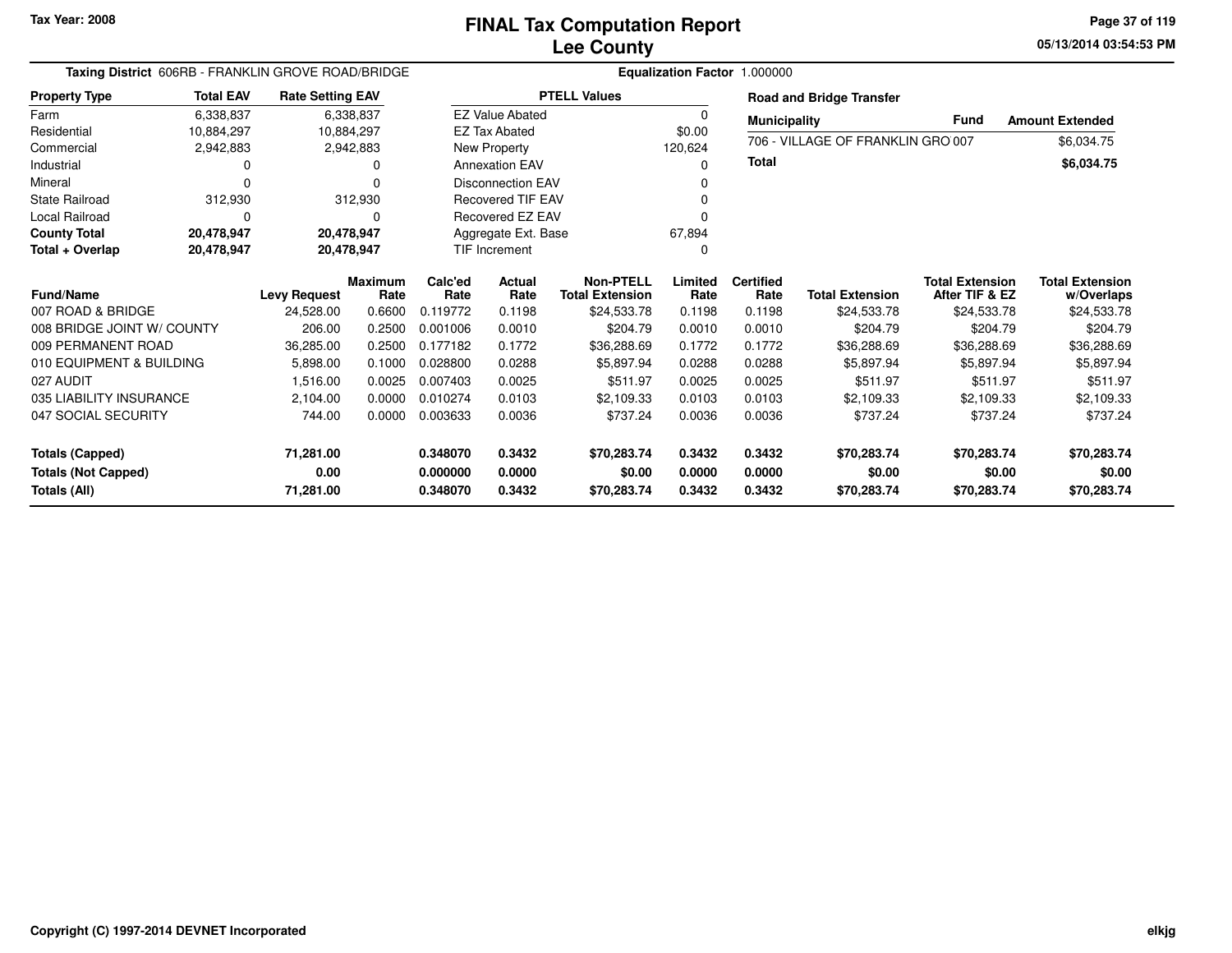#### **Lee CountyFINAL Tax Computation Report**

**05/13/2014 03:54:53 PMPage 38 of 119**

| Taxing District 607 - DIXON TOWNSHIP |                  |                         |                        |                 |                          |                                            | Equalization Factor 1.000000 |                          |                        |                                          |                                      |  |
|--------------------------------------|------------------|-------------------------|------------------------|-----------------|--------------------------|--------------------------------------------|------------------------------|--------------------------|------------------------|------------------------------------------|--------------------------------------|--|
| <b>Property Type</b>                 | <b>Total EAV</b> | <b>Rate Setting EAV</b> |                        |                 |                          | <b>PTELL Values</b>                        |                              |                          |                        |                                          |                                      |  |
| Farm                                 | 4,850,522        |                         | 4,850,522              |                 | <b>EZ Value Abated</b>   |                                            | 466,188                      |                          |                        |                                          |                                      |  |
| Residential                          | 150,575,779      | 149,980,129             |                        |                 | <b>EZ Tax Abated</b>     |                                            | \$777.61                     |                          |                        |                                          |                                      |  |
| Commercial                           | 39,458,311       |                         | 34,668,968             |                 | New Property             |                                            | 2,294,825                    |                          |                        |                                          |                                      |  |
| Industrial                           | 11,158,638       |                         | 11,158,638             |                 | <b>Annexation EAV</b>    |                                            |                              |                          |                        |                                          |                                      |  |
| Mineral                              | 0                |                         | 0                      |                 | <b>Disconnection EAV</b> |                                            |                              |                          |                        |                                          |                                      |  |
| <b>State Railroad</b>                | 509,682          |                         | 509,682                |                 | Recovered TIF EAV        |                                            |                              |                          |                        |                                          |                                      |  |
| Local Railroad                       | 0                |                         | O                      |                 | Recovered EZ EAV         |                                            | 218,476                      |                          |                        |                                          |                                      |  |
| <b>County Total</b>                  | 206,552,932      | 201,167,939             |                        |                 | Aggregate Ext. Base      |                                            | 319,639                      |                          |                        |                                          |                                      |  |
| Total + Overlap                      | 206,552,932      | 201, 167, 939           |                        | TIF Increment   |                          |                                            | 4,918,805                    |                          |                        |                                          |                                      |  |
| <b>Fund/Name</b>                     |                  | <b>Levy Request</b>     | <b>Maximum</b><br>Rate | Calc'ed<br>Rate | Actual<br>Rate           | <b>Non-PTELL</b><br><b>Total Extension</b> | Limited<br>Rate              | <b>Certified</b><br>Rate | <b>Total Extension</b> | <b>Total Extension</b><br>After TIF & EZ | <b>Total Extension</b><br>w/Overlaps |  |
| 001 CORPORATE                        |                  | 214,500.00              | 0.2500                 | 0.106627        | 0.1066                   | \$214,445.02                               | 0.1066                       | 0.1066                   | \$220,185.43           | \$214,445.02                             | \$214,445.02                         |  |
| 005 I.M.R.F.                         |                  | 16,500.00               | 0.0000                 | 0.008202        | 0.0082                   | \$16,495.77                                | 0.0082                       | 0.0082                   | \$16,937.34            | \$16,495.77                              | \$16,495.77                          |  |
| 035 LIABILITY INSURANCE              |                  | 9,000.00                | 0.0000                 | 0.004474        | 0.0045                   | \$9,052.56                                 | 0.0045                       | 0.0045                   | \$9,294.88             | \$9,052.56                               | \$9,052.56                           |  |
| 047 SOCIAL SECURITY                  |                  | 15,500.00               | 0.0000                 | 0.007705        | 0.0077                   | \$15,489.93                                | 0.0077                       | 0.0077                   | \$15,904.58            | \$15,489.93                              | \$15,489.93                          |  |
| 054 GENERAL ASSISTANCE               |                  | 80,000.00               | 0.1000                 | 0.039768        | 0.0398<br>\$80,064.84    |                                            | 0.0398                       | 0.0398                   | \$82,208.07            | \$80,064.84                              | \$80,064.84                          |  |
| 335,500.00<br><b>Totals (Capped)</b> |                  | 0.166776                | 0.1668                 | \$335,548.12    | 0.1668                   | 0.1668                                     | \$344,530.30                 | \$335,548.12             | \$335,548.12           |                                          |                                      |  |
| <b>Totals (Not Capped)</b>           |                  | 0.00                    |                        | 0.000000        | 0.0000                   | \$0.00                                     | 0.0000                       | 0.0000                   | \$0.00                 | \$0.00                                   | \$0.00                               |  |
| <b>Totals (All)</b>                  |                  | 335,500.00              |                        | 0.166776        | 0.1668                   | \$335,548.12                               | 0.1668                       | 0.1668                   | \$344,530.30           | \$335,548.12                             | \$335,548.12                         |  |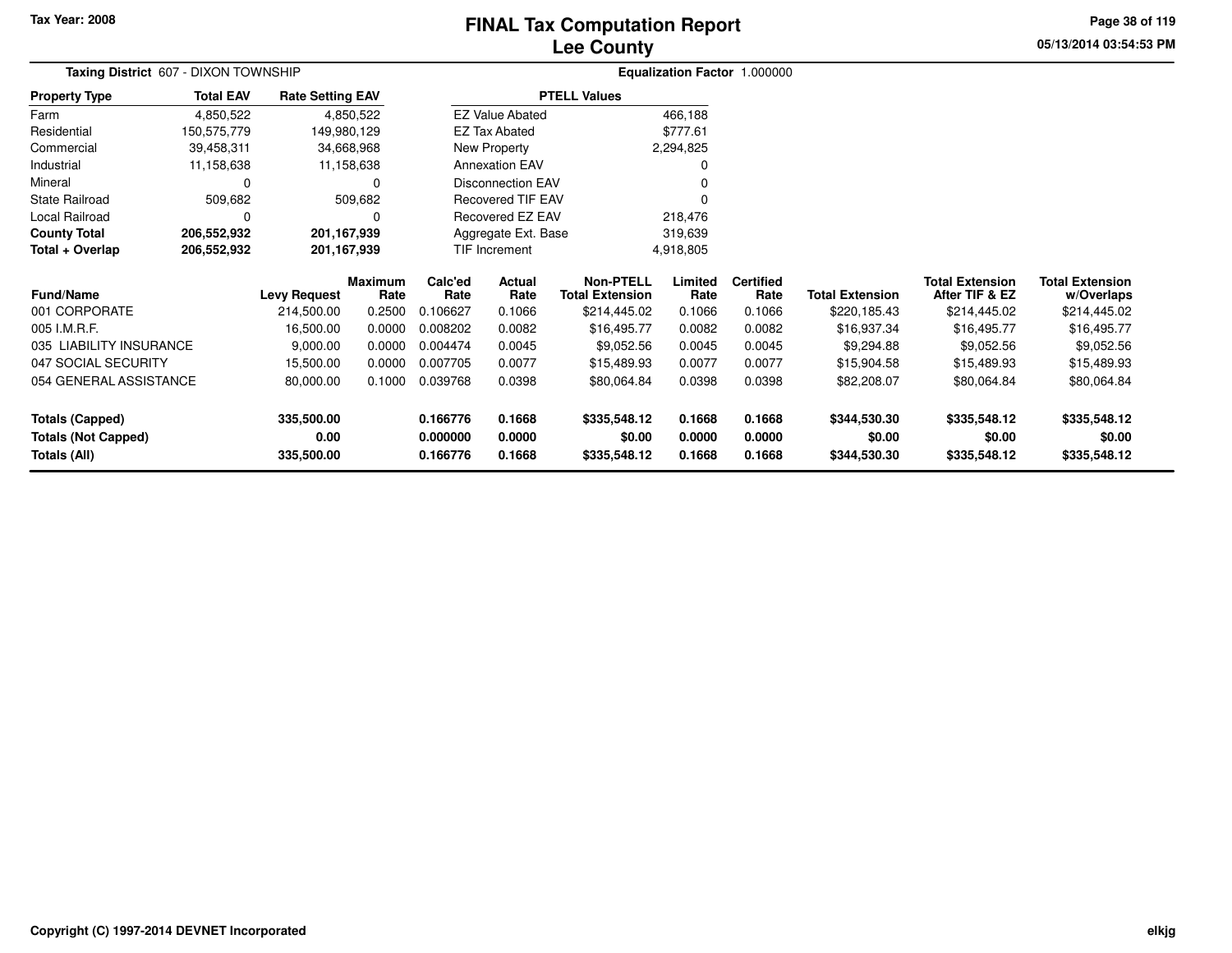#### **Lee CountyFINAL Tax Computation Report**

**05/13/2014 03:54:53 PM Page 39 of 119**

| Taxing District 607RB - DIXON TWP ROAD/BRIDGE                        |                  |                                  |                 | Equalization Factor 1.000000     |                            |                                        |                            |                            |                                        |                                          |                                        |  |
|----------------------------------------------------------------------|------------------|----------------------------------|-----------------|----------------------------------|----------------------------|----------------------------------------|----------------------------|----------------------------|----------------------------------------|------------------------------------------|----------------------------------------|--|
| <b>Property Type</b>                                                 | <b>Total EAV</b> | <b>Rate Setting EAV</b>          |                 |                                  |                            | <b>PTELL Values</b>                    |                            |                            | <b>Road and Bridge Transfer</b>        |                                          |                                        |  |
| Farm                                                                 | 4,850,522        |                                  | 4,850,522       |                                  | <b>EZ Value Abated</b>     |                                        | 466,188                    | <b>Municipality</b>        |                                        | <b>Fund</b>                              | <b>Amount Extended</b>                 |  |
| Residential                                                          | 150,575,779      | 149,980,129                      |                 |                                  | <b>EZ Tax Abated</b>       |                                        | \$944.96                   |                            |                                        |                                          |                                        |  |
| Commercial                                                           | 39,458,311       |                                  | 34,668,968      |                                  | New Property               |                                        | 2,294,825                  |                            | 705 - CITY OF DIXON                    | 007                                      | \$70,136.46                            |  |
| Industrial                                                           | 11,158,638       |                                  | 11,158,638      |                                  | <b>Annexation EAV</b>      |                                        | 0                          | Total                      |                                        |                                          | \$70,136.46                            |  |
| Mineral                                                              | 0                |                                  | 0               |                                  | <b>Disconnection EAV</b>   |                                        | 0                          |                            |                                        |                                          |                                        |  |
| State Railroad                                                       | 509,682          |                                  | 509,682         |                                  | <b>Recovered TIF EAV</b>   |                                        |                            |                            |                                        |                                          |                                        |  |
| Local Railroad                                                       | 0                |                                  | $\Omega$        |                                  | Recovered EZ EAV           |                                        | 218,476                    |                            |                                        |                                          |                                        |  |
| <b>County Total</b>                                                  | 206,552,932      | 201, 167, 939                    |                 |                                  | Aggregate Ext. Base        |                                        | 407,765                    |                            |                                        |                                          |                                        |  |
| Total + Overlap                                                      | 206,552,932      | 201, 167, 939                    |                 |                                  | TIF Increment              |                                        | 4,918,805                  |                            |                                        |                                          |                                        |  |
| <b>Fund/Name</b>                                                     |                  | <b>Levy Request</b>              | Maximum<br>Rate | Calc'ed<br>Rate                  | <b>Actual</b><br>Rate      | Non-PTELL<br><b>Total Extension</b>    | Limited<br>Rate            | <b>Certified</b><br>Rate   | <b>Total Extension</b>                 | <b>Total Extension</b><br>After TIF & EZ | <b>Total Extension</b><br>w/Overlaps   |  |
| 007 ROAD & BRIDGE                                                    |                  | 190,700.00                       | 0.6600          | 0.094796                         | 0.0948                     | \$190,707.21                           | 0.0948                     | 0.0948                     | \$195,812.18                           | \$190,707.21                             | \$190,707.21                           |  |
| 009 PERMANENT ROAD                                                   |                  | 217,000.00                       | 0.2500          | 0.107870                         | 0.1079                     | \$217,060.21                           | 0.1079                     | 0.1079                     | \$222,870.61                           | \$217,060.21                             | \$217,060.21                           |  |
| <b>Totals (Capped)</b><br><b>Totals (Not Capped)</b><br>Totals (All) |                  | 407,700.00<br>0.00<br>407,700.00 |                 | 0.202666<br>0.000000<br>0.202666 | 0.2027<br>0.0000<br>0.2027 | \$407,767.42<br>\$0.00<br>\$407,767.42 | 0.2027<br>0.0000<br>0.2027 | 0.2027<br>0.0000<br>0.2027 | \$418,682.79<br>\$0.00<br>\$418,682.79 | \$407,767.42<br>\$0.00<br>\$407,767.42   | \$407,767.42<br>\$0.00<br>\$407,767.42 |  |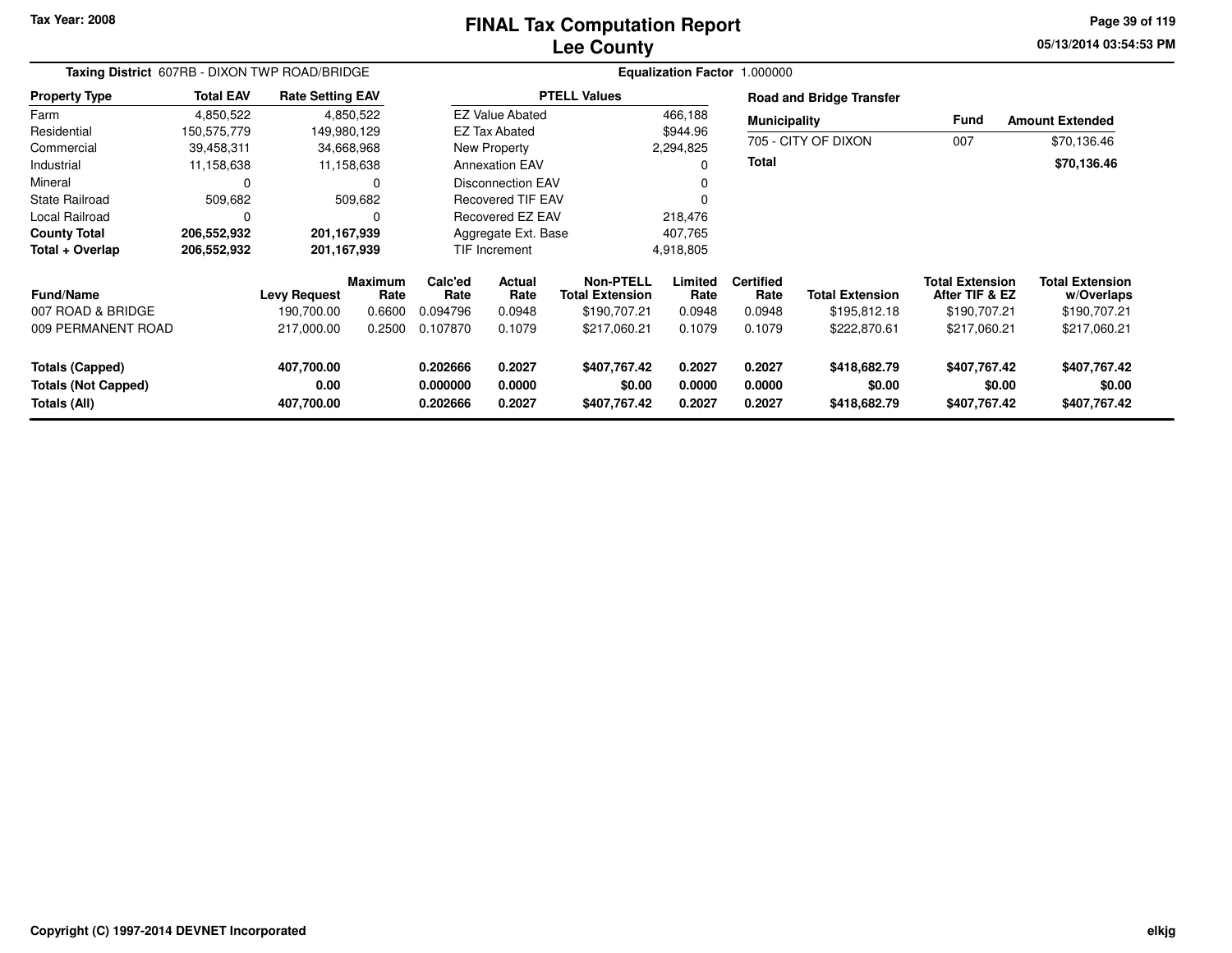**05/13/2014 03:54:53 PMPage 40 of 119**

| Taxing District 608 - EAST GROVE TOWNSHIP                            |                  |                                |                        |                                  | Equalization Factor 1.000000 |                                            |                            |                            |                                      |                                          |                                      |
|----------------------------------------------------------------------|------------------|--------------------------------|------------------------|----------------------------------|------------------------------|--------------------------------------------|----------------------------|----------------------------|--------------------------------------|------------------------------------------|--------------------------------------|
| <b>Property Type</b>                                                 | <b>Total EAV</b> | <b>Rate Setting EAV</b>        |                        |                                  |                              | <b>PTELL Values</b>                        |                            |                            |                                      |                                          |                                      |
| Farm                                                                 | 4,762,230        |                                | 4,762,230              |                                  | <b>EZ Value Abated</b>       |                                            |                            |                            |                                      |                                          |                                      |
| Residential                                                          | 1,670,318        |                                | 1,670,318              |                                  | <b>EZ Tax Abated</b>         |                                            | \$0.00                     |                            |                                      |                                          |                                      |
| Commercial                                                           | 0                |                                | 0                      |                                  | New Property                 |                                            | 22,631                     |                            |                                      |                                          |                                      |
| Industrial                                                           | 3,058            |                                | 3,058                  |                                  | <b>Annexation EAV</b>        |                                            |                            |                            |                                      |                                          |                                      |
| Mineral                                                              | 0                |                                |                        |                                  | <b>Disconnection EAV</b>     |                                            |                            |                            |                                      |                                          |                                      |
| <b>State Railroad</b>                                                | 0                |                                | n                      |                                  | <b>Recovered TIF EAV</b>     |                                            |                            |                            |                                      |                                          |                                      |
| Local Railroad                                                       | $\Omega$         |                                |                        | Recovered EZ EAV                 |                              |                                            |                            |                            |                                      |                                          |                                      |
| <b>County Total</b>                                                  | 6,435,606        |                                | 6,435,606              | 27,210<br>Aggregate Ext. Base    |                              |                                            |                            |                            |                                      |                                          |                                      |
| Total + Overlap                                                      | 6,435,606        |                                | 6,435,606              |                                  | TIF Increment                |                                            | 0                          |                            |                                      |                                          |                                      |
| <b>Fund/Name</b>                                                     |                  | <b>Levy Request</b>            | <b>Maximum</b><br>Rate | Calc'ed<br>Rate                  | Actual<br>Rate               | <b>Non-PTELL</b><br><b>Total Extension</b> | Limited<br>Rate            | <b>Certified</b><br>Rate   | <b>Total Extension</b>               | <b>Total Extension</b><br>After TIF & EZ | <b>Total Extension</b><br>w/Overlaps |
| 001 CORPORATE                                                        |                  | 27,627.00                      | 0.6500                 | 0.429284                         | 0.4293                       | \$27,628.06                                | 0.4278                     | 0.4278                     | \$27,531.52                          | \$27,531.52                              | \$27,531.52                          |
| 054 GENERAL ASSISTANCE                                               |                  | 897.00                         | 0.1000                 | 0.013938                         | 0.0139                       | \$894.55                                   | 0.0139                     | 0.0139                     | \$894.55                             | \$894.55                                 | \$894.55                             |
| <b>Totals (Capped)</b><br><b>Totals (Not Capped)</b><br>Totals (All) |                  | 28,524.00<br>0.00<br>28,524.00 |                        | 0.443222<br>0.000000<br>0.443222 | 0.4432<br>0.0000<br>0.4432   | \$28,522.61<br>\$0.00<br>\$28,522.61       | 0.4417<br>0.0000<br>0.4417 | 0.4417<br>0.0000<br>0.4417 | \$28,426.07<br>\$0.00<br>\$28,426.07 | \$28,426.07<br>\$0.00<br>\$28,426.07     | \$28,426.07<br>\$0.00<br>\$28,426.07 |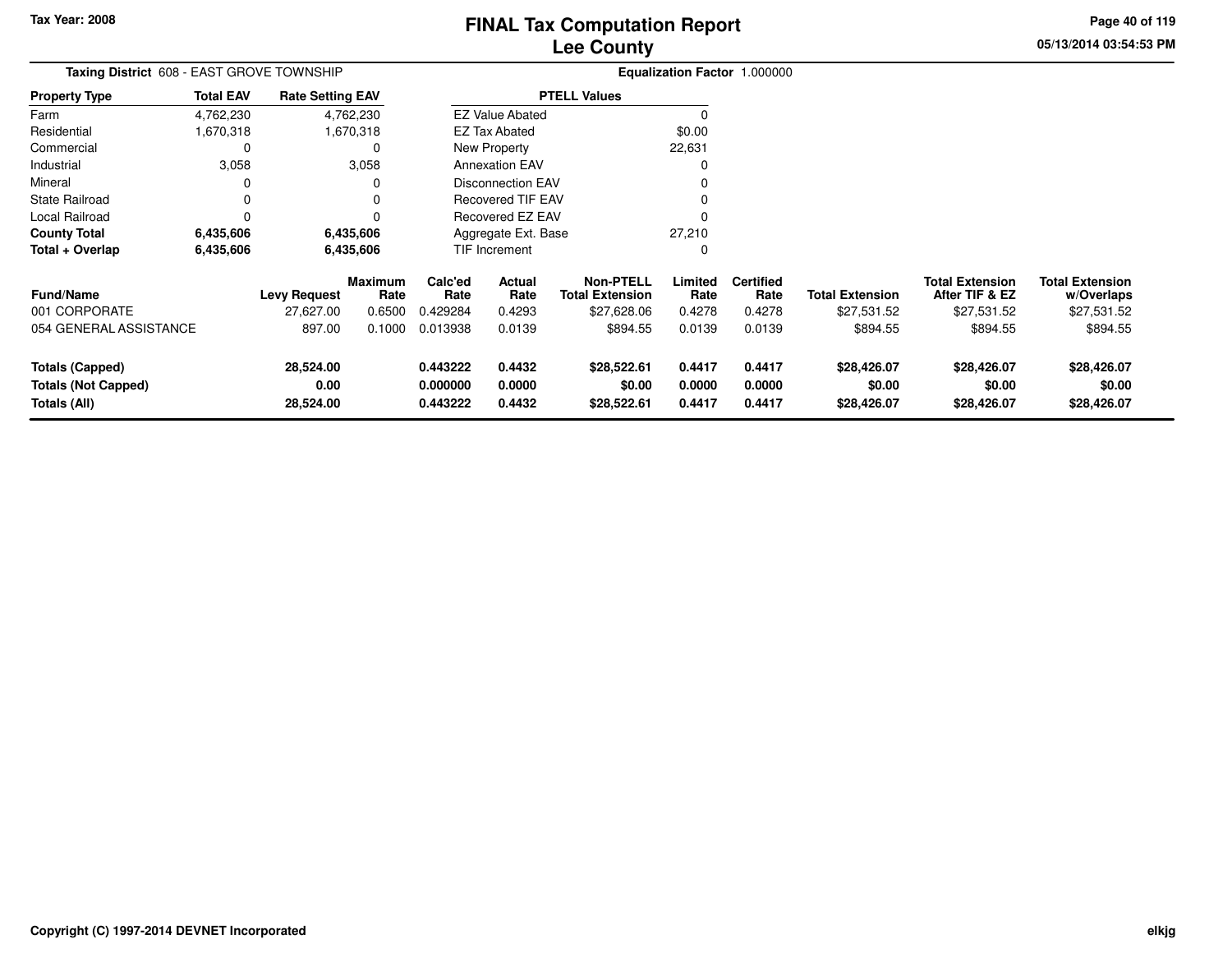**05/13/2014 03:54:53 PMPage 41 of 119**

| Taxing District 608RB - EAST GROVE TWP RD/BRIDGE |                  |                         |                 |                 | Equalization Factor 1.000000 |                                            |                 |                          |                        |                                          |                                      |
|--------------------------------------------------|------------------|-------------------------|-----------------|-----------------|------------------------------|--------------------------------------------|-----------------|--------------------------|------------------------|------------------------------------------|--------------------------------------|
| <b>Property Type</b>                             | <b>Total EAV</b> | <b>Rate Setting EAV</b> |                 |                 |                              | <b>PTELL Values</b>                        |                 |                          |                        |                                          |                                      |
| Farm                                             | 4,762,230        |                         | 4,762,230       |                 | <b>EZ Value Abated</b>       |                                            |                 |                          |                        |                                          |                                      |
| Residential                                      | 1,670,318        |                         | 1,670,318       |                 | <b>EZ Tax Abated</b>         |                                            | \$0.00          |                          |                        |                                          |                                      |
| Commercial                                       | 0                |                         | 0               |                 | New Property                 |                                            | 22,631          |                          |                        |                                          |                                      |
| Industrial                                       | 3,058            |                         | 3,058           |                 | <b>Annexation EAV</b>        |                                            |                 |                          |                        |                                          |                                      |
| Mineral                                          | 0                |                         | O               |                 | <b>Disconnection EAV</b>     |                                            |                 |                          |                        |                                          |                                      |
| <b>State Railroad</b>                            | $\Omega$         |                         |                 |                 | <b>Recovered TIF EAV</b>     |                                            |                 |                          |                        |                                          |                                      |
| Local Railroad                                   | $\Omega$         |                         |                 |                 | Recovered EZ EAV             |                                            |                 |                          |                        |                                          |                                      |
| <b>County Total</b>                              | 6,435,606        |                         | 6,435,606       |                 | Aggregate Ext. Base          |                                            | 53,415          |                          |                        |                                          |                                      |
| Total + Overlap                                  | 6,435,606        | 6,435,606               |                 | TIF Increment   |                              |                                            |                 |                          |                        |                                          |                                      |
| <b>Fund/Name</b>                                 |                  | <b>Levy Request</b>     | Maximum<br>Rate | Calc'ed<br>Rate | Actual<br>Rate               | <b>Non-PTELL</b><br><b>Total Extension</b> | Limited<br>Rate | <b>Certified</b><br>Rate | <b>Total Extension</b> | <b>Total Extension</b><br>After TIF & EZ | <b>Total Extension</b><br>w/Overlaps |
| 007 ROAD & BRIDGE                                |                  | 41,755.00               | 0.6600          | 0.648812        | 0.6488                       | \$41,754.21                                | 0.6455          | 0.6455                   | \$41,541.84            | \$41,541.84                              | \$41,541.84                          |
| 008 BRIDGE JOINT W/ COUNTY                       |                  | 3,617.00                | 0.2500          | 0.056203        | 0.0562                       | \$3,616.81                                 | 0.0559          | 0.0559                   | \$3,597.50             | \$3,597.50                               | \$3,597.50                           |
| 009 PERMANENT ROAD                               |                  | 10,714.00               | 0.2500          | 0.166480        | 0.1665                       | \$10,715.28                                | 0.1657          | 0.1657                   | \$10,663.80            | \$10,663.80                              | \$10,663.80                          |
| <b>Totals (Capped)</b>                           |                  | 56,086.00               |                 | 0.871495        | 0.8715                       | \$56,086.30                                | 0.8671          | 0.8671                   | \$55,803.14            | \$55,803.14                              | \$55,803.14                          |
| <b>Totals (Not Capped)</b>                       |                  | 0.00                    |                 | 0.000000        | 0.0000                       | \$0.00                                     | 0.0000          | 0.0000                   | \$0.00                 | \$0.00                                   | \$0.00                               |
| 56,086.00<br>Totals (All)                        |                  | 0.871495                | 0.8715          | \$56,086.30     | 0.8671                       | 0.8671                                     | \$55,803.14     | \$55,803.14              | \$55,803.14            |                                          |                                      |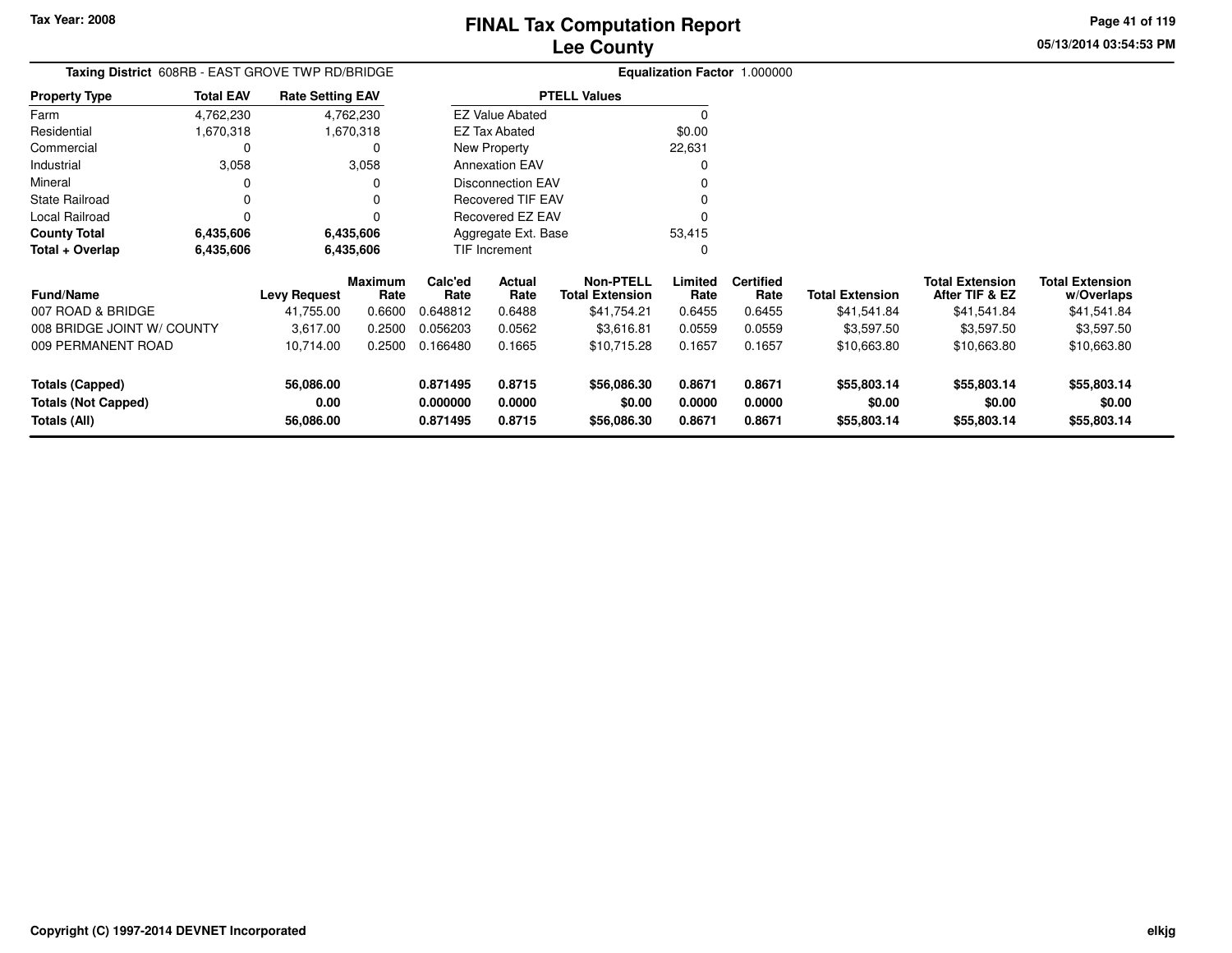**05/13/2014 03:54:53 PMPage 42 of 119**

| Taxing District 609 - HAMILTON TOWNSHIP                              |                  | Equalization Factor 1.000000   |                        |                                  |                            |                                            |                            |                            |                                      |                                          |                                      |
|----------------------------------------------------------------------|------------------|--------------------------------|------------------------|----------------------------------|----------------------------|--------------------------------------------|----------------------------|----------------------------|--------------------------------------|------------------------------------------|--------------------------------------|
| <b>Property Type</b>                                                 | <b>Total EAV</b> | <b>Rate Setting EAV</b>        |                        |                                  |                            | <b>PTELL Values</b>                        |                            |                            |                                      |                                          |                                      |
| Farm                                                                 | 4,474,262        |                                | 4,474,262              |                                  | <b>EZ Value Abated</b>     |                                            |                            |                            |                                      |                                          |                                      |
| Residential                                                          | 593,886          |                                | 593,886                |                                  | <b>EZ Tax Abated</b>       |                                            | \$0.00                     |                            |                                      |                                          |                                      |
| Commercial                                                           | 0                |                                | 0                      |                                  | New Property               |                                            | 104,002                    |                            |                                      |                                          |                                      |
| Industrial                                                           | 1,084            |                                | 1,084                  |                                  | <b>Annexation EAV</b>      |                                            |                            |                            |                                      |                                          |                                      |
| Mineral                                                              | 0                |                                |                        |                                  | <b>Disconnection EAV</b>   |                                            |                            |                            |                                      |                                          |                                      |
| <b>State Railroad</b>                                                | 70,842           |                                | 70,842                 |                                  | <b>Recovered TIF EAV</b>   |                                            |                            |                            |                                      |                                          |                                      |
| Local Railroad                                                       | 0                |                                | $\Omega$               |                                  | Recovered EZ EAV           |                                            |                            |                            |                                      |                                          |                                      |
| <b>County Total</b>                                                  | 5,140,074        |                                | 5,140,074              | 26,133<br>Aggregate Ext. Base    |                            |                                            |                            |                            |                                      |                                          |                                      |
| Total + Overlap                                                      | 5,140,074        |                                | 5,140,074              |                                  | TIF Increment<br>0         |                                            |                            |                            |                                      |                                          |                                      |
| <b>Fund/Name</b>                                                     |                  | <b>Levy Request</b>            | <b>Maximum</b><br>Rate | Calc'ed<br>Rate                  | Actual<br>Rate             | <b>Non-PTELL</b><br><b>Total Extension</b> | Limited<br>Rate            | <b>Certified</b><br>Rate   | <b>Total Extension</b>               | <b>Total Extension</b><br>After TIF & EZ | <b>Total Extension</b><br>w/Overlaps |
| 001 CORPORATE                                                        |                  | 25,440.00                      | 0.6500                 | 0.494935                         | 0.4949                     | \$25,438.23                                | 0.4949                     | 0.4949                     | \$25,438.23                          | \$25,438.23                              | \$25,438.23                          |
| 054 GENERAL ASSISTANCE                                               |                  | 2,000.00                       | 0.1000                 | 0.038910                         | 0.0389                     | \$1,999.49                                 | 0.0389                     | 0.0389                     | \$1,999.49                           | \$1,999.49                               | \$1,999.49                           |
| <b>Totals (Capped)</b><br><b>Totals (Not Capped)</b><br>Totals (All) |                  | 27,440.00<br>0.00<br>27,440.00 |                        | 0.533845<br>0.000000<br>0.533845 | 0.5338<br>0.0000<br>0.5338 | \$27,437.72<br>\$0.00<br>\$27,437.72       | 0.5338<br>0.0000<br>0.5338 | 0.5338<br>0.0000<br>0.5338 | \$27,437.72<br>\$0.00<br>\$27,437.72 | \$27,437.72<br>\$0.00<br>\$27,437.72     | \$27,437.72<br>\$0.00<br>\$27,437.72 |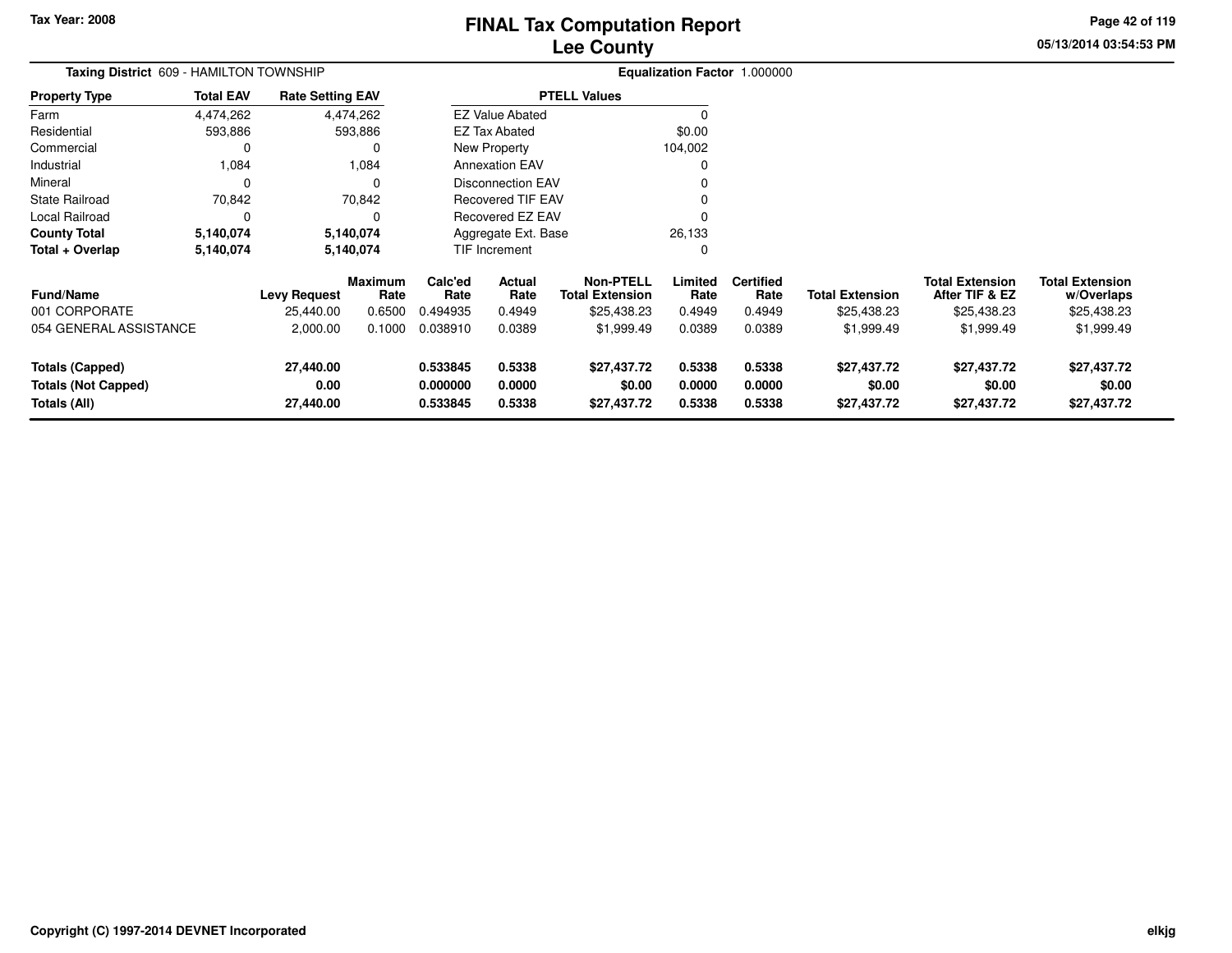**Property Type**

**Total + Overlap**

Industrial 1,084

State Railroad 70,842

Local Railroad 0 0

**County Total 5,140,074 5,140,074**

0 0

**5,140,074 5,140,074**

FarmResidential

Mineral

#### **Lee CountyFINAL Tax Computation Report**

v o

 $\sim$  0

0 v

<sup>0</sup>

0

 $\pmb{0}$ 

30,091 $\pmb{0}$  **05/13/2014 03:54:53 PMPage 43 of 119**

|               |                  |                                                  | <b>Lee County</b>      |                              |  |
|---------------|------------------|--------------------------------------------------|------------------------|------------------------------|--|
|               |                  | Taxing District 609RB - HAMILTON TWP ROAD/BRIDGE |                        | Equalization Factor 1.000000 |  |
| Property Type | <b>Total EAV</b> | <b>Rate Setting EAV</b>                          | <b>PTELL Values</b>    |                              |  |
| Farm          | 4,474,262        | 4,474,262                                        | <b>EZ Value Abated</b> |                              |  |
| Residential   | 593.886          | 593.886                                          | EZ Tax Abated          | \$0.00                       |  |
| Commercial    |                  |                                                  | New Property           | 104.002                      |  |

Annexation EAV

Disconnection EAV

Recovered TIF EAV

Recovered EZ EAV

Aggregate Ext. BaseTIF Increment

1,084

70,842

5,140,074

5,140,074

 $\mathbf 0$ 

 $\mathsf 0$ 

| <b>Fund/Name</b><br>007 ROAD & BRIDGE<br>008 BRIDGE JOINT W/ COUNTY | <b>Levy Request</b><br>25,000.00<br>1.000.00 | <b>Maximum</b><br>Rate<br>0.6600<br>0.2500 | Calc'ed<br>Rate<br>0.486374<br>0.019455 | <b>Actual</b><br>Rate<br>0.4864<br>0.0195 | Non-PTELL<br><b>Total Extension</b><br>\$25,001.32<br>\$1,002.31 | Limited<br>Rate<br>0.4864<br>0.0195 | <b>Certified</b><br>Rate<br>0.4864<br>0.0195 | <b>Total Extension</b><br>\$25,001.32<br>\$1,002.31 | <b>Total Extension</b><br>After TIF & EZ<br>\$25,001.32<br>\$1.002.31 | <b>Total Extension</b><br>w/Overlaps<br>\$25,001.32<br>\$1,002.31 |
|---------------------------------------------------------------------|----------------------------------------------|--------------------------------------------|-----------------------------------------|-------------------------------------------|------------------------------------------------------------------|-------------------------------------|----------------------------------------------|-----------------------------------------------------|-----------------------------------------------------------------------|-------------------------------------------------------------------|
| 009 PERMANENT ROAD<br>010 EQUIPMENT & BUILDING<br>Totals (Capped)   | 5,000.00<br>595.00<br>31,595.00              | 0.2500<br>0.1000                           | 0.097275<br>0.011576<br>0.614680        | 0.0973<br>0.0116<br>0.6148                | \$5,001.29<br>\$596.25<br>\$31.601.17                            | 0.0973<br>0.0116<br>0.6148          | 0.0973<br>0.0116<br>0.6148                   | \$5,001.29<br>\$596.25<br>\$31,601.17               | \$5,001.29<br>\$596.25<br>\$31,601.17                                 | \$5,001.29<br>\$596.25<br>\$31,601.17                             |
| Totals (Not Capped)<br>Totals (All)                                 | 0.00<br>31,595.00                            |                                            | 0.000000<br>0.614680                    | 0.0000<br>0.6148                          | \$0.00<br>\$31,601.17                                            | 0.0000<br>0.6148                    | 0.0000<br>0.6148                             | \$0.00<br>\$31,601.17                               | \$0.00<br>\$31,601.17                                                 | \$0.00<br>\$31,601.17                                             |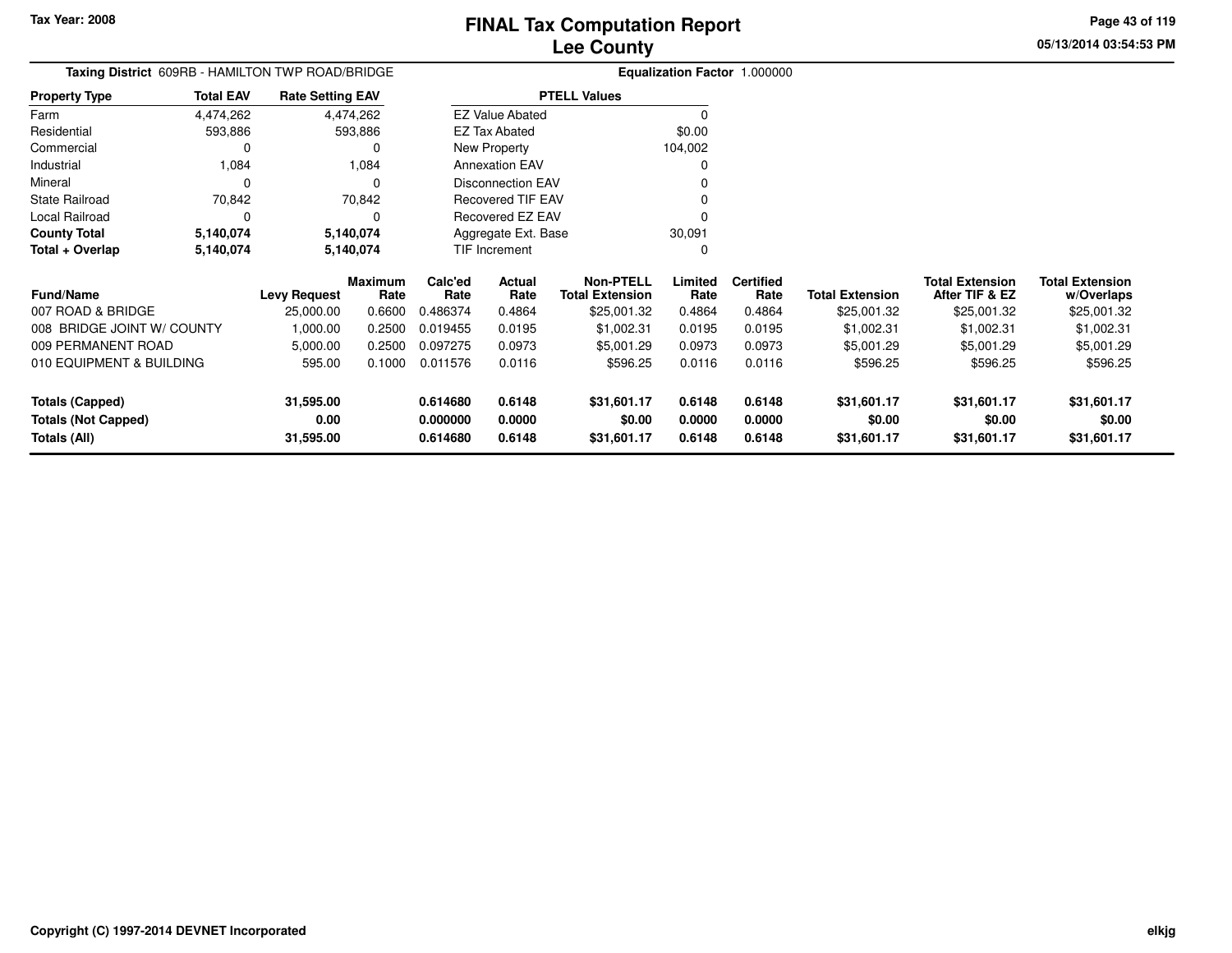## **Lee CountyFINAL Tax Computation Report**

**05/13/2014 03:54:53 PMPage 44 of 119**

| Taxing District 610 - HARMON TOWNSHIP                           |                  |                         |                        |                       | Equalization Factor 1.000000 |                                            |                       |                          |                        |                                          |                                      |
|-----------------------------------------------------------------|------------------|-------------------------|------------------------|-----------------------|------------------------------|--------------------------------------------|-----------------------|--------------------------|------------------------|------------------------------------------|--------------------------------------|
| <b>Property Type</b>                                            | <b>Total EAV</b> | <b>Rate Setting EAV</b> |                        |                       |                              | <b>PTELL Values</b>                        |                       |                          |                        |                                          |                                      |
| Farm                                                            | 3,697,501        |                         | 3,697,501              |                       | <b>EZ Value Abated</b>       |                                            | 0                     |                          |                        |                                          |                                      |
| Residential                                                     | 2,299,391        |                         | 2,299,391              |                       | <b>EZ Tax Abated</b>         |                                            | \$0.00                |                          |                        |                                          |                                      |
| Commercial                                                      | 1,368,045        |                         | 1,368,045              |                       | New Property                 |                                            | 32,734                |                          |                        |                                          |                                      |
| Industrial                                                      | 2,703,166        |                         | 2,703,166              |                       | <b>Annexation EAV</b>        |                                            | $\Omega$              |                          |                        |                                          |                                      |
| Mineral                                                         | C                |                         | 0                      |                       | <b>Disconnection EAV</b>     |                                            |                       |                          |                        |                                          |                                      |
| <b>State Railroad</b>                                           | 288,763          |                         | 288,763                |                       | <b>Recovered TIF EAV</b>     |                                            |                       |                          |                        |                                          |                                      |
| Local Railroad                                                  | 0                |                         | 0                      |                       | Recovered EZ EAV<br>O        |                                            |                       |                          |                        |                                          |                                      |
| <b>County Total</b>                                             | 10,356,866       |                         | 10,356,866             |                       | Aggregate Ext. Base          |                                            | 53,250                |                          |                        |                                          |                                      |
| Total + Overlap                                                 | 10,356,866       |                         | 10,356,866             |                       | TIF Increment                |                                            |                       |                          |                        |                                          |                                      |
| <b>Fund/Name</b>                                                |                  | <b>Levy Request</b>     | <b>Maximum</b><br>Rate | Calc'ed<br>Rate       | Actual<br>Rate               | <b>Non-PTELL</b><br><b>Total Extension</b> | Limited<br>Rate       | <b>Certified</b><br>Rate | <b>Total Extension</b> | <b>Total Extension</b><br>After TIF & EZ | <b>Total Extension</b><br>w/Overlaps |
| 001 CORPORATE                                                   |                  | 47,386.00               | 0.4500                 | 0.457532              | 0.4500                       | \$46,605.90                                | 0.4500                | 0.4500                   | \$46,605.90            | \$46,605.90                              | \$46,605.90                          |
| 019 COMMUNITY BLDG                                              |                  | 5,913.00                | 0.1000                 | 0.057093              | 0.0571                       | \$5,913.77                                 | 0.0571                | 0.0571                   | \$5,913.77             | \$5,913.77                               | \$5,913.77                           |
| 054 GENERAL ASSISTANCE                                          |                  | 2,613.00                | 0.1000                 | 0.025230              | 0.0252                       | \$2,609.93                                 | 0.0252                | 0.0252                   | \$2,609.93             | \$2,609.93                               | \$2,609.93                           |
| 55,912.00<br><b>Totals (Capped)</b>                             |                  | 0.539855                | 0.5323                 | \$55,129.60           | 0.5323                       | 0.5323                                     | \$55,129.60           | \$55,129.60              | \$55,129.60            |                                          |                                      |
| 0.00<br><b>Totals (Not Capped)</b><br>Totals (All)<br>55,912.00 |                  | 0.000000<br>0.539855    | 0.0000<br>0.5323       | \$0.00<br>\$55,129.60 | 0.0000<br>0.5323             | 0.0000<br>0.5323                           | \$0.00<br>\$55,129.60 | \$0.00<br>\$55,129.60    | \$0.00<br>\$55,129.60  |                                          |                                      |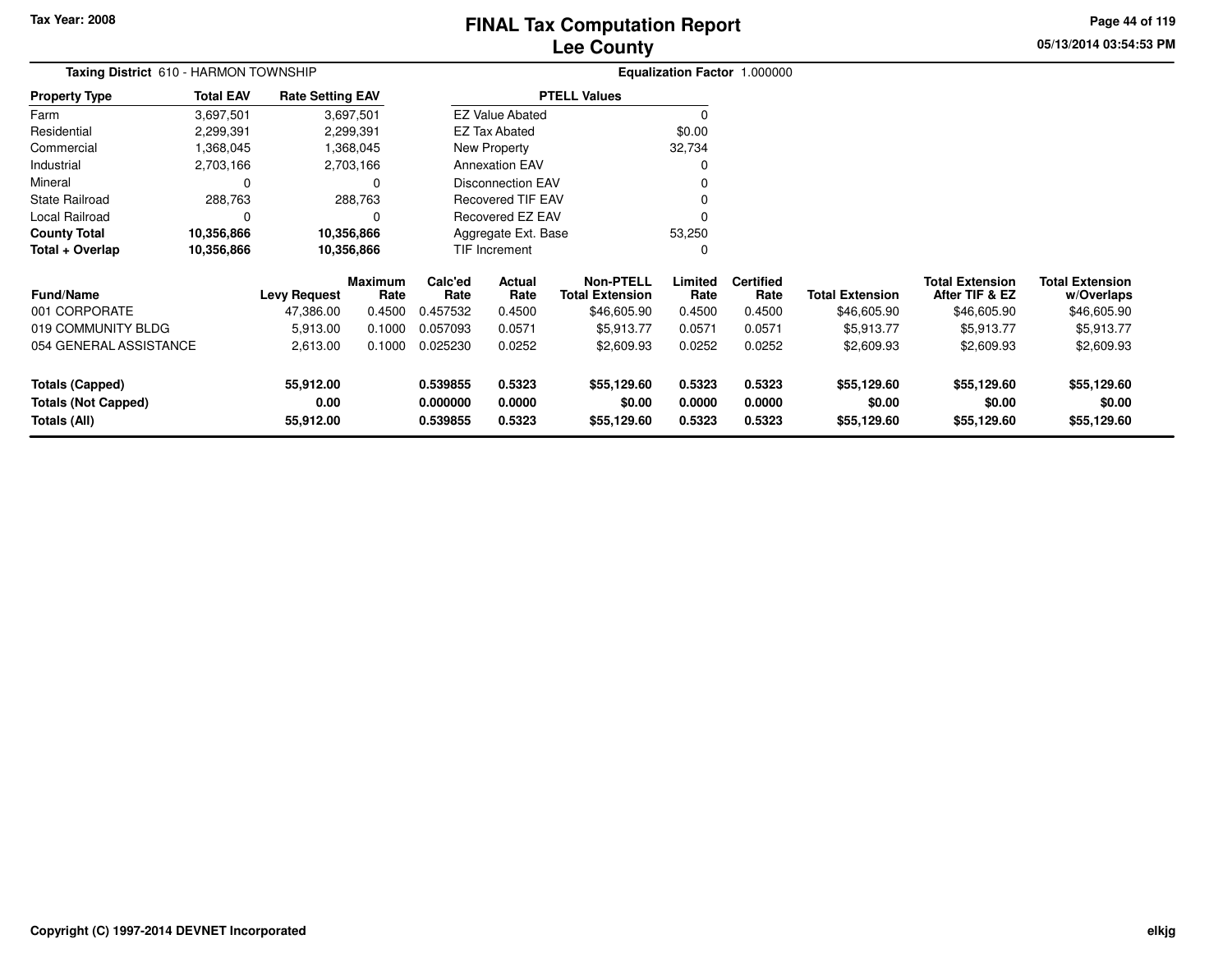**05/13/2014 03:54:53 PM Page 45 of 119**

| Taxing District 610RB - HARMON TWP ROAD/BRIDGE                  |                  |                         |                        | Equalization Factor 1.000000 |                          |                                     |                       |                          |                                 |                                          |                                      |  |
|-----------------------------------------------------------------|------------------|-------------------------|------------------------|------------------------------|--------------------------|-------------------------------------|-----------------------|--------------------------|---------------------------------|------------------------------------------|--------------------------------------|--|
| <b>Property Type</b>                                            | <b>Total EAV</b> | <b>Rate Setting EAV</b> |                        |                              |                          | <b>PTELL Values</b>                 |                       |                          | <b>Road and Bridge Transfer</b> |                                          |                                      |  |
| Farm                                                            | 3,697,501        |                         | 3,697,501              |                              | <b>EZ Value Abated</b>   |                                     |                       | <b>Municipality</b>      |                                 | <b>Fund</b>                              | <b>Amount Extended</b>               |  |
| Residential                                                     | 2,299,391        |                         | 2,299,391              |                              | <b>EZ Tax Abated</b>     |                                     | \$0.00                |                          |                                 |                                          |                                      |  |
| Commercial                                                      | 1,368,045        |                         | 1,368,045              |                              | New Property             |                                     | 32,734                |                          | 707 - VILLAGE OF HARMON         | 007                                      | \$1,851.52                           |  |
| Industrial                                                      | 2,703,166        |                         | 2,703,166              |                              | <b>Annexation EAV</b>    |                                     |                       | <b>Total</b>             |                                 |                                          | \$1,851.52                           |  |
| Mineral                                                         | 0                |                         | O                      |                              | <b>Disconnection EAV</b> |                                     |                       |                          |                                 |                                          |                                      |  |
| <b>State Railroad</b>                                           | 288,763          |                         | 288,763                |                              | <b>Recovered TIF EAV</b> |                                     |                       |                          |                                 |                                          |                                      |  |
| <b>Local Railroad</b>                                           | $\Omega$         |                         |                        |                              | Recovered EZ EAV         |                                     |                       |                          |                                 |                                          |                                      |  |
| <b>County Total</b>                                             | 10,356,866       |                         | 10,356,866             | Aggregate Ext. Base          |                          |                                     | 30,701                |                          |                                 |                                          |                                      |  |
| Total + Overlap                                                 | 10,356,866       |                         | 10,356,866             | <b>TIF Increment</b>         |                          |                                     | 0                     |                          |                                 |                                          |                                      |  |
| <b>Fund/Name</b>                                                |                  | <b>Levy Request</b>     | <b>Maximum</b><br>Rate | Calc'ed<br>Rate              | <b>Actual</b><br>Rate    | Non-PTELL<br><b>Total Extension</b> | Limited<br>Rate       | <b>Certified</b><br>Rate | <b>Total Extension</b>          | <b>Total Extension</b><br>After TIF & EZ | <b>Total Extension</b><br>w/Overlaps |  |
| 007 ROAD & BRIDGE                                               |                  | 21,919.00               | 0.6600                 | 0.211637                     | 0.2116                   | \$21,915.13                         | 0.2116                | 0.2116                   | \$21,915.13                     | \$21,915.13                              | \$21,915.13                          |  |
| 008 BRIDGE JOINT W/ COUNTY                                      |                  | 6,634.00                | 0.2500                 | 0.064054                     | 0.0641                   | \$6,638.75                          | 0.0641                | 0.0641                   | \$6,638.75                      | \$6,638.75                               | \$6,638.75                           |  |
| 090 ROAD DAMAGE                                                 |                  | 3,683.00                | 0.0330                 | 0.035561                     | 0.0330                   | \$3,417.77                          | 0.0330                | 0.0330                   | \$3,417.77                      | \$3,417.77                               | \$3,417.77                           |  |
| <b>Totals (Capped)</b>                                          |                  | 32,236.00               |                        | 0.311252                     | 0.3087                   | \$31,971.65                         | 0.3087                | 0.3087                   | \$31,971.65                     | \$31,971.65                              | \$31,971.65                          |  |
| 0.00<br><b>Totals (Not Capped)</b><br>Totals (All)<br>32,236.00 |                  | 0.000000<br>0.311252    | 0.0000<br>0.3087       | \$0.00<br>\$31,971.65        | 0.0000<br>0.3087         | 0.0000<br>0.3087                    | \$0.00<br>\$31,971.65 | \$0.00<br>\$31,971.65    | \$0.00<br>\$31,971.65           |                                          |                                      |  |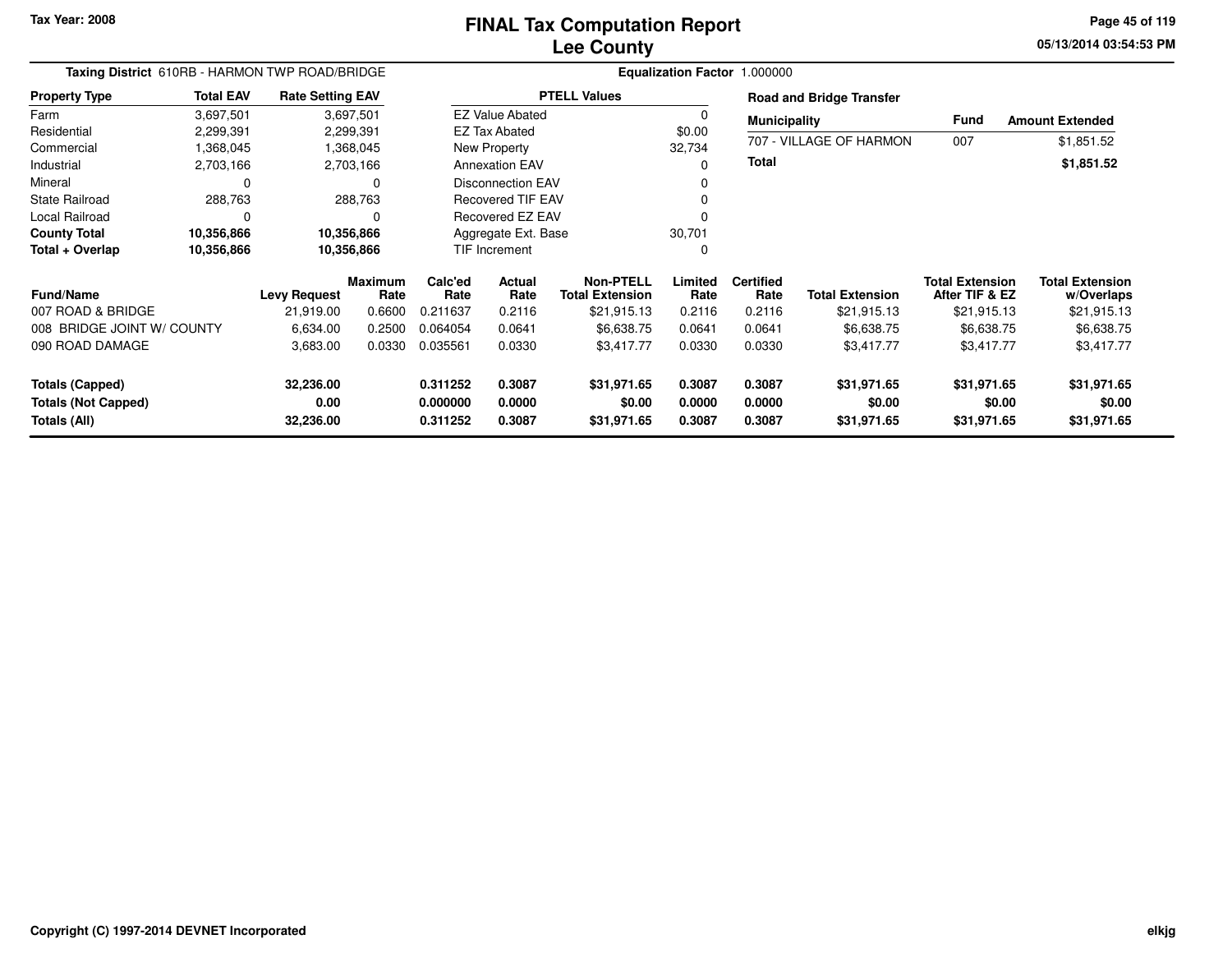# **Lee CountyFINAL Tax Computation Report**

**05/13/2014 03:54:53 PM Page 46 of 119**

| Taxing District 611 - LEE CENTER TOWNSHIP                            | Equalization Factor 1.000000 |                                  |                                  |                                  |                                 |                                                           |                            |                                    |                                       |                                                         |                                                     |
|----------------------------------------------------------------------|------------------------------|----------------------------------|----------------------------------|----------------------------------|---------------------------------|-----------------------------------------------------------|----------------------------|------------------------------------|---------------------------------------|---------------------------------------------------------|-----------------------------------------------------|
| <b>Property Type</b>                                                 | <b>Total EAV</b>             | <b>Rate Setting EAV</b>          |                                  |                                  |                                 | <b>PTELL Values</b>                                       |                            |                                    |                                       |                                                         |                                                     |
| Farm                                                                 | 6,091,897                    |                                  | 6,091,897                        |                                  | <b>EZ Value Abated</b>          |                                                           |                            |                                    |                                       |                                                         |                                                     |
| Residential                                                          | 6,355,363                    |                                  | 6,355,363                        |                                  | <b>EZ Tax Abated</b>            |                                                           | \$0.00                     |                                    |                                       |                                                         |                                                     |
| Commercial                                                           | 1,476,951                    |                                  | 1,476,951                        |                                  | New Property                    |                                                           | 2,402,131                  |                                    |                                       |                                                         |                                                     |
| Industrial                                                           | 2,248,346                    |                                  | 2,248,346                        |                                  | <b>Annexation EAV</b>           |                                                           |                            |                                    |                                       |                                                         |                                                     |
| Mineral                                                              | 0                            |                                  | 0                                |                                  | <b>Disconnection EAV</b>        |                                                           |                            |                                    |                                       |                                                         |                                                     |
| <b>State Railroad</b>                                                | 7,569                        |                                  | 7,569                            |                                  | <b>Recovered TIF EAV</b>        |                                                           |                            |                                    |                                       |                                                         |                                                     |
| Local Railroad                                                       | C                            |                                  | O                                |                                  | <b>Recovered EZ EAV</b>         |                                                           |                            |                                    |                                       |                                                         |                                                     |
| <b>County Total</b>                                                  | 16,180,126                   |                                  | 16,180,126                       |                                  | Aggregate Ext. Base             |                                                           | 49,183                     |                                    |                                       |                                                         |                                                     |
| Total + Overlap                                                      | 16,180,126                   |                                  | 16,180,126                       |                                  | TIF Increment                   |                                                           |                            |                                    |                                       |                                                         |                                                     |
| <b>Fund/Name</b><br>001 CORPORATE                                    |                              | <b>Levy Request</b><br>50,000.00 | <b>Maximum</b><br>Rate<br>0.4500 | Calc'ed<br>Rate<br>0.309021      | <b>Actual</b><br>Rate<br>0.3090 | <b>Non-PTELL</b><br><b>Total Extension</b><br>\$49,996.59 | Limited<br>Rate<br>0.3090  | <b>Certified</b><br>Rate<br>0.3090 | <b>Total Extension</b><br>\$49,996.59 | <b>Total Extension</b><br>After TIF & EZ<br>\$49,996.59 | <b>Total Extension</b><br>w/Overlaps<br>\$49,996.59 |
| 054 GENERAL ASSISTANCE                                               |                              | 5,000.00                         | 0.1000                           | 0.030902                         | 0.0309                          | \$4,999.66                                                | 0.0309                     | 0.0309                             | \$4,999.66                            | \$4,999.66                                              | \$4,999.66                                          |
| <b>Totals (Capped)</b><br><b>Totals (Not Capped)</b><br>Totals (All) |                              | 55,000.00<br>0.00<br>55,000.00   |                                  | 0.339923<br>0.000000<br>0.339923 | 0.3399<br>0.0000<br>0.3399      | \$54,996.25<br>\$0.00<br>\$54,996.25                      | 0.3399<br>0.0000<br>0.3399 | 0.3399<br>0.0000<br>0.3399         | \$54,996.25<br>\$0.00<br>\$54,996.25  | \$54,996.25<br>\$0.00<br>\$54,996.25                    | \$54,996.25<br>\$0.00<br>\$54,996.25                |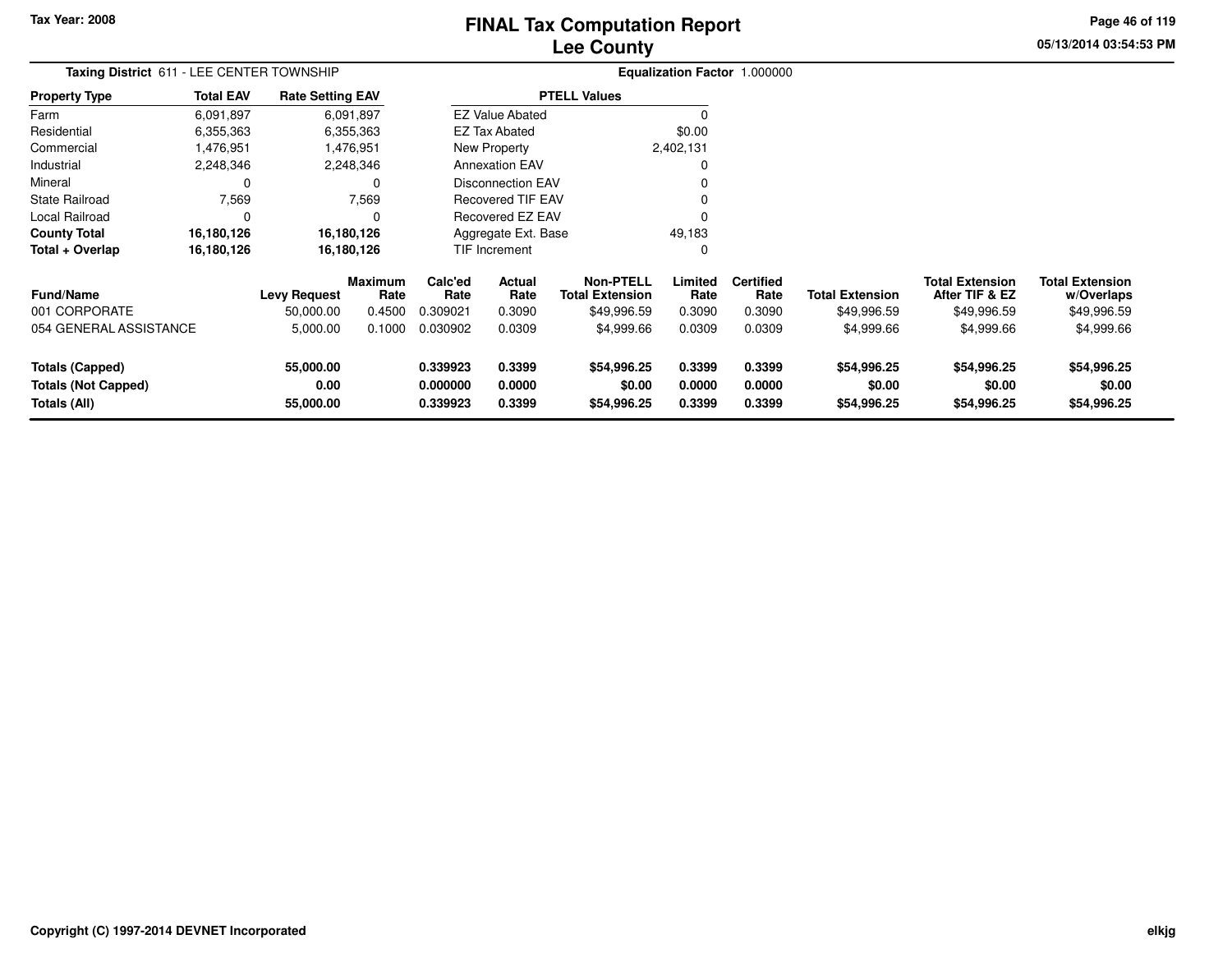**Property Type**

**Total + Overlap**

**Totals (Capped)**

**Totals (All)**

**Totals (Not Capped)**

007 ROAD & BRIDGE

009 PERMANENT ROAD

**Fund/Name**

Industrial 2,248,346 2,248,346

State Railroad 7,569

Local Railroad 0 0

**County Total 16,180,126 16,180,126**

008 BRIDGE JOINT W/ COUNTY

010 EQUIPMENT & BUILDING

035 LIABILITY INSURANCE

0 0

**16,180,126 16,180,126**

FarmResidential

Mineral

#### **Lee CountyFINAL Tax Computation Report**

**Limited Certified** Rate

 $\mathbf 0$ 

49,419 $\mathbf{0}$ 

**0.377222 0.3772 \$61,031.44 0.3734 0.3734 \$60,416.59 \$60,416.59 \$60,416.59**

**0.000000 0.0000 \$0.00 0.0000 0.0000 \$0.00 \$0.00 \$0.00**

**0.377222 0.3772 \$61,031.44 0.3734 0.3734 \$60,416.59 \$60,416.59 \$60,416.59**

**Total Extension Rate Total Extension**

21,436.00 0.2500 0.132484 0.1325 \$21,438.67 0.1312 0.1312 \$21,228.33 \$21,228.33 \$21,228.33

0.00 0.2500 0.000000 0.0000 \$0.00 0.0000 0.0000 \$0.00 \$0.00 \$0.00

4,501.00 0.1000 0.027818 0.0278 \$4,498.08 0.0275 0.0275 \$4,449.53 \$4,449.53 \$4,449.53

6,210.00 0.0000 0.038380 0.0384 \$6,213.17 0.0380 0.0380 \$6,148.45 \$6,148.45 \$6,148.45

28,888.00 0.6600 0.178540 0.1785 \$28,881.52 0.1767 0.1767 \$28,590.28 \$28,590.28 \$28,590.28

**Non-PTELL**\$28,881.52

0

v o

 $\sim$  0

0 v

0<br>منتخبات

**05/13/2014 03:54:53 PMPage 47 of 119**

> **w/Overlaps** \$28,590.28

**Total Extension**

**After TIF & EZ** \$28,590.28

**Total Extension**

\$28,590.28

#### **Equalization Factor** 1.000000 **Taxing District** 611RB - LEE CENTER TWP RD/BRIDGE6,355,363 6,355,363 1,476,951 Commercial 1,476,951 1,476,9516,091,8976,355,363 6,091,897**Total EAVRate Setting EAV PTELL Values**  $\overline{\overline{0}}$  \$0.00 2,402,131New Property EZ Tax AbatedEZ Value Abated

2,248,346

16,180,126

16,180,126

**61,035.00**

**61,035.00**

**0.00**

 $\mathbf 0$ 

 $\mathbf 0$ 

**Maximum**

**Levy Request Rate**

 **Calc'ed Rate**0.178540 **ActualRate**

Annexation EAV

Disconnection EAV

Recovered TIF EAV

Recovered EZ EAV

Aggregate Ext. BaseTIF Increment

**Rate**

7,569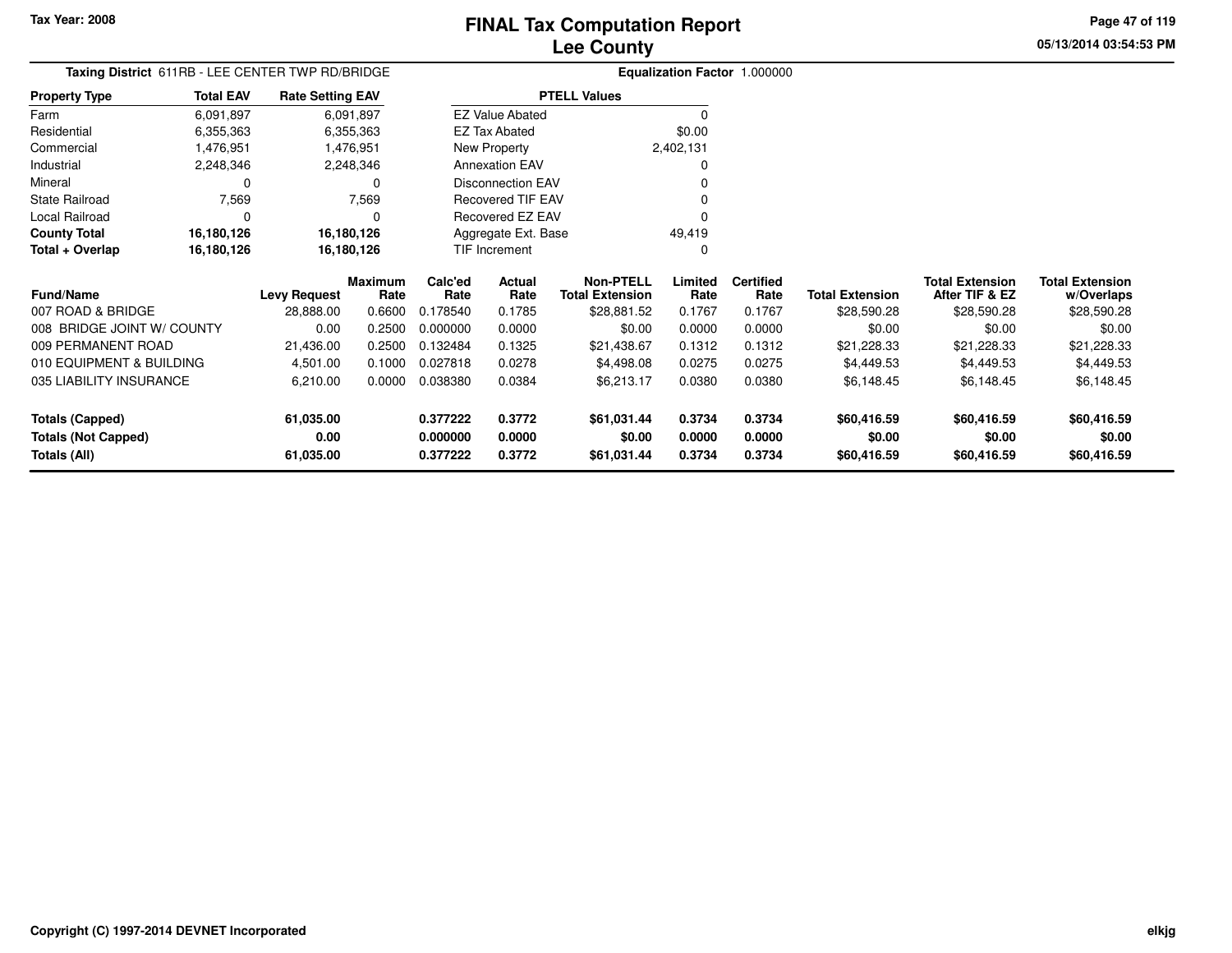# **Lee CountyFINAL Tax Computation Report**

**05/13/2014 03:54:53 PM Page 48 of 119**

| Taxing District 612 - MARION TOWNSHIP                                |                  |                                |                 |                                  | Equalization Factor 1.000000 |                                            |                            |                            |                                      |                                          |                                      |
|----------------------------------------------------------------------|------------------|--------------------------------|-----------------|----------------------------------|------------------------------|--------------------------------------------|----------------------------|----------------------------|--------------------------------------|------------------------------------------|--------------------------------------|
| <b>Property Type</b>                                                 | <b>Total EAV</b> | <b>Rate Setting EAV</b>        |                 |                                  |                              | <b>PTELL Values</b>                        |                            |                            |                                      |                                          |                                      |
| Farm                                                                 | 4,885,624        |                                | 4,885,624       |                                  | <b>EZ Value Abated</b>       |                                            | <sup>0</sup>               |                            |                                      |                                          |                                      |
| Residential                                                          | ,593,995         |                                | ,593,995        |                                  | EZ Tax Abated                |                                            | \$0.00                     |                            |                                      |                                          |                                      |
| Commercial                                                           | 680,737          |                                | 680,737         |                                  | New Property                 |                                            | 48,076                     |                            |                                      |                                          |                                      |
| Industrial                                                           | 69,523           |                                | 69,523          |                                  | <b>Annexation EAV</b>        |                                            |                            |                            |                                      |                                          |                                      |
| Mineral                                                              | 0                |                                | 0               |                                  | <b>Disconnection EAV</b>     |                                            |                            |                            |                                      |                                          |                                      |
| State Railroad                                                       | 0                |                                | 0               |                                  | <b>Recovered TIF EAV</b>     |                                            |                            |                            |                                      |                                          |                                      |
| Local Railroad                                                       | 0                |                                | 0               |                                  | Recovered EZ EAV             |                                            |                            |                            |                                      |                                          |                                      |
| <b>County Total</b>                                                  | 7,229,879        |                                | 7,229,879       |                                  | Aggregate Ext. Base          |                                            | 32,860                     |                            |                                      |                                          |                                      |
| Total + Overlap                                                      | 7,229,879        |                                | 7,229,879       |                                  | TIF Increment                |                                            | 0                          |                            |                                      |                                          |                                      |
| <b>Fund/Name</b>                                                     |                  | Levy Request                   | Maximum<br>Rate | Calc'ed<br>Rate                  | Actual<br>Rate               | <b>Non-PTELL</b><br><b>Total Extension</b> | Limited<br>Rate            | <b>Certified</b><br>Rate   | <b>Total Extension</b>               | <b>Total Extension</b><br>After TIF & EZ | <b>Total Extension</b><br>w/Overlaps |
| 001 CORPORATE                                                        |                  | 32,140.00                      | 0.6500          | 0.444544                         | 0.4445                       | \$32,136.81                                | 0.4437                     | 0.4437                     | \$32,078.97                          | \$32,078.97                              | \$32,078.97                          |
| 035 LIABILITY INSURANCE                                              |                  | 2,360.00                       | 0.0000          | 0.032642                         | 0.0326                       | \$2,356.94                                 | 0.0325                     | 0.0325                     | \$2,349.71                           | \$2,349.71                               | \$2,349.71                           |
| <b>Totals (Capped)</b><br><b>Totals (Not Capped)</b><br>Totals (All) |                  | 34,500.00<br>0.00<br>34,500.00 |                 | 0.477186<br>0.000000<br>0.477186 | 0.4771<br>0.0000<br>0.4771   | \$34,493.75<br>\$0.00<br>\$34,493.75       | 0.4762<br>0.0000<br>0.4762 | 0.4762<br>0.0000<br>0.4762 | \$34,428.68<br>\$0.00<br>\$34,428.68 | \$34,428.68<br>\$0.00<br>\$34,428.68     | \$34,428.68<br>\$0.00<br>\$34,428.68 |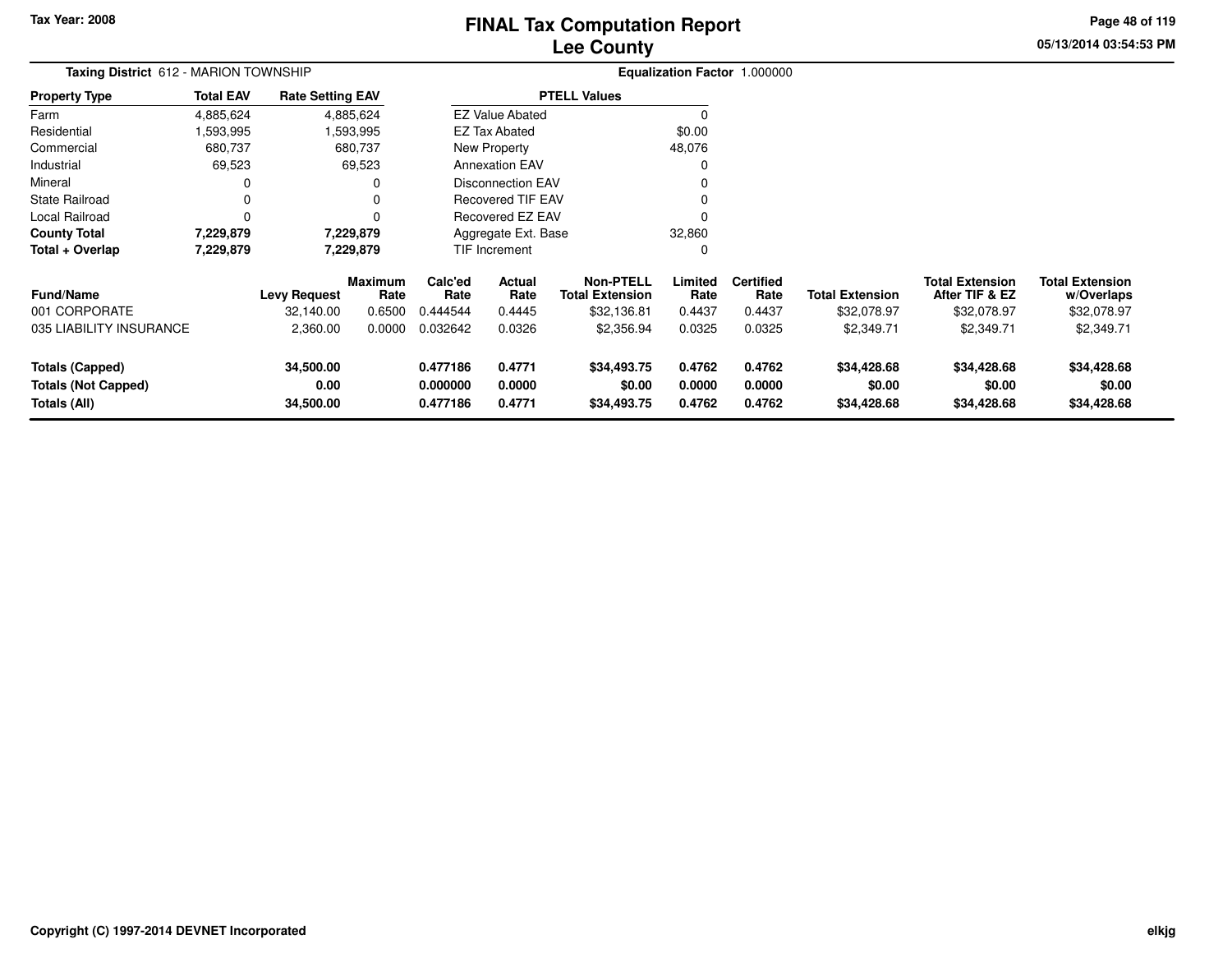**05/13/2014 03:54:53 PMPage 49 of 119**

| Taxing District 612RB - MARION TWP ROAD/BRIDGE |                  |                         |                        |                          |                          |                                            |                 | Equalization Factor 1.000000 |                        |                                          |                                      |
|------------------------------------------------|------------------|-------------------------|------------------------|--------------------------|--------------------------|--------------------------------------------|-----------------|------------------------------|------------------------|------------------------------------------|--------------------------------------|
| <b>Property Type</b>                           | <b>Total EAV</b> | <b>Rate Setting EAV</b> |                        | <b>PTELL Values</b>      |                          |                                            |                 |                              |                        |                                          |                                      |
| Farm                                           | 4,885,624        |                         | 4,885,624              |                          | <b>EZ Value Abated</b>   |                                            | $\Omega$        |                              |                        |                                          |                                      |
| Residential                                    | ,593,995         |                         | 593,995, ا             |                          | EZ Tax Abated            |                                            | \$0.00          |                              |                        |                                          |                                      |
| Commercial                                     | 680,737          |                         | 680,737                |                          | New Property             |                                            | 48,076          |                              |                        |                                          |                                      |
| Industrial                                     | 69,523           |                         | 69,523                 |                          | <b>Annexation EAV</b>    |                                            | $\Omega$        |                              |                        |                                          |                                      |
| Mineral                                        | 0                |                         | 0                      | <b>Disconnection EAV</b> |                          |                                            | n               |                              |                        |                                          |                                      |
| <b>State Railroad</b>                          | 0                |                         | O                      |                          | <b>Recovered TIF EAV</b> |                                            | O               |                              |                        |                                          |                                      |
| Local Railroad                                 | $\Omega$         |                         | 0                      |                          | Recovered EZ EAV         |                                            | $\Omega$        |                              |                        |                                          |                                      |
| <b>County Total</b>                            | 7,229,879        |                         | 7,229,879              |                          | Aggregate Ext. Base      |                                            | 48,895          |                              |                        |                                          |                                      |
| Total + Overlap                                | 7,229,879        |                         | 7,229,879              |                          | TIF Increment            |                                            | $\Omega$        |                              |                        |                                          |                                      |
| <b>Fund/Name</b>                               |                  | <b>Levy Request</b>     | <b>Maximum</b><br>Rate | Calc'ed<br>Rate          | Actual<br>Rate           | <b>Non-PTELL</b><br><b>Total Extension</b> | Limited<br>Rate | <b>Certified</b><br>Rate     | <b>Total Extension</b> | <b>Total Extension</b><br>After TIF & EZ | <b>Total Extension</b><br>w/Overlaps |
| 007 ROAD & BRIDGE                              |                  | 28,875.00               | 0.6600                 | 0.399384                 | 0.3994                   | \$28,876.14                                | 0.3991          | 0.3991                       | \$28,854.45            | \$28,854.45                              | \$28,854.45                          |
| 008 BRIDGE JOINT W/ COUNTY                     |                  | 3,840.00                | 0.2500                 | 0.053113                 | 0.0531                   | \$3,839.07                                 | 0.0531          | 0.0531                       | \$3,839.07             | \$3,839.07                               | \$3,839.07                           |
| 009 PERMANENT ROAD                             |                  | 13,500.00               | 0.2500                 | 0.186725                 | 0.1867                   | \$13,498.18                                | 0.1866          | 0.1866                       | \$13,490.95            | \$13,490.95                              | \$13,490.95                          |
| 010 EQUIPMENT & BUILDING                       |                  | 1,450.00                | 0.1000                 | 0.020056                 | 0.0201                   | \$1,453.21                                 | 0.0201          | 0.0201                       | \$1,453.21             | \$1,453.21                               | \$1,453.21                           |
| 035 LIABILITY INSURANCE                        |                  | 3,600.00                | 0.0000                 | 0.049793                 | 0.0498                   | \$3,600.48                                 | 0.0498          | 0.0498                       | \$3,600.48             | \$3,600.48                               | \$3,600.48                           |
| <b>Totals (Capped)</b>                         |                  | 51,265.00               |                        | 0.709071                 | 0.7091                   | \$51,267.08                                | 0.7087          | 0.7087                       | \$51,238.16            | \$51,238.16                              | \$51,238.16                          |
| <b>Totals (Not Capped)</b>                     |                  | 0.00                    |                        | 0.000000                 | 0.0000                   | \$0.00                                     | 0.0000          | 0.0000                       | \$0.00                 | \$0.00                                   | \$0.00                               |
| Totals (All)                                   |                  | 51,265.00               |                        | 0.709071                 | 0.7091                   | \$51,267.08                                | 0.7087          | 0.7087                       | \$51,238.16            | \$51,238.16                              | \$51,238.16                          |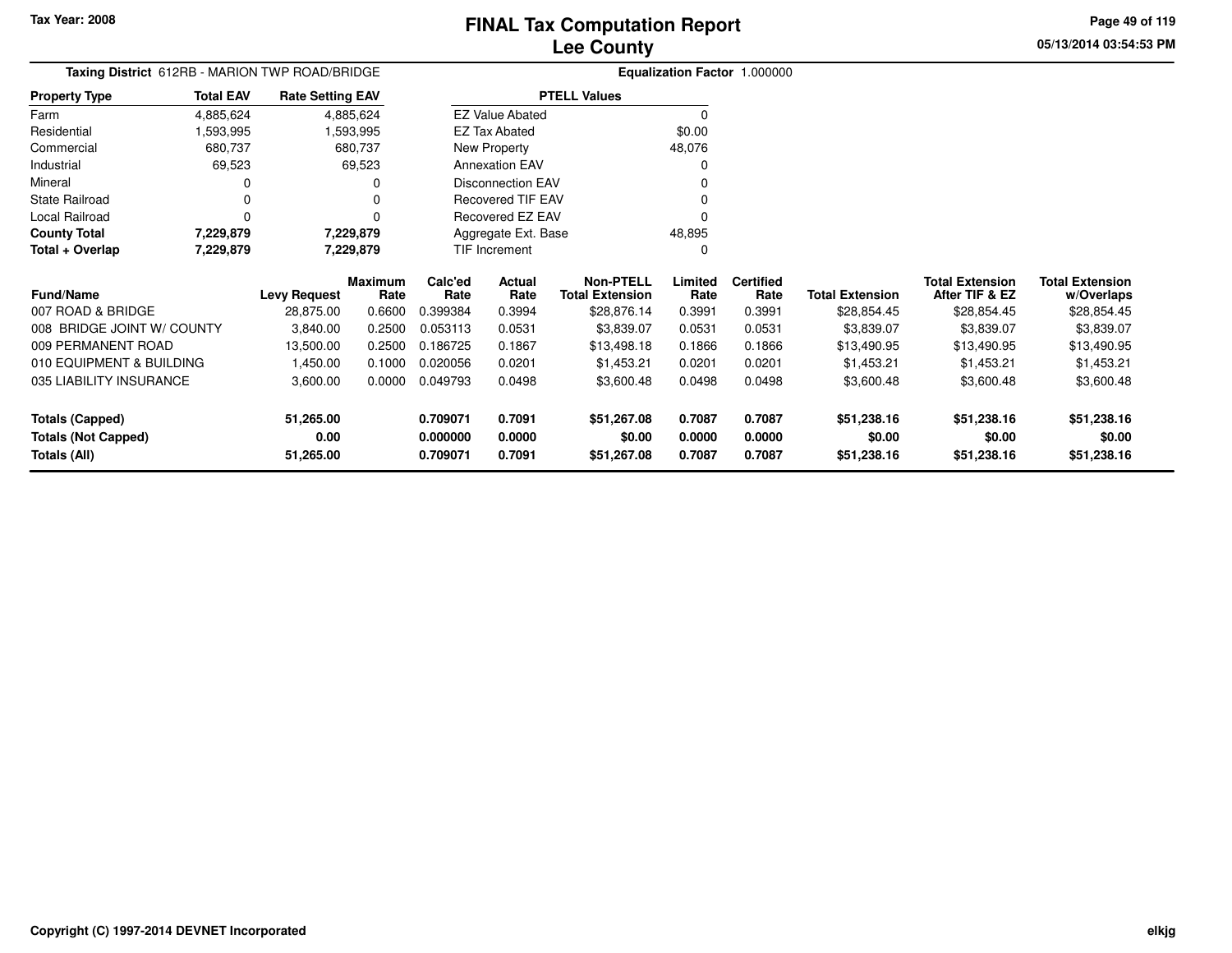## **Lee CountyFINAL Tax Computation Report**

**05/13/2014 03:54:53 PM Page 50 of 119**

| <b>Taxing District 613 - MAY TOWNSHIP</b>                            |                  |                                  |                                  | Equalization Factor 1.000000     |                            |                                                           |                            |                                    |                                       |                                                         |                                                     |
|----------------------------------------------------------------------|------------------|----------------------------------|----------------------------------|----------------------------------|----------------------------|-----------------------------------------------------------|----------------------------|------------------------------------|---------------------------------------|---------------------------------------------------------|-----------------------------------------------------|
| <b>Property Type</b>                                                 | <b>Total EAV</b> | <b>Rate Setting EAV</b>          |                                  |                                  |                            | <b>PTELL Values</b>                                       |                            |                                    |                                       |                                                         |                                                     |
| Farm                                                                 | 6,409,742        |                                  | 6,409,742                        |                                  | <b>EZ Value Abated</b>     |                                                           | 0                          |                                    |                                       |                                                         |                                                     |
| Residential                                                          | 13,238,574       |                                  | 13,238,574                       |                                  | EZ Tax Abated              |                                                           | \$0.00                     |                                    |                                       |                                                         |                                                     |
| Commercial                                                           | 965,099          |                                  | 965,099                          |                                  | New Property               |                                                           | 368,644                    |                                    |                                       |                                                         |                                                     |
| Industrial                                                           | 0                |                                  | 0                                |                                  | <b>Annexation EAV</b>      |                                                           | 0                          |                                    |                                       |                                                         |                                                     |
| Mineral                                                              | 0                |                                  |                                  |                                  | <b>Disconnection EAV</b>   |                                                           |                            |                                    |                                       |                                                         |                                                     |
| <b>State Railroad</b>                                                | 0                |                                  |                                  |                                  | Recovered TIF EAV          |                                                           |                            |                                    |                                       |                                                         |                                                     |
| Local Railroad                                                       | $\Omega$         |                                  |                                  |                                  | Recovered EZ EAV           |                                                           |                            |                                    |                                       |                                                         |                                                     |
| <b>County Total</b>                                                  | 20,613,415       |                                  | 20,613,415                       |                                  | Aggregate Ext. Base        |                                                           | 32,549                     |                                    |                                       |                                                         |                                                     |
| Total + Overlap                                                      | 20,613,415       |                                  | 20,613,415                       |                                  | <b>TIF Increment</b>       |                                                           | 0                          |                                    |                                       |                                                         |                                                     |
| <b>Fund/Name</b><br>001 CORPORATE                                    |                  | <b>Levy Request</b><br>34,302.00 | <b>Maximum</b><br>Rate<br>0.4100 | Calc'ed<br>Rate<br>0.166406      | Actual<br>Rate<br>0.1664   | <b>Non-PTELL</b><br><b>Total Extension</b><br>\$34,300.72 | Limited<br>Rate<br>0.1664  | <b>Certified</b><br>Rate<br>0.1664 | <b>Total Extension</b><br>\$34,300.72 | <b>Total Extension</b><br>After TIF & EZ<br>\$34,300.72 | <b>Total Extension</b><br>w/Overlaps<br>\$34,300.72 |
| <b>Totals (Capped)</b><br><b>Totals (Not Capped)</b><br>Totals (All) |                  | 34,302.00<br>0.00<br>34,302.00   |                                  | 0.166406<br>0.000000<br>0.166406 | 0.1664<br>0.0000<br>0.1664 | \$34,300.72<br>\$0.00<br>\$34,300.72                      | 0.1664<br>0.0000<br>0.1664 | 0.1664<br>0.0000<br>0.1664         | \$34,300.72<br>\$0.00<br>\$34,300.72  | \$34,300.72<br>\$0.00<br>\$34,300.72                    | \$34,300.72<br>\$0.00<br>\$34,300.72                |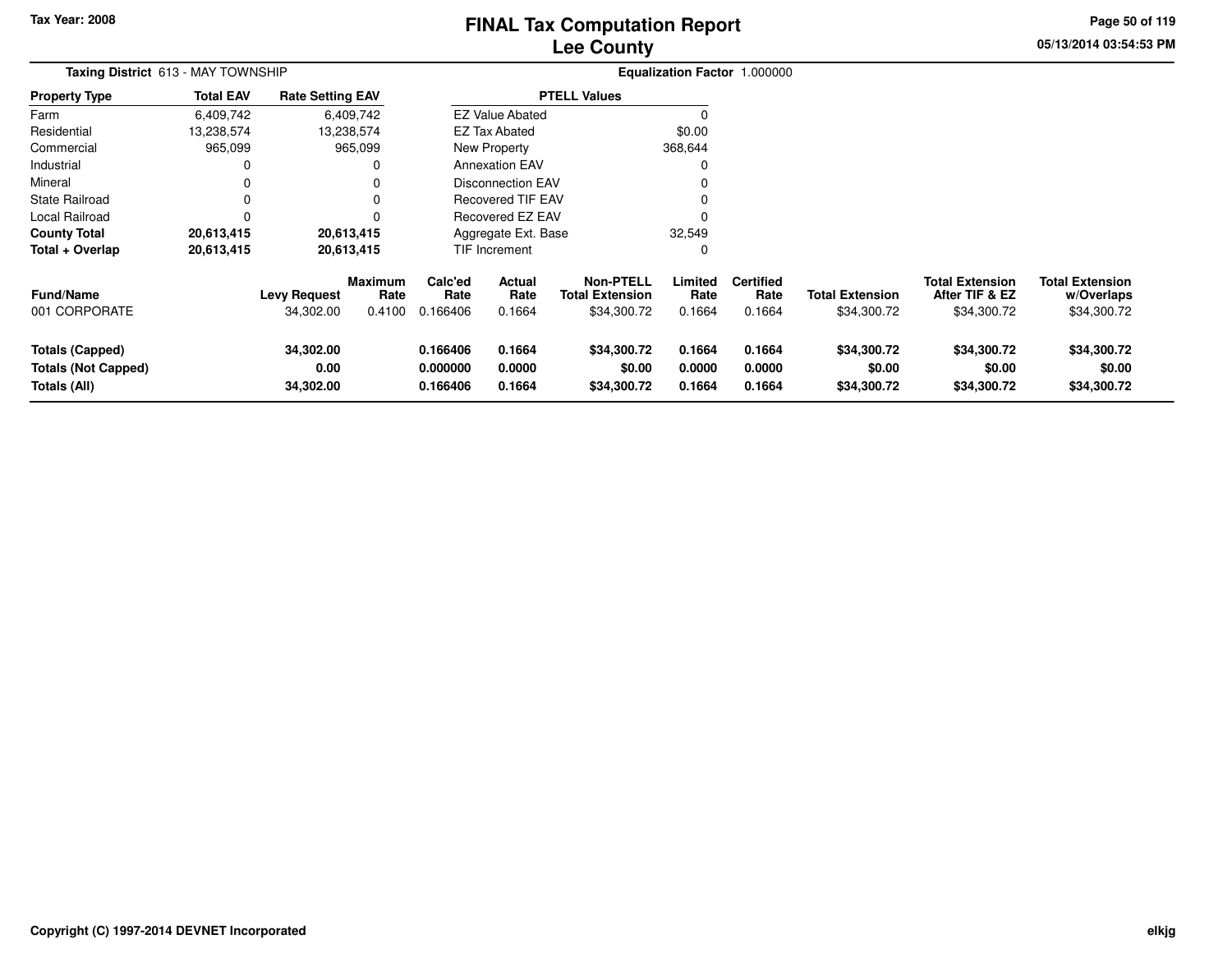# **Lee CountyFINAL Tax Computation Report**

**05/13/2014 03:54:53 PMPage 51 of 119**

| Taxing District 613RB - MAY TWP ROAD/BRIDGE                          |                  |                                |                                  |                                  |                            |                                                    |                            | Equalization Factor 1.000000       |                                       |                                                         |                                                     |
|----------------------------------------------------------------------|------------------|--------------------------------|----------------------------------|----------------------------------|----------------------------|----------------------------------------------------|----------------------------|------------------------------------|---------------------------------------|---------------------------------------------------------|-----------------------------------------------------|
| <b>Property Type</b>                                                 | <b>Total EAV</b> | <b>Rate Setting EAV</b>        |                                  |                                  |                            | <b>PTELL Values</b>                                |                            |                                    |                                       |                                                         |                                                     |
| Farm                                                                 | 6,409,742        |                                | 6,409,742                        |                                  | <b>EZ Value Abated</b>     |                                                    |                            |                                    |                                       |                                                         |                                                     |
| Residential                                                          | 13,238,574       |                                | 13,238,574                       |                                  | <b>EZ Tax Abated</b>       |                                                    | \$0.00                     |                                    |                                       |                                                         |                                                     |
| Commercial                                                           | 965,099          |                                | 965,099                          |                                  | New Property               |                                                    | 368,644                    |                                    |                                       |                                                         |                                                     |
| Industrial                                                           | 0                |                                | 0                                |                                  | <b>Annexation EAV</b>      |                                                    |                            |                                    |                                       |                                                         |                                                     |
| Mineral                                                              |                  |                                | 0                                |                                  | <b>Disconnection EAV</b>   |                                                    | 0                          |                                    |                                       |                                                         |                                                     |
| <b>State Railroad</b>                                                | 0                |                                | 0                                |                                  | <b>Recovered TIF EAV</b>   |                                                    | 0                          |                                    |                                       |                                                         |                                                     |
| <b>Local Railroad</b>                                                |                  |                                | 0                                |                                  | Recovered EZ EAV           |                                                    |                            |                                    |                                       |                                                         |                                                     |
| <b>County Total</b>                                                  | 20,613,415       |                                | 20,613,415                       |                                  | Aggregate Ext. Base        |                                                    | 55,994                     |                                    |                                       |                                                         |                                                     |
| Total + Overlap                                                      | 20,613,415       |                                | 20,613,415                       |                                  | TIF Increment              |                                                    | 0                          |                                    |                                       |                                                         |                                                     |
| <b>Fund/Name</b><br>007 ROAD & BRIDGE                                |                  | Levy Request<br>58,492.00      | <b>Maximum</b><br>Rate<br>0.6600 | Calc'ed<br>Rate<br>0.283757      | Actual<br>Rate<br>0.2838   | Non-PTELL<br><b>Total Extension</b><br>\$58,500.87 | Limited<br>Rate<br>0.2838  | <b>Certified</b><br>Rate<br>0.2838 | <b>Total Extension</b><br>\$58,500.87 | <b>Total Extension</b><br>After TIF & EZ<br>\$58,500.87 | <b>Total Extension</b><br>w/Overlaps<br>\$58,500.87 |
| <b>Totals (Capped)</b><br><b>Totals (Not Capped)</b><br>Totals (All) |                  | 58,492.00<br>0.00<br>58,492.00 |                                  | 0.283757<br>0.000000<br>0.283757 | 0.2838<br>0.0000<br>0.2838 | \$58,500.87<br>\$0.00<br>\$58,500.87               | 0.2838<br>0.0000<br>0.2838 | 0.2838<br>0.0000<br>0.2838         | \$58,500.87<br>\$0.00<br>\$58,500.87  | \$58,500.87<br>\$0.00<br>\$58,500.87                    | \$58,500.87<br>\$0.00<br>\$58,500.87                |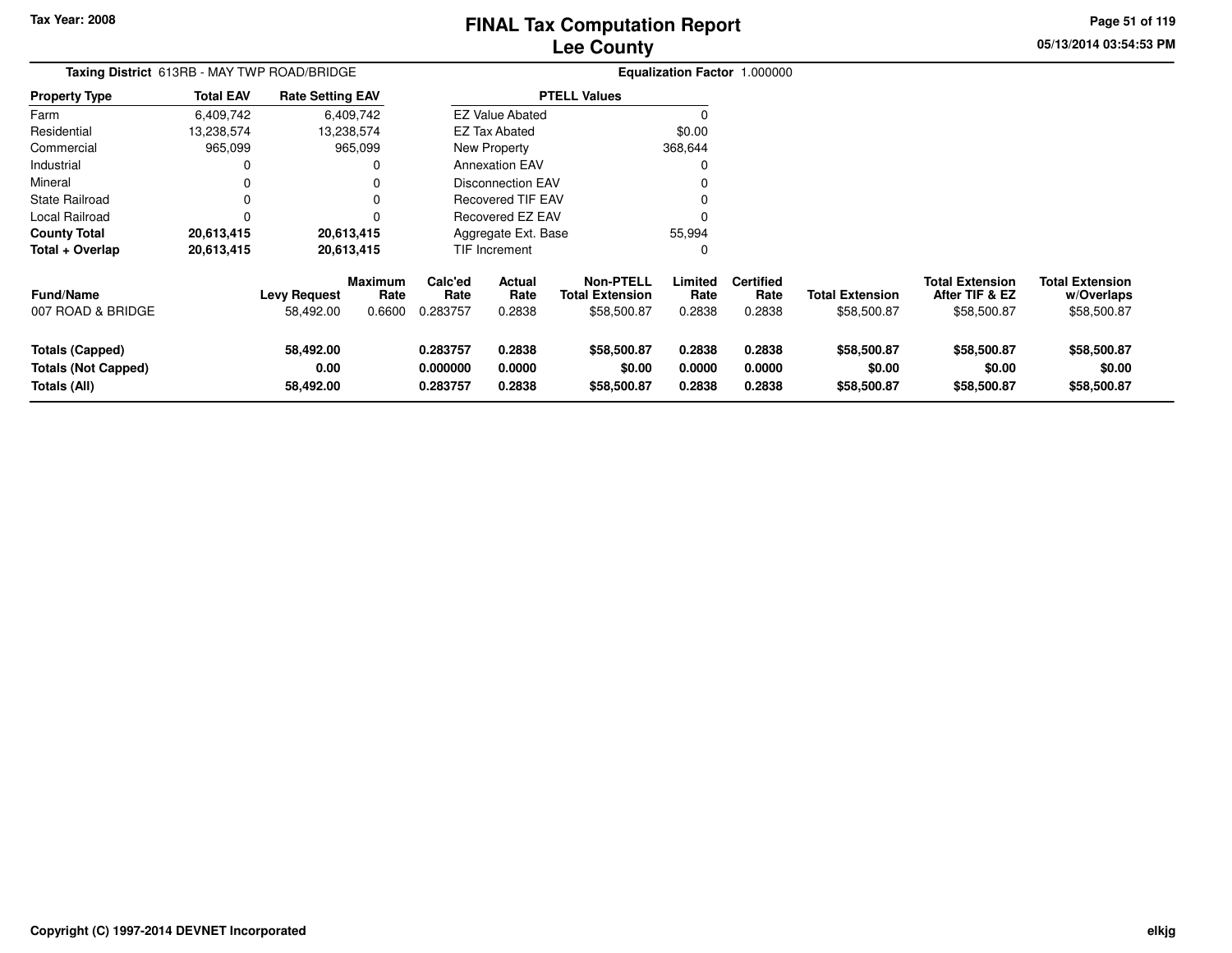## **Lee CountyFINAL Tax Computation Report**

**05/13/2014 03:54:53 PM Page 52 of 119**

| Taxing District 614 - NACHUSA TOWNSHIP |                  |                         |                        |                          | Equalization Factor 1.000000 |                                            |                 |                          |                        |                                          |                                      |
|----------------------------------------|------------------|-------------------------|------------------------|--------------------------|------------------------------|--------------------------------------------|-----------------|--------------------------|------------------------|------------------------------------------|--------------------------------------|
| <b>Property Type</b>                   | <b>Total EAV</b> | <b>Rate Setting EAV</b> |                        |                          |                              | <b>PTELL Values</b>                        |                 |                          |                        |                                          |                                      |
| Farm                                   | 6,293,352        |                         | 6,293,352              |                          | <b>EZ Value Abated</b>       |                                            | $\Omega$        |                          |                        |                                          |                                      |
| Residential                            | 4,305,474        |                         | 4,305,474              |                          | <b>EZ Tax Abated</b>         |                                            | \$0.00          |                          |                        |                                          |                                      |
| Commercial                             | 536,962          |                         | 536,962                |                          | New Property                 |                                            | 204,759         |                          |                        |                                          |                                      |
| Industrial                             | 14,513           |                         | 14,513                 |                          | <b>Annexation EAV</b>        |                                            | 0               |                          |                        |                                          |                                      |
| Mineral                                |                  |                         | O                      |                          | <b>Disconnection EAV</b>     |                                            | $\Omega$        |                          |                        |                                          |                                      |
| <b>State Railroad</b>                  | 294,958          |                         | 294,958                | <b>Recovered TIF EAV</b> |                              |                                            |                 |                          |                        |                                          |                                      |
| Local Railroad                         | 1,630            |                         | 1,630                  |                          | Recovered EZ EAV             |                                            | $\Omega$        |                          |                        |                                          |                                      |
| <b>County Total</b>                    | 11,446,889       |                         | 11,446,889             |                          | Aggregate Ext. Base          |                                            | 24,852          |                          |                        |                                          |                                      |
| Total + Overlap                        | 11,446,889       |                         | 11,446,889             |                          | TIF Increment                |                                            | 0               |                          |                        |                                          |                                      |
| <b>Fund/Name</b>                       |                  | <b>Levy Request</b>     | <b>Maximum</b><br>Rate | Calc'ed<br>Rate          | Actual<br>Rate               | <b>Non-PTELL</b><br><b>Total Extension</b> | Limited<br>Rate | <b>Certified</b><br>Rate | <b>Total Extension</b> | <b>Total Extension</b><br>After TIF & EZ | <b>Total Extension</b><br>w/Overlaps |
| 001 CORPORATE                          |                  | 23,364.00               | 0.4500                 | 0.204108                 | 0.2041                       | \$23,363.10                                | 0.2041          | 0.2041                   | \$23,363.10            | \$23,363.10                              | \$23,363.10                          |
| 047 SOCIAL SECURITY                    |                  | 2,115.00                | 0.0000                 | 0.018477                 | 0.0185                       | \$2,117.67                                 | 0.0185          | 0.0185                   | \$2,117.67             | \$2,117.67                               | \$2,117.67                           |
| 054 GENERAL ASSISTANCE                 |                  | 617.00                  | 0.1000                 | 0.005390                 | 0.0054                       | \$618.13                                   | 0.0054          | 0.0054                   | \$618.13               | \$618.13                                 | \$618.13                             |
| Totals (Capped)                        |                  | 26,096.00               |                        | 0.227975                 | 0.2280                       | \$26,098.90                                | 0.2280          | 0.2280                   | \$26,098.90            | \$26,098.90                              | \$26,098.90                          |
| <b>Totals (Not Capped)</b>             |                  | 0.00                    |                        | 0.000000                 | 0.0000                       | \$0.00                                     | 0.0000          | 0.0000                   | \$0.00                 | \$0.00                                   | \$0.00                               |
| Totals (All)                           |                  | 26,096.00               |                        | 0.227975                 | 0.2280                       | \$26,098.90                                | 0.2280          | 0.2280                   | \$26,098.90            | \$26,098.90                              | \$26,098.90                          |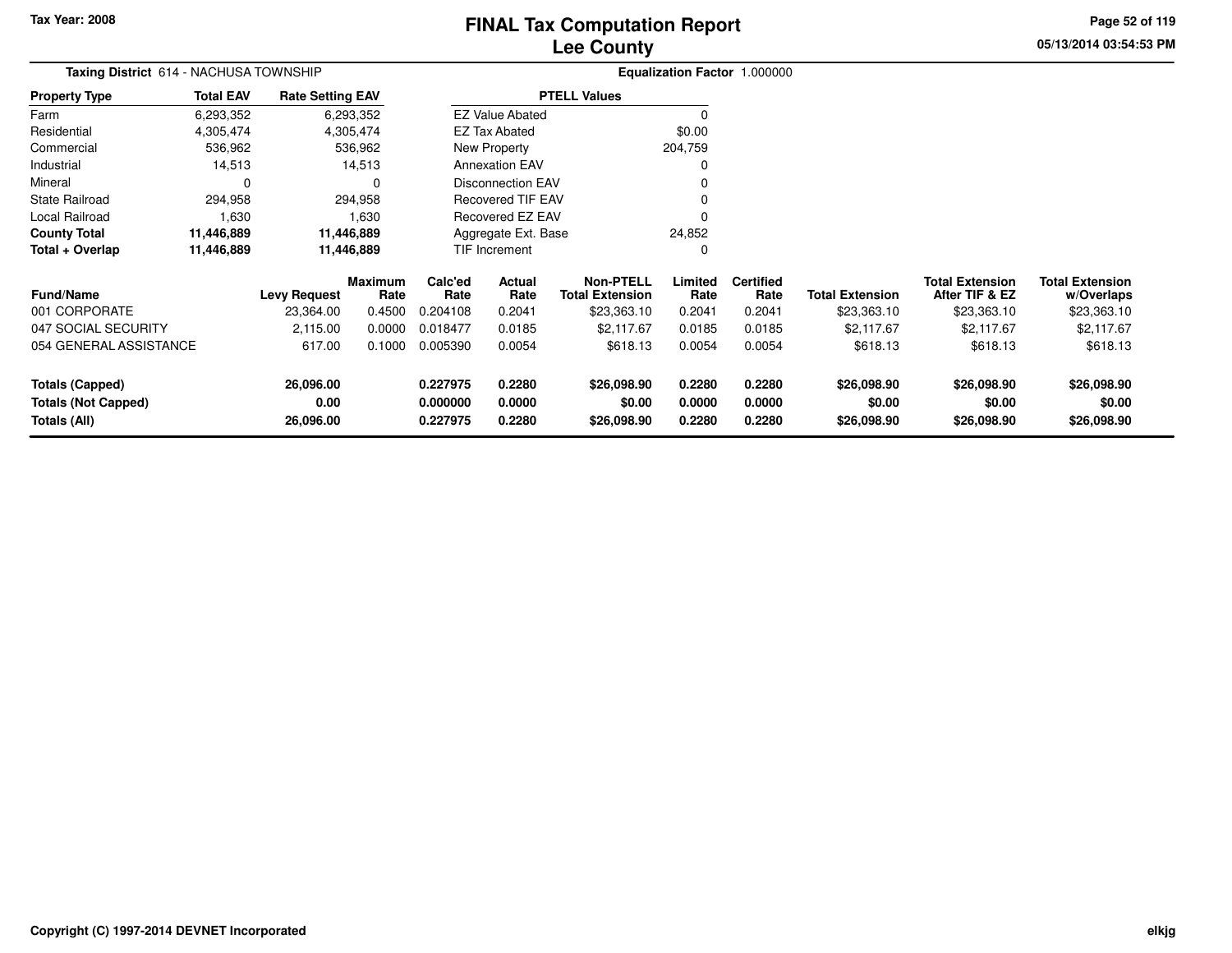Farm

#### **Lee CountyFINAL Tax Computation Report**

**05/13/2014 03:54:53 PMPage 53 of 119**

#### **Equalization Factor** 1.000000 **Taxing District** 614RB - NACHUSA TWP ROAD/BRIDGE**Property Type**4,305,474 4,305,474 536,962 Residential Commercial 536,962 536,96214,513 Industrial 14,513  $\mathbf 0$ Mineral 0 0294,958 State Railroad 294,958 1,630 Local Railroad 1,630 11,446,889 **County Total 11,446,889 11,446,889**11,446,889 **Total + Overlap 11,446,889 11,446,889** 6,293,3524,305,474 6,293,352**Total EAV Rate Setting EAV PTELL Values**  $\overline{0}$  \$0.00 204,759 $\pmb{0}$ Annexation EAV v o Disconnection EAV $\sim$  0 Recovered TIF EAV0 v Recovered EZ EAV <sup>0</sup> 43,391 $\mathbf 0$ New Property EZ Tax AbatedEZ Value AbatedAggregate Ext. BaseTIF Increment0

| <b>Fund/Name</b>                                              | <b>Levy Request</b>            | <b>Maximum</b><br>Rate | Calc'ed<br>Rate                  | <b>Actual</b><br>Rate      | Non-PTELL<br><b>Total Extension</b>  | Limited<br>Rate            | <b>Certified</b><br>Rate   | <b>Total Extension</b>               | <b>Total Extension</b><br>After TIF & EZ | <b>Total Extension</b><br>w/Overlaps |
|---------------------------------------------------------------|--------------------------------|------------------------|----------------------------------|----------------------------|--------------------------------------|----------------------------|----------------------------|--------------------------------------|------------------------------------------|--------------------------------------|
| 007 ROAD & BRIDGE                                             | 23.970.00                      | 0.6600                 | 0.209402                         | 0.2094                     | \$23,969.79                          | 0.2094                     | 0.2094                     | \$23,969.79                          | \$23,969.79                              | \$23,969.79                          |
| 008 BRIDGE JOINT W/ COUNTY                                    | 105.00                         | 0.2500                 | 0.009653                         | 0.0097                     | \$1,110.35                           | 0.0097                     | 0.0097                     | \$1,110.35                           | \$1,110.35                               | \$1,110.35                           |
| 009 PERMANENT ROAD                                            | 16.372.00                      | 0.2500                 | 0.143026                         | 0.1430                     | \$16,369.05                          | 0.1430                     | 0.1430                     | \$16,369.05                          | \$16,369.05                              | \$16,369.05                          |
| 010 EQUIPMENT & BUILDING                                      | 4.114.00                       | 0.1000                 | 0.035940                         | 0.0359                     | \$4,109.43                           | 0.0359                     | 0.0359                     | \$4,109.43                           | \$4,109.43                               | \$4,109.43                           |
| Totals (Capped)<br><b>Totals (Not Capped)</b><br>Totals (All) | 45,561.00<br>0.00<br>45,561.00 |                        | 0.398021<br>0.000000<br>0.398021 | 0.3980<br>0.0000<br>0.3980 | \$45,558.62<br>\$0.00<br>\$45,558.62 | 0.3980<br>0.0000<br>0.3980 | 0.3980<br>0.0000<br>0.3980 | \$45,558.62<br>\$0.00<br>\$45,558.62 | \$45,558.62<br>\$0.00<br>\$45,558.62     | \$45,558.62<br>\$0.00<br>\$45,558.62 |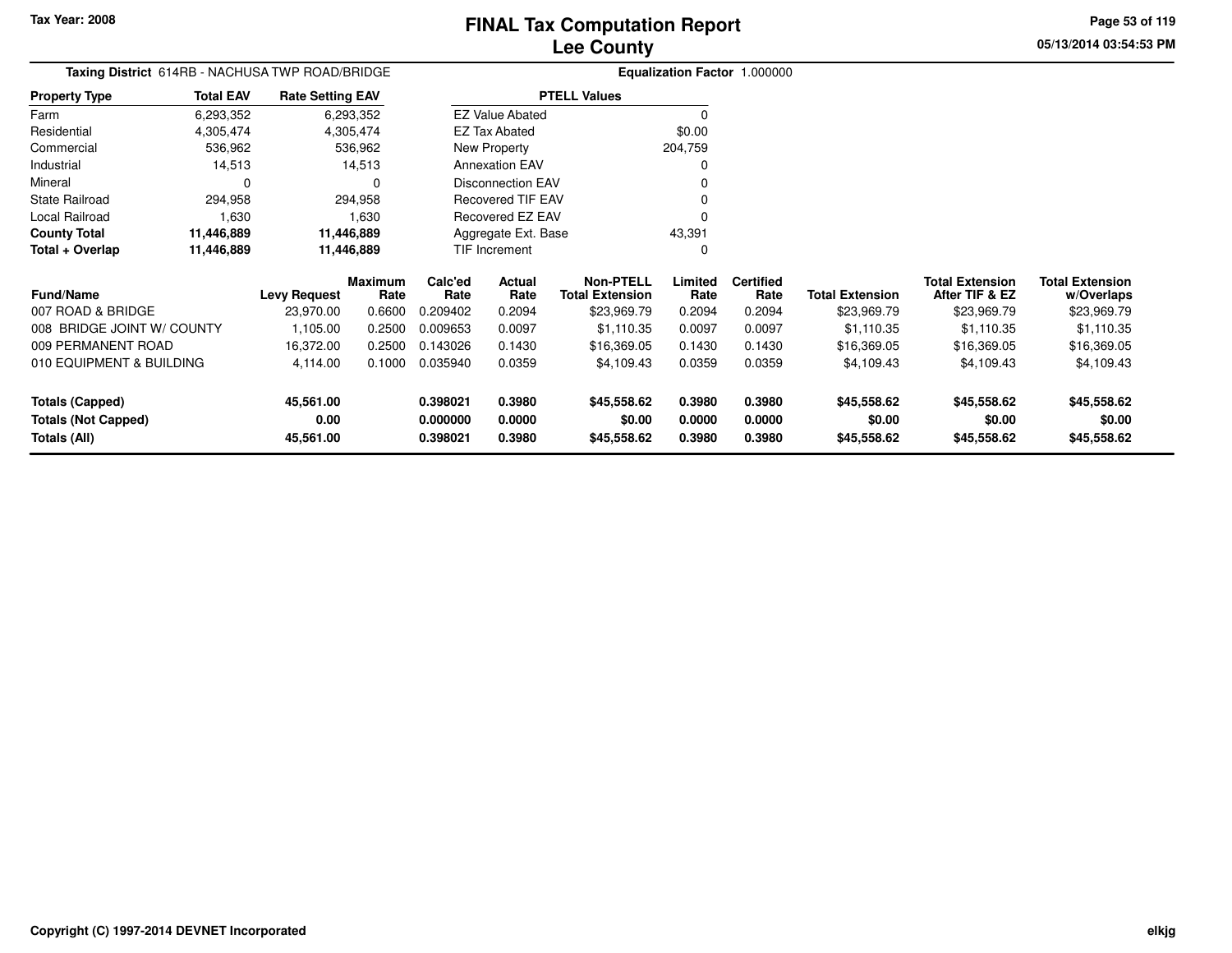**Totals (Not Capped)**

**Totals (All)**

## **Lee CountyFINAL Tax Computation Report**

**05/13/2014 03:54:53 PMPage 54 of 119**

**0.000000 0.0000 \$0.00 0.0000 0.0000 \$0.00 \$0.00 \$0.00**

**0.147070 0.1471 \$23,396.71 0.1466 0.1466 \$23,317.18 \$23,317.18 \$23,317.18**

|                         | Taxing District 615 - NELSON TOWNSHIP |                         |                 |                 |                          |                                            |                 | <b>Equalization Factor 1.000000</b> |                        |                                          |                                      |
|-------------------------|---------------------------------------|-------------------------|-----------------|-----------------|--------------------------|--------------------------------------------|-----------------|-------------------------------------|------------------------|------------------------------------------|--------------------------------------|
| <b>Property Type</b>    | <b>Total EAV</b>                      | <b>Rate Setting EAV</b> |                 |                 |                          | <b>PTELL Values</b>                        |                 |                                     |                        |                                          |                                      |
| Farm                    | 3,316,204                             |                         | 3,316,204       |                 | <b>EZ Value Abated</b>   |                                            |                 |                                     |                        |                                          |                                      |
| Residential             | 9,398,515                             |                         | 9,398,515       |                 | <b>EZ Tax Abated</b>     |                                            | \$0.00          |                                     |                        |                                          |                                      |
| Commercial              | 409,155                               |                         | 409,155         |                 | New Property             |                                            | 152,401         |                                     |                        |                                          |                                      |
| Industrial              | 1,234,718                             |                         | 1,234,718       |                 | <b>Annexation EAV</b>    |                                            | 0               |                                     |                        |                                          |                                      |
| Mineral                 |                                       |                         | 0               |                 | <b>Disconnection EAV</b> |                                            | 0               |                                     |                        |                                          |                                      |
| <b>State Railroad</b>   | 1,546,716                             |                         | 1,546,716       |                 | Recovered TIF EAV        |                                            | 0               |                                     |                        |                                          |                                      |
| Local Railroad          |                                       |                         |                 |                 | Recovered EZ EAV         |                                            | 0               |                                     |                        |                                          |                                      |
| <b>County Total</b>     | 15,905,308                            |                         | 15,905,308      |                 | Aggregate Ext. Base      |                                            | 22,188          |                                     |                        |                                          |                                      |
| Total + Overlap         | 15,905,308                            |                         | 15,905,308      | TIF Increment   |                          |                                            | 0               |                                     |                        |                                          |                                      |
| <b>Fund/Name</b>        | <b>Levy Request</b>                   |                         | Maximum<br>Rate | Calc'ed<br>Rate | Actual<br>Rate           | <b>Non-PTELL</b><br><b>Total Extension</b> | Limited<br>Rate | <b>Certified</b><br>Rate            | <b>Total Extension</b> | <b>Total Extension</b><br>After TIF & EZ | <b>Total Extension</b><br>w/Overlaps |
| 001 CORPORATE           |                                       | 16,679.00               | 0.4500          | 0.104864        | 0.1049                   | \$16,684.67                                | 0.1045          | 0.1045                              | \$16,621.05            | \$16,621.05                              | \$16,621.05                          |
| 035 LIABILITY INSURANCE |                                       | 3,745.00                | 0.0000          | 0.023546        | 0.0235                   | \$3,737.75                                 | 0.0234          | 0.0234                              | \$3,721.84             | \$3,721.84                               | \$3,721.84                           |
| 047 SOCIAL SECURITY     |                                       | 2,125.00                | 0.0000          | 0.013360        | 0.0134                   | \$2,131.31                                 | 0.0134          | 0.0134                              | \$2,131.31             | \$2,131.31                               | \$2,131.31                           |
| 054 GENERAL ASSISTANCE  |                                       | 843.00                  | 0.1000          | 0.005300        | 0.0053                   | \$842.98                                   | 0.0053          | 0.0053                              | \$842.98               | \$842.98                                 | \$842.98                             |
| <b>Totals (Capped)</b>  |                                       | 23,392.00               |                 | 0.147070        | 0.1471                   | \$23,396.71                                | 0.1466          | 0.1466                              | \$23,317.18            | \$23,317.18                              | \$23,317.18                          |

**0.00**

**23,392.00**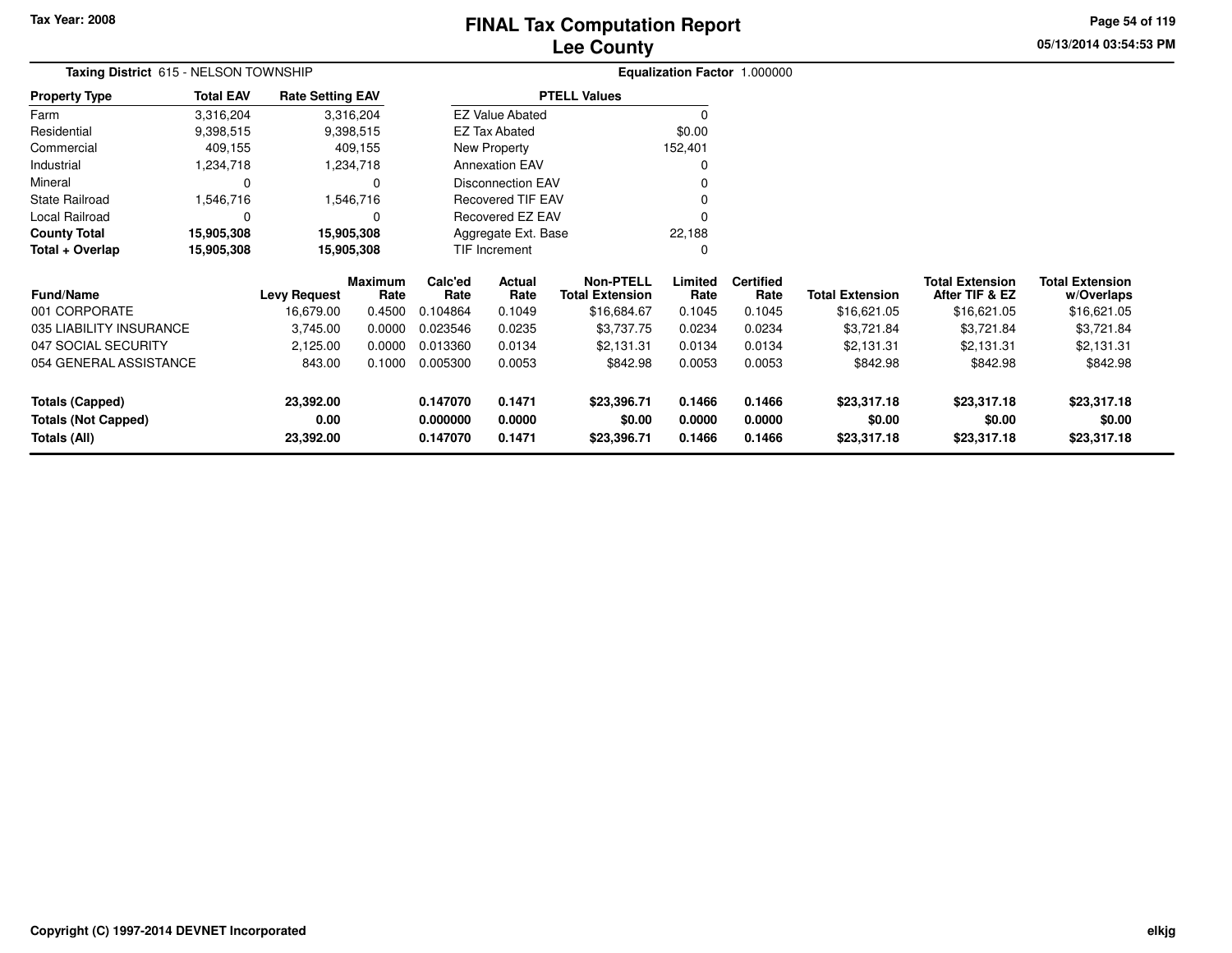#### **Lee CountyFINAL Tax Computation Report**

**05/13/2014 03:54:53 PM Page 55 of 119**

| Taxing District 615RB - NELSON TWP ROAD/BRIDGE                       |                  |                                |                        | Equalization Factor 1.000000                                   |                          |                                      |                            |                            |                                      |                                          |                                      |  |
|----------------------------------------------------------------------|------------------|--------------------------------|------------------------|----------------------------------------------------------------|--------------------------|--------------------------------------|----------------------------|----------------------------|--------------------------------------|------------------------------------------|--------------------------------------|--|
| <b>Property Type</b>                                                 | <b>Total EAV</b> | <b>Rate Setting EAV</b>        |                        |                                                                |                          | <b>PTELL Values</b>                  |                            |                            | <b>Road and Bridge Transfer</b>      |                                          |                                      |  |
| Farm                                                                 | 3,316,204        |                                | 3,316,204              |                                                                | <b>EZ Value Abated</b>   |                                      |                            | <b>Municipality</b>        |                                      | Fund                                     | <b>Amount Extended</b>               |  |
| Residential                                                          | 9,398,515        |                                | 9,398,515              |                                                                | <b>EZ Tax Abated</b>     |                                      | \$0.00                     |                            |                                      |                                          |                                      |  |
| Commercial                                                           | 409,155          |                                | 409,155                |                                                                | New Property             |                                      | 152,401                    |                            | 709 - VILLAGE OF NELSON              | 007                                      | \$1,087.72                           |  |
| Industrial                                                           | 1,234,718        |                                | 1,234,718              |                                                                | <b>Annexation EAV</b>    |                                      |                            | <b>Total</b>               |                                      |                                          | \$1,087.72                           |  |
| Mineral                                                              | $\mathbf 0$      |                                | 0                      |                                                                | Disconnection EAV        |                                      |                            |                            |                                      |                                          |                                      |  |
| <b>State Railroad</b>                                                | 1,546,716        |                                | 1,546,716              |                                                                | <b>Recovered TIF EAV</b> |                                      |                            |                            |                                      |                                          |                                      |  |
| <b>Local Railroad</b>                                                | $\Omega$         |                                | $\Omega$               |                                                                | Recovered EZ EAV         |                                      |                            |                            |                                      |                                          |                                      |  |
| <b>County Total</b>                                                  | 15,905,308       |                                | 15,905,308             |                                                                | Aggregate Ext. Base      |                                      | 45,979                     |                            |                                      |                                          |                                      |  |
| Total + Overlap                                                      | 15,905,308       |                                | 15,905,308             |                                                                | TIF Increment            |                                      | 0                          |                            |                                      |                                          |                                      |  |
| <b>Fund/Name</b>                                                     |                  | <b>Levy Request</b>            | <b>Maximum</b><br>Rate | Calc'ed<br>Rate                                                | Actual<br>Rate           | Non-PTELL<br><b>Total Extension</b>  | Limited<br>Rate            | <b>Certified</b><br>Rate   | <b>Total Extension</b>               | <b>Total Extension</b><br>After TIF & EZ | <b>Total Extension</b><br>w/Overlaps |  |
| 007 ROAD & BRIDGE                                                    |                  | 24,674.00                      | 0.6600                 | 0.155131                                                       | 0.1551                   | \$24,669.13                          | 0.1546                     | 0.1546                     | \$24,589.61                          | \$24,589.61                              | \$24,589.61                          |  |
| 009 PERMANENT ROAD                                                   |                  | 23,816.00                      | 0.2500                 | 0.149736                                                       | 0.1497                   | \$23,810.25                          | 0.1492                     | 0.1492                     | \$23,730.72                          | \$23,730.72                              | \$23,730.72                          |  |
| <b>Totals (Capped)</b><br><b>Totals (Not Capped)</b><br>Totals (All) |                  | 48,490.00<br>0.00<br>48,490.00 |                        | 0.3048<br>0.304867<br>0.0000<br>0.000000<br>0.3048<br>0.304867 |                          | \$48,479.38<br>\$0.00<br>\$48,479.38 | 0.3038<br>0.0000<br>0.3038 | 0.3038<br>0.0000<br>0.3038 | \$48,320.33<br>\$0.00<br>\$48,320.33 | \$48,320.33<br>\$0.00<br>\$48,320.33     | \$48,320.33<br>\$0.00<br>\$48,320.33 |  |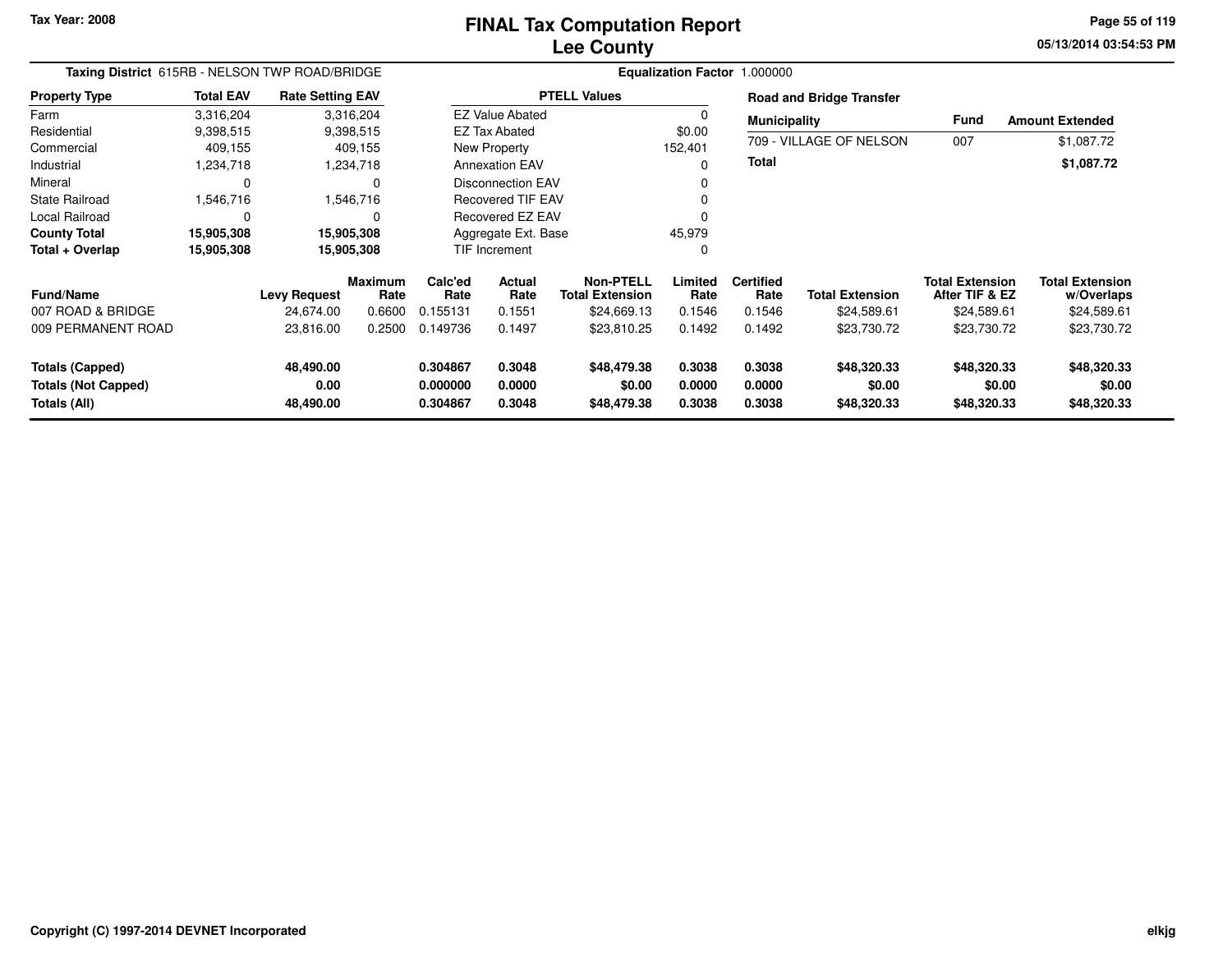## **Lee CountyFINAL Tax Computation Report**

**05/13/2014 03:54:53 PMPage 56 of 119**

| Taxing District 616 - PALMYRA TOWNSHIP |                  |                         |                        |                          | Equalization Factor 1.000000 |                                            |                 |                          |                        |                                          |                                      |
|----------------------------------------|------------------|-------------------------|------------------------|--------------------------|------------------------------|--------------------------------------------|-----------------|--------------------------|------------------------|------------------------------------------|--------------------------------------|
| <b>Property Type</b>                   | <b>Total EAV</b> | <b>Rate Setting EAV</b> |                        |                          |                              | <b>PTELL Values</b>                        |                 |                          |                        |                                          |                                      |
| Farm                                   | 6,902,061        |                         | 6,902,061              |                          | <b>EZ Value Abated</b>       |                                            | ∩               |                          |                        |                                          |                                      |
| Residential                            | 47,803,338       |                         | 47,803,338             |                          | <b>EZ Tax Abated</b>         |                                            | \$0.00          |                          |                        |                                          |                                      |
| Commercial                             | 3,679,432        |                         | 3,679,432              |                          | New Property                 |                                            | 1,424,315       |                          |                        |                                          |                                      |
| Industrial                             | 1,831            |                         | 1,831                  | <b>Annexation EAV</b>    |                              |                                            | $\Omega$        |                          |                        |                                          |                                      |
| Mineral                                | $\Omega$<br>0    |                         |                        |                          | <b>Disconnection EAV</b>     |                                            |                 |                          |                        |                                          |                                      |
| <b>State Railroad</b><br>0<br>$\Omega$ |                  |                         |                        | <b>Recovered TIF EAV</b> |                              | O                                          |                 |                          |                        |                                          |                                      |
| Local Railroad                         | 0                |                         | 0                      | <b>Recovered EZ EAV</b>  |                              |                                            | $\Omega$        |                          |                        |                                          |                                      |
| <b>County Total</b>                    | 58,386,662       |                         | 58,386,662             |                          | Aggregate Ext. Base          |                                            | 77,636          |                          |                        |                                          |                                      |
| Total + Overlap                        | 58,386,662       |                         | 58,386,662             |                          | TIF Increment                |                                            | $\Omega$        |                          |                        |                                          |                                      |
| <b>Fund/Name</b>                       |                  | <b>Levy Request</b>     | <b>Maximum</b><br>Rate | Calc'ed<br>Rate          | Actual<br>Rate               | <b>Non-PTELL</b><br><b>Total Extension</b> | Limited<br>Rate | <b>Certified</b><br>Rate | <b>Total Extension</b> | <b>Total Extension</b><br>After TIF & EZ | <b>Total Extension</b><br>w/Overlaps |
| 001 CORPORATE                          |                  | 73,864.00               | 0.2500                 | 0.126508                 | 0.1265                       | \$73,859.13                                | 0.1265          | 0.1265                   | \$73,859.13            | \$73,859.13                              | \$73,859.13                          |
| 047 SOCIAL SECURITY                    |                  | 4,358.00                | 0.0000                 | 0.007464                 | 0.0075                       | \$4,379.00                                 | 0.0075          | 0.0075                   | \$4,379.00             | \$4,379.00                               | \$4,379.00                           |
| 054 GENERAL ASSISTANCE                 |                  | 3,293.00                | 0.1000                 | 0.005640                 | 0.0056                       | \$3,269.65                                 | 0.0056          | 0.0056                   | \$3,269.65             | \$3,269.65                               | \$3,269.65                           |
| <b>Totals (Capped)</b>                 |                  | 81,515.00               |                        | 0.139612                 | 0.1396                       | \$81,507.78                                | 0.1396          | 0.1396                   | \$81,507.78            | \$81,507.78                              | \$81,507.78                          |
| <b>Totals (Not Capped)</b>             |                  | 0.00                    |                        | 0.000000                 | 0.0000                       | \$0.00                                     | 0.0000          | 0.0000                   | \$0.00                 | \$0.00                                   | \$0.00                               |
| Totals (All)                           |                  | 81,515.00               |                        | 0.139612                 | 0.1396                       | \$81,507.78                                | 0.1396          | 0.1396                   | \$81,507.78            | \$81,507.78                              | \$81,507.78                          |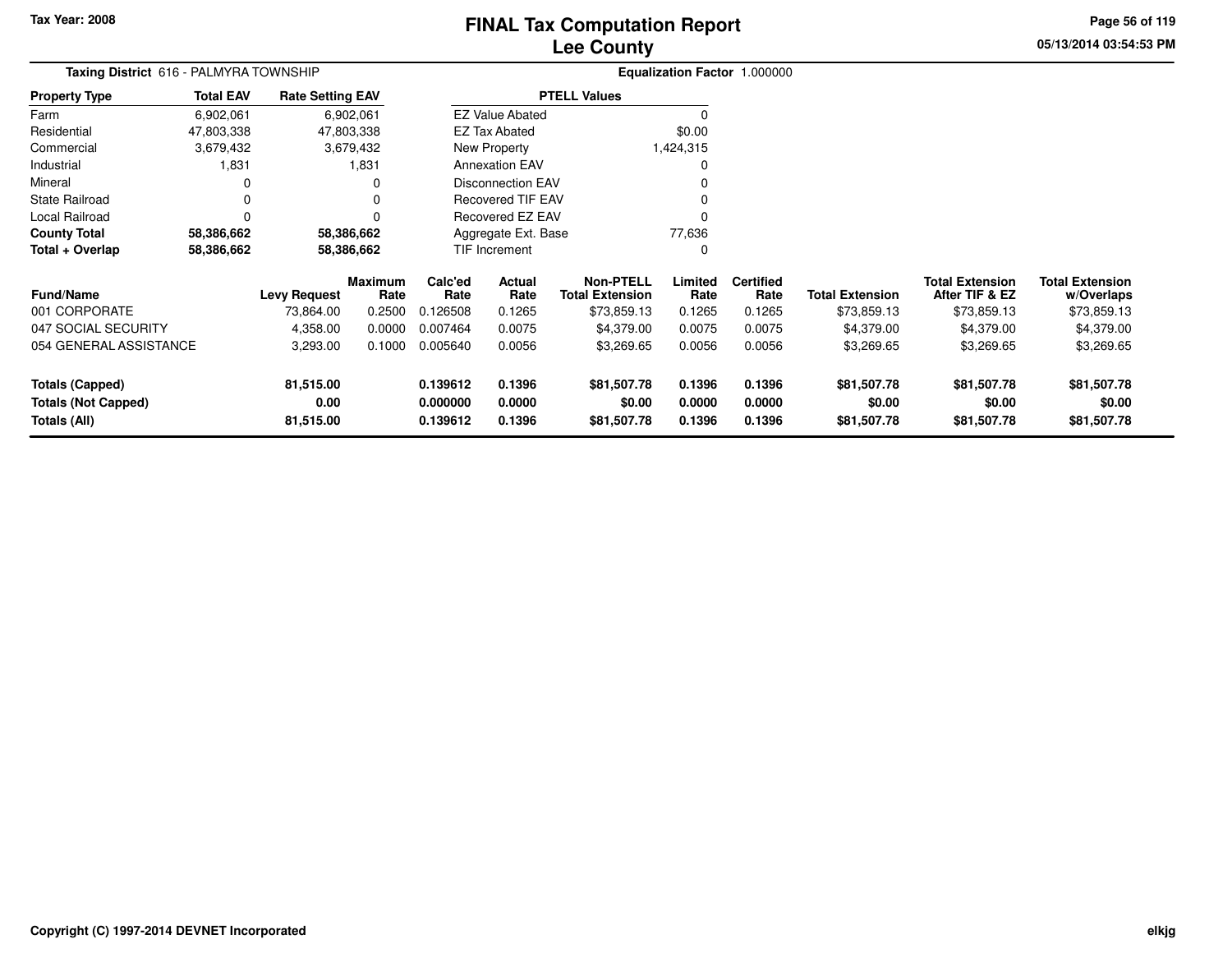010 EQUIPMENT & BUILDING

**111,210.00**

**111,210.00**

**0.00**

047 SOCIAL SECURITY

090 ROAD DAMAGE

**Totals (Not Capped)**

**Totals (Capped)**

**Totals (All)**

#### **Lee CountyFINAL Tax Computation Report**

20,756.00 0.1000 0.035549 0.0355 \$20,727.27 0.0355 0.0355 \$20,727.27 \$20,727.27 \$20,727.27

**0.190472 0.1903 \$111,109.82 0.1903 0.1903 \$111,109.82 \$111,109.82 \$111,109.82**

**0.000000 0.0000 \$0.00 0.0000 0.0000 \$0.00 \$0.00 \$0.00**

**0.190472 0.1903 \$111,109.82 0.1903 0.1903 \$111,109.82 \$111,109.82 \$111,109.82**

3,469.00 0.0000 0.005941 0.0059 \$3,444.81 0.0059 0.0059 \$3,444.81 \$3,444.81 \$3,444.81

141.00 0.0330 0.000242 0.0002 \$116.77 0.0002 0.0002 \$116.77 \$116.77 \$116.77

**05/13/2014 03:54:53 PMPage 57 of 119**

|                            |                                                 |                         |                 |                       |                          |  | <b>LCC OUTILA</b>                          |                 |                              |                        |                                          |                                      |
|----------------------------|-------------------------------------------------|-------------------------|-----------------|-----------------------|--------------------------|--|--------------------------------------------|-----------------|------------------------------|------------------------|------------------------------------------|--------------------------------------|
|                            | Taxing District 616RB - PALMYRA TWP ROAD/BRIDGE |                         |                 |                       |                          |  |                                            |                 | Equalization Factor 1.000000 |                        |                                          |                                      |
| <b>Property Type</b>       | <b>Total EAV</b>                                | <b>Rate Setting EAV</b> |                 |                       |                          |  | <b>PTELL Values</b>                        |                 |                              |                        |                                          |                                      |
| Farm                       | 6,902,061                                       |                         | 6,902,061       |                       | <b>EZ Value Abated</b>   |  |                                            |                 |                              |                        |                                          |                                      |
| Residential                | 47.803.338                                      |                         | 47,803,338      |                       | <b>EZ Tax Abated</b>     |  |                                            | \$0.00          |                              |                        |                                          |                                      |
| Commercial                 | 3,679,432                                       |                         | 3,679,432       |                       | New Property             |  |                                            | 1,424,315       |                              |                        |                                          |                                      |
| Industrial                 | 1,831                                           |                         | 1,831           | <b>Annexation EAV</b> |                          |  |                                            |                 |                              |                        |                                          |                                      |
| Mineral                    |                                                 |                         |                 |                       | <b>Disconnection EAV</b> |  |                                            |                 |                              |                        |                                          |                                      |
| State Railroad             |                                                 |                         |                 |                       | <b>Recovered TIF EAV</b> |  |                                            |                 |                              |                        |                                          |                                      |
| Local Railroad             |                                                 |                         |                 |                       | Recovered EZ EAV         |  |                                            |                 |                              |                        |                                          |                                      |
| <b>County Total</b>        | 58,386,662                                      |                         | 58,386,662      |                       | Aggregate Ext. Base      |  |                                            | 105,633         |                              |                        |                                          |                                      |
| Total + Overlap            | 58,386,662                                      |                         | 58,386,662      |                       | TIF Increment            |  |                                            |                 |                              |                        |                                          |                                      |
| <b>Fund/Name</b>           |                                                 | Levy Request            | Maximum<br>Rate | Calc'ed<br>Rate       | Actual<br>Rate           |  | <b>Non-PTELL</b><br><b>Total Extension</b> | Limited<br>Rate | <b>Certified</b><br>Rate     | <b>Total Extension</b> | <b>Total Extension</b><br>After TIF & EZ | <b>Total Extension</b><br>w/Overlaps |
| 007 ROAD & BRIDGE          |                                                 | 83,954.00               | 0.6600          | 0.143790              | 0.1438                   |  | \$83,960.02                                | 0.1438          | 0.1438                       | \$83,960.02            | \$83,960.02                              | \$83,960.02                          |
| 008 BRIDGE JOINT W/ COUNTY |                                                 | 2,890.00                | 0.2500          | 0.004950              | 0.0049                   |  | \$2,860.95                                 | 0.0049          | 0.0049                       | \$2,860.95             | \$2,860.95                               | \$2,860.95                           |
|                            |                                                 |                         |                 |                       |                          |  |                                            |                 |                              |                        |                                          |                                      |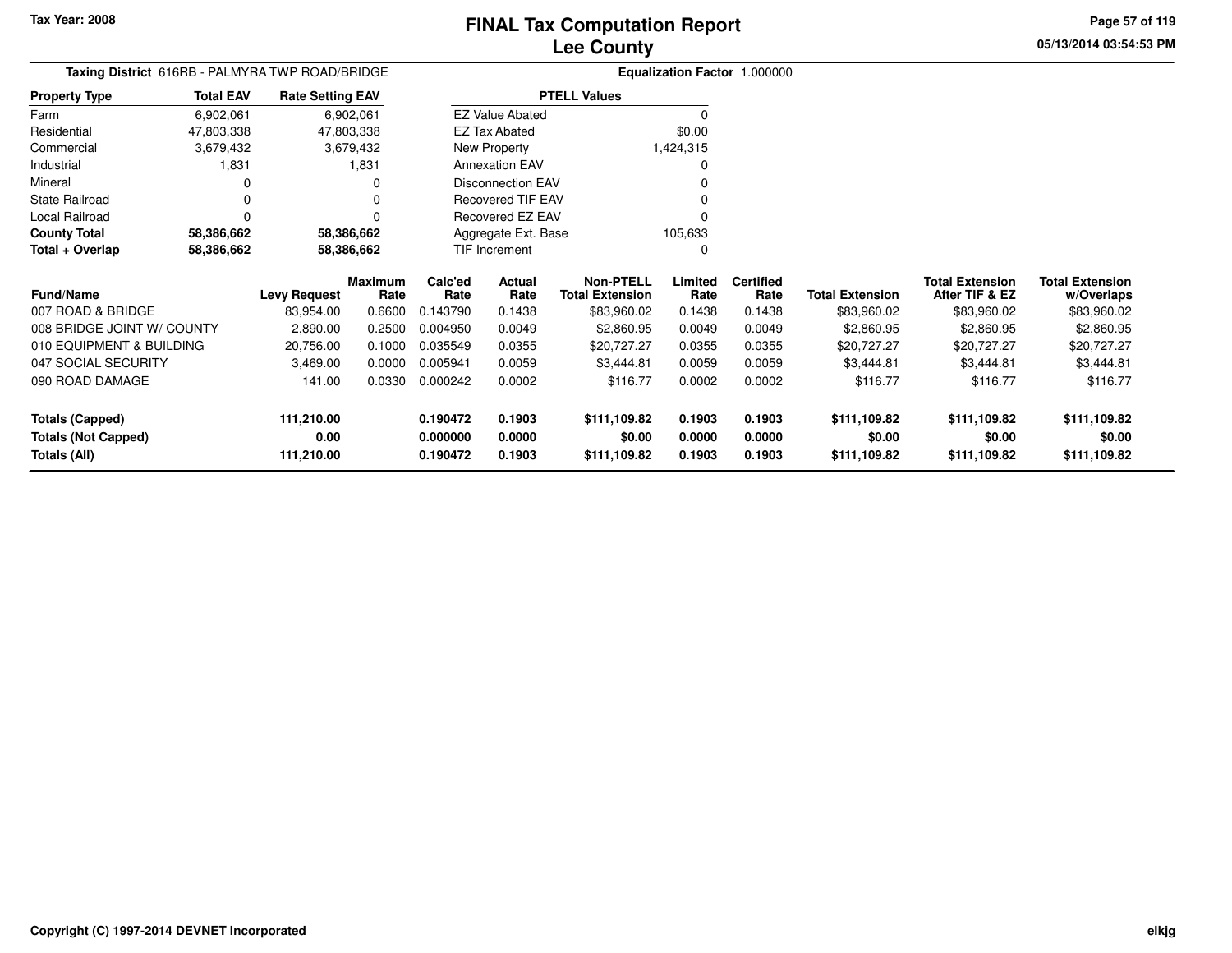# **Lee CountyFINAL Tax Computation Report**

**05/13/2014 03:54:53 PM Page 58 of 119**

|                            | Taxing District 617 - REYNOLDS TOWNSHIP |                         |                        |                 | <b>Equalization Factor 1.000000</b> |                                            |                 |                          |                        |                                          |                                      |
|----------------------------|-----------------------------------------|-------------------------|------------------------|-----------------|-------------------------------------|--------------------------------------------|-----------------|--------------------------|------------------------|------------------------------------------|--------------------------------------|
| <b>Property Type</b>       | <b>Total EAV</b>                        | <b>Rate Setting EAV</b> |                        |                 |                                     | <b>PTELL Values</b>                        |                 |                          |                        |                                          |                                      |
| Farm                       | 7,655,725                               |                         | 7,655,725              |                 | <b>EZ Value Abated</b>              |                                            |                 |                          |                        |                                          |                                      |
| Residential                | 3,028,647                               |                         | 3,028,647              |                 | <b>EZ Tax Abated</b>                |                                            | \$0.00          |                          |                        |                                          |                                      |
| Commercial                 | 163,144                                 |                         | 163,144                |                 | New Property                        |                                            | 77,020          |                          |                        |                                          |                                      |
| Industrial                 | 79                                      |                         | 79                     |                 | <b>Annexation EAV</b>               |                                            |                 |                          |                        |                                          |                                      |
| Mineral                    | $\mathbf 0$                             |                         | 0                      |                 | <b>Disconnection EAV</b>            |                                            |                 |                          |                        |                                          |                                      |
| <b>State Railroad</b>      | 85,581                                  |                         | 85,581                 |                 | <b>Recovered TIF EAV</b>            |                                            |                 |                          |                        |                                          |                                      |
| Local Railroad             | $\Omega$                                |                         | $\Omega$               |                 | Recovered EZ EAV                    |                                            |                 |                          |                        |                                          |                                      |
| <b>County Total</b>        | 10,933,176                              |                         | 10,933,176             |                 | Aggregate Ext. Base                 |                                            | 38,259          |                          |                        |                                          |                                      |
| Total + Overlap            | 10,933,176                              |                         | 10,933,176             |                 | TIF Increment                       |                                            | C               |                          |                        |                                          |                                      |
| <b>Fund/Name</b>           |                                         | <b>Levy Request</b>     | <b>Maximum</b><br>Rate | Calc'ed<br>Rate | Actual<br>Rate                      | <b>Non-PTELL</b><br><b>Total Extension</b> | Limited<br>Rate | <b>Certified</b><br>Rate | <b>Total Extension</b> | <b>Total Extension</b><br>After TIF & EZ | <b>Total Extension</b><br>w/Overlaps |
| 001 CORPORATE              |                                         | 40,172.00               | 0.4500                 | 0.367432        | 0.3674                              | \$40,168.49                                | 0.3669          | 0.3669                   | \$40,113.82            | \$40,113.82                              | \$40,113.82                          |
| <b>Totals (Capped)</b>     |                                         | 40,172.00               |                        | 0.367432        | 0.3674                              | \$40,168.49                                | 0.3669          | 0.3669                   | \$40,113.82            | \$40,113.82                              | \$40,113.82                          |
| <b>Totals (Not Capped)</b> |                                         | 0.00                    |                        | 0.000000        | 0.0000                              | \$0.00                                     | 0.0000          | 0.0000                   | \$0.00                 | \$0.00                                   | \$0.00                               |
| Totals (All)               |                                         | 40,172.00               |                        | 0.367432        | 0.3674                              | \$40,168.49                                | 0.3669          | 0.3669                   | \$40,113.82            | \$40,113.82                              | \$40,113.82                          |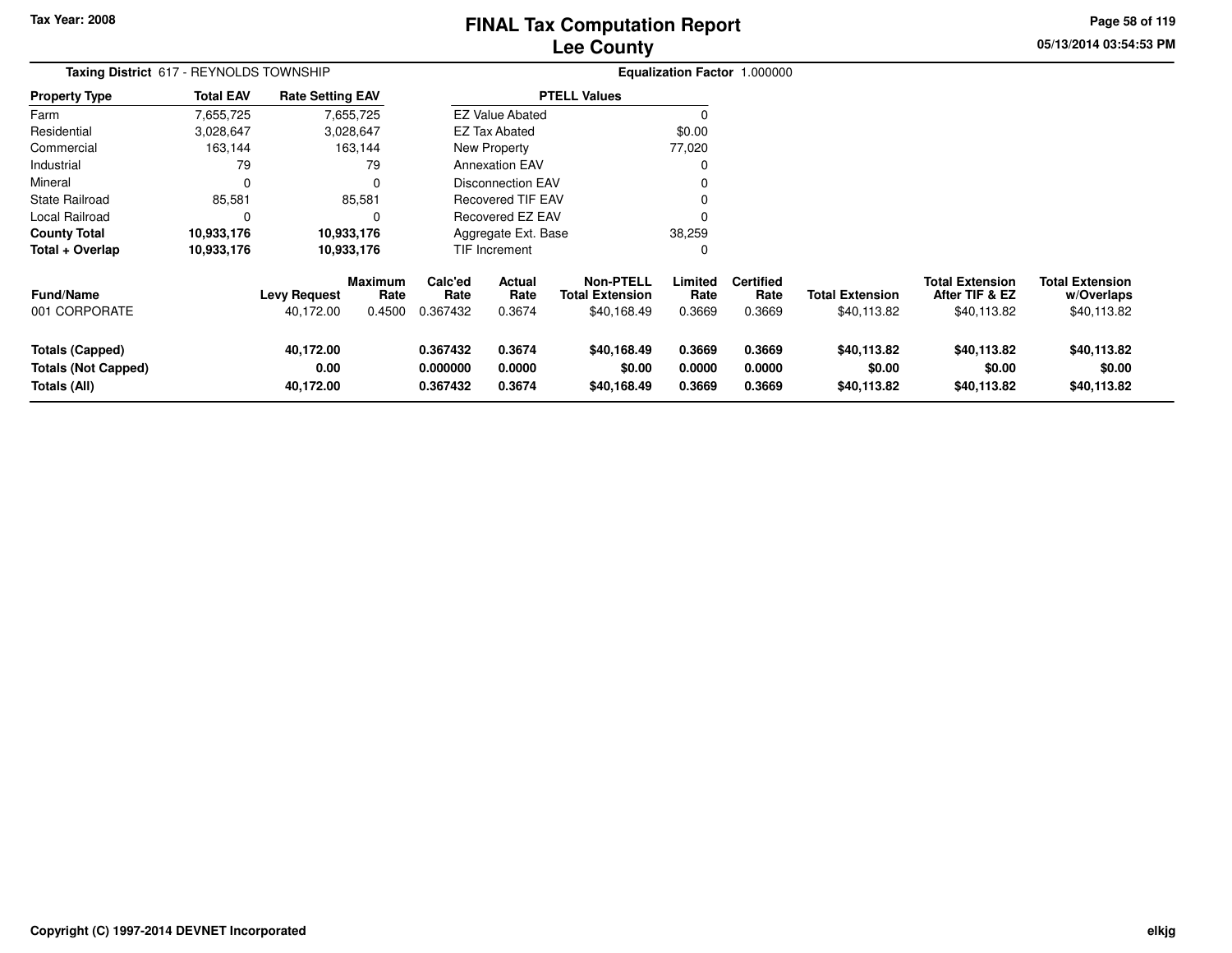**Totals (Capped)**

**Totals (All)**

**Totals (Not Capped)**

**42,645.00**

**42,645.00**

**0.00**

#### **Lee CountyFINAL Tax Computation Report**

3,854.00 0.1000 0.035251 0.0353 \$3,859.41 0.0352 0.0352 \$3,848.48 \$3,848.48 \$3,848.48

**0.390052 0.3901 \$42,650.32 0.3895 0.3895 \$42,584.72 \$42,584.72 \$42,584.72**

**0.000000 0.0000 \$0.00 0.0000 0.0000 \$0.00 \$0.00 \$0.00**

**0.390052 0.3901 \$42,650.32 0.3895 0.3895 \$42,584.72 \$42,584.72 \$42,584.72**

**05/13/2014 03:54:53 PMPage 59 of 119**

> **w/Overlaps** \$18,138.14

| Taxing District 617RB - REYNOLDS TWP RD/BRIDGE |                  |                         |                 |                 | Equalization Factor 1.000000 |                                            |                 |                          |                        |                                          |                                      |
|------------------------------------------------|------------------|-------------------------|-----------------|-----------------|------------------------------|--------------------------------------------|-----------------|--------------------------|------------------------|------------------------------------------|--------------------------------------|
| <b>Property Type</b>                           | <b>Total EAV</b> | <b>Rate Setting EAV</b> |                 |                 |                              | <b>PTELL Values</b>                        |                 |                          |                        |                                          |                                      |
| Farm                                           | 7,655,725        |                         | 7,655,725       |                 | <b>EZ Value Abated</b>       |                                            |                 |                          |                        |                                          |                                      |
| Residential                                    | 3,028,647        |                         | 3,028,647       |                 | \$0.00<br>EZ Tax Abated      |                                            |                 |                          |                        |                                          |                                      |
| Commercial                                     | 163,144          |                         | 163,144         |                 | New Property                 |                                            | 77,020          |                          |                        |                                          |                                      |
| Industrial                                     | 79               |                         | 79              |                 | <b>Annexation EAV</b>        |                                            |                 |                          |                        |                                          |                                      |
| Mineral                                        |                  |                         |                 |                 | <b>Disconnection EAV</b>     |                                            |                 |                          |                        |                                          |                                      |
| <b>State Railroad</b>                          | 85,581           |                         | 85,581          |                 | <b>Recovered TIF EAV</b>     |                                            |                 |                          |                        |                                          |                                      |
| Local Railroad                                 |                  |                         |                 |                 | Recovered EZ EAV             |                                            |                 |                          |                        |                                          |                                      |
| <b>County Total</b>                            | 10,933,176       |                         | 10,933,176      |                 | Aggregate Ext. Base          |                                            | 40,615          |                          |                        |                                          |                                      |
| Total + Overlap                                | 10,933,176       |                         | 10,933,176      |                 | TIF Increment                |                                            |                 |                          |                        |                                          |                                      |
| <b>Fund/Name</b>                               |                  | Levy Request            | Maximum<br>Rate | Calc'ed<br>Rate | Actual<br>Rate               | <b>Non-PTELL</b><br><b>Total Extension</b> | Limited<br>Rate | <b>Certified</b><br>Rate | <b>Total Extension</b> | <b>Total Extension</b><br>After TIF & EZ | <b>Total Extension</b><br>w/Overlaps |
| 007 ROAD & BRIDGE                              |                  | 18,159.00               | 0.6600          | 0.166091        | 0.1661                       | \$18,160.01                                | 0.1659          | 0.1659                   | \$18,138.14            | \$18,138.14                              | \$18,138.14                          |
| 008 BRIDGE JOINT W/ COUNTY                     |                  | 2,238.00                | 0.2500          | 0.020470        | 0.0205                       | \$2,241.30                                 | 0.0205          | 0.0205                   | \$2,241.30             | \$2,241.30                               | \$2,241.30                           |
| 009 PERMANENT ROAD                             |                  | 18,394.00               | 0.2500          | 0.168240        | 0.1682                       | \$18,389.60                                | 0.1679          | 0.1679                   | \$18,356.80            | \$18,356.80                              | \$18,356.80                          |
| 010 EQUIPMENT & BUILDING                       |                  | 3.854.00                | 0.1000          | 0.035251        | 0.0353                       | \$3.859.41                                 | 0.0352          | 0.0352                   | \$3.848.48             | \$3.848.48                               | \$3.848.48                           |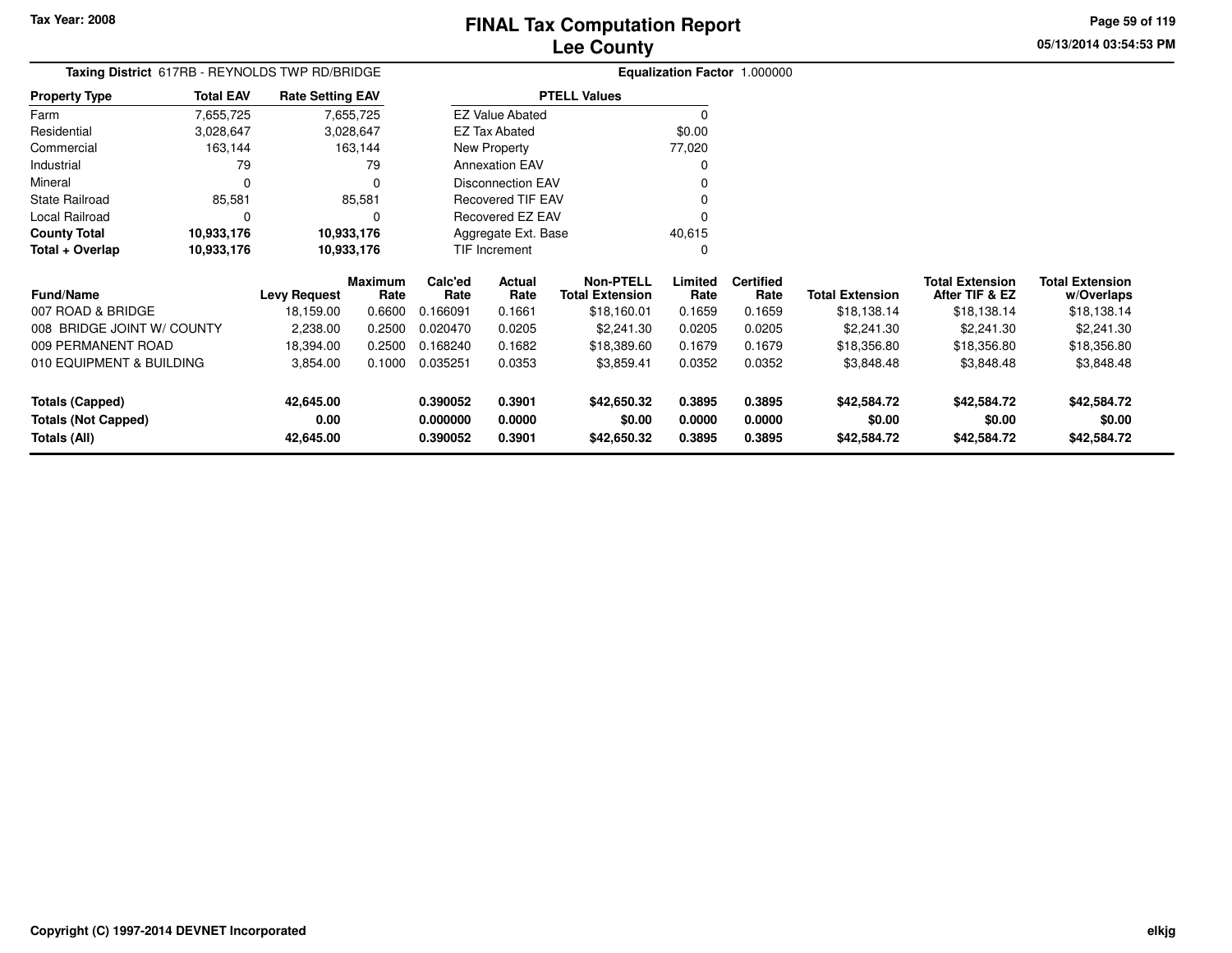## **Lee CountyFINAL Tax Computation Report**

**05/13/2014 03:54:53 PM Page 60 of 119**

| Taxing District 618 - SOUTH DIXON TOWNSHIP | Equalization Factor 1.000000                  |                          |                        |                                            |                  |                          |                        |                                          |                                      |  |
|--------------------------------------------|-----------------------------------------------|--------------------------|------------------------|--------------------------------------------|------------------|--------------------------|------------------------|------------------------------------------|--------------------------------------|--|
| <b>Property Type</b><br><b>Total EAV</b>   | <b>Rate Setting EAV</b>                       |                          |                        | <b>PTELL Values</b>                        |                  |                          |                        |                                          |                                      |  |
| Farm<br>5,680,947                          | 5,664,980                                     |                          | <b>EZ Value Abated</b> |                                            | 6,582,096        |                          |                        |                                          |                                      |  |
| Residential<br>11,301,421                  | 11,301,421                                    |                          | <b>EZ Tax Abated</b>   |                                            | \$7,292.96       |                          |                        |                                          |                                      |  |
| Commercial<br>9,628,630                    | 7,905,473                                     |                          | New Property           |                                            | 9,452,767        |                          |                        |                                          |                                      |  |
| Industrial<br>29,033,419                   | 24,190,447                                    |                          | <b>Annexation EAV</b>  |                                            |                  |                          |                        |                                          |                                      |  |
| Mineral<br>0                               |                                               | <b>Disconnection EAV</b> |                        |                                            |                  |                          |                        |                                          |                                      |  |
| <b>State Railroad</b><br>290,975           | 290,975                                       | Recovered TIF EAV        |                        |                                            |                  |                          |                        |                                          |                                      |  |
| Local Railroad<br>1,270                    | 1,270                                         | Recovered EZ EAV         |                        |                                            | 1,979,482        |                          |                        |                                          |                                      |  |
| <b>County Total</b><br>55,936,662          | 49,354,566                                    |                          | Aggregate Ext. Base    |                                            | 52,078           |                          |                        |                                          |                                      |  |
| Total + Overlap<br>55,936,662              | 49,354,566                                    |                          | TIF Increment          |                                            | $\Omega$         |                          |                        |                                          |                                      |  |
| <b>Fund/Name</b>                           | <b>Maximum</b><br><b>Levy Request</b><br>Rate | Calc'ed<br>Rate          | Actual<br>Rate         | <b>Non-PTELL</b><br><b>Total Extension</b> | Limited<br>Rate  | <b>Certified</b><br>Rate | <b>Total Extension</b> | <b>Total Extension</b><br>After TIF & EZ | <b>Total Extension</b><br>w/Overlaps |  |
| 001 CORPORATE                              | 44,541.00<br>0.2500                           | 0.090247                 | 0.0902                 | \$44,517.82                                | 0.0902           | 0.0902                   | \$50,454.87            | \$44,517.82                              | \$44,517.82                          |  |
| 027 AUDIT                                  | 1,704.00<br>0.0050                            | 0.003453                 | 0.0035                 | \$1,727.41                                 | 0.0035           | 0.0035                   | \$1,957.78             | \$1,727.41                               | \$1,727.41                           |  |
| 035 LIABILITY INSURANCE                    | 0.0000<br>3,759.00                            | 0.007616                 | 0.0076                 | \$3,750.95                                 | 0.0076           | 0.0076                   | \$4,251.19             | \$3,750.95                               | \$3,750.95                           |  |
| 047 SOCIAL SECURITY                        | 4,677.00<br>0.0000                            | 0.009476                 | 0.0095                 | \$4,688.68                                 | 0.0095           | 0.0095                   | \$5,313.98             | \$4,688.68                               | \$4,688.68                           |  |
| <b>Totals (Capped)</b><br>54,681.00        |                                               | 0.110792                 | 0.1108                 | \$54,684.86                                | 0.1108           | 0.1108                   | \$61,977.82            | \$54,684.86                              | \$54,684.86                          |  |
| <b>Totals (Not Capped)</b><br>Totals (All) | 0.00<br>54,681.00                             | 0.000000<br>0.110792     | 0.0000<br>0.1108       | \$0.00<br>\$54,684.86                      | 0.0000<br>0.1108 | 0.0000<br>0.1108         | \$0.00<br>\$61,977.82  | \$0.00<br>\$54,684.86                    | \$0.00<br>\$54,684.86                |  |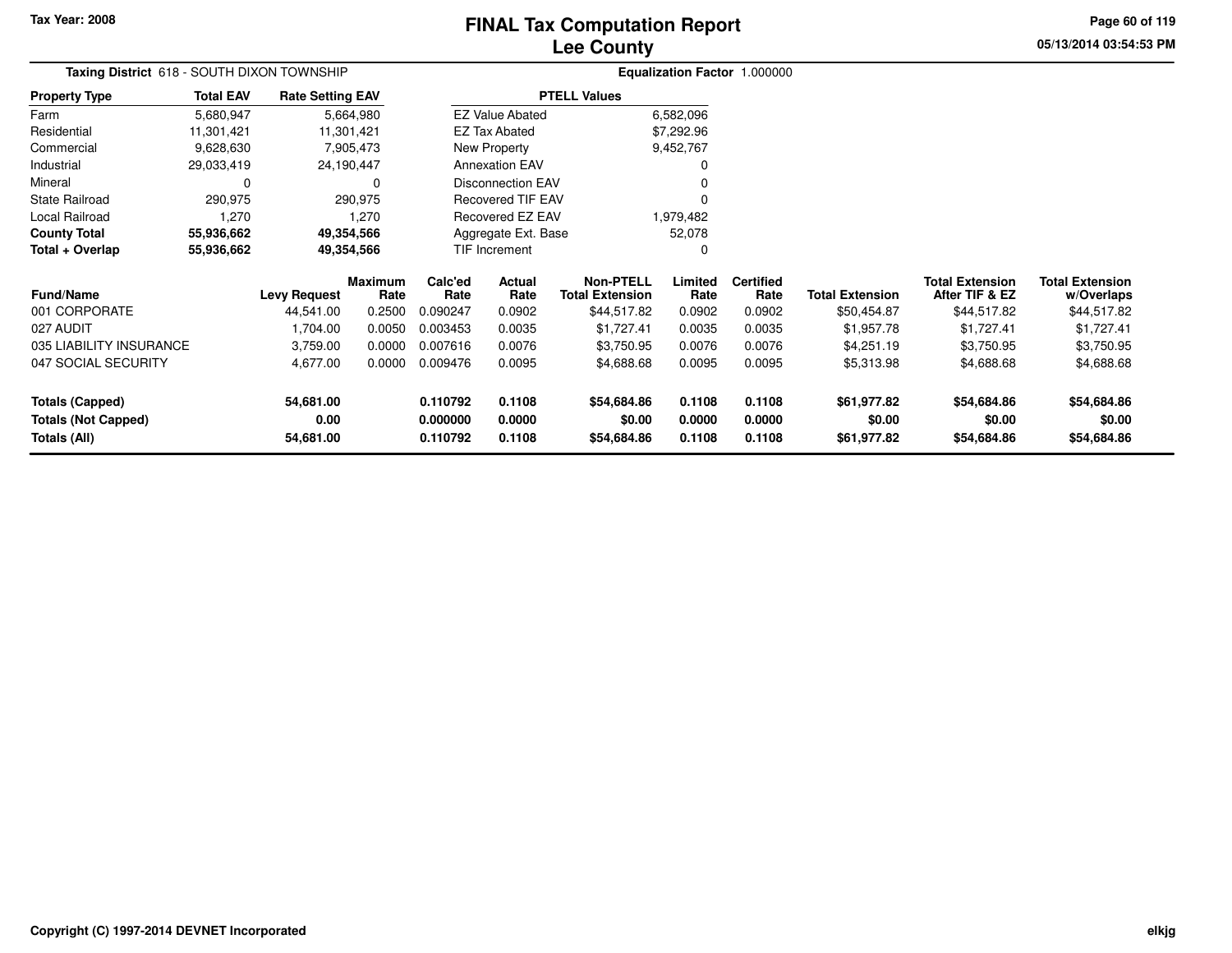**05/13/2014 03:54:53 PM Page 61 of 119**

| Taxing District 618RB - SOUTH DIXON TWP RD/BRIDGE |                  |                         |                        |                 |                          | Equalization Factor 1.000000               |                 |                          |                                 |                                          |                                      |
|---------------------------------------------------|------------------|-------------------------|------------------------|-----------------|--------------------------|--------------------------------------------|-----------------|--------------------------|---------------------------------|------------------------------------------|--------------------------------------|
| <b>Property Type</b>                              | <b>Total EAV</b> | <b>Rate Setting EAV</b> |                        |                 |                          | <b>PTELL Values</b>                        |                 |                          | <b>Road and Bridge Transfer</b> |                                          |                                      |
| Farm                                              | 5,680,947        |                         | 5,664,980              |                 | <b>EZ Value Abated</b>   |                                            | 6,582,096       | <b>Municipality</b>      |                                 | Fund                                     | <b>Amount Extended</b>               |
| Residential                                       | 11,301,421       | 11,301,421              |                        |                 | <b>EZ Tax Abated</b>     |                                            | \$12,400.65     |                          |                                 |                                          |                                      |
| Commercial                                        | 9,628,630        |                         | 7,905,473              |                 | New Property             |                                            | 9,452,767       |                          | 705 - CITY OF DIXON             | 007                                      | \$1,078.85                           |
| Industrial                                        | 29,033,419       | 24,190,447              |                        |                 | <b>Annexation EAV</b>    |                                            | 0               | <b>Total</b>             |                                 |                                          | \$1,078.85                           |
| Mineral                                           |                  |                         | 0                      |                 | <b>Disconnection EAV</b> |                                            |                 |                          |                                 |                                          |                                      |
| <b>State Railroad</b>                             | 290,975          |                         | 290,975                |                 | <b>Recovered TIF EAV</b> |                                            | 0               |                          |                                 |                                          |                                      |
| <b>Local Railroad</b>                             | 1,270            |                         | 1,270                  |                 | <b>Recovered EZ EAV</b>  |                                            | 1,979,482       |                          |                                 |                                          |                                      |
| <b>County Total</b>                               | 55,936,662       | 49,354,566              |                        |                 | Aggregate Ext. Base      |                                            | 88,546          |                          |                                 |                                          |                                      |
| Total + Overlap                                   | 55,936,662       |                         | 49,354,566             |                 | TIF Increment            |                                            | 0               |                          |                                 |                                          |                                      |
| <b>Fund/Name</b>                                  |                  | <b>Levy Request</b>     | <b>Maximum</b><br>Rate | Calc'ed<br>Rate | Actual<br>Rate           | <b>Non-PTELL</b><br><b>Total Extension</b> | Limited<br>Rate | <b>Certified</b><br>Rate | <b>Total Extension</b>          | <b>Total Extension</b><br>After TIF & EZ | <b>Total Extension</b><br>w/Overlaps |
| 007 ROAD & BRIDGE                                 |                  | 4,973.00                | 0.6600                 | 0.010076        | 0.0101                   | \$4,984.81                                 | 0.0101          | 0.0101                   | \$5,649.60                      | \$4,984.81                               | \$4,984.81                           |
| 009 PERMANENT ROAD                                |                  | 68,000.00               | 0.2500                 | 0.137779        | 0.1378                   | \$68,010.59                                | 0.1378          | 0.1378                   | \$77,080.72                     | \$68,010.59                              | \$68,010.59                          |
| 010 EQUIPMENT & BUILDING                          |                  | 20,000.00               | 0.1000                 | 0.040523        | 0.0405                   | \$19,988.60                                | 0.0405          | 0.0405                   | \$22,654.35                     | \$19,988.60                              | \$19,988.60                          |
| <b>Totals (Capped)</b>                            |                  | 92,973.00               |                        | 0.188378        | 0.1884                   | \$92,984.00                                | 0.1884          | 0.1884                   | \$105,384.67                    | \$92,984.00                              | \$92,984.00                          |
| <b>Totals (Not Capped)</b>                        |                  | 0.00                    |                        | 0.000000        | 0.0000                   | \$0.00                                     | 0.0000          | 0.0000                   | \$0.00                          | \$0.00                                   | \$0.00                               |
| Totals (All)                                      |                  | 92,973.00               |                        | 0.188378        | 0.1884                   | \$92,984.00                                | 0.1884          | 0.1884                   | \$105,384.67                    | \$92,984.00                              | \$92,984.00                          |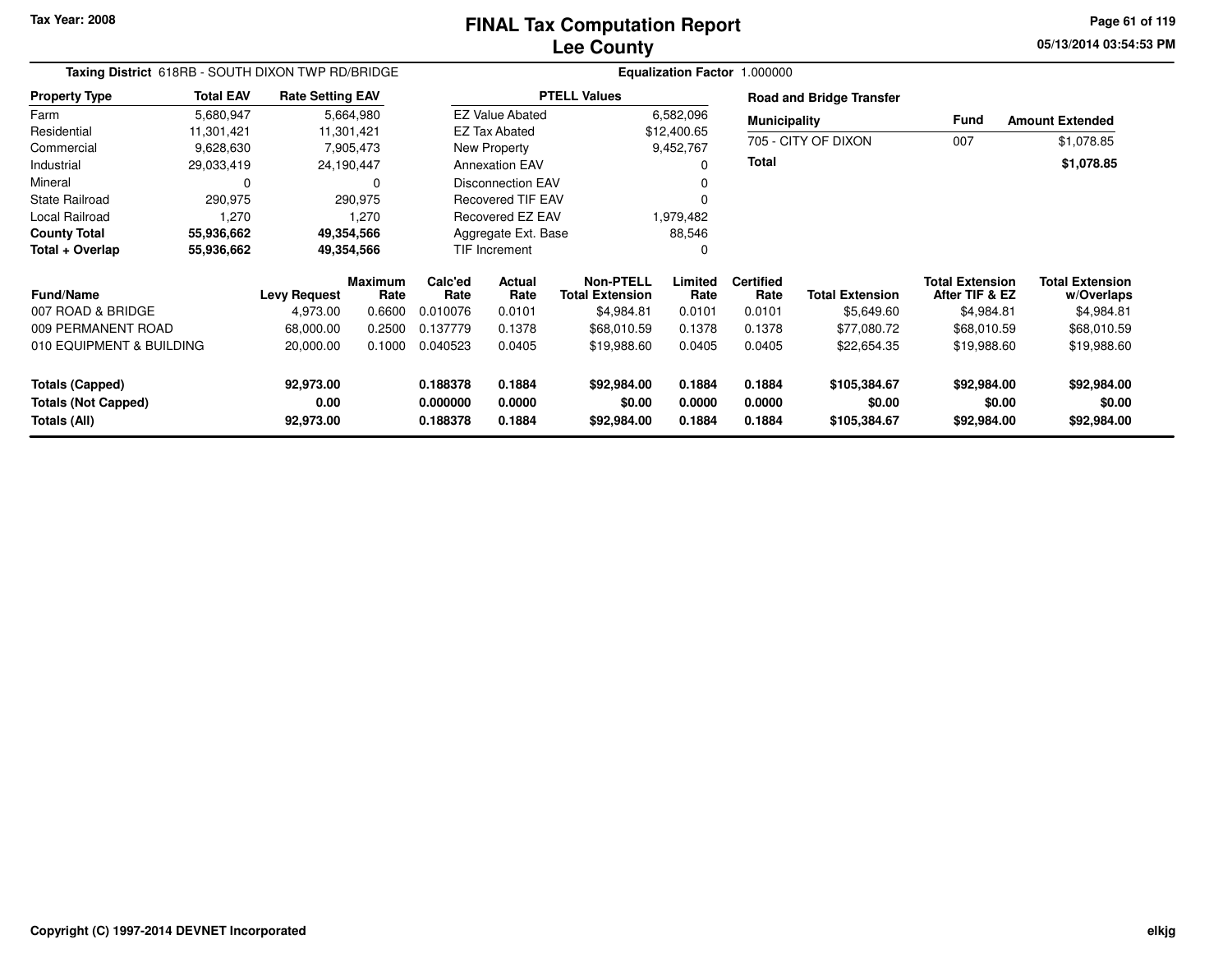## **Lee CountyFINAL Tax Computation Report**

**05/13/2014 03:54:53 PM Page 62 of 119**

| Taxing District 619 - SUBLETTE TOWNSHIP                              |                  |                                | Equalization Factor 1.000000 |                                  |                            |                                      |                            |                            |                                      |                                          |                                      |
|----------------------------------------------------------------------|------------------|--------------------------------|------------------------------|----------------------------------|----------------------------|--------------------------------------|----------------------------|----------------------------|--------------------------------------|------------------------------------------|--------------------------------------|
| <b>Property Type</b>                                                 | <b>Total EAV</b> | <b>Rate Setting EAV</b>        |                              |                                  |                            | <b>PTELL Values</b>                  |                            |                            |                                      |                                          |                                      |
| Farm                                                                 | 8,902,403        |                                | 8,902,403                    |                                  | <b>EZ Value Abated</b>     |                                      | 0                          |                            |                                      |                                          |                                      |
| Residential                                                          | 10,376,282       |                                | 10,376,282                   |                                  | EZ Tax Abated              |                                      | \$0.00                     |                            |                                      |                                          |                                      |
| Commercial                                                           | 3,071,216        |                                | 3,071,216                    |                                  | New Property               |                                      | 1,671,017                  |                            |                                      |                                          |                                      |
| Industrial                                                           | 1,311,277        |                                | 1,311,277                    |                                  | <b>Annexation EAV</b>      |                                      | 0                          |                            |                                      |                                          |                                      |
| Mineral                                                              | 0                |                                | 0                            |                                  | <b>Disconnection EAV</b>   |                                      | 0                          |                            |                                      |                                          |                                      |
| <b>State Railroad</b>                                                | $\Omega$         |                                | 0                            |                                  | <b>Recovered TIF EAV</b>   |                                      | 0                          |                            |                                      |                                          |                                      |
| Local Railroad                                                       | 8,090            |                                | 8,090                        |                                  | Recovered EZ EAV           |                                      | $\Omega$                   |                            |                                      |                                          |                                      |
| <b>County Total</b>                                                  | 23,669,268       |                                | 23,669,268                   |                                  | Aggregate Ext. Base        |                                      | 36,111                     |                            |                                      |                                          |                                      |
| Total + Overlap                                                      | 23,669,268       |                                | 23,669,268                   |                                  | <b>TIF Increment</b>       |                                      | $\mathbf 0$                |                            |                                      |                                          |                                      |
| <b>Fund/Name</b>                                                     |                  | <b>Levy Request</b>            | Maximum<br>Rate              | Calc'ed<br>Rate                  | Actual<br>Rate             | Non-PTELL<br><b>Total Extension</b>  | Limited<br>Rate            | <b>Certified</b><br>Rate   | Total Extension                      | <b>Total Extension</b><br>After TIF & EZ | <b>Total Extension</b><br>w/Overlaps |
| 001 CORPORATE                                                        |                  | 32,209.00                      | 0.3900                       | 0.136079                         | 0.1361                     | \$32,213.87                          | 0.1361                     | 0.1361                     | \$32,213.87                          | \$32,213.87                              | \$32,213.87                          |
| 019 COMMUNITY BLDG                                                   |                  | 7,140.00                       | 0.1000                       | 0.030166                         | 0.0302                     | \$7,148.12                           | 0.0302                     | 0.0302                     | \$7,148.12                           | \$7,148.12                               | \$7,148.12                           |
| <b>Totals (Capped)</b><br><b>Totals (Not Capped)</b><br>Totals (All) |                  | 39,349.00<br>0.00<br>39,349.00 |                              | 0.166245<br>0.000000<br>0.166245 | 0.1663<br>0.0000<br>0.1663 | \$39,361.99<br>\$0.00<br>\$39,361.99 | 0.1663<br>0.0000<br>0.1663 | 0.1663<br>0.0000<br>0.1663 | \$39,361.99<br>\$0.00<br>\$39,361.99 | \$39,361.99<br>\$0.00<br>\$39,361.99     | \$39,361.99<br>\$0.00<br>\$39,361.99 |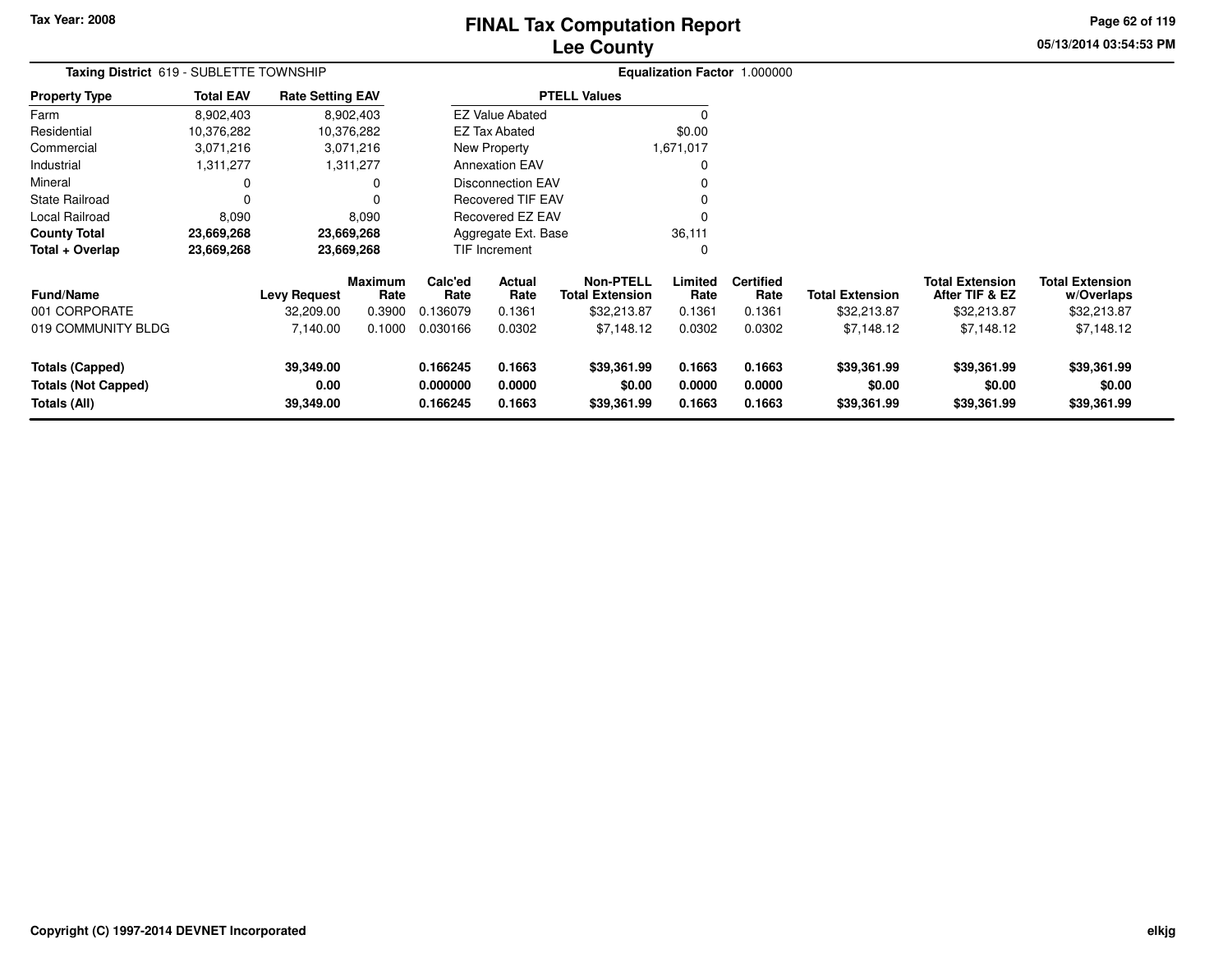**05/13/2014 03:54:53 PM Page 63 of 119**

|                            | Taxing District 619RB - SUBLETTE TWP ROAD/BRIDGE<br><b>Rate Setting EAV</b> |                     |                 |                 |                          |                                            |                 | Equalization Factor 1.000000 |                                 |                                          |                                      |
|----------------------------|-----------------------------------------------------------------------------|---------------------|-----------------|-----------------|--------------------------|--------------------------------------------|-----------------|------------------------------|---------------------------------|------------------------------------------|--------------------------------------|
| <b>Property Type</b>       | <b>Total EAV</b>                                                            |                     |                 |                 |                          | <b>PTELL Values</b>                        |                 |                              | <b>Road and Bridge Transfer</b> |                                          |                                      |
| Farm                       | 8,902,403                                                                   |                     | 8,902,403       |                 | <b>EZ Value Abated</b>   |                                            | 0               | <b>Municipality</b>          |                                 | <b>Fund</b>                              | <b>Amount Extended</b>               |
| Residential                | 10,376,282                                                                  |                     | 10,376,282      |                 | <b>EZ Tax Abated</b>     |                                            | \$0.00          |                              |                                 |                                          |                                      |
| Commercial                 | 3,071,216                                                                   |                     | 3,071,216       |                 | New Property             |                                            | 1,671,017       |                              | 712 - VILLAGE OF SUBLETTE       | 007                                      | \$10,819.98                          |
| Industrial                 | 1,311,277                                                                   |                     | 1,311,277       |                 | <b>Annexation EAV</b>    |                                            | $\Omega$        | Total                        |                                 |                                          | \$10,819.98                          |
| Mineral                    |                                                                             |                     | 0               |                 | <b>Disconnection EAV</b> |                                            | 0               |                              |                                 |                                          |                                      |
| <b>State Railroad</b>      |                                                                             |                     | $\Omega$        |                 | <b>Recovered TIF EAV</b> |                                            | 0               |                              |                                 |                                          |                                      |
| Local Railroad             | 8,090                                                                       |                     | 8,090           |                 | Recovered EZ EAV         |                                            | 0               |                              |                                 |                                          |                                      |
| <b>County Total</b>        | 23,669,268                                                                  |                     | 23,669,268      |                 | Aggregate Ext. Base      |                                            | 74,741          |                              |                                 |                                          |                                      |
| Total + Overlap            | 23,669,268                                                                  |                     | 23,669,268      |                 | TIF Increment            |                                            | 0               |                              |                                 |                                          |                                      |
| <b>Fund/Name</b>           |                                                                             | <b>Levy Request</b> | Maximum<br>Rate | Calc'ed<br>Rate | Actual<br>Rate           | <b>Non-PTELL</b><br><b>Total Extension</b> | Limited<br>Rate | <b>Certified</b><br>Rate     | <b>Total Extension</b>          | <b>Total Extension</b><br>After TIF & EZ | <b>Total Extension</b><br>w/Overlaps |
| 007 ROAD & BRIDGE          |                                                                             | 86,000.00           | 0.6600          | 0.363340        | 0.3633                   | \$85,990.45                                | 0.3098          | 0.3098                       | \$73,327.39                     | \$73,327.39                              | \$73,327.39                          |
| 008 BRIDGE JOINT W/ COUNTY |                                                                             | 7,700.00            | 0.2500          | 0.032532        | 0.0325                   | \$7.692.51                                 | 0.0277          | 0.0277                       | \$6,556.39                      | \$6,556.39                               | \$6,556.39                           |
| 010 EQUIPMENT & BUILDING   |                                                                             | 4,500.00            | 0.1000          | 0.019012        | 0.0190                   | \$4,497.16                                 | 0.0162          | 0.0162                       | \$3,834.42                      | \$3,834.42                               | \$3,834.42                           |
| <b>Totals (Capped)</b>     |                                                                             | 98,200.00           |                 | 0.414884        | 0.4148                   | \$98,180.12                                | 0.3537          | 0.3537                       | \$83,718.20                     | \$83,718.20                              | \$83,718.20                          |
| <b>Totals (Not Capped)</b> |                                                                             | 0.00                |                 | 0.000000        | 0.0000                   | \$0.00                                     | 0.0000          | 0.0000                       | \$0.00                          | \$0.00                                   | \$0.00                               |
| Totals (All)               |                                                                             | 98,200.00           |                 | 0.414884        | 0.4148                   | \$98,180.12                                | 0.3537          | 0.3537                       | \$83,718.20                     | \$83,718.20                              | \$83,718.20                          |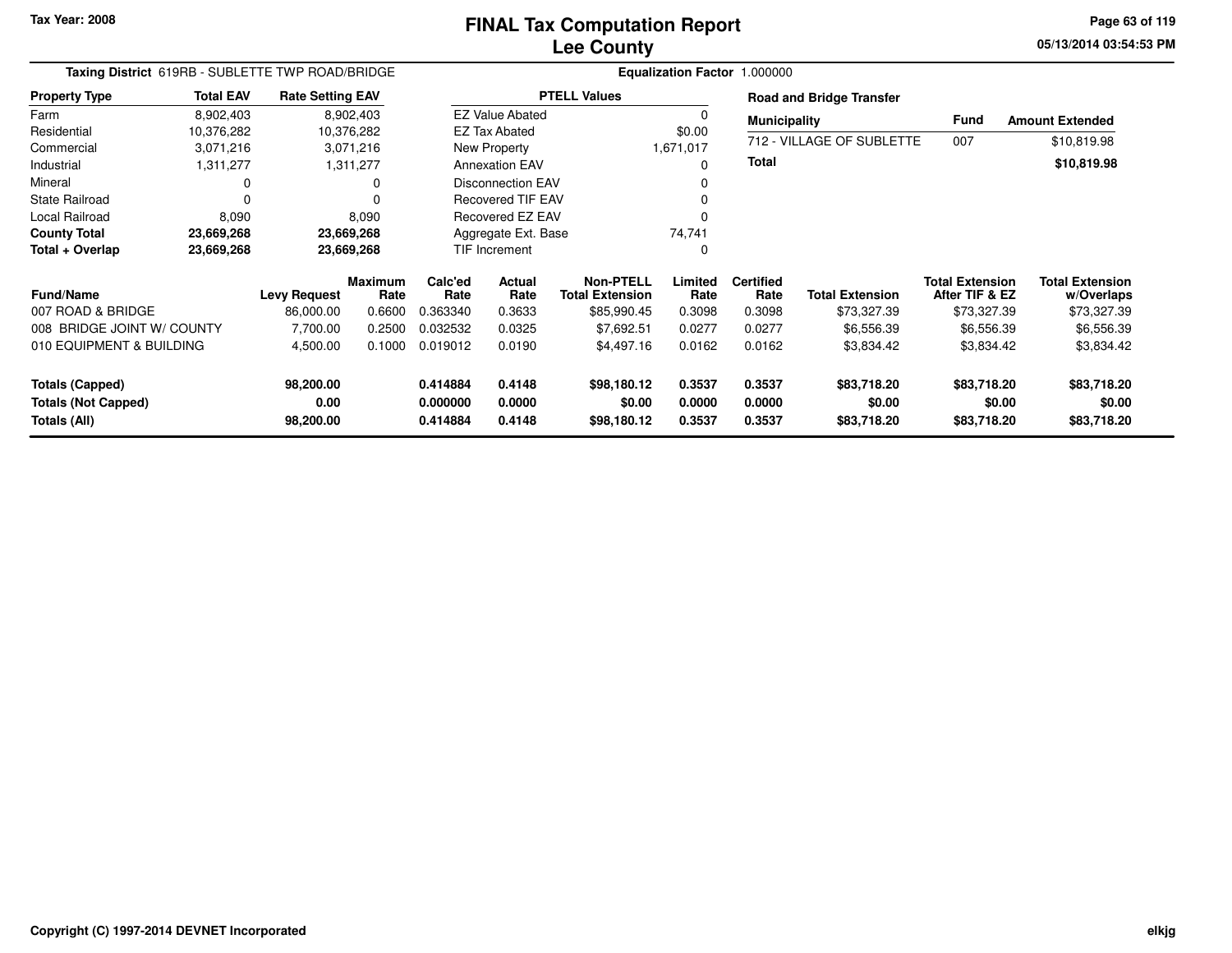## **Lee CountyFINAL Tax Computation Report**

**05/13/2014 03:54:53 PM Page 64 of 119**

| Taxing District 620 - VIOLA TOWNSHIP                                 |                  |                                |                        | Equalization Factor 1.000000     |                            |                                            |                            |                            |                                      |                                          |                                      |
|----------------------------------------------------------------------|------------------|--------------------------------|------------------------|----------------------------------|----------------------------|--------------------------------------------|----------------------------|----------------------------|--------------------------------------|------------------------------------------|--------------------------------------|
| Property Type                                                        | <b>Total EAV</b> | <b>Rate Setting EAV</b>        |                        |                                  |                            | <b>PTELL Values</b>                        |                            |                            |                                      |                                          |                                      |
| Farm                                                                 | 6,871,236        |                                | 6,871,236              |                                  | <b>EZ Value Abated</b>     |                                            |                            |                            |                                      |                                          |                                      |
| Residential                                                          | 4,213,633        |                                | 4,213,633              |                                  | EZ Tax Abated              |                                            | \$0.00                     |                            |                                      |                                          |                                      |
| Commercial                                                           | 364,508          |                                | 364,508                |                                  | New Property               |                                            | 105,810                    |                            |                                      |                                          |                                      |
| Industrial                                                           | 713,334          |                                | 713,334                |                                  | <b>Annexation EAV</b>      |                                            | 0                          |                            |                                      |                                          |                                      |
| Mineral                                                              |                  |                                | 0                      |                                  | <b>Disconnection EAV</b>   |                                            |                            |                            |                                      |                                          |                                      |
| State Railroad                                                       |                  |                                | 0                      |                                  | <b>Recovered TIF EAV</b>   |                                            |                            |                            |                                      |                                          |                                      |
| Local Railroad                                                       |                  |                                | O                      |                                  | Recovered EZ EAV           |                                            |                            |                            |                                      |                                          |                                      |
| County Total                                                         | 12,162,711       |                                | 12,162,711             |                                  | Aggregate Ext. Base        |                                            | 34,939                     |                            |                                      |                                          |                                      |
| Total + Overlap                                                      | 12,162,711       |                                | 12,162,711             |                                  | TIF Increment              |                                            | 0                          |                            |                                      |                                          |                                      |
| <b>Fund/Name</b>                                                     |                  | <b>Levy Request</b>            | <b>Maximum</b><br>Rate | Calc'ed<br>Rate                  | Actual<br>Rate             | <b>Non-PTELL</b><br><b>Total Extension</b> | Limited<br>Rate            | <b>Certified</b><br>Rate   | <b>Total Extension</b>               | <b>Total Extension</b><br>After TIF & EZ | <b>Total Extension</b><br>w/Overlaps |
| 001 CORPORATE                                                        |                  | 33,273.00                      | 0.4500                 | 0.273566                         | 0.2736                     | \$33,277.18                                | 0.2736                     | 0.2736                     | \$33,277.18                          | \$33,277.18                              | \$33,277.18                          |
| 054 GENERAL ASSISTANCE                                               |                  | 3,412.00                       | 0.1000                 | 0.028053                         | 0.0281                     | \$3,417.72                                 | 0.0281                     | 0.0281                     | \$3,417.72                           | \$3,417.72                               | \$3,417.72                           |
| <b>Totals (Capped)</b><br><b>Totals (Not Capped)</b><br>Totals (All) |                  | 36,685.00<br>0.00<br>36,685.00 |                        | 0.301619<br>0.000000<br>0.301619 | 0.3017<br>0.0000<br>0.3017 | \$36,694.90<br>\$0.00<br>\$36,694.90       | 0.3017<br>0.0000<br>0.3017 | 0.3017<br>0.0000<br>0.3017 | \$36,694.90<br>\$0.00<br>\$36,694.90 | \$36,694.90<br>\$0.00<br>\$36,694.90     | \$36,694.90<br>\$0.00<br>\$36,694.90 |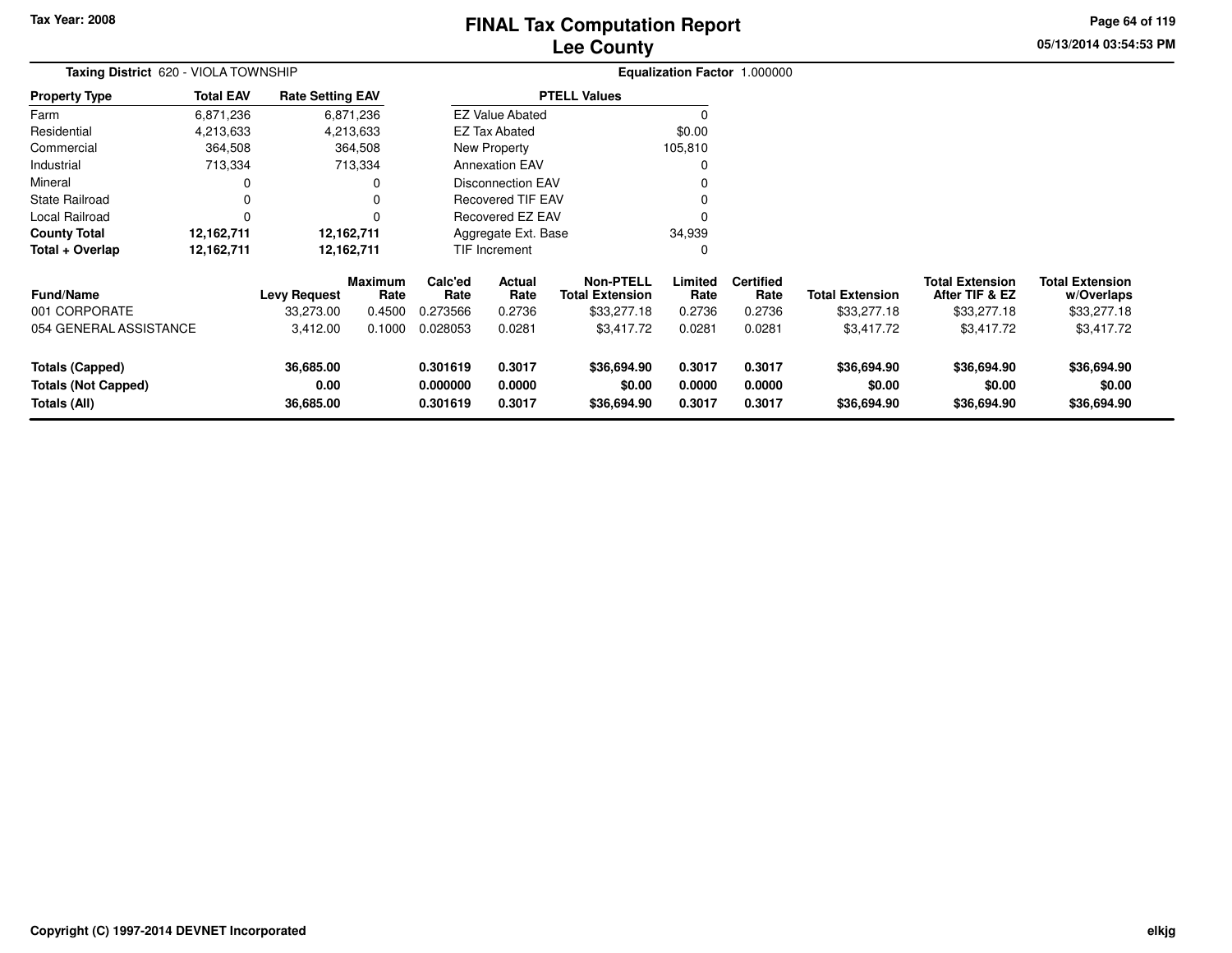**05/13/2014 03:54:53 PMPage 65 of 119**

|                  |                         |                                               | Equalization Factor 1.000000 |
|------------------|-------------------------|-----------------------------------------------|------------------------------|
| <b>Total EAV</b> | <b>Rate Setting EAV</b> |                                               |                              |
| 6,871,236        | 6,871,236               | <b>EZ Value Abated</b>                        |                              |
| 4,213,633        | 4,213,633               | <b>EZ Tax Abated</b>                          | \$0.00                       |
| 364,508          | 364,508                 | New Property                                  | 105.810                      |
| 713,334          | 713,334                 | <b>Annexation EAV</b>                         | 0                            |
| 0                | 0                       | Disconnection EAV                             | 0                            |
|                  | 0                       | <b>Recovered TIF EAV</b>                      | 0                            |
|                  | 0                       | Recovered EZ EAV                              |                              |
| 12,162,711       | 12,162,711              | Aggregate Ext. Base                           | 53,861                       |
| 12,162,711       | 12,162,711              | <b>TIF Increment</b>                          | 0                            |
|                  |                         | Taxing District 620RB - VIOLA TWP ROAD/BRIDGE | <b>PTELL Values</b>          |

| <b>Fund/Name</b>                                                     | <b>Levy Request</b>            | <b>Maximum</b><br>Rate | Calc'ed<br>Rate                  | Actual<br>Rate             | <b>Non-PTELL</b><br><b>Total Extension</b> | Limited<br>Rate            | <b>Certified</b><br>Rate   | <b>Total Extension</b>               | <b>Total Extension</b><br>After TIF & EZ | <b>Total Extension</b><br>w/Overlaps |
|----------------------------------------------------------------------|--------------------------------|------------------------|----------------------------------|----------------------------|--------------------------------------------|----------------------------|----------------------------|--------------------------------------|------------------------------------------|--------------------------------------|
| 007 ROAD & BRIDGE                                                    | 25,389.00                      | 0.6600                 | 0.208745                         | 0.2087                     | \$25,383.58                                | 0.2087                     | 0.2087                     | \$25,383.58                          | \$25,383.58                              | \$25,383.58                          |
| 008 BRIDGE JOINT W/ COUNTY                                           | 6.182.00                       | 0.2500                 | 0.050828                         | 0.0508                     | \$6,178.66                                 | 0.0508                     | 0.0508                     | \$6.178.66                           | \$6.178.66                               | \$6.178.66                           |
| 009 PERMANENT ROAD                                                   | 20.652.00                      | 0.2500                 | 0.169798                         | 0.1698                     | \$20.652.28                                | 0.1698                     | 0.1698                     | \$20,652.28                          | \$20.652.28                              | \$20,652.28                          |
| 010 EQUIPMENT & BUILDING                                             | 4,328.00                       | 0.1000                 | 0.035584                         | 0.0356                     | \$4,329.93                                 | 0.0356                     | 0.0356                     | \$4.329.93                           | \$4,329.93                               | \$4,329.93                           |
| <b>Totals (Capped)</b><br><b>Totals (Not Capped)</b><br>Totals (All) | 56.551.00<br>0.00<br>56,551.00 |                        | 0.464955<br>0.000000<br>0.464955 | 0.4649<br>0.0000<br>0.4649 | \$56,544.45<br>\$0.00<br>\$56,544.45       | 0.4649<br>0.0000<br>0.4649 | 0.4649<br>0.0000<br>0.4649 | \$56,544.45<br>\$0.00<br>\$56,544.45 | \$56,544.45<br>\$0.00<br>\$56,544.45     | \$56,544.45<br>\$0.00<br>\$56,544.45 |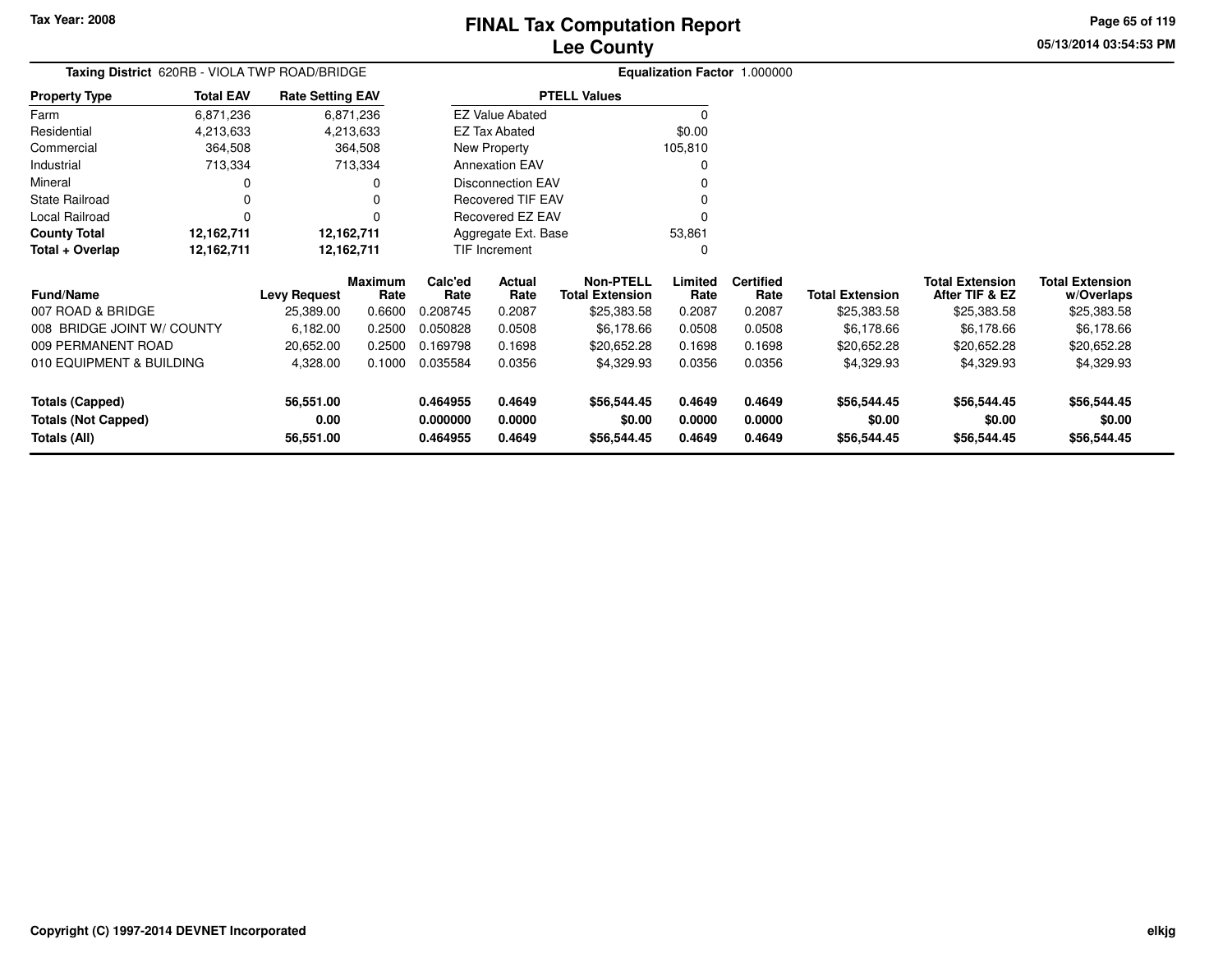# **Lee CountyFINAL Tax Computation Report**

**05/13/2014 03:54:53 PMPage 66 of 119**

| Taxing District 621 - WILLOW CREEK TOWNSHIP                          |                  |                                  |                                  | Equalization Factor 1.000000     |                            |                                                    |                            |                                    |                                       |                                                         |                                                     |
|----------------------------------------------------------------------|------------------|----------------------------------|----------------------------------|----------------------------------|----------------------------|----------------------------------------------------|----------------------------|------------------------------------|---------------------------------------|---------------------------------------------------------|-----------------------------------------------------|
| Property Type                                                        | <b>Total EAV</b> | <b>Rate Setting EAV</b>          |                                  |                                  |                            | <b>PTELL Values</b>                                |                            |                                    |                                       |                                                         |                                                     |
| Farm                                                                 | 8,189,848        |                                  | 8,189,848                        |                                  | <b>EZ Value Abated</b>     |                                                    |                            |                                    |                                       |                                                         |                                                     |
| Residential                                                          | 11,002,726       |                                  | 11,002,726                       |                                  | EZ Tax Abated              |                                                    | \$0.00                     |                                    |                                       |                                                         |                                                     |
| Commercial                                                           | 931,523          |                                  | 931,523                          |                                  | New Property               |                                                    | 126,460                    |                                    |                                       |                                                         |                                                     |
| Industrial                                                           | 3,214,836        |                                  | 3,214,836                        |                                  | <b>Annexation EAV</b>      |                                                    |                            |                                    |                                       |                                                         |                                                     |
| Mineral                                                              | 0                |                                  | 0                                |                                  | <b>Disconnection EAV</b>   |                                                    |                            |                                    |                                       |                                                         |                                                     |
| State Railroad                                                       | 29,552           |                                  | 29,552                           |                                  | <b>Recovered TIF EAV</b>   |                                                    |                            |                                    |                                       |                                                         |                                                     |
| Local Railroad                                                       | 0                |                                  | 0                                |                                  | <b>Recovered EZ EAV</b>    |                                                    |                            |                                    |                                       |                                                         |                                                     |
| County Total                                                         | 23,368,485       |                                  | 23,368,485                       |                                  | Aggregate Ext. Base        |                                                    | 39,909                     |                                    |                                       |                                                         |                                                     |
| Total + Overlap                                                      | 23,368,485       |                                  | 23,368,485                       |                                  | TIF Increment              |                                                    |                            |                                    |                                       |                                                         |                                                     |
| Fund/Name<br>001 CORPORATE                                           |                  | <b>Levy Request</b><br>39,900.00 | <b>Maximum</b><br>Rate<br>0.3800 | Calc'ed<br>Rate<br>0.170743      | Actual<br>Rate<br>0.1707   | <b>Non-PTELL</b><br>Total Extension<br>\$39,890.00 | Limited<br>Rate<br>0.1707  | <b>Certified</b><br>Rate<br>0.1707 | <b>Total Extension</b><br>\$39,890.00 | <b>Total Extension</b><br>After TIF & EZ<br>\$39,890.00 | <b>Total Extension</b><br>w/Overlaps<br>\$39,890.00 |
| <b>Totals (Capped)</b><br><b>Totals (Not Capped)</b><br>Totals (All) |                  | 39,900.00<br>0.00<br>39,900.00   |                                  | 0.170743<br>0.000000<br>0.170743 | 0.1707<br>0.0000<br>0.1707 | \$39,890.00<br>\$0.00<br>\$39,890.00               | 0.1707<br>0.0000<br>0.1707 | 0.1707<br>0.0000<br>0.1707         | \$39,890.00<br>\$0.00<br>\$39,890.00  | \$39,890.00<br>\$0.00<br>\$39,890.00                    | \$39,890.00<br>\$0.00<br>\$39,890.00                |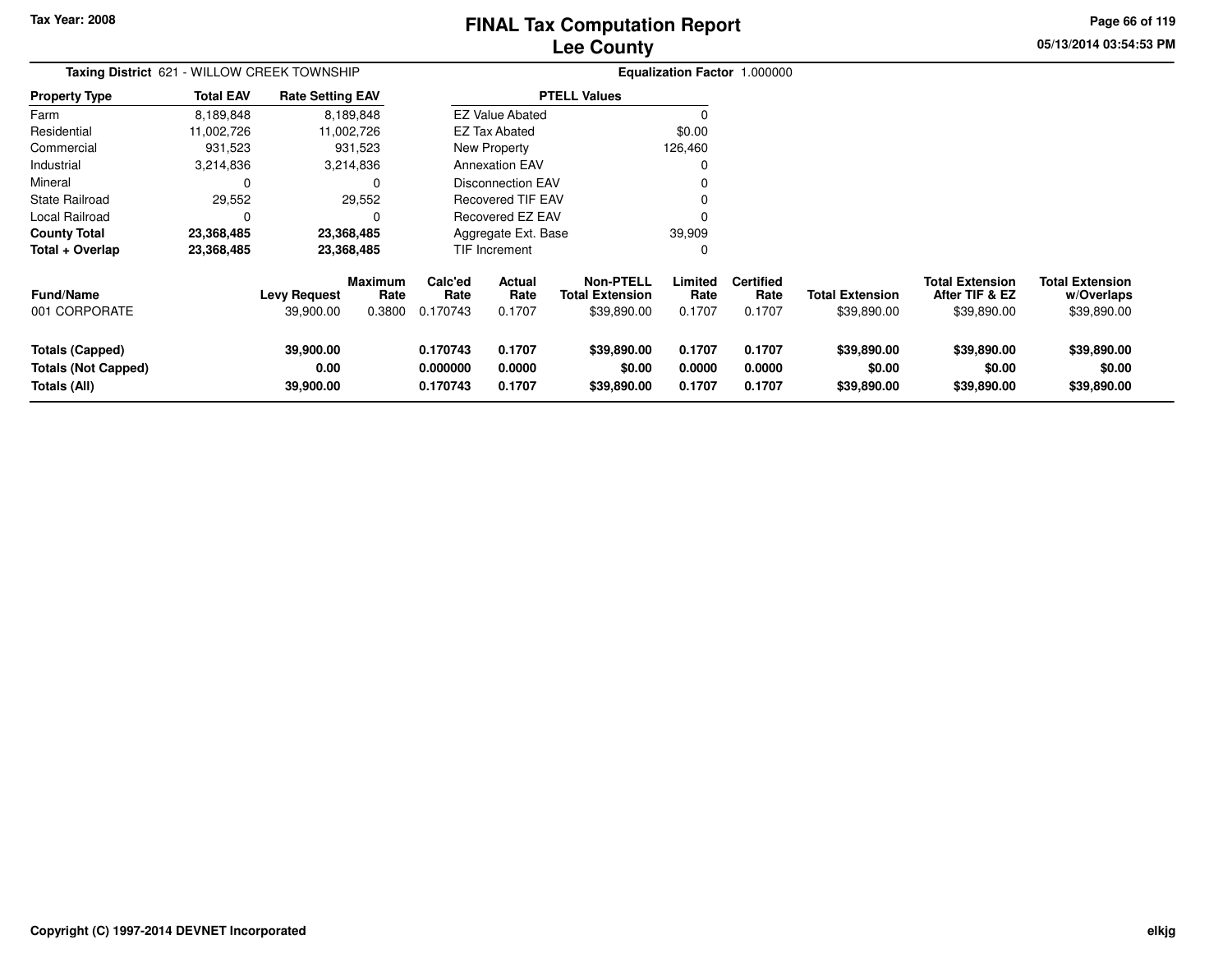**05/13/2014 03:54:53 PM Page 67 of 119**

| Taxing District 621RB - WILLOW CRK TWP RD/BRIDGE |                  |                         |                        |                 |                          | Equalization Factor 1.000000               |                 |                          |                                 |                                          |                                      |
|--------------------------------------------------|------------------|-------------------------|------------------------|-----------------|--------------------------|--------------------------------------------|-----------------|--------------------------|---------------------------------|------------------------------------------|--------------------------------------|
| <b>Property Type</b>                             | <b>Total EAV</b> | <b>Rate Setting EAV</b> |                        |                 |                          | <b>PTELL Values</b>                        |                 |                          | <b>Road and Bridge Transfer</b> |                                          |                                      |
| Farm                                             | 8,189,848        |                         | 8,189,848              |                 | <b>EZ Value Abated</b>   |                                            | 0               | <b>Municipality</b>      |                                 | Fund                                     | <b>Amount Extended</b>               |
| Residential                                      | 11,002,726       |                         | 11,002,726             |                 | <b>EZ Tax Abated</b>     |                                            | \$0.00          |                          |                                 |                                          |                                      |
| Commercial                                       | 931,523          |                         | 931,523                |                 | New Property             |                                            | 126,460         |                          | 708 - VILLAGE OF LEE            | 007                                      | \$3,868.01                           |
| Industrial                                       | 3,214,836        |                         | 3,214,836              |                 | <b>Annexation EAV</b>    |                                            | 0               | Total                    |                                 |                                          | \$3,868.01                           |
| Mineral                                          | $\Omega$         |                         | 0                      |                 | <b>Disconnection EAV</b> |                                            |                 |                          |                                 |                                          |                                      |
| <b>State Railroad</b>                            | 29,552           |                         | 29,552                 |                 | <b>Recovered TIF EAV</b> |                                            |                 |                          |                                 |                                          |                                      |
| Local Railroad                                   | $\Omega$         |                         | 0                      |                 | Recovered EZ EAV         |                                            | 0               |                          |                                 |                                          |                                      |
| <b>County Total</b>                              | 23,368,485       |                         | 23,368,485             |                 | Aggregate Ext. Base      |                                            | 98,591          |                          |                                 |                                          |                                      |
| Total + Overlap                                  | 23,368,485       |                         | 23,368,485             |                 | <b>TIF Increment</b>     |                                            | 0               |                          |                                 |                                          |                                      |
| <b>Fund/Name</b>                                 |                  | <b>Levy Request</b>     | <b>Maximum</b><br>Rate | Calc'ed<br>Rate | Actual<br>Rate           | <b>Non-PTELL</b><br><b>Total Extension</b> | Limited<br>Rate | <b>Certified</b><br>Rate | <b>Total Extension</b>          | <b>Total Extension</b><br>After TIF & EZ | <b>Total Extension</b><br>w/Overlaps |
| 007 ROAD & BRIDGE                                |                  | 55,838.00               | 0.6600                 | 0.238946        | 0.2389                   | \$55,827.31                                | 0.2381          | 0.2381                   | \$55,640.36                     | \$55,640.36                              | \$55,640.36                          |
| 008 BRIDGE JOINT W/ COUNTY                       |                  | 8,380.00                | 0.2500                 | 0.035860        | 0.0359                   | \$8,389.29                                 | 0.0358          | 0.0358                   | \$8,365.92                      | \$8,365.92                               | \$8,365.92                           |
| 009 PERMANENT ROAD                               |                  | 33,407.00               | 0.2500                 | 0.142958        | 0.1430                   | \$33,416.93                                | 0.1425          | 0.1425                   | \$33,300.09                     | \$33,300.09                              | \$33,300.09                          |
| 010 EQUIPMENT & BUILDING                         |                  | 5,893.00                | 0.1000                 | 0.025218        | 0.0252                   | \$5,888.86                                 | 0.0251          | 0.0251                   | \$5,865.49                      | \$5,865.49                               | \$5,865.49                           |
| Totals (Capped)                                  |                  | 103,518.00              |                        | 0.442982        | 0.4430                   | \$103,522.39                               | 0.4415          | 0.4415                   | \$103,171.86                    | \$103,171.86                             | \$103,171.86                         |
| <b>Totals (Not Capped)</b>                       |                  | 0.00                    |                        | 0.000000        | 0.0000                   | \$0.00                                     | 0.0000          | 0.0000                   | \$0.00                          | \$0.00                                   | \$0.00                               |
| Totals (All)                                     |                  | 103,518.00              |                        | 0.442982        | 0.4430                   | \$103,522.39                               | 0.4415          | 0.4415                   | \$103,171.86                    | \$103,171.86                             | \$103,171.86                         |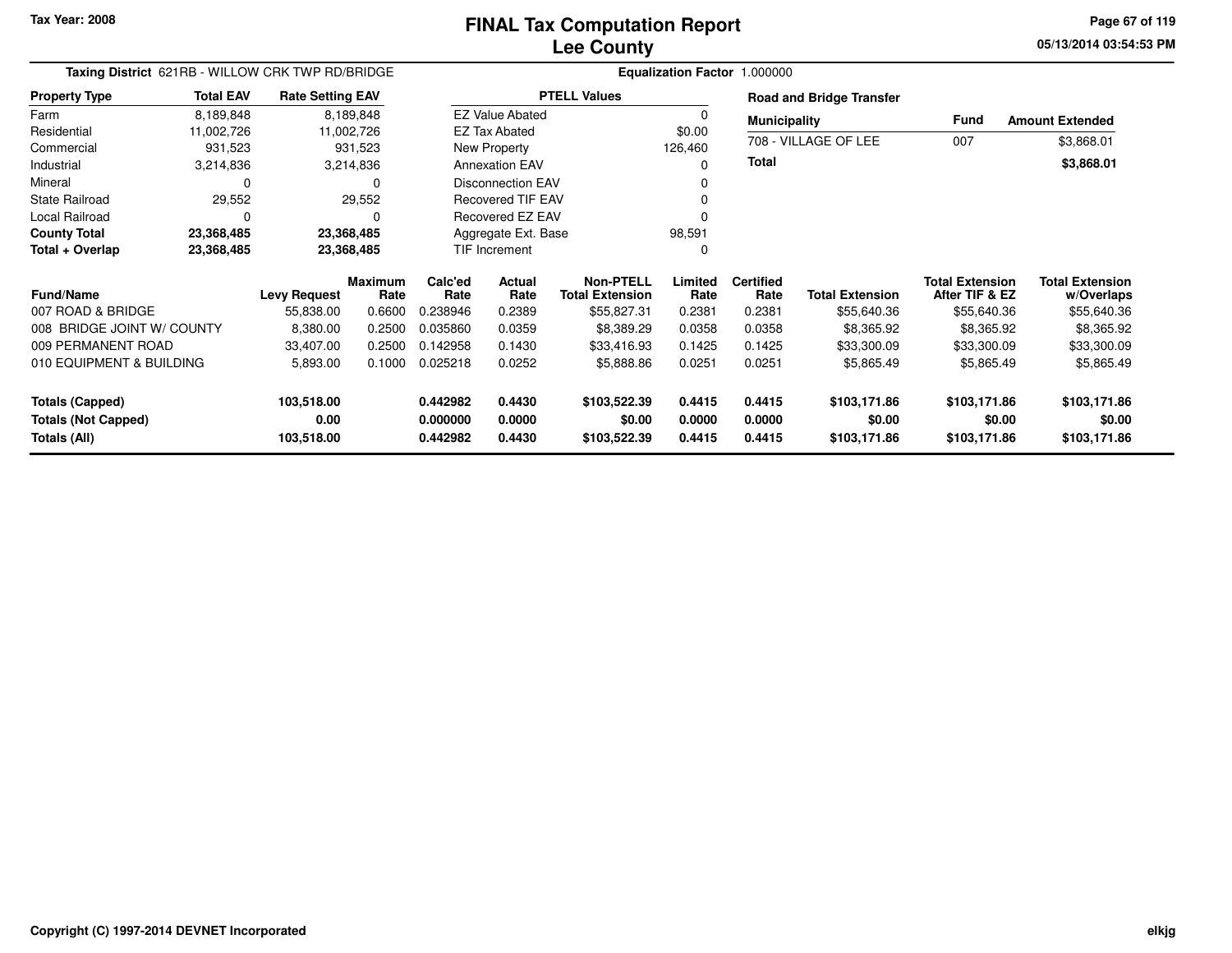### **Lee CountyFINAL Tax Computation Report**

**05/13/2014 03:54:53 PMPage 68 of 119**

| Taxing District 622 - WYOMING TOWNSHIP |                  |                         |                 |                 |                          |                                            |                 | Equalization Factor 1.000000 |                        |                                          |                                      |
|----------------------------------------|------------------|-------------------------|-----------------|-----------------|--------------------------|--------------------------------------------|-----------------|------------------------------|------------------------|------------------------------------------|--------------------------------------|
| <b>Property Type</b>                   | <b>Total EAV</b> | <b>Rate Setting EAV</b> |                 |                 |                          | <b>PTELL Values</b>                        |                 |                              |                        |                                          |                                      |
| Farm                                   | 9,131,580        |                         | 9,130,808       |                 | <b>EZ Value Abated</b>   |                                            | 0               |                              |                        |                                          |                                      |
| Residential                            | 19,689,168       |                         | 16,129,498      |                 | <b>EZ Tax Abated</b>     |                                            | \$0.00          |                              |                        |                                          |                                      |
| Commercial                             | 1,613,437        |                         | 1,380,527       |                 | New Property             |                                            | 205,510         |                              |                        |                                          |                                      |
| Industrial                             | 1,338,221        |                         | 1,338,221       |                 | <b>Annexation EAV</b>    |                                            | 0               |                              |                        |                                          |                                      |
| Mineral                                |                  |                         |                 |                 | <b>Disconnection EAV</b> |                                            |                 |                              |                        |                                          |                                      |
| <b>State Railroad</b>                  | 0                |                         |                 |                 | <b>Recovered TIF EAV</b> |                                            |                 |                              |                        |                                          |                                      |
| Local Railroad                         | $\Omega$         |                         |                 |                 | Recovered EZ EAV         |                                            |                 |                              |                        |                                          |                                      |
| <b>County Total</b>                    | 31,772,406       |                         | 27,979,054      |                 | Aggregate Ext. Base      |                                            | 122,586         |                              |                        |                                          |                                      |
| Total + Overlap                        | 31,772,406       |                         | 27,979,054      |                 | <b>TIF Increment</b>     |                                            | 3,793,352       |                              |                        |                                          |                                      |
| <b>Fund/Name</b>                       |                  | <b>Levy Request</b>     | Maximum<br>Rate | Calc'ed<br>Rate | <b>Actual</b><br>Rate    | <b>Non-PTELL</b><br><b>Total Extension</b> | Limited<br>Rate | <b>Certified</b><br>Rate     | <b>Total Extension</b> | <b>Total Extension</b><br>After TIF & EZ | <b>Total Extension</b><br>w/Overlaps |
| 001 CORPORATE                          |                  | 79,000.00               | 0.4000          | 0.282354        | 0.2824                   | \$79,012.85                                | 0.2824          | 0.2824                       | \$89,725.27            | \$79,012.85                              | \$79,012.85                          |
| 005 IMRF                               |                  | 1,000.00                | 0.0000          | 0.003574        | 0.0036                   | \$1,007.25                                 | 0.0036          | 0.0036                       | \$1,143.81             | \$1,007.25                               | \$1,007.25                           |
| 017 CEMETERY                           |                  | 34,500.00               | 0.2000          | 0.123307        | 0.1233                   | \$34,498.17                                | 0.1233          | 0.1233                       | \$39,175.38            | \$34,498.17                              | \$34,498.17                          |
| 035 LIABILITY INS                      |                  | 2,845.00                | 0.0000          | 0.010168        | 0.0102                   | \$2,853.86                                 | 0.0102          | 0.0102                       | \$3,240.79             | \$2,853.86                               | \$2,853.86                           |
| 047 SOCIAL SECURITY                    |                  | 10,000.00               | 0.0000          | 0.035741        | 0.0357                   | \$9,988.52                                 | 0.0357          | 0.0357                       | \$11,342.75            | \$9,988.52                               | \$9,988.52                           |
| 054 GENERAL ASSISTANCE                 |                  | 1,200.00                | 0.1000          | 0.004289        | 0.0043                   | \$1,203.10                                 | 0.0043          | 0.0043                       | \$1,366.21             | \$1,203.10                               | \$1,203.10                           |
| <b>Totals (Capped)</b>                 |                  | 128,545.00              |                 | 0.459433        | 0.4595                   | \$128,563.75                               | 0.4595          | 0.4595                       | \$145,994.21           | \$128,563.75                             | \$128,563.75                         |
| <b>Totals (Not Capped)</b>             |                  | 0.00                    |                 | 0.000000        | 0.0000                   | \$0.00                                     | 0.0000          | 0.0000                       | \$0.00                 | \$0.00                                   | \$0.00                               |
| Totals (All)                           |                  | 128,545.00              |                 | 0.459433        | 0.4595                   | \$128,563.75                               | 0.4595          | 0.4595                       | \$145,994.21           | \$128,563.75                             | \$128,563.75                         |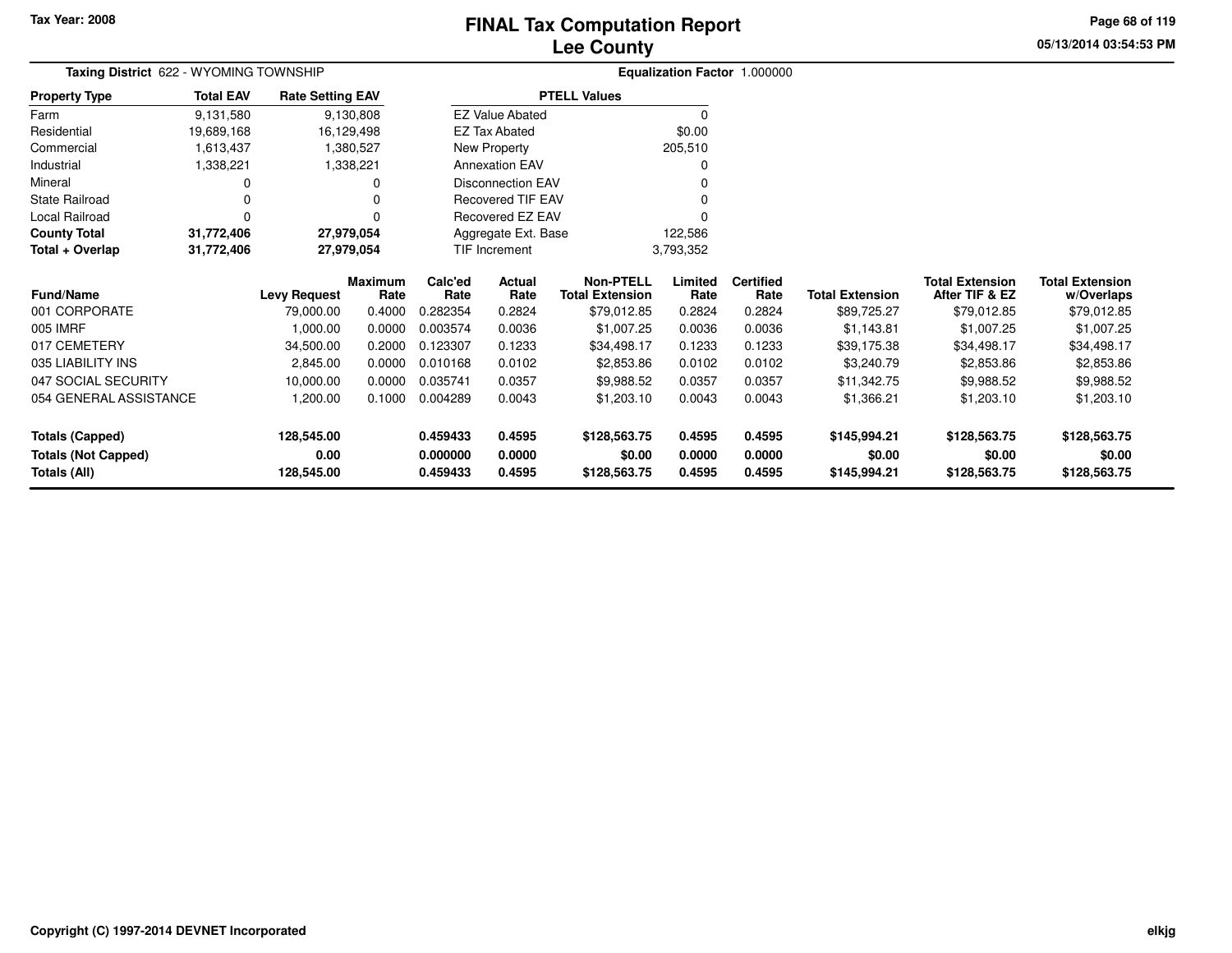**05/13/2014 03:54:53 PM Page 69 of 119**

| Taxing District 622RB - WYOMING TWP ROAD/BRIDGE                      |                  |                                  |                        |                                  |                            |                                            |                            | Equalization Factor 1.000000 |                                        |                                          |                                        |
|----------------------------------------------------------------------|------------------|----------------------------------|------------------------|----------------------------------|----------------------------|--------------------------------------------|----------------------------|------------------------------|----------------------------------------|------------------------------------------|----------------------------------------|
| <b>Property Type</b>                                                 | <b>Total EAV</b> | <b>Rate Setting EAV</b>          |                        |                                  |                            | <b>PTELL Values</b>                        |                            |                              | <b>Road and Bridge Transfer</b>        |                                          |                                        |
| Farm                                                                 | 9,131,580        |                                  | 9,130,808              |                                  | <b>EZ Value Abated</b>     |                                            | $\Omega$                   | <b>Municipality</b>          |                                        | Fund                                     | <b>Amount Extended</b>                 |
| Residential                                                          | 19,689,168       | 16,129,498                       |                        |                                  | EZ Tax Abated              |                                            | \$0.00                     |                              |                                        |                                          |                                        |
| Commercial                                                           | 1,613,437        |                                  | 1,380,527              |                                  | New Property               |                                            | 205,510                    |                              | 710 - VILLAGE OF PAW PAW               | 007                                      | \$5,374.96                             |
| Industrial                                                           | 1,338,221        |                                  | 1,338,221              |                                  | <b>Annexation EAV</b>      |                                            | 0                          | <b>Total</b>                 |                                        |                                          | \$5,374.96                             |
| Mineral                                                              | 0                |                                  |                        |                                  | <b>Disconnection EAV</b>   |                                            |                            |                              |                                        |                                          |                                        |
| <b>State Railroad</b>                                                | 0                |                                  |                        |                                  | <b>Recovered TIF EAV</b>   |                                            | O                          |                              |                                        |                                          |                                        |
| Local Railroad                                                       | 0                |                                  |                        |                                  | Recovered EZ EAV           |                                            |                            |                              |                                        |                                          |                                        |
| <b>County Total</b>                                                  | 31,772,406       | 27,979,054                       |                        |                                  | Aggregate Ext. Base        |                                            | 114,236                    |                              |                                        |                                          |                                        |
| Total + Overlap                                                      | 31,772,406       | 27,979,054                       |                        |                                  | TIF Increment              |                                            | 3,793,352                  |                              |                                        |                                          |                                        |
| <b>Fund/Name</b>                                                     |                  | <b>Levy Request</b>              | <b>Maximum</b><br>Rate | Calc'ed<br>Rate                  | <b>Actual</b><br>Rate      | <b>Non-PTELL</b><br><b>Total Extension</b> | Limited<br>Rate            | <b>Certified</b><br>Rate     | <b>Total Extension</b>                 | <b>Total Extension</b><br>After TIF & EZ | <b>Total Extension</b><br>w/Overlaps   |
| 007 ROAD & BRIDGE                                                    |                  | 26,900.00                        | 0.6600                 | 0.096143                         | 0.0961                     | \$26,887.87                                | 0.0960                     | 0.0960                       | \$30,501.51                            | \$26,859.89                              | \$26,859.89                            |
| 008 BRIDGE JOINT W/COUNTY                                            |                  | 500.00                           | 0.2500                 | 0.001787                         | 0.0018                     | \$503.62                                   | 0.0018                     | 0.0018                       | \$571.90                               | \$503.62                                 | \$503.62                               |
| 009 PERMANENT ROAD                                                   |                  | 66,063.00                        | 0.2500                 | 0.236116                         | 0.2361                     | \$66,058.55                                | 0.2360                     | 0.2360                       | \$74,982.88                            | \$66,030.57                              | \$66,030.57                            |
| 010 EQUIPMENT & BUILDING                                             |                  | 26,425.00                        | 0.1000                 | 0.094446                         | 0.0944                     | \$26,412.23                                | 0.0944                     | 0.0944                       | \$29,993.15                            | \$26,412.23                              | \$26,412.23                            |
| <b>Totals (Capped)</b><br><b>Totals (Not Capped)</b><br>Totals (All) |                  | 119,888.00<br>0.00<br>119,888.00 |                        | 0.428492<br>0.000000<br>0.428492 | 0.4284<br>0.0000<br>0.4284 | \$119,862.27<br>\$0.00<br>\$119,862.27     | 0.4282<br>0.0000<br>0.4282 | 0.4282<br>0.0000<br>0.4282   | \$136,049.44<br>\$0.00<br>\$136,049.44 | \$119,806.31<br>\$0.00<br>\$119,806.31   | \$119,806.31<br>\$0.00<br>\$119,806.31 |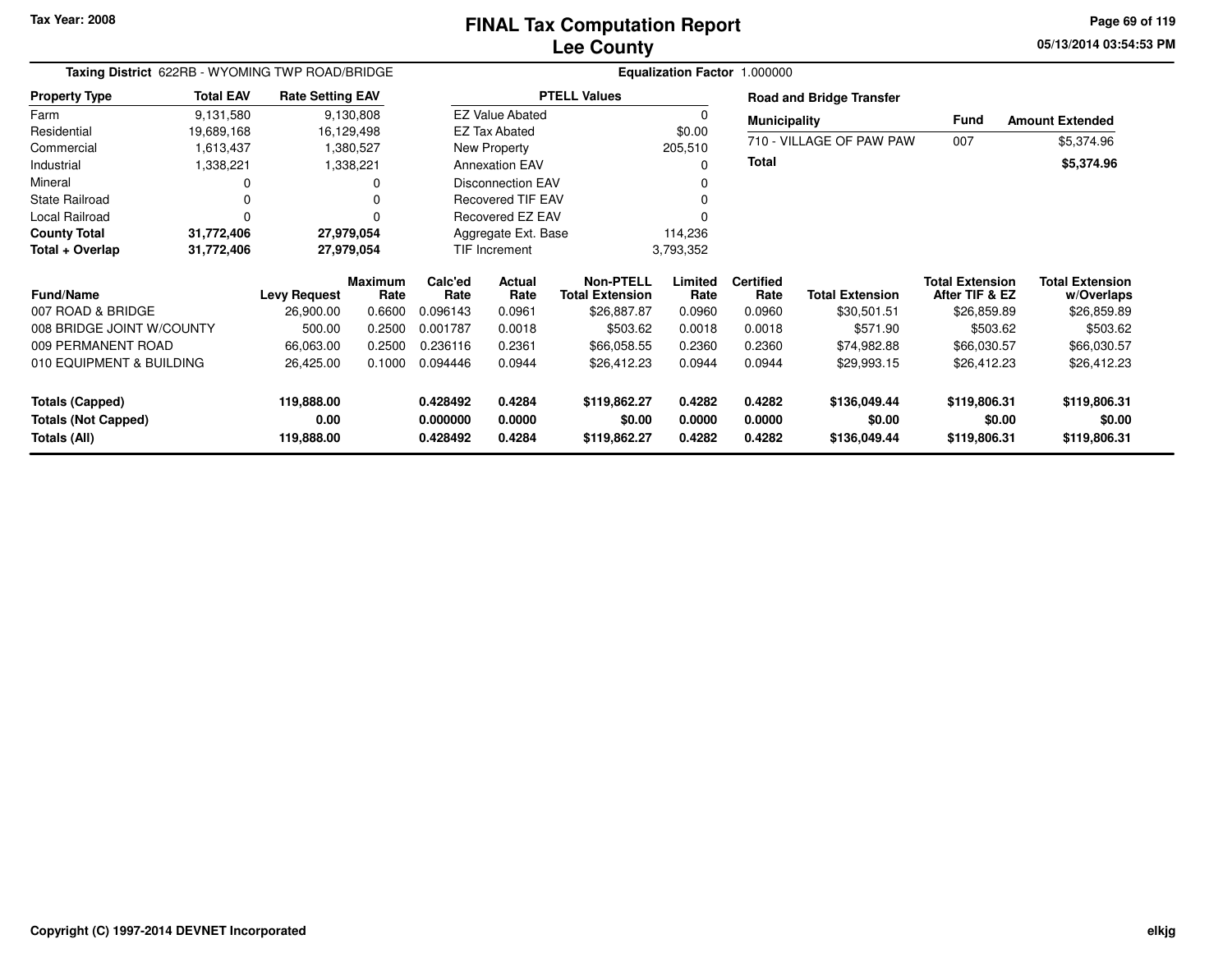#### **Lee CountyFINAL Tax Computation Report**

**05/13/2014 03:54:53 PM Page 70 of 119**

| Taxing District 701 - CITY OF AMBOY<br><b>Total EAV</b><br><b>Rate Setting EAV</b> |             |                                  |                 |                                  |                            |                                            | Equalization Factor 1.000000 |                            |                                        |                                          |                                        |
|------------------------------------------------------------------------------------|-------------|----------------------------------|-----------------|----------------------------------|----------------------------|--------------------------------------------|------------------------------|----------------------------|----------------------------------------|------------------------------------------|----------------------------------------|
| <b>Property Type</b>                                                               |             |                                  |                 |                                  |                            | <b>PTELL Values</b>                        |                              |                            | <b>Road and Bridge Transfer</b>        |                                          |                                        |
| Farm                                                                               | 633,081     |                                  | 632,679         |                                  | <b>EZ Value Abated</b>     |                                            | 89,447                       | <b>Road District</b>       |                                        | Fund                                     | <b>Amount Extended</b>                 |
| Residential                                                                        | 18,866,044  |                                  | 18,866,044      |                                  | <b>EZ Tax Abated</b>       |                                            | \$950.64                     |                            | 602RB - AMBOY TWP ROAD/BRID 007        |                                          |                                        |
| Commercial                                                                         | 4,832,018   |                                  | 4,742,571       |                                  | New Property               |                                            | 552,489                      |                            |                                        |                                          | \$14,447.88                            |
| Industrial                                                                         | 589,273     |                                  | 589,273         |                                  | <b>Annexation EAV</b>      |                                            | $\Omega$                     | <b>Total</b>               |                                        |                                          | \$14,447.88                            |
| Mineral                                                                            | $\Omega$    |                                  | $\Omega$        |                                  | <b>Disconnection EAV</b>   |                                            | $\Omega$                     |                            |                                        |                                          |                                        |
| <b>State Railroad</b>                                                              | $\mathbf 0$ |                                  | O               |                                  | <b>Recovered TIF EAV</b>   |                                            | $\Omega$                     |                            |                                        |                                          |                                        |
| Local Railroad                                                                     | $\Omega$    |                                  | $\Omega$        |                                  | <b>Recovered EZ EAV</b>    |                                            | 105,104                      |                            |                                        |                                          |                                        |
| <b>County Total</b>                                                                | 24,920,416  |                                  | 24,830,567      |                                  | Aggregate Ext. Base        |                                            | 251,809                      |                            |                                        |                                          |                                        |
| Total + Overlap                                                                    | 24,920,416  |                                  | 24,830,567      |                                  | <b>TIF Increment</b>       |                                            | 402                          |                            |                                        |                                          |                                        |
| <b>Fund/Name</b>                                                                   |             | <b>Levy Request</b>              | Maximum<br>Rate | Calc'ed<br>Rate                  | <b>Actual</b><br>Rate      | <b>Non-PTELL</b><br><b>Total Extension</b> | Limited<br>Rate              | <b>Certified</b><br>Rate   | <b>Total Extension</b>                 | <b>Total Extension</b><br>After TIF & EZ | <b>Total Extension</b><br>w/Overlaps   |
| 001 CORPORATE                                                                      |             | 61,000.00                        | 0.4375          | 0.245665                         | 0.2457                     | \$61,008.70                                | 0.2457                       | 0.2457                     | \$61,229.46                            | \$61,008.70                              | \$61,008.70                            |
| 005 I.M.R.F.                                                                       |             | 65,000.00                        | 0.0000          | 0.261774                         | 0.2618                     | \$65,006.42                                | 0.2618                       | 0.2618                     | \$65,241.65                            | \$65,006.42                              | \$65,006.42                            |
| 007 CITY SHARE OF TWNSHP R                                                         |             | 0.00                             | 0.0000          | 0.000000                         | 0.0000                     | \$0.00                                     | 0.0000                       | 0.0000                     | \$0.00                                 | \$0.00                                   | \$0.00                                 |
| 014 POLICE PROTECTION                                                              |             | 18,800.00                        | 0.6000          | 0.075713                         | 0.0757                     | \$18,796.74                                | 0.0757                       | 0.0757                     | \$18,864.75                            | \$18,796.74                              | \$18,796.74                            |
| 016 LIBRARY                                                                        |             | 37,750.00                        | 0.1500          | 0.152030                         | 0.1500                     | \$37,245.85                                | 0.1500                       | 0.1500                     | \$37,380.62                            | \$37,245.85                              | \$37,245.85                            |
| 027 AUDIT                                                                          |             | 6,000.00                         | 0.0000          | 0.024164                         | 0.0242                     | \$6,009.00                                 | 0.0242                       | 0.0242                     | \$6,030.74                             | \$6,009.00                               | \$6,009.00                             |
| 035 LIABILITY INS                                                                  |             | 0.00                             | 0.0000          | 0.000000                         | 0.0000                     | \$0.00                                     | 0.0000                       | 0.0000                     | \$0.00                                 | \$0.00                                   | \$0.00                                 |
| 041 STREET LIGHTING                                                                |             | 12,000.00                        | 0.0500          | 0.048328                         | 0.0483                     | \$11,993.16                                | 0.0483                       | 0.0483                     | \$12,036.56                            | \$11,993.16                              | \$11,993.16                            |
| 042 CITY PARK                                                                      |             | 3,200.00                         | 0.0750          | 0.012887                         | 0.0129                     | \$3,203.14                                 | 0.0129                       | 0.0129                     | \$3,214.73                             | \$3,203.14                               | \$3,203.14                             |
| 044 BAND                                                                           |             | 1,000.00                         | 0.0400          | 0.004027                         | 0.0040                     | \$993.22                                   | 0.0040                       | 0.0040                     | \$996.82                               | \$993.22                                 | \$993.22                               |
| 046 EMERGENCY & DISASTER                                                           |             | 3,500.00                         | 0.0500          | 0.014096                         | 0.0141                     | \$3.501.11                                 | 0.0141                       | 0.0141                     | \$3,513.78                             | \$3,501.11                               | \$3,501.11                             |
| 047 SOCIAL SECURITY                                                                |             | 37,500.00                        | 0.0000          | 0.151024                         | 0.1510                     | \$37,494.16                                | 0.1510                       | 0.1510                     | \$37,629.83                            | \$37,494.16                              | \$37,494.16                            |
| 048 SCHOOL CROSSING GUARD                                                          |             | 4,800.00                         | 0.0200          | 0.019331                         | 0.0193                     | \$4,792.30                                 | 0.0193                       | 0.0193                     | \$4,809.64                             | \$4,792.30                               | \$4,792.30                             |
| 062 WORKMENS COMP                                                                  |             | 13,850.00                        | 0.0000          | 0.055778                         | 0.0558                     | \$13,855.46                                | 0.0558                       | 0.0558                     | \$13,905.59                            | \$13,855.46                              | \$13,855.46                            |
| <b>Totals (Capped)</b><br><b>Totals (Not Capped)</b><br><b>Totals (All)</b>        |             | 264,400.00<br>0.00<br>264,400.00 |                 | 1.064817<br>0.000000<br>1.064817 | 1.0628<br>0.0000<br>1.0628 | \$263,899.26<br>\$0.00<br>\$263,899.26     | 1.0628<br>0.0000<br>1.0628   | 1.0628<br>0.0000<br>1.0628 | \$264,854.17<br>\$0.00<br>\$264,854.17 | \$263,899.26<br>\$0.00<br>\$263,899.26   | \$263,899.26<br>\$0.00<br>\$263.899.26 |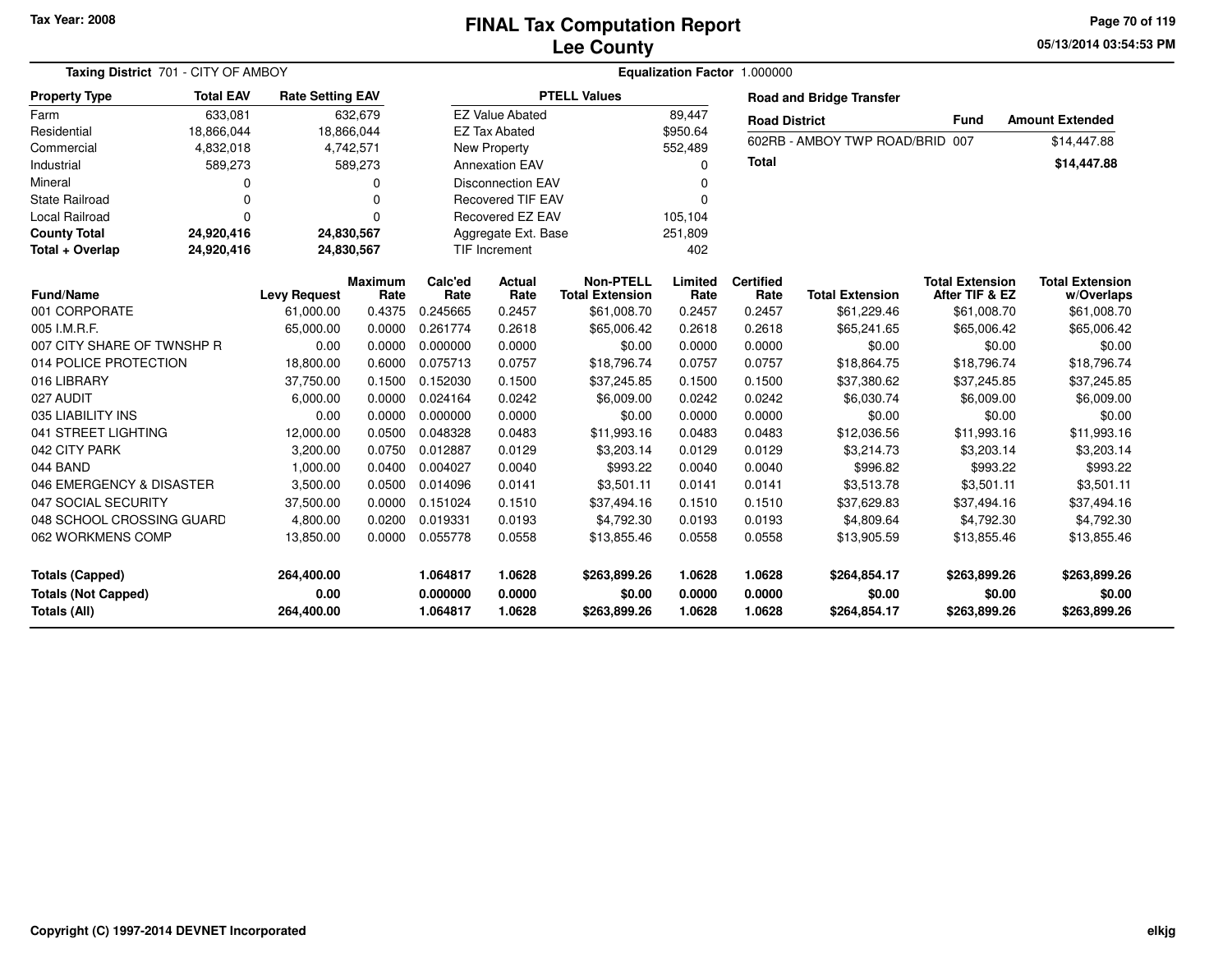**05/13/2014 03:54:53 PM Page 71 of 119**

| Taxing District 702 - VILLAGE OF ASHTON<br><b>Rate Setting EAV</b> |                  |                     |                        |                      |                          |                                            | Equalization Factor 1.000000 |                          |                                  |                                          |                                      |
|--------------------------------------------------------------------|------------------|---------------------|------------------------|----------------------|--------------------------|--------------------------------------------|------------------------------|--------------------------|----------------------------------|------------------------------------------|--------------------------------------|
| <b>Property Type</b>                                               | <b>Total EAV</b> |                     |                        |                      |                          | <b>PTELL Values</b>                        |                              |                          | <b>Road and Bridge Transfer</b>  |                                          |                                      |
| Farm                                                               | 54,812           |                     | 54,812                 |                      | <b>EZ Value Abated</b>   |                                            | 174,536                      | <b>Road District</b>     |                                  | <b>Fund</b>                              | <b>Amount Extended</b>               |
| Residential                                                        | 10,440,690       |                     | 10,440,690             |                      | <b>EZ Tax Abated</b>     |                                            | \$1,447.60                   |                          | 603RB - ASHTON TWP ROAD/BRII 007 |                                          | \$9,501.59                           |
| Commercial                                                         | 2,315,679        |                     | 2,259,873              |                      | New Property             |                                            | 130,221                      |                          |                                  |                                          |                                      |
| Industrial                                                         | 1,099,873        |                     | 981,143                |                      | <b>Annexation EAV</b>    |                                            | ŋ                            | <b>Total</b>             |                                  |                                          | \$9,501.59                           |
| Mineral                                                            | 0                |                     | 0                      |                      | <b>Disconnection EAV</b> |                                            |                              |                          |                                  |                                          |                                      |
| <b>State Railroad</b>                                              | 76,072           |                     | 76,072                 |                      | <b>Recovered TIF EAV</b> |                                            |                              |                          |                                  |                                          |                                      |
| Local Railroad                                                     | $\Omega$         |                     | $\Omega$               |                      | Recovered EZ EAV         |                                            | 49,061                       |                          |                                  |                                          |                                      |
| <b>County Total</b>                                                | 13,987,126       |                     | 13,812,590             |                      | Aggregate Ext. Base      |                                            | 109,402                      |                          |                                  |                                          |                                      |
| Total + Overlap                                                    | 13,987,126       |                     | 13,812,590             |                      | TIF Increment            |                                            | 0                            |                          |                                  |                                          |                                      |
| <b>Fund/Name</b>                                                   |                  | <b>Levy Request</b> | <b>Maximum</b><br>Rate | Calc'ed<br>Rate      | Actual<br>Rate           | <b>Non-PTELL</b><br><b>Total Extension</b> | Limited<br>Rate              | <b>Certified</b><br>Rate | <b>Total Extension</b>           | <b>Total Extension</b><br>After TIF & EZ | <b>Total Extension</b><br>w/Overlaps |
| 001 CORPORATE                                                      |                  | 30,800.00           | 0.4375                 | 0.222985             | 0.2230                   | \$30,802.08                                | 0.2230                       | 0.2230                   | \$31,191.29                      | \$30,802.08                              | \$30,802.08                          |
| 005 I.M.R.F.                                                       |                  | 14,100.00           | 0.0000                 | 0.102081             | 0.1021                   | \$14,102.65                                | 0.1021                       | 0.1021                   | \$14,280.86                      | \$14,102.65                              | \$14,102.65                          |
| 007 CITY SHARE OF TWNSHP R                                         |                  | 0.00                | 0.0000                 | 0.000000             | 0.0000                   | \$0.00                                     | 0.0000                       | 0.0000                   | \$0.00                           | \$0.00                                   | \$0.00                               |
| 014 POLICE PRO                                                     |                  | 10,000.00           | 0.6000                 | 0.072398             | 0.0724                   | \$10,000.32                                | 0.0724                       | 0.0724                   | \$10,126.68                      | \$10,000.32                              | \$10,000.32                          |
| 016 LIBRARY                                                        |                  | 20,950.00           | 0.1500                 | 0.151673             | 0.1500                   | \$20,718.89                                | 0.1500                       | 0.1500                   | \$20,980.69                      | \$20,718.89                              | \$20,718.89                          |
| 017 CEMETERY                                                       |                  | 510.00              | 0.0250                 | 0.003692             | 0.0037                   | \$511.07                                   | 0.0037                       | 0.0037                   | \$517.52                         | \$511.07                                 | \$511.07                             |
| 025 GARBAGE                                                        |                  | 230.00              | 0.2000                 | 0.001665             | 0.0017                   | \$234.81                                   | 0.0017                       | 0.0017                   | \$237.78                         | \$234.81                                 | \$234.81                             |
| 027 AUDIT                                                          |                  | 5,200.00            | 0.0000                 | 0.037647             | 0.0376                   | \$5,193.53                                 | 0.0376                       | 0.0376                   | \$5,259.16                       | \$5,193.53                               | \$5,193.53                           |
| 035 LIABILITY INSURANCE                                            |                  | 11,900.00           | 0.0000                 | 0.086153             | 0.0862                   | \$11,906.45                                | 0.0862                       | 0.0862                   | \$12,056.90                      | \$11,906.45                              | \$11,906.45                          |
| 047 SOCIAL SECURITY                                                |                  | 8,000.00            | 0.0000                 | 0.057918             | 0.0579                   | \$7,997.49                                 | 0.0579                       | 0.0579                   | \$8,098.55                       | \$7,997.49                               | \$7,997.49                           |
| 060 UNEMPLOYMENT INSURANO                                          |                  | 5,100.00            | 0.0000                 | 0.036923             | 0.0369                   | \$5,096.85                                 | 0.0369                       | 0.0369                   | \$5,161.25                       | \$5,096.85                               | \$5,096.85                           |
| 062 WORKMENS COMP                                                  |                  | 8,000.00            | 0.0000                 | 0.057918             | 0.0579                   | \$7,997.49                                 | 0.0579                       | 0.0579                   | \$8,098.55                       | \$7,997.49                               | \$7,997.49                           |
| <b>Totals (Capped)</b><br><b>Totals (Not Capped)</b>               |                  | 114,790.00<br>0.00  |                        | 0.831053<br>0.000000 | 0.8294<br>0.0000         | \$114,561.63<br>\$0.00                     | 0.8294<br>0.0000             | 0.8294<br>0.0000         | \$116,009.23<br>\$0.00           | \$114,561.63<br>\$0.00                   | \$114,561.63<br>\$0.00               |
| Totals (All)                                                       |                  | 114,790.00          |                        | 0.831053             | 0.8294                   | \$114,561.63                               | 0.8294                       | 0.8294                   | \$116,009.23                     | \$114,561.63                             | \$114,561.63                         |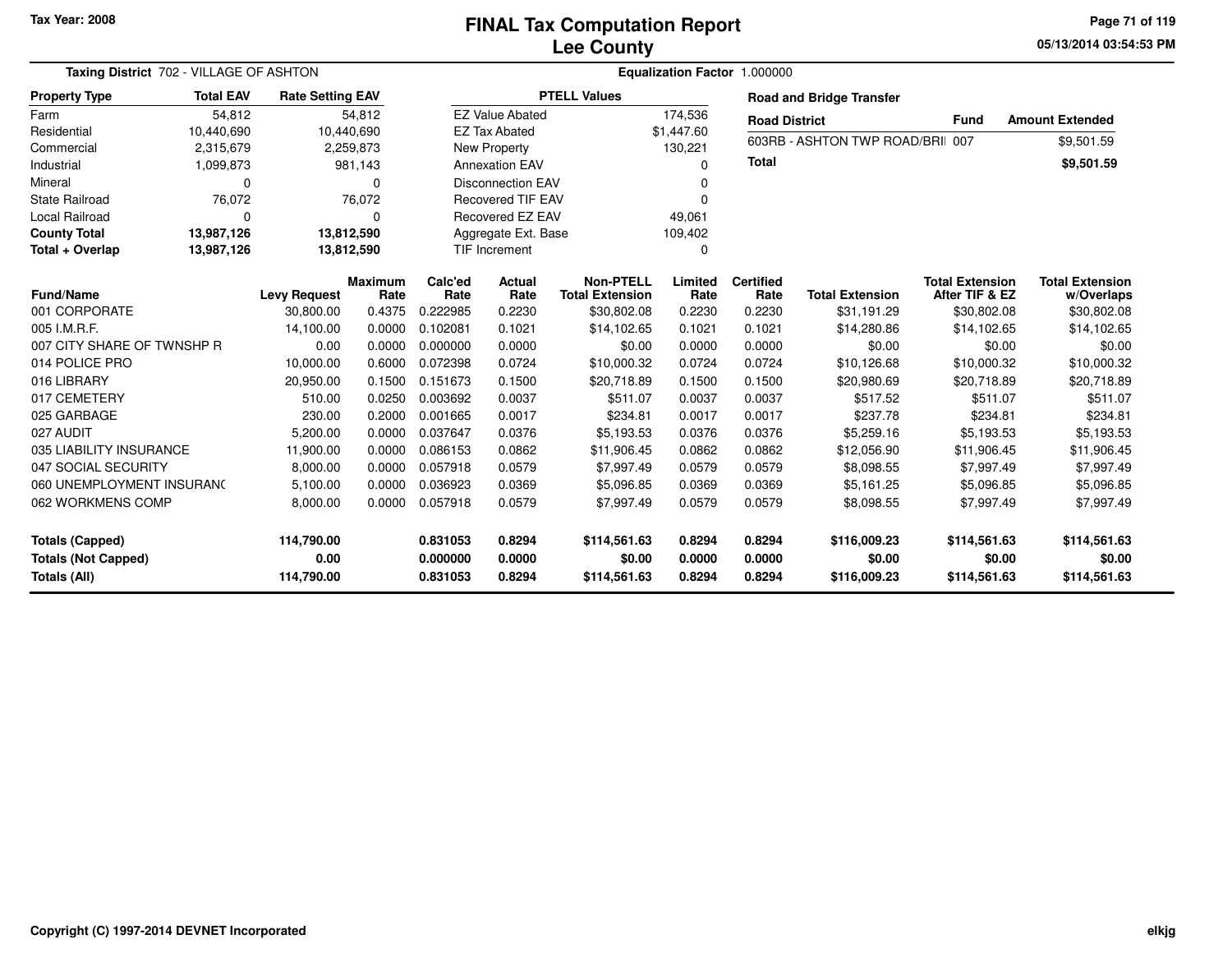#### **Lee CountyFINAL Tax Computation Report**

**05/13/2014 03:54:53 PM Page 72 of 119**

| Taxing District 703 - VILLAGE OF COMPTON             |                  |                         |                 | Equalization Factor 1.000000 |                        |                                            |                  |                          |                                                        |                                          |                                      |  |
|------------------------------------------------------|------------------|-------------------------|-----------------|------------------------------|------------------------|--------------------------------------------|------------------|--------------------------|--------------------------------------------------------|------------------------------------------|--------------------------------------|--|
| <b>Property Type</b>                                 | <b>Total EAV</b> | <b>Rate Setting EAV</b> |                 | <b>PTELL Values</b>          |                        |                                            |                  |                          | <b>Road and Bridge Transfer</b>                        |                                          |                                      |  |
| Farm                                                 | 2,925            |                         | 2,925           |                              | <b>EZ Value Abated</b> |                                            |                  |                          | <b>Amount Extended</b><br>Fund<br><b>Road District</b> |                                          |                                      |  |
| Residential                                          | 3,199,479        | 3,199,479               |                 | <b>EZ Tax Abated</b>         |                        |                                            | \$0.00           |                          |                                                        |                                          |                                      |  |
| Commercial                                           | 253,156          | 253,156                 |                 | New Property                 |                        |                                            |                  |                          | 605RB - BROOKLYN TWP ROAD/E 007<br>\$2,813.93          |                                          |                                      |  |
| Industrial                                           |                  | 0                       |                 | <b>Annexation EAV</b>        |                        |                                            |                  | <b>Total</b>             |                                                        |                                          | \$2,813.93                           |  |
| Mineral                                              | 0                | 0                       |                 | <b>Disconnection EAV</b>     |                        |                                            |                  |                          |                                                        |                                          |                                      |  |
| <b>State Railroad</b>                                | $\Omega$         | $\Omega$                |                 | <b>Recovered TIF EAV</b>     |                        |                                            | 0                |                          |                                                        |                                          |                                      |  |
| Local Railroad                                       | 1,355            | 1,355                   |                 | Recovered EZ EAV             |                        |                                            |                  |                          |                                                        |                                          |                                      |  |
| <b>County Total</b>                                  | 3,456,915        | 3,456,915               |                 | Aggregate Ext. Base          |                        |                                            | 2,648            |                          |                                                        |                                          |                                      |  |
| Total + Overlap                                      | 3,456,915        | 3,456,915               |                 | <b>TIF Increment</b>         |                        |                                            | $\Omega$         |                          |                                                        |                                          |                                      |  |
| <b>Fund/Name</b>                                     |                  | <b>Levy Request</b>     | Maximum<br>Rate | Calc'ed<br>Rate              | Actual<br>Rate         | <b>Non-PTELL</b><br><b>Total Extension</b> | Limited<br>Rate  | <b>Certified</b><br>Rate | <b>Total Extension</b>                                 | <b>Total Extension</b><br>After TIF & EZ | <b>Total Extension</b><br>w/Overlaps |  |
| 001 CORPORATE                                        |                  | 2,909.00                | 0.4375          | 0.084150                     | 0.0842                 | \$2,910.72                                 | 0.0798           | 0.0798                   | \$2,758.62                                             | \$2,758.62                               | \$2,758.62                           |  |
| 007 CITY SHARE OF TWNSHP R                           |                  | 0.00                    | 0.0000          | 0.000000                     | 0.0000                 | \$0.00                                     | 0.0000           | 0.0000                   | \$0.00                                                 | \$0.00                                   | \$0.00                               |  |
| <b>Totals (Capped)</b><br><b>Totals (Not Capped)</b> |                  | 2,909.00<br>0.00        |                 | 0.084150<br>0.000000         | 0.0842<br>0.0000       | \$2,910.72<br>\$0.00                       | 0.0798<br>0.0000 | 0.0798<br>0.0000         | \$2,758.62<br>\$0.00                                   | \$2,758.62<br>\$0.00                     | \$2,758.62<br>\$0.00                 |  |
| Totals (All)                                         |                  | 2,909.00                |                 | 0.084150                     | 0.0842                 | \$2,910.72                                 | 0.0798           | 0.0798                   | \$2,758.62                                             | \$2,758.62                               | \$2,758.62                           |  |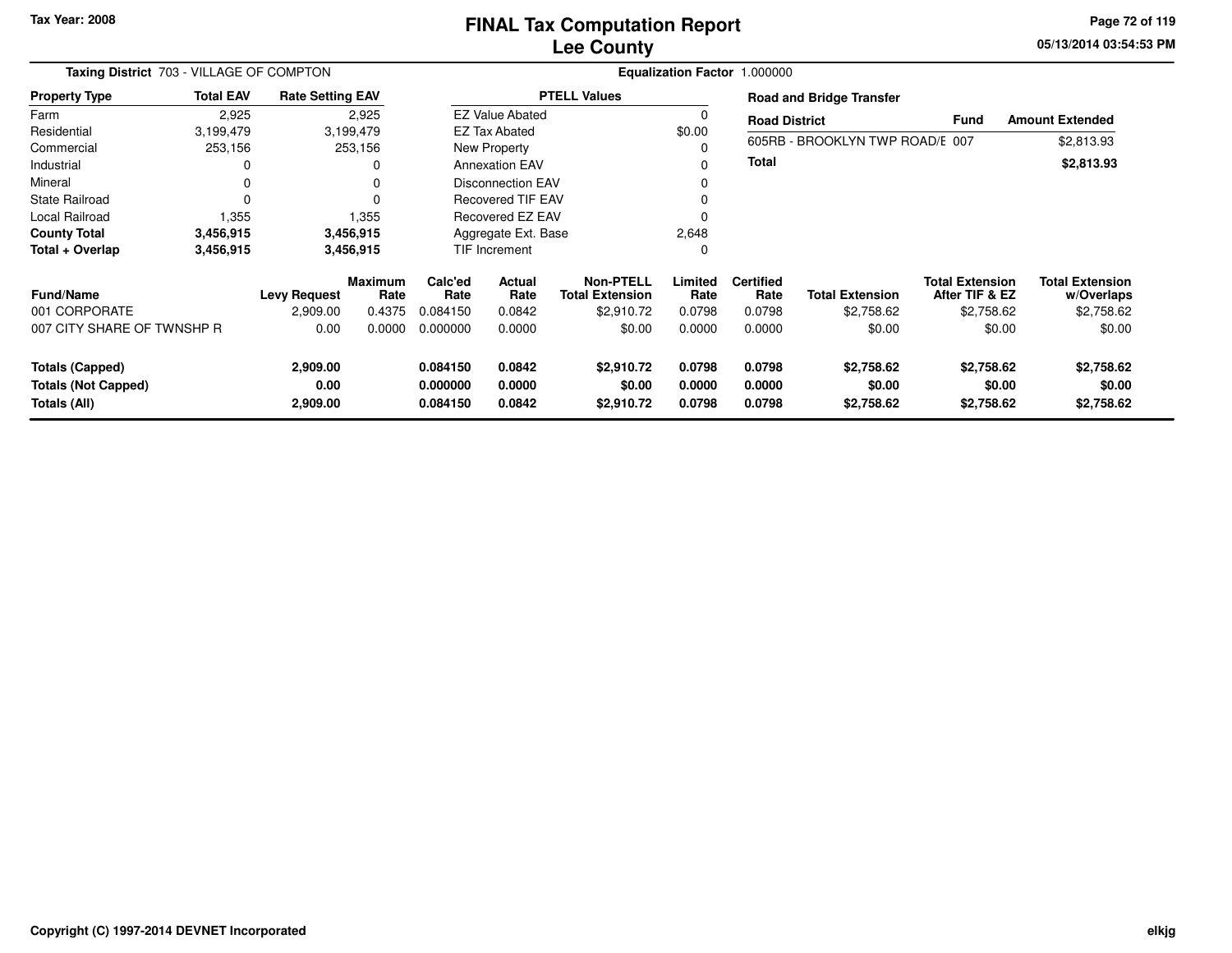**05/13/2014 03:54:53 PM Page 73 of 119**

| Taxing District 705 - CITY OF DIXON                                         |                  |                                      |                        |                                  | Equalization Factor 1.000000 |                                            |                            |                            |                                            |                                            |                                            |
|-----------------------------------------------------------------------------|------------------|--------------------------------------|------------------------|----------------------------------|------------------------------|--------------------------------------------|----------------------------|----------------------------|--------------------------------------------|--------------------------------------------|--------------------------------------------|
| <b>Property Type</b>                                                        | <b>Total EAV</b> | <b>Rate Setting EAV</b>              |                        |                                  |                              | <b>PTELL Values</b>                        |                            |                            | <b>Road and Bridge Transfer</b>            |                                            |                                            |
| Farm                                                                        | 92,657           |                                      | 92,657                 |                                  | <b>EZ Value Abated</b>       |                                            | 7,613,361                  | <b>Road District</b>       |                                            | <b>Fund</b>                                | <b>Amount Extended</b>                     |
| Residential                                                                 | 110,723,062      | 109,409,405                          |                        |                                  | <b>EZ Tax Abated</b>         |                                            | \$124,607.88               |                            |                                            |                                            |                                            |
| Commercial                                                                  | 43,925,239       |                                      | 37,501,702             |                                  | <b>New Property</b>          |                                            | 9,800,598                  |                            | 607RB - DIXON TWP ROAD/BRID(007            |                                            | \$70,136.46                                |
| Industrial                                                                  | 26,223,386       |                                      | 21,428,414             |                                  | <b>Annexation EAV</b>        |                                            | 181.726                    |                            | 618RB - SOUTH DIXON TWP RD/E 007           |                                            | \$1,078.85                                 |
| Mineral                                                                     | 0                |                                      | 0                      |                                  | <b>Disconnection EAV</b>     |                                            | 160                        | <b>Total</b>               |                                            |                                            | \$71,215.31                                |
| <b>State Railroad</b>                                                       | 688,927          |                                      | 688,927                |                                  | <b>Recovered TIF EAV</b>     |                                            | $\Omega$                   |                            |                                            |                                            |                                            |
| Local Railroad                                                              | $\Omega$         |                                      | $\mathbf 0$            |                                  | Recovered EZ EAV             |                                            | 2,374,602                  |                            |                                            |                                            |                                            |
| <b>County Total</b>                                                         | 181,653,271      | 169,121,105                          |                        |                                  | Aggregate Ext. Base          |                                            | 2,636,398                  |                            |                                            |                                            |                                            |
| Total + Overlap                                                             | 181,653,271      | 169,121,105                          |                        |                                  | TIF Increment                |                                            | 4,918,805                  |                            |                                            |                                            |                                            |
| <b>Fund/Name</b>                                                            |                  | <b>Levy Request</b>                  | <b>Maximum</b><br>Rate | Calc'ed<br>Rate                  | <b>Actual</b><br>Rate        | <b>Non-PTELL</b><br><b>Total Extension</b> | Limited<br>Rate            | <b>Certified</b><br>Rate   | <b>Total Extension</b>                     | <b>Total Extension</b><br>After TIF & EZ   | <b>Total Extension</b><br>w/Overlaps       |
| 001 CORPORATE                                                               |                  | 442,408.00                           | 0.4375                 | 0.261592                         | 0.2616                       | \$442,420.81                               | 0.2616                     | 0.2616                     | \$475,204.96                               | \$442,420.81                               | \$442,420.81                               |
| 005 I.M.R.F.                                                                |                  | 443,612.00                           | 0.0000                 | 0.262304                         | 0.2623                       | \$443,604.66                               | 0.2623                     | 0.2623                     | \$476,476.53                               | \$443,604.66                               | \$443,604.66                               |
| 007 CITY SHARE OF TWNSHP R                                                  |                  | 0.00                                 | 0.0000                 | 0.000000                         | 0.0000                       | \$0.00                                     | 0.0000                     | 0.0000                     | \$0.00                                     | \$0.00                                     | \$0.00                                     |
| 014 POLICE PRO                                                              |                  | 251,024.00                           | 0.6000                 | 0.148429                         | 0.1484                       | \$250,975.72                               | 0.1484                     | 0.1484                     | \$269,573.45                               | \$250,975.72                               | \$250,975.72                               |
| 015 POLICE PENSION                                                          |                  | 410,413.00                           | 0.0000                 | 0.242674                         | 0.2427                       | \$410,456.92                               | 0.2427                     | 0.2427                     | \$440,872.49                               | \$410,456.92                               | \$410,456.92                               |
| 016 LIBRARY                                                                 |                  | 244,080.00                           | 0.6000                 | 0.144323                         | 0.1443                       | \$244,041.75                               | 0.1443                     | 0.1443                     | \$262,125.67                               | \$244,041.75                               | \$244,041.75                               |
| 017 CEMETERY                                                                |                  | 40,821.00                            | 0.0250                 | 0.024137                         | 0.0241                       | \$40,758.19                                | 0.0241                     | 0.0241                     | \$43,778.44                                | \$40,758.19                                | \$40,758.19                                |
| 027 AUDIT                                                                   |                  | 48,782.00                            | 0.0000                 | 0.028844                         | 0.0288                       | \$48,706.88                                | 0.0288                     | 0.0288                     | \$52,316.14                                | \$48,706.88                                | \$48,706.88                                |
| 028 LIBRARY MAINTENANCE                                                     |                  | 32,690.00                            | 0.0000                 | 0.019329                         | 0.0193                       | \$32,640.37                                | 0.0193                     | 0.0193                     | \$35,059.08                                | \$32,640.37                                | \$32,640.37                                |
| 035 LIABILITY INSURANCE                                                     |                  | 321,507.00                           | 0.0000                 | 0.190105                         | 0.1901                       | \$321,499.22                               | 0.1901                     | 0.1901                     | \$345,322.87                               | \$321,499.22                               | \$321,499.22                               |
| 040 STREET & BRIDGE                                                         |                  | 0.00                                 | 0.1000                 | 0.000000                         | 0.0000                       | \$0.00                                     | 0.0000                     | 0.0000                     | \$0.00                                     | \$0.00                                     | \$0.00                                     |
| 044 BAND                                                                    |                  | 64,873.00                            | 0.0400                 | 0.038359                         | 0.0384                       | \$64,942.50                                | 0.0384                     | 0.0384                     | \$69,754.86                                | \$64,942.50                                | \$64,942.50                                |
| 045 PUBLIC BENEFIT                                                          |                  | 81,303.00                            | 0.0500                 | 0.048074                         | 0.0481                       | \$81,347.25                                | 0.0481                     | 0.0481                     | \$87,375.22                                | \$81,347.25                                | \$81,347.25                                |
| 046 EMERGENCY & DISASTER                                                    |                  | 15,752.00                            | 0.0500                 | 0.009314                         | 0.0093                       | \$15,728.26                                | 0.0093                     | 0.0093                     | \$16,893.75                                | \$15,728.26                                | \$15,728.26                                |
| 047 SOCIAL SECURITY                                                         |                  | 370,947.00                           | 0.0000                 | 0.219338                         | 0.2193                       | \$370,882.58                               | 0.2193                     | 0.2193                     | \$398,365.62                               | \$370,882.58                               | \$370,882.58                               |
| <b>Totals (Capped)</b><br><b>Totals (Not Capped)</b><br><b>Totals (All)</b> |                  | 2,768,212.00<br>0.00<br>2,768,212.00 |                        | 1.636822<br>0.000000<br>1.636822 | 1.6367<br>0.0000<br>1.6367   | \$2,768,005.11<br>\$0.00<br>\$2,768,005.11 | 1.6367<br>0.0000<br>1.6367 | 1.6367<br>0.0000<br>1.6367 | \$2,973,119.08<br>\$0.00<br>\$2,973,119.08 | \$2,768,005.11<br>\$0.00<br>\$2,768,005.11 | \$2,768,005.11<br>\$0.00<br>\$2,768,005.11 |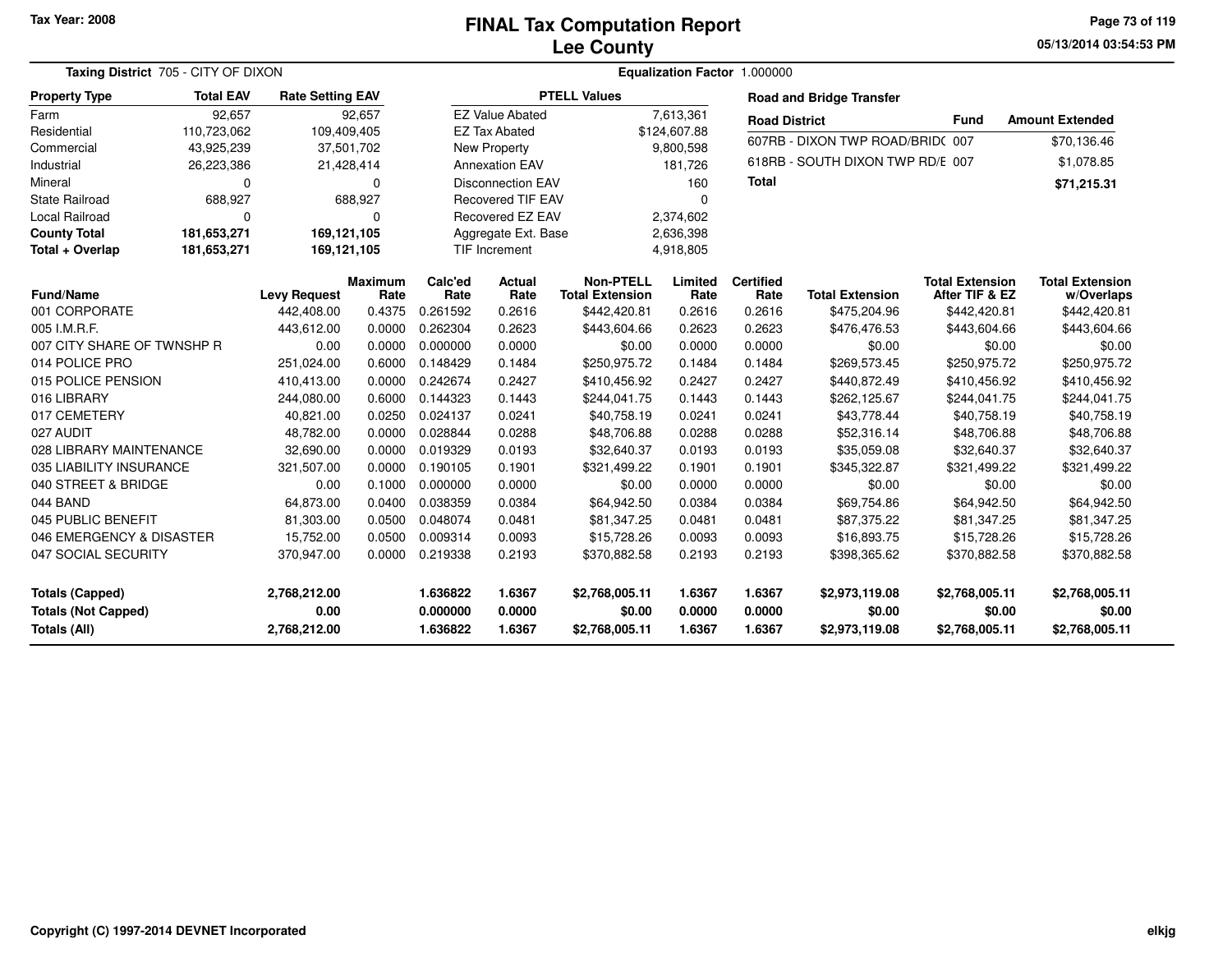**05/13/2014 03:54:53 PM Page 74 of 119**

| Taxing District 706 - VILLAGE OF FRANKLIN GROVE<br><b>Rate Setting EAV</b>                                                                                                                                         |                  |                                                                                                                   |                                                                                                           |                                                                                                                             |                                                                                                                 |                                                                                                                                                                        |                                                                                                           | Equalization Factor 1.000000                                                                                       |                                                                                                                                      |                                                                                                                                                                      |                                                                                                                                                    |  |
|--------------------------------------------------------------------------------------------------------------------------------------------------------------------------------------------------------------------|------------------|-------------------------------------------------------------------------------------------------------------------|-----------------------------------------------------------------------------------------------------------|-----------------------------------------------------------------------------------------------------------------------------|-----------------------------------------------------------------------------------------------------------------|------------------------------------------------------------------------------------------------------------------------------------------------------------------------|-----------------------------------------------------------------------------------------------------------|--------------------------------------------------------------------------------------------------------------------|--------------------------------------------------------------------------------------------------------------------------------------|----------------------------------------------------------------------------------------------------------------------------------------------------------------------|----------------------------------------------------------------------------------------------------------------------------------------------------|--|
| <b>Property Type</b>                                                                                                                                                                                               | <b>Total EAV</b> |                                                                                                                   |                                                                                                           |                                                                                                                             |                                                                                                                 | <b>PTELL Values</b>                                                                                                                                                    |                                                                                                           |                                                                                                                    | <b>Road and Bridge Transfer</b>                                                                                                      |                                                                                                                                                                      |                                                                                                                                                    |  |
| Farm                                                                                                                                                                                                               | 7,636            |                                                                                                                   | 7,636                                                                                                     |                                                                                                                             | <b>EZ Value Abated</b>                                                                                          |                                                                                                                                                                        | 18,814                                                                                                    | <b>Road District</b>                                                                                               |                                                                                                                                      | <b>Fund</b>                                                                                                                                                          | <b>Amount Extended</b>                                                                                                                             |  |
| Residential                                                                                                                                                                                                        | 7,391,484        |                                                                                                                   | 7,375,379                                                                                                 |                                                                                                                             | <b>EZ Tax Abated</b>                                                                                            |                                                                                                                                                                        | \$104.44                                                                                                  |                                                                                                                    |                                                                                                                                      |                                                                                                                                                                      |                                                                                                                                                    |  |
| Commercial                                                                                                                                                                                                         | 2,706,480        |                                                                                                                   | 2,703,771                                                                                                 |                                                                                                                             | <b>New Property</b>                                                                                             |                                                                                                                                                                        | 2,065                                                                                                     |                                                                                                                    | 606RB - FRANKLIN GROVE ROAD 007                                                                                                      |                                                                                                                                                                      | \$6,034.75                                                                                                                                         |  |
| Industrial                                                                                                                                                                                                         | 0                |                                                                                                                   | 0                                                                                                         |                                                                                                                             | <b>Annexation EAV</b>                                                                                           |                                                                                                                                                                        | ŋ                                                                                                         | <b>Total</b>                                                                                                       |                                                                                                                                      |                                                                                                                                                                      | \$6,034.75                                                                                                                                         |  |
| Mineral                                                                                                                                                                                                            | $\Omega$         |                                                                                                                   | 0                                                                                                         |                                                                                                                             | <b>Disconnection EAV</b>                                                                                        |                                                                                                                                                                        |                                                                                                           |                                                                                                                    |                                                                                                                                      |                                                                                                                                                                      |                                                                                                                                                    |  |
| <b>State Railroad</b>                                                                                                                                                                                              | 54,285           |                                                                                                                   | 54,285                                                                                                    |                                                                                                                             | <b>Recovered TIF EAV</b>                                                                                        |                                                                                                                                                                        | O                                                                                                         |                                                                                                                    |                                                                                                                                      |                                                                                                                                                                      |                                                                                                                                                    |  |
| <b>Local Railroad</b>                                                                                                                                                                                              |                  |                                                                                                                   | $\Omega$                                                                                                  |                                                                                                                             | Recovered EZ EAV                                                                                                |                                                                                                                                                                        | 5,366                                                                                                     |                                                                                                                    |                                                                                                                                      |                                                                                                                                                                      |                                                                                                                                                    |  |
| <b>County Total</b>                                                                                                                                                                                                | 10,159,885       | 10,141,071                                                                                                        |                                                                                                           |                                                                                                                             | Aggregate Ext. Base                                                                                             |                                                                                                                                                                        | 54,038                                                                                                    |                                                                                                                    |                                                                                                                                      |                                                                                                                                                                      |                                                                                                                                                    |  |
| Total + Overlap                                                                                                                                                                                                    | 10,159,885       | 10,141,071                                                                                                        |                                                                                                           |                                                                                                                             | <b>TIF Increment</b>                                                                                            |                                                                                                                                                                        | 0                                                                                                         |                                                                                                                    |                                                                                                                                      |                                                                                                                                                                      |                                                                                                                                                    |  |
| <b>Fund/Name</b><br>001 CORPORATE<br>007 CITY SHARE OF TWNSHP R<br>014 POLICE PROTECTION<br>016 LIBRARY<br>027 AUDIT<br>035 LIABILITY INSURANCE<br>041 STREET LIGHTING<br>047 SOCIAL SECURITY<br>062 WORKMENS COMP |                  | <b>Levy Request</b><br>18,635.00<br>0.00<br>6,900.00<br>23,200.00<br>1.600.00<br>1,600.00<br>1.600.00<br>1,600.00 | Maximum<br>Rate<br>0.4375<br>0.0000<br>0.6000<br>0.3000<br>0.0000<br>0.0000<br>0.0500<br>0.0000<br>0.0000 | Calc'ed<br>Rate<br>0.183758<br>0.000000<br>0.068040<br>0.228773<br>0.015777<br>0.015777<br>0.015777<br>0.015777<br>0.015777 | <b>Actual</b><br>Rate<br>0.1838<br>0.0000<br>0.0680<br>0.2288<br>0.0158<br>0.0158<br>0.0158<br>0.0158<br>0.0158 | <b>Non-PTELL</b><br><b>Total Extension</b><br>\$18,639.29<br>\$0.00<br>\$6,895.93<br>\$23,202.77<br>\$1,602.29<br>\$1,602.29<br>\$1,602.29<br>\$1,602.29<br>\$1,602.29 | Limited<br>Rate<br>0.1821<br>0.0000<br>0.0675<br>0.2270<br>0.0157<br>0.0157<br>0.0157<br>0.0157<br>0.0157 | <b>Certified</b><br>Rate<br>0.1821<br>0.0000<br>0.0675<br>0.2270<br>0.0157<br>0.0157<br>0.0157<br>0.0157<br>0.0157 | <b>Total Extension</b><br>\$18,501.15<br>\$0.00<br>\$6,857.92<br>\$23,062.94<br>\$1,595.10<br>\$1,595.10<br>\$1,595.10<br>\$1,595.10 | <b>Total Extension</b><br>After TIF & EZ<br>\$18,466.89<br>\$0.00<br>\$6,845.22<br>\$23,020.23<br>\$1,592.15<br>\$1,592.15<br>\$1,592.15<br>\$1,592.15<br>\$1,592.15 | <b>Total Extension</b><br>w/Overlaps<br>\$18,466.89<br>\$0.00<br>\$6,845.22<br>\$23,020.23<br>\$1,592.15<br>\$1,592.15<br>\$1,592.15<br>\$1,592.15 |  |
| <b>Totals (Capped)</b><br><b>Totals (Not Capped)</b><br>Totals (All)                                                                                                                                               |                  | 1,600.00<br>56,735.00<br>0.00<br>56,735.00                                                                        |                                                                                                           | 0.559456<br>0.000000<br>0.559456                                                                                            | 0.5596<br>0.0000<br>0.5596                                                                                      | \$56,749.44<br>\$0.00<br>\$56,749.44                                                                                                                                   | 0.5551<br>0.0000<br>0.5551                                                                                | 0.5551<br>0.0000<br>0.5551                                                                                         | \$1,595.10<br>\$56,397.51<br>\$0.00<br>\$56,397.51                                                                                   | \$56,293.09<br>\$0.00<br>\$56,293.09                                                                                                                                 | \$1,592.15<br>\$56,293.09<br>\$0.00<br>\$56,293.09                                                                                                 |  |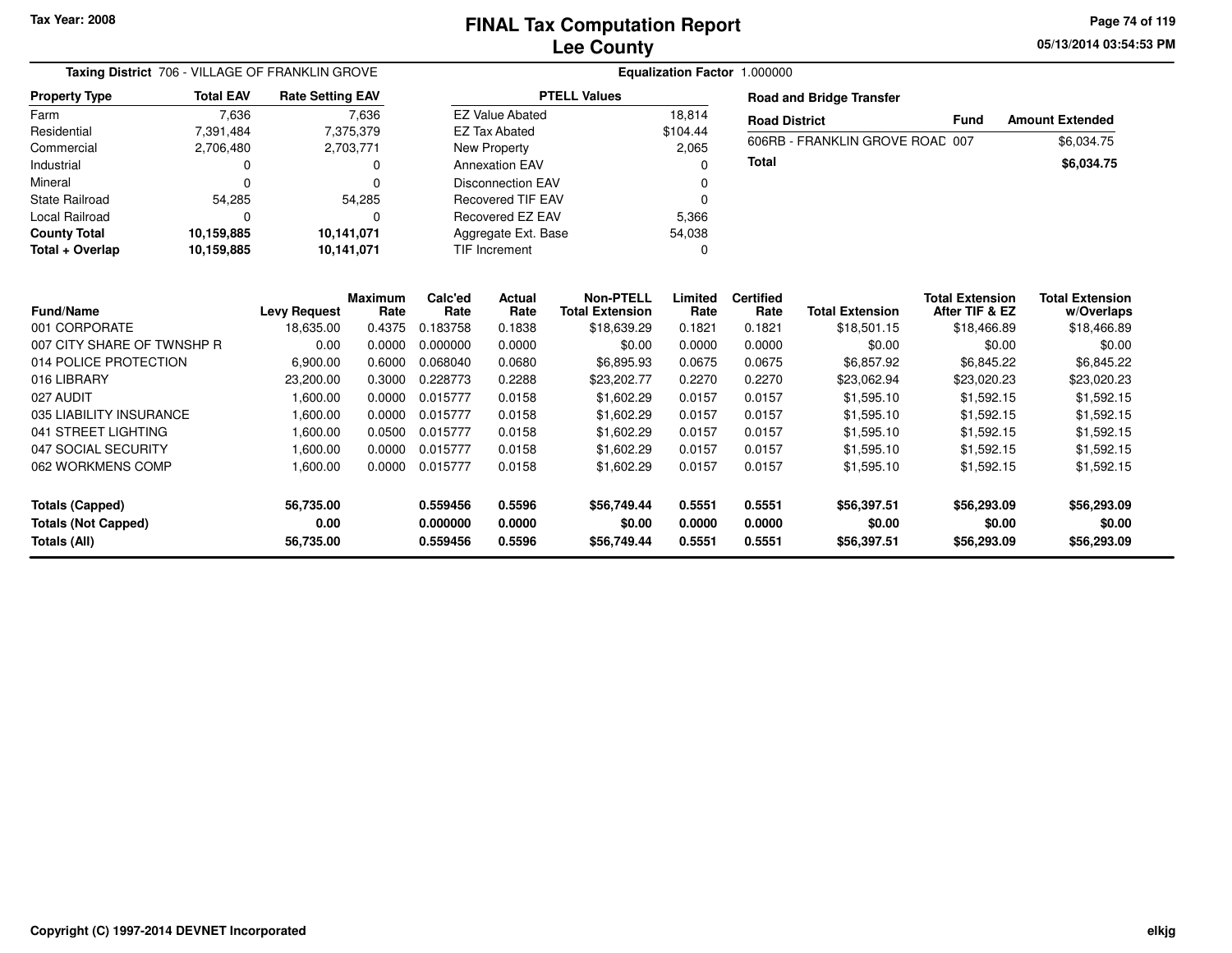# **Lee CountyFINAL Tax Computation Report**

**05/13/2014 03:54:53 PM Page 75 of 119**

| Taxing District 707 - VILLAGE OF HARMON |                  |                         |                        | Equalization Factor 1.000000 |                          |                                            |                 |                          |                                 |                                          |                                      |  |  |
|-----------------------------------------|------------------|-------------------------|------------------------|------------------------------|--------------------------|--------------------------------------------|-----------------|--------------------------|---------------------------------|------------------------------------------|--------------------------------------|--|--|
| <b>Property Type</b>                    | <b>Total EAV</b> | <b>Rate Setting EAV</b> |                        |                              |                          | <b>PTELL Values</b>                        |                 |                          | <b>Road and Bridge Transfer</b> |                                          |                                      |  |  |
| Farm                                    | 4,608            |                         | 4,608                  |                              | <b>EZ Value Abated</b>   |                                            |                 | <b>Road District</b>     |                                 | Fund                                     | <b>Amount Extended</b>               |  |  |
| Residential                             | 999,807          |                         | 999,807                |                              | <b>EZ Tax Abated</b>     |                                            | \$0.00          |                          |                                 |                                          |                                      |  |  |
| Commercial                              | 627,191          |                         | 627,191                |                              | New Property             |                                            | 2,286           |                          | 610RB - HARMON TWP ROAD/BR 007  |                                          | \$1,851.52                           |  |  |
| Industrial                              | 118,413          |                         | 118,413                |                              | <b>Annexation EAV</b>    |                                            | 0               | <b>Total</b>             |                                 |                                          | \$1,851.52                           |  |  |
| Mineral                                 |                  |                         | 0                      |                              | <b>Disconnection EAV</b> |                                            |                 |                          |                                 |                                          |                                      |  |  |
| <b>State Railroad</b>                   |                  |                         |                        |                              | <b>Recovered TIF EAV</b> |                                            | 0               |                          |                                 |                                          |                                      |  |  |
| Local Railroad                          |                  |                         | $\Omega$               |                              | Recovered EZ EAV         |                                            |                 |                          |                                 |                                          |                                      |  |  |
| <b>County Total</b>                     | 1,750,019        |                         | 1,750,019              | Aggregate Ext. Base          |                          |                                            | 1,930           |                          |                                 |                                          |                                      |  |  |
| Total + Overlap                         | 1,750,019        |                         | 1,750,019              |                              | <b>TIF Increment</b>     |                                            |                 |                          |                                 |                                          |                                      |  |  |
| <b>Fund/Name</b>                        |                  | <b>Levy Request</b>     | <b>Maximum</b><br>Rate | Calc'ed<br>Rate              | Actual<br>Rate           | <b>Non-PTELL</b><br><b>Total Extension</b> | Limited<br>Rate | <b>Certified</b><br>Rate | <b>Total Extension</b>          | <b>Total Extension</b><br>After TIF & EZ | <b>Total Extension</b><br>w/Overlaps |  |  |
| 001 CORPORATE                           |                  | 2,027.00                | 0.4375                 | 0.115827                     | 0.1158                   | \$2,026.52                                 | 0.1150          | 0.1150                   | \$2,012.52                      | \$2,012.52                               | \$2,012.52                           |  |  |
| 007 CITY SHARE OF TWNSHP R              |                  | 0.00                    | 0.0000                 | 0.000000                     | 0.0000                   | \$0.00                                     | 0.0000          | 0.0000                   | \$0.00                          | \$0.00                                   | \$0.00                               |  |  |
| <b>Totals (Capped)</b>                  |                  | 2,027.00                |                        | 0.115827                     | 0.1158                   | \$2,026.52                                 | 0.1150          | 0.1150                   | \$2,012.52                      | \$2,012.52                               | \$2,012.52                           |  |  |
| <b>Totals (Not Capped)</b>              |                  | 0.00                    |                        | 0.000000                     | 0.0000                   | \$0.00                                     | 0.0000          | 0.0000                   | \$0.00                          | \$0.00                                   | \$0.00                               |  |  |
| Totals (All)                            |                  | 2,027.00                |                        | 0.115827                     | 0.1158                   | \$2,026.52                                 | 0.1150          | 0.1150                   | \$2,012.52                      | \$2,012.52                               | \$2,012.52                           |  |  |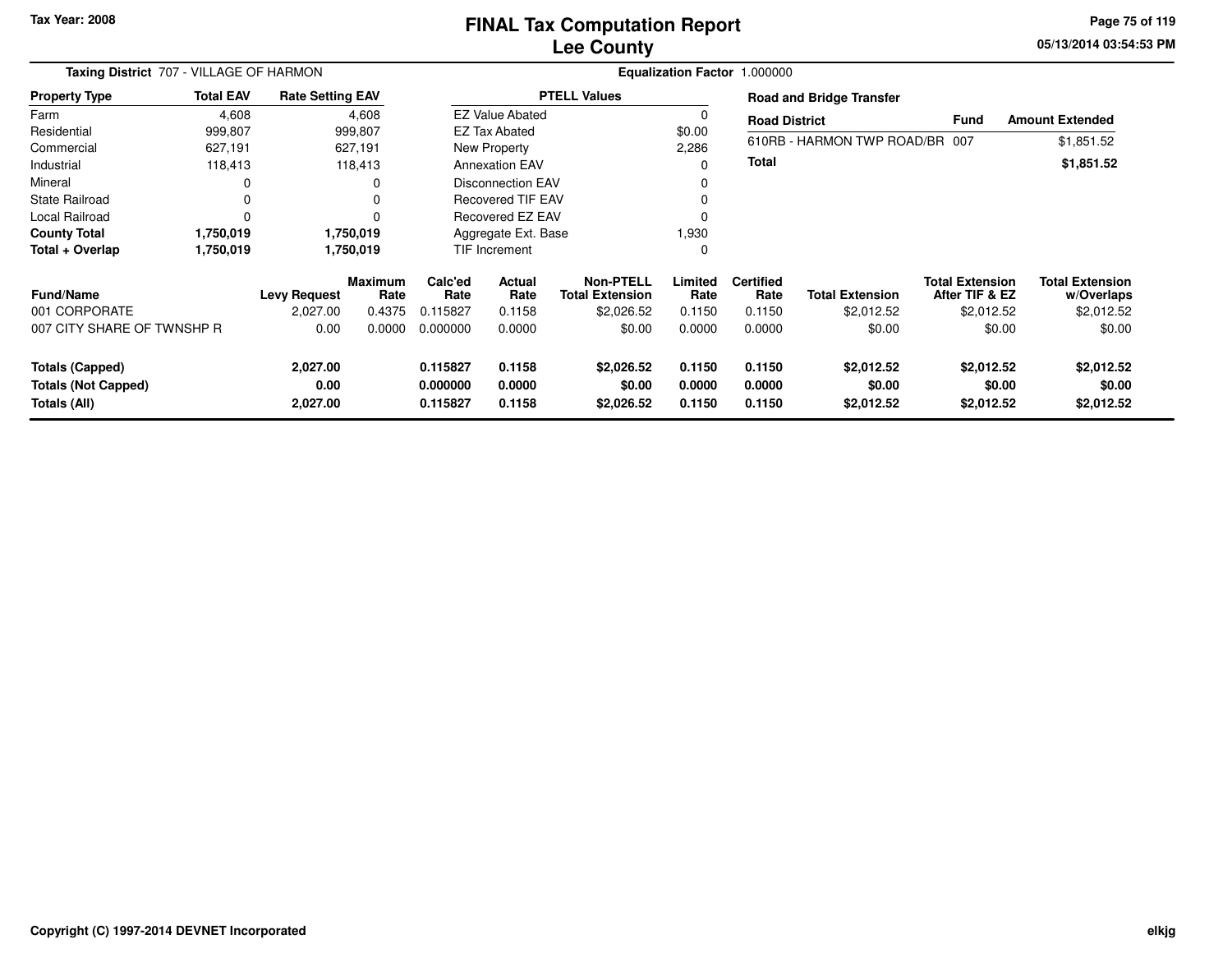**05/13/2014 03:54:53 PMPage 76 of 119**

| Taxing District 708 - VILLAGE OF LEE |                     |                         |                        | Equalization Factor 1.000000                  |                                  |                                            |                 |                          |                                 |                                          |                                      |
|--------------------------------------|---------------------|-------------------------|------------------------|-----------------------------------------------|----------------------------------|--------------------------------------------|-----------------|--------------------------|---------------------------------|------------------------------------------|--------------------------------------|
| <b>Property Type</b>                 | <b>Total EAV</b>    | <b>Rate Setting EAV</b> |                        |                                               |                                  | <b>PTELL Values</b>                        |                 |                          | <b>Overlapping County</b>       | <b>Overlap EAV</b>                       |                                      |
| Farm                                 | 1,432               |                         | 1,432                  |                                               | <b>EZ Value Abated</b>           |                                            | $\Omega$        | DeKalb County            |                                 |                                          | 2,708,264                            |
| Residential                          | 3,090,434           |                         | 3,090,434              |                                               | <b>EZ Tax Abated</b>             |                                            | \$0.00          | Total                    |                                 |                                          | 2,708,264                            |
| Commercial                           | 126,276             |                         | 126,276                |                                               | New Property                     |                                            | 0               |                          | * denotes use of estimated EAV  |                                          |                                      |
| Industrial                           | 0                   |                         | 0                      |                                               | <b>Annexation EAV</b>            |                                            | 0               |                          | <b>Road and Bridge Transfer</b> |                                          |                                      |
| Mineral                              | 0                   |                         |                        |                                               | <b>Disconnection EAV</b>         |                                            |                 |                          |                                 |                                          |                                      |
| <b>State Railroad</b>                | 29,552              |                         | 29,552                 |                                               | Recovered TIF EAV                |                                            |                 | <b>Road District</b>     |                                 | <b>Fund</b>                              | <b>Amount Extended</b>               |
| Local Railroad                       | $\Omega$            |                         | U                      |                                               | Recovered EZ EAV                 |                                            | 0               |                          | 621RB - WILLOW CRK TWP RD/BI    | 007                                      | \$3,868.01                           |
| <b>County Total</b>                  | 3,247,694           |                         | 3,247,694              | Aggregate Ext. Base<br>18,038<br><b>Total</b> |                                  |                                            |                 |                          |                                 | \$3,868.01                               |                                      |
| Total + Overlap                      | 5,955,958           |                         | 5,955,958              |                                               | <b>TIF Increment</b><br>$\Omega$ |                                            |                 |                          |                                 |                                          |                                      |
| <b>Fund/Name</b>                     | <b>Levy Request</b> |                         | <b>Maximum</b><br>Rate | Calc'ed<br>Rate                               | <b>Actual</b><br>Rate            | <b>Non-PTELL</b><br><b>Total Extension</b> | Limited<br>Rate | <b>Certified</b><br>Rate | <b>Total Extension</b>          | <b>Total Extension</b><br>After TIF & EZ | <b>Total Extension</b><br>w/Overlaps |
| 001 CORPORATE                        |                     | 8,100.00                | 0.4375                 | 0.135998                                      | 0.1360                           | \$4,416.86                                 | 0.1353          | 0.1353                   | \$4,394.13                      | \$4,394.13                               | \$8,058.41                           |
| 007 CITY SHARE OF TWNSHP R           |                     | 0.00                    | 0.0000                 | 0.000000                                      | 0.0000                           | \$0.00                                     | 0.0000          | 0.0000                   | \$0.00                          | \$0.00                                   | \$0.00                               |
| 025 GARBAGE DISPOSAL                 |                     | 2,600.00                | 0.2000                 | 0.043654                                      | 0.0437                           | \$1,419.24                                 | 0.0435          | 0.0435                   | \$1,412.75                      | \$1,412.75                               | \$2,590.84                           |
| 027 AUDIT                            |                     | 1,875.00                | 0.0000                 | 0.031481                                      | 0.0315                           | \$1,023.02                                 | 0.0313          | 0.0313                   | \$1,016.53                      | \$1,016.53                               | \$1,864.21                           |
| 035 LIABILITY INSURANCE              |                     | 5,400.00                | 0.0000                 | 0.090666                                      | 0.0907                           | \$2,945.66                                 | 0.0902          | 0.0902                   | \$2,929.42                      | \$2,929.42                               | \$5,372.27                           |
| 072 WATERWORKS AND SEWAG             |                     | 920.00                  | 0.1666                 | 0.015447                                      | 0.0154                           | \$500.14                                   | 0.0153          | 0.0153                   | \$496.90                        | \$496.90                                 | \$911.26                             |
| 18,895.00<br><b>Totals (Capped)</b>  |                     |                         |                        | 0.317246                                      | 0.3173                           | \$10,304.92                                | 0.3156          | 0.3156                   | \$10,249.73                     | \$10,249.73                              | \$18,796.99                          |
| 0.00<br><b>Totals (Not Capped)</b>   |                     |                         |                        | 0.000000                                      | 0.0000                           | \$0.00                                     | 0.0000          | 0.0000                   | \$0.00                          | \$0.00                                   | \$0.00                               |
| Totals (All)<br>18,895.00            |                     |                         |                        | 0.317246                                      | 0.3173                           | \$10,304.92                                | 0.3156          | 0.3156                   | \$10,249.73                     | \$10,249.73                              | \$18,796.99                          |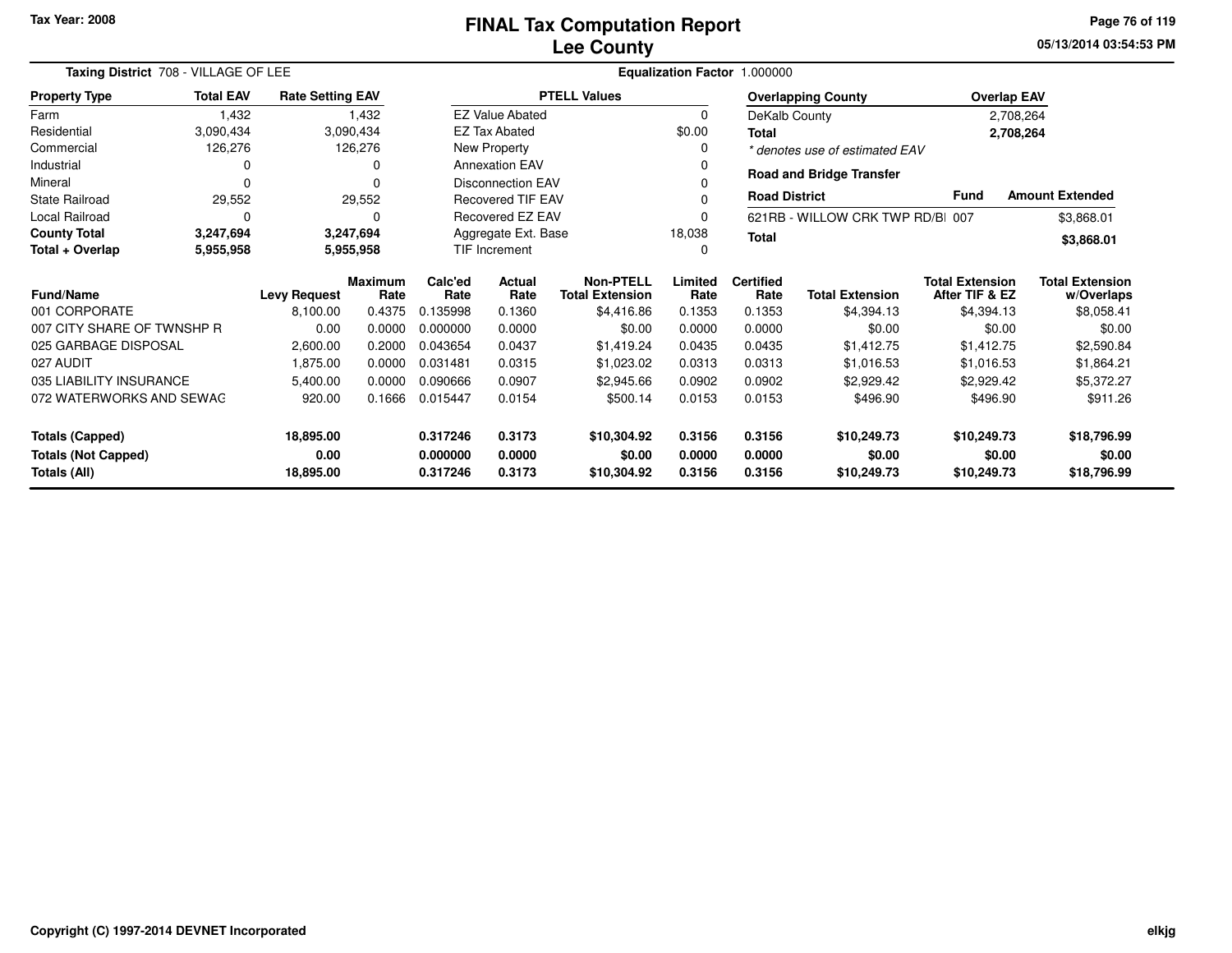**05/13/2014 03:54:53 PM Page 77 of 119**

| Taxing District 709 - VILLAGE OF NELSON    |                                                                 |                  |                        |                           |                          | Equalization Factor 1.000000               |                  |                          |                                 |                                          |                                      |
|--------------------------------------------|-----------------------------------------------------------------|------------------|------------------------|---------------------------|--------------------------|--------------------------------------------|------------------|--------------------------|---------------------------------|------------------------------------------|--------------------------------------|
| <b>Property Type</b>                       | <b>Total EAV</b><br><b>Rate Setting EAV</b><br>75,277<br>75,277 |                  |                        |                           |                          | <b>PTELL Values</b>                        |                  |                          | <b>Road and Bridge Transfer</b> |                                          |                                      |
| Farm                                       |                                                                 |                  |                        |                           | <b>EZ Value Abated</b>   |                                            |                  | <b>Road District</b>     |                                 | Fund                                     | <b>Amount Extended</b>               |
| Residential                                | 1,050,135                                                       |                  | 1,050,135              |                           | <b>EZ Tax Abated</b>     |                                            | \$0.00           |                          |                                 |                                          |                                      |
| Commercial                                 | 102,671                                                         |                  | 102,671                |                           | New Property             |                                            | 0                |                          | 615RB - NELSON TWP ROAD/BRI 007 |                                          | \$1,087.72                           |
| Industrial                                 | 0                                                               |                  | 0                      |                           | <b>Annexation EAV</b>    |                                            |                  | <b>Total</b>             |                                 |                                          | \$1,087.72                           |
| Mineral                                    | $\Omega$                                                        |                  |                        |                           | <b>Disconnection EAV</b> |                                            |                  |                          |                                 |                                          |                                      |
| <b>State Railroad</b>                      | 179,056                                                         |                  | 179,056                |                           | <b>Recovered TIF EAV</b> |                                            |                  |                          |                                 |                                          |                                      |
| Local Railroad                             | $\Omega$                                                        |                  |                        |                           | Recovered EZ EAV         |                                            |                  |                          |                                 |                                          |                                      |
| <b>County Total</b>                        | 1,407,139                                                       |                  | 1,407,139              |                           | Aggregate Ext. Base      |                                            | 3,100            |                          |                                 |                                          |                                      |
| Total + Overlap                            | 1,407,139                                                       |                  | 1,407,139              | TIF Increment<br>$\Omega$ |                          |                                            |                  |                          |                                 |                                          |                                      |
| <b>Fund/Name</b>                           | <b>Levy Request</b>                                             |                  | <b>Maximum</b><br>Rate | Calc'ed<br>Rate           | Actual<br>Rate           | <b>Non-PTELL</b><br><b>Total Extension</b> | Limited<br>Rate  | <b>Certified</b><br>Rate | <b>Total Extension</b>          | <b>Total Extension</b><br>After TIF & EZ | <b>Total Extension</b><br>w/Overlaps |
| 001 CORPORATE                              |                                                                 | 1,250.00         | 0.4375                 | 0.088833                  | 0.0888                   | \$1,249.54                                 | 0.0888           | 0.0888                   | \$1,249.54                      | \$1,249.54                               | \$1,249.54                           |
| 007 CITY SHARE OF TWNSHP R                 |                                                                 | 0.00             | 0.0000                 | 0.000000                  | 0.0000                   | \$0.00                                     | 0.0000           | 0.0000                   | \$0.00                          | \$0.00                                   | \$0.00                               |
| 025 GARBAGE DISPOSAL                       |                                                                 | 950.00           | 0.2000                 | 0.067513                  | 0.0675                   | \$949.82                                   | 0.0675           | 0.0675                   | \$949.82                        | \$949.82                                 | \$949.82                             |
| 035 LIABILITY INSURANCE                    |                                                                 | 900.00           | 0.0000                 | 0.063960                  | 0.0640                   | \$900.57                                   | 0.0640           | 0.0640                   | \$900.57                        | \$900.57                                 | \$900.57                             |
| <b>Totals (Capped)</b>                     |                                                                 | 3,100.00         |                        | 0.220306                  | 0.2203                   | \$3,099.93                                 | 0.2203           | 0.2203                   | \$3,099.93                      | \$3,099.93                               | \$3,099.93                           |
| <b>Totals (Not Capped)</b><br>Totals (All) |                                                                 | 0.00<br>3,100.00 |                        | 0.000000<br>0.220306      | 0.0000<br>0.2203         | \$0.00<br>\$3,099.93                       | 0.0000<br>0.2203 | 0.0000<br>0.2203         | \$0.00<br>\$3,099.93            | \$0.00<br>\$3,099.93                     | \$0.00<br>\$3,099.93                 |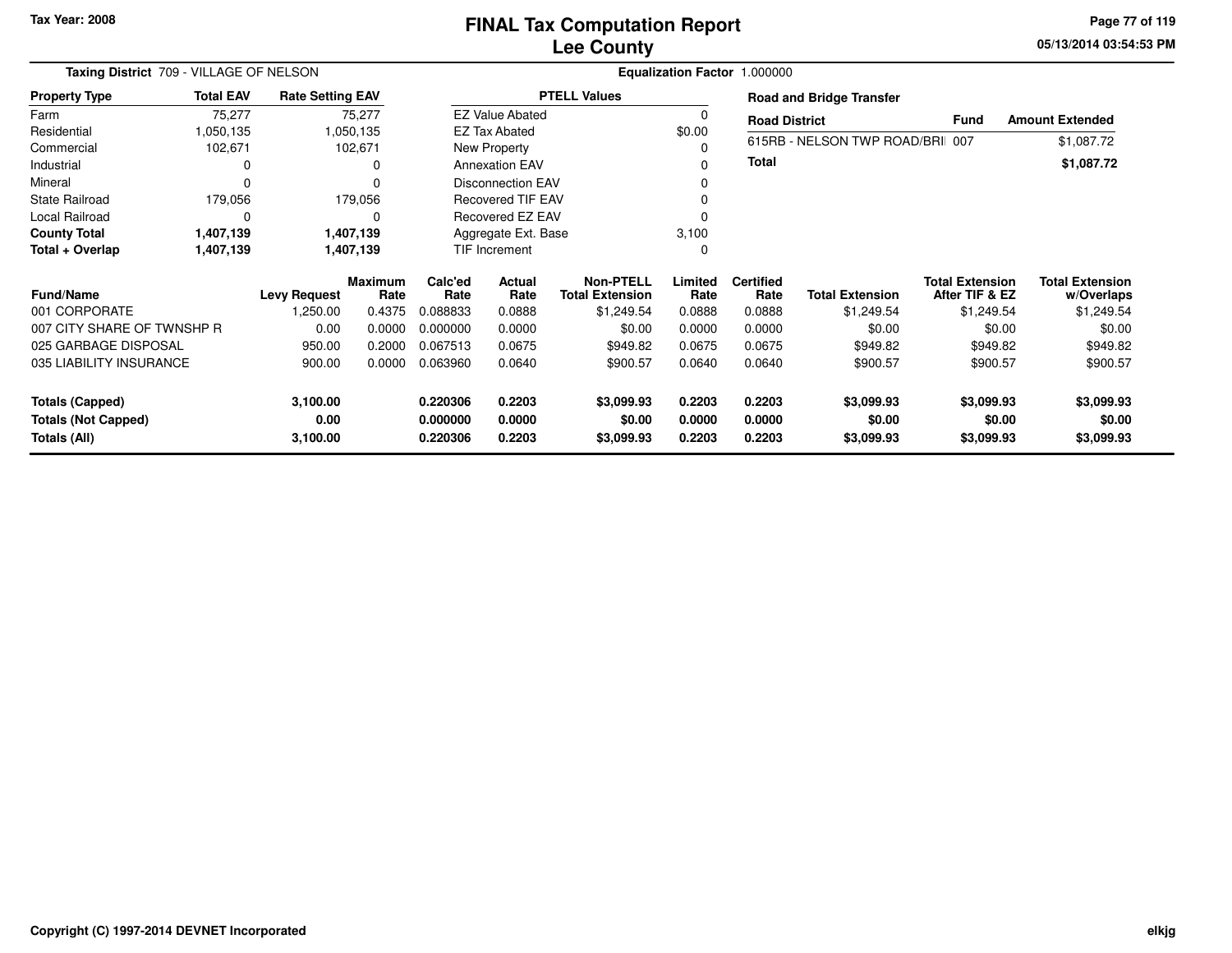**05/13/2014 03:54:53 PMPage 78 of 119**

| Taxing District 710 - VILLAGE OF PAW PAW                             |                          |                                |                        | Equalization Factor 1.000000     |                            |                                            |                            |                            |                                      |                                          |                                      |  |  |
|----------------------------------------------------------------------|--------------------------|--------------------------------|------------------------|----------------------------------|----------------------------|--------------------------------------------|----------------------------|----------------------------|--------------------------------------|------------------------------------------|--------------------------------------|--|--|
| <b>Property Type</b>                                                 | <b>Total EAV</b>         | <b>Rate Setting EAV</b>        |                        |                                  |                            | <b>PTELL Values</b>                        |                            |                            | <b>Road and Bridge Transfer</b>      |                                          |                                      |  |  |
| Farm                                                                 | 45,508                   |                                | 44,736                 |                                  | <b>EZ Value Abated</b>     |                                            | $\Omega$                   | <b>Road District</b>       |                                      | <b>Fund</b>                              | <b>Amount Extended</b>               |  |  |
| Residential                                                          | 13,779,049               | 10,219,379                     |                        |                                  | <b>EZ Tax Abated</b>       |                                            | \$0.00                     |                            |                                      |                                          |                                      |  |  |
| Commercial                                                           | 1,166,626                |                                | 933,716                |                                  | New Property               |                                            | 8,861                      |                            | 622RB - WYOMING TWP ROAD/BI 007      |                                          | \$5,374.96                           |  |  |
| Industrial                                                           | $\Omega$                 |                                | O                      |                                  | <b>Annexation EAV</b>      |                                            | $\Omega$                   | <b>Total</b>               |                                      |                                          | \$5,374.96                           |  |  |
| Mineral                                                              | $\Omega$                 |                                | $\Omega$               |                                  | <b>Disconnection EAV</b>   |                                            |                            |                            |                                      |                                          |                                      |  |  |
| <b>State Railroad</b>                                                | $\Omega$                 |                                | O                      |                                  | Recovered TIF EAV          |                                            | $\Omega$                   |                            |                                      |                                          |                                      |  |  |
| <b>Local Railroad</b>                                                | $\Omega$                 |                                | $\Omega$               |                                  | Recovered EZ EAV           |                                            |                            |                            |                                      |                                          |                                      |  |  |
| <b>County Total</b>                                                  | 14,991,183               | 11,197,831                     |                        |                                  | Aggregate Ext. Base        |                                            | 59,749                     |                            |                                      |                                          |                                      |  |  |
| Total + Overlap                                                      | 14,991,183<br>11,197,831 |                                |                        | TIF Increment                    |                            | 3,793,352                                  |                            |                            |                                      |                                          |                                      |  |  |
| <b>Fund/Name</b>                                                     |                          | <b>Levy Request</b>            | <b>Maximum</b><br>Rate | Calc'ed<br>Rate                  | Actual<br>Rate             | <b>Non-PTELL</b><br><b>Total Extension</b> | Limited<br>Rate            | <b>Certified</b><br>Rate   | <b>Total Extension</b>               | <b>Total Extension</b><br>After TIF & EZ | <b>Total Extension</b><br>w/Overlaps |  |  |
| 001 CORPORATE                                                        |                          | 27.874.00                      | 0.4375                 | 0.248923                         | 0.2489                     | \$27,871.40                                | 0.2470                     | 0.2470                     | \$37,028.22                          | \$27,658.64                              | \$27,658.64                          |  |  |
| 005 I.M.R.F.                                                         |                          | 3,334.00                       | 0.0000                 | 0.029774                         | 0.0298                     | \$3,336.95                                 | 0.0296                     | 0.0296                     | \$4,437.39                           | \$3,314.56                               | \$3,314.56                           |  |  |
| 007 CITY SHARE OF TWNSHP R                                           |                          | 0.00                           | 0.0000                 | 0.000000                         | 0.0000                     | \$0.00                                     | 0.0000                     | 0.0000                     | \$0.00                               | \$0.00                                   | \$0.00                               |  |  |
| 014 POLICE PROTECTION                                                |                          | 8,363.00                       | 0.6000                 | 0.074684                         | 0.0747                     | \$8,364.78                                 | 0.0741                     | 0.0741                     | \$11,108.47                          | \$8,297.59                               | \$8,297.59                           |  |  |
| 027 AUDIT                                                            |                          | 3,128.00                       | 0.0000                 | 0.027934                         | 0.0279                     | \$3,124.19                                 | 0.0277                     | 0.0277                     | \$4,152.56                           | \$3,101.80                               | \$3,101.80                           |  |  |
| 035 LIABILITY INSURANCE                                              |                          | 3,643.00                       | 0.0000                 | 0.032533                         | 0.0325                     | \$3,639.30                                 | 0.0322                     | 0.0322                     | \$4,827.16                           | \$3,605.70                               | \$3,605.70                           |  |  |
| 041 STREET LIGHTING                                                  |                          | 5,453.00                       | 0.0500                 | 0.048697                         | 0.0487                     | \$5,453.34                                 | 0.0483                     | 0.0483                     | \$7,240.74                           | \$5,408.55                               | \$5,408.55                           |  |  |
| 047 SOCIAL SECURITY                                                  |                          | 4,388.00                       | 0.0000                 | 0.039186                         | 0.0392                     | \$4,389.55                                 | 0.0389                     | 0.0389                     | \$5,831.57                           | \$4,355.96                               | \$4,355.96                           |  |  |
| 062 WORKMENS COMP                                                    |                          | 4,995.00                       | 0.0000                 | 0.044607                         | 0.0446                     | \$4,994.23                                 | 0.0443                     | 0.0443                     | \$6,641.09                           | \$4,960.64                               | \$4,960.64                           |  |  |
| 143 MEDICARE                                                         |                          | 1,558.00                       | 0.0000                 | 0.013913                         | 0.0139                     | \$1,556.50                                 | 0.0138                     | 0.0138                     | \$2,068.78                           | \$1,545.30                               | \$1,545.30                           |  |  |
| <b>Totals (Capped)</b><br><b>Totals (Not Capped)</b><br>Totals (All) |                          | 62,736.00<br>0.00<br>62,736.00 |                        | 0.560251<br>0.000000<br>0.560251 | 0.5602<br>0.0000<br>0.5602 | \$62,730.24<br>\$0.00<br>\$62,730.24       | 0.5559<br>0.0000<br>0.5559 | 0.5559<br>0.0000<br>0.5559 | \$83,335.98<br>\$0.00<br>\$83,335.98 | \$62,248.74<br>\$0.00<br>\$62,248.74     | \$62,248.74<br>\$0.00<br>\$62,248.74 |  |  |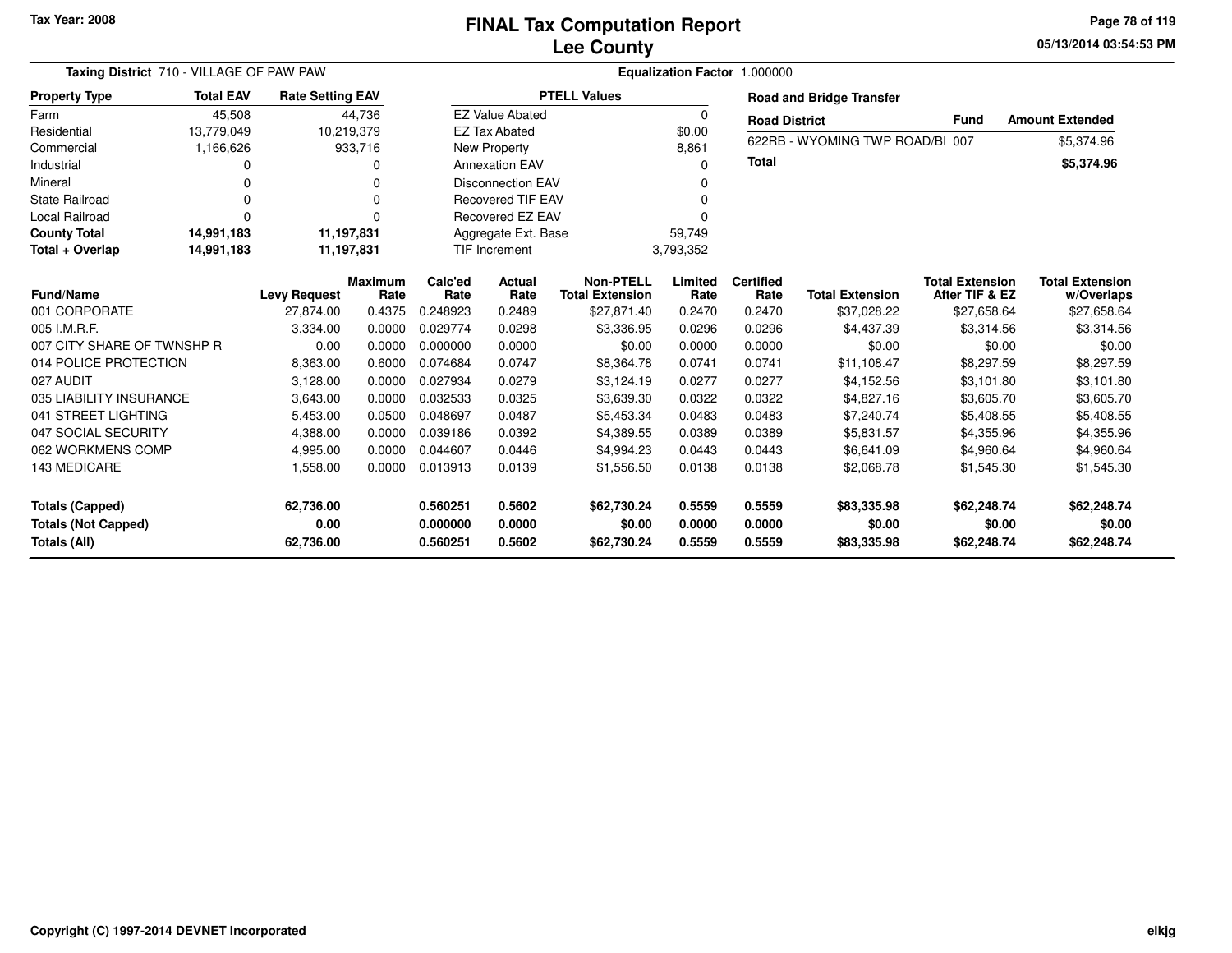**05/13/2014 03:54:53 PM Page 79 of 119**

| Taxing District 711 - VILLAGE OF STEWARD<br><b>Rate Setting EAV</b>  |                  |                              |                        |                                  |                            |                                            |                            | Equalization Factor 1.000000 |                                    |                                          |                                      |  |
|----------------------------------------------------------------------|------------------|------------------------------|------------------------|----------------------------------|----------------------------|--------------------------------------------|----------------------------|------------------------------|------------------------------------|------------------------------------------|--------------------------------------|--|
| <b>Property Type</b>                                                 | <b>Total EAV</b> |                              |                        |                                  |                            | <b>PTELL Values</b>                        |                            |                              | <b>Road and Bridge Transfer</b>    |                                          |                                      |  |
| Farm                                                                 | $\mathbf 0$      |                              |                        |                                  | <b>EZ Value Abated</b>     |                                            | 0                          | <b>Road District</b>         |                                    | <b>Fund</b>                              | <b>Amount Extended</b>               |  |
| Residential                                                          | 3,461,143        |                              | 3,461,143              |                                  | <b>EZ Tax Abated</b>       |                                            | \$0.00                     |                              |                                    |                                          |                                      |  |
| Commercial                                                           | 89,746           |                              | 89,746                 |                                  | New Property               |                                            | $\Omega$                   |                              | 601RB - ALTO TWP ROAD/BRIDGI 007   |                                          | \$2,781.99                           |  |
| Industrial                                                           | 0                |                              |                        |                                  | <b>Annexation EAV</b>      |                                            | $\mathbf 0$                | Total                        |                                    |                                          | \$2,781.99                           |  |
| Mineral                                                              | $\Omega$         |                              |                        |                                  | <b>Disconnection EAV</b>   |                                            | 38,943                     |                              |                                    |                                          |                                      |  |
| <b>State Railroad</b>                                                | 76,214           |                              | 76,214                 |                                  | <b>Recovered TIF EAV</b>   |                                            | 0                          |                              |                                    |                                          |                                      |  |
| <b>Local Railroad</b>                                                | 0                |                              |                        |                                  | Recovered EZ EAV           |                                            |                            |                              |                                    |                                          |                                      |  |
| <b>County Total</b>                                                  | 3,627,103        |                              | 3,627,103              |                                  | Aggregate Ext. Base        |                                            | 3,404                      |                              |                                    |                                          |                                      |  |
| Total + Overlap                                                      | 3,627,103        |                              | 3,627,103              |                                  | <b>TIF Increment</b>       |                                            | 0                          |                              |                                    |                                          |                                      |  |
| <b>Fund/Name</b>                                                     |                  | <b>Levy Request</b>          | <b>Maximum</b><br>Rate | Calc'ed<br>Rate                  | <b>Actual</b><br>Rate      | <b>Non-PTELL</b><br><b>Total Extension</b> | Limited<br>Rate            | <b>Certified</b><br>Rate     | <b>Total Extension</b>             | <b>Total Extension</b><br>After TIF & EZ | <b>Total Extension</b><br>w/Overlaps |  |
| 001 CORPORATE                                                        |                  | 3,574.00                     | 0.4375                 | 0.098536                         | 0.0985                     | \$3,572.70                                 | 0.0967                     | 0.0967                       | \$3,507.41                         | \$3,507.41                               | \$3,507.41                           |  |
| 007 CITY SHARE OF TWNSHP R                                           |                  | 0.00                         | 0.0000                 | 0.000000                         | 0.0000                     | \$0.00                                     | 0.0000                     | 0.0000                       | \$0.00                             | \$0.00                                   | \$0.00                               |  |
| <b>Totals (Capped)</b><br><b>Totals (Not Capped)</b><br>Totals (All) |                  | 3,574.00<br>0.00<br>3,574.00 |                        | 0.098536<br>0.000000<br>0.098536 | 0.0985<br>0.0000<br>0.0985 | \$3,572.70<br>\$0.00<br>\$3,572.70         | 0.0967<br>0.0000<br>0.0967 | 0.0967<br>0.0000<br>0.0967   | \$3,507.41<br>\$0.00<br>\$3,507.41 | \$3,507.41<br>\$0.00<br>\$3,507.41       | \$3,507.41<br>\$0.00<br>\$3,507.41   |  |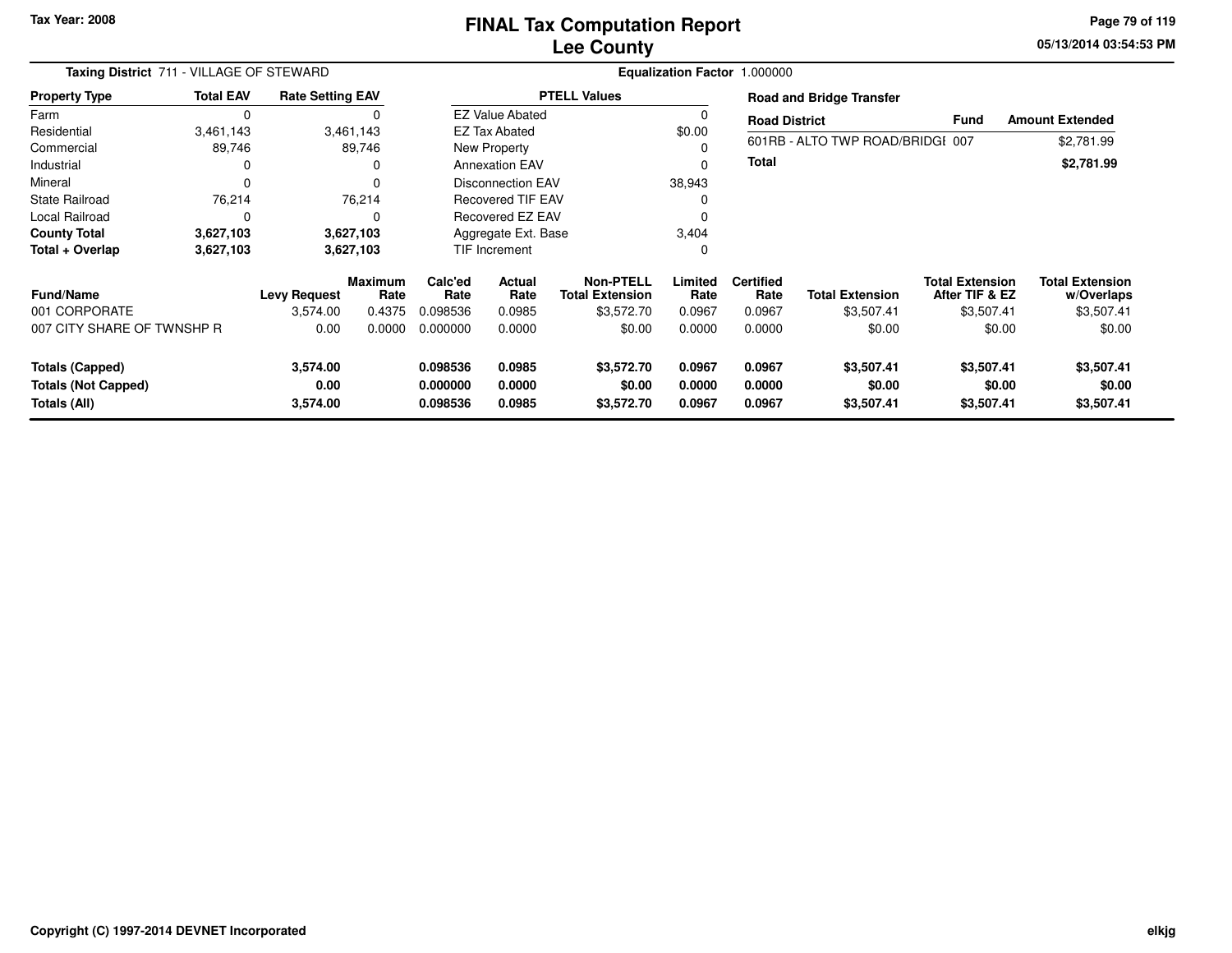## **Lee CountyFINAL Tax Computation Report**

**05/13/2014 03:54:53 PM Page 80 of 119**

|                                                                      | Taxing District 712 - VILLAGE OF SUBLETTE<br><b>Rate Setting EAV</b><br><b>Total EAV</b> |                                |                        |                                  |                            |                                            | Equalization Factor 1.000000 |                            |                                      |                                          |                                      |
|----------------------------------------------------------------------|------------------------------------------------------------------------------------------|--------------------------------|------------------------|----------------------------------|----------------------------|--------------------------------------------|------------------------------|----------------------------|--------------------------------------|------------------------------------------|--------------------------------------|
| <b>Property Type</b>                                                 |                                                                                          |                                |                        |                                  |                            | <b>PTELL Values</b>                        |                              |                            | <b>Road and Bridge Transfer</b>      |                                          |                                      |
| Farm                                                                 | 152,871                                                                                  |                                | 152,871                |                                  | <b>EZ Value Abated</b>     |                                            |                              | <b>Road District</b>       |                                      | <b>Fund</b>                              | <b>Amount Extended</b>               |
| Residential                                                          | 5,093,845                                                                                |                                | 5,093,845              |                                  | <b>EZ Tax Abated</b>       |                                            | \$0.00                       |                            |                                      |                                          |                                      |
| Commercial                                                           | 1,738,422                                                                                |                                | 1,738,422              |                                  | New Property               |                                            | 101,440                      |                            | 619RB - SUBLETTE TWP ROAD/B 007      |                                          | \$10,819.98                          |
| Industrial                                                           | 0                                                                                        |                                | 0                      |                                  | <b>Annexation EAV</b>      |                                            | $\Omega$                     | <b>Total</b>               |                                      |                                          | \$10,819.98                          |
| Mineral                                                              | 0                                                                                        |                                | 0                      | Disconnection EAV<br>$\Omega$    |                            |                                            |                              |                            |                                      |                                          |                                      |
| <b>State Railroad</b>                                                | 0                                                                                        |                                | 0                      |                                  | <b>Recovered TIF EAV</b>   |                                            |                              |                            |                                      |                                          |                                      |
| Local Railroad                                                       | $\Omega$                                                                                 |                                | 0                      |                                  | Recovered EZ EAV           |                                            | $\Omega$                     |                            |                                      |                                          |                                      |
| <b>County Total</b>                                                  | 6,985,138                                                                                |                                | 6,985,138              | Aggregate Ext. Base              |                            |                                            | 14,743                       |                            |                                      |                                          |                                      |
| Total + Overlap                                                      | 6,985,138                                                                                |                                | 6,985,138              | TIF Increment<br>0               |                            |                                            |                              |                            |                                      |                                          |                                      |
| <b>Fund/Name</b>                                                     |                                                                                          | <b>Levy Request</b>            | <b>Maximum</b><br>Rate | Calc'ed<br>Rate                  | Actual<br>Rate             | <b>Non-PTELL</b><br><b>Total Extension</b> | Limited<br>Rate              | <b>Certified</b><br>Rate   | <b>Total Extension</b>               | <b>Total Extension</b><br>After TIF & EZ | <b>Total Extension</b><br>w/Overlaps |
| 001 CORPORATE                                                        |                                                                                          | 15,363.00                      | 0.4375                 | 0.219938                         | 0.2199                     | \$15,360.32                                | 0.2199                       | 0.2199                     | \$15,360.32                          | \$15,360.32                              | \$15,360.32                          |
| 007 CITY SHARE OF TWNSHP R                                           |                                                                                          | 0.00                           | 0.0000                 | 0.000000                         | 0.0000                     | \$0.00                                     | 0.0000                       | 0.0000                     | \$0.00                               | \$0.00                                   | \$0.00                               |
| <b>Totals (Capped)</b><br><b>Totals (Not Capped)</b><br>Totals (All) |                                                                                          | 15,363.00<br>0.00<br>15,363.00 |                        | 0.219938<br>0.000000<br>0.219938 | 0.2199<br>0.0000<br>0.2199 | \$15,360.32<br>\$0.00<br>\$15,360.32       | 0.2199<br>0.0000<br>0.2199   | 0.2199<br>0.0000<br>0.2199 | \$15,360.32<br>\$0.00<br>\$15,360.32 | \$15,360.32<br>\$0.00<br>\$15,360.32     | \$15,360.32<br>\$0.00<br>\$15,360.32 |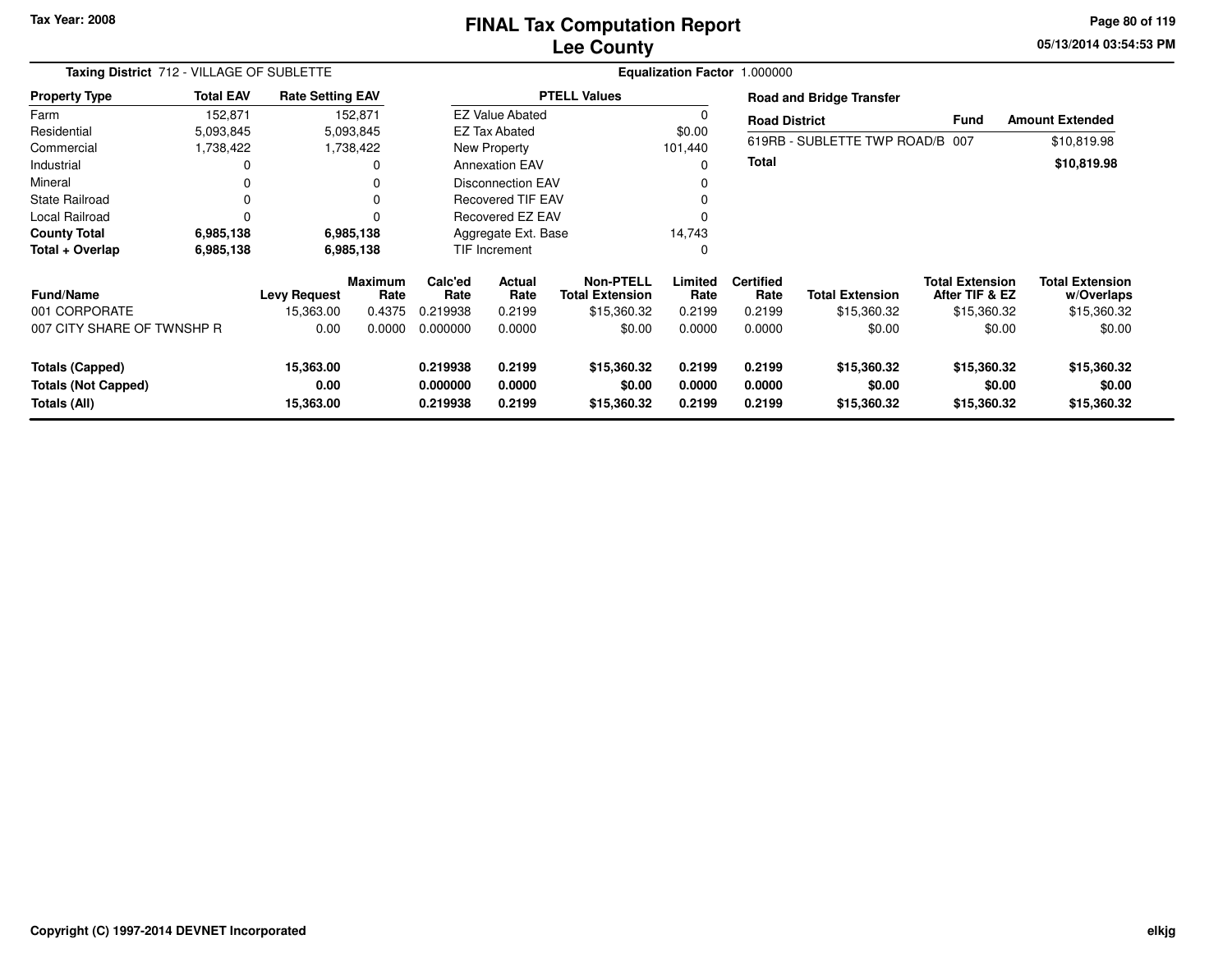**05/13/2014 03:54:53 PM Page 81 of 119**

| Taxing District 713 - VILLAGE OF WEST BROOKLYN<br><b>Total EAV</b><br><b>Property Type</b> |                                                       |                                 |                                                                                                                                   |                  |                                                                                                                    |                                                                                             |                          |                        |                                                   |                                                                                                                                                                                                           |
|--------------------------------------------------------------------------------------------|-------------------------------------------------------|---------------------------------|-----------------------------------------------------------------------------------------------------------------------------------|------------------|--------------------------------------------------------------------------------------------------------------------|---------------------------------------------------------------------------------------------|--------------------------|------------------------|---------------------------------------------------|-----------------------------------------------------------------------------------------------------------------------------------------------------------------------------------------------------------|
|                                                                                            |                                                       |                                 | <b>PTELL Values</b><br><b>Road and Bridge Transfer</b><br><b>EZ Value Abated</b><br>$\Omega$<br>0<br>Fund<br><b>Road District</b> |                  |                                                                                                                    |                                                                                             |                          |                        |                                                   |                                                                                                                                                                                                           |
| $\mathbf 0$                                                                                |                                                       |                                 |                                                                                                                                   |                  |                                                                                                                    |                                                                                             |                          |                        |                                                   | <b>Amount Extended</b>                                                                                                                                                                                    |
| 1,652,132                                                                                  |                                                       |                                 |                                                                                                                                   |                  |                                                                                                                    | \$0.00                                                                                      |                          |                        |                                                   | \$1,436.19                                                                                                                                                                                                |
| 110,624                                                                                    |                                                       |                                 |                                                                                                                                   |                  |                                                                                                                    | 43,645                                                                                      |                          |                        |                                                   |                                                                                                                                                                                                           |
| 0                                                                                          |                                                       | 0                               |                                                                                                                                   |                  |                                                                                                                    | $\Omega$                                                                                    |                          |                        |                                                   | \$1,436.19                                                                                                                                                                                                |
| O                                                                                          |                                                       | 0                               | <b>Disconnection EAV</b><br>0                                                                                                     |                  |                                                                                                                    |                                                                                             |                          |                        |                                                   |                                                                                                                                                                                                           |
| $\Omega$                                                                                   |                                                       |                                 |                                                                                                                                   |                  |                                                                                                                    | ŋ                                                                                           |                          |                        |                                                   |                                                                                                                                                                                                           |
| 1,610                                                                                      |                                                       | 1,610                           |                                                                                                                                   |                  |                                                                                                                    | 0                                                                                           |                          |                        |                                                   |                                                                                                                                                                                                           |
| 1,764,366                                                                                  |                                                       |                                 | 9,312<br>Aggregate Ext. Base                                                                                                      |                  |                                                                                                                    |                                                                                             |                          |                        |                                                   |                                                                                                                                                                                                           |
| 1,764,366                                                                                  |                                                       |                                 |                                                                                                                                   |                  |                                                                                                                    | 0                                                                                           |                          |                        |                                                   |                                                                                                                                                                                                           |
|                                                                                            |                                                       |                                 | Calc'ed<br>Rate                                                                                                                   | Actual<br>Rate   | <b>Non-PTELL</b>                                                                                                   | Limited                                                                                     | <b>Certified</b><br>Rate | <b>Total Extension</b> |                                                   | <b>Total Extension</b><br>w/Overlaps                                                                                                                                                                      |
|                                                                                            | 3,608.00                                              | 0.4375                          | 0.204493                                                                                                                          | 0.2045           | \$3,608.13                                                                                                         | 0.2045                                                                                      | 0.2045                   | \$3,608.13             |                                                   | \$3,608.13                                                                                                                                                                                                |
|                                                                                            | 0.00                                                  | 0.0000                          | 0.000000                                                                                                                          | 0.0000           | \$0.00                                                                                                             | 0.0000                                                                                      | 0.0000                   | \$0.00                 |                                                   | \$0.00                                                                                                                                                                                                    |
|                                                                                            | 2,500.00                                              | 0.0000                          | 0.141694                                                                                                                          | 0.1417           | \$2.500.11                                                                                                         | 0.1417                                                                                      | 0.1417                   | \$2,500.11             |                                                   | \$2,500.11                                                                                                                                                                                                |
|                                                                                            | 2,100.00                                              | 0.0000                          | 0.119023                                                                                                                          | 0.1190           | \$2,099.60                                                                                                         | 0.1190                                                                                      | 0.1190                   | \$2,099.60             |                                                   | \$2,099.60                                                                                                                                                                                                |
|                                                                                            | 400.00                                                | 0.0500                          | 0.022671                                                                                                                          | 0.0227           | \$400.51                                                                                                           | 0.0227                                                                                      | 0.0227                   | \$400.51               |                                                   | \$400.51                                                                                                                                                                                                  |
|                                                                                            | 400.00                                                | 0.0000                          | 0.022671                                                                                                                          | 0.0227           | \$400.51                                                                                                           | 0.0227                                                                                      | 0.0227                   | \$400.51               |                                                   | \$400.51                                                                                                                                                                                                  |
|                                                                                            | 765.00                                                | 0.0000                          | 0.043358                                                                                                                          | 0.0434           | \$765.73                                                                                                           | 0.0434                                                                                      | 0.0434                   | \$765.73               |                                                   | \$765.73                                                                                                                                                                                                  |
|                                                                                            | 9,773.00<br>0.00                                      |                                 | 0.553910<br>0.000000                                                                                                              | 0.5540<br>0.0000 | \$9,774.59<br>\$0.00                                                                                               | 0.5540<br>0.0000                                                                            | 0.5540<br>0.0000         | \$9,774.59<br>\$0.00   |                                                   | \$9,774.59<br>\$0.00<br>\$9,774.59                                                                                                                                                                        |
|                                                                                            | 007 CITY SHARE OF TWNSHP R<br>035 LIABILITY INSURANCE | <b>Levy Request</b><br>9,773.00 | <b>Rate Setting EAV</b><br>1,652,132<br>110,624<br>1,764,366<br>1,764,366<br><b>Maximum</b><br>Rate                               |                  | <b>EZ Tax Abated</b><br><b>New Property</b><br><b>Annexation EAV</b><br><b>TIF Increment</b><br>0.553910<br>0.5540 | <b>Recovered TIF EAV</b><br><b>Recovered EZ EAV</b><br><b>Total Extension</b><br>\$9,774.59 | Rate<br>0.5540           | <b>Total</b><br>0.5540 | <b>Equalization Factor 1.000000</b><br>\$9,774.59 | 605RB - BROOKLYN TWP ROAD/E 007<br><b>Total Extension</b><br>After TIF & EZ<br>\$3,608.13<br>\$0.00<br>\$2,500.11<br>\$2,099.60<br>\$400.51<br>\$400.51<br>\$765.73<br>\$9,774.59<br>\$0.00<br>\$9,774.59 |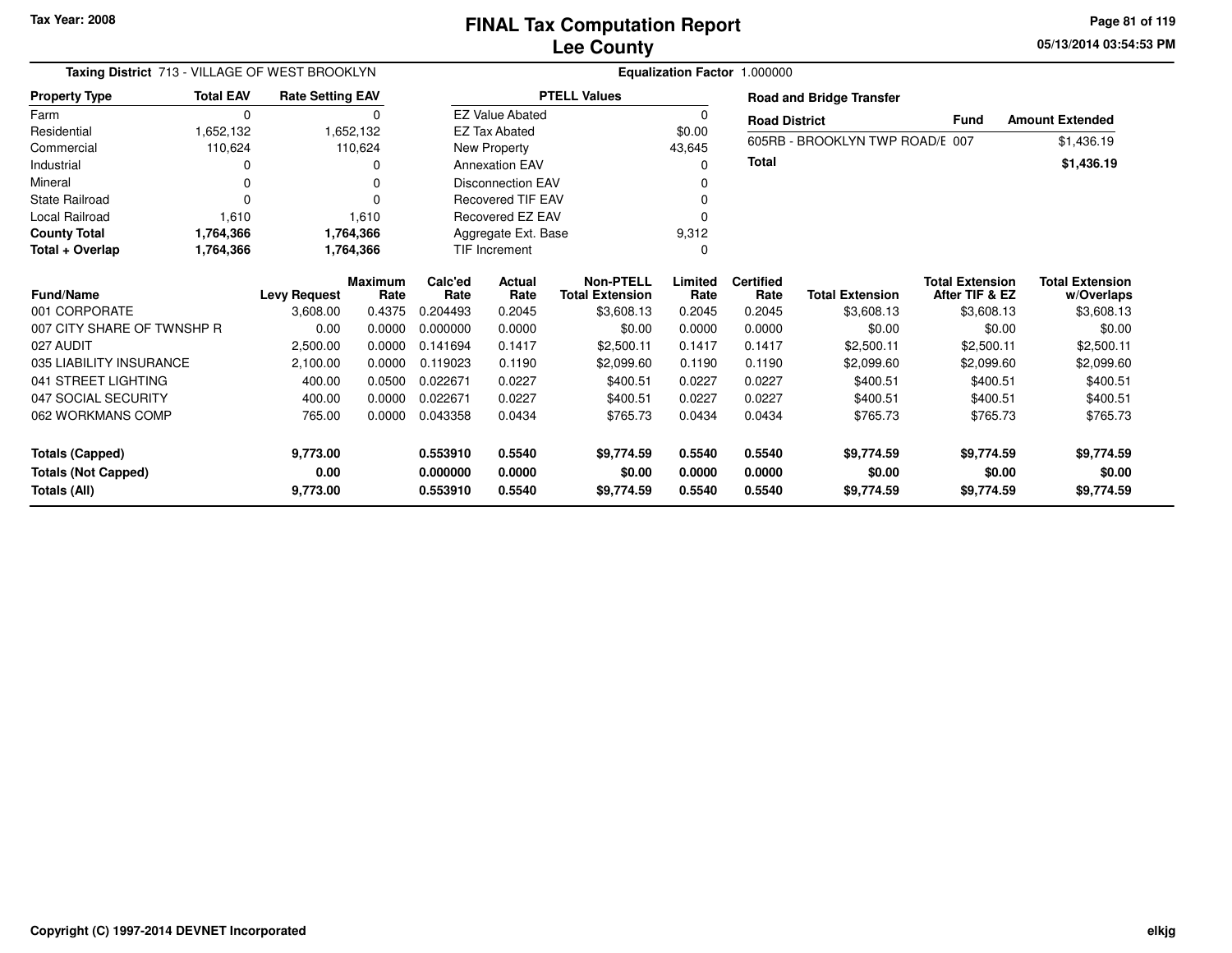**05/13/2014 03:54:53 PMPage 82 of 119**

| Taxing District 714 - CITY OF ROCHELLE | Equalization Factor 1.000000 |                         |                |                          |                                  |                        |          |                  |                                |                        |                        |
|----------------------------------------|------------------------------|-------------------------|----------------|--------------------------|----------------------------------|------------------------|----------|------------------|--------------------------------|------------------------|------------------------|
| <b>Property Type</b>                   | <b>Total EAV</b>             | <b>Rate Setting EAV</b> |                |                          |                                  | <b>PTELL Values</b>    |          |                  | <b>Overlapping County</b>      | <b>Overlap EAV</b>     |                        |
| Farm                                   | 2,779                        |                         | 2,779          |                          | <b>EZ Value Abated</b>           |                        | $\Omega$ | Ogle County      |                                | 202,256,512            |                        |
| Residential                            | $\Omega$                     |                         | 0              |                          | <b>EZ Tax Abated</b>             |                        | \$0.00   | Total            |                                | 202,256,512            |                        |
| Commercial                             | 1,861                        |                         | 1,861          |                          | New Property                     |                        | ŋ        |                  | * denotes use of estimated EAV |                        |                        |
| Industrial                             | 0                            |                         | 0              |                          | <b>Annexation EAV</b>            |                        |          |                  |                                |                        |                        |
| Mineral                                | $\Omega$                     |                         | $\Omega$       |                          | <b>Disconnection EAV</b>         |                        | ŋ        |                  |                                |                        |                        |
| <b>State Railroad</b>                  | $\Omega$                     |                         | $\Omega$       | <b>Recovered TIF EAV</b> |                                  |                        |          |                  |                                |                        |                        |
| Local Railroad                         | $\Omega$                     |                         | $\Omega$       |                          | Recovered EZ EAV<br>O            |                        |          |                  |                                |                        |                        |
| <b>County Total</b>                    | 4,640                        |                         | 4,640          |                          | Aggregate Ext. Base              |                        |          |                  |                                |                        |                        |
| Total + Overlap                        | 202,261,152                  | 202,261,152             |                |                          | <b>TIF Increment</b><br>$\Omega$ |                        |          |                  |                                |                        |                        |
|                                        |                              |                         | <b>Maximum</b> | Calc'ed                  | <b>Actual</b>                    | <b>Non-PTELL</b>       | Limited  | <b>Certified</b> |                                | <b>Total Extension</b> | <b>Total Extension</b> |
| <b>Fund/Name</b>                       |                              | <b>Levy Request</b>     | Rate           | Rate                     | Rate                             | <b>Total Extension</b> | Rate     | Rate             | <b>Total Extension</b>         | After TIF & EZ         | w/Overlaps             |
| 001 CORPORATE                          |                              | 517,500.00              | 0.2500         | 0.255857                 | 0.2500                           | \$11.60                | 0.2500   | 0.2500           | \$11.60                        | \$11.60                | \$505,652.88           |
| 005 I.M.R.F.                           |                              | 128,500.00              | 0.0000         | 0.063532                 | 0.0635                           | \$2.95                 | 0.0635   | 0.0635           | \$2.95                         | \$2.95                 | \$128,435.83           |
| 012 FIRE PROTECTION                    |                              | 155,250.00              | 0.0000         | 0.076757                 | 0.0768                           | \$3.56                 | 0.0768   | 0.0768           | \$3.56                         | \$3.56                 | \$155,336.56           |
| 013 FIRE PENSION                       |                              | 99,594.00               | 0.0000         | 0.049240                 | 0.0492                           | \$2.28                 | 0.0492   | 0.0492           | \$2.28                         | \$2.28                 | \$99,512.49            |
| 014 POLICE PROTECTION                  |                              | 155,250.00              | 0.0750         | 0.076757                 | 0.0750                           | \$3.48                 | 0.0750   | 0.0750           | \$3.48                         | \$3.48                 | \$151,695.86           |
| 015 POLICE PENSION                     |                              | 67,237.00               | 0.0000         | 0.033243                 | 0.0332                           | \$1.54                 | 0.0332   | 0.0332           | \$1.54                         | \$1.54                 | \$67,150.70            |
| 027 AUDIT                              |                              | 31,000.00               | 0.0050         | 0.015327                 | 0.0050                           | \$0.23                 | 0.0050   | 0.0050           | \$0.23                         | \$0.23                 | \$10,113.06            |
| 035 LIABILITY INSURANCE                |                              | 50,000.00               | 0.0000         | 0.024721                 | 0.0247                           | \$1.15                 | 0.0247   | 0.0247           | \$1.15                         | \$1.15                 | \$49,958.50            |
| 041 STREET LIGHTING                    |                              | 103,500.00              | 0.1016         | 0.051172                 | 0.0512                           | \$2.38                 | 0.0512   | 0.0512           | \$2.38                         | \$2.38                 | \$103,557.71           |
| 047 SOCIAL SECURITY                    |                              | 265,450.00              | 0.0000         | 0.131241                 | 0.1312                           | \$6.09                 | 0.1312   | 0.1312           | \$6.09                         | \$6.09                 | \$265,366.63           |
| 048 SCHOOL CROSSING GUARD              |                              | 41,400.00               | 0.0200         | 0.020469                 | 0.0200                           | \$0.93                 | 0.0200   | 0.0200           | \$0.93                         | \$0.93                 | \$40,452.23            |
| 0.00<br><b>Totals (Capped)</b>         |                              |                         |                | 0.000000                 | 0.0000                           | \$0.00                 | 0.0000   | 0.0000           | \$0.00                         | \$0.00                 | \$0.00                 |
| <b>Totals (Not Capped)</b>             |                              | 1,614,681.00            |                | 0.798316                 | 0.7798                           | \$36.19                | 0.7798   | 0.7798           | \$36.19                        | \$36.19                | \$1,577,232.45         |
| Totals (All)                           |                              | 1,614,681.00            |                | 0.798316                 | 0.7798                           | \$36.19                | 0.7798   | 0.7798           | \$36.19                        | \$36.19                | \$1,577,232.45         |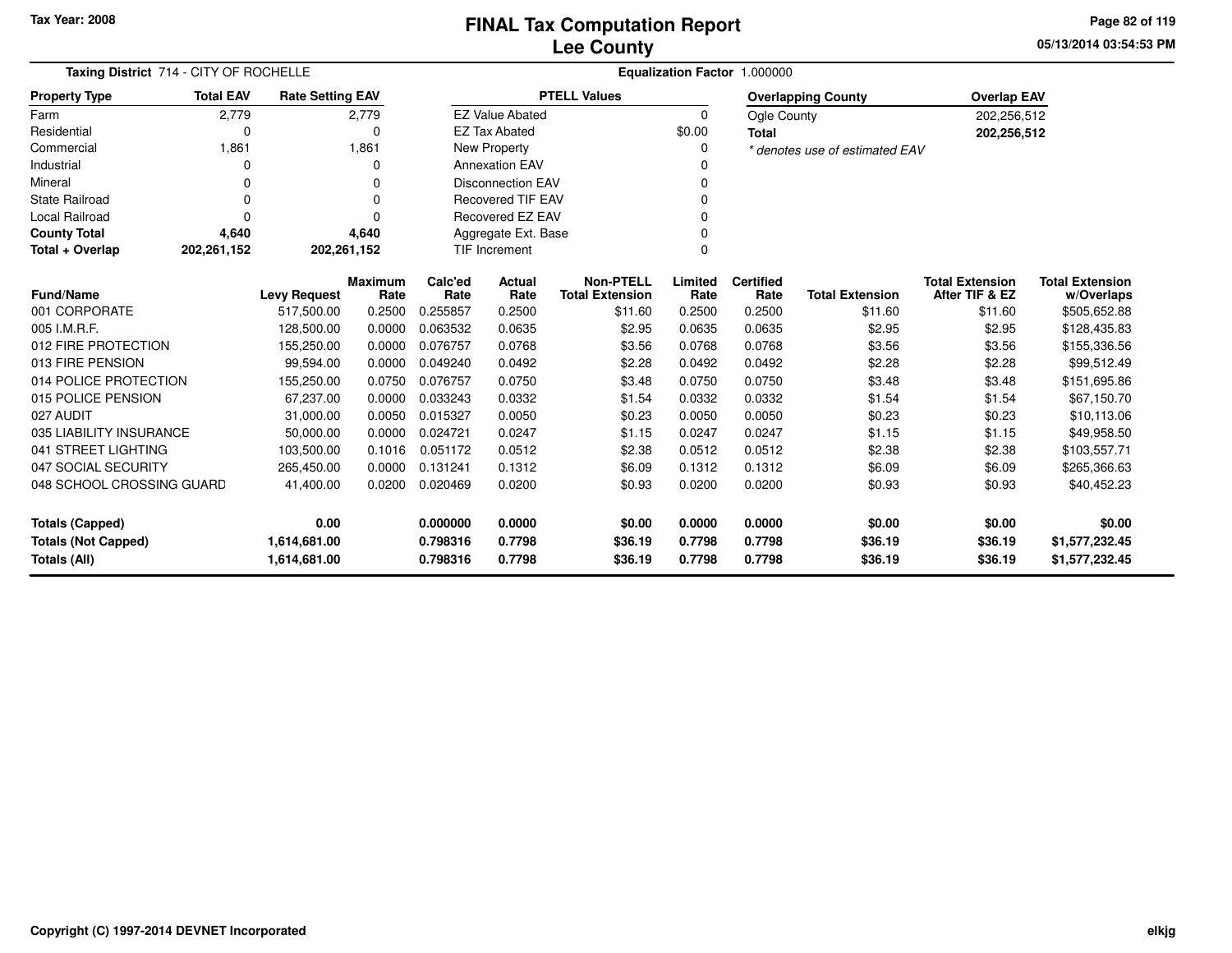# **Lee CountyFINAL Tax Computation Report**

**05/13/2014 03:54:53 PM Page 83 of 119**

| Taxing District 801 - AMBOY FIRE                                     |                  |                                  |                 | Equalization Factor 1.000000     |                            |                                            |                            |                            |                                        |                                          |                                        |  |
|----------------------------------------------------------------------|------------------|----------------------------------|-----------------|----------------------------------|----------------------------|--------------------------------------------|----------------------------|----------------------------|----------------------------------------|------------------------------------------|----------------------------------------|--|
| <b>Property Type</b>                                                 | <b>Total EAV</b> | <b>Rate Setting EAV</b>          |                 |                                  |                            | <b>PTELL Values</b>                        |                            |                            |                                        |                                          |                                        |  |
| Farm                                                                 | 13,032,262       |                                  | 13,031,860      |                                  | <b>EZ Value Abated</b>     |                                            | 285,128                    |                            |                                        |                                          |                                        |  |
| Residential                                                          | 33,642,391       | 33,642,391                       |                 |                                  | <b>EZ Tax Abated</b>       |                                            | \$1,605.56                 |                            |                                        |                                          |                                        |  |
| Commercial                                                           | 8,113,999        |                                  | 7,959,922       |                                  | New Property               |                                            | 1,268,231                  |                            |                                        |                                          |                                        |  |
| Industrial                                                           | 6,331,388        |                                  | 6,200,337       |                                  | <b>Annexation EAV</b>      |                                            | 66,064                     |                            |                                        |                                          |                                        |  |
| Mineral                                                              | 0                |                                  | 0               | Disconnection EAV<br>0           |                            |                                            |                            |                            |                                        |                                          |                                        |  |
| <b>State Railroad</b>                                                | 0                |                                  | $\Omega$        | 0<br><b>Recovered TIF EAV</b>    |                            |                                            |                            |                            |                                        |                                          |                                        |  |
| Local Railroad                                                       | 1,800            |                                  | 1,800           |                                  | Recovered EZ EAV           |                                            | 142,535                    |                            |                                        |                                          |                                        |  |
| <b>County Total</b>                                                  | 61,121,840       |                                  | 60,836,310      | Aggregate Ext. Base<br>278,651   |                            |                                            |                            |                            |                                        |                                          |                                        |  |
| Total + Overlap                                                      | 61,121,840       |                                  | 60,836,310      |                                  | <b>TIF Increment</b>       |                                            | 402                        |                            |                                        |                                          |                                        |  |
| <b>Fund/Name</b>                                                     |                  | <b>Levy Request</b>              | Maximum<br>Rate | Calc'ed<br>Rate                  | Actual<br>Rate             | <b>Non-PTELL</b><br><b>Total Extension</b> | Limited<br>Rate            | <b>Certified</b><br>Rate   | <b>Total Extension</b>                 | <b>Total Extension</b><br>After TIF & EZ | <b>Total Extension</b><br>w/Overlaps   |  |
| 001 CORPORATE                                                        |                  | 200,243.00                       | 0.4000          | 0.329151                         | 0.3292                     | \$200,273.13                               | 0.3292                     | 0.3292                     | \$201,213.10                           | \$200,273.13                             | \$200,273.13                           |  |
| 064 AMBULANCE                                                        |                  | 142,307.00                       | 0.3000          | 0.233918                         | 0.2339                     | \$142,296.13                               | 0.2339                     | 0.2339                     | \$142,963.98                           | \$142,296.13                             | \$142,296.13                           |  |
| <b>Totals (Capped)</b><br><b>Totals (Not Capped)</b><br>Totals (All) |                  | 342,550.00<br>0.00<br>342,550.00 |                 | 0.563069<br>0.000000<br>0.563069 | 0.5631<br>0.0000<br>0.5631 | \$342,569.26<br>\$0.00<br>\$342,569.26     | 0.5631<br>0.0000<br>0.5631 | 0.5631<br>0.0000<br>0.5631 | \$344,177.08<br>\$0.00<br>\$344,177.08 | \$342,569.26<br>\$0.00<br>\$342,569.26   | \$342,569.26<br>\$0.00<br>\$342,569.26 |  |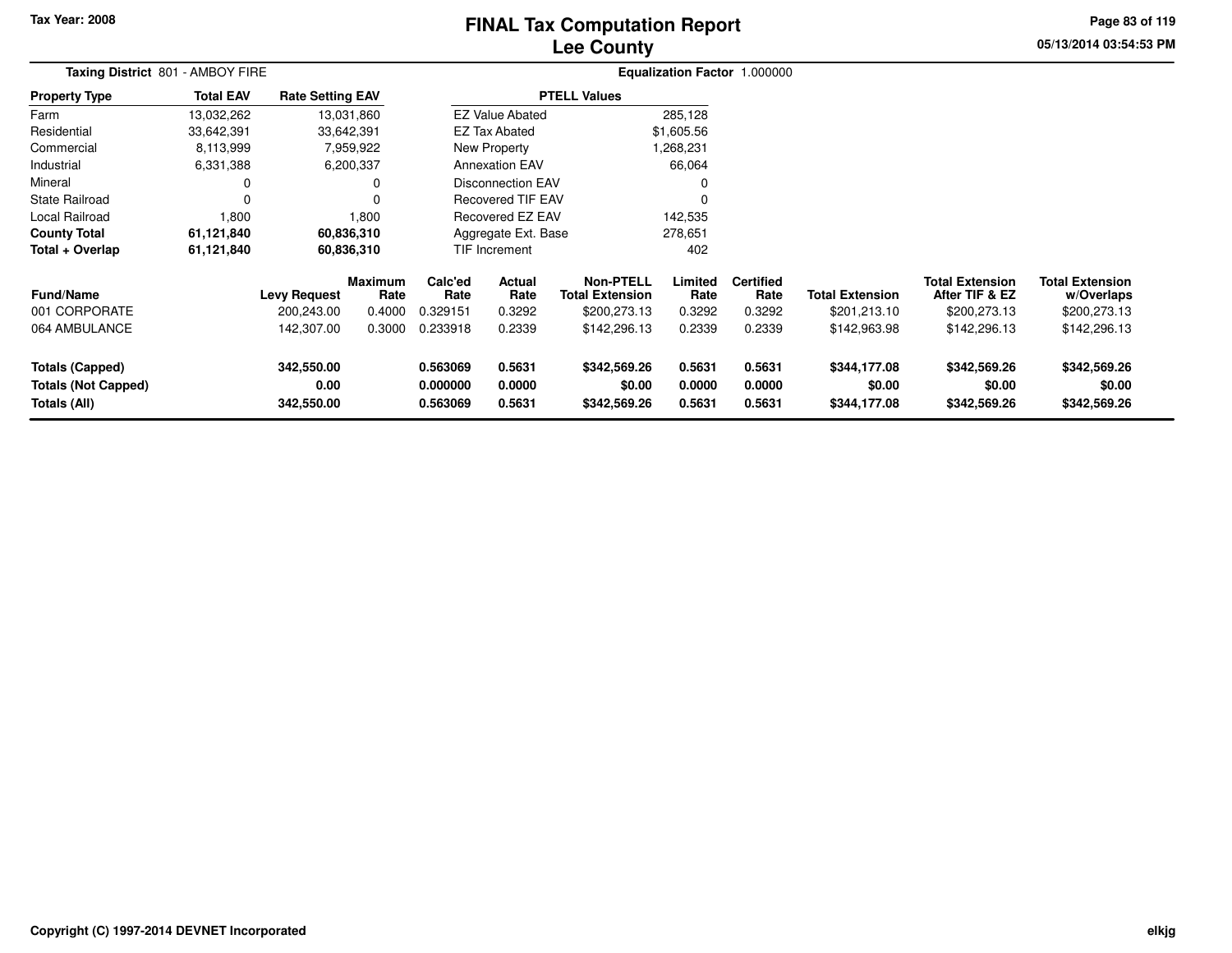## **Lee CountyFINAL Tax Computation Report**

**05/13/2014 03:54:53 PMPage 84 of 119**

| Taxing District 802 - ASHTON FIRE |                          |                         |                        |                 |                           |                                            |                 | Equalization Factor 1.000000 |                                |                                          |                                      |
|-----------------------------------|--------------------------|-------------------------|------------------------|-----------------|---------------------------|--------------------------------------------|-----------------|------------------------------|--------------------------------|------------------------------------------|--------------------------------------|
| <b>Property Type</b>              | <b>Total EAV</b>         | <b>Rate Setting EAV</b> |                        |                 |                           | <b>PTELL Values</b>                        |                 |                              | <b>Overlapping County</b>      | <b>Overlap EAV</b>                       |                                      |
| Farm                              | 11,786,793               |                         | 11,786,793             |                 | <b>EZ Value Abated</b>    |                                            | $\mathbf 0$     | Ogle County                  |                                | 6,753,209                                |                                      |
| Residential                       | 15,279,747               |                         | 15,279,747             |                 | <b>EZ Tax Abated</b>      |                                            | \$0.00          | Total                        |                                | 6,753,209                                |                                      |
| Commercial                        | 3,728,637                |                         | 3,728,637              |                 | New Property              |                                            | 338,927         |                              | * denotes use of estimated EAV |                                          |                                      |
| Industrial                        | 3,201,052                |                         | 3,201,052              |                 | <b>Annexation EAV</b>     |                                            | 0               |                              |                                |                                          |                                      |
| Mineral                           | $\Omega$                 |                         | $\Omega$               |                 | <b>Disconnection EAV</b>  |                                            |                 |                              |                                |                                          |                                      |
| <b>State Railroad</b>             | 604,772                  |                         | 604,772                |                 | <b>Recovered TIF EAV</b>  |                                            |                 |                              |                                |                                          |                                      |
| Local Railroad                    | $\Omega$                 |                         | O                      |                 | Recovered EZ EAV          |                                            | $\Omega$        |                              |                                |                                          |                                      |
| <b>County Total</b>               | 34,601,001<br>34,601,001 |                         |                        |                 | Aggregate Ext. Base       |                                            |                 |                              |                                |                                          |                                      |
| Total + Overlap                   | 41,354,210               |                         | 41,354,210             |                 | TIF Increment<br>$\Omega$ |                                            |                 |                              |                                |                                          |                                      |
| <b>Fund/Name</b>                  |                          | <b>Levy Request</b>     | <b>Maximum</b><br>Rate | Calc'ed<br>Rate | Actual<br>Rate            | <b>Non-PTELL</b><br><b>Total Extension</b> | Limited<br>Rate | <b>Certified</b><br>Rate     | <b>Total Extension</b>         | <b>Total Extension</b><br>After TIF & EZ | <b>Total Extension</b><br>w/Overlaps |
| 001 CORPORATE                     |                          | 116,097.00              | 0.3000                 | 0.280738        | 0.2807                    | \$97,125.01                                | 0.2807          | 0.2807                       | \$97,125.01                    | \$97,125.01                              | \$116,081.27                         |
| 027 AUDIT                         |                          | 1,974.00                | 0.0050                 | 0.004773        | 0.0048                    | \$1,660.85                                 | 0.0048          | 0.0048                       | \$1,660.85                     | \$1,660.85                               | \$1,985.00                           |
| 035 LIABILITY INSURANCE           |                          | 13,288.00               | 0.0000                 | 0.032132        | 0.0321                    | \$11,106.92                                | 0.0321          | 0.0321                       | \$11,106.92                    | \$11,106.92                              | \$13,274.70                          |
| 062 WORKMANS COMP                 |                          | 1,974.00                | 0.0000                 | 0.004773        | 0.0048                    | \$1,660.85                                 | 0.0048          | 0.0048                       | \$1,660.85                     | \$1,660.85                               | \$1,985.00                           |
| 064 AMBULANCE                     |                          | 60,352.00               | 0.3000                 | 0.145939        | 0.1459                    | \$50,482.86                                | 0.1459          | 0.1459                       | \$50,482.86                    | \$50,482.86                              | \$60,335.79                          |
| <b>Totals (Capped)</b>            |                          | 0.00                    |                        | 0.000000        | 0.0000                    | \$0.00                                     | 0.0000          | 0.0000                       | \$0.00                         | \$0.00                                   | \$0.00                               |
| <b>Totals (Not Capped)</b>        |                          | 193,685.00              |                        | 0.468355        | 0.4683                    | \$162,036.49                               | 0.4683          | 0.4683                       | \$162,036.49                   | \$162,036.49                             | \$193,661.76                         |
| Totals (All)                      |                          | 193,685.00              |                        | 0.468355        | 0.4683                    | \$162,036.49                               | 0.4683          | 0.4683                       | \$162,036.49                   | \$162,036.49                             | \$193,661.76                         |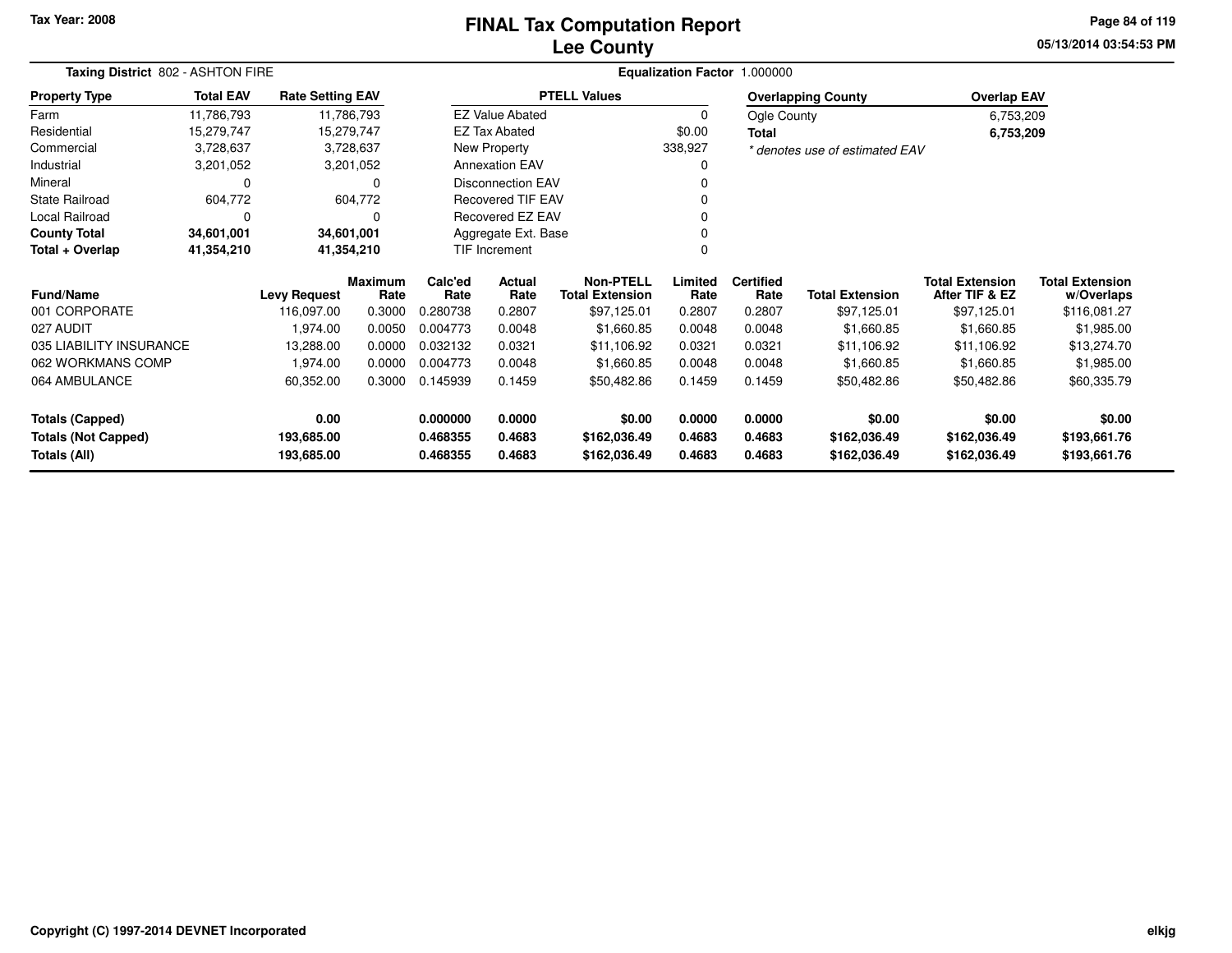# **Lee CountyFINAL Tax Computation Report**

**05/13/2014 03:54:53 PM Page 85 of 119**

|                                                      | Taxing District 803 - COMPTON FIRE |                         |                        |                      |                          |                                            |                  | Equalization Factor 1.000000 |                        |                                          |                                      |
|------------------------------------------------------|------------------------------------|-------------------------|------------------------|----------------------|--------------------------|--------------------------------------------|------------------|------------------------------|------------------------|------------------------------------------|--------------------------------------|
| <b>Property Type</b>                                 | <b>Total EAV</b>                   | <b>Rate Setting EAV</b> |                        |                      |                          | <b>PTELL Values</b>                        |                  |                              |                        |                                          |                                      |
| Farm                                                 | 8,695,449                          |                         | 8,695,449              |                      | <b>EZ Value Abated</b>   |                                            | 0                |                              |                        |                                          |                                      |
| Residential                                          | 9,862,755                          |                         | 9,862,755              |                      | EZ Tax Abated            |                                            | \$0.00           |                              |                        |                                          |                                      |
| Commercial                                           | 1,276,598                          |                         | 1,276,598              |                      | New Property             |                                            | 274,028          |                              |                        |                                          |                                      |
| Industrial                                           | 1,248,674                          |                         | 1,248,674              |                      | <b>Annexation EAV</b>    |                                            | 0                |                              |                        |                                          |                                      |
| Mineral                                              | 0                                  |                         | 0                      |                      | <b>Disconnection EAV</b> |                                            |                  |                              |                        |                                          |                                      |
| <b>State Railroad</b>                                | 0                                  |                         |                        |                      | <b>Recovered TIF EAV</b> |                                            | 0                |                              |                        |                                          |                                      |
| Local Railroad                                       | 1,355                              |                         | 1,355                  |                      | Recovered EZ EAV         |                                            |                  |                              |                        |                                          |                                      |
| <b>County Total</b>                                  | 21,084,831                         |                         | 21,084,831             |                      | Aggregate Ext. Base      |                                            | 79,484           |                              |                        |                                          |                                      |
| Total + Overlap                                      | 21,084,831                         |                         | 21,084,831             |                      | TIF Increment            |                                            | 0                |                              |                        |                                          |                                      |
| <b>Fund/Name</b>                                     |                                    | <b>Levy Request</b>     | <b>Maximum</b><br>Rate | Calc'ed<br>Rate      | Actual<br>Rate           | <b>Non-PTELL</b><br><b>Total Extension</b> | Limited<br>Rate  | <b>Certified</b><br>Rate     | <b>Total Extension</b> | <b>Total Extension</b><br>After TIF & EZ | <b>Total Extension</b><br>w/Overlaps |
| 001 CORPORATE                                        |                                    | 54,500.00               | 0.4000                 | 0.258480             | 0.2585                   | \$54,504.29                                | 0.2585           | 0.2585                       | \$54,504.29            | \$54,504.29                              | \$54,504.29                          |
| 035 LIABILITY INSURANCE                              |                                    | 25,000.00               | 0.0000                 | 0.118569             | 0.1186                   | \$25,006.61                                | 0.1186           | 0.1186                       | \$25,006.61            | \$25,006.61                              | \$25,006.61                          |
| 064 AMBULANCE                                        |                                    | 0.00                    | 0.3000                 | 0.000000             | 0.0000                   | \$0.00                                     | 0.0000           | 0.0000                       | \$0.00                 | \$0.00                                   | \$0.00                               |
| <b>Totals (Capped)</b><br><b>Totals (Not Capped)</b> |                                    | 79,500.00<br>0.00       |                        | 0.377049<br>0.000000 | 0.3771<br>0.0000         | \$79,510.90<br>\$0.00                      | 0.3771<br>0.0000 | 0.3771<br>0.0000             | \$79,510.90<br>\$0.00  | \$79,510.90<br>\$0.00                    | \$79,510.90<br>\$0.00                |
| Totals (All)                                         |                                    | 79,500.00               |                        | 0.377049             | 0.3771                   | \$79,510.90                                | 0.3771           | 0.3771                       | \$79,510.90            | \$79,510.90                              | \$79,510.90                          |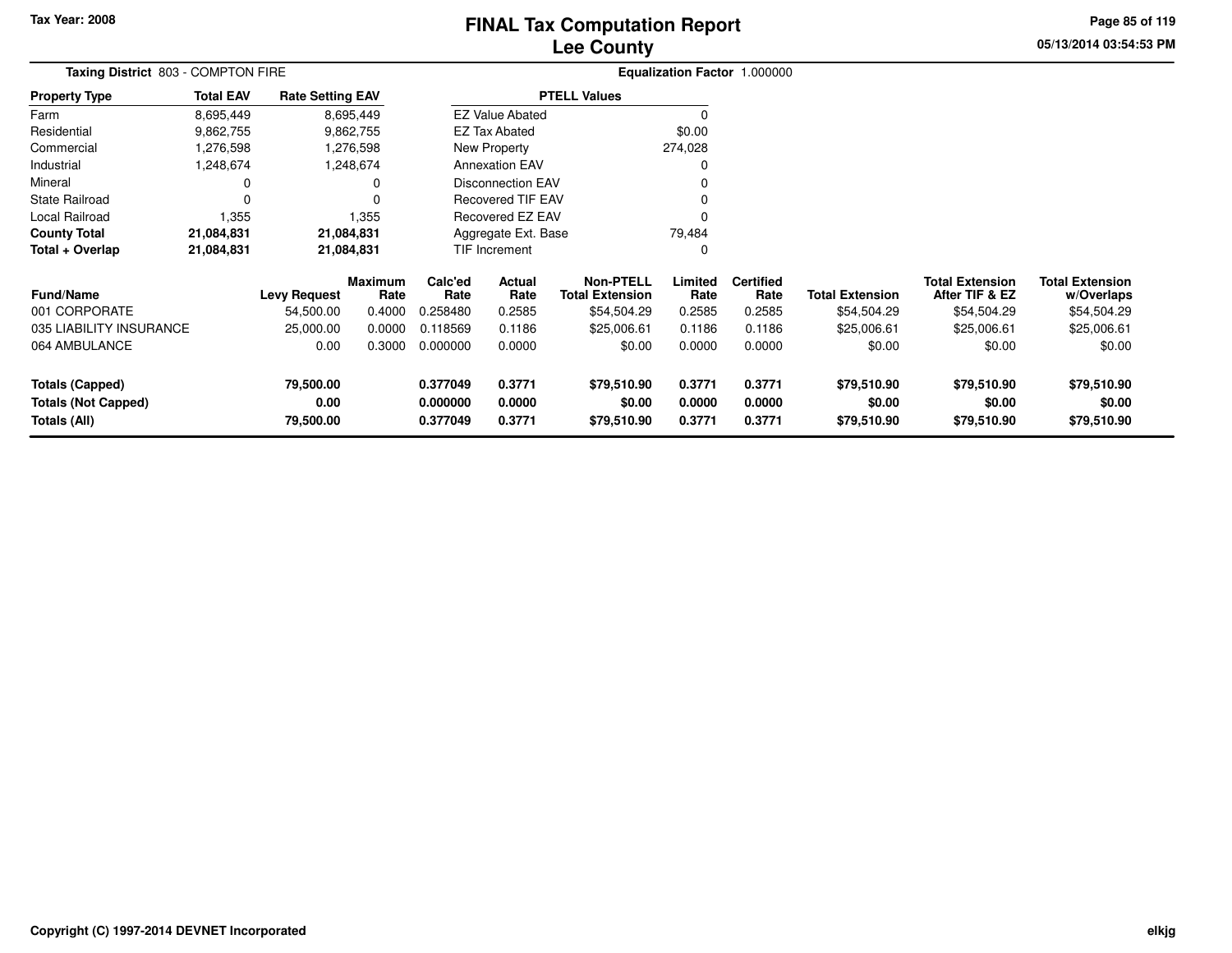## **Lee CountyFINAL Tax Computation Report**

**05/13/2014 03:54:53 PMPage 86 of 119**

|                            | Taxing District 804 - DIXON FIRE-RURAL |                         |                        |                      |                          |                                            | Equalization Factor 1.000000 |                          |                                |                                          |                                      |
|----------------------------|----------------------------------------|-------------------------|------------------------|----------------------|--------------------------|--------------------------------------------|------------------------------|--------------------------|--------------------------------|------------------------------------------|--------------------------------------|
| <b>Property Type</b>       | <b>Total EAV</b>                       | <b>Rate Setting EAV</b> |                        |                      |                          | <b>PTELL Values</b>                        |                              |                          | <b>Overlapping County</b>      | <b>Overlap EAV</b>                       |                                      |
| Farm                       | 20,736,026                             |                         | 20,682,393             |                      | <b>EZ Value Abated</b>   |                                            | 6,981,073                    | Ogle County              |                                | 38,155,336                               |                                      |
| Residential                | 129,036,270                            |                         | 129,036,270            |                      | <b>EZ Tax Abated</b>     |                                            | \$31,847.66                  | Total                    |                                | 38,155,336                               |                                      |
| Commercial                 | 32,265,365                             |                         | 30,140,615             |                      | New Property             |                                            | 12,840,660                   |                          | * denotes use of estimated EAV |                                          |                                      |
| Industrial                 | 38,232,570                             |                         | 33,389,598             |                      | <b>Annexation EAV</b>    |                                            | O                            |                          |                                |                                          |                                      |
| Mineral                    | 0                                      |                         | 0                      |                      | <b>Disconnection EAV</b> |                                            |                              |                          |                                |                                          |                                      |
| State Railroad             | 1,163,129                              |                         | 1,163,129              |                      | <b>Recovered TIF EAV</b> |                                            |                              |                          |                                |                                          |                                      |
| Local Railroad             | 2,900                                  |                         | 2,900                  |                      | Recovered EZ EAV         |                                            | 2,174,967                    |                          |                                |                                          |                                      |
| <b>County Total</b>        | 221,436,260                            | 214,414,905             |                        |                      | Aggregate Ext. Base      |                                            | 0                            |                          |                                |                                          |                                      |
| Total + Overlap            | 259,591,596                            | 252,570,241             |                        | <b>TIF Increment</b> |                          |                                            | 40,282                       |                          |                                |                                          |                                      |
| Fund/Name                  |                                        | <b>Levy Request</b>     | <b>Maximum</b><br>Rate | Calc'ed<br>Rate      | Actual<br>Rate           | <b>Non-PTELL</b><br><b>Total Extension</b> | Limited<br>Rate              | <b>Certified</b><br>Rate | <b>Total Extension</b>         | <b>Total Extension</b><br>After TIF & EZ | <b>Total Extension</b><br>w/Overlaps |
| 001 CORPORATE              |                                        | 529,081.00              | 0.3000                 | 0.209479             | 0.2095                   | \$449,199.23                               | 0.2095                       | 0.2095                   | \$463,908.96                   | \$449,199.23                             | \$529,134.65                         |
| 013 FIREFIGHTERS PENSION   |                                        | 140,190.00              | 0.0000                 | 0.055505             | 0.0555                   | \$119,000.27                               | 0.0555                       | 0.0555                   | \$122,897.12                   | \$119,000.27                             | \$140,176.48                         |
| 027 AUDIT                  |                                        | 14,000.00               | 0.0050                 | 0.005543             | 0.0050                   | \$10,720.75                                | 0.0050                       | 0.0050                   | \$11,071.81                    | \$10,720.75                              | \$12,628.51                          |
| 035 LIABILITY INSURANCE    |                                        | 17,363.00               | 0.0000                 | 0.006875             | 0.0069                   | \$14,794.63                                | 0.0069                       | 0.0069                   | \$15,279.10                    | \$14,794.63                              | \$17,427.35                          |
| 060 UNEMPLOYMENT INSURANC  |                                        | 1,800.00                | 0.0000                 | 0.000713             | 0.0007                   | \$1,500.90                                 | 0.0007                       | 0.0007                   | \$1,550.05                     | \$1,500.90                               | \$1,767.99                           |
| 062 WORKMENS COMP          |                                        | 48,000.00               | 0.0000                 | 0.019005             | 0.0190                   | \$40,738.83                                | 0.0190                       | 0.0190                   | \$42,072.89                    | \$40,738.83                              | \$47,988.35                          |
| 064 AMBULANCE              |                                        | 403,073.00              | 0.3000                 | 0.159589             | 0.1596                   |                                            | 0.1596                       | 0.1596                   | \$353,412.27                   | \$342,206.19                             | \$403,102.10                         |
| <b>Totals (Capped)</b>     |                                        | 0.00                    |                        | 0.000000             | 0.0000                   | \$0.00                                     | 0.0000                       | 0.0000                   | \$0.00                         | \$0.00                                   | \$0.00                               |
| <b>Totals (Not Capped)</b> |                                        | 1,153,507.00            |                        | 0.456709             | 0.4562                   | \$978,160.80                               | 0.4562                       | 0.4562                   | \$1,010,192.20                 | \$978,160.80                             | \$1,152,225.43                       |
| Totals (All)               |                                        | 1,153,507.00            |                        | 0.456709             | 0.4562                   | \$978,160.80                               | 0.4562                       | 0.4562                   | \$1,010,192.20                 | \$978,160.80                             | \$1,152,225.43                       |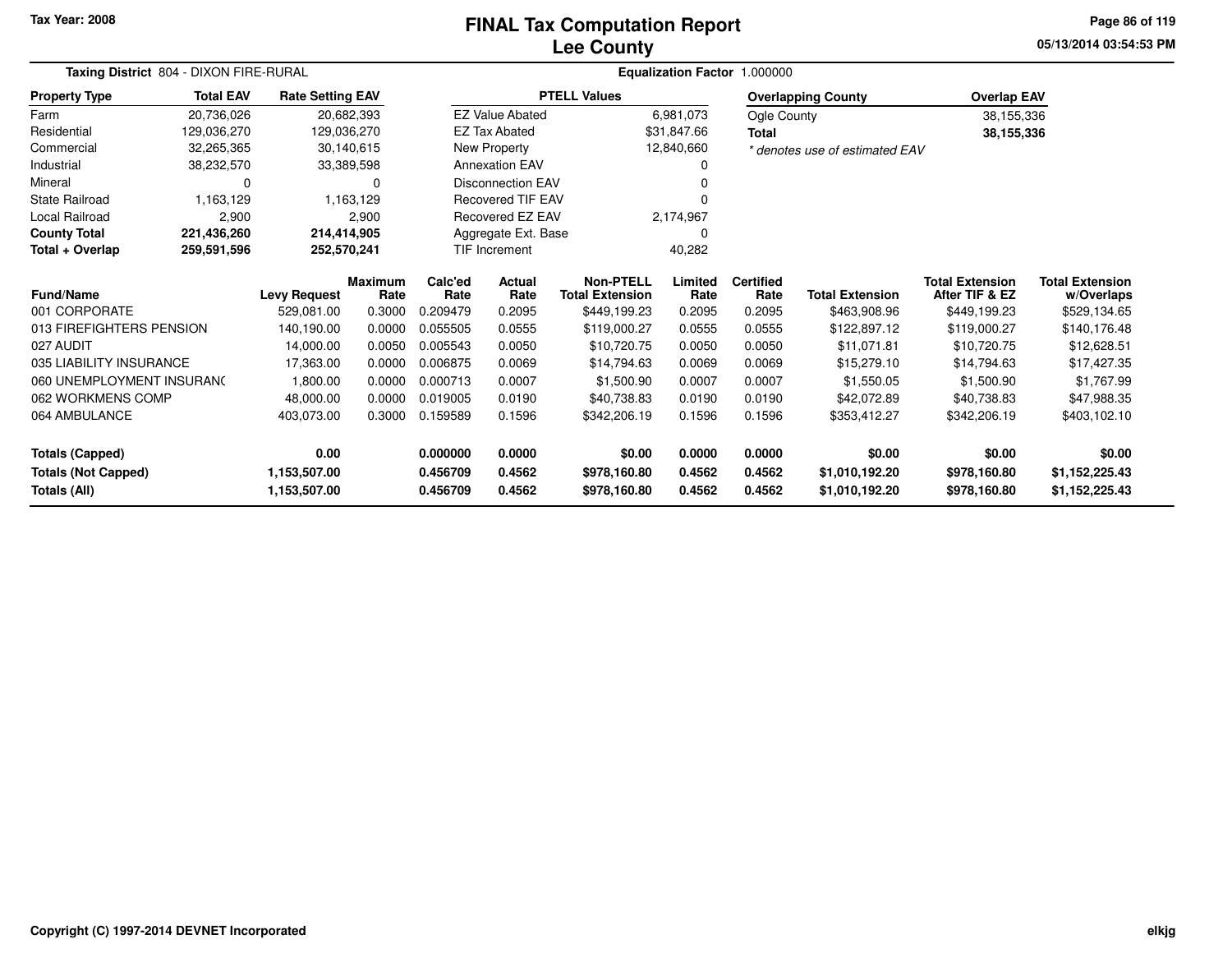**05/13/2014 03:54:53 PM Page 87 of 119**

|                                                                      | Taxing District 805 - EARLVILLE FIRE |                                  |                        |                                                                                                      |                                                                     |                     |                            | Equalization Factor 1.000000 |                                    |                                          |                                        |
|----------------------------------------------------------------------|--------------------------------------|----------------------------------|------------------------|------------------------------------------------------------------------------------------------------|---------------------------------------------------------------------|---------------------|----------------------------|------------------------------|------------------------------------|------------------------------------------|----------------------------------------|
| <b>Property Type</b>                                                 | <b>Total EAV</b>                     | <b>Rate Setting EAV</b>          |                        |                                                                                                      |                                                                     | <b>PTELL Values</b> |                            |                              | <b>Overlapping County</b>          | <b>Overlap EAV</b>                       |                                        |
| Farm                                                                 | 746,406                              |                                  | 746,406                |                                                                                                      | <b>EZ Value Abated</b>                                              |                     | 0                          | DeKalb County                |                                    | 1,179,520                                |                                        |
| Residential                                                          | 114,098                              |                                  | 114,098                |                                                                                                      | EZ Tax Abated                                                       |                     | \$0.00                     | LaSalle County               |                                    | *60,328,757                              |                                        |
| Commercial                                                           |                                      |                                  |                        |                                                                                                      | New Property                                                        |                     | 0                          | Total                        |                                    | 61,508,277                               |                                        |
| Industrial                                                           | 0                                    |                                  |                        |                                                                                                      | <b>Annexation EAV</b>                                               |                     | 0                          |                              | * denotes use of estimated EAV     |                                          |                                        |
| Mineral                                                              | 0                                    |                                  | 0                      |                                                                                                      | <b>Disconnection EAV</b>                                            |                     |                            |                              |                                    |                                          |                                        |
| <b>State Railroad</b>                                                | 0                                    |                                  |                        |                                                                                                      | <b>Recovered TIF EAV</b>                                            |                     |                            |                              |                                    |                                          |                                        |
| <b>Local Railroad</b>                                                | 0                                    |                                  |                        |                                                                                                      | <b>Recovered EZ EAV</b>                                             |                     | 0                          |                              |                                    |                                          |                                        |
| <b>County Total</b>                                                  | 860,504                              |                                  | 860,504                | Aggregate Ext. Base                                                                                  |                                                                     |                     | 0                          |                              |                                    |                                          |                                        |
| Total + Overlap                                                      | 62,368,781                           |                                  | 62,368,781             |                                                                                                      | <b>TIF Increment</b>                                                |                     | 0                          |                              |                                    |                                          |                                        |
| <b>Fund/Name</b>                                                     |                                      | <b>Levy Request</b>              | <b>Maximum</b><br>Rate | Calc'ed<br>Rate                                                                                      | <b>Non-PTELL</b><br><b>Actual</b><br>Rate<br><b>Total Extension</b> |                     | Limited<br>Rate            | <b>Certified</b><br>Rate     | <b>Total Extension</b>             | <b>Total Extension</b><br>After TIF & EZ | <b>Total Extension</b><br>w/Overlaps   |
| 001 CORPORATE                                                        |                                      | 57,300.00                        | 0.3000                 | 0.091873                                                                                             | 0.0919                                                              | \$790.80            | 0.0919                     | 0.0919                       | \$790.80                           | \$790.80                                 | \$57,316.91                            |
| 064 AMBULANCE                                                        |                                      | 61,150.00                        | 0.2500                 | 0.098046                                                                                             | 0.0980                                                              | \$843.29            | 0.0980                     | 0.0980                       | \$843.29                           | \$843.29                                 | \$61,121.41                            |
| <b>Totals (Capped)</b><br><b>Totals (Not Capped)</b><br>Totals (All) |                                      | 0.00<br>118,450.00<br>118,450.00 |                        | 0.000000<br>0.0000<br>\$0.00<br>0.189919<br>0.1899<br>\$1,634.09<br>0.1899<br>0.189919<br>\$1,634.09 |                                                                     |                     | 0.0000<br>0.1899<br>0.1899 | 0.0000<br>0.1899<br>0.1899   | \$0.00<br>\$1,634.09<br>\$1,634.09 | \$0.00<br>\$1,634.09<br>\$1,634.09       | \$0.00<br>\$118,438.32<br>\$118,438.32 |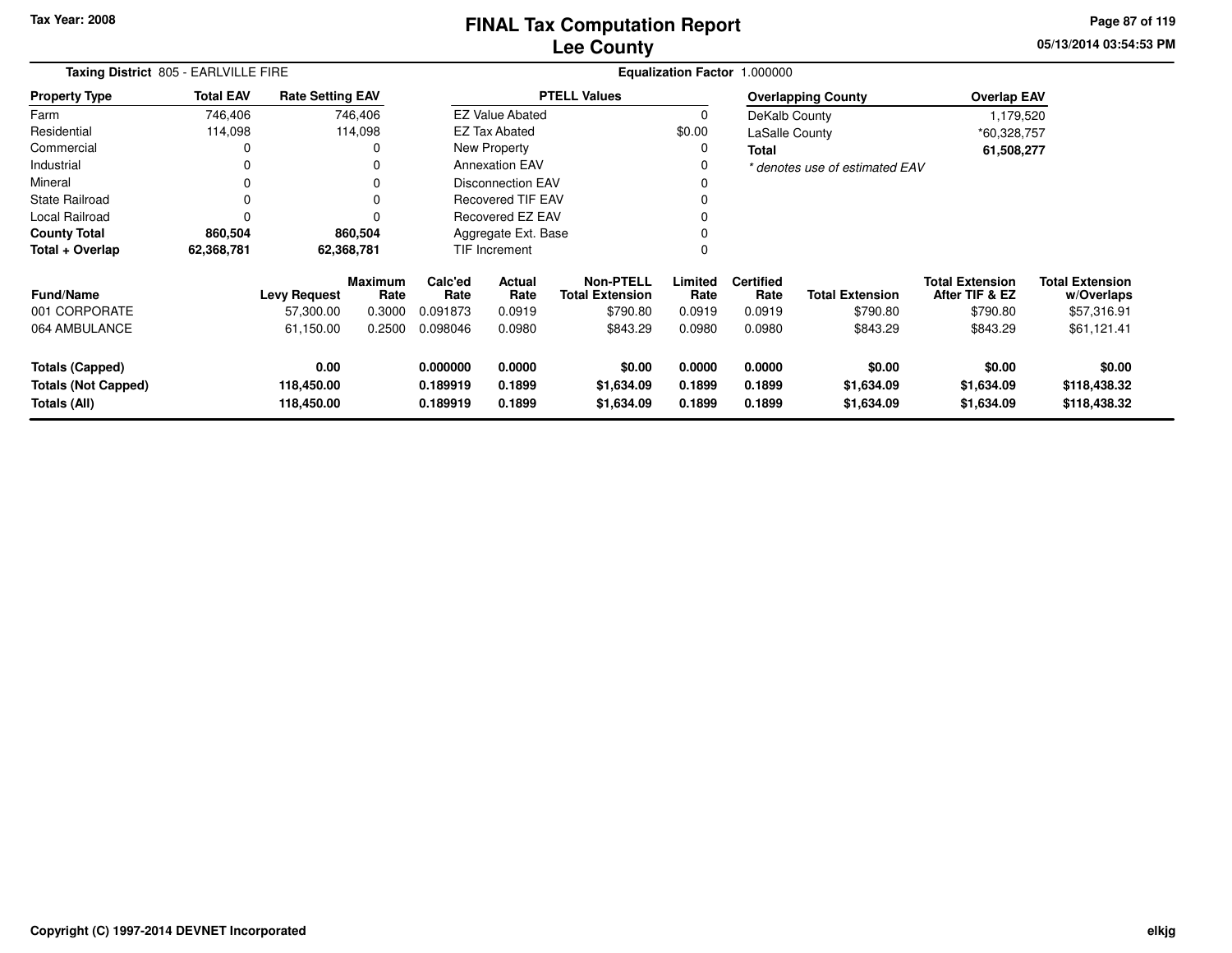# **Lee CountyFINAL Tax Computation Report**

**05/13/2014 03:54:53 PM Page 88 of 119**

| Taxing District 806 - FRANKLIN GROVE FIRE |                                        |                         |                        |                 | Equalization Factor 1.000000 |                                            |                 |                          |                                |                                          |                                      |
|-------------------------------------------|----------------------------------------|-------------------------|------------------------|-----------------|------------------------------|--------------------------------------------|-----------------|--------------------------|--------------------------------|------------------------------------------|--------------------------------------|
| <b>Property Type</b>                      | <b>Total EAV</b>                       | <b>Rate Setting EAV</b> |                        |                 |                              | <b>PTELL Values</b>                        |                 |                          | <b>Overlapping County</b>      | <b>Overlap EAV</b>                       |                                      |
| Farm                                      | 10,119,764                             |                         | 10,119,764             |                 | <b>EZ Value Abated</b>       |                                            | $\Omega$        | Ogle County              |                                | 7,411,693                                |                                      |
| Residential                               | 13,316,646                             |                         | 13,316,646             |                 | <b>EZ Tax Abated</b>         |                                            | \$0.00          | Total                    |                                | 7,411,693                                |                                      |
| Commercial                                | 3,001,645                              |                         | 3,001,645              |                 | New Property                 |                                            | 234,552         |                          | * denotes use of estimated EAV |                                          |                                      |
| Industrial                                | 2,408,942                              |                         | 2,408,942              |                 | <b>Annexation EAV</b>        |                                            | 0               |                          |                                |                                          |                                      |
| Mineral                                   | $\Omega$                               |                         | 0                      |                 | <b>Disconnection EAV</b>     |                                            |                 |                          |                                |                                          |                                      |
| <b>State Railroad</b>                     | 606,747                                |                         | 606,747                |                 | Recovered TIF EAV            |                                            | $\Omega$        |                          |                                |                                          |                                      |
| Local Railroad                            | $\mathbf 0$                            |                         | 0                      |                 | Recovered EZ EAV             |                                            | $\Omega$        |                          |                                |                                          |                                      |
| <b>County Total</b>                       | 29,453,744<br>29,453,744<br>36,865,437 |                         |                        |                 | Aggregate Ext. Base          |                                            |                 |                          |                                |                                          |                                      |
| Total + Overlap                           | 36,865,437                             |                         |                        |                 | TIF Increment                |                                            | $\Omega$        |                          |                                |                                          |                                      |
| <b>Fund/Name</b>                          |                                        | <b>Levy Request</b>     | <b>Maximum</b><br>Rate | Calc'ed<br>Rate | Actual<br>Rate               | <b>Non-PTELL</b><br><b>Total Extension</b> | Limited<br>Rate | <b>Certified</b><br>Rate | <b>Total Extension</b>         | <b>Total Extension</b><br>After TIF & EZ | <b>Total Extension</b><br>w/Overlaps |
| 001 CORPORATE                             |                                        | 107,350.00              | 0.3000                 | 0.291194        | 0.2912                       | \$85,769.30                                | 0.2912          | 0.2912                   | \$85,769.30                    | \$85,769.30                              | \$107,352.15                         |
| 027 AUDIT                                 |                                        | 1,800.00                | 0.0050                 | 0.004883        | 0.0049                       | \$1,443.23                                 | 0.0049          | 0.0049                   | \$1,443.23                     | \$1,443.23                               | \$1,806.41                           |
| 035 LIABILITY INSURANCE                   |                                        | 29,000.00               | 0.0000                 | 0.078665        | 0.0787                       | \$23,180.10                                | 0.0787          | 0.0787                   | \$23,180.10                    | \$23,180.10                              | \$29,013.10                          |
| 047 SOCIAL SECURITY                       |                                        | 0.00                    | 0.0000                 | 0.000000        | 0.0000                       | \$0.00                                     | 0.0000          | 0.0000                   | \$0.00                         | \$0.00                                   | \$0.00                               |
| 064 AMBULANCE                             |                                        | 53,830.00               | 0.1500                 | 0.146018        | 0.1460                       | \$43,002.47                                | 0.1460          | 0.1460                   | \$43,002.47                    | \$43,002.47                              | \$53,823.54                          |
| <b>Totals (Capped)</b>                    |                                        | 0.00                    |                        | 0.000000        | 0.0000                       | \$0.00                                     | 0.0000          | 0.0000                   | \$0.00                         | \$0.00                                   | \$0.00                               |
| <b>Totals (Not Capped)</b>                |                                        | 191,980.00              |                        | 0.520760        | 0.5208                       | \$153,395.10                               | 0.5208          | 0.5208                   | \$153,395.10                   | \$153,395.10                             | \$191,995.20                         |
| Totals (All)                              |                                        | 191,980.00              |                        | 0.520760        | 0.5208                       | \$153,395.10                               | 0.5208          | 0.5208                   | \$153,395.10                   | \$153,395.10                             | \$191,995.20                         |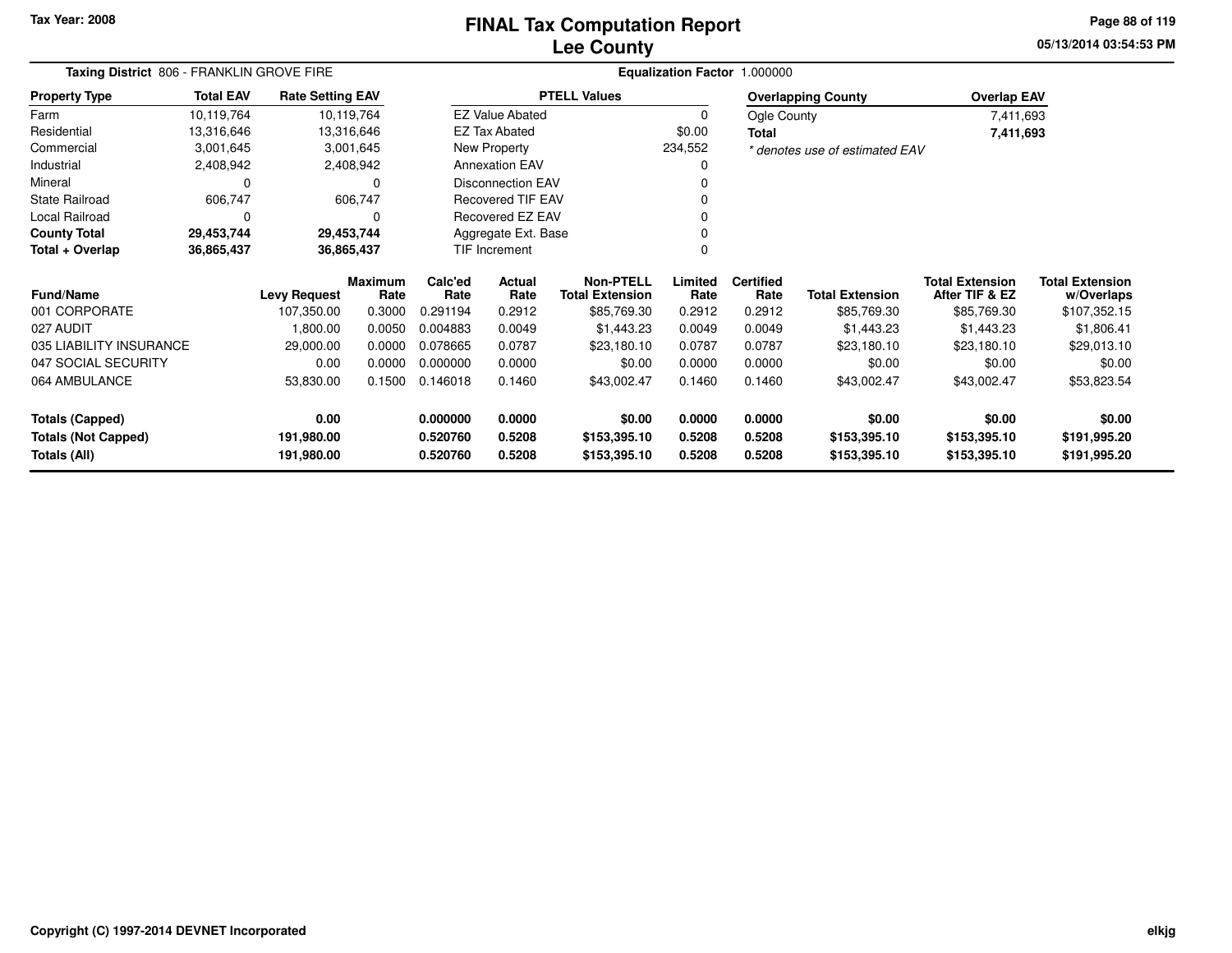## **Lee CountyFINAL Tax Computation Report**

**05/13/2014 03:54:53 PM Page 89 of 119**

|                                            | Taxing District 807 - LEE FIRE |                         |                        |                      |                          |                                            |                  | Equalization Factor 1.000000 |                                |                                          |                                      |
|--------------------------------------------|--------------------------------|-------------------------|------------------------|----------------------|--------------------------|--------------------------------------------|------------------|------------------------------|--------------------------------|------------------------------------------|--------------------------------------|
| <b>Property Type</b>                       | <b>Total EAV</b>               | <b>Rate Setting EAV</b> |                        |                      |                          | <b>PTELL Values</b>                        |                  |                              | <b>Overlapping County</b>      | <b>Overlap EAV</b>                       |                                      |
| Farm                                       | 4,643,638                      |                         | 4,643,638              |                      | <b>EZ Value Abated</b>   |                                            | $\Omega$         | DeKalb County                |                                | 5,642,278                                |                                      |
| Residential                                | 7,246,938                      |                         | 7,246,938              |                      | <b>EZ Tax Abated</b>     |                                            | \$0.00           | <b>Total</b>                 |                                | 5,642,278                                |                                      |
| Commercial                                 | 288,049                        |                         | 288,049                |                      | New Property             |                                            | 15,991           |                              | * denotes use of estimated EAV |                                          |                                      |
| Industrial                                 | 510                            |                         | 510                    |                      | <b>Annexation EAV</b>    |                                            | 0                |                              |                                |                                          |                                      |
| Mineral                                    | 0                              |                         | $\Omega$               |                      | <b>Disconnection EAV</b> |                                            |                  |                              |                                |                                          |                                      |
| <b>State Railroad</b>                      | 180,424                        |                         | 180,424                |                      | <b>Recovered TIF EAV</b> |                                            | 0                |                              |                                |                                          |                                      |
| Local Railroad                             | 0                              |                         | 0                      |                      | Recovered EZ EAV         |                                            | 0                |                              |                                |                                          |                                      |
| <b>County Total</b>                        | 12,359,559                     |                         | 12,359,559             |                      | Aggregate Ext. Base      |                                            | 77,349           |                              |                                |                                          |                                      |
| Total + Overlap                            | 18,001,837                     |                         | 18,001,837             |                      | TIF Increment            |                                            | 0                |                              |                                |                                          |                                      |
| <b>Fund/Name</b>                           |                                | <b>Levy Request</b>     | <b>Maximum</b><br>Rate | Calc'ed<br>Rate      | Actual<br>Rate           | <b>Non-PTELL</b><br><b>Total Extension</b> | Limited<br>Rate  | <b>Certified</b><br>Rate     | <b>Total Extension</b>         | <b>Total Extension</b><br>After TIF & EZ | <b>Total Extension</b><br>w/Overlaps |
| 001 CORPORATE                              |                                | 49,450.00               | 0.4000                 | 0.274694             | 0.2747                   | \$33,951.71                                | 0.2747           | 0.2747                       | \$33,951.71                    | \$33,951.71                              | \$49,451.05                          |
| 035 LIABILITY INSURANCE                    |                                | 5,493.00                | 0.0000                 | 0.030514             | 0.0305                   | \$3,769.67                                 | 0.0305           | 0.0305                       | \$3,769.67                     | \$3,769.67                               | \$5,490.56                           |
| 064 AMBULANCE                              |                                | 25,577.00               | 0.3000                 | 0.142080             | 0.1421                   | \$17,562.93                                | 0.1421           | 0.1421                       | \$17,562.93                    | \$17,562.93                              | \$25,580.61                          |
| <b>Totals (Capped)</b>                     |                                | 80,520.00               |                        | 0.447288             | 0.4473                   | \$55,284.31                                | 0.4473           | 0.4473                       | \$55,284.31                    | \$55,284.31                              | \$80,522.22                          |
| <b>Totals (Not Capped)</b><br>Totals (All) |                                | 0.00<br>80,520.00       |                        | 0.000000<br>0.447288 | 0.0000<br>0.4473         | \$0.00<br>\$55,284.31                      | 0.0000<br>0.4473 | 0.0000<br>0.4473             | \$0.00<br>\$55,284.31          | \$0.00<br>\$55,284.31                    | \$0.00<br>\$80,522.22                |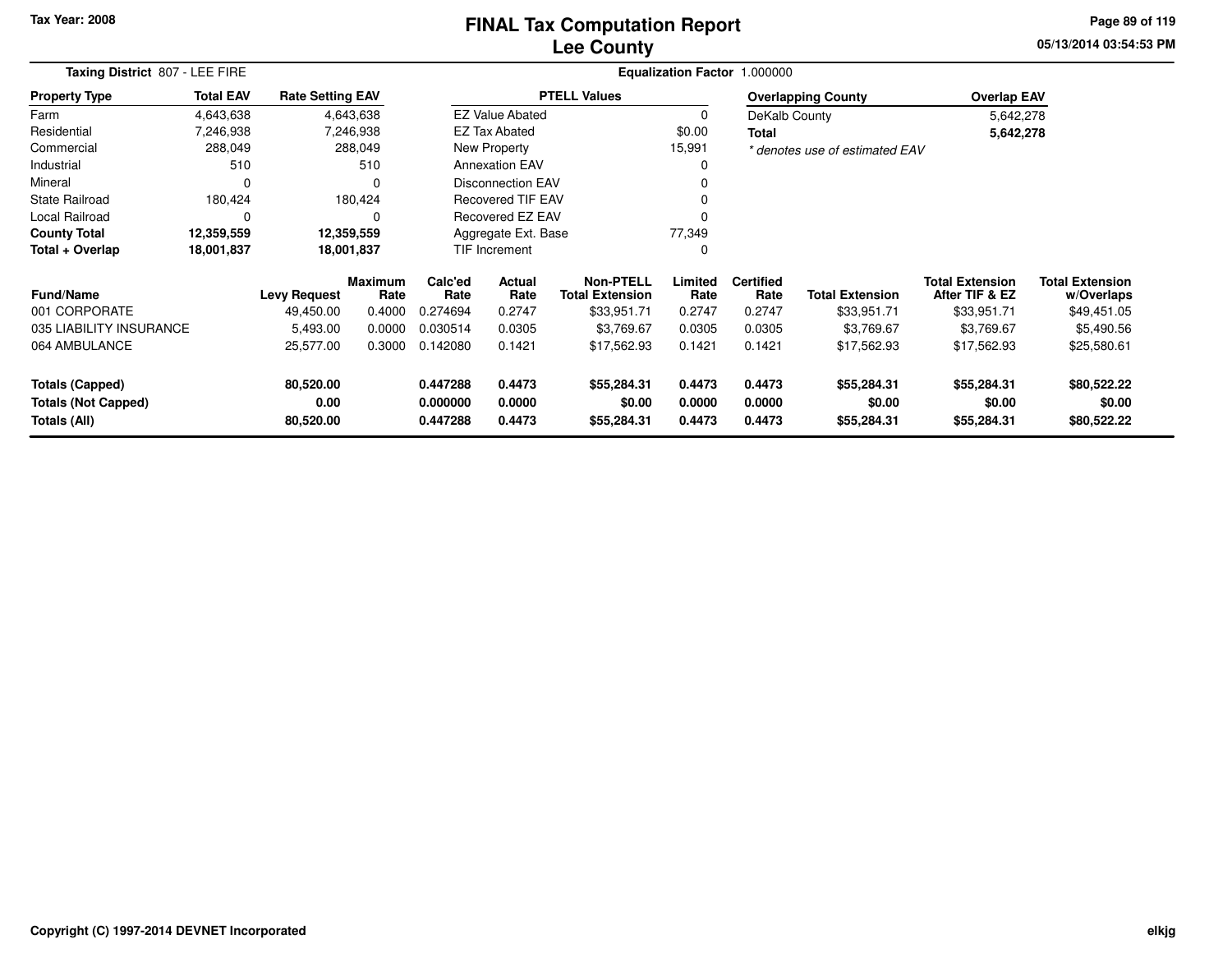## **Lee CountyFINAL Tax Computation Report**

**05/13/2014 03:54:53 PM Page 90 of 119**

| Taxing District 808 - OHIO FIRE                               |                  |                                |                        |                                  |                            |                                            |                            | Equalization Factor 1.000000 |                                      |                                          |                                      |  |
|---------------------------------------------------------------|------------------|--------------------------------|------------------------|----------------------------------|----------------------------|--------------------------------------------|----------------------------|------------------------------|--------------------------------------|------------------------------------------|--------------------------------------|--|
| <b>Property Type</b>                                          | <b>Total EAV</b> | <b>Rate Setting EAV</b>        |                        |                                  |                            | <b>PTELL Values</b>                        |                            |                              | <b>Overlapping County</b>            | <b>Overlap EAV</b>                       |                                      |  |
| Farm                                                          | 5,218,644        |                                | 5,218,644              |                                  | <b>EZ Value Abated</b>     |                                            | 0                          | <b>Bureau County</b>         |                                      | *11,462,904                              |                                      |  |
| Residential                                                   | 1,865,004        |                                | 1,865,004              |                                  | <b>EZ Tax Abated</b>       |                                            | \$0.00                     | Total                        |                                      | 11,462,904                               |                                      |  |
| Commercial                                                    |                  |                                | $\Omega$               |                                  | New Property               |                                            | 42,019                     |                              | * denotes use of estimated EAV       |                                          |                                      |  |
| Industrial                                                    | 3,058            |                                | 3,058                  |                                  | <b>Annexation EAV</b>      |                                            | 0                          |                              |                                      |                                          |                                      |  |
| Mineral                                                       |                  |                                |                        |                                  | <b>Disconnection EAV</b>   |                                            | $\Omega$                   |                              |                                      |                                          |                                      |  |
| <b>State Railroad</b>                                         | 0                |                                | $\Omega$               |                                  | <b>Recovered TIF EAV</b>   |                                            | $\Omega$                   |                              |                                      |                                          |                                      |  |
| Local Railroad                                                |                  |                                |                        |                                  | <b>Recovered EZ EAV</b>    |                                            | $\Omega$                   |                              |                                      |                                          |                                      |  |
| <b>County Total</b>                                           | 7,086,706        |                                | 7,086,706              |                                  | Aggregate Ext. Base        |                                            | 0                          |                              |                                      |                                          |                                      |  |
| Total + Overlap                                               | 18,549,610       | 18,549,610                     |                        |                                  | TIF Increment              |                                            | 0                          |                              |                                      |                                          |                                      |  |
| <b>Fund/Name</b>                                              |                  | <b>Levy Request</b>            | <b>Maximum</b><br>Rate | Calc'ed<br>Rate                  | <b>Actual</b><br>Rate      | <b>Non-PTELL</b><br><b>Total Extension</b> | Limited<br>Rate            | <b>Certified</b><br>Rate     | <b>Total Extension</b>               | <b>Total Extension</b><br>After TIF & EZ | <b>Total Extension</b><br>w/Overlaps |  |
| 001 CORPORATE                                                 |                  | 68,600.00                      | 0.3000                 | 0.369819                         | 0.3000                     | \$21,260.12                                | 0.3000                     | 0.3000                       | \$21,260.12                          | \$21,260.12                              | \$55,648.83                          |  |
| 064 AMBULANCE                                                 |                  | 25,000.00                      | 0.2500                 | 0.134774                         | 0.1348                     | \$9,552.88                                 | 0.1348                     | 0.1348                       | \$9,552.88                           | \$9,552.88                               | \$25,004.87                          |  |
| Totals (Capped)<br><b>Totals (Not Capped)</b><br>Totals (All) |                  | 0.00<br>93,600.00<br>93,600.00 |                        | 0.000000<br>0.504593<br>0.504593 | 0.0000<br>0.4348<br>0.4348 | \$0.00<br>\$30,813.00<br>\$30,813.00       | 0.0000<br>0.4348<br>0.4348 | 0.0000<br>0.4348<br>0.4348   | \$0.00<br>\$30,813.00<br>\$30,813.00 | \$0.00<br>\$30,813.00<br>\$30,813.00     | \$0.00<br>\$80,653.70<br>\$80,653.70 |  |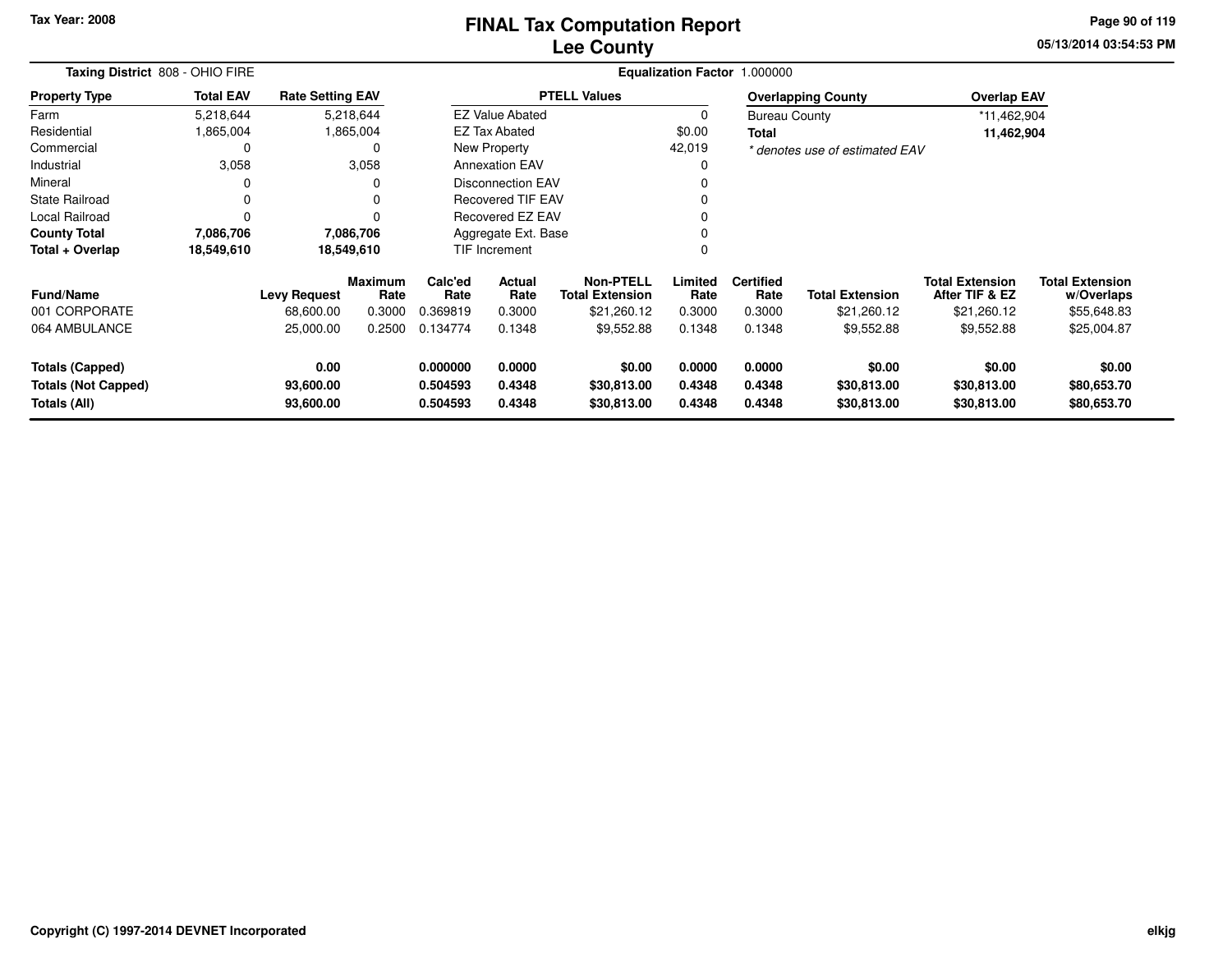# **Lee CountyFINAL Tax Computation Report**

**05/13/2014 03:54:53 PM Page 91 of 119**

| Taxing District 809 - OGLE LEE FIRE        |                  |                          |                        |                      |                                                              |                            |                  | Equalization Factor 1.000000 |                                |                                          |                                      |
|--------------------------------------------|------------------|--------------------------|------------------------|----------------------|--------------------------------------------------------------|----------------------------|------------------|------------------------------|--------------------------------|------------------------------------------|--------------------------------------|
| <b>Property Type</b>                       | <b>Total EAV</b> | <b>Rate Setting EAV</b>  |                        |                      |                                                              | <b>PTELL Values</b>        |                  |                              | <b>Overlapping County</b>      | <b>Overlap EAV</b>                       |                                      |
| Farm                                       | 8,920,806        |                          | 8,920,806              |                      | <b>EZ Value Abated</b>                                       |                            | $\Omega$         | Ogle County                  |                                | 111,135,683                              |                                      |
| Residential                                | 9,361,647        |                          | 9,361,647              |                      | <b>EZ Tax Abated</b>                                         |                            | \$0.00           | <b>Total</b>                 |                                | 111,135,683                              |                                      |
| Commercial                                 | 1,225,568        |                          | 1,225,568              |                      | New Property                                                 |                            | 210,666          |                              | * denotes use of estimated EAV |                                          |                                      |
| Industrial                                 | 62,441           |                          | 62,441                 |                      | <b>Annexation EAV</b>                                        |                            | 0                |                              |                                |                                          |                                      |
| Mineral                                    | 0                |                          |                        |                      | <b>Disconnection EAV</b>                                     |                            | 38,943           |                              |                                |                                          |                                      |
| <b>State Railroad</b>                      | 356,700          |                          | 356,700                |                      | <b>Recovered TIF EAV</b>                                     |                            |                  |                              |                                |                                          |                                      |
| Local Railroad                             | 0                |                          | $\Omega$               |                      | Recovered EZ EAV                                             |                            |                  |                              |                                |                                          |                                      |
| <b>County Total</b>                        | 19,927,162       |                          | 19,927,162             |                      | Aggregate Ext. Base                                          |                            |                  |                              |                                |                                          |                                      |
| Total + Overlap                            | 131,062,845      | 131,062,845              |                        |                      | TIF Increment                                                |                            | O                |                              |                                |                                          |                                      |
| <b>Fund/Name</b>                           |                  | <b>Levy Request</b>      | <b>Maximum</b><br>Rate | Calc'ed<br>Rate      | <b>Non-PTELL</b><br>Actual<br><b>Total Extension</b><br>Rate |                            | Limited<br>Rate  | <b>Certified</b><br>Rate     | <b>Total Extension</b>         | <b>Total Extension</b><br>After TIF & EZ | <b>Total Extension</b><br>w/Overlaps |
| 001 CORPORATE                              |                  | 297,000.00               | 0.3000                 | 0.226609             | 0.2266                                                       | \$45,154.95                | 0.2266           | 0.2266                       | \$45,154.95                    | \$45,154.95                              | \$296,988.41                         |
| 027 AUDIT                                  |                  | 9,000.00                 | 0.0050                 | 0.006867             | 0.0050                                                       | \$996.36                   | 0.0050           | 0.0050                       | \$996.36                       | \$996.36                                 | \$6,553.14                           |
| 035 LIABILITY INSURANCE                    |                  | 8,000.00                 | 0.0000                 | 0.006104             | 0.0061                                                       | \$1,215.56                 | 0.0061           | 0.0061                       | \$1,215.56                     | \$1,215.56                               | \$7,994.83                           |
| <b>Totals (Capped)</b>                     |                  | 0.00                     |                        | 0.000000<br>0.0000   |                                                              | \$0.00                     | 0.0000           | 0.0000                       | \$0.00                         | \$0.00                                   | \$0.00                               |
| <b>Totals (Not Capped)</b><br>Totals (All) |                  | 314,000.00<br>314,000.00 |                        | 0.239580<br>0.239580 | 0.2377<br>0.2377                                             | \$47,366.87<br>\$47,366.87 | 0.2377<br>0.2377 | 0.2377<br>0.2377             | \$47,366.87<br>\$47,366.87     | \$47,366.87<br>\$47,366.87               | \$311,536.38<br>\$311,536.38         |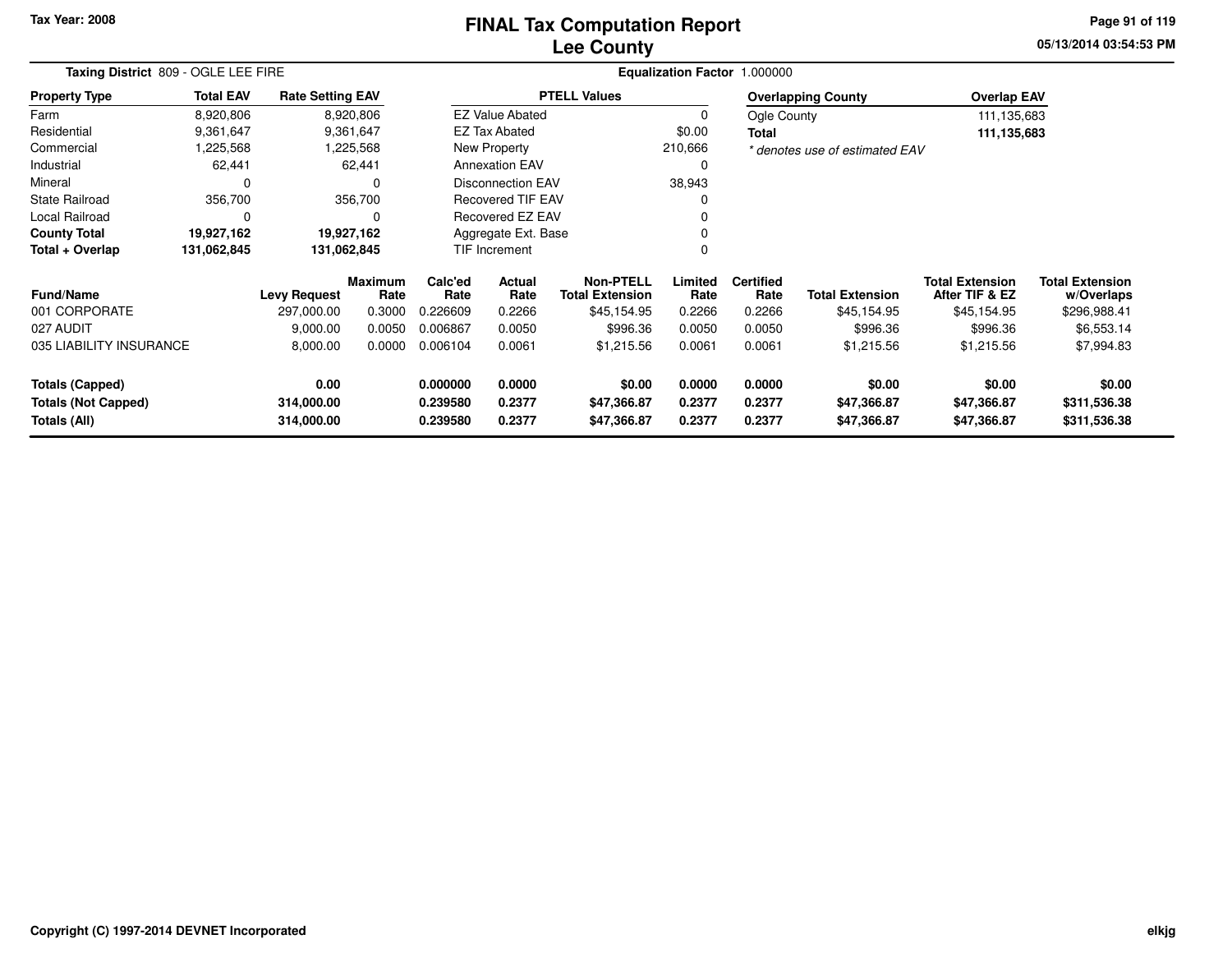# **Lee CountyFINAL Tax Computation Report**

**05/13/2014 03:54:53 PM Page 92 of 119**

|                                                                                                   | Taxing District 810 - PAW PAW FIRE |                         |                                  |                            |                                        |                                            |                            | Equalization Factor 1.000000           |                                        |                                          |                                      |
|---------------------------------------------------------------------------------------------------|------------------------------------|-------------------------|----------------------------------|----------------------------|----------------------------------------|--------------------------------------------|----------------------------|----------------------------------------|----------------------------------------|------------------------------------------|--------------------------------------|
| <b>Property Type</b>                                                                              | <b>Total EAV</b>                   | <b>Rate Setting EAV</b> |                                  |                            |                                        | <b>PTELL Values</b>                        |                            |                                        | <b>Overlapping County</b>              | <b>Overlap EAV</b>                       |                                      |
| Farm                                                                                              | 13,037,266                         |                         | 13,036,494                       |                            | <b>EZ Value Abated</b>                 |                                            |                            | DeKalb County                          |                                        | 9,110,978                                |                                      |
| Residential                                                                                       | 22,394,212                         |                         | 18,834,542                       |                            | <b>EZ Tax Abated</b>                   |                                            | \$0.00                     | Total                                  |                                        | 9,110,978                                |                                      |
| Commercial                                                                                        | 1,728,261                          |                         | 1,495,351                        |                            | New Property                           |                                            | 299,788                    |                                        | * denotes use of estimated EAV         |                                          |                                      |
| Industrial                                                                                        | 4,373,873                          |                         | 4,373,873                        |                            | <b>Annexation EAV</b>                  |                                            | 38,943                     |                                        |                                        |                                          |                                      |
| Mineral                                                                                           | 0                                  |                         |                                  |                            | <b>Disconnection EAV</b>               |                                            |                            |                                        |                                        |                                          |                                      |
| <b>State Railroad</b>                                                                             | 0                                  |                         |                                  |                            | <b>Recovered TIF EAV</b>               |                                            |                            |                                        |                                        |                                          |                                      |
| Local Railroad                                                                                    | 0                                  |                         |                                  |                            | Recovered EZ EAV                       |                                            |                            |                                        |                                        |                                          |                                      |
| <b>County Total</b>                                                                               | 41,533,612                         |                         | 37,740,260                       |                            | Aggregate Ext. Base                    |                                            | 122,006                    |                                        |                                        |                                          |                                      |
| Total + Overlap                                                                                   | 50,644,590                         |                         | 46,851,238                       |                            | <b>TIF Increment</b>                   |                                            | 3,793,352                  |                                        |                                        |                                          |                                      |
| <b>Fund/Name</b>                                                                                  |                                    | <b>Levy Request</b>     | <b>Maximum</b><br>Rate           | Calc'ed<br>Rate            | Actual<br>Rate                         | <b>Non-PTELL</b><br><b>Total Extension</b> | Limited<br>Rate            | <b>Certified</b><br>Rate               | <b>Total Extension</b>                 | <b>Total Extension</b><br>After TIF & EZ | <b>Total Extension</b><br>w/Overlaps |
| 001 CORPORATE                                                                                     |                                    | 114.000.00              | 0.4000                           | 0.243323                   | 0.2433                                 | \$91,822.05                                | 0.2433                     | 0.2433                                 | \$101,051.28                           | \$91,822.05                              | \$113,989.06                         |
| 035 LIABILITY INSURANCE                                                                           |                                    | 13,500.00               | 0.0000                           | 0.028815                   | 0.0288                                 | \$10,869.19                                | 0.0288                     | 0.0288                                 | \$11,961.68                            | \$10,869.19                              | \$13,493.16                          |
| Totals (Capped)<br>127,500.00<br><b>Totals (Not Capped)</b><br>0.00<br>Totals (All)<br>127,500.00 |                                    |                         | 0.272138<br>0.000000<br>0.272138 | 0.2721<br>0.0000<br>0.2721 | \$102,691.24<br>\$0.00<br>\$102,691.24 | 0.2721<br>0.0000<br>0.2721                 | 0.2721<br>0.0000<br>0.2721 | \$113,012.96<br>\$0.00<br>\$113,012.96 | \$102,691.24<br>\$0.00<br>\$102,691.24 | \$127,482.22<br>\$0.00<br>\$127,482.22   |                                      |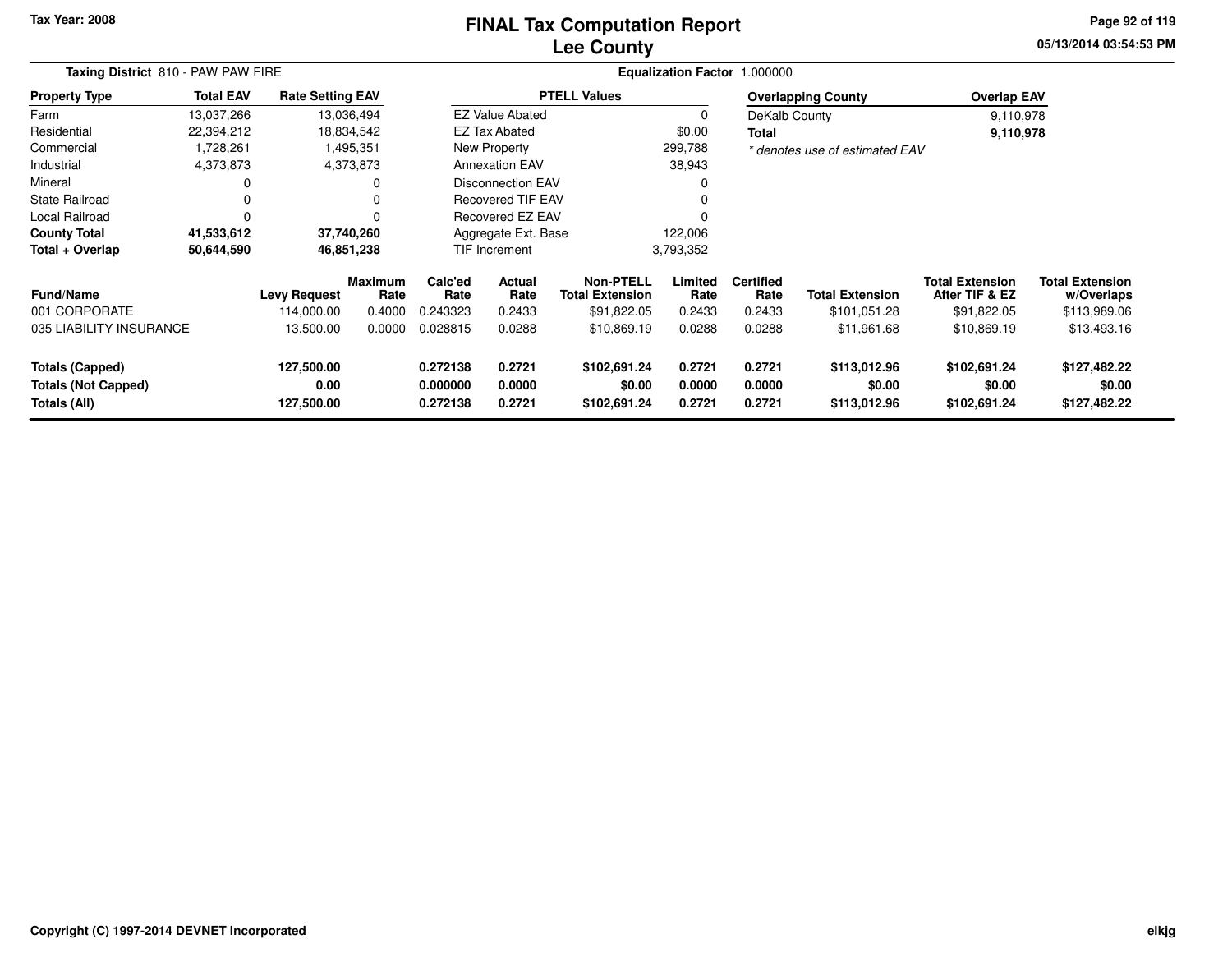**05/13/2014 03:54:53 PM Page 93 of 119**

|                                            | Taxing District 811 - POLO FIRE |                          |                        |                      |                          |                                            |                  | Equalization Factor 1.000000 |                                |                                          |                                      |
|--------------------------------------------|---------------------------------|--------------------------|------------------------|----------------------|--------------------------|--------------------------------------------|------------------|------------------------------|--------------------------------|------------------------------------------|--------------------------------------|
| <b>Property Type</b>                       | <b>Total EAV</b>                | <b>Rate Setting EAV</b>  |                        |                      |                          | <b>PTELL Values</b>                        |                  |                              | <b>Overlapping County</b>      | <b>Overlap EAV</b>                       |                                      |
| Farm                                       | 121,697                         |                          | 121,697                |                      | <b>EZ Value Abated</b>   |                                            | $\Omega$         | Carroll County               |                                | *339,854                                 |                                      |
| Residential                                | 0                               |                          | 0                      |                      | <b>EZ Tax Abated</b>     |                                            | \$0.00           | Ogle County                  |                                | 67,339,249                               |                                      |
| Commercial                                 | 23,745                          |                          | 23,745                 |                      | New Property             |                                            | 0                |                              | <b>Whiteside County</b>        | 372,413                                  |                                      |
| Industrial                                 | 0                               |                          |                        |                      | <b>Annexation EAV</b>    |                                            | 0                | <b>Total</b>                 |                                | 68,051,516                               |                                      |
| Mineral                                    | 0                               |                          |                        |                      | <b>Disconnection EAV</b> |                                            | 0                |                              | * denotes use of estimated EAV |                                          |                                      |
| <b>State Railroad</b>                      | 0                               |                          |                        |                      | Recovered TIF EAV        |                                            |                  |                              |                                |                                          |                                      |
| Local Railroad                             | 0                               |                          |                        |                      | <b>Recovered EZ EAV</b>  |                                            |                  |                              |                                |                                          |                                      |
| <b>County Total</b>                        | 145,442                         |                          | 145,442                |                      | Aggregate Ext. Base      |                                            |                  |                              |                                |                                          |                                      |
| Total + Overlap                            | 68,196,958                      |                          | 68,196,958             |                      | <b>TIF Increment</b>     |                                            |                  |                              |                                |                                          |                                      |
| <b>Fund/Name</b>                           |                                 | <b>Levy Request</b>      | <b>Maximum</b><br>Rate | Calc'ed<br>Rate      | Actual<br>Rate           | <b>Non-PTELL</b><br><b>Total Extension</b> | Limited<br>Rate  | <b>Certified</b><br>Rate     | <b>Total Extension</b>         | <b>Total Extension</b><br>After TIF & EZ | <b>Total Extension</b><br>w/Overlaps |
| 001 CORPORATE                              |                                 | 180,000.00               | 0.3000                 | 0.263941             | 0.2639                   | \$383.82                                   | 0.2639           | 0.2639                       | \$383.82                       | \$383.82                                 | \$179,971.77                         |
| 035 LIABILITY INSURANCE                    |                                 | 46,000.00                | 0.0000                 | 0.067452             | 0.0675                   | \$98.17                                    | 0.0675           | 0.0675                       | \$98.17                        | \$98.17                                  | \$46,032.95                          |
| 064 AMBULANCE                              |                                 | 240,000.00<br>0.3000     |                        | 0.351922             | 0.3000                   | \$436.33                                   | 0.3000           | 0.3000                       | \$436.33                       | \$436.33                                 | \$204,590.87                         |
| <b>Totals (Capped)</b>                     |                                 | 0.00                     |                        | 0.000000             | 0.0000                   | \$0.00                                     | 0.0000           | 0.0000                       | \$0.00                         | \$0.00                                   | \$0.00                               |
| <b>Totals (Not Capped)</b><br>Totals (All) |                                 | 466,000.00<br>466,000.00 |                        | 0.683315<br>0.683315 | 0.6314<br>0.6314         | \$918.32<br>\$918.32                       | 0.6314<br>0.6314 | 0.6314<br>0.6314             | \$918.32<br>\$918.32           | \$918.32<br>\$918.32                     | \$430,595.59<br>\$430,595.59         |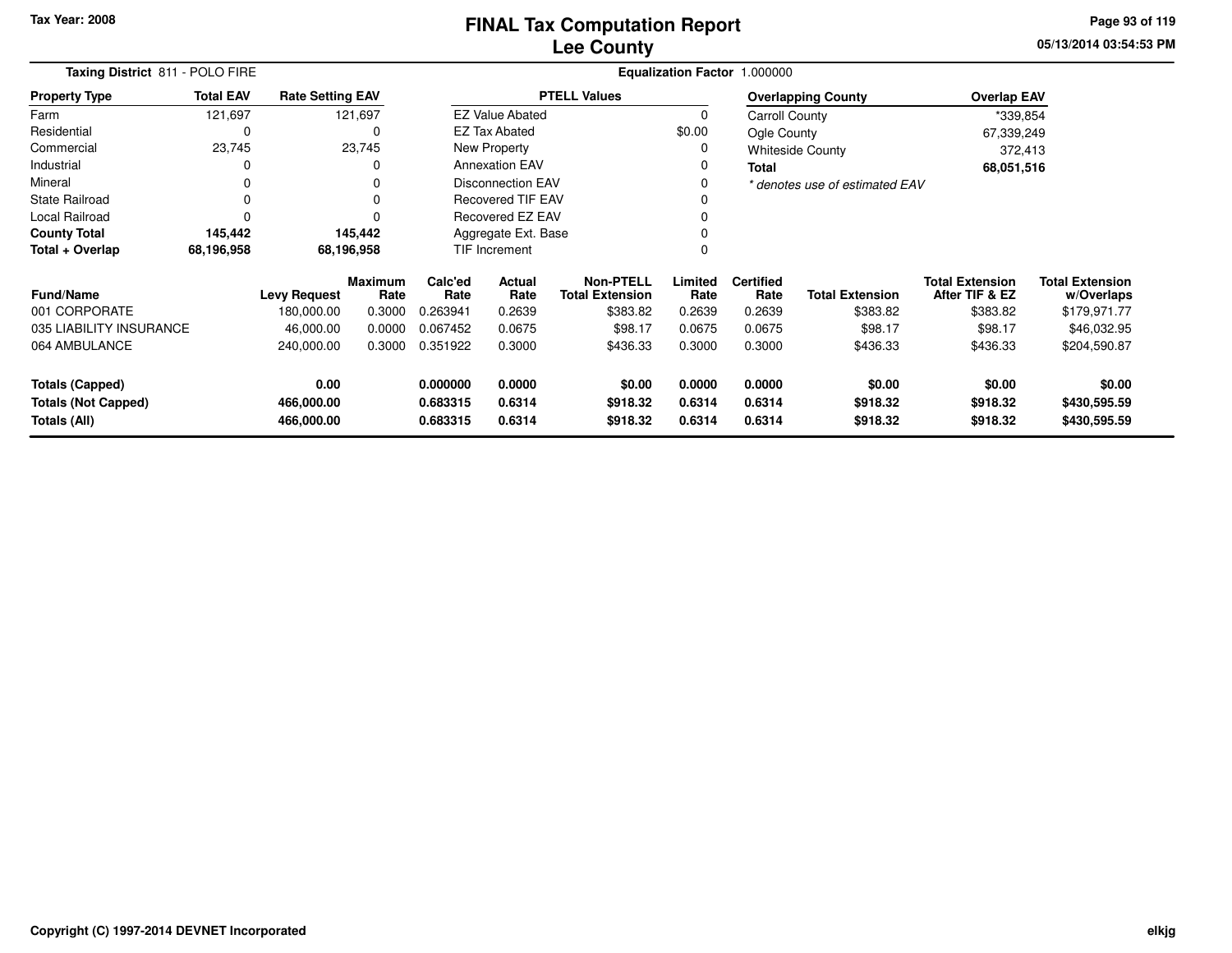## **Lee CountyFINAL Tax Computation Report**

**05/13/2014 03:54:53 PM Page 94 of 119**

|                                                                      | Taxing District 812 - ROCK FALLS FIRE |                                   |                                  |                                  |                                                    |                     |                            | Equalization Factor 1.000000       |                                       |                                                         |                                                      |  |
|----------------------------------------------------------------------|---------------------------------------|-----------------------------------|----------------------------------|----------------------------------|----------------------------------------------------|---------------------|----------------------------|------------------------------------|---------------------------------------|---------------------------------------------------------|------------------------------------------------------|--|
| <b>Property Type</b>                                                 | <b>Total EAV</b>                      | <b>Rate Setting EAV</b>           |                                  |                                  |                                                    | <b>PTELL Values</b> |                            |                                    | <b>Overlapping County</b>             | <b>Overlap EAV</b>                                      |                                                      |  |
| Farm                                                                 | 2,091,879                             |                                   | 2,091,879                        |                                  | <b>EZ Value Abated</b>                             |                     | 0                          |                                    | <b>Whiteside County</b>               | 61,056,458                                              |                                                      |  |
| Residential                                                          | 3,937,633                             |                                   | 3,937,633                        |                                  | <b>EZ Tax Abated</b>                               |                     | \$0.00                     | Total                              |                                       | 61,056,458                                              |                                                      |  |
| Commercial                                                           | 456,446                               |                                   | 456,446                          |                                  | New Property                                       |                     | 5,146                      |                                    | * denotes use of estimated EAV        |                                                         |                                                      |  |
| Industrial                                                           | 3,801,786                             |                                   | 3,801,786                        |                                  | <b>Annexation EAV</b>                              |                     | 0                          |                                    |                                       |                                                         |                                                      |  |
| Mineral                                                              |                                       |                                   |                                  |                                  | Disconnection EAV                                  |                     | $\Omega$                   |                                    |                                       |                                                         |                                                      |  |
| State Railroad                                                       | 1,366,210                             |                                   | 1,366,210                        |                                  | <b>Recovered TIF EAV</b>                           |                     | 0                          |                                    |                                       |                                                         |                                                      |  |
| Local Railroad                                                       |                                       |                                   |                                  |                                  | Recovered EZ EAV                                   |                     | 0                          |                                    |                                       |                                                         |                                                      |  |
| <b>County Total</b>                                                  | 11,653,954                            |                                   | 11,653,954                       |                                  | Aggregate Ext. Base                                |                     | 0                          |                                    |                                       |                                                         |                                                      |  |
| Total + Overlap                                                      | 72,710,412                            |                                   | 72,710,412                       |                                  | <b>TIF Increment</b>                               |                     | 0                          |                                    |                                       |                                                         |                                                      |  |
| <b>Fund/Name</b><br>001 CORPORATE                                    |                                       | <b>Levy Request</b><br>133,900.00 | <b>Maximum</b><br>Rate<br>0.3000 | Calc'ed<br>Rate<br>0.184155      | Actual<br>Rate<br><b>Total Extension</b><br>0.1842 |                     | Limited<br>Rate<br>0.1842  | <b>Certified</b><br>Rate<br>0.1842 | <b>Total Extension</b><br>\$21,466.58 | <b>Total Extension</b><br>After TIF & EZ<br>\$21,466.58 | <b>Total Extension</b><br>w/Overlaps<br>\$133,932.58 |  |
| <b>Totals (Capped)</b><br><b>Totals (Not Capped)</b><br>Totals (All) |                                       | 0.00<br>133,900.00<br>133,900.00  |                                  | 0.000000<br>0.184155<br>0.184155 | 0.0000<br>0.1842<br>0.1842                         |                     | 0.0000<br>0.1842<br>0.1842 | 0.0000<br>0.1842<br>0.1842         | \$0.00<br>\$21,466.58<br>\$21,466.58  | \$0.00<br>\$21,466.58<br>\$21,466.58                    | \$0.00<br>\$133,932.58<br>\$133,932.58               |  |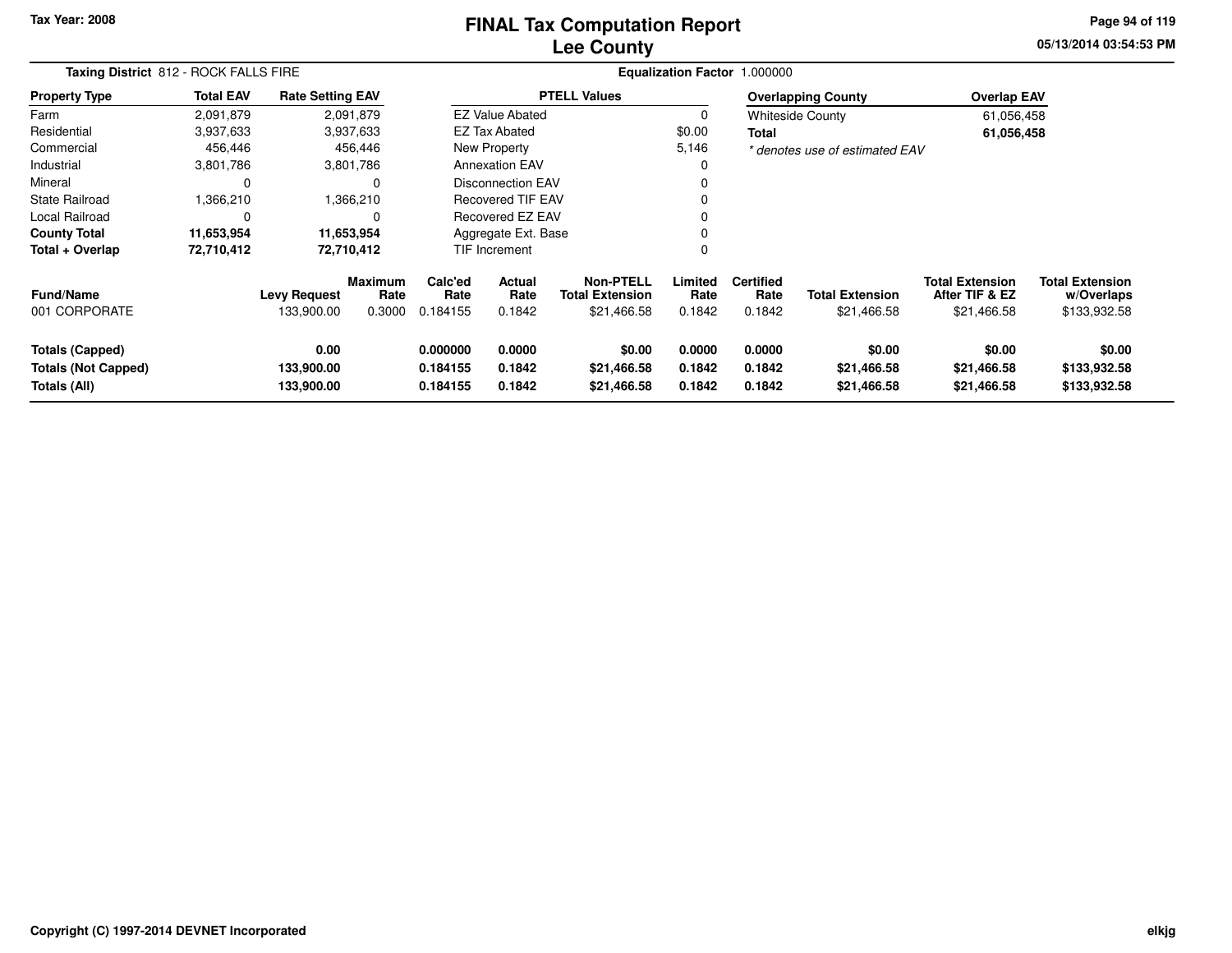## **Lee CountyFINAL Tax Computation Report**

**05/13/2014 03:54:53 PM Page 95 of 119**

| Taxing District 813 - STERLING FIRE                                  |                  |                                   |                                  |                                                                |                                                    |                                      |                            | Equalization Factor 1.000000       |                                       |                                                         |                                                      |
|----------------------------------------------------------------------|------------------|-----------------------------------|----------------------------------|----------------------------------------------------------------|----------------------------------------------------|--------------------------------------|----------------------------|------------------------------------|---------------------------------------|---------------------------------------------------------|------------------------------------------------------|
| <b>Property Type</b>                                                 | <b>Total EAV</b> | <b>Rate Setting EAV</b>           |                                  |                                                                |                                                    | <b>PTELL Values</b>                  |                            |                                    | <b>Overlapping County</b>             | <b>Overlap EAV</b>                                      |                                                      |
| Farm                                                                 | 1,963,168        |                                   | 1,963,168                        |                                                                | <b>EZ Value Abated</b>                             |                                      | 0                          |                                    | <b>Whiteside County</b>               | 115,412,753                                             |                                                      |
| Residential                                                          | 15,204,319       |                                   | 15,204,319                       |                                                                | EZ Tax Abated                                      |                                      | \$0.00                     | <b>Total</b>                       |                                       | 115,412,753                                             |                                                      |
| Commercial                                                           | 195,067          |                                   | 195,067                          |                                                                | New Property                                       |                                      | 209,588                    |                                    | * denotes use of estimated EAV        |                                                         |                                                      |
| Industrial                                                           | 0                |                                   | 0                                |                                                                | <b>Annexation EAV</b>                              |                                      |                            |                                    |                                       |                                                         |                                                      |
| Mineral                                                              |                  |                                   |                                  |                                                                | <b>Disconnection EAV</b>                           |                                      |                            |                                    |                                       |                                                         |                                                      |
| <b>State Railroad</b>                                                | 0                |                                   | 0                                |                                                                | <b>Recovered TIF EAV</b>                           |                                      |                            |                                    |                                       |                                                         |                                                      |
| Local Railroad                                                       | $\Omega$         |                                   | O                                |                                                                | Recovered EZ EAV                                   |                                      |                            |                                    |                                       |                                                         |                                                      |
| <b>County Total</b>                                                  | 17,362,554       |                                   | 17,362,554                       |                                                                | Aggregate Ext. Base                                |                                      |                            |                                    |                                       |                                                         |                                                      |
| Total + Overlap                                                      | 132,775,307      | 132,775,307                       |                                  |                                                                | TIF Increment                                      |                                      | $\Omega$                   |                                    |                                       |                                                         |                                                      |
| <b>Fund/Name</b><br>001 CORPORATE                                    |                  | <b>Levy Request</b><br>164,178.00 | <b>Maximum</b><br>Rate<br>0.1250 | Calc'ed<br>Rate<br>0.123651                                    | Actual<br>Rate<br><b>Total Extension</b><br>0.1237 |                                      | Limited<br>Rate<br>0.1237  | <b>Certified</b><br>Rate<br>0.1237 | <b>Total Extension</b><br>\$21,477.48 | <b>Total Extension</b><br>After TIF & EZ<br>\$21,477.48 | <b>Total Extension</b><br>w/Overlaps<br>\$164,243.05 |
| <b>Totals (Capped)</b><br><b>Totals (Not Capped)</b><br>Totals (All) |                  | 0.00<br>164,178.00<br>164,178.00  |                                  | 0.0000<br>0.000000<br>0.123651<br>0.1237<br>0.1237<br>0.123651 |                                                    | \$0.00<br>\$21,477.48<br>\$21,477.48 | 0.0000<br>0.1237<br>0.1237 | 0.0000<br>0.1237<br>0.1237         | \$0.00<br>\$21,477.48<br>\$21,477.48  | \$0.00<br>\$21,477.48<br>\$21,477.48                    | \$0.00<br>\$164,243.05<br>\$164,243.05               |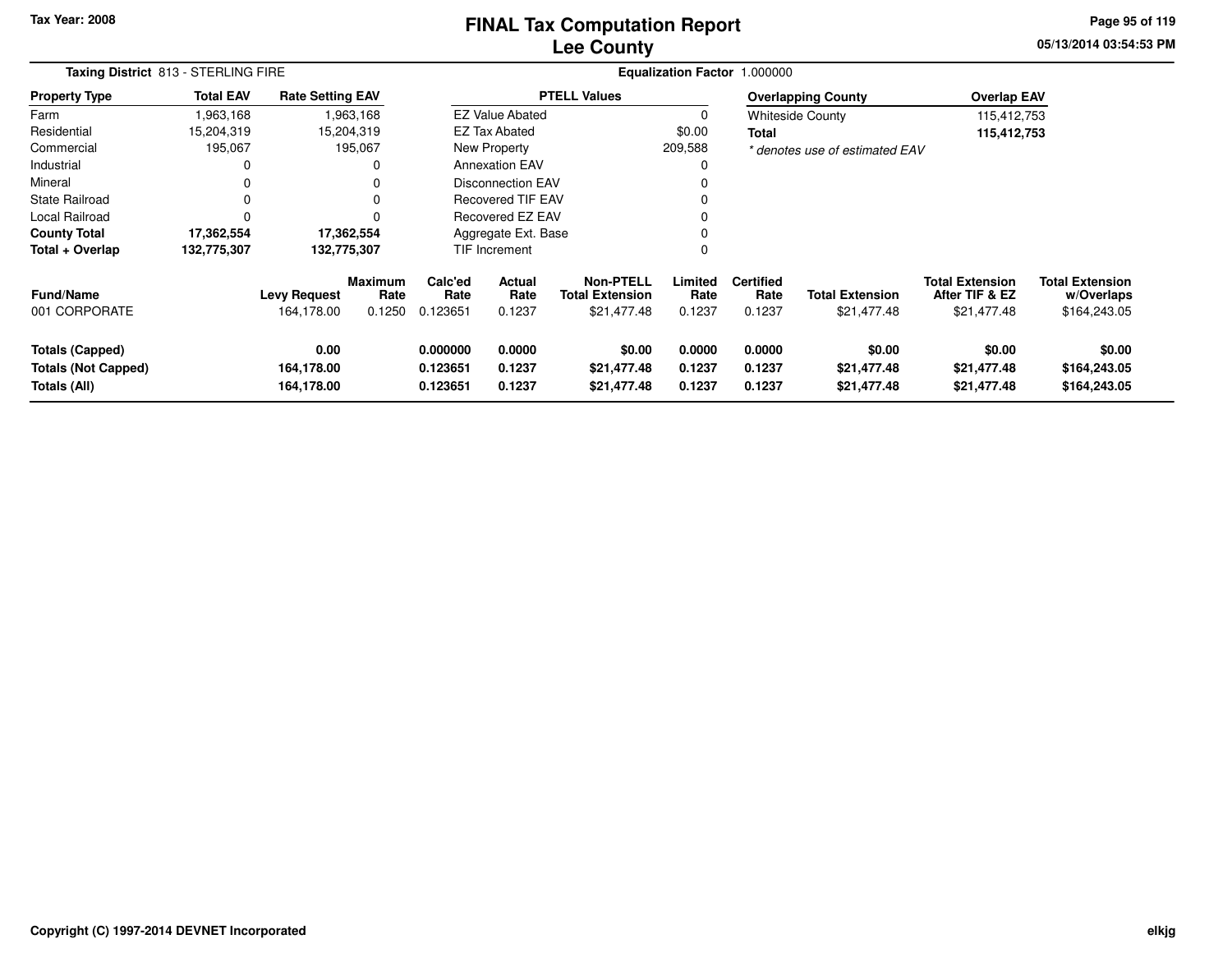# **Lee CountyFINAL Tax Computation Report**

**05/13/2014 03:54:53 PM Page 96 of 119**

| Taxing District 814 - SUBLETTE FIRE                                  |                  |                                  |                 |                                                                |                          |                                            |                            | Equalization Factor 1.000000 |                                        |                                          |                                        |  |
|----------------------------------------------------------------------|------------------|----------------------------------|-----------------|----------------------------------------------------------------|--------------------------|--------------------------------------------|----------------------------|------------------------------|----------------------------------------|------------------------------------------|----------------------------------------|--|
| <b>Property Type</b>                                                 | <b>Total EAV</b> | <b>Rate Setting EAV</b>          |                 |                                                                |                          | <b>PTELL Values</b>                        |                            |                              |                                        |                                          |                                        |  |
| Farm                                                                 | 15,018,307       | 15,018,307                       |                 |                                                                | <b>EZ Value Abated</b>   |                                            | 0                          |                              |                                        |                                          |                                        |  |
| Residential                                                          | 22,251,502       |                                  | 22,251,502      |                                                                | <b>EZ Tax Abated</b>     |                                            | \$0.00                     |                              |                                        |                                          |                                        |  |
| Commercial                                                           | 3,671,183        |                                  | 3,671,183       |                                                                | New Property             |                                            | 4,162,040                  |                              |                                        |                                          |                                        |  |
| Industrial                                                           | 3,559,180        |                                  | 3,559,180       |                                                                | <b>Annexation EAV</b>    |                                            | 0                          |                              |                                        |                                          |                                        |  |
| Mineral                                                              | 0                |                                  | 0               |                                                                | <b>Disconnection EAV</b> |                                            | 66,064                     |                              |                                        |                                          |                                        |  |
| <b>State Railroad</b>                                                | 7,569            |                                  | 7,569           |                                                                | <b>Recovered TIF EAV</b> |                                            | 0                          |                              |                                        |                                          |                                        |  |
| Local Railroad                                                       | 8,090            |                                  | 8,090           |                                                                | <b>Recovered EZ EAV</b>  |                                            | $\mathbf 0$                |                              |                                        |                                          |                                        |  |
| <b>County Total</b>                                                  | 44,515,831       | 44,515,831                       |                 |                                                                | Aggregate Ext. Base      |                                            | 135,316                    |                              |                                        |                                          |                                        |  |
| Total + Overlap                                                      | 44,515,831       | 44,515,831                       |                 |                                                                | TIF Increment            |                                            | $\mathbf 0$                |                              |                                        |                                          |                                        |  |
| <b>Fund/Name</b>                                                     |                  | <b>Levy Request</b>              | Maximum<br>Rate | Calc'ed<br><b>Actual</b><br>Rate<br>Rate                       |                          | <b>Non-PTELL</b><br><b>Total Extension</b> | Limited<br>Rate            | <b>Certified</b><br>Rate     | <b>Total Extension</b>                 | <b>Total Extension</b><br>After TIF & EZ | <b>Total Extension</b><br>w/Overlaps   |  |
| 001 CORPORATE                                                        |                  | 67,300.00                        | 0.4000          | 0.151182                                                       | 0.1512                   | \$67,307.94                                | 0.1512                     | 0.1512                       | \$67,307.94                            | \$67,307.94                              | \$67,307.94                            |  |
| 064 AMBULANCE                                                        |                  | 68,000.00                        | 0.3000          | 0.152755                                                       | 0.1528                   | \$68,020.19                                | 0.1528                     | 0.1528                       | \$68,020.19                            | \$68,020.19                              | \$68,020.19                            |  |
| <b>Totals (Capped)</b><br><b>Totals (Not Capped)</b><br>Totals (All) |                  | 135,300.00<br>0.00<br>135,300.00 |                 | 0.303937<br>0.3040<br>0.000000<br>0.0000<br>0.303937<br>0.3040 |                          | \$135,328.13<br>\$0.00<br>\$135,328.13     | 0.3040<br>0.0000<br>0.3040 | 0.3040<br>0.0000<br>0.3040   | \$135,328.13<br>\$0.00<br>\$135,328.13 | \$135,328.13<br>\$0.00<br>\$135,328.13   | \$135,328.13<br>\$0.00<br>\$135,328.13 |  |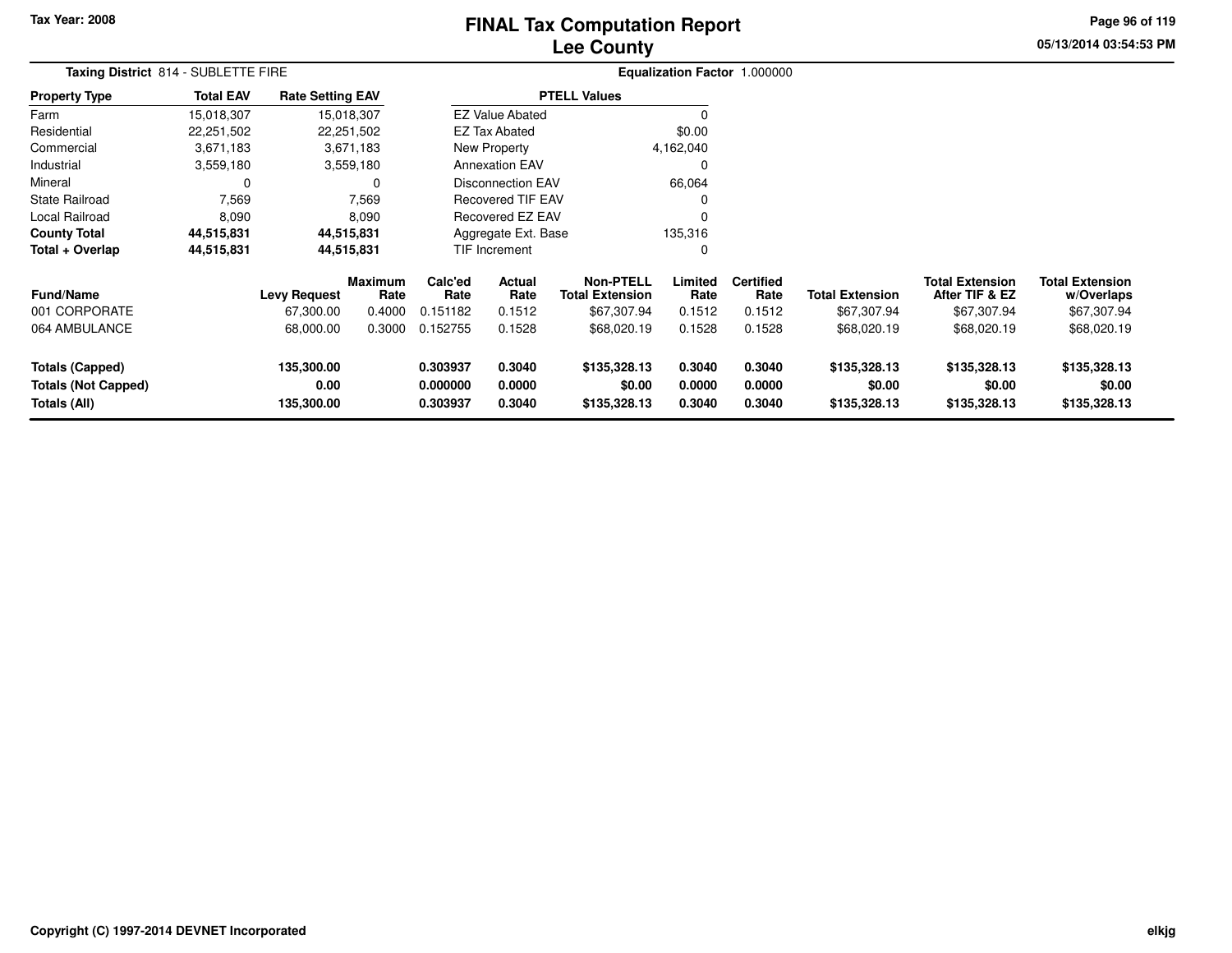# **Lee CountyFINAL Tax Computation Report**

**05/13/2014 03:54:53 PM Page 97 of 119**

| Taxing District 815 - WEST BROOKLYN FIRE                             |                  |                                |                 |                                  |                            |                                            |                            | Equalization Factor 1.000000 |                                      |                                          |                                      |
|----------------------------------------------------------------------|------------------|--------------------------------|-----------------|----------------------------------|----------------------------|--------------------------------------------|----------------------------|------------------------------|--------------------------------------|------------------------------------------|--------------------------------------|
| <b>Property Type</b>                                                 | <b>Total EAV</b> | <b>Rate Setting EAV</b>        |                 |                                  |                            | <b>PTELL Values</b>                        |                            |                              |                                      |                                          |                                      |
| Farm                                                                 | 10,540,776       | 10,540,776                     |                 |                                  | <b>EZ Value Abated</b>     |                                            |                            |                              |                                      |                                          |                                      |
| Residential                                                          | 4,341,415        | 4,341,415                      |                 |                                  | <b>EZ Tax Abated</b>       |                                            | \$0.00                     |                              |                                      |                                          |                                      |
| Commercial                                                           | 347,201          | 347,201                        |                 |                                  | New Property               |                                            | 1,457,038                  |                              |                                      |                                          |                                      |
| Industrial                                                           | 1,615,285        | 1,615,285                      |                 |                                  | <b>Annexation EAV</b>      |                                            |                            |                              |                                      |                                          |                                      |
| Mineral                                                              | 0                |                                | 0               |                                  | <b>Disconnection EAV</b>   |                                            |                            |                              |                                      |                                          |                                      |
| <b>State Railroad</b>                                                | $\Omega$         |                                | $\Omega$        |                                  | <b>Recovered TIF EAV</b>   |                                            |                            |                              |                                      |                                          |                                      |
| Local Railroad                                                       | 1,610            |                                | 1,610           |                                  | Recovered EZ EAV           |                                            | $\Omega$                   |                              |                                      |                                          |                                      |
| <b>County Total</b>                                                  | 16,846,287       | 16,846,287                     |                 |                                  | Aggregate Ext. Base        |                                            | 72,793                     |                              |                                      |                                          |                                      |
| Total + Overlap                                                      | 16,846,287       | 16,846,287                     |                 |                                  | <b>TIF Increment</b>       |                                            | 0                          |                              |                                      |                                          |                                      |
| <b>Fund/Name</b>                                                     |                  | <b>Levy Request</b>            | Maximum<br>Rate | Calc'ed<br>Rate                  | <b>Actual</b><br>Rate      | <b>Non-PTELL</b><br><b>Total Extension</b> | Limited<br>Rate            | <b>Certified</b><br>Rate     | <b>Total Extension</b>               | <b>Total Extension</b><br>After TIF & EZ | <b>Total Extension</b><br>w/Overlaps |
| 001 CORPORATE                                                        |                  | 43,264.00                      | 0.4000          | 0.256816                         | 0.2568                     | \$43,261.27                                | 0.2568                     | 0.2568                       | \$43,261.27                          | \$43,261.27                              | \$43,261.27                          |
| 064 AMBULANCE                                                        |                  | 32,448.00                      | 0.3000          | 0.192612                         | 0.1926                     | \$32,445.95                                | 0.1926                     | 0.1926                       | \$32,445.95                          | \$32,445.95                              | \$32,445.95                          |
| <b>Totals (Capped)</b><br><b>Totals (Not Capped)</b><br>Totals (All) |                  | 75,712.00<br>0.00<br>75,712.00 |                 | 0.449428<br>0.000000<br>0.449428 | 0.4494<br>0.0000<br>0.4494 | \$75,707.22<br>\$0.00<br>\$75,707.22       | 0.4494<br>0.0000<br>0.4494 | 0.4494<br>0.0000<br>0.4494   | \$75,707.22<br>\$0.00<br>\$75,707.22 | \$75,707.22<br>\$0.00<br>\$75,707.22     | \$75,707.22<br>\$0.00<br>\$75,707.22 |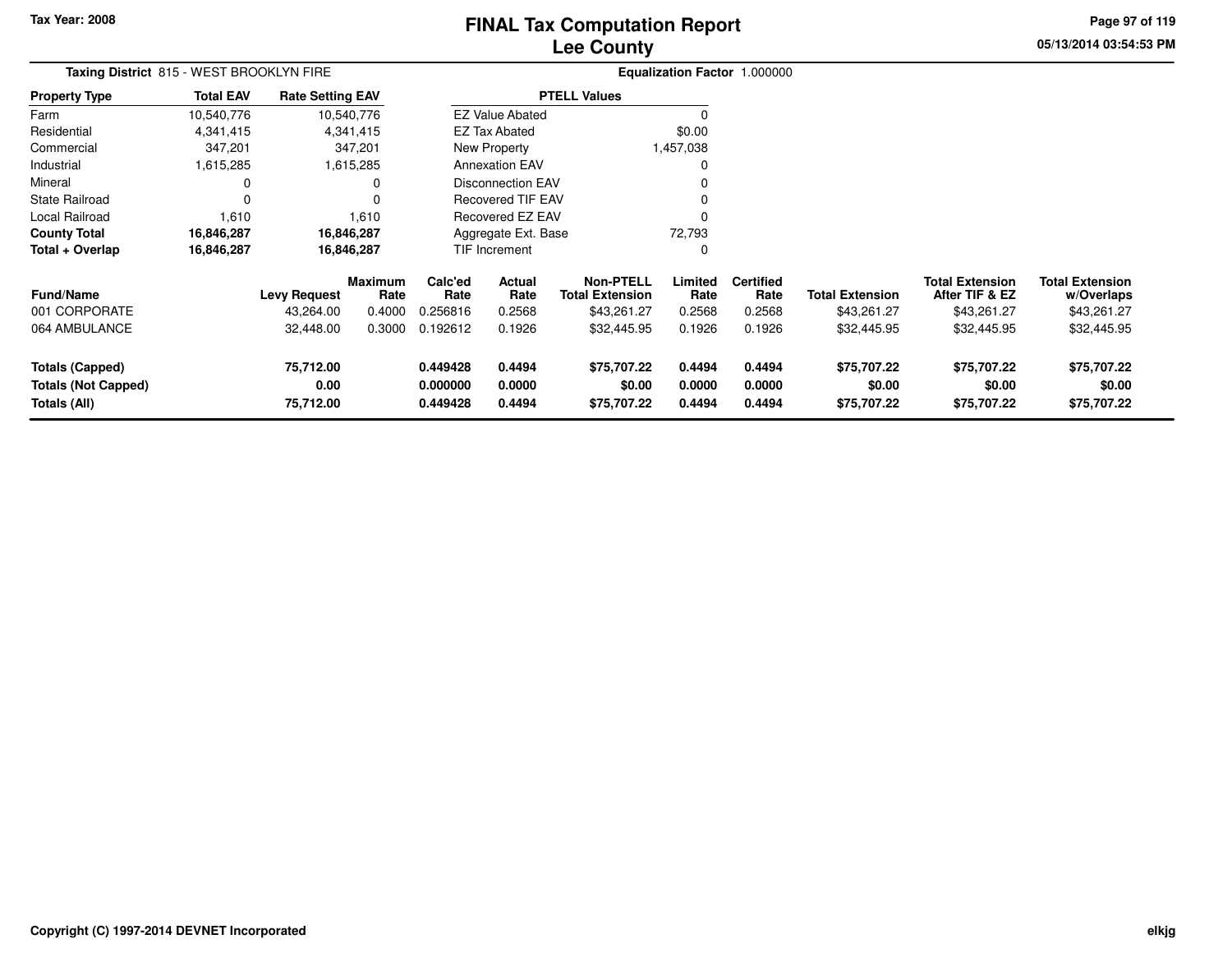**Totals (Capped)**

**Totals (All)**

**Totals (Not Capped)**

## **Lee CountyFINAL Tax Computation Report**

**05/13/2014 03:54:53 PMPage 98 of 119**

| Taxing District 816 - DIXON FIRE-CITY                       |                  |                                                |                                            |                                         |                                    |                                                                           |                                     | Equalization Factor 1.000000                 |                                                       |                                                                         |                                                              |
|-------------------------------------------------------------|------------------|------------------------------------------------|--------------------------------------------|-----------------------------------------|------------------------------------|---------------------------------------------------------------------------|-------------------------------------|----------------------------------------------|-------------------------------------------------------|-------------------------------------------------------------------------|--------------------------------------------------------------|
| <b>Property Type</b>                                        | <b>Total EAV</b> | <b>Rate Setting EAV</b>                        |                                            |                                         |                                    | <b>PTELL Values</b>                                                       |                                     |                                              |                                                       |                                                                         |                                                              |
| Farm                                                        | 0                |                                                |                                            |                                         | <b>EZ Value Abated</b>             |                                                                           | 38,469                              |                                              |                                                       |                                                                         |                                                              |
| Residential                                                 | 73,139,497       |                                                | 72,537,078                                 |                                         | <b>EZ Tax Abated</b>               |                                                                           | \$181.34                            |                                              |                                                       |                                                                         |                                                              |
| Commercial                                                  | 20,829,320       |                                                | 16,514,747                                 |                                         | New Property                       |                                                                           | 263,342                             |                                              |                                                       |                                                                         |                                                              |
| Industrial                                                  | 1,974,000        |                                                | 1,974,000                                  |                                         | <b>Annexation EAV</b>              |                                                                           |                                     |                                              |                                                       |                                                                         |                                                              |
| Mineral                                                     |                  |                                                |                                            |                                         | <b>Disconnection EAV</b>           |                                                                           |                                     |                                              |                                                       |                                                                         |                                                              |
| State Railroad                                              |                  |                                                |                                            |                                         | <b>Recovered TIF EAV</b>           |                                                                           |                                     |                                              |                                                       |                                                                         |                                                              |
| Local Railroad                                              |                  |                                                |                                            |                                         | Recovered EZ EAV                   |                                                                           | 38,070                              |                                              |                                                       |                                                                         |                                                              |
| <b>County Total</b>                                         | 95,942,817       |                                                | 91,025,825                                 |                                         | Aggregate Ext. Base                |                                                                           | 410,837                             |                                              |                                                       |                                                                         |                                                              |
| Total + Overlap                                             | 95,942,817       |                                                | 91,025,825                                 |                                         | TIF Increment                      |                                                                           | 4,878,523                           |                                              |                                                       |                                                                         |                                                              |
| <b>Fund/Name</b><br>012 FIRE PROTECTION<br>013 FIRE PENSION |                  | <b>Levy Request</b><br>91,751.00<br>339,627.00 | <b>Maximum</b><br>Rate<br>0.6000<br>0.0000 | Calc'ed<br>Rate<br>0.100797<br>0.373111 | Actual<br>Rate<br>0.1008<br>0.3731 | <b>Non-PTELL</b><br><b>Total Extension</b><br>\$91,754.03<br>\$339,617.35 | Limited<br>Rate<br>0.1003<br>0.3711 | <b>Certified</b><br>Rate<br>0.1003<br>0.3711 | <b>Total Extension</b><br>\$96,230.65<br>\$356,043.79 | <b>Total Extension</b><br>After TIF & EZ<br>\$91,298.90<br>\$337,796.84 | Total Extension<br>w/Overlaps<br>\$91,298.90<br>\$337,796.84 |

**0.473908 0.4739 \$431,371.38 0.4714 0.4714 \$452,274.44 \$429,095.74 \$429,095.74**

**0.000000 0.0000 \$0.00 0.0000 0.0000 \$0.00 \$0.00 \$0.00**

**0.473908 0.4739 \$431,371.38 0.4714 0.4714 \$452,274.44 \$429,095.74 \$429,095.74**

**431,378.00**

**431,378.00**

**0.00**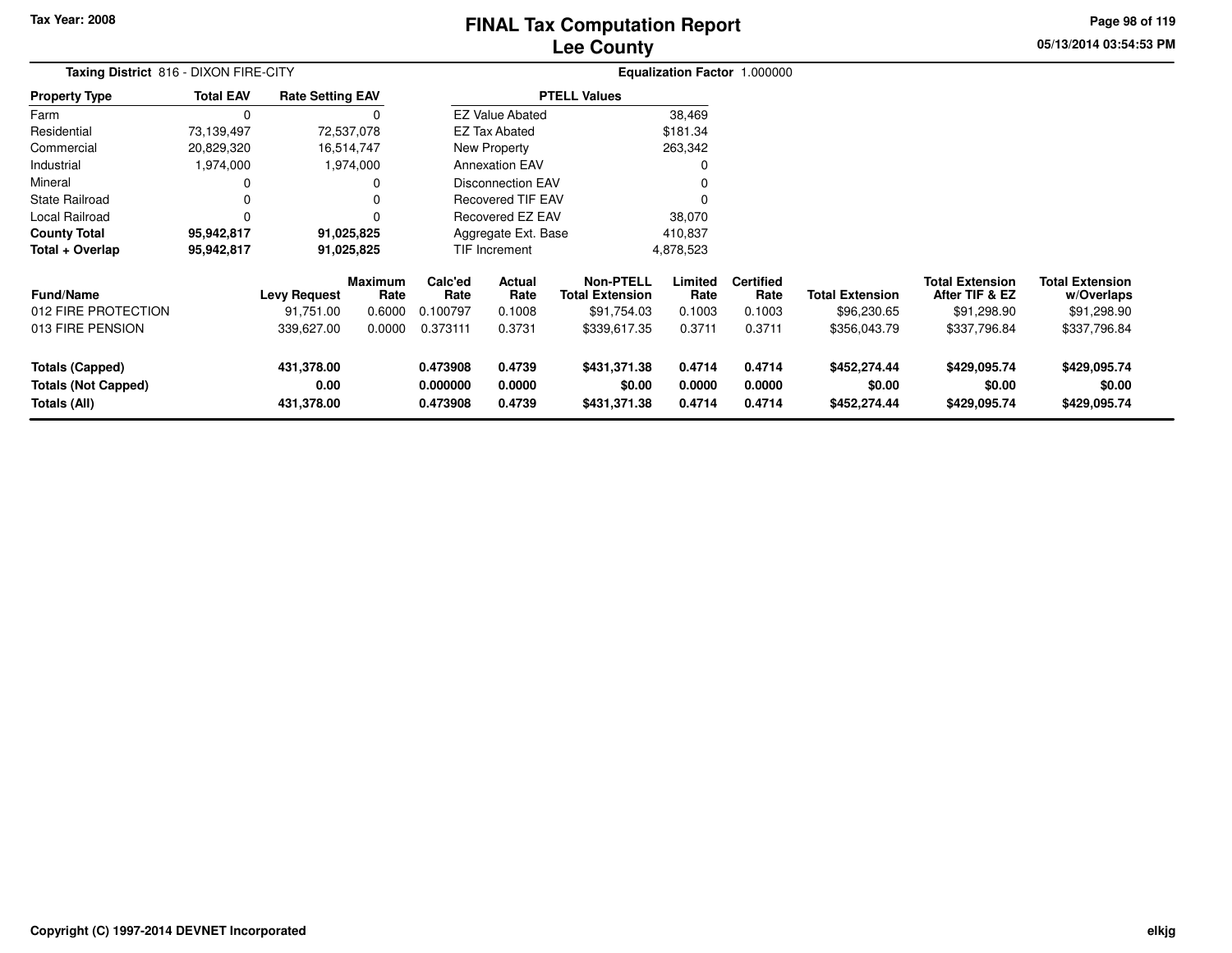**05/13/2014 03:54:53 PM Page 99 of 119**

| Taxing District 817 - WALNUT FIRE PROTECTION DISTRICT         |                        |                                |                        |                                  |                            |                                            | Equalization Factor 1.000000 |                            |                                    |                                          |                                      |
|---------------------------------------------------------------|------------------------|--------------------------------|------------------------|----------------------------------|----------------------------|--------------------------------------------|------------------------------|----------------------------|------------------------------------|------------------------------------------|--------------------------------------|
| <b>Property Type</b>                                          | <b>Total EAV</b>       | <b>Rate Setting EAV</b>        |                        |                                  |                            | <b>PTELL Values</b>                        |                              |                            | <b>Overlapping County</b>          | <b>Overlap EAV</b>                       |                                      |
| Farm                                                          | 4,474,262              |                                | 4,474,262              |                                  | <b>EZ Value Abated</b>     |                                            | $\Omega$                     | <b>Bureau County</b>       |                                    | *30,482,214                              |                                      |
| Residential                                                   | 593,886                |                                | 593,886                |                                  | <b>EZ Tax Abated</b>       |                                            | \$0.00                       |                            | <b>Whiteside County</b>            | 2,589,823                                |                                      |
| Commercial                                                    |                        |                                |                        |                                  | New Property               |                                            | 104,002                      | Total                      |                                    | 33,072,037                               |                                      |
| Industrial                                                    | 1,084                  |                                | 1,084                  |                                  | <b>Annexation EAV</b>      |                                            | 5,068,148                    |                            | * denotes use of estimated EAV     |                                          |                                      |
| Mineral                                                       |                        |                                |                        |                                  | <b>Disconnection EAV</b>   |                                            |                              |                            |                                    |                                          |                                      |
| State Railroad                                                |                        |                                |                        |                                  | Recovered TIF EAV          |                                            |                              |                            |                                    |                                          |                                      |
| Local Railroad                                                |                        |                                |                        |                                  | Recovered EZ EAV           |                                            |                              |                            |                                    |                                          |                                      |
| <b>County Total</b>                                           | 5,069,232<br>5,069,232 |                                |                        | Aggregate Ext. Base              |                            |                                            |                              |                            |                                    |                                          |                                      |
| Total + Overlap                                               | 38,141,269             |                                | 38,141,269             |                                  | TIF Increment              |                                            | 0                            |                            |                                    |                                          |                                      |
| <b>Fund/Name</b>                                              |                        | <b>Levy Request</b>            | <b>Maximum</b><br>Rate | Calc'ed<br>Rate                  | <b>Actual</b><br>Rate      | <b>Non-PTELL</b><br><b>Total Extension</b> | Limited<br>Rate              | <b>Certified</b><br>Rate   | <b>Total Extension</b>             | <b>Total Extension</b><br>After TIF & EZ | <b>Total Extension</b><br>w/Overlaps |
| 001 CORPORATE                                                 |                        | 45,127.00                      | 0.1250                 | 0.118315                         | 0.1183                     | \$5,996.90                                 | 0.1183                       | 0.1183                     | \$5,996.90                         | \$5,996.90                               | \$45,121.12                          |
| 035 LIABILITY INSURANCE                                       |                        | 3,145.00                       | 0.0000                 | 0.008246                         | 0.0082                     | \$415.68                                   | 0.0082                       | 0.0082                     | \$415.68                           | \$415.68                                 | \$3,127.58                           |
| Totals (Capped)<br><b>Totals (Not Capped)</b><br>Totals (All) |                        | 0.00<br>48,272.00<br>48,272.00 |                        | 0.000000<br>0.126561<br>0.126561 | 0.0000<br>0.1265<br>0.1265 | \$0.00<br>\$6,412.58<br>\$6,412.58         | 0.0000<br>0.1265<br>0.1265   | 0.0000<br>0.1265<br>0.1265 | \$0.00<br>\$6,412.58<br>\$6,412.58 | \$0.00<br>\$6,412.58<br>\$6,412.58       | \$0.00<br>\$48,248.70<br>\$48,248.70 |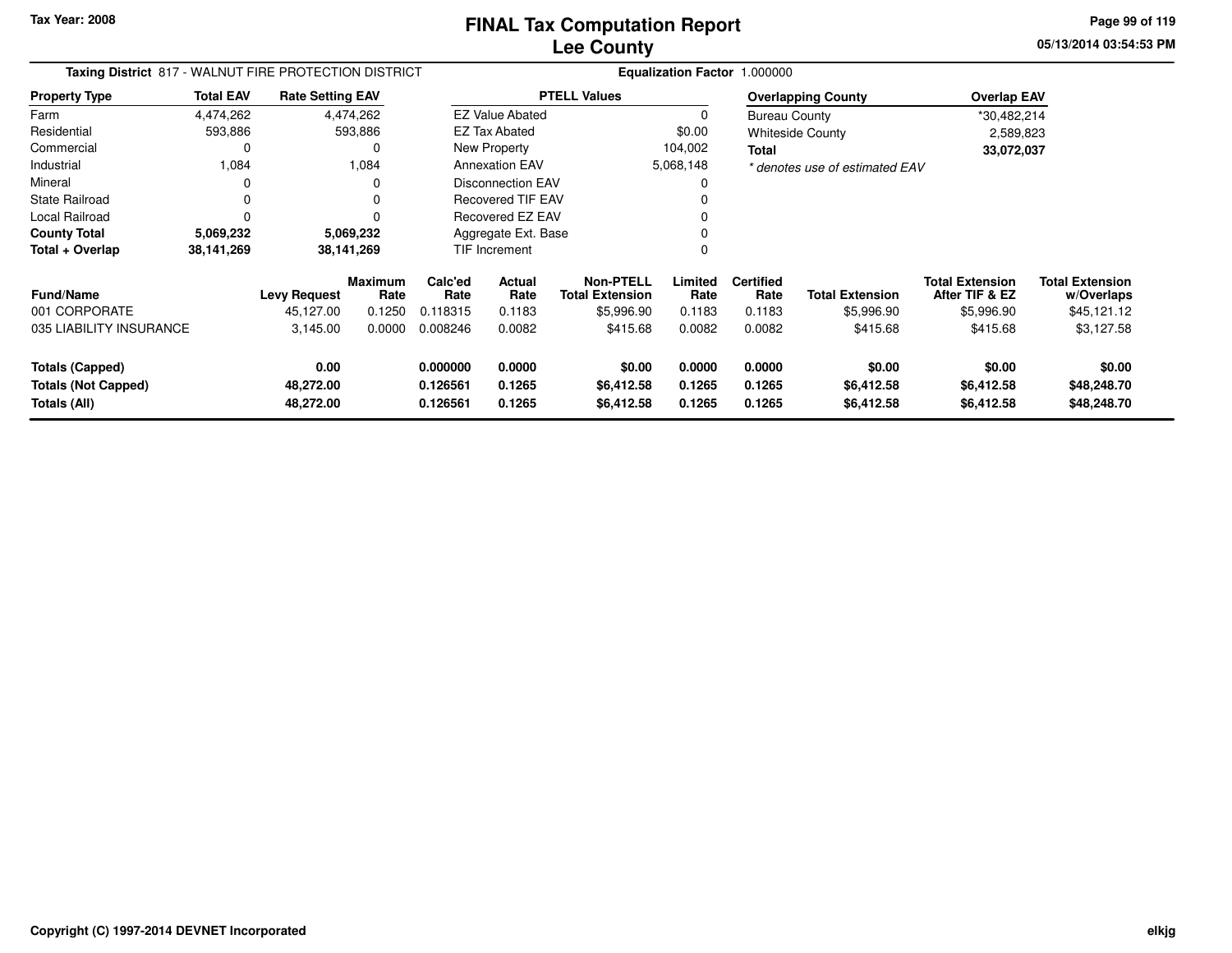**Page 100 of 119**

**05/13/2014 03:54:53 PM**

| <b>Taxing District</b> 821 - NACHUSA-FRANKLIN GROVE MTD<br>Property Type |                                             |                        |                                                                                                       |                |                                                                         |                                                                                                                                     |                          |                        |                                               |                                      |
|--------------------------------------------------------------------------|---------------------------------------------|------------------------|-------------------------------------------------------------------------------------------------------|----------------|-------------------------------------------------------------------------|-------------------------------------------------------------------------------------------------------------------------------------|--------------------------|------------------------|-----------------------------------------------|--------------------------------------|
| <b>Total EAV</b>                                                         |                                             |                        |                                                                                                       |                |                                                                         |                                                                                                                                     |                          |                        |                                               |                                      |
| 12,632,189                                                               |                                             |                        |                                                                                                       |                |                                                                         |                                                                                                                                     |                          |                        |                                               |                                      |
| 15,189,771                                                               |                                             |                        |                                                                                                       |                |                                                                         | \$0.00                                                                                                                              |                          |                        |                                               |                                      |
| 3,479,845                                                                |                                             |                        |                                                                                                       |                |                                                                         | 325,383                                                                                                                             |                          |                        |                                               |                                      |
| 14,513                                                                   |                                             |                        |                                                                                                       |                |                                                                         |                                                                                                                                     |                          |                        |                                               |                                      |
| 0                                                                        |                                             | 0                      |                                                                                                       |                |                                                                         |                                                                                                                                     |                          |                        |                                               |                                      |
| 607,888                                                                  |                                             |                        |                                                                                                       |                |                                                                         |                                                                                                                                     |                          |                        |                                               |                                      |
| 1,630                                                                    |                                             | 1,630                  |                                                                                                       |                |                                                                         |                                                                                                                                     |                          |                        |                                               |                                      |
| 31,925,836                                                               | 31,925,836<br>Aggregate Ext. Base<br>11,067 |                        |                                                                                                       |                |                                                                         |                                                                                                                                     |                          |                        |                                               |                                      |
| 31,925,836                                                               | 31,925,836                                  |                        | TIF Increment                                                                                         |                |                                                                         | 0                                                                                                                                   |                          |                        |                                               |                                      |
|                                                                          |                                             | <b>Maximum</b><br>Rate | Calc'ed<br>Rate                                                                                       | Actual<br>Rate | <b>Non-PTELL</b><br><b>Total Extension</b>                              | Limited<br>Rate                                                                                                                     | <b>Certified</b><br>Rate | <b>Total Extension</b> | <b>Total Extension</b><br>After TIF & EZ      | <b>Total Extension</b><br>w/Overlaps |
|                                                                          | 11,000.00                                   | 0.0000                 | 0.034455                                                                                              | 0.0345         | \$11,014.41                                                             | 0.0345                                                                                                                              | 0.0345                   | \$11,014.41            | \$11,014.41                                   | \$11,014.41                          |
|                                                                          | 11,000.00                                   |                        | 0.034455                                                                                              | 0.0345         | \$11,014.41                                                             | 0.0345                                                                                                                              | 0.0345                   | \$11,014.41            | \$11,014.41                                   | \$11,014.41                          |
|                                                                          |                                             |                        |                                                                                                       |                |                                                                         |                                                                                                                                     |                          |                        |                                               | \$0.00                               |
|                                                                          | 11,000.00                                   |                        | 0.034455                                                                                              | 0.0345         | \$11,014.41                                                             | 0.0345                                                                                                                              | 0.0345                   | \$11,014.41            | \$11,014.41                                   | \$11,014.41                          |
|                                                                          |                                             | 0.00                   | <b>Rate Setting EAV</b><br>12,632,189<br>15,189,771<br>3,479,845<br>14,513<br>607,888<br>Levy Request | 0.000000       | <b>EZ Tax Abated</b><br>New Property<br><b>Annexation EAV</b><br>0.0000 | <b>PTELL Values</b><br><b>EZ Value Abated</b><br><b>Disconnection EAV</b><br><b>Recovered TIF EAV</b><br>Recovered EZ EAV<br>\$0.00 | 0.0000                   | 0.0000                 | <b>Equalization Factor 1.000000</b><br>\$0.00 | \$0.00                               |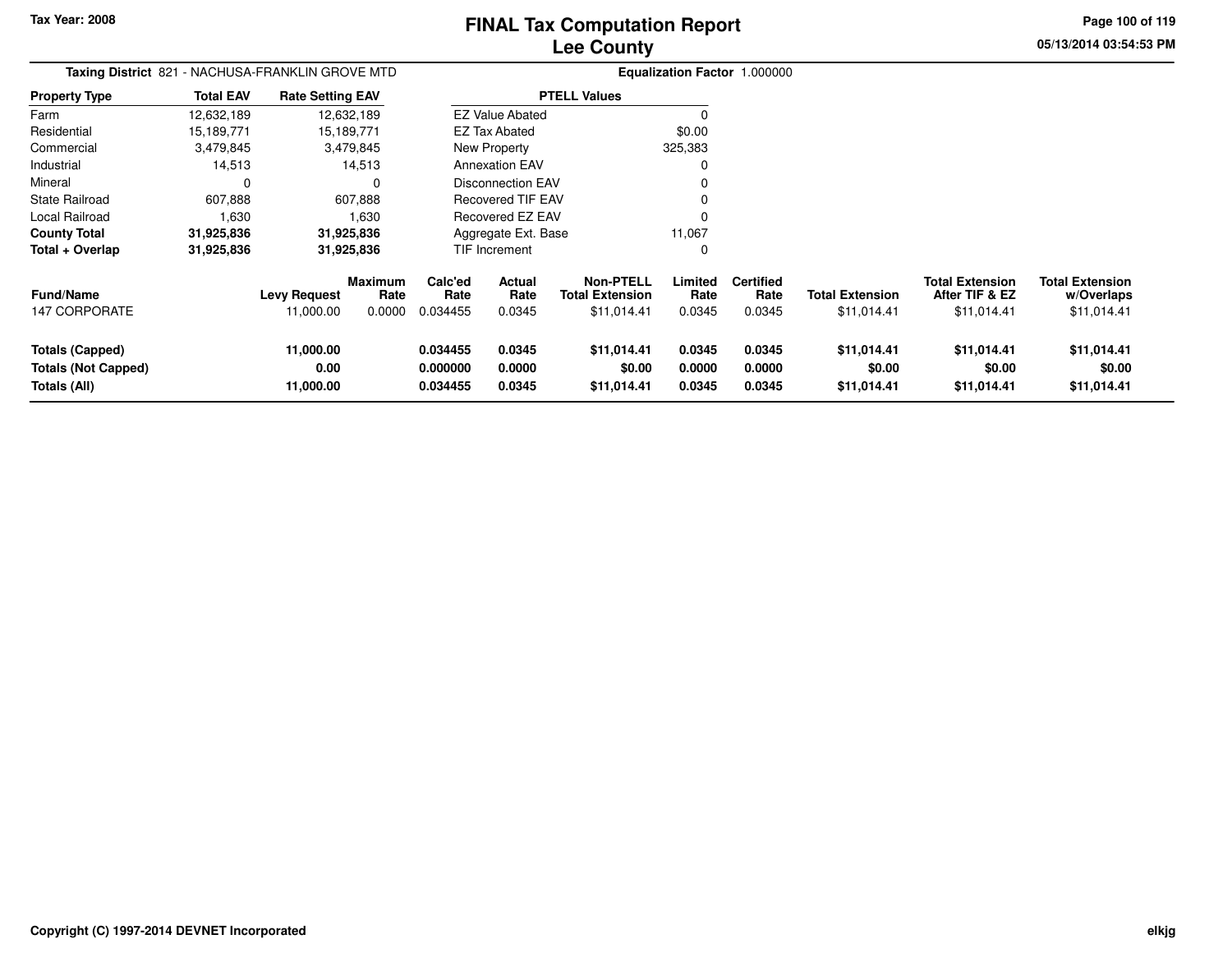# **Lee CountyFINAL Tax Computation Report**

**05/13/2014 03:54:53 PMPage 101 of 119**

| Taxing District 822 - ASHTON-BRADFORD MTD                            |                  |                                  |                                  |                                  |                            |                                                           |                            | Equalization Factor 1.000000       |                                       |                                                         |                                                     |
|----------------------------------------------------------------------|------------------|----------------------------------|----------------------------------|----------------------------------|----------------------------|-----------------------------------------------------------|----------------------------|------------------------------------|---------------------------------------|---------------------------------------------------------|-----------------------------------------------------|
| <b>Property Type</b>                                                 | <b>Total EAV</b> | <b>Rate Setting EAV</b>          |                                  |                                  |                            | <b>PTELL Values</b>                                       |                            |                                    |                                       |                                                         |                                                     |
| Farm                                                                 | 12,273,529       |                                  | 12,273,529                       |                                  | <b>EZ Value Abated</b>     |                                                           | 0                          |                                    |                                       |                                                         |                                                     |
| Residential                                                          | 14,801,855       |                                  | 14,801,855                       |                                  | <b>EZ Tax Abated</b>       |                                                           | \$0.00                     |                                    |                                       |                                                         |                                                     |
| Commercial                                                           | 3,751,281        |                                  | 3,751,281                        |                                  | New Property               |                                                           | 418,026                    |                                    |                                       |                                                         |                                                     |
| Industrial                                                           | 5,609,994        |                                  | 5,609,994                        |                                  | <b>Annexation EAV</b>      |                                                           | 0                          |                                    |                                       |                                                         |                                                     |
| Mineral                                                              | C                |                                  | $\Omega$                         |                                  | <b>Disconnection EAV</b>   |                                                           |                            |                                    |                                       |                                                         |                                                     |
| State Railroad                                                       | 622,829          |                                  | 622,829                          |                                  | <b>Recovered TIF EAV</b>   |                                                           |                            |                                    |                                       |                                                         |                                                     |
| Local Railroad                                                       | 0                |                                  | O                                |                                  | Recovered EZ EAV           |                                                           |                            |                                    |                                       |                                                         |                                                     |
| <b>County Total</b>                                                  | 37,059,488       |                                  | 37,059,488                       |                                  | Aggregate Ext. Base        |                                                           | 11,762                     |                                    |                                       |                                                         |                                                     |
| Total + Overlap                                                      | 37,059,488       |                                  | 37,059,488                       |                                  | <b>TIF Increment</b>       |                                                           | 0                          |                                    |                                       |                                                         |                                                     |
| <b>Fund/Name</b><br><b>147 CORPORATE</b>                             |                  | <b>Levy Request</b><br>12,340.00 | <b>Maximum</b><br>Rate<br>0.0000 | Calc'ed<br>Rate<br>0.033298      | Actual<br>Rate<br>0.0333   | <b>Non-PTELL</b><br><b>Total Extension</b><br>\$12,340.81 | Limited<br>Rate<br>0.0333  | <b>Certified</b><br>Rate<br>0.0333 | <b>Total Extension</b><br>\$12,340.81 | <b>Total Extension</b><br>After TIF & EZ<br>\$12,340.81 | <b>Total Extension</b><br>w/Overlaps<br>\$12,340.81 |
| <b>Totals (Capped)</b><br><b>Totals (Not Capped)</b><br>Totals (All) |                  | 12,340.00<br>0.00<br>12,340.00   |                                  | 0.033298<br>0.000000<br>0.033298 | 0.0333<br>0.0000<br>0.0333 | \$12,340.81<br>\$0.00<br>\$12,340.81                      | 0.0333<br>0.0000<br>0.0333 | 0.0333<br>0.0000<br>0.0333         | \$12,340.81<br>\$0.00<br>\$12,340.81  | \$12,340.81<br>\$0.00<br>\$12,340.81                    | \$12,340.81<br>\$0.00<br>\$12,340.81                |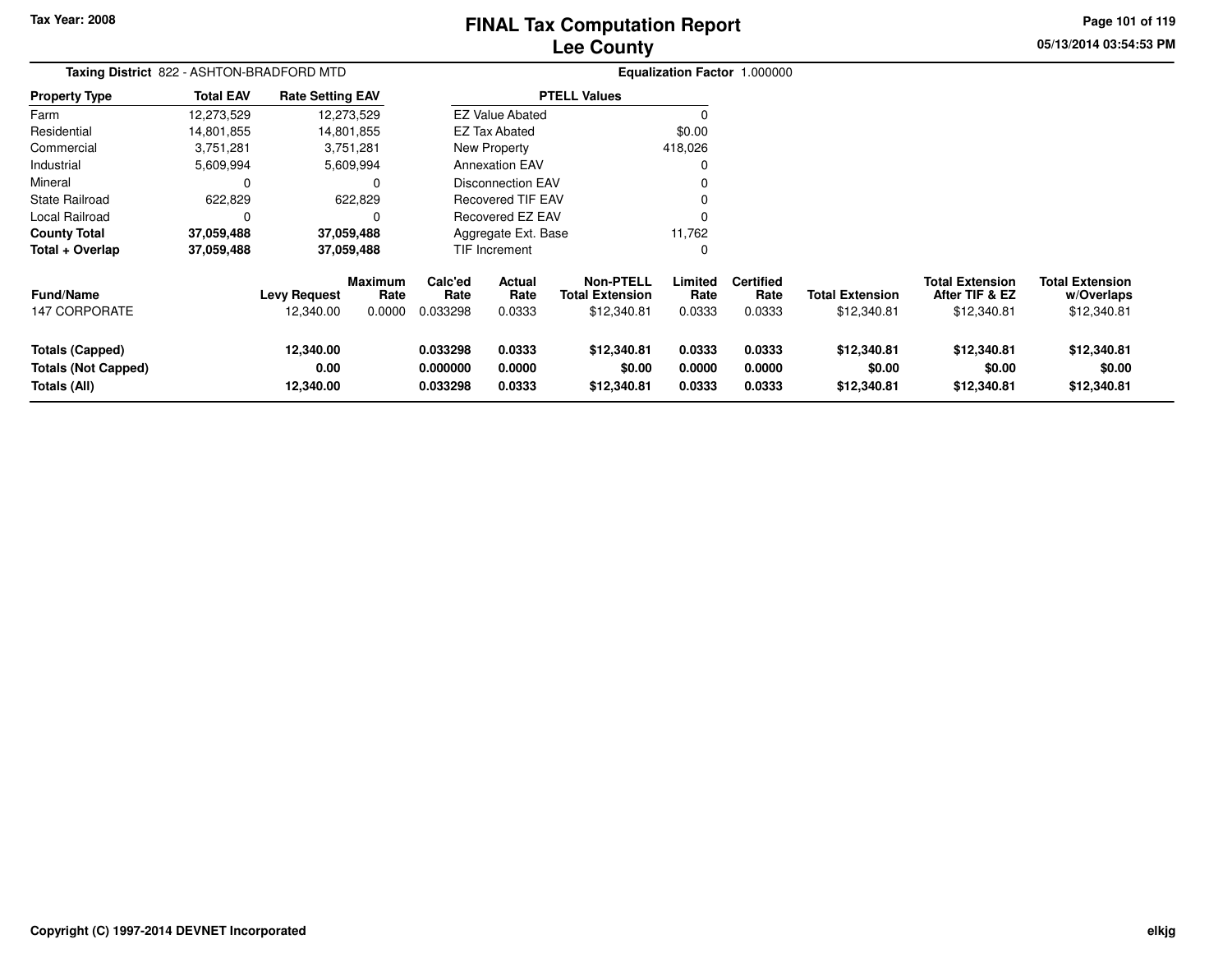# **Lee CountyFINAL Tax Computation Report**

**05/13/2014 03:54:53 PM Page 102 of 119**

|                                                                      | Taxing District 823 - REY-ALTO-VI-WC MTD |                                |                 |                                  |                            |                                            | Equalization Factor 1.000000 |                            |                                      |                                          |                                      |  |
|----------------------------------------------------------------------|------------------------------------------|--------------------------------|-----------------|----------------------------------|----------------------------|--------------------------------------------|------------------------------|----------------------------|--------------------------------------|------------------------------------------|--------------------------------------|--|
| <b>Property Type</b>                                                 | <b>Total EAV</b>                         | <b>Rate Setting EAV</b>        |                 |                                  |                            | <b>PTELL Values</b>                        |                              |                            |                                      |                                          |                                      |  |
| Farm                                                                 | 29,385,337                               |                                | 29,385,337      |                                  | <b>EZ Value Abated</b>     |                                            | 0                            |                            |                                      |                                          |                                      |  |
| Residential                                                          | 26,826,371                               |                                | 26,826,371      |                                  | <b>EZ Tax Abated</b>       |                                            | \$0.00                       |                            |                                      |                                          |                                      |  |
| Commercial                                                           | 2,652,880                                |                                | 2,652,880       |                                  | New Property               |                                            | 457,692                      |                            |                                      |                                          |                                      |  |
| Industrial                                                           | 3,990,611                                |                                | 3,990,611       |                                  | <b>Annexation EAV</b>      |                                            | 0                            |                            |                                      |                                          |                                      |  |
| Mineral                                                              | 0                                        |                                | 0               |                                  | <b>Disconnection EAV</b>   |                                            | 38,943                       |                            |                                      |                                          |                                      |  |
| <b>State Railroad</b>                                                | 698,919                                  |                                | 698,919         |                                  | <b>Recovered TIF EAV</b>   |                                            | $\Omega$                     |                            |                                      |                                          |                                      |  |
| Local Railroad                                                       | 0                                        |                                | 0               |                                  | Recovered EZ EAV           |                                            | $\Omega$                     |                            |                                      |                                          |                                      |  |
| <b>County Total</b>                                                  | 63,554,118                               |                                | 63,554,118      |                                  | Aggregate Ext. Base        |                                            | 13,323                       |                            |                                      |                                          |                                      |  |
| Total + Overlap                                                      | 63,554,118                               |                                | 63,554,118      |                                  | <b>TIF Increment</b>       |                                            | 0                            |                            |                                      |                                          |                                      |  |
| <b>Fund/Name</b>                                                     |                                          | <b>Levy Request</b>            | Maximum<br>Rate | Calc'ed<br>Rate                  | Actual<br>Rate             | <b>Non-PTELL</b><br><b>Total Extension</b> | Limited<br>Rate              | <b>Certified</b><br>Rate   | <b>Total Extension</b>               | <b>Total Extension</b><br>After TIF & EZ | <b>Total Extension</b><br>w/Overlaps |  |
| <b>147 CORPORATE</b>                                                 |                                          | 13,965.00                      | 0.0000          | 0.021973                         | 0.0220                     | \$13,981.91                                | 0.0220                       | 0.0220                     | \$13,981.91                          | \$13,981.91                              | \$13,981.91                          |  |
| <b>Totals (Capped)</b><br><b>Totals (Not Capped)</b><br>Totals (All) |                                          | 13,965.00<br>0.00<br>13,965.00 |                 | 0.021973<br>0.000000<br>0.021973 | 0.0220<br>0.0000<br>0.0220 | \$13,981.91<br>\$0.00<br>\$13,981.91       | 0.0220<br>0.0000<br>0.0220   | 0.0220<br>0.0000<br>0.0220 | \$13,981.91<br>\$0.00<br>\$13,981.91 | \$13,981.91<br>\$0.00<br>\$13,981.91     | \$13,981.91<br>\$0.00<br>\$13,981.91 |  |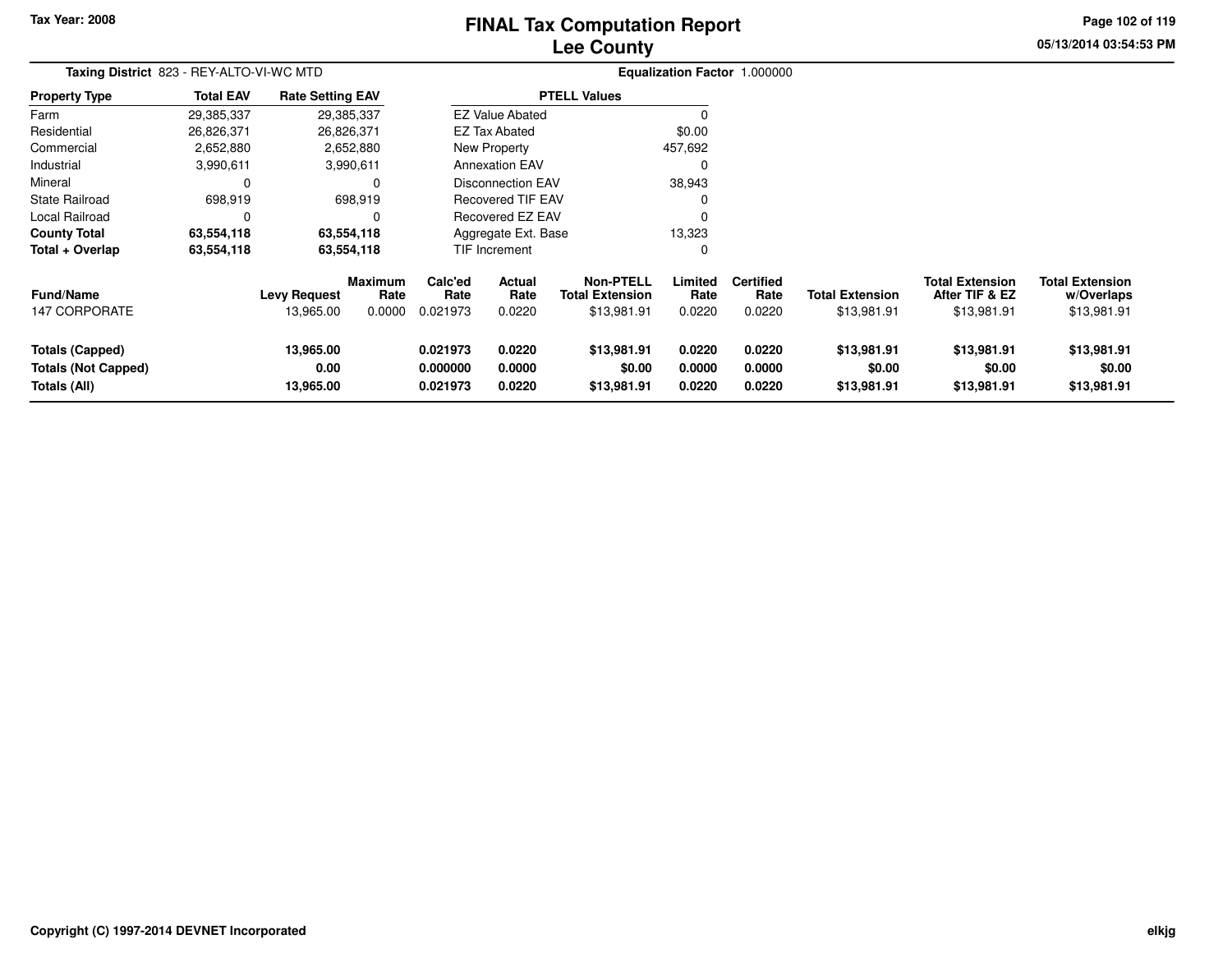# **Lee CountyFINAL Tax Computation Report**

**05/13/2014 03:54:53 PMPage 103 of 119**

| Taxing District 824 - NELSON-HARMON MTD                              |                  |                                |                                  |                                  |                            | Equalization Factor 1.000000                              |                            |                                    |                                       |                                                         |                                                     |
|----------------------------------------------------------------------|------------------|--------------------------------|----------------------------------|----------------------------------|----------------------------|-----------------------------------------------------------|----------------------------|------------------------------------|---------------------------------------|---------------------------------------------------------|-----------------------------------------------------|
| <b>Property Type</b>                                                 | <b>Total EAV</b> | <b>Rate Setting EAV</b>        |                                  |                                  |                            | <b>PTELL Values</b>                                       |                            |                                    |                                       |                                                         |                                                     |
| Farm                                                                 | 7,013,705        |                                | 7,013,705                        |                                  | <b>EZ Value Abated</b>     |                                                           |                            |                                    |                                       |                                                         |                                                     |
| Residential                                                          | 11,697,906       |                                | 11,697,906                       |                                  | <b>EZ Tax Abated</b>       |                                                           | \$0.00                     |                                    |                                       |                                                         |                                                     |
| Commercial                                                           | 1,777,200        |                                | 1,777,200                        |                                  | New Property               |                                                           | 185,135                    |                                    |                                       |                                                         |                                                     |
| Industrial                                                           | 3,937,884        |                                | 3,937,884                        |                                  | <b>Annexation EAV</b>      |                                                           | $\Omega$                   |                                    |                                       |                                                         |                                                     |
| Mineral                                                              | 0                |                                | 0                                |                                  | <b>Disconnection EAV</b>   |                                                           |                            |                                    |                                       |                                                         |                                                     |
| <b>State Railroad</b>                                                | 1,835,479        |                                | 1,835,479                        |                                  | <b>Recovered TIF EAV</b>   |                                                           |                            |                                    |                                       |                                                         |                                                     |
| Local Railroad                                                       | 0                |                                | 0                                |                                  | Recovered EZ EAV           |                                                           | 0                          |                                    |                                       |                                                         |                                                     |
| <b>County Total</b>                                                  | 26,262,174       |                                | 26, 262, 174                     |                                  | Aggregate Ext. Base        |                                                           | 14,443                     |                                    |                                       |                                                         |                                                     |
| Total + Overlap                                                      | 26,262,174       |                                | 26,262,174                       |                                  | TIF Increment              |                                                           | 0                          |                                    |                                       |                                                         |                                                     |
| <b>Fund/Name</b><br><b>147 CORPORATE</b>                             |                  | Levy Request<br>15,165.00      | <b>Maximum</b><br>Rate<br>0.0000 | Calc'ed<br>Rate<br>0.057745      | Actual<br>Rate<br>0.0577   | <b>Non-PTELL</b><br><b>Total Extension</b><br>\$15,153.27 | Limited<br>Rate<br>0.0577  | <b>Certified</b><br>Rate<br>0.0577 | <b>Total Extension</b><br>\$15,153.27 | <b>Total Extension</b><br>After TIF & EZ<br>\$15,153.27 | <b>Total Extension</b><br>w/Overlaps<br>\$15,153.27 |
| <b>Totals (Capped)</b><br><b>Totals (Not Capped)</b><br>Totals (All) |                  | 15,165.00<br>0.00<br>15,165.00 |                                  | 0.057745<br>0.000000<br>0.057745 | 0.0577<br>0.0000<br>0.0577 | \$15,153.27<br>\$0.00<br>\$15,153.27                      | 0.0577<br>0.0000<br>0.0577 | 0.0577<br>0.0000<br>0.0577         | \$15,153.27<br>\$0.00<br>\$15,153.27  | \$15,153.27<br>\$0.00<br>\$15,153.27                    | \$15,153.27<br>\$0.00<br>\$15,153.27                |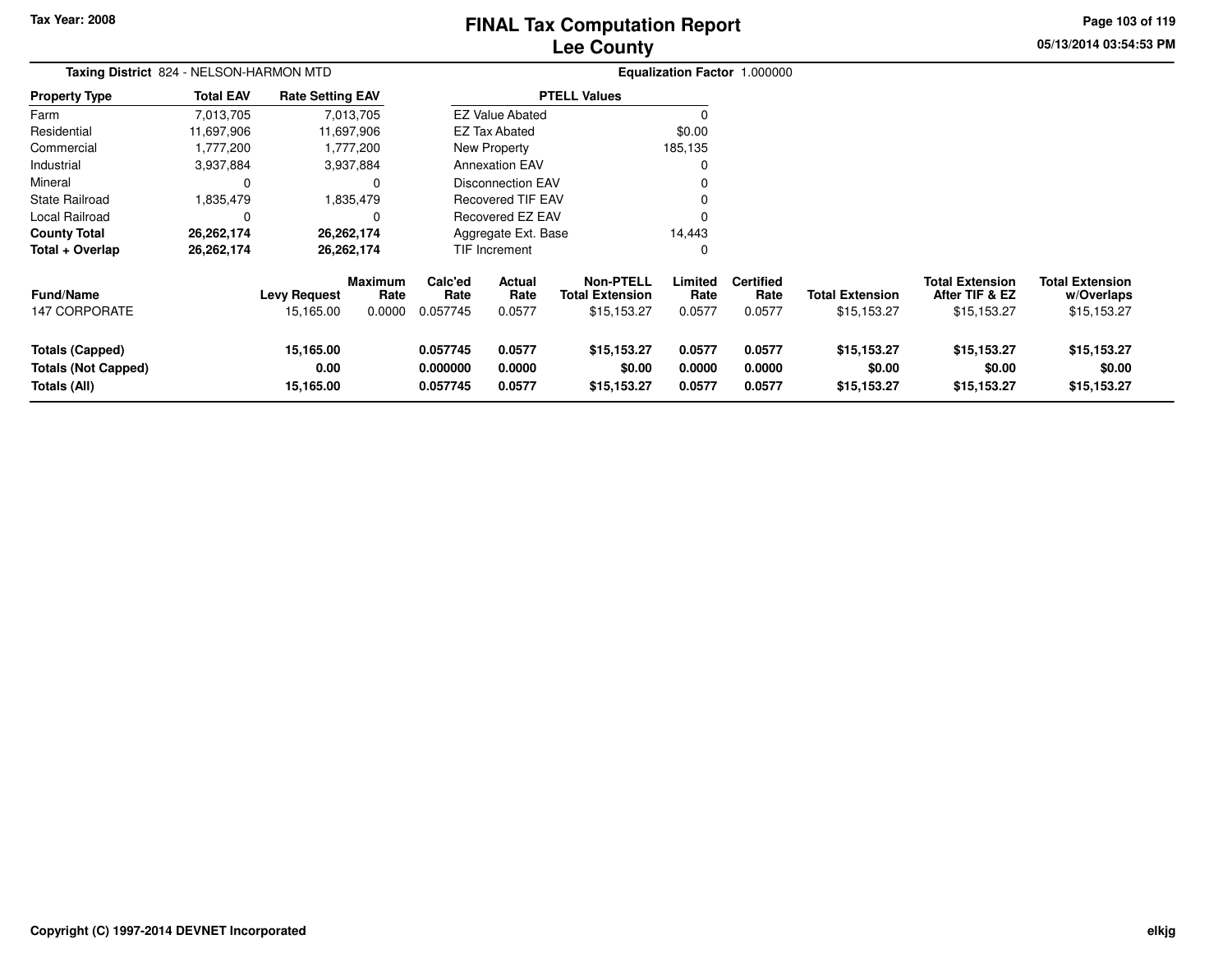# **Lee CountyFINAL Tax Computation Report**

**05/13/2014 03:54:53 PM**

**Page 104 of 119**

| Taxing District 825 - E GR-HAM-MAR-SO DIX MTD                        |                  |                                |                        |                                  |                            |                                            |                            | Equalization Factor 1.000000 |                                      |                                          |                                      |
|----------------------------------------------------------------------|------------------|--------------------------------|------------------------|----------------------------------|----------------------------|--------------------------------------------|----------------------------|------------------------------|--------------------------------------|------------------------------------------|--------------------------------------|
| <b>Property Type</b>                                                 | <b>Total EAV</b> | <b>Rate Setting EAV</b>        |                        |                                  |                            | <b>PTELL Values</b>                        |                            |                              |                                      |                                          |                                      |
| Farm                                                                 | 19,803,063       |                                | 19,803,063             |                                  | <b>EZ Value Abated</b>     |                                            |                            |                              |                                      |                                          |                                      |
| Residential                                                          | 15,159,620       |                                | 15,159,620             |                                  | <b>EZ Tax Abated</b>       |                                            | \$0.00                     |                              |                                      |                                          |                                      |
| Commercial                                                           | 10,309,367       |                                | 10,309,367             |                                  | New Property               |                                            | 9,627,476                  |                              |                                      |                                          |                                      |
| Industrial                                                           | 29,107,084       |                                | 29,107,084             |                                  | <b>Annexation EAV</b>      |                                            |                            |                              |                                      |                                          |                                      |
| Mineral                                                              | 0                |                                | 0                      |                                  | <b>Disconnection EAV</b>   |                                            |                            |                              |                                      |                                          |                                      |
| <b>State Railroad</b>                                                | 361,817          |                                | 361,817                |                                  | <b>Recovered TIF EAV</b>   |                                            |                            |                              |                                      |                                          |                                      |
| Local Railroad                                                       | 1,270            |                                | 1,270                  |                                  | Recovered EZ EAV           |                                            |                            |                              |                                      |                                          |                                      |
| <b>County Total</b>                                                  | 74,742,221       |                                | 74,742,221             |                                  | Aggregate Ext. Base        |                                            | 15,478                     |                              |                                      |                                          |                                      |
| Total + Overlap                                                      | 74,742,221       |                                | 74,742,221             |                                  | TIF Increment              |                                            | 0                          |                              |                                      |                                          |                                      |
| <b>Fund/Name</b>                                                     |                  | <b>Levy Request</b>            | <b>Maximum</b><br>Rate | Calc'ed<br>Rate                  | Actual<br>Rate             | <b>Non-PTELL</b><br><b>Total Extension</b> | Limited<br>Rate            | <b>Certified</b><br>Rate     | <b>Total Extension</b>               | <b>Total Extension</b><br>After TIF & EZ | <b>Total Extension</b><br>w/Overlaps |
| <b>147 CORPORATE</b>                                                 |                  | 15,508.00                      | 0.0000                 | 0.020749                         | 0.0207                     | \$15,471.64                                | 0.0207                     | 0.0207                       | \$15,471.64                          | \$15,471.64                              | \$15,471.64                          |
| <b>Totals (Capped)</b><br><b>Totals (Not Capped)</b><br>Totals (All) |                  | 15,508.00<br>0.00<br>15,508.00 |                        | 0.020749<br>0.000000<br>0.020749 | 0.0207<br>0.0000<br>0.0207 | \$15,471.64<br>\$0.00<br>\$15,471.64       | 0.0207<br>0.0000<br>0.0207 | 0.0207<br>0.0000<br>0.0207   | \$15,471.64<br>\$0.00<br>\$15,471.64 | \$15,471.64<br>\$0.00<br>\$15,471.64     | \$15,471.64<br>\$0.00<br>\$15,471.64 |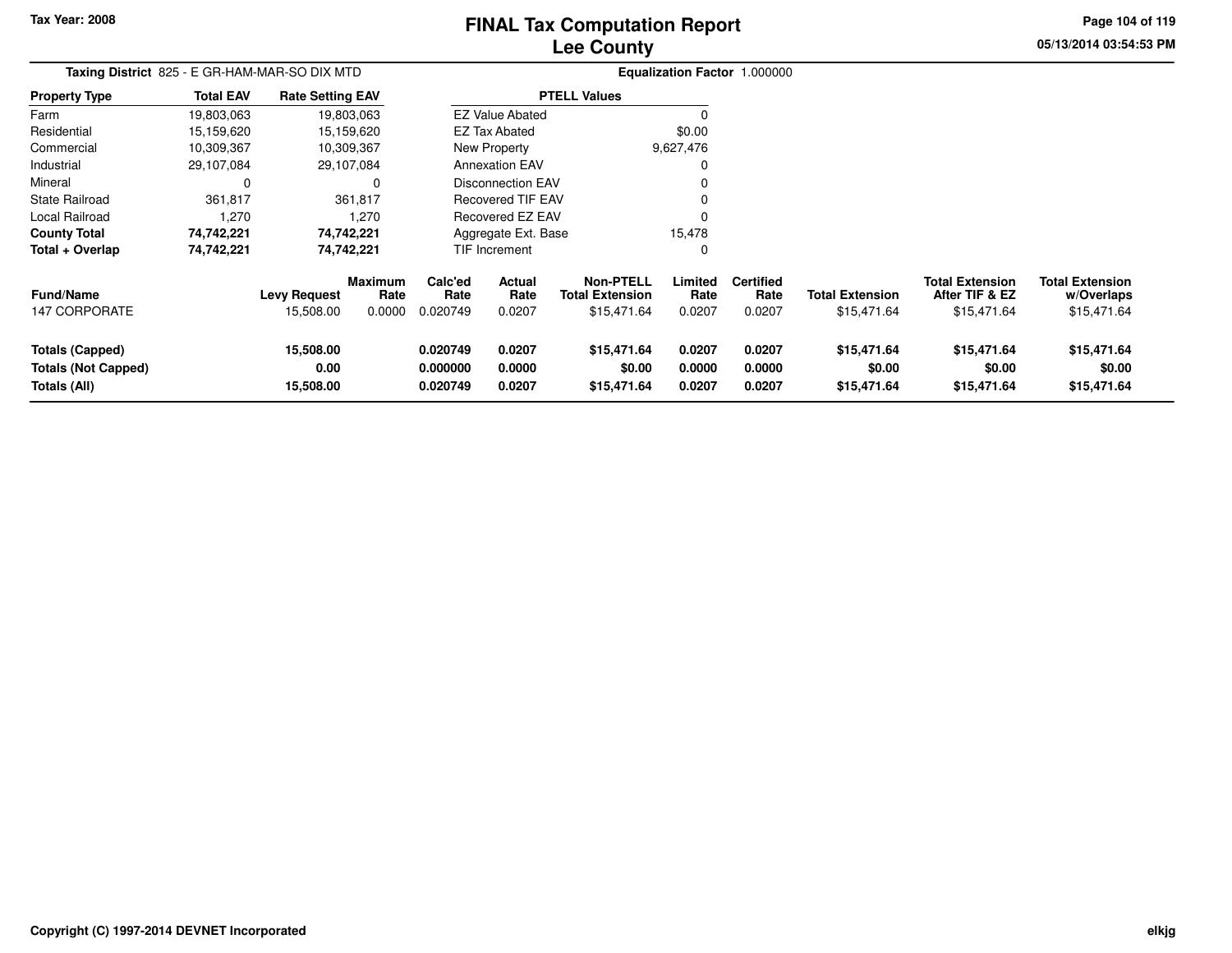# **Lee CountyFINAL Tax Computation Report**

**05/13/2014 03:54:53 PM**

**Page 105 of 119**

| Taxing District 826 - AMBOY-LEE CENTER MTD                           |                  |                                |                        |                                  |                            | Equalization Factor 1.000000               |                            |                            |                                      |                                          |                                      |
|----------------------------------------------------------------------|------------------|--------------------------------|------------------------|----------------------------------|----------------------------|--------------------------------------------|----------------------------|----------------------------|--------------------------------------|------------------------------------------|--------------------------------------|
| <b>Property Type</b>                                                 | <b>Total EAV</b> | <b>Rate Setting EAV</b>        |                        |                                  |                            | <b>PTELL Values</b>                        |                            |                            |                                      |                                          |                                      |
| Farm                                                                 | 11,518,682       |                                | 11,518,280             |                                  | <b>EZ Value Abated</b>     |                                            | C                          |                            |                                      |                                          |                                      |
| Residential                                                          | 31,015,920       |                                | 31,015,920             |                                  | <b>EZ Tax Abated</b>       |                                            | \$0.00                     |                            |                                      |                                          |                                      |
| Commercial                                                           | 7,069,458        |                                | 7,069,458              |                                  | New Property               |                                            | 3,342,610                  |                            |                                      |                                          |                                      |
| Industrial                                                           | 8,511,945        |                                | 8,511,945              |                                  | <b>Annexation EAV</b>      |                                            | 0                          |                            |                                      |                                          |                                      |
| Mineral                                                              |                  |                                |                        |                                  | <b>Disconnection EAV</b>   |                                            | $\Omega$                   |                            |                                      |                                          |                                      |
| <b>State Railroad</b>                                                | 7,569            |                                | 7,569                  |                                  | <b>Recovered TIF EAV</b>   |                                            | $\Omega$                   |                            |                                      |                                          |                                      |
| Local Railroad                                                       | 1,800            |                                | 1,800                  |                                  | Recovered EZ EAV           |                                            | $\Omega$                   |                            |                                      |                                          |                                      |
| <b>County Total</b>                                                  | 58,125,374       |                                | 58,124,972             |                                  | Aggregate Ext. Base        |                                            | 27,520                     |                            |                                      |                                          |                                      |
| Total + Overlap                                                      | 58,125,374       |                                | 58,124,972             |                                  | <b>TIF Increment</b>       |                                            | 402                        |                            |                                      |                                          |                                      |
| <b>Fund/Name</b>                                                     |                  | <b>Levy Request</b>            | <b>Maximum</b><br>Rate | Calc'ed<br>Rate                  | Actual<br>Rate             | <b>Non-PTELL</b><br><b>Total Extension</b> | Limited<br>Rate            | <b>Certified</b><br>Rate   | <b>Total Extension</b>               | <b>Total Extension</b><br>After TIF & EZ | <b>Total Extension</b><br>w/Overlaps |
| <b>147 CORPORATE</b>                                                 |                  | 27,294.00                      | 0.0000                 | 0.046957                         | 0.0470                     | \$27,318.74                                | 0.0470                     | 0.0470                     | \$27,318.93                          | \$27,318.74                              | \$27,318.74                          |
| <b>Totals (Capped)</b><br><b>Totals (Not Capped)</b><br>Totals (All) |                  | 27,294.00<br>0.00<br>27,294.00 |                        | 0.046957<br>0.000000<br>0.046957 | 0.0470<br>0.0000<br>0.0470 | \$27,318.74<br>\$0.00<br>\$27,318.74       | 0.0470<br>0.0000<br>0.0470 | 0.0470<br>0.0000<br>0.0470 | \$27,318.93<br>\$0.00<br>\$27,318.93 | \$27,318.74<br>\$0.00<br>\$27,318.74     | \$27,318.74<br>\$0.00<br>\$27,318.74 |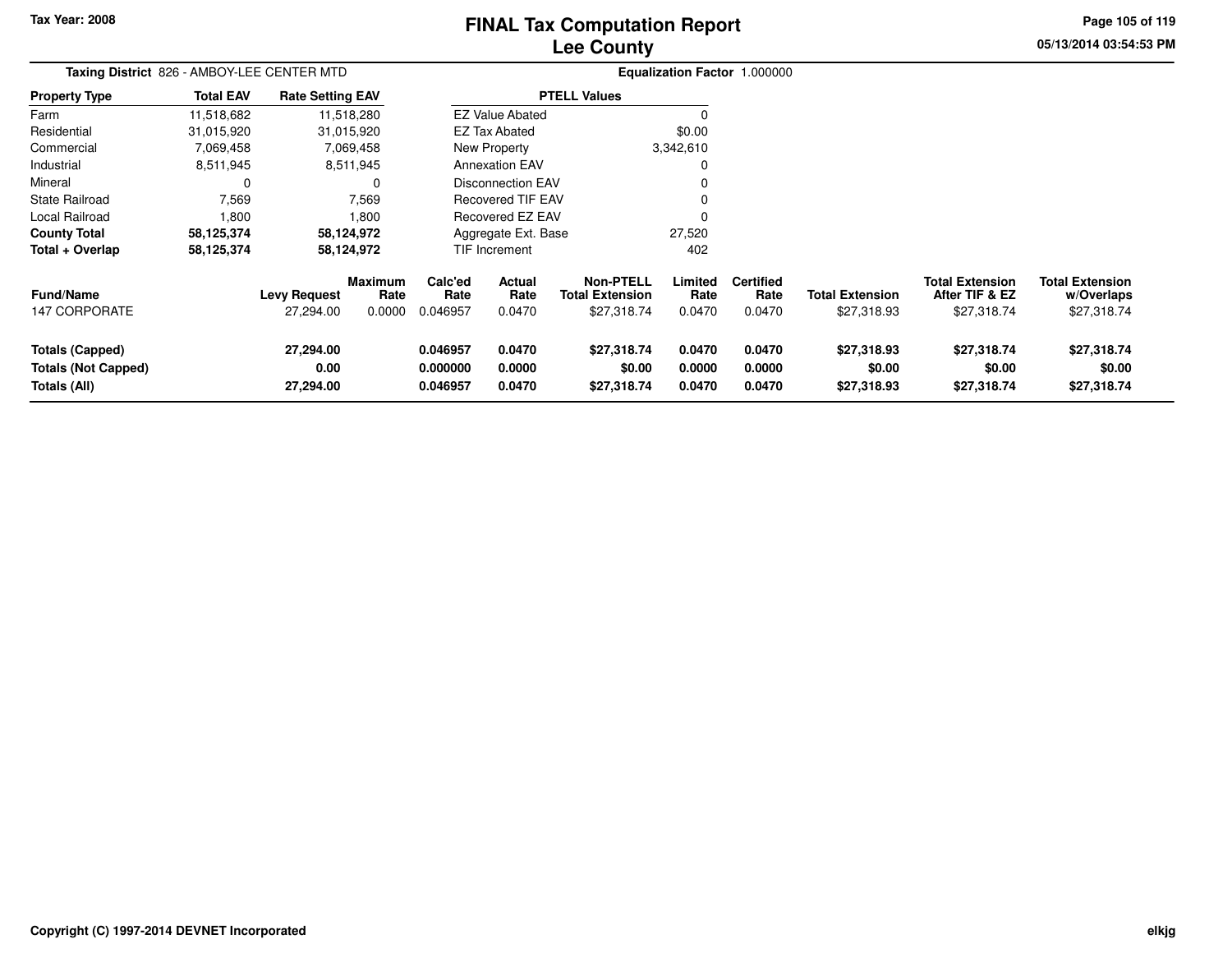# **Lee CountyFINAL Tax Computation Report**

**05/13/2014 03:54:53 PM**

**Page 106 of 119**

|                            | Taxing District 827 - MAY-SUBLETTE MTD |                         |                        |                 |                          |                                            | Equalization Factor 1.000000 |                          |                        |                                          |                                      |  |
|----------------------------|----------------------------------------|-------------------------|------------------------|-----------------|--------------------------|--------------------------------------------|------------------------------|--------------------------|------------------------|------------------------------------------|--------------------------------------|--|
| <b>Property Type</b>       | <b>Total EAV</b>                       | <b>Rate Setting EAV</b> |                        |                 |                          | <b>PTELL Values</b>                        |                              |                          |                        |                                          |                                      |  |
| Farm                       | 15,312,145                             |                         | 15,312,145             |                 | <b>EZ Value Abated</b>   |                                            |                              |                          |                        |                                          |                                      |  |
| Residential                | 23,614,856                             |                         | 23,614,856             |                 | <b>EZ Tax Abated</b>     |                                            | \$0.00                       |                          |                        |                                          |                                      |  |
| Commercial                 | 4,036,315                              |                         | 4,036,315              |                 | <b>New Property</b>      |                                            | 2,039,661                    |                          |                        |                                          |                                      |  |
| Industrial                 | 1,311,277                              |                         | 1,311,277              |                 | <b>Annexation EAV</b>    |                                            |                              |                          |                        |                                          |                                      |  |
| Mineral                    | 0                                      |                         | 0                      |                 | <b>Disconnection EAV</b> |                                            |                              |                          |                        |                                          |                                      |  |
| State Railroad             | $\Omega$                               |                         | $\mathbf 0$            |                 | Recovered TIF EAV        |                                            |                              |                          |                        |                                          |                                      |  |
| Local Railroad             | 8,090                                  |                         | 8,090                  |                 | <b>Recovered EZ EAV</b>  |                                            | $\Omega$                     |                          |                        |                                          |                                      |  |
| <b>County Total</b>        | 44,282,683                             |                         | 44,282,683             |                 | Aggregate Ext. Base      |                                            | 16,669                       |                          |                        |                                          |                                      |  |
| Total + Overlap            | 44,282,683                             |                         | 44,282,683             |                 | <b>TIF Increment</b>     |                                            | 0                            |                          |                        |                                          |                                      |  |
| <b>Fund/Name</b>           |                                        | <b>Levy Request</b>     | <b>Maximum</b><br>Rate | Calc'ed<br>Rate | Actual<br>Rate           | <b>Non-PTELL</b><br><b>Total Extension</b> | Limited<br>Rate              | <b>Certified</b><br>Rate | <b>Total Extension</b> | <b>Total Extension</b><br>After TIF & EZ | <b>Total Extension</b><br>w/Overlaps |  |
| <b>147 CORPORATE</b>       |                                        | 17,330.00               | 0.0000                 | 0.039135        | 0.0391                   | \$17,314.53                                | 0.0391                       | 0.0391                   | \$17,314.53            | \$17,314.53                              | \$17,314.53                          |  |
| <b>Totals (Capped)</b>     |                                        | 17,330.00               |                        | 0.039135        | 0.0391                   | \$17,314.53                                | 0.0391                       | 0.0391                   | \$17,314.53            | \$17,314.53                              | \$17,314.53                          |  |
| <b>Totals (Not Capped)</b> |                                        | 0.00                    |                        | 0.000000        | 0.0000                   | \$0.00                                     | 0.0000                       | 0.0000                   | \$0.00                 | \$0.00                                   | \$0.00                               |  |
| Totals (All)               |                                        | 17,330.00               |                        | 0.039135        | 0.0391                   | \$17,314.53                                | 0.0391                       | 0.0391                   | \$17,314.53            | \$17,314.53                              | \$17,314.53                          |  |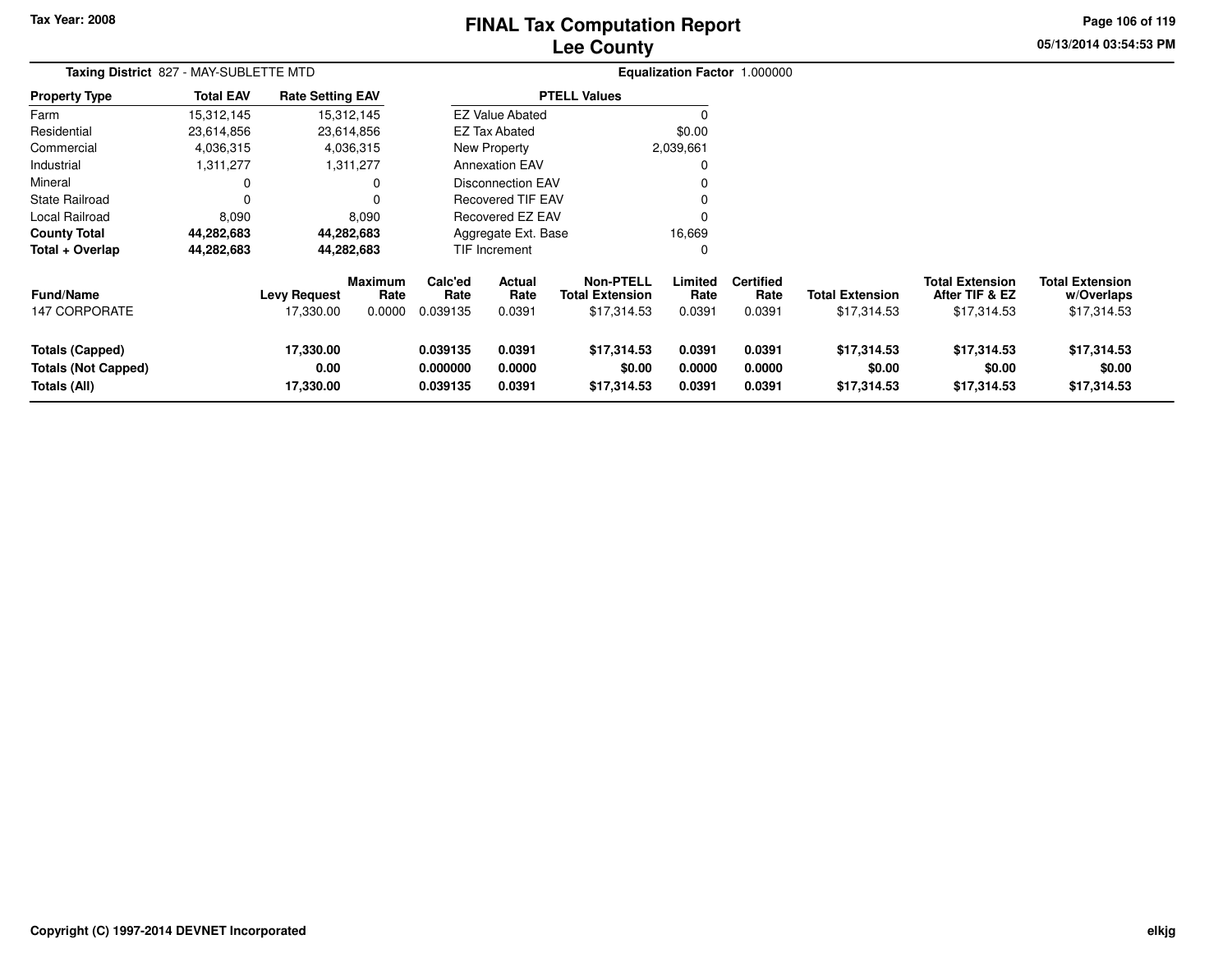**Totals (All)**

**18,450.00**

# **Lee CountyFINAL Tax Computation Report**

**0.038995 0.0390 \$18,452.34 0.0390 0.0390 \$19,931.75 \$18,452.34 \$18,452.34**

**05/13/2014 03:54:53 PMPage 107 of 119**

| Taxing District 828 - BROOKLYN-WYOMING MTD |                  |                         |                        |                 |                          |                                            |                 | Equalization Factor 1.000000 |                        |                                          |                                      |
|--------------------------------------------|------------------|-------------------------|------------------------|-----------------|--------------------------|--------------------------------------------|-----------------|------------------------------|------------------------|------------------------------------------|--------------------------------------|
| <b>Property Type</b>                       | <b>Total EAV</b> | <b>Rate Setting EAV</b> |                        |                 |                          | <b>PTELL Values</b>                        |                 |                              |                        |                                          |                                      |
| Farm                                       | 17,741,155       | 17,740,383              |                        |                 | <b>EZ Value Abated</b>   |                                            | $\Omega$        |                              |                        |                                          |                                      |
| Residential                                | 27,845,816       | 24,286,146              |                        |                 | EZ Tax Abated            |                                            | \$0.00          |                              |                        |                                          |                                      |
| Commercial                                 | 2,206,943        |                         | 1,974,033              |                 | New Property             |                                            | 1,749,635       |                              |                        |                                          |                                      |
| Industrial                                 | 3,310,172        |                         | 3,310,172              |                 | <b>Annexation EAV</b>    |                                            | 38,943          |                              |                        |                                          |                                      |
| Mineral                                    | 0                |                         | 0                      |                 | <b>Disconnection EAV</b> |                                            | $\Omega$        |                              |                        |                                          |                                      |
| <b>State Railroad</b>                      | $\Omega$         |                         | 0                      |                 | <b>Recovered TIF EAV</b> |                                            | $\Omega$        |                              |                        |                                          |                                      |
| Local Railroad                             | 2,965            |                         | 2,965                  |                 | Recovered EZ EAV         |                                            | $\Omega$        |                              |                        |                                          |                                      |
| <b>County Total</b>                        | 51,107,051       | 47,313,699              |                        |                 | Aggregate Ext. Base      |                                            | 17,904          |                              |                        |                                          |                                      |
| Total + Overlap                            | 51,107,051       | 47,313,699              |                        |                 | TIF Increment            |                                            | 3,793,352       |                              |                        |                                          |                                      |
| <b>Fund/Name</b>                           |                  | <b>Levy Request</b>     | <b>Maximum</b><br>Rate | Calc'ed<br>Rate | <b>Actual</b><br>Rate    | <b>Non-PTELL</b><br><b>Total Extension</b> | Limited<br>Rate | <b>Certified</b><br>Rate     | <b>Total Extension</b> | <b>Total Extension</b><br>After TIF & EZ | <b>Total Extension</b><br>w/Overlaps |
| <b>147 CORPORATE</b>                       |                  | 18,450.00               | 0.0000                 | 0.038995        | 0.0390                   | \$18,452.34                                | 0.0390          | 0.0390                       | \$19,931.75            | \$18,452.34                              | \$18,452.34                          |
| Totals (Capped)                            |                  | 18,450.00               |                        | 0.038995        | 0.0390                   | \$18,452.34                                | 0.0390          | 0.0390                       | \$19,931.75            | \$18,452.34                              | \$18,452.34                          |
| <b>Totals (Not Capped)</b>                 |                  | 0.00                    |                        | 0.000000        | 0.0000                   | \$0.00                                     | 0.0000          | 0.0000                       | \$0.00                 | \$0.00                                   | \$0.00                               |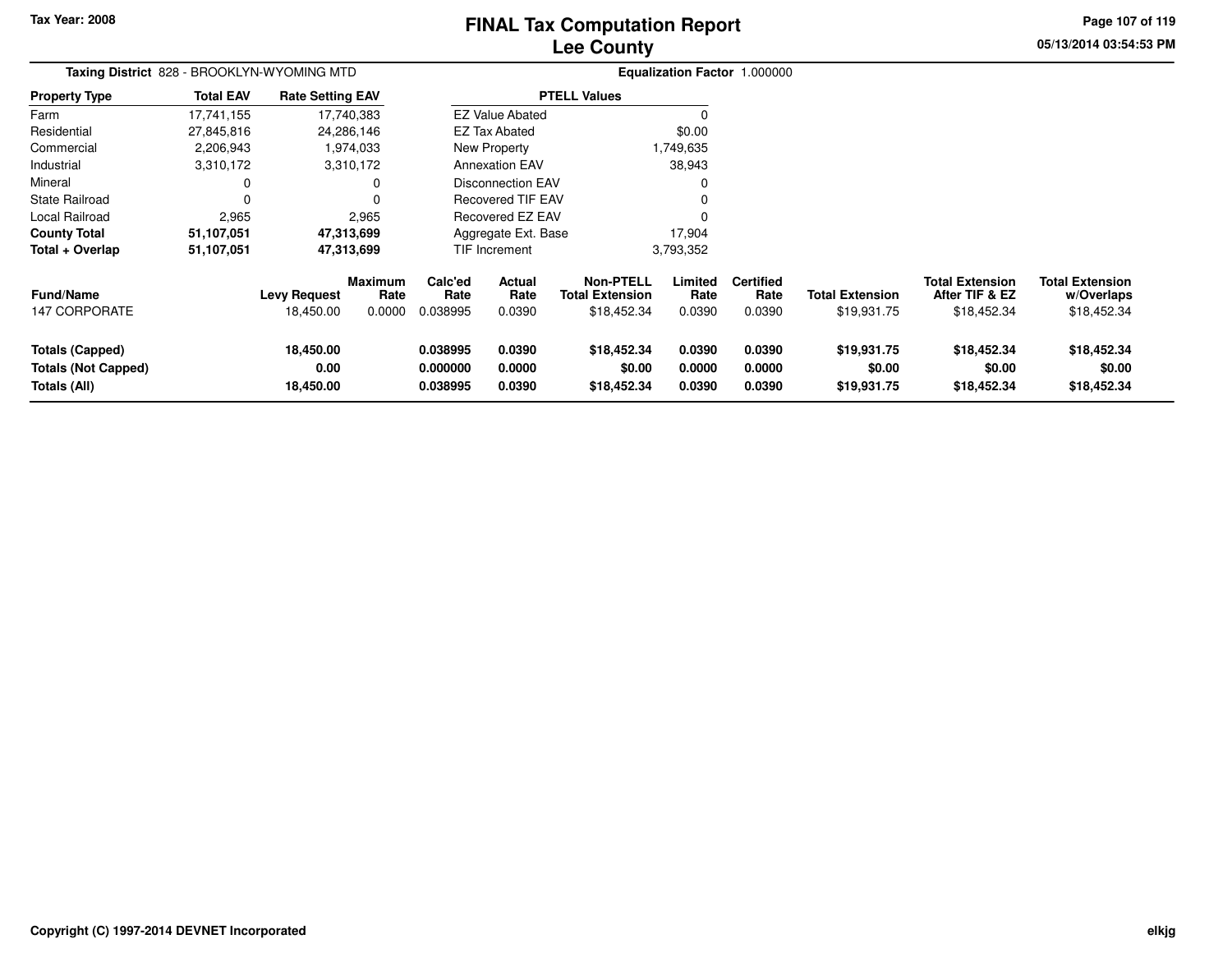**Page 108 of 119**

**05/13/2014 03:54:53 PM**

| Taxing District 851 - DIXON PARK DISTRICT |                  |                         |                        |                 |                          |                                            |                 | <b>Equalization Factor 1.000000</b> |                        |                                          |                                      |
|-------------------------------------------|------------------|-------------------------|------------------------|-----------------|--------------------------|--------------------------------------------|-----------------|-------------------------------------|------------------------|------------------------------------------|--------------------------------------|
| <b>Property Type</b>                      | <b>Total EAV</b> | <b>Rate Setting EAV</b> |                        |                 |                          | <b>PTELL Values</b>                        |                 |                                     |                        |                                          |                                      |
| Farm                                      | 757,843          |                         | 757,843                |                 | <b>EZ Value Abated</b>   |                                            | 6,895,796       |                                     |                        |                                          |                                      |
| Residential                               | 111,341,058      | 110,745,408             |                        |                 | <b>EZ Tax Abated</b>     |                                            | \$31,665.48     |                                     |                        |                                          |                                      |
| Commercial                                | 44,019,144       | 37,595,165              |                        |                 | New Property             |                                            | 9,800,598       |                                     |                        |                                          |                                      |
| Industrial                                | 26,223,386       | 21,428,414              |                        |                 | <b>Annexation EAV</b>    |                                            | 181,726         |                                     |                        |                                          |                                      |
| Mineral                                   | $\Omega$         |                         | $\Omega$               |                 | <b>Disconnection EAV</b> |                                            | 160             |                                     |                        |                                          |                                      |
| <b>State Railroad</b>                     | 448,349          |                         | 448,349                |                 | <b>Recovered TIF EAV</b> |                                            | $\Omega$        |                                     |                        |                                          |                                      |
| Local Railroad                            | $\Omega$         |                         | $\Omega$               |                 | Recovered EZ EAV         |                                            | 2,045,433       |                                     |                        |                                          |                                      |
| <b>County Total</b>                       | 182,789,780      | 170,975,179             |                        |                 | Aggregate Ext. Base      |                                            | 542,958         |                                     |                        |                                          |                                      |
| Total + Overlap                           | 182,789,780      | 170,975,179             |                        |                 | <b>TIF Increment</b>     |                                            | 4,918,805       |                                     |                        |                                          |                                      |
| <b>Fund/Name</b>                          |                  | <b>Levy Request</b>     | <b>Maximum</b><br>Rate | Calc'ed<br>Rate | Actual<br>Rate           | <b>Non-PTELL</b><br><b>Total Extension</b> | Limited<br>Rate | <b>Certified</b><br>Rate            | <b>Total Extension</b> | <b>Total Extension</b><br>After TIF & EZ | <b>Total Extension</b><br>w/Overlaps |
| 001 CORPORATE                             |                  | 163,600.00              | 0.1000                 | 0.095686        | 0.0957                   | \$163,623.25                               | 0.0957          | 0.0957                              | \$174,929.82           | \$163,623.25                             | \$163,623.25                         |
| 003 BONDS & INTEREST                      |                  | 149,095.00              | 0.0000                 | 0.087203        | 0.0872                   | \$149,090.36                               | 0.0876          | 0.0876                              | \$160,123.85           | \$149,774.26                             | \$149,774.26                         |
| 005 I.M.R.F.                              |                  | 5,000.00                | 0.0000                 | 0.002924        | 0.0029                   | \$4,958.28                                 | 0.0029          | 0.0029                              | \$5,300.90             | \$4,958.28                               | \$4,958.28                           |
| 014 POLICE SYSTEM                         |                  | 31,000.00               | 0.0250                 | 0.018131        | 0.0181                   | \$30,946.51                                | 0.0181          | 0.0181                              | \$33,084.95            | \$30,946.51                              | \$30,946.51                          |
| 027 AUDIT                                 |                  | 5,500.00                | 0.0050                 | 0.003217        | 0.0032                   | \$5,471.21                                 | 0.0032          | 0.0032                              | \$5,849.27             | \$5,471.21                               | \$5,471.21                           |
| 035 LIABILITY INSURANCE                   |                  | 40,000.00               | 0.0000                 | 0.023395        | 0.0234                   | \$40,008.19                                | 0.0234          | 0.0234                              | \$42,772.81            | \$40,008.19                              | \$40,008.19                          |
| 047 SOCIAL SECURITY                       |                  | 5,000.00                | 0.0000                 | 0.002924        | 0.0029                   | \$4,958.28                                 | 0.0029          | 0.0029                              | \$5,300.90             | \$4,958.28                               | \$4,958.28                           |
| 060 UNEMPLOYMENT INSURANC                 |                  | 500.00                  | 0.0000                 | 0.000292        | 0.0003                   | \$512.93                                   | 0.0003          | 0.0003                              | \$548.37               | \$512.93                                 | \$512.93                             |
| 062 WORKMANS COMP                         |                  | 500.00                  | 0.0000                 | 0.000292        | 0.0003                   | \$512.93                                   | 0.0003          | 0.0003                              | \$548.37               | \$512.93                                 | \$512.93                             |
| <b>122 RECREATIONAL PROGRAMS</b>          |                  | 196,060.00              | 0.1200                 | 0.114672        | 0.1147                   | \$196,108.53                               | 0.1147          | 0.1147                              | \$209,659.88           | \$196,108.53                             | \$196,108.53                         |
| 123 AQUARIUM & MUSEUM                     |                  | 114,500.00              | 0.0700                 | 0.066969        | 0.0670                   | \$114,553.37                               | 0.0670          | 0.0670                              | \$122,469.15           | \$114,553.37                             | \$114,553.37                         |
| <b>125 PAVING LIGHTS</b>                  |                  | 8,175.00                | 0.0050                 | 0.004781        | 0.0048                   | \$8,206.81                                 | 0.0048          | 0.0048                              | \$8,773.91             | \$8,206.81                               | \$8,206.81                           |
| 126 HANDICAPPED-JOINT RECR                |                  | 65,435.00               | 0.0400                 | 0.038272        | 0.0383                   | \$65,483.49                                | 0.0383          | 0.0383                              | \$70,008.49            | \$65,483.49                              | \$65,483.49                          |
| <b>Totals (Capped)</b>                    |                  | 569,835.00              |                        | 0.333283        | 0.3333                   | \$569,860.29                               | 0.3333          | 0.3333                              | \$609,238.33           | \$569,860.29                             | \$569,860.29                         |
| <b>Totals (Not Capped)</b>                |                  | 214,530.00              |                        | 0.125475        | 0.1255                   | \$214,573.85                               | 0.1259          | 0.1259                              | \$230,132.34           | \$215,257.75                             | \$215,257.75                         |
| Totals (All)                              |                  | 784,365.00              |                        | 0.458758        | 0.4588                   | \$784,434.14                               | 0.4592          | 0.4592                              | \$839,370.67           | \$785,118.04                             | \$785,118.04                         |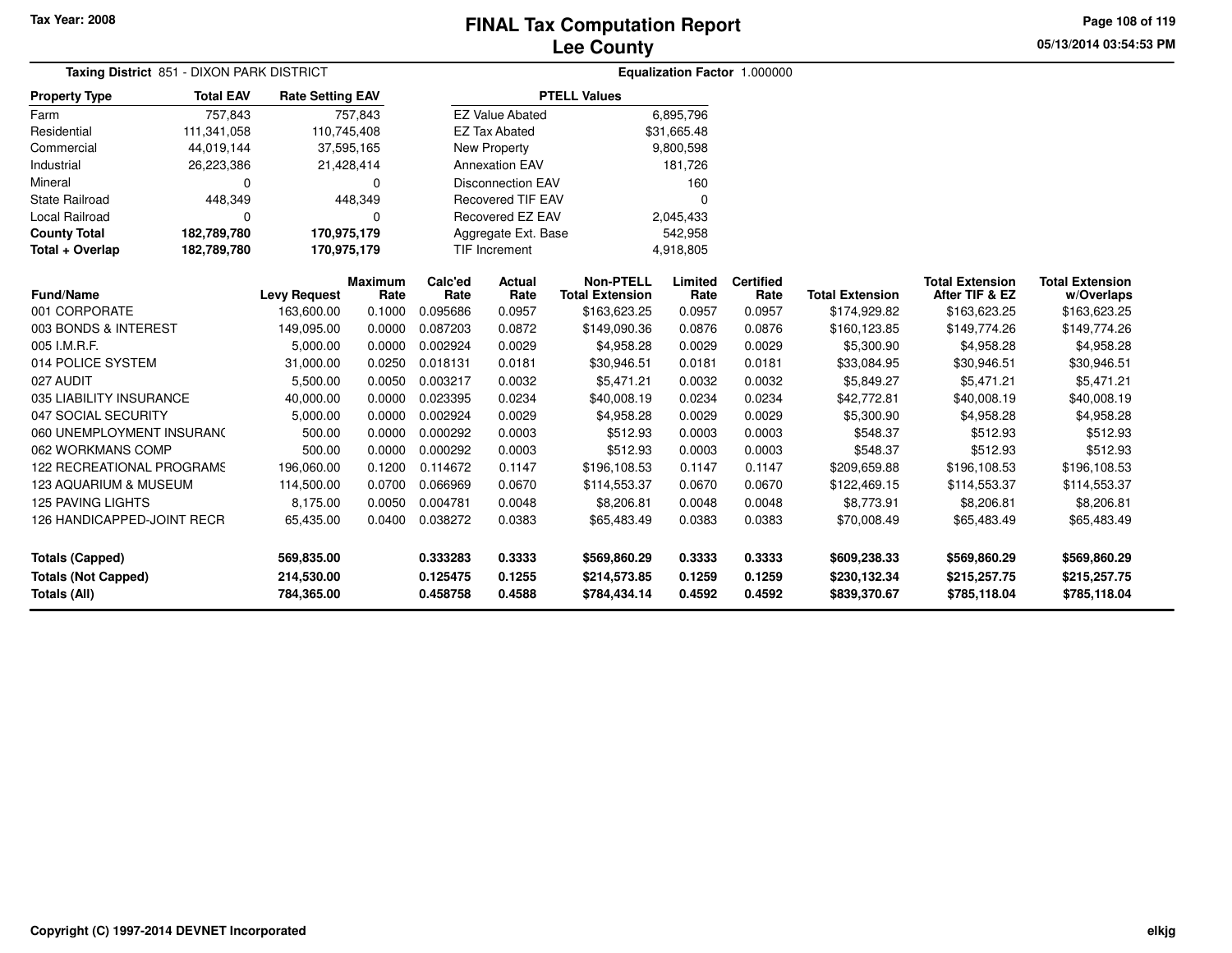**05/13/2014 03:54:53 PMPage 109 of 119**

|                                  | Taxing District 852 - WALNUT PARK DISTRICT<br><b>Total EAV</b><br><b>Rate Setting EAV</b> |                     |                        |                 | Equalization Factor 1.000000 |                                            |                 |                          |                                |                                          |                                      |
|----------------------------------|-------------------------------------------------------------------------------------------|---------------------|------------------------|-----------------|------------------------------|--------------------------------------------|-----------------|--------------------------|--------------------------------|------------------------------------------|--------------------------------------|
| <b>Property Type</b>             |                                                                                           |                     |                        |                 |                              | <b>PTELL Values</b>                        |                 |                          | <b>Overlapping County</b>      | <b>Overlap EAV</b>                       |                                      |
| Farm                             | 4,901,499                                                                                 |                     | 4,901,499              |                 | <b>EZ Value Abated</b>       |                                            | $\mathbf 0$     | <b>Bureau County</b>     |                                | *26,586,127                              |                                      |
| Residential                      | 799,062                                                                                   |                     | 799,062                |                 | EZ Tax Abated                |                                            | \$0.00          |                          | <b>Whiteside County</b>        | 102,855                                  |                                      |
| Commercial                       |                                                                                           |                     | 0                      |                 | <b>New Property</b>          |                                            | 126,069         | Total                    |                                | 26,688,982                               |                                      |
| Industrial                       | 18,769                                                                                    |                     | 18,769                 |                 | <b>Annexation EAV</b>        |                                            | $\Omega$        |                          | * denotes use of estimated EAV |                                          |                                      |
| Mineral                          |                                                                                           |                     |                        |                 | <b>Disconnection EAV</b>     |                                            |                 |                          |                                |                                          |                                      |
| <b>State Railroad</b>            | 166,407                                                                                   |                     | 166,407                |                 | <b>Recovered TIF EAV</b>     |                                            |                 |                          |                                |                                          |                                      |
| Local Railroad                   | $\Omega$                                                                                  |                     | $\Omega$               |                 | Recovered EZ EAV             |                                            |                 |                          |                                |                                          |                                      |
| <b>County Total</b>              | 5,885,737                                                                                 |                     | 5,885,737              |                 | Aggregate Ext. Base          |                                            |                 |                          |                                |                                          |                                      |
| Total + Overlap                  | 32,574,719                                                                                |                     | 32,574,719             |                 | <b>TIF Increment</b>         |                                            | 0               |                          |                                |                                          |                                      |
| <b>Fund/Name</b>                 |                                                                                           | <b>Levy Request</b> | <b>Maximum</b><br>Rate | Calc'ed<br>Rate | Actual<br>Rate               | <b>Non-PTELL</b><br><b>Total Extension</b> | Limited<br>Rate | <b>Certified</b><br>Rate | <b>Total Extension</b>         | <b>Total Extension</b><br>After TIF & EZ | <b>Total Extension</b><br>w/Overlaps |
| 001 CORPORATE                    |                                                                                           | 31,500.00           | 0.1000                 | 0.096701        | 0.0967                       | \$5,691.51                                 | 0.0967          | 0.0967                   | \$5,691.51                     | \$5,691.51                               | \$31,499.75                          |
| 003 BONDS & INTEREST             |                                                                                           | 49,241.00           | 0.0000                 | 0.151163        | 0.1512                       | \$8,899.23                                 | 0.1520          | 0.1520                   | \$8,946.32                     | \$8,946.32                               | \$49,513.57                          |
| 035 LIABILITY INSURANCE          |                                                                                           | 28,000.00           | 0.0000                 | 0.085956        | 0.0860                       | \$5,061.73                                 | 0.0860          | 0.0860                   | \$5,061.73                     | \$5,061.73                               | \$28,014.26                          |
| 047 SOCIAL SECURITY              |                                                                                           | 7,000.00            | 0.0000                 | 0.021489        | 0.0215                       | \$1,265.43                                 | 0.0215          | 0.0215                   | \$1,265.43                     | \$1,265.43                               | \$7,003.56                           |
| <b>122 RECREATIONAL PROGRAMS</b> |                                                                                           | 23,900.00           | 0.0750                 | 0.073370        | 0.0734                       | \$4,320.13                                 | 0.0734          | 0.0734                   | \$4,320.13                     | \$4,320.13                               | \$23,909.84                          |
| <b>Totals (Capped)</b>           |                                                                                           | 0.00                |                        | 0.000000        | 0.0000                       | \$0.00                                     | 0.0000          | 0.0000                   | \$0.00                         | \$0.00                                   | \$0.00                               |
| <b>Totals (Not Capped)</b>       |                                                                                           | 139,641.00          |                        | 0.428679        | 0.4288                       | \$25,238.03                                | 0.4296          | 0.4296                   | \$25,285.12                    | \$25,285.12                              | \$139,940.98                         |
| <b>Totals (All)</b>              |                                                                                           | 139,641.00          |                        | 0.428679        | 0.4288<br>\$25,238.03        |                                            | 0.4296          | 0.4296                   | \$25,285.12                    | \$25,285.12                              | \$139,940.98                         |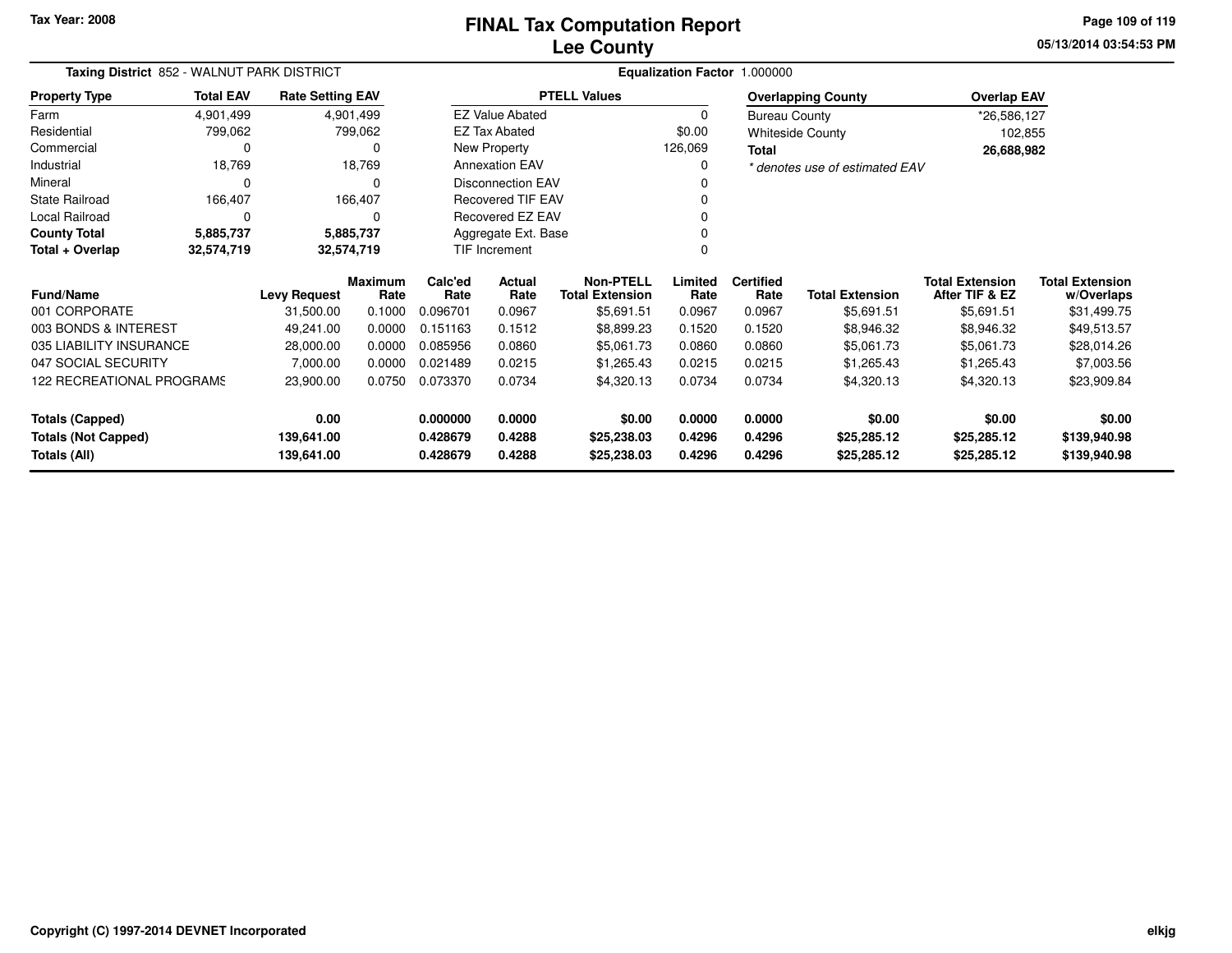**05/13/2014 03:54:53 PMPage 110 of 119**

| <b>Total EAV</b> |                         |                                 | Equalization Factor 1.000000                                                     |                  |                                                                                                             |                                   |                          |                        |                                          |                                      |
|------------------|-------------------------|---------------------------------|----------------------------------------------------------------------------------|------------------|-------------------------------------------------------------------------------------------------------------|-----------------------------------|--------------------------|------------------------|------------------------------------------|--------------------------------------|
|                  | <b>Rate Setting EAV</b> |                                 |                                                                                  |                  | <b>PTELL Values</b>                                                                                         |                                   |                          |                        |                                          |                                      |
| 7,636            |                         |                                 |                                                                                  |                  |                                                                                                             | 0                                 |                          |                        |                                          |                                      |
| 7,391,484        |                         |                                 |                                                                                  |                  |                                                                                                             | \$0.00                            |                          |                        |                                          |                                      |
| 2,706,480        |                         |                                 |                                                                                  |                  |                                                                                                             | 2,065                             |                          |                        |                                          |                                      |
| 0                |                         |                                 |                                                                                  |                  |                                                                                                             |                                   |                          |                        |                                          |                                      |
| 0                |                         |                                 | Disconnection EAV<br><b>Recovered TIF EAV</b>                                    |                  |                                                                                                             |                                   |                          |                        |                                          |                                      |
| 54,201           |                         |                                 |                                                                                  | Recovered EZ EAV |                                                                                                             |                                   |                          |                        |                                          |                                      |
| 0                |                         |                                 |                                                                                  |                  |                                                                                                             |                                   |                          |                        |                                          |                                      |
| 10,159,801       |                         |                                 |                                                                                  |                  |                                                                                                             | 4,404                             |                          |                        |                                          |                                      |
| 10,159,801       |                         |                                 |                                                                                  |                  |                                                                                                             | 0                                 |                          |                        |                                          |                                      |
|                  |                         | Rate                            | Calc'ed<br>Rate                                                                  | Actual<br>Rate   | <b>Non-PTELL</b><br><b>Total Extension</b>                                                                  | Limited<br>Rate                   | <b>Certified</b><br>Rate | <b>Total Extension</b> | <b>Total Extension</b><br>After TIF & EZ | <b>Total Extension</b><br>w/Overlaps |
|                  | 3,583.00                | 0.2000                          | 0.035266                                                                         | 0.0353           | \$3,586.41                                                                                                  | 0.0350                            | 0.0350                   | \$3,555.93             | \$3,555.93                               | \$3,555.93                           |
|                  | 1,037.00                | 0.0500                          | 0.010207                                                                         | 0.0102           | \$1,036.30                                                                                                  | 0.0101                            | 0.0101                   | \$1,026.14             | \$1,026.14                               | \$1,026.14                           |
|                  | 4,620.00<br>0.00        |                                 | 0.045473<br>0.000000                                                             | 0.0455<br>0.0000 | \$4,622.71<br>\$0.00                                                                                        | 0.0451<br>0.0000                  | 0.0451<br>0.0000         | \$4,582.07<br>\$0.00   | \$4,582.07<br>\$0.00                     | \$4,582.07<br>\$0.00<br>\$4,582.07   |
|                  |                         | <b>Levy Request</b><br>4,620.00 | 7,636<br>7,391,484<br>2,706,480<br>54,201<br>10,159,801<br>10,159,801<br>Maximum | 0.045473         | <b>EZ Value Abated</b><br>EZ Tax Abated<br>New Property<br><b>Annexation EAV</b><br>TIF Increment<br>0.0455 | Aggregate Ext. Base<br>\$4,622.71 | 0.0451                   | 0.0451                 | \$4,582.07                               | \$4,582.07                           |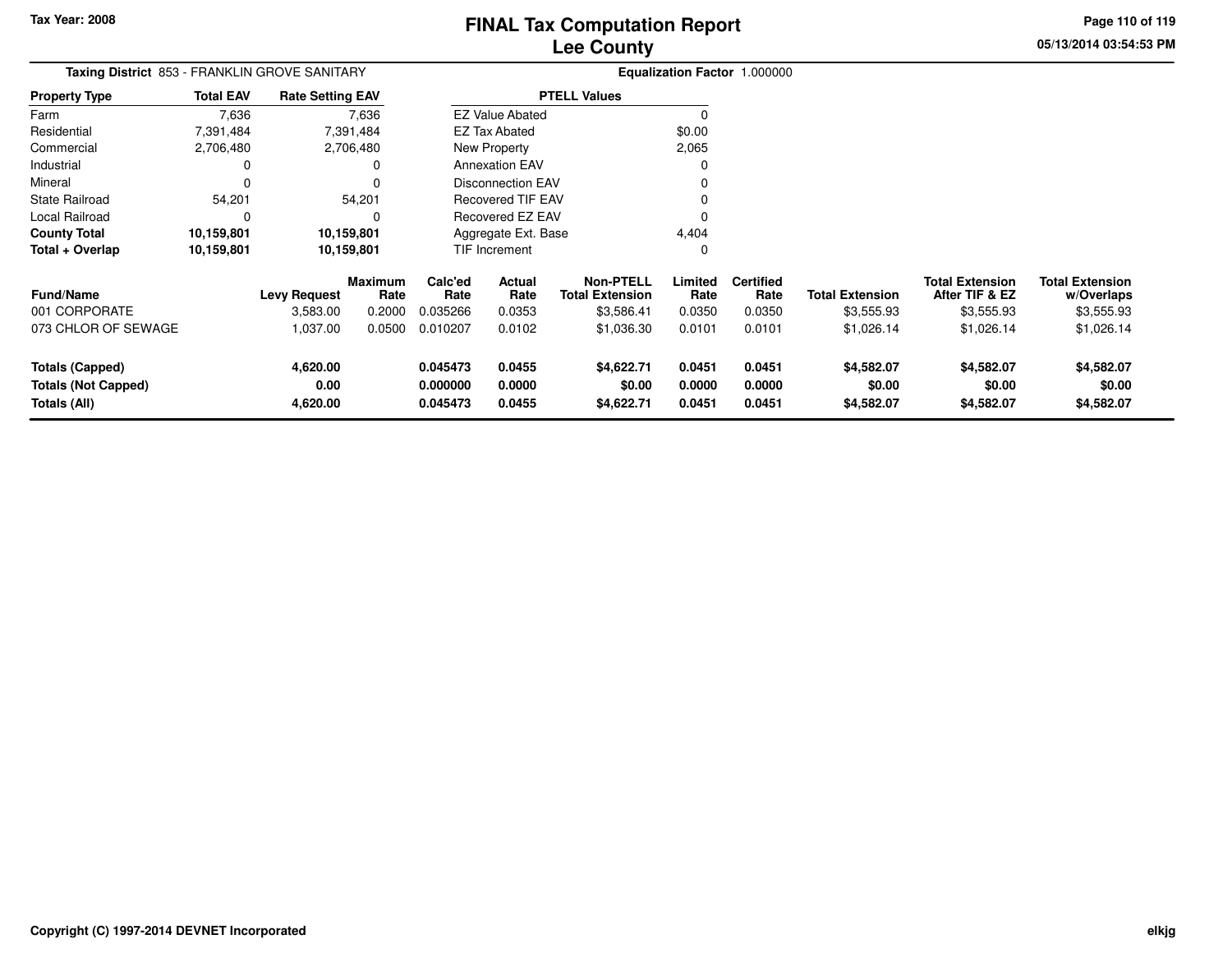# **Lee CountyFINAL Tax Computation Report**

**05/13/2014 03:54:53 PMPage 111 of 119**

|                                   |                  | Taxing District 855 - PAW PAW SANITARY DISTRICT              |                             |                          |                                                   |                           | Equalization Factor 1.000000       |                                      |                                                        |                                                    |
|-----------------------------------|------------------|--------------------------------------------------------------|-----------------------------|--------------------------|---------------------------------------------------|---------------------------|------------------------------------|--------------------------------------|--------------------------------------------------------|----------------------------------------------------|
| <b>Property Type</b>              | <b>Total EAV</b> | <b>Rate Setting EAV</b>                                      |                             |                          | <b>PTELL Values</b>                               |                           |                                    |                                      |                                                        |                                                    |
| Farm                              | 45,508           | 44.736                                                       |                             | <b>EZ Value Abated</b>   |                                                   |                           |                                    |                                      |                                                        |                                                    |
| Residential                       | 13.779.049       | 10.219.379                                                   |                             | EZ Tax Abated            |                                                   | \$0.00                    |                                    |                                      |                                                        |                                                    |
| Commercial                        | 1,166,626        | 933,716                                                      |                             | New Property             |                                                   | 8,861                     |                                    |                                      |                                                        |                                                    |
| Industrial                        |                  | 0                                                            |                             | <b>Annexation EAV</b>    |                                                   |                           |                                    |                                      |                                                        |                                                    |
| Mineral                           |                  |                                                              |                             | Disconnection EAV        |                                                   |                           |                                    |                                      |                                                        |                                                    |
| <b>State Railroad</b>             |                  |                                                              |                             | <b>Recovered TIF EAV</b> |                                                   |                           |                                    |                                      |                                                        |                                                    |
| Local Railroad                    |                  |                                                              |                             | Recovered EZ EAV         |                                                   |                           |                                    |                                      |                                                        |                                                    |
| <b>County Total</b>               | 14,991,183       | 11,197,831                                                   |                             | Aggregate Ext. Base      |                                                   | 3,702                     |                                    |                                      |                                                        |                                                    |
| Total + Overlap                   | 14,991,183       | 11,197,831                                                   |                             | TIF Increment            |                                                   | 3,793,352                 |                                    |                                      |                                                        |                                                    |
| <b>Fund/Name</b><br>001 CORPORATE |                  | Maximum<br>Rate<br><b>Levy Request</b><br>3,701.00<br>0.2000 | Calc'ed<br>Rate<br>0.033051 | Actual<br>Rate<br>0.0331 | Non-PTELL<br><b>Total Extension</b><br>\$3,706.48 | Limited<br>Rate<br>0.0331 | <b>Certified</b><br>Rate<br>0.0331 | <b>Total Extension</b><br>\$4,962.08 | <b>Total Extension</b><br>After TIF & EZ<br>\$3,706.48 | <b>Total Extension</b><br>w/Overlaps<br>\$3,706.48 |

|                            |          |          |        |            |        |        | $v \cdot v$ | $\vee\cdots\vee\vee\cdots\vee$ | <b>POIL OUILD</b> |
|----------------------------|----------|----------|--------|------------|--------|--------|-------------|--------------------------------|-------------------|
| <b>Totals (Capped)</b>     | 3,701.00 | 0.033051 | 0.0331 | \$3,706.48 | 0.0331 | 0.0331 | \$4,962.08  | \$3,706.48                     | \$3,706.48        |
| <b>Totals (Not Capped)</b> | 0.00     | 0.000000 | 0.0000 | \$0.00     | 0.0000 | 0.0000 | \$0.00      | \$0.00                         | \$0.00            |
| Totals (All)               | 3,701.00 | 0.033051 | 0.0331 | \$3,706.48 | 0.0331 | 0.0331 | \$4,962.08  | \$3,706.48                     | \$3,706.48        |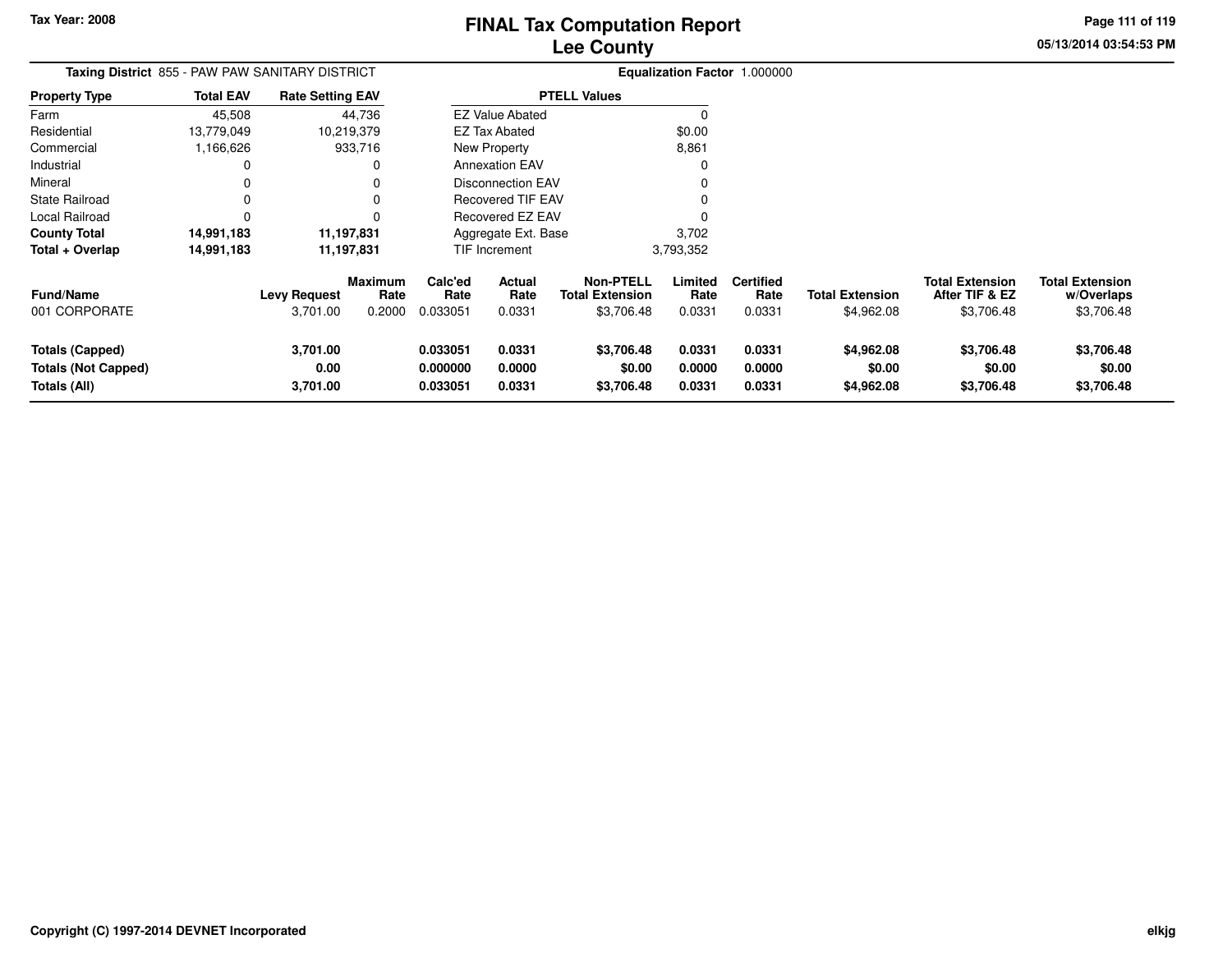**05/13/2014 03:54:53 PMPage 112 of 119**

| <b>Total EAV</b>        |                     |          |                                                                                                                                                       |                |                                                                                                 |                                                                                                                                                                |                          |                        |                                            |                                      |
|-------------------------|---------------------|----------|-------------------------------------------------------------------------------------------------------------------------------------------------------|----------------|-------------------------------------------------------------------------------------------------|----------------------------------------------------------------------------------------------------------------------------------------------------------------|--------------------------|------------------------|--------------------------------------------|--------------------------------------|
| 2,822,638               |                     |          |                                                                                                                                                       |                |                                                                                                 | 0                                                                                                                                                              |                          |                        |                                            |                                      |
| 2,508,506               |                     |          |                                                                                                                                                       |                |                                                                                                 | \$0.00                                                                                                                                                         |                          |                        |                                            |                                      |
| 1,154,176               |                     |          |                                                                                                                                                       |                |                                                                                                 | 66,099                                                                                                                                                         |                          |                        |                                            |                                      |
| 443                     |                     | 443      |                                                                                                                                                       |                |                                                                                                 | <sup>0</sup>                                                                                                                                                   |                          |                        |                                            |                                      |
|                         |                     |          |                                                                                                                                                       |                |                                                                                                 |                                                                                                                                                                |                          |                        |                                            |                                      |
|                         |                     |          |                                                                                                                                                       |                |                                                                                                 |                                                                                                                                                                |                          |                        |                                            |                                      |
|                         |                     |          |                                                                                                                                                       |                |                                                                                                 |                                                                                                                                                                |                          |                        |                                            |                                      |
| 6,485,763               |                     |          |                                                                                                                                                       |                |                                                                                                 | 4,174                                                                                                                                                          |                          |                        |                                            |                                      |
| 6,485,763               |                     |          |                                                                                                                                                       |                |                                                                                                 | 0                                                                                                                                                              |                          |                        |                                            |                                      |
|                         | <b>Levy Request</b> | Rate     | Calc'ed<br>Rate                                                                                                                                       | Actual<br>Rate | <b>Non-PTELL</b><br><b>Total Extension</b>                                                      | Limited<br>Rate                                                                                                                                                | <b>Certified</b><br>Rate | <b>Total Extension</b> | <b>Total Extension</b><br>After TIF & EZ   | <b>Total Extension</b><br>w/Overlaps |
|                         | 4,660.00            | 0.0600   | 0.071850                                                                                                                                              | 0.0600         | \$3,891.46                                                                                      | 0.0487                                                                                                                                                         | 0.0487                   | \$3,158.57             | \$3,158.57                                 | \$3,158.57                           |
| 035 LIABILITY INSURANCE | 1,520.00            | 0.0000   | 0.023436                                                                                                                                              | 0.0234         | \$1,517.67                                                                                      | 0.0190                                                                                                                                                         | 0.0190                   | \$1,232.29             | \$1,232.29                                 | \$1,232.29                           |
|                         | 6,180.00            |          | 0.095286                                                                                                                                              | 0.0834         | \$5,409.13                                                                                      | 0.0677                                                                                                                                                         | 0.0677                   | \$4,390.86             | \$4,390.86                                 | \$4,390.86                           |
|                         | 0.00                |          | 0.000000                                                                                                                                              | 0.0000         | \$0.00                                                                                          | 0.0000                                                                                                                                                         | 0.0000                   | \$0.00                 | \$0.00                                     | \$0.00<br>\$4,390.86                 |
|                         |                     | 6,180.00 | Taxing District 856 - LEE CENTER CEMETERY DIST<br><b>Rate Setting EAV</b><br>2,822,638<br>2,508,506<br>1,154,176<br>6,485,763<br>6,485,763<br>Maximum | 0.095286       | <b>EZ Tax Abated</b><br><b>New Property</b><br><b>Annexation EAV</b><br>TIF Increment<br>0.0834 | <b>PTELL Values</b><br><b>EZ Value Abated</b><br><b>Disconnection EAV</b><br><b>Recovered TIF EAV</b><br>Recovered EZ EAV<br>Aggregate Ext. Base<br>\$5,409.13 | 0.0677                   | 0.0677                 | Equalization Factor 1.000000<br>\$4,390.86 | \$4,390.86                           |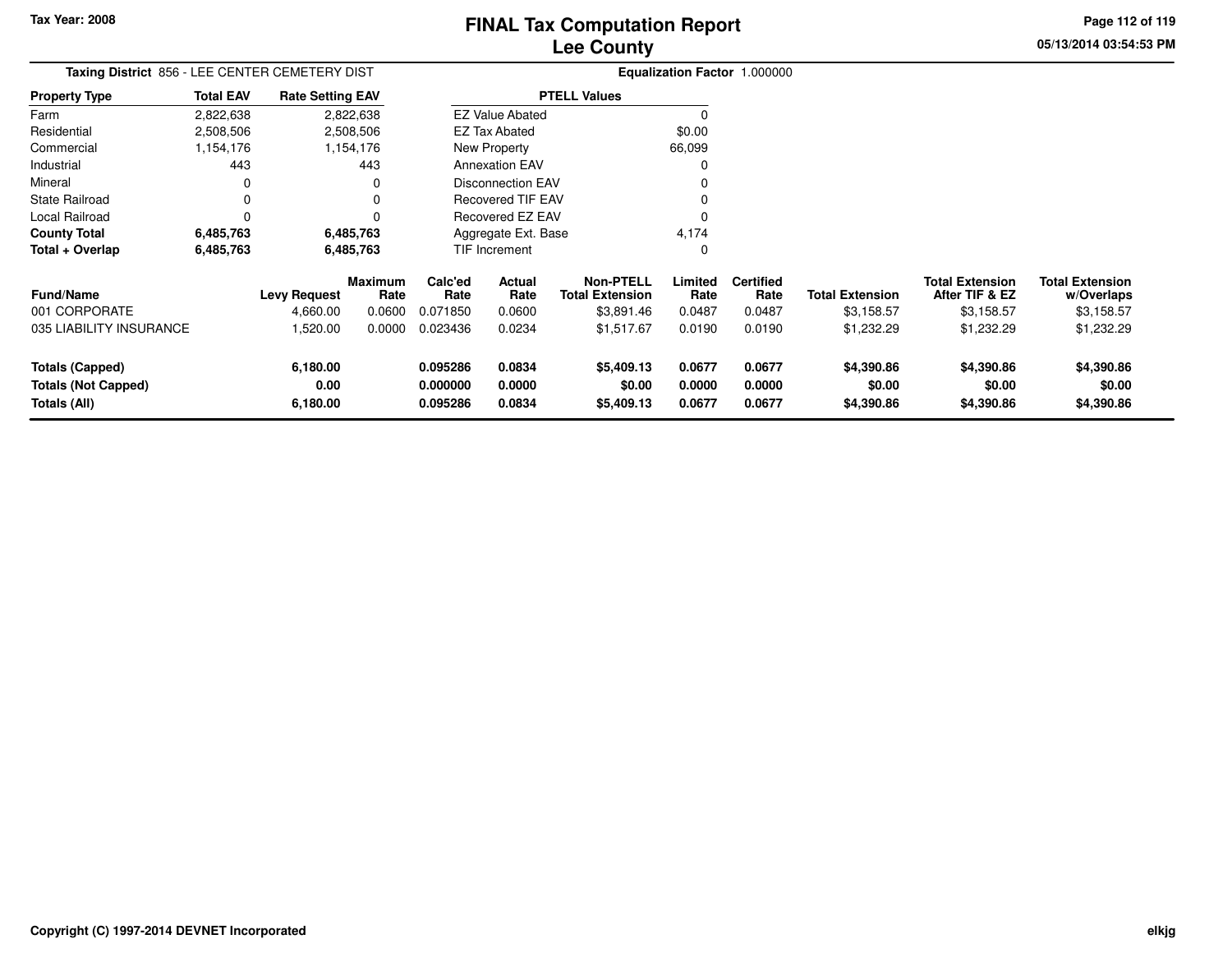**Tax Year: 2008**

# **Lee CountyFINAL Tax Computation Report**

**05/13/2014 03:54:53 PM Page 113 of 119**

| Taxing District 857 - OHIO PUBLIC LIBRARY DIST |                  |                         |                 |                                                      |                        |                                            |                  | Equalization Factor 1.000000 |                                |                                          |                                      |
|------------------------------------------------|------------------|-------------------------|-----------------|------------------------------------------------------|------------------------|--------------------------------------------|------------------|------------------------------|--------------------------------|------------------------------------------|--------------------------------------|
| <b>Property Type</b>                           | <b>Total EAV</b> | <b>Rate Setting EAV</b> |                 |                                                      |                        | <b>PTELL Values</b>                        |                  |                              | <b>Overlapping County</b>      | <b>Overlap EAV</b>                       |                                      |
| Farm                                           | 2,625,817        |                         | 2,625,817       |                                                      | <b>EZ Value Abated</b> |                                            | 0                | <b>Bureau County</b>         |                                | *10,650,812                              |                                      |
| Residential                                    | 495,351          |                         | 495,351         |                                                      | <b>EZ Tax Abated</b>   |                                            | \$0.00           | <b>Total</b>                 |                                | 10,650,812                               |                                      |
| Commercial                                     |                  |                         | 0               |                                                      | New Property           |                                            | 19,765           |                              | * denotes use of estimated EAV |                                          |                                      |
| Industrial                                     | 3,058            |                         | 3,058           |                                                      | <b>Annexation EAV</b>  |                                            | 0                |                              |                                |                                          |                                      |
| Mineral                                        |                  |                         |                 | <b>Disconnection EAV</b><br><b>Recovered TIF EAV</b> |                        |                                            |                  |                              |                                |                                          |                                      |
| <b>State Railroad</b>                          |                  |                         |                 |                                                      |                        |                                            |                  |                              |                                |                                          |                                      |
| Local Railroad                                 |                  |                         |                 | Recovered EZ EAV                                     |                        |                                            |                  |                              |                                |                                          |                                      |
| <b>County Total</b>                            | 3,124,226        |                         | 3,124,226       | Aggregate Ext. Base                                  |                        |                                            |                  |                              |                                |                                          |                                      |
| Total + Overlap                                | 13,775,038       |                         | 13,775,038      |                                                      | <b>TIF Increment</b>   |                                            | 0                |                              |                                |                                          |                                      |
| <b>Fund/Name</b>                               |                  | <b>Levy Request</b>     | Maximum<br>Rate | Calc'ed<br>Rate                                      | <b>Actual</b><br>Rate  | <b>Non-PTELL</b><br><b>Total Extension</b> | Limited<br>Rate  | <b>Certified</b><br>Rate     | <b>Total Extension</b>         | <b>Total Extension</b><br>After TIF & EZ | <b>Total Extension</b><br>w/Overlaps |
| 001 CORPORATE                                  |                  | 17,375.00               | 0.1500          | 0.126134                                             | 0.1261                 | \$3,939.65                                 | 0.1261           | 0.1261                       | \$3,939.65                     | \$3,939.65                               | \$17,370.32                          |
| 035 LIABILITY INSURANCE                        |                  | 2,200.00                | 0.0000          | 0.015971                                             | 0.0160                 | \$499.88                                   | 0.0160           | 0.0160                       | \$499.88                       | \$499.88                                 | \$2,204.01                           |
| 047 SOCIAL SECURITY                            |                  | 1,800.00                | 0.0000          | 0.013067                                             | 0.0131                 | \$409.27                                   | 0.0131           | 0.0131                       | \$409.27                       | \$409.27                                 | \$1,804.53                           |
| <b>Totals (Capped)</b>                         |                  | 0.00                    |                 | 0.000000                                             | 0.0000                 | \$0.00                                     | 0.0000           | 0.0000                       | \$0.00                         | \$0.00                                   | \$0.00                               |
| <b>Totals (Not Capped)</b><br>Totals (All)     |                  | 21,375.00<br>21,375.00  |                 | 0.155172<br>0.155172                                 | 0.1552<br>0.1552       | \$4,848.80<br>\$4,848.80                   | 0.1552<br>0.1552 | 0.1552<br>0.1552             | \$4,848.80<br>\$4,848.80       | \$4,848.80<br>\$4,848.80                 | \$21,378.86<br>\$21,378.86           |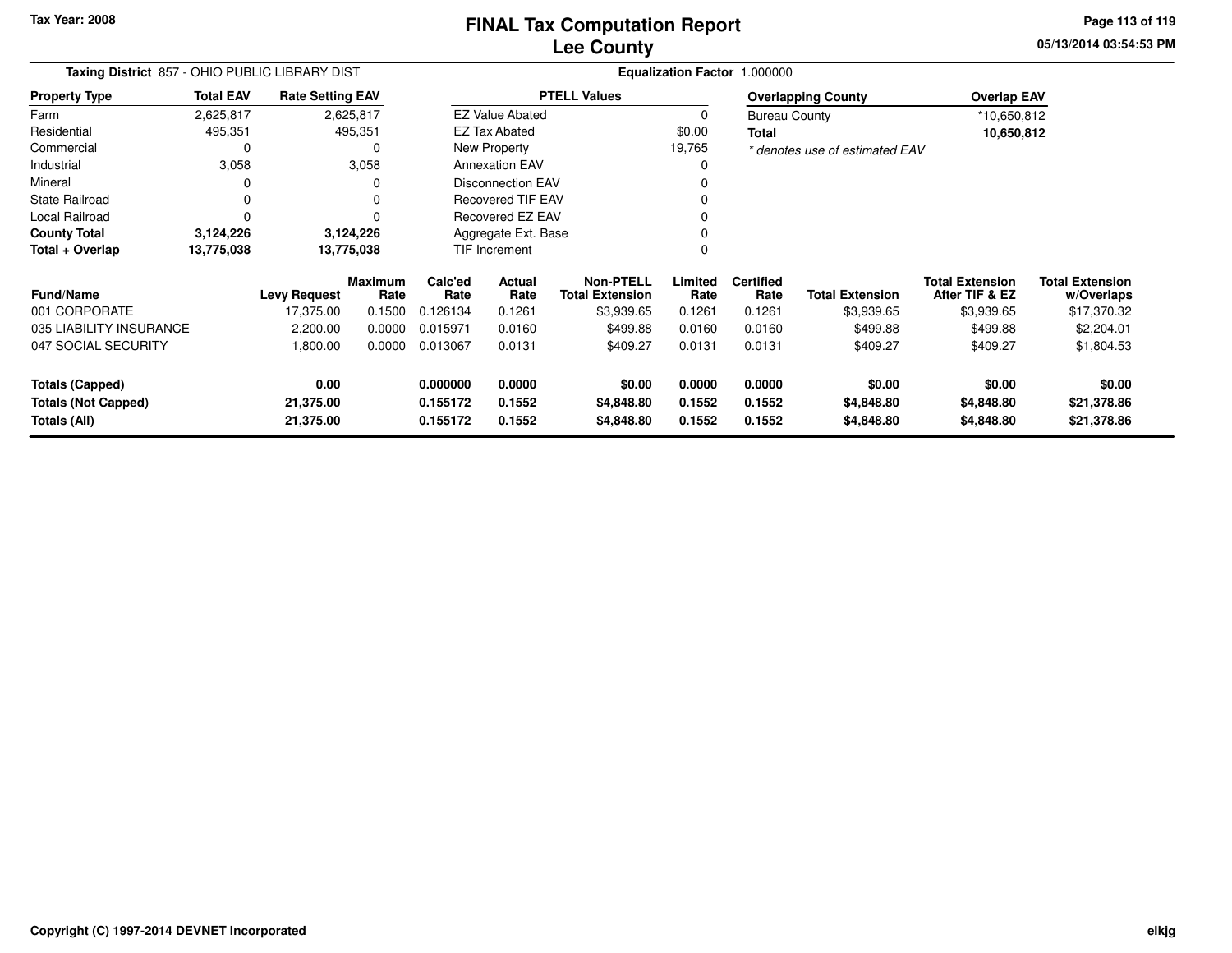**Totals (All)**

## **Lee CountyFINAL Tax Computation Report**

**0.168604 0.1686 \$18,879.54 0.1686 0.1686 \$25,275.13 \$18,879.54 \$18,879.54**

**05/13/2014 03:54:53 PMPage 114 of 119**

|                            | Taxing District 858 - PAW PAW PUBLIC LIB DIST |                         |                        | Equalization Factor 1.000000 |                        |                                            |                 |                          |                        |                                          |                                      |
|----------------------------|-----------------------------------------------|-------------------------|------------------------|------------------------------|------------------------|--------------------------------------------|-----------------|--------------------------|------------------------|------------------------------------------|--------------------------------------|
| <b>Property Type</b>       | <b>Total EAV</b>                              | <b>Rate Setting EAV</b> |                        |                              |                        | <b>PTELL Values</b>                        |                 |                          |                        |                                          |                                      |
| Farm                       | 45,508                                        |                         | 44,736                 |                              | <b>EZ Value Abated</b> |                                            |                 |                          |                        |                                          |                                      |
| Residential                | 13,779,049                                    |                         | 10,219,379             |                              | <b>EZ Tax Abated</b>   |                                            | \$0.00          |                          |                        |                                          |                                      |
| Commercial                 | 1,166,626                                     |                         | 933,716                |                              | New Property           |                                            | 8,861           |                          |                        |                                          |                                      |
| Industrial                 |                                               |                         | <sup>0</sup>           |                              | <b>Annexation EAV</b>  |                                            |                 |                          |                        |                                          |                                      |
| Mineral                    |                                               |                         |                        |                              | Disconnection EAV      |                                            |                 |                          |                        |                                          |                                      |
| <b>State Railroad</b>      |                                               |                         | $\Omega$               |                              | Recovered TIF EAV      |                                            |                 |                          |                        |                                          |                                      |
| Local Railroad             |                                               |                         | $\Omega$               |                              | Recovered EZ EAV       |                                            |                 |                          |                        |                                          |                                      |
| <b>County Total</b>        | 14,991,183                                    |                         | 11,197,831             |                              | Aggregate Ext. Base    |                                            | 18,156          |                          |                        |                                          |                                      |
| Total + Overlap            | 14,991,183                                    |                         | 11,197,831             |                              | TIF Increment          |                                            | 3,793,352       |                          |                        |                                          |                                      |
| <b>Fund/Name</b>           |                                               | <b>Levy Request</b>     | <b>Maximum</b><br>Rate | Calc'ed<br>Rate              | Actual<br>Rate         | <b>Non-PTELL</b><br><b>Total Extension</b> | Limited<br>Rate | <b>Certified</b><br>Rate | <b>Total Extension</b> | <b>Total Extension</b><br>After TIF & EZ | <b>Total Extension</b><br>w/Overlaps |
| 001 CORPORATE              |                                               | 16,554.00               | 0.6000                 | 0.147832                     | 0.1478                 | \$16,550.39                                | 0.1478          | 0.1478                   | \$22,156.97            | \$16,550.39                              | \$16,550.39                          |
| 005 I.M.R.F.               |                                               | 692.00                  | 0.0000                 | 0.006180                     | 0.0062                 | \$694.27                                   | 0.0062          | 0.0062                   | \$929.45               | \$694.27                                 | \$694.27                             |
| 035 LIABILITY INSURANCE    |                                               | 216.00                  | 0.0000                 | 0.001929                     | 0.0019                 | \$212.76                                   | 0.0019          | 0.0019                   | \$284.83               | \$212.76                                 | \$212.76                             |
| 047 SOCIAL SECURITY        |                                               | 1,418.00                | 0.0000                 | 0.012663                     | 0.0127                 | \$1,422.12                                 | 0.0127          | 0.0127                   | \$1,903.88             | \$1,422.12                               | \$1,422.12                           |
| <b>Totals (Capped)</b>     |                                               | 18,880.00               |                        | 0.168604                     | 0.1686                 | \$18,879.54                                | 0.1686          | 0.1686                   | \$25,275.13            | \$18,879.54                              | \$18,879.54                          |
| <b>Totals (Not Capped)</b> |                                               | 0.00                    |                        | 0.000000                     | 0.0000                 | \$0.00                                     | 0.0000          | 0.0000                   | \$0.00                 | \$0.00                                   | \$0.00                               |

**18,880.00**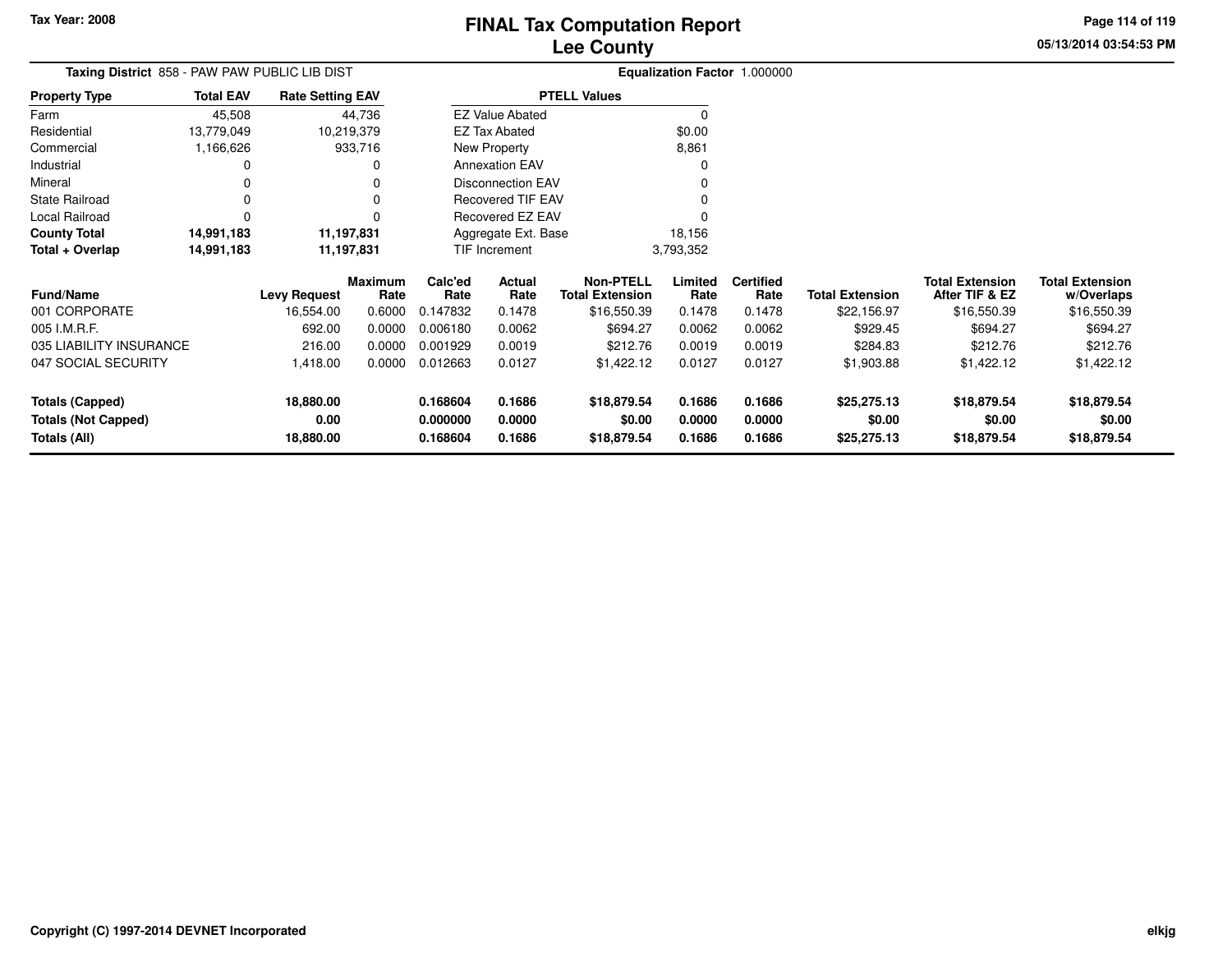**05/13/2014 03:54:53 PMPage 115 of 119**

| Taxing District 859 - EARLVILLE LIBRARY DISTRICT |                  |                         |                        |                 |                          |                                            |                 | Equalization Factor 1.000000 |                                |                                          |                                      |
|--------------------------------------------------|------------------|-------------------------|------------------------|-----------------|--------------------------|--------------------------------------------|-----------------|------------------------------|--------------------------------|------------------------------------------|--------------------------------------|
| <b>Property Type</b>                             | <b>Total EAV</b> | <b>Rate Setting EAV</b> |                        |                 |                          | <b>PTELL Values</b>                        |                 |                              | <b>Overlapping County</b>      | <b>Overlap EAV</b>                       |                                      |
| Farm                                             | 343,042          |                         | 343,042                |                 | <b>EZ Value Abated</b>   |                                            | 0               | DeKalb County                |                                | 1,332,478                                |                                      |
| Residential                                      | 89,138           |                         | 89,138                 |                 | <b>EZ Tax Abated</b>     |                                            | \$0.00          | LaSalle County               |                                | *54,693,285                              |                                      |
| Commercial                                       |                  |                         |                        |                 | New Property             |                                            | 0               | <b>Total</b>                 |                                | 56,025,763                               |                                      |
| Industrial                                       |                  |                         |                        |                 | <b>Annexation EAV</b>    |                                            | 0               |                              | * denotes use of estimated EAV |                                          |                                      |
| Mineral                                          |                  |                         |                        |                 | <b>Disconnection EAV</b> |                                            |                 |                              |                                |                                          |                                      |
| <b>State Railroad</b>                            |                  |                         |                        |                 | <b>Recovered TIF EAV</b> |                                            |                 |                              |                                |                                          |                                      |
| Local Railroad                                   |                  |                         |                        |                 | Recovered EZ EAV         |                                            |                 |                              |                                |                                          |                                      |
| <b>County Total</b>                              | 432,180          |                         | 432,180                |                 | Aggregate Ext. Base      |                                            |                 |                              |                                |                                          |                                      |
| Total + Overlap                                  | 56,457,943       |                         | 56,457,943             |                 | TIF Increment            |                                            |                 |                              |                                |                                          |                                      |
| <b>Fund/Name</b>                                 |                  | <b>Levy Request</b>     | <b>Maximum</b><br>Rate | Calc'ed<br>Rate | <b>Actual</b><br>Rate    | <b>Non-PTELL</b><br><b>Total Extension</b> | Limited<br>Rate | <b>Certified</b><br>Rate     | <b>Total Extension</b>         | <b>Total Extension</b><br>After TIF & EZ | <b>Total Extension</b><br>w/Overlaps |
| 001 CORPORATE                                    |                  | 81,000.00               | 0.1500                 | 0.143470        | 0.1435                   | \$620.18                                   | 0.1435          | 0.1435                       | \$620.18                       | \$620.18                                 | \$81,017.15                          |
| 004 BUILDINGS, EQUIPMENT AN                      |                  | 10,800.00               | 0.0200                 | 0.019129        | 0.0191                   | \$82.55                                    | 0.0191          | 0.0191                       | \$82.55                        | \$82.55                                  | \$10,783.47                          |
| 027 AUDIT                                        |                  | 900.00                  | 0.0050                 | 0.001594        | 0.0016                   | \$6.91                                     | 0.0016          | 0.0016                       | \$6.91                         | \$6.91                                   | \$903.33                             |
| 031 WORKING CASH                                 |                  | 25,000.00               | 0.0500                 | 0.044281        | 0.0443                   | \$191.46                                   | 0.0443          | 0.0443                       | \$191.46                       | \$191.46                                 | \$25,010.87                          |
| 035 LIABILITY INSURANCE                          |                  | 500.00                  | 0.0000                 | 0.000886        | 0.0009                   | \$3.89                                     | 0.0009          | 0.0009                       | \$3.89                         | \$3.89                                   | \$508.12                             |
| 047 SOCIAL SECURITY                              |                  | 4,800.00                | 0.0000                 | 0.008502        | 0.0085                   | \$36.74                                    | 0.0085          | 0.0085                       | \$36.74                        | \$36.74                                  | \$4,798.93                           |
| <b>Totals (Capped)</b>                           |                  | 0.00                    |                        | 0.000000        | 0.0000                   | \$0.00                                     | 0.0000          | 0.0000                       | \$0.00                         | \$0.00                                   | \$0.00                               |
| <b>Totals (Not Capped)</b>                       |                  | 123,000.00              |                        | 0.217862        | 0.2179                   | \$941.73                                   | 0.2179          | 0.2179                       | \$941.73                       | \$941.73                                 | \$123,021.87                         |
| Totals (All)                                     |                  | 123,000.00              |                        | 0.217862        | 0.2179                   | \$941.73                                   | 0.2179          | 0.2179                       | \$941.73                       | \$941.73                                 | \$123,021.87                         |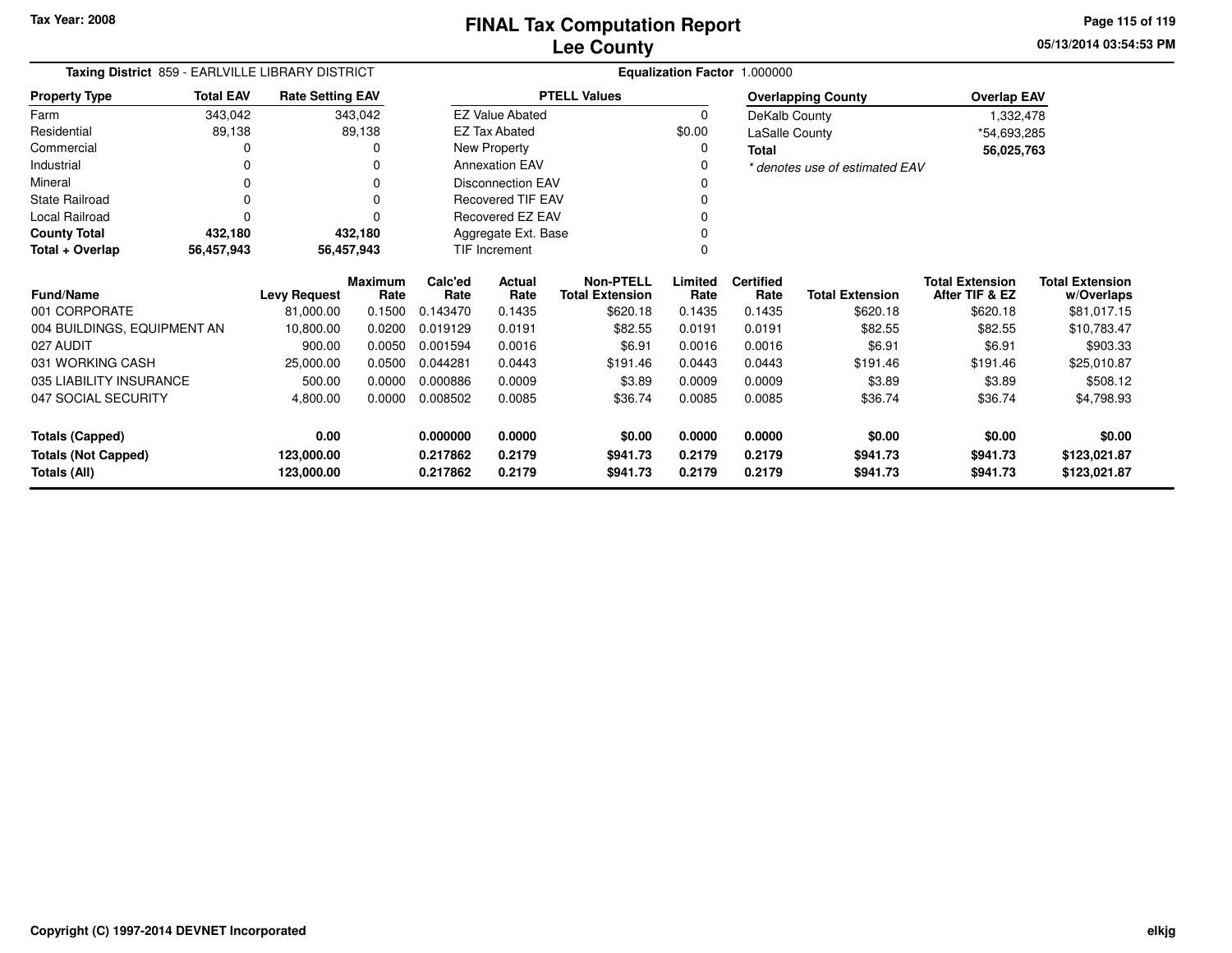**05/13/2014 03:54:53 PMPage 116 of 119**

| <b>Taxing District</b> TIF1 - DIXON CENTRAL BUSINESS (TIF1)          |                  |                      |                                  | Equalization Factor 1.000000     |                            |                                                      |                            |                                    |                                  |                                                          |                                                      |
|----------------------------------------------------------------------|------------------|----------------------|----------------------------------|----------------------------------|----------------------------|------------------------------------------------------|----------------------------|------------------------------------|----------------------------------|----------------------------------------------------------|------------------------------------------------------|
| <b>Property Type</b>                                                 | <b>Total EAV</b> | TIF Base EAV         |                                  |                                  |                            | <b>PTELL Values</b>                                  |                            |                                    |                                  |                                                          |                                                      |
| Farm                                                                 | $\Omega$         |                      |                                  |                                  | <b>EZ Value Abated</b>     |                                                      |                            |                                    |                                  |                                                          |                                                      |
| Residential                                                          | 107,765          |                      | 48,520                           |                                  | <b>EZ Tax Abated</b>       |                                                      | \$0.00                     |                                    |                                  |                                                          |                                                      |
| Commercial                                                           | 6,281,836        |                      | 2,709,398                        |                                  | New Property               |                                                      |                            |                                    |                                  |                                                          |                                                      |
| Industrial                                                           |                  |                      |                                  |                                  | <b>Annexation EAV</b>      |                                                      |                            |                                    |                                  |                                                          |                                                      |
| Mineral                                                              |                  |                      |                                  |                                  | <b>Disconnection EAV</b>   |                                                      |                            |                                    |                                  |                                                          |                                                      |
| State Railroad                                                       | 7,132            |                      |                                  |                                  | <b>Recovered TIF EAV</b>   |                                                      |                            |                                    |                                  |                                                          |                                                      |
| Local Railroad                                                       | 0                |                      |                                  |                                  | Recovered EZ EAV           |                                                      |                            |                                    |                                  |                                                          |                                                      |
| <b>County Total</b>                                                  | 6,396,733        |                      | 2,757,918                        |                                  | Aggregate Ext. Base        |                                                      |                            |                                    |                                  |                                                          |                                                      |
| Total + Overlap                                                      | 6,396,733        |                      | 2,757,918                        |                                  | <b>TIF Increment</b>       |                                                      | 3,638,815                  |                                    |                                  |                                                          |                                                      |
| Fund/Name<br>098 INCREMENT FUND                                      |                  | Levy Request<br>0.00 | <b>Maximum</b><br>Rate<br>0.0000 | Calc'ed<br>Rate<br>0.000000      | Actual<br>Rate<br>0.0000   | <b>Non-PTELL</b><br><b>Total Extension</b><br>\$0.00 | Limited<br>Rate<br>0.0000  | <b>Certified</b><br>Rate<br>0.0000 | <b>Total Extension</b><br>\$0.00 | <b>Total Extension</b><br>After TIF & EZ<br>\$314,914.48 | <b>Total Extension</b><br>w/Overlaps<br>\$314,914.48 |
| <b>Totals (Capped)</b><br><b>Totals (Not Capped)</b><br>Totals (All) |                  | 0.00<br>0.00<br>0.00 |                                  | 0.000000<br>0.000000<br>0.000000 | 0.0000<br>0.0000<br>0.0000 | \$0.00<br>\$0.00<br>\$0.00                           | 0.0000<br>0.0000<br>0.0000 | 0.0000<br>0.0000<br>0.0000         | \$0.00<br>\$0.00<br>\$0.00       | \$0.00<br>\$314,914.48<br>\$314,914.48                   | \$0.00<br>\$314,914.48<br>\$314,914.48               |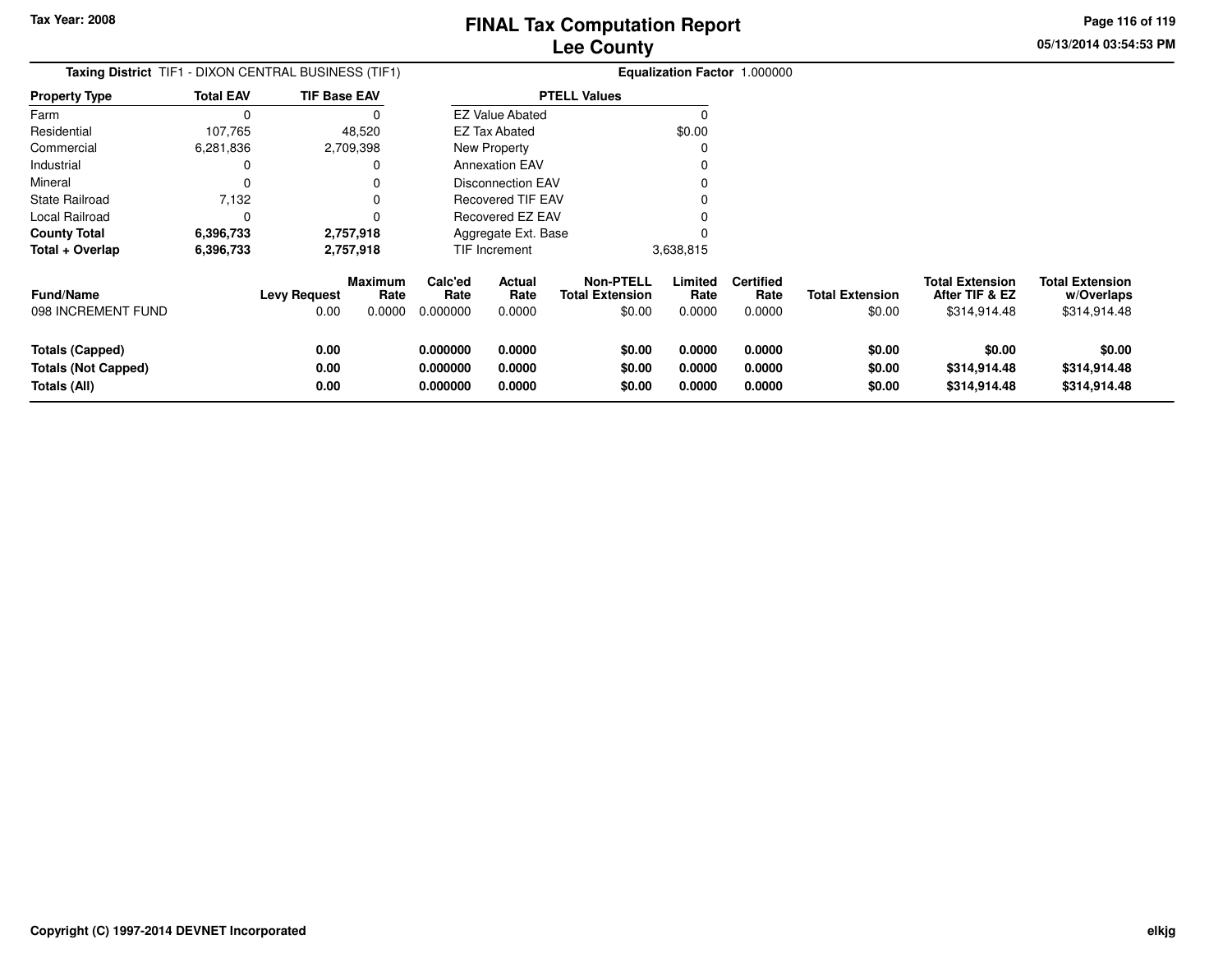**05/13/2014 03:54:53 PMPage 117 of 119**

| <b>Taxing District</b> TIF2 - VILLAGE OF PAW PAW (TIF2)              |                  |                             |                                  | Equalization Factor 1.000000     |                            |                                                      |                            |                                    |                                  |                                                          |                                                      |
|----------------------------------------------------------------------|------------------|-----------------------------|----------------------------------|----------------------------------|----------------------------|------------------------------------------------------|----------------------------|------------------------------------|----------------------------------|----------------------------------------------------------|------------------------------------------------------|
| <b>Property Type</b>                                                 | <b>Total EAV</b> | TIF Base EAV                |                                  |                                  |                            | <b>PTELL Values</b>                                  |                            |                                    |                                  |                                                          |                                                      |
| Farm                                                                 | 12,135           |                             | 11,363                           |                                  | <b>EZ Value Abated</b>     |                                                      |                            |                                    |                                  |                                                          |                                                      |
| Residential                                                          | 5,782,116        |                             | 2,222,446                        |                                  | <b>EZ Tax Abated</b>       |                                                      | \$0.00                     |                                    |                                  |                                                          |                                                      |
| Commercial                                                           | 865,854          |                             | 632,944                          |                                  | New Property               |                                                      |                            |                                    |                                  |                                                          |                                                      |
| Industrial                                                           | 0                |                             |                                  |                                  | <b>Annexation EAV</b>      |                                                      |                            |                                    |                                  |                                                          |                                                      |
| Mineral                                                              |                  |                             |                                  |                                  | <b>Disconnection EAV</b>   |                                                      |                            |                                    |                                  |                                                          |                                                      |
| State Railroad                                                       |                  |                             |                                  |                                  | Recovered TIF EAV          |                                                      |                            |                                    |                                  |                                                          |                                                      |
| Local Railroad                                                       | $\Omega$         |                             |                                  |                                  | Recovered EZ EAV           |                                                      |                            |                                    |                                  |                                                          |                                                      |
| <b>County Total</b>                                                  | 6,660,105        |                             | 2,866,753                        |                                  | Aggregate Ext. Base        |                                                      |                            |                                    |                                  |                                                          |                                                      |
| Total + Overlap                                                      | 6,660,105        |                             | 2,866,753                        |                                  | TIF Increment              |                                                      | 3,793,352                  |                                    |                                  |                                                          |                                                      |
| <b>Fund/Name</b><br>098 INCREMENT FUND                               |                  | <b>Levy Request</b><br>0.00 | <b>Maximum</b><br>Rate<br>0.0000 | Calc'ed<br>Rate<br>0.000000      | Actual<br>Rate<br>0.0000   | <b>Non-PTELL</b><br><b>Total Extension</b><br>\$0.00 | Limited<br>Rate<br>0.0000  | <b>Certified</b><br>Rate<br>0.0000 | <b>Total Extension</b><br>\$0.00 | <b>Total Extension</b><br>After TIF & EZ<br>\$328,516.62 | <b>Total Extension</b><br>w/Overlaps<br>\$328,516.62 |
| <b>Totals (Capped)</b><br><b>Totals (Not Capped)</b><br>Totals (All) |                  | 0.00<br>0.00<br>0.00        |                                  | 0.000000<br>0.000000<br>0.000000 | 0.0000<br>0.0000<br>0.0000 | \$0.00<br>\$0.00<br>\$0.00                           | 0.0000<br>0.0000<br>0.0000 | 0.0000<br>0.0000<br>0.0000         | \$0.00<br>\$0.00<br>\$0.00       | \$0.00<br>\$328,516.62<br>\$328,516.62                   | \$0.00<br>\$328,516.62<br>\$328,516.62               |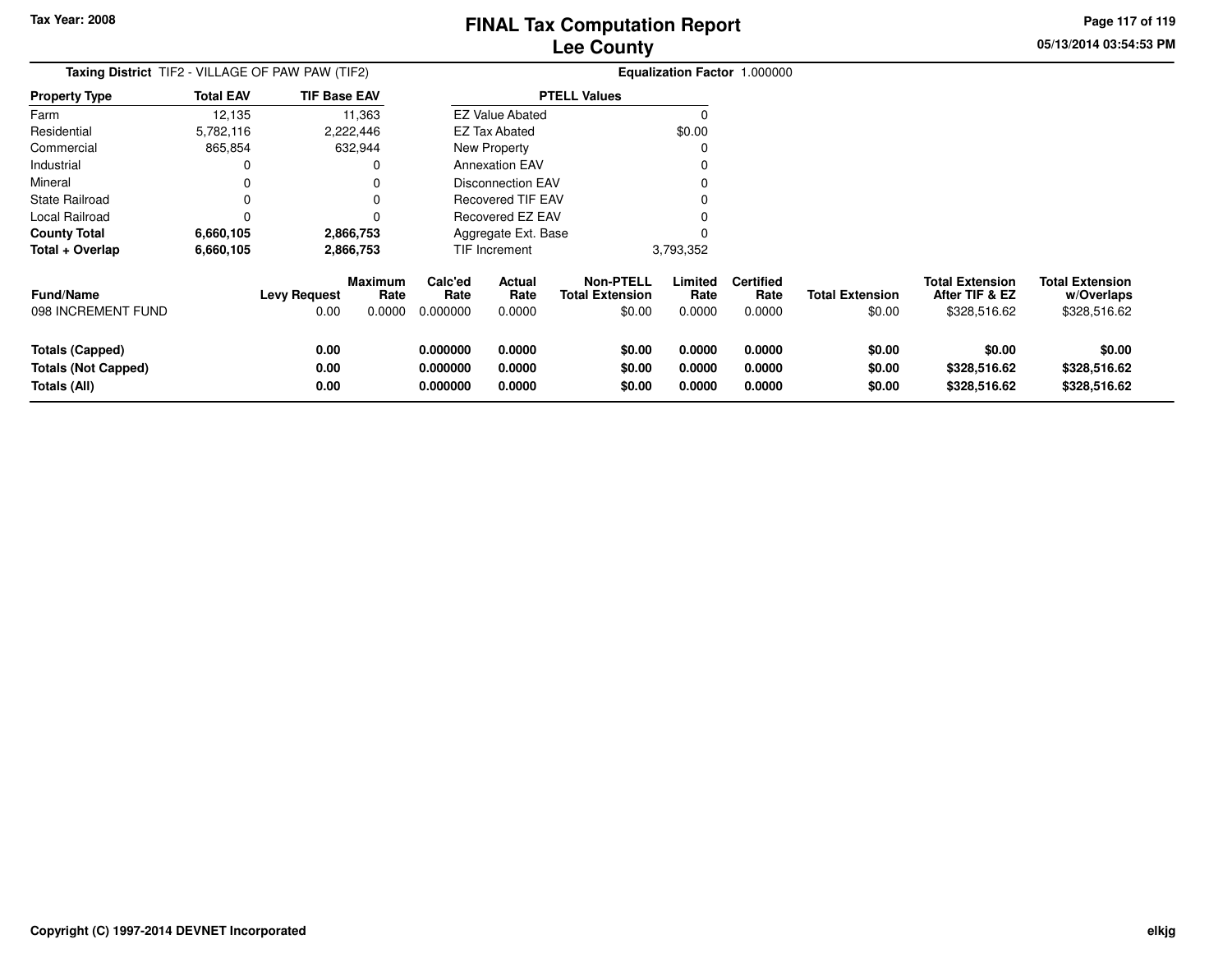**05/13/2014 03:54:53 PMPage 118 of 119**

| <b>Taxing District</b> TIF3 - DIXON-CITY-RIVERFRONT (TIF3)           |                  |                      |                        | Equalization Factor 1.000000     |                            |                                            |                            |                            |                            |                                          |                                        |
|----------------------------------------------------------------------|------------------|----------------------|------------------------|----------------------------------|----------------------------|--------------------------------------------|----------------------------|----------------------------|----------------------------|------------------------------------------|----------------------------------------|
| <b>Property Type</b>                                                 | <b>Total EAV</b> | <b>TIF Base EAV</b>  |                        |                                  |                            | <b>PTELL Values</b>                        |                            |                            |                            |                                          |                                        |
| Farm                                                                 |                  |                      | 0                      |                                  | <b>EZ Value Abated</b>     |                                            | 0                          |                            |                            |                                          |                                        |
| Residential                                                          | 1,620,173        |                      | 1,083,768              |                                  | EZ Tax Abated              |                                            | \$0.00                     |                            |                            |                                          |                                        |
| Commercial                                                           | 3,785,713        |                      | 3,034,996              |                                  | New Property               |                                            | 0                          |                            |                            |                                          |                                        |
| Industrial                                                           |                  |                      | 0                      |                                  | <b>Annexation EAV</b>      |                                            | 172,362                    |                            |                            |                                          |                                        |
| Mineral                                                              |                  |                      | 0                      |                                  | <b>Disconnection EAV</b>   |                                            | 0                          |                            |                            |                                          |                                        |
| <b>State Railroad</b>                                                |                  |                      | 0                      |                                  | <b>Recovered TIF EAV</b>   |                                            | 0                          |                            |                            |                                          |                                        |
| Local Railroad                                                       |                  |                      | 0                      |                                  | Recovered EZ EAV           |                                            |                            |                            |                            |                                          |                                        |
| <b>County Total</b>                                                  | 5,405,886        |                      | 4,118,764              |                                  | Aggregate Ext. Base        |                                            |                            |                            |                            |                                          |                                        |
| Total + Overlap                                                      | 5,405,886        |                      | 4,118,764              |                                  | <b>TIF Increment</b>       |                                            | 1,287,122                  |                            |                            |                                          |                                        |
| <b>Fund/Name</b>                                                     |                  | <b>Levy Request</b>  | <b>Maximum</b><br>Rate | Calc'ed<br>Rate                  | <b>Actual</b><br>Rate      | <b>Non-PTELL</b><br><b>Total Extension</b> | Limited<br>Rate            | <b>Certified</b><br>Rate   | <b>Total Extension</b>     | <b>Total Extension</b><br>After TIF & EZ | <b>Total Extension</b><br>w/Overlaps   |
| 098 INCREMENT FUND                                                   |                  | 0.00                 | 0.0000                 | 0.000000                         | 0.0000                     | \$0.00                                     | 0.0000                     | 0.0000                     | \$0.00                     | \$111,386.06                             | \$111,386.06                           |
| <b>Totals (Capped)</b><br><b>Totals (Not Capped)</b><br>Totals (All) |                  | 0.00<br>0.00<br>0.00 |                        | 0.000000<br>0.000000<br>0.000000 | 0.0000<br>0.0000<br>0.0000 | \$0.00<br>\$0.00<br>\$0.00                 | 0.0000<br>0.0000<br>0.0000 | 0.0000<br>0.0000<br>0.0000 | \$0.00<br>\$0.00<br>\$0.00 | \$0.00<br>\$111,386.06<br>\$111,386.06   | \$0.00<br>\$111,386.06<br>\$111,386.06 |